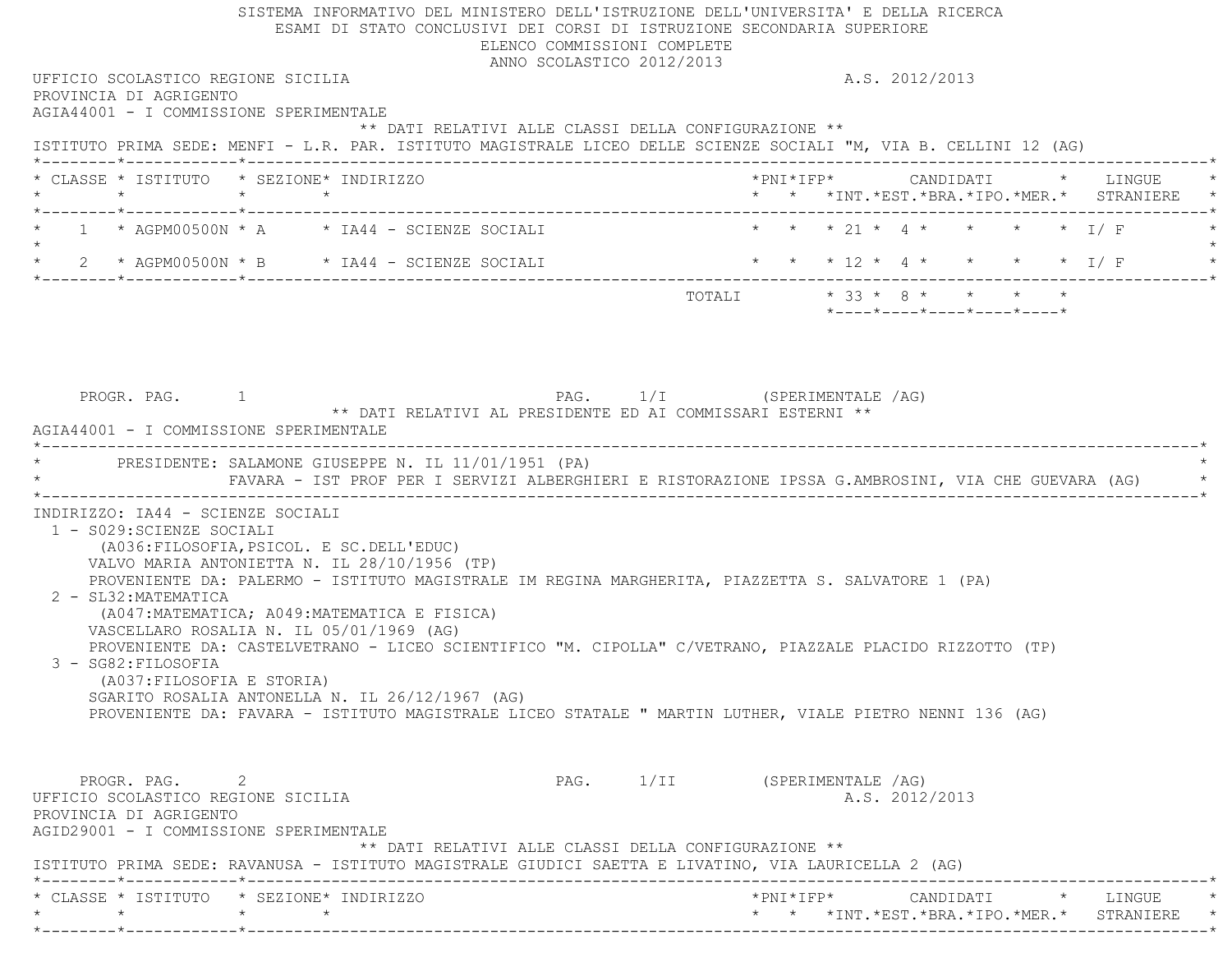| $\overline{1}$ | * AGPM01801R * A * ID29 - SCIENZE DELLA FORMAZIONE                                                                                                                                                                                                                                                                                                                                                                                                                                                                                                     |  |                                                                                                           |  | * * * 21 * * * * * * I       |                                            |  |  |                |                                                  |                            |           |                                          |  |
|----------------|--------------------------------------------------------------------------------------------------------------------------------------------------------------------------------------------------------------------------------------------------------------------------------------------------------------------------------------------------------------------------------------------------------------------------------------------------------------------------------------------------------------------------------------------------------|--|-----------------------------------------------------------------------------------------------------------|--|------------------------------|--------------------------------------------|--|--|----------------|--------------------------------------------------|----------------------------|-----------|------------------------------------------|--|
|                | 2 * AGPM01801R * B * ID29 - SCIENZE DELLA FORMAZIONE                                                                                                                                                                                                                                                                                                                                                                                                                                                                                                   |  |                                                                                                           |  |                              | * * * 17 * * * * * * 1                     |  |  |                |                                                  |                            |           |                                          |  |
|                |                                                                                                                                                                                                                                                                                                                                                                                                                                                                                                                                                        |  |                                                                                                           |  |                              |                                            |  |  |                | $*$ ---- $*$ ---- $*$ ---- $*$ ---- $*$ ---- $*$ |                            |           |                                          |  |
|                | PROGR. PAG. 3<br>AGID29001 - I COMMISSIONE SPERIMENTALE                                                                                                                                                                                                                                                                                                                                                                                                                                                                                                |  | ** DATI RELATIVI AL PRESIDENTE ED AI COMMISSARI ESTERNI **                                                |  | PAG. 2/I (SPERIMENTALE /AG)  |                                            |  |  |                |                                                  |                            |           |                                          |  |
|                | * PRESIDENTE: CASA' GIROLAMA N. IL 04/08/1955 (AG)                                                                                                                                                                                                                                                                                                                                                                                                                                                                                                     |  | AGRIGENTO - IST PROF PER I SERVIZI COMMERCIALI E TURISTICI IP SERV COMM. ENOG. OSPIT. AL, VIA F. QUARTAR* |  |                              |                                            |  |  |                |                                                  |                            |           |                                          |  |
|                | D'ANNA GIUSEPPINA N. IL 03/08/1971 (AG)<br>PROVENIENTE DA: LICATA - LICEO CLASSICO "VINCENZO LINARES", VIA PROF. S. MALFITANO (AG)<br>2 - SL32: MATEMATICA<br>(A049: MATEMATICA E FISICA)<br>TORNAMBE' CINZIA MARIA RITA N. IL 14/07/1973 (CL)<br>PROVENIENTE DA: LICATA - LICEO CLASSICO "VINCENZO LINARES", VIA PROF. S. MALFITANO (AG)<br>$3 - M460: INGLESE$<br>(A346:LINGUA E CIV. STRANIERA (INGLESE)<br>CASSARO DONATELLA MARIA N. IL 19/03/1959 (PA)<br>PROVENIENTE DA: AGRIGENTO - LICEO SCIENTIFICO LS "LEONARDO", VIALE DELLA VITTORIA (AG) |  |                                                                                                           |  |                              |                                            |  |  |                |                                                  |                            |           |                                          |  |
|                | PROGR. PAG. 4<br>UFFICIO SCOLASTICO REGIONE SICILIA<br>PROVINCIA DI AGRIGENTO<br>AGISEW001 - I COMMISSIONE SPERIMENTALE<br>ISTITUTO PRIMA SEDE: SCIACCA - LICEO CLASSICO TOMMASO FAZELLO, VIA ALCIDE DE GASPERI 10 (AG)                                                                                                                                                                                                                                                                                                                                |  | ** DATI RELATIVI ALLE CLASSI DELLA CONFIGURAZIONE **                                                      |  | PAG. 2/II (SPERIMENTALE /AG) |                                            |  |  | A.S. 2012/2013 |                                                  |                            |           |                                          |  |
|                | * CLASSE * ISTITUTO * SEZIONE* INDIRIZZO                                                                                                                                                                                                                                                                                                                                                                                                                                                                                                               |  |                                                                                                           |  |                              |                                            |  |  |                |                                                  |                            |           | * * *INT.*EST.*BRA.*IPO.*MER.* STRANIERE |  |
|                | 1 * AGPC008012 * A * ISEW - CLASSICO PROGETTO "BROCCA"                                                                                                                                                                                                                                                                                                                                                                                                                                                                                                 |  |                                                                                                           |  |                              | * * * 15 * * * * * * I                     |  |  |                |                                                  |                            |           |                                          |  |
|                | 2 * AGPC008012 * B * ISEW - CLASSICO PROGETTO "BROCCA"<br>------*------------*---------                                                                                                                                                                                                                                                                                                                                                                                                                                                                |  |                                                                                                           |  |                              | $\star$ $\star$ $\star$ 25 $\star$ $\star$ |  |  |                |                                                  |                            | $\star$ T |                                          |  |
|                |                                                                                                                                                                                                                                                                                                                                                                                                                                                                                                                                                        |  |                                                                                                           |  |                              | TOTALI                                     |  |  |                | $*$ 40 * * * *                                   | *----*----*----*----*----* |           |                                          |  |

PROGR. PAG. 5 5 \*\* DATT RELATIVI AL PRESIDENTE ED AT COMMISSARI ESTERNI \*\* PAG. 3/I \*\* DATI RELATIVI AL PRESIDENTE ED AI COMMISSARI ESTERNI \*\*

## AGISEW001 - I COMMISSIONE SPERIMENTALE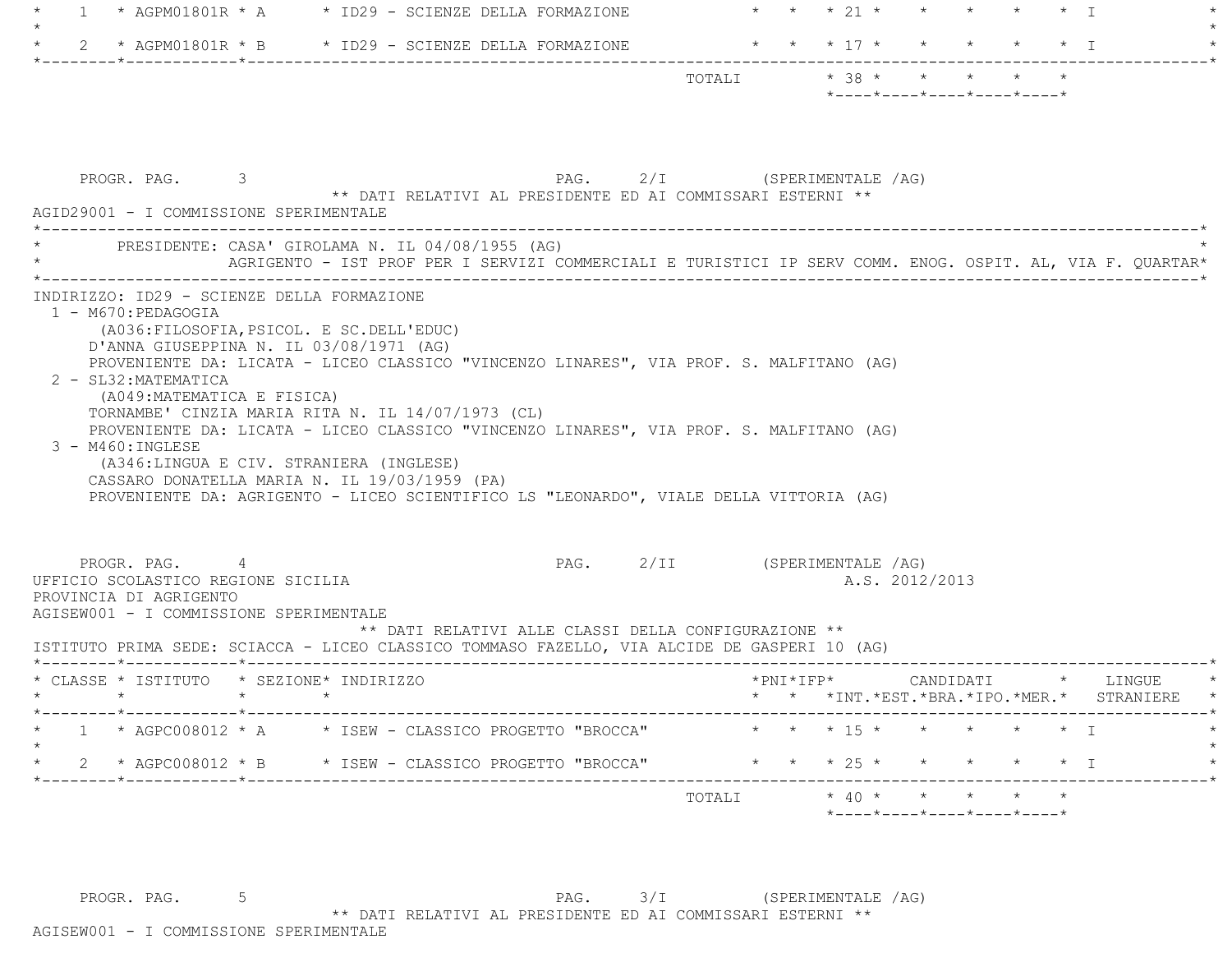\*----------------------------------------------------------------------------------------------------------------------------\* \* PRESIDENTE: PIRRERA SALVATORE N. IL 12/10/1951 (AG) \* FAVARA - ISTITUTO MAGISTRALE LICEO STATALE " MARTIN LUTHER, VIALE PIETRO NENNI 136 (AG) \*----------------------------------------------------------------------------------------------------------------------------\* INDIRIZZO: ISEW - CLASSICO PROGETTO "BROCCA" 1 - M490:LATINO E GRECO (A052:LETTERE,LATINO,GRECO LICEO CLASSIC) SCOZZARI FRANCESCA N. IL 02/11/1961 (PA) PROVENIENTE DA: RIBERA - ISTITUTO MAGISTRALE IM FRANCESCO CRISPI, PIAZZA ZAMENHOF 1 (AG) 2 - M460:INGLESE (A346:LINGUA E CIV. STRANIERA (INGLESE)) MARCHESE VINCENZA N. IL 18/01/1953 (AG) PROVENIENTE DA: CASTELVETRANO - IST PROF PER I SERVIZI COMMERCIALI E TURISTICI IST PROF PER I SERVIZI COMMERC, VIA G. GE 3 - M770:SCIENZE NATURALI (A060:SC.NA.,CH.,GEOG.,MIC. ) MARCIANTE AUDENZIA N. IL 22/02/1961 (AG) PROVENIENTE DA: PALERMO - LICEO CLASSICO UMBERTO I, VIA FILIPPO PARLATORE 26 C (PA) PROGR. PAG. 6 PAG. 3/II (SPERIMENTALE /AG) UFFICIO SCOLASTICO REGIONE SICILIA A.S. 2012/2013 PROVINCIA DI AGRIGENTO AGISEX001 - I COMMISSIONE SPERIMENTALE \*\* DATI RELATIVI ALLE CLASSI DELLA CONFIGURAZIONE \*\* ISTITUTO PRIMA SEDE: SCIACCA - LICEO SCIENTIFICO LS ENRICO FERMI, VIA PARMA N. 1 (AG) \*--------\*------------\*-------------------------------------------------------------------------------------------------------\* \* CLASSE \* ISTITUTO \* SEZIONE\* INDIRIZZO \*PNI\*IFP\* CANDIDATI \* LINGUE \*\* \* \* \* \*INT.\*EST.\*BRA.\*IPO.\*MER.\* STRANIERE \* \*--------\*------------\*-------------------------------------------------------------------------------------------------------\* \* 1 \* AGPS02000P \* A'' \* ISEX - LINGUISTICO PROGETTO "BROCCA" \* \* \* 9 \* \* \* \* \* I/ F/ T \* \*--------\*------------\*-------------------------------------------------------------------------------------------------------\* ISTITUTO SECONDA SEDE: RIBERA - ISTITUTO MAGISTRALE IM FRANCESCO CRISPI, PIAZZA ZAMENHOF 1 (AG) \*--------\*------------\*-------------------------------------------------------------------------------------------------------\* \* CLASSE \* ISTITUTO \* SEZIONE\* INDIRIZZO \*PNI\*IFP\* CANDIDATI \* LINGUE \* \* \* \* \* \* \* \*INT.\*EST.\*BRA.\*IPO.\*MER.\* STRANIERE \* \*--------\*------------\*-------------------------------------------------------------------------------------------------------\* \* 2 \* AGPM02101L \* B \* ISEW - CLASSICO PROGETTO "BROCCA" \* \* \* 15 \* \* \* \* \* I \* \*--------\*------------\*-------------------------------------------------------------------------------------------------------\* $\texttt{TOTAL} \qquad \qquad \star \quad 24 \; \star \qquad \star \qquad \star \qquad \star \qquad \star \qquad \star$  \*----\*----\*----\*----\*----\*PROGR. PAG. 7 7 PAG. PAG. 4/I (SPERIMENTALE /AG) \*\* DATI RELATIVI AL PRESIDENTE ED AI COMMISSARI ESTERNI \*\* AGISEX001 - I COMMISSIONE SPERIMENTALE \*----------------------------------------------------------------------------------------------------------------------------\*PRESIDENTE: CASTELLI CALOGERO N. IL 27/03/1950 (AG) PORTO EMPEDOCLE - SCUOLA ELEMENTARE CD LIVATINO, VIA ALDO MORO, 1 (AG) \*----------------------------------------------------------------------------------------------------------------------------\* INDIRIZZO: ISEX - LINGUISTICO PROGETTO "BROCCA" 1 - M390:FRANCESE (A246:LINGUA E CIV. STRANIERA (FRANCESE)) PERRONE MARIANNA SANTINA MN. IL 17/07/1976 (EE)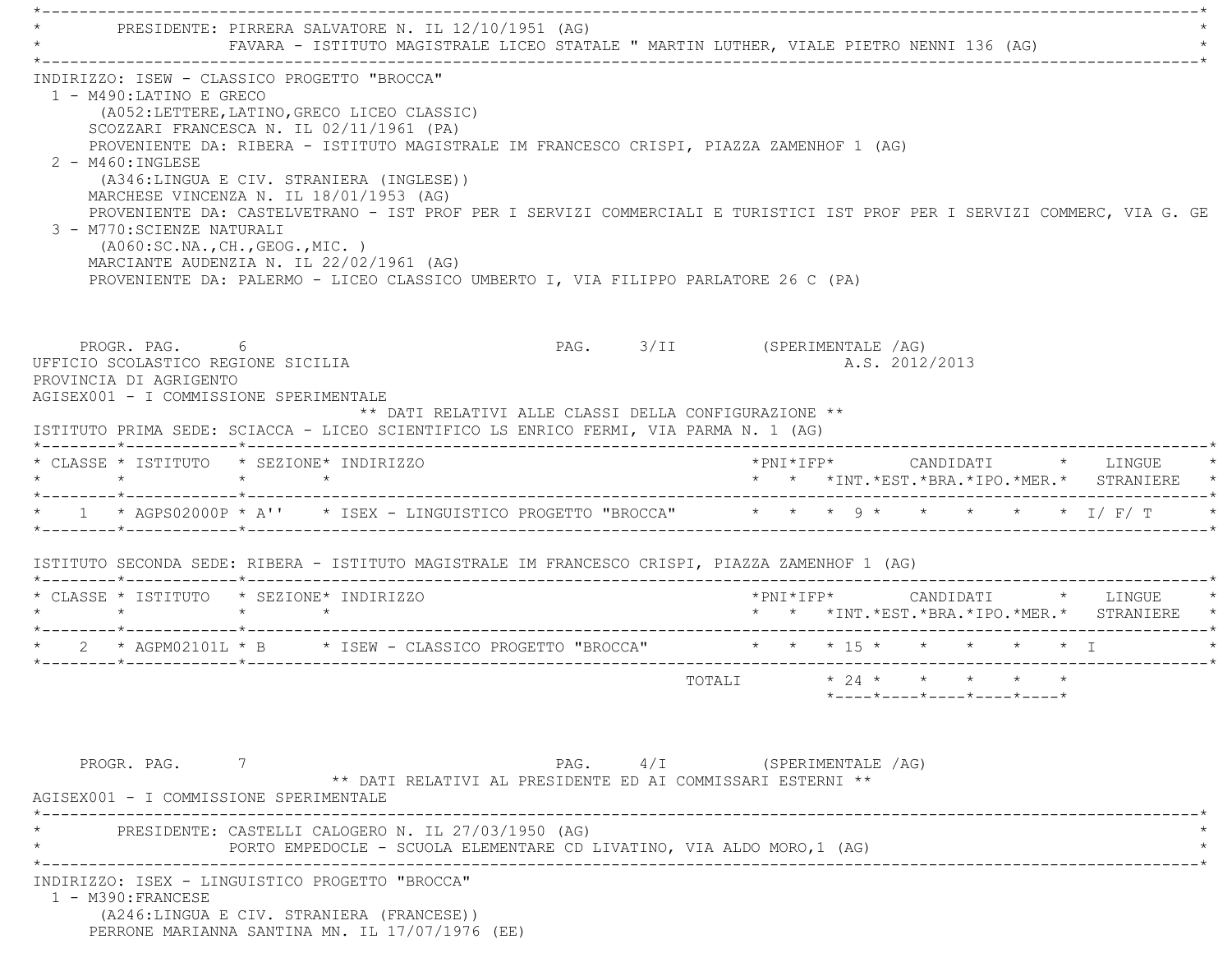PROVENIENTE DA: LICATA - IST PROF PER I SERVIZI ALBERGHIERI E RISTORAZIONE F. RE CAPRIATA, VIA CAMPOBELLO (AG)  $2 - M460$ : INGLESE (A346:LINGUA E CIV. STRANIERA (INGLESE)) PARISI GIUSEPPINA N. IL 23/09/1955 (AG) PROVENIENTE DA: AGRIGENTO - ISTITUTO TECNICO COMMERCIALE I.T.C.E.T. LEONARDO SCIASC, CONTRADA CALCARELLE (AG) 3 - M940:TEDESCO (A546:LINGUA E CIV. STRANIERA (TEDESCO)) DI GIACOMO GERLANDO N. IL 19/05/1952 (AG) PROVENIENTE DA: AGRIGENTO - LICEO SCIENTIFICO LS "LEONARDO", VIALE DELLA VITTORIA (AG) INDIRIZZO: ISEW - CLASSICO PROGETTO "BROCCA" 1 - M460:INGLESE (A346:LINGUA E CIV. STRANIERA (INGLESE)) PARISI GIUSEPPINA N. IL 23/09/1955 (AG) PROVENIENTE DA: AGRIGENTO - ISTITUTO TECNICO COMMERCIALE I.T.C.E.T. LEONARDO SCIASC, CONTRADA CALCARELLE (AG) 2 - M490:LATINO E GRECO (A052:LETTERE,LATINO,GRECO LICEO CLASSIC) PENNICA GILDA N. IL 26/04/1957 (AG) PROVENIENTE DA: AGRIGENTO - LICEO CLASSICO LICEO CLASSICO "EMPEDOCLE", VIA EMPEDOCLE 169 (AG) 3 - M770:SCIENZE NATURALI (A060:SC.NA.,CH.,GEOG.,MIC. ) MASSARO CENERE MARIA ALFONSA N. IL 14/09/1958 (AG) PROVENIENTE DA: BIVONA - LICEO CLASSICO LICEO "LUIGI PIRANDELLO", CONTRADA PARATORE N. 135 (AG) PROGR. PAG. 8 PAG. 4/II (SPERIMENTALE /AG) UFFICIO SCOLASTICO REGIONE SICILIA A.S. 2012/2013 PROVINCIA DI AGRIGENTO AGISF3001 - I COMMISSIONE SPERIMENTALE \*\* DATI RELATIVI ALLE CLASSI DELLA CONFIGURAZIONE \*\* ISTITUTO PRIMA SEDE: BIVONA - LICEO CLASSICO LICEO "LUIGI PIRANDELLO", CONTRADA PARATORE N. 135 (AG) \*--------\*------------\*-------------------------------------------------------------------------------------------------------\* \* CLASSE \* ISTITUTO \* SEZIONE\* INDIRIZZO \*PNI\*IFP\* CANDIDATI \* LINGUE \* \* \* \* \* \* \* \*INT.\*EST.\*BRA.\*IPO.\*MER.\* STRANIERE \* \*--------\*------------\*-------------------------------------------------------------------------------------------------------\* \* 1 \* AGPC01701R \* A' \* ISF3 - BIO-SOCIO-SANITARIO \* \* \* 17 \* \* \* \* \* F \* $\star$  \* 2 \* AGPC01701R \* B' \* ISF3 - BIO-SOCIO-SANITARIO \* \* \* 20 \* \* \* \* \* F \* \*--------\*------------\*-------------------------------------------------------------------------------------------------------\* $\texttt{TOTALI} \qquad \qquad \star \quad \texttt{37} \; \star \qquad \star \qquad \star \qquad \star \qquad \star \qquad \star \qquad \star$  \*----\*----\*----\*----\*----\* PROGR. PAG. 9 PAG. 5/I (SPERIMENTALE /AG) \*\* DATI RELATIVI AL PRESIDENTE ED AI COMMISSARI ESTERNI \*\* AGISF3001 - I COMMISSIONE SPERIMENTALE \*----------------------------------------------------------------------------------------------------------------------------\*PRESIDENTE: NAVARRA ROBERTO N. IL 30/01/1954 (TP) PALMA DI MONTECHIARO - LICEO SCIENTIFICO LS G.B. ODIERNA, CORSO SICILIA (AG) \*----------------------------------------------------------------------------------------------------------------------------\* INDIRIZZO: ISF3 - BIO-SOCIO-SANITARIO 1 - SL32:MATEMATICA (A049:MATEMATICA E FISICA) PENDINO ANGELA N. IL 15/04/1978 (AG) PROVENIENTE DA: RIBERA - ISTITUTO MAGISTRALE IM FRANCESCO CRISPI, PIAZZA ZAMENHOF 1 (AG) 2 - SH13:FISIOPATOLOGIA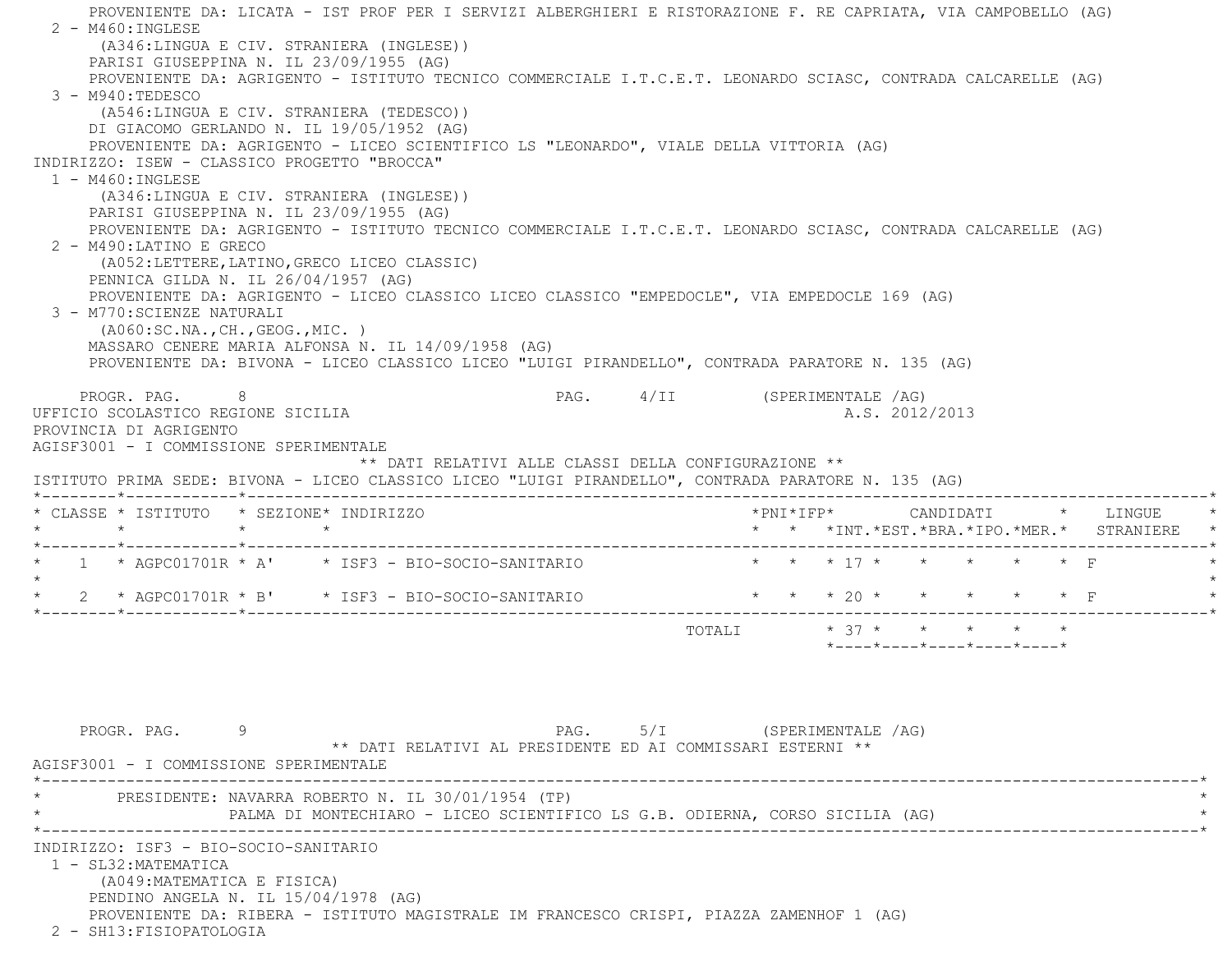(A060:SC.NA.,CH.,GEOG.,MIC. ) SICURELLO ROSELLA N. IL 30/06/1973 (AG) PROVENIENTE DA: PRIZZI - IST TEC COMMERCIALE E PER GEOMETRI I.T.C.G. PRIZZI, C.DA CATUSI,S.N. (PA) 3 - SN15:PSICOLOGIA - SOCIOLOGIA (A036:FILOSOFIA,PSICOL. E SC.DELL'EDUC) SCOPITTELLA VINCENZINA N. IL 31/07/1953 (AG) PROVENIENTE DA: FAVARA - ISTITUTO MAGISTRALE LICEO STATALE " MARTIN LUTHER, VIALE PIETRO NENNI 136 (AG) PROGR. PAG. 10 **PAG.** PAG. 5/II (SPERIMENTALE /AG) UFFICIO SCOLASTICO REGIONE SICILIA A.S. 2012/2013 PROVINCIA DI AGRIGENTO AGISFN001 - I COMMISSIONE SPERIMENTALE \*\* DATI RELATIVI ALLE CLASSI DELLA CONFIGURAZIONE \*\* ISTITUTO PRIMA SEDE: BIVONA - LICEO CLASSICO LICEO "LUIGI PIRANDELLO", CONTRADA PARATORE N. 135 (AG) \*--------\*------------\*-------------------------------------------------------------------------------------------------------\* \* CLASSE \* ISTITUTO \* SEZIONE\* INDIRIZZO \*PNI\*IFP\* CANDIDATI \* LINGUE \* \* \* \* \* \* \* \*INT.\*EST.\*BRA.\*IPO.\*MER.\* STRANIERE \* \*--------\*------------\*-------------------------------------------------------------------------------------------------------\*1 \* AGPC01701R \* A \* ISFN - SCIENTIFICO PROGETTO "BROCCA" \* \* \* 22 \* \* \* \* \* \* \*  $\star$ \* 2 \* AGPC01701R \* B \* ISFN - SCIENTIFICO PROGETTO "BROCCA" \* \* \* 22 \* \* \* \* \* \* \* \*--------\*------------\*-------------------------------------------------------------------------------------------------------\* TOTALI \* 44 \* \* \* \* \* \*----\*----\*----\*----\*----\*PROGR. PAG. 11 **PAG.** PAG. 6/I (SPERIMENTALE /AG) \*\* DATI RELATIVI AL PRESIDENTE ED AI COMMISSARI ESTERNI \*\* AGISFN001 - I COMMISSIONE SPERIMENTALE------------------------------PRESIDENTE: GIBILARO MARIANGELA N. IL 28/11/1950 (AG) CANICATTI' - ISTITUTO COMPRENSIVO IC G.VERGA, VIA VERGA, 1 (AG) \*----------------------------------------------------------------------------------------------------------------------------\* INDIRIZZO: ISFN - SCIENTIFICO PROGETTO "BROCCA" 1 - SL32:MATEMATICA (A049:MATEMATICA E FISICA) VINCIGUERRA LEONARDO N. IL 21/03/1953 (AG) PROVENIENTE DA: FAVARA - ISTITUTO MAGISTRALE LICEO STATALE " MARTIN LUTHER, VIALE PIETRO NENNI 136 (AG) 2 - SG82:FILOSOFIA (A037:FILOSOFIA E STORIA) PIRRELLO CALOGERA N. IL 14/01/1950 (AG) PROVENIENTE DA: AGRIGENTO - ISTITUTO MAGISTRALE LICEO SCIENTIFICO E SCIENZE UM, VIA ACRONE 12 (AG) 3 - SB01:BIOLOGIA (A060:SC.NA.,CH.,GEOG.,MIC. ) CONTRINO SALVATORE ALFREDO N. IL 30/07/1958 (AG) PROVENIENTE DA: FAVARA - ISTITUTO MAGISTRALE LICEO STATALE " MARTIN LUTHER, VIALE PIETRO NENNI 136 (AG)

PROGR. PAG. 12 12 PAG. 6/II (SPERIMENTALE AG) UFFICIO SCOLASTICO REGIONE SICILIA A.S. 2012/2013 PROVINCIA DI AGRIGENTO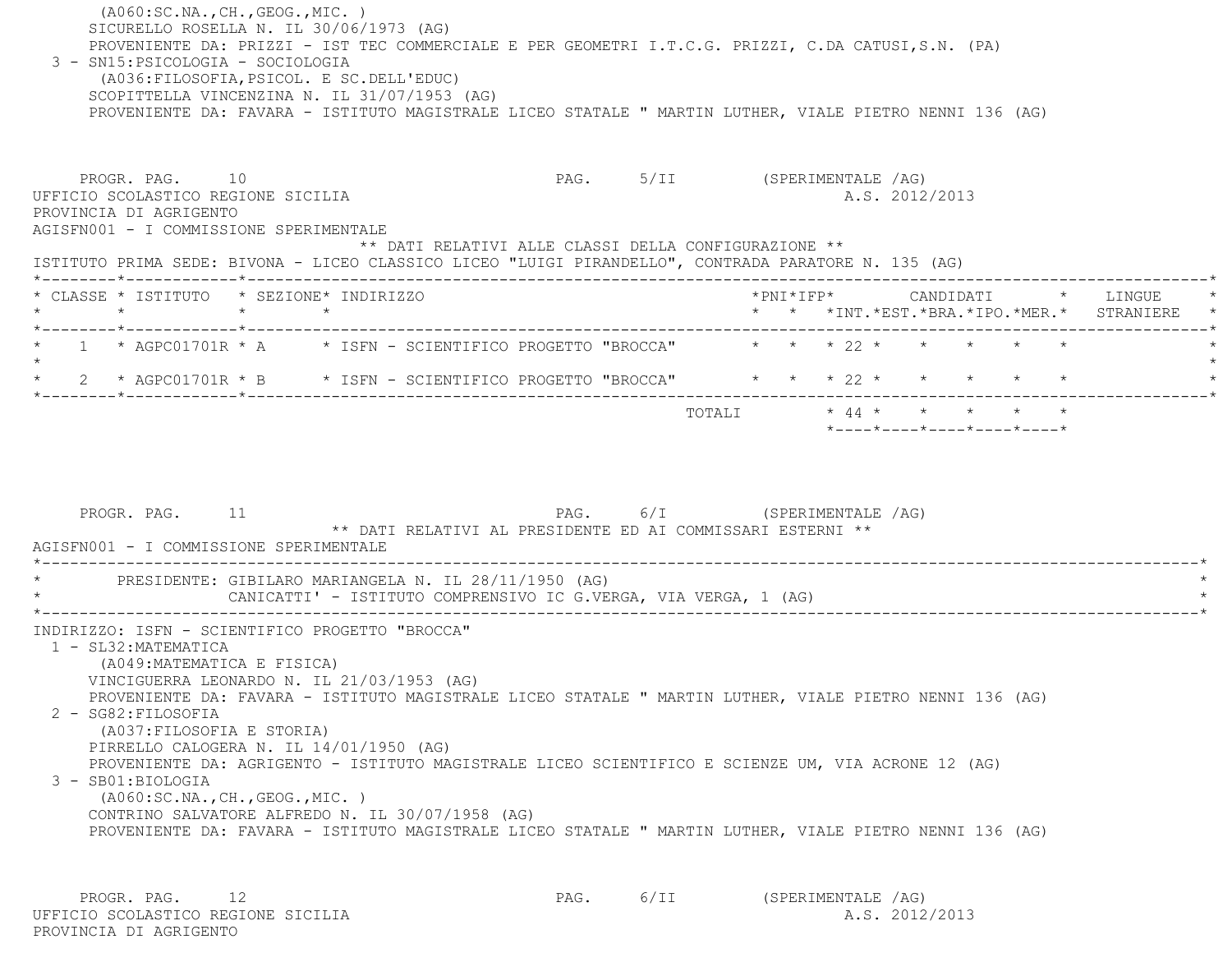| * CLASSE * ISTITUTO * SEZIONE* INDIRIZZO<br>$\star$                                                                                                                                                                                                                                                                                                                                                          | $\star$ $\star$ |  |                                                                                           |                              |        |  |                                                                                               |  | * * *INT.*EST.*BRA.*IPO.*MER.* STRANIERE                                                                                                      |
|--------------------------------------------------------------------------------------------------------------------------------------------------------------------------------------------------------------------------------------------------------------------------------------------------------------------------------------------------------------------------------------------------------------|-----------------|--|-------------------------------------------------------------------------------------------|------------------------------|--------|--|-----------------------------------------------------------------------------------------------|--|-----------------------------------------------------------------------------------------------------------------------------------------------|
| 1 * AGPM02101L * C * ISFN - SCIENTIFICO PROGETTO "BROCCA" * * * 19 * * * * * * * *                                                                                                                                                                                                                                                                                                                           |                 |  |                                                                                           |                              |        |  |                                                                                               |  |                                                                                                                                               |
| * 2 * AGPM02101L * G * ISFN - SCIENTIFICO PROGETTO "BROCCA" * * * 16 * * * * * * * I                                                                                                                                                                                                                                                                                                                         |                 |  |                                                                                           |                              |        |  |                                                                                               |  |                                                                                                                                               |
|                                                                                                                                                                                                                                                                                                                                                                                                              |                 |  |                                                                                           |                              | TOTALI |  | $\star$ 35 $\star$ $\star$ $\star$ $\star$ $\star$<br>$*$ ---- $*$ ---- $*$ ---- $*$ ---- $*$ |  |                                                                                                                                               |
| PROGR. PAG. 13<br>AGISFN002 - II COMMISSIONE SPERIMENTALE                                                                                                                                                                                                                                                                                                                                                    |                 |  | PAG. 7/I (SPERIMENTALE /AG)<br>** DATI RELATIVI AL PRESIDENTE ED AI COMMISSARI ESTERNI ** |                              |        |  |                                                                                               |  |                                                                                                                                               |
| PRESIDENTE: BUSCEMI TERESA MARIA RITA N. IL 05/10/1963 (AG)<br>AGRIGENTO - LICEO SCIENTIFICO LS E. MAJORANA, VIA PLATONE. 11 (AG)                                                                                                                                                                                                                                                                            |                 |  |                                                                                           |                              |        |  |                                                                                               |  |                                                                                                                                               |
| 1 - SL32:MATEMATICA<br>(A049:MATEMATICA E FISICA)<br>LO GRECO FRANCESCO N. IL 25/05/1959 (AG)<br>PROVENIENTE DA: CARINI - IST PROF PER I SERVIZI ALBERGHIERI E RISTORAZIONE IPSEOA "UGO MURSIA", VIA TRATTATI DI ROMA, 6<br>2 - SG82: FILOSOFIA                                                                                                                                                              |                 |  |                                                                                           |                              |        |  |                                                                                               |  |                                                                                                                                               |
| INDIRIZZO: ISFN - SCIENTIFICO PROGETTO "BROCCA"<br>(A037: FILOSOFIA E STORIA)<br>LA CORTE VITA N. IL 26/10/1964 (AG)<br>PROVENIENTE DA: CANICATTI' - LICEO CLASSICO UGO FOSCOLO, VIA PIRANDELLO, 6 (AG)<br>3 - SB01:BIOLOGIA<br>(A060:SC.NA.,CH.,GEOG.,MIC. )<br>PERRICONE CALOGERO N. IL 14/05/1964 (AG)<br>PROVENIENTE DA: SCIACCA - ISTITUTO TECNICO COMMERCIALE ITC "DON MICHELE ARENA", VIA GIOTTO (AG) |                 |  |                                                                                           |                              |        |  |                                                                                               |  |                                                                                                                                               |
| PROGR. PAG. 14<br>UFFICIO SCOLASTICO REGIONE SICILIA<br>PROVINCIA DI AGRIGENTO<br>AGISFN003 - III COMMISSIONE SPERIMENTALE                                                                                                                                                                                                                                                                                   |                 |  | ** DATI RELATIVI ALLE CLASSI DELLA CONFIGURAZIONE **                                      | PAG. 7/II (SPERIMENTALE /AG) |        |  | A.S. 2012/2013                                                                                |  |                                                                                                                                               |
| $\star$                                                                                                                                                                                                                                                                                                                                                                                                      | $\star$ $\star$ |  |                                                                                           |                              |        |  |                                                                                               |  | $*PNI*IFP* \qquad \qquad \text{CANDIDATI} \qquad \qquad * \qquad \text{LINGUE} \qquad \qquad *$<br>* * *INT.*EST.*BRA.*IPO.*MER.* STRANIERE * |
| ISTITUTO PRIMA SEDE: RIBERA - ISTITUTO MAGISTRALE IM FRANCESCO CRISPI, PIAZZA ZAMENHOF 1 (AG)<br>* CLASSE * ISTITUTO * SEZIONE* INDIRIZZO<br>1 * AGPM02101L * A $\rightarrow$ ISFN - SCIENTIFICO PROGETTO "BROCCA" $\rightarrow$ * * 22 * * * * * * *                                                                                                                                                        |                 |  |                                                                                           |                              |        |  |                                                                                               |  |                                                                                                                                               |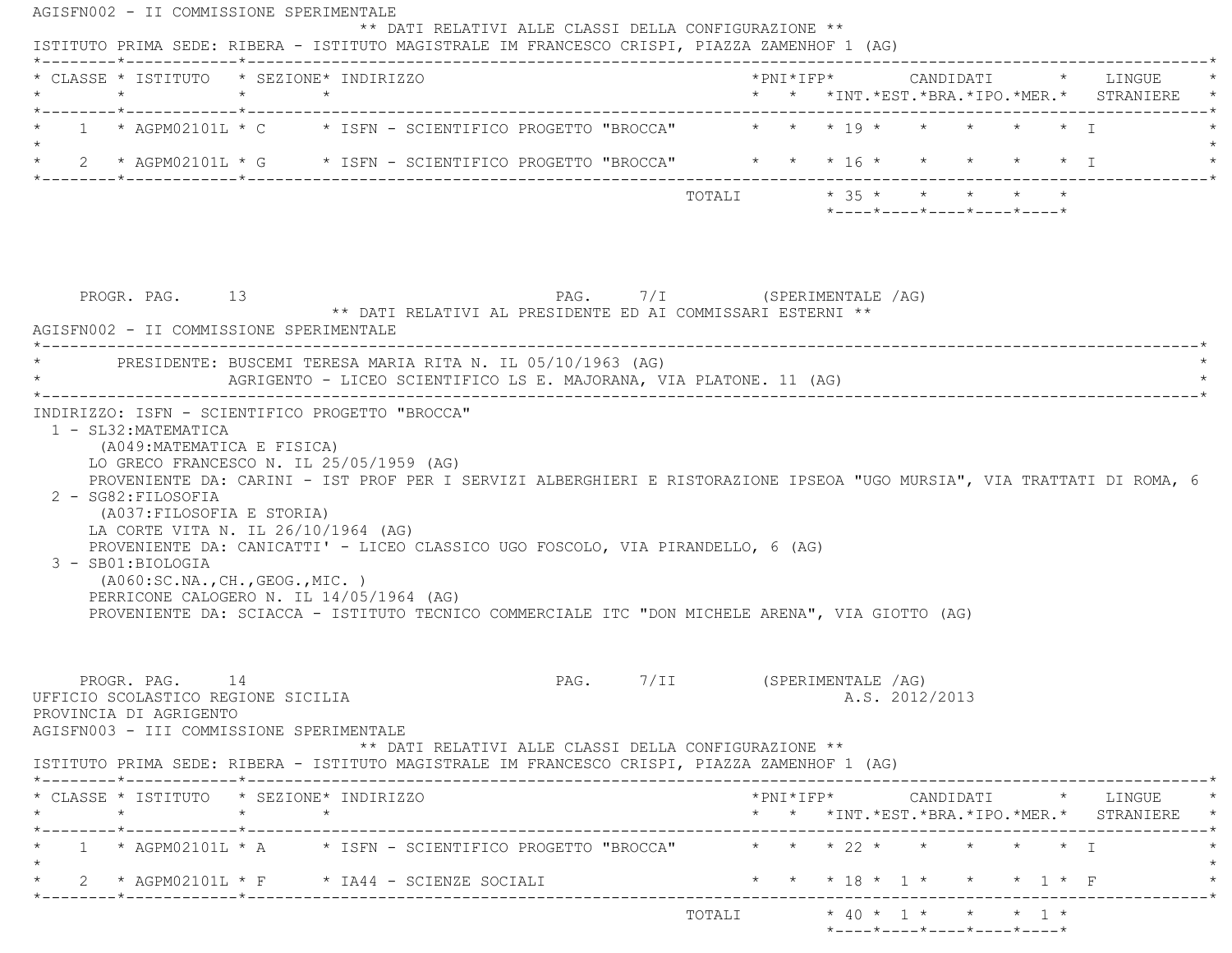| PROGR. PAG. 15<br>AGISFN003 - III COMMISSIONE SPERIMENTALE                                                                                                                                                                                                                                                                                                                                                                                                                                                                                                                                                                                                                                                                                                                                                                                                                                                                                                                                                                                                                                                                                                                                                               | PAG. 8/I (SPERIMENTALE /AG)<br>** DATI RELATIVI AL PRESIDENTE ED AI COMMISSARI ESTERNI **                       |
|--------------------------------------------------------------------------------------------------------------------------------------------------------------------------------------------------------------------------------------------------------------------------------------------------------------------------------------------------------------------------------------------------------------------------------------------------------------------------------------------------------------------------------------------------------------------------------------------------------------------------------------------------------------------------------------------------------------------------------------------------------------------------------------------------------------------------------------------------------------------------------------------------------------------------------------------------------------------------------------------------------------------------------------------------------------------------------------------------------------------------------------------------------------------------------------------------------------------------|-----------------------------------------------------------------------------------------------------------------|
| PRESIDENTE: RANDAZZO VINCENZO N. IL 04/01/1949 (AG)                                                                                                                                                                                                                                                                                                                                                                                                                                                                                                                                                                                                                                                                                                                                                                                                                                                                                                                                                                                                                                                                                                                                                                      |                                                                                                                 |
| INDIRIZZO: ISFN - SCIENTIFICO PROGETTO "BROCCA"<br>1 - SL32: MATEMATICA<br>(A049: MATEMATICA E FISICA)<br>ZAMPIGA PAOLA N. IL 06/04/1953 (RA)<br>PROVENIENTE DA: AGRIGENTO - LICEO SCIENTIFICO LS E. MAJORANA, VIA PLATONE. 11 (AG)<br>2 - SG82: FILOSOFIA<br>(A037: FILOSOFIA E STORIA)<br>VALENZA GIOVANNI ENRICO N. IL 21/09/1960 (PA)<br>PROVENIENTE DA: RAVANUSA - ISTITUTO MAGISTRALE GIUDICI SAETTA E LIVATINO, VIA LAURICELLA 2 (AG)<br>3 - SB01:BIOLOGIA<br>(AO60:SC.NA., CH., GEOG., MIC. )<br>GIANCANE MICHELE N. IL 08/11/1967 (AG)<br>PROVENIENTE DA: SCIACCA - ISTITUTO TECNICO COMMERCIALE ITC "DON MICHELE ARENA", VIA GIOTTO (AG)<br>INDIRIZZO: IA44 - SCIENZE SOCIALI<br>1 - S029: SCIENZE SOCIALI<br>(A036: FILOSOFIA, PSICOL. E SC. DELL'EDUC)<br>TODARO ROSSELLA N. IL 24/08/1972 (PV)<br>2 - SL32: MATEMATICA<br>(A047:MATEMATICA; A049:MATEMATICA E FISICA)<br>ZAMPIGA PAOLA N. IL 06/04/1953 (RA)<br>PROVENIENTE DA: AGRIGENTO - LICEO SCIENTIFICO LS E. MAJORANA, VIA PLATONE. 11 (AG)<br>3 - SG82: FILOSOFIA<br>(A037: FILOSOFIA E STORIA)<br>VALENZA GIOVANNI ENRICO N. IL 21/09/1960 (PA)<br>PROVENIENTE DA: RAVANUSA - ISTITUTO MAGISTRALE GIUDICI SAETTA E LIVATINO, VIA LAURICELLA 2 (AG) | PROVENIENTE DA: BIVONA - IST PROF INDUSTRIA E ARTIGIANATO ISTITUTO PROFESSIONALE "LUIGI, CONTRADA PARATORE (AG) |
| PROGR. PAG. 16<br>UFFICIO SCOLASTICO REGIONE SICILIA<br>PROVINCIA DI AGRIGENTO<br>AGISFN004 - IV COMMISSIONE SPERIMENTALE<br>ISTITUTO PRIMA SEDE: FAVARA - ISTITUTO MAGISTRALE LICEO STATALE " MARTIN LUTHER, VIALE PIETRO NENNI 136 (AG)                                                                                                                                                                                                                                                                                                                                                                                                                                                                                                                                                                                                                                                                                                                                                                                                                                                                                                                                                                                | PAG. 8/II (SPERIMENTALE /AG)<br>A.S. 2012/2013<br>** DATI RELATIVI ALLE CLASSI DELLA CONFIGURAZIONE **          |
| * CLASSE * ISTITUTO * SEZIONE* INDIRIZZO                                                                                                                                                                                                                                                                                                                                                                                                                                                                                                                                                                                                                                                                                                                                                                                                                                                                                                                                                                                                                                                                                                                                                                                 | *PNI*IFP*<br>CANDIDATI * LINGUE<br>* * *INT. *EST. *BRA. *IPO. *MER. * STRANIERE                                |
| 1 * AGPM02000Q * D * ISFN - SCIENTIFICO PROGETTO "BROCCA"                                                                                                                                                                                                                                                                                                                                                                                                                                                                                                                                                                                                                                                                                                                                                                                                                                                                                                                                                                                                                                                                                                                                                                | $\star$ $\star$ $\star$ 17 $\star$ $\star$<br>$\star$<br>$\star$ I                                              |
| 2 * AGPM02000Q * E * ISFN - SCIENTIFICO PROGETTO "BROCCA" *                                                                                                                                                                                                                                                                                                                                                                                                                                                                                                                                                                                                                                                                                                                                                                                                                                                                                                                                                                                                                                                                                                                                                              | $*$ 17 $*$<br>$\star$ I                                                                                         |
|                                                                                                                                                                                                                                                                                                                                                                                                                                                                                                                                                                                                                                                                                                                                                                                                                                                                                                                                                                                                                                                                                                                                                                                                                          | $*$ 34 $*$<br>TOTALI                                                                                            |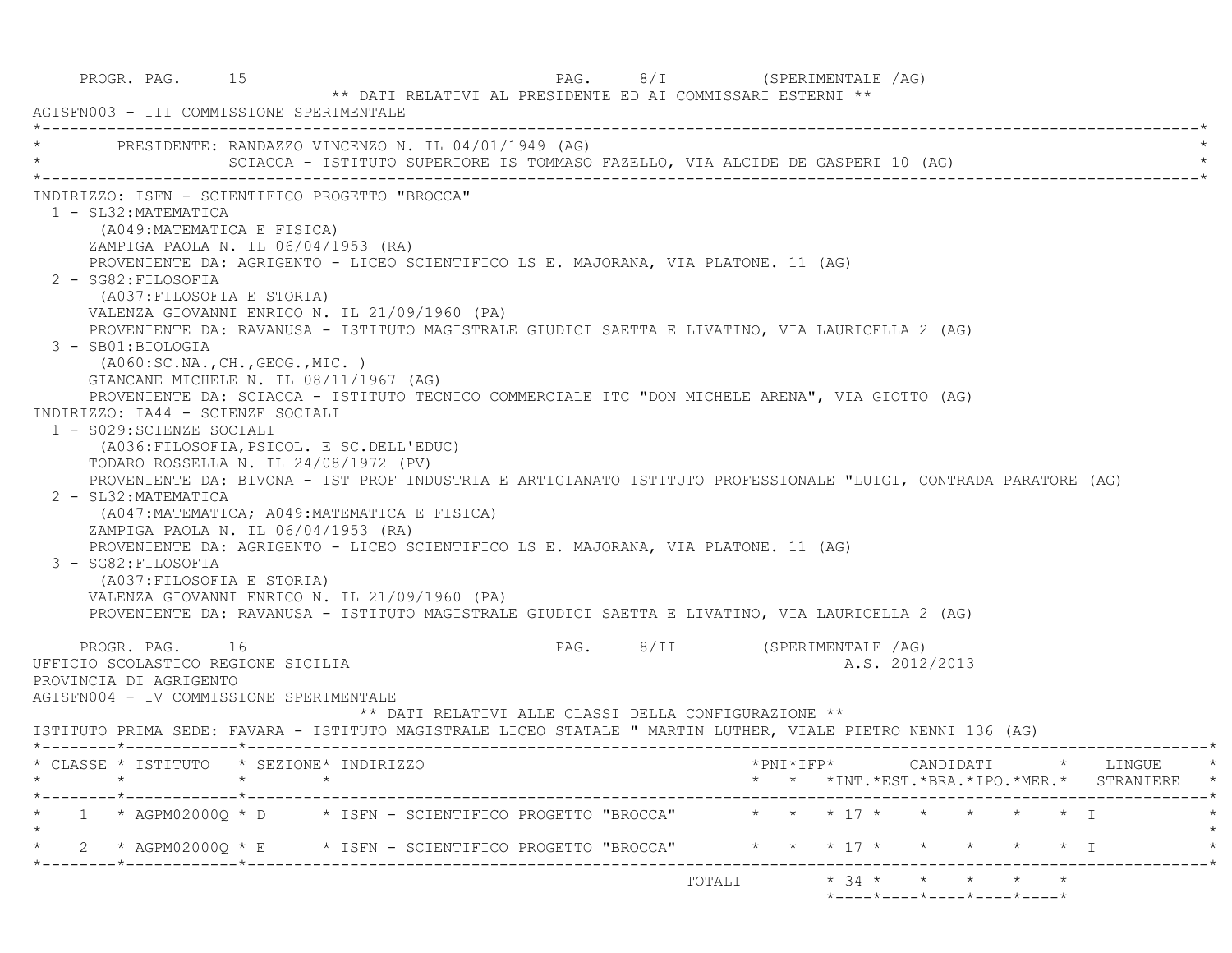| AGISFN004 - IV COMMISSIONE SPERIMENTALE                                                                                                                                                                                                                                                                                                                                                                                                                                                                                                                                                                                                                                    | PROGR. PAG. 17 | ** DATI RELATIVI AL PRESIDENTE ED AI COMMISSARI ESTERNI **                                                                    |                              | PAG. 9/I (SPERIMENTALE /AG) |  |                       |                |                                                                                                |  |                                                                     |
|----------------------------------------------------------------------------------------------------------------------------------------------------------------------------------------------------------------------------------------------------------------------------------------------------------------------------------------------------------------------------------------------------------------------------------------------------------------------------------------------------------------------------------------------------------------------------------------------------------------------------------------------------------------------------|----------------|-------------------------------------------------------------------------------------------------------------------------------|------------------------------|-----------------------------|--|-----------------------|----------------|------------------------------------------------------------------------------------------------|--|---------------------------------------------------------------------|
| * PRESIDENTE: MULE' CATERINA N. IL 11/11/1958 (AG)                                                                                                                                                                                                                                                                                                                                                                                                                                                                                                                                                                                                                         |                | SALEMI - ISTITUTO SUPERIORE IST. ISTRUZIONE SUP. "F.SCO D, VIA BAVIERA - N.1 (TP)                                             |                              |                             |  |                       |                |                                                                                                |  |                                                                     |
| INDIRIZZO: ISFN - SCIENTIFICO PROGETTO "BROCCA"<br>1 - SL32: MATEMATICA<br>(A049:MATEMATICA E FISICA)<br>PICONE PAOLA N. IL 25/08/1955 (AG)<br>PROVENIENTE DA: SCIACCA - LICEO CLASSICO TOMMASO FAZELLO, VIA ALCIDE DE GASPERI 10 (AG)<br>2 - SG82: FILOSOFIA<br>(A037:FILOSOFIA E STORIA)<br>DI LIBERTO VINCENZA AURORA N. IL 14/10/1960 (AG)<br>PROVENIENTE DA: SCIACCA - ISTITUTO D'ARTE IA "GIUSEPPE BONACHIA", VIA A.DE GASPERI 14 (AG)<br>3 - SB01:BIOLOGIA<br>( A060:SC.NA., CH., GEOG., MIC. )<br>BELLUZZO GIUSEPPE N. IL 22/03/1957 (AG)<br>PROVENIENTE DA: CALTANISSETTA - ISTITUTO TECNICO PER ATTIVITA' SOCIALI (GIA' ITF) L. RUSSO, VIA LEONE XIII, 48/D (CL) |                |                                                                                                                               |                              |                             |  |                       |                |                                                                                                |  |                                                                     |
| PROGR. PAG. 18<br>UFFICIO SCOLASTICO REGIONE SICILIA<br>PROVINCIA DI AGRIGENTO<br>AGISFN005 - V COMMISSIONE SPERIMENTALE<br>ISTITUTO PRIMA SEDE: FAVARA - ISTITUTO MAGISTRALE LICEO STATALE " MARTIN LUTHER, VIALE PIETRO NENNI 136 (AG)                                                                                                                                                                                                                                                                                                                                                                                                                                   |                | ** DATI RELATIVI ALLE CLASSI DELLA CONFIGURAZIONE **                                                                          | PAG. 9/II (SPERIMENTALE /AG) |                             |  |                       | A.S. 2012/2013 |                                                                                                |  |                                                                     |
|                                                                                                                                                                                                                                                                                                                                                                                                                                                                                                                                                                                                                                                                            |                |                                                                                                                               |                              |                             |  |                       |                |                                                                                                |  |                                                                     |
|                                                                                                                                                                                                                                                                                                                                                                                                                                                                                                                                                                                                                                                                            |                |                                                                                                                               |                              |                             |  | $*$ PNI $*$ I F P $*$ |                |                                                                                                |  | CANDIDATI * LINGUE<br>* * *INT. *EST. *BRA. *IPO. *MER. * STRANIERE |
|                                                                                                                                                                                                                                                                                                                                                                                                                                                                                                                                                                                                                                                                            |                |                                                                                                                               |                              |                             |  |                       |                |                                                                                                |  |                                                                     |
|                                                                                                                                                                                                                                                                                                                                                                                                                                                                                                                                                                                                                                                                            |                |                                                                                                                               |                              |                             |  |                       |                |                                                                                                |  |                                                                     |
| $\star$                                                                                                                                                                                                                                                                                                                                                                                                                                                                                                                                                                                                                                                                    |                |                                                                                                                               |                              | TOTALI                      |  |                       |                | $\star$ 40 $\star$ $\star$ $\star$ $\star$<br>$*$ ---- $*$ ---- $*$ ---- $*$ ---- $*$ ---- $*$ |  |                                                                     |
| * CLASSE * ISTITUTO * SEZIONE* INDIRIZZO<br>* 1 * AGPM02000Q * F * ISFN - SCIENTIFICO PROGETTO "BROCCA" * * * 26 * * * * * * * I<br>* 2 * AGPM02000Q * G * ISFN - SCIENTIFICO PROGETTO "BROCCA" * * * 14 * * * * * * * I<br>PROGR. PAG. 19<br>AGISFN005 - V COMMISSIONE SPERIMENTALE                                                                                                                                                                                                                                                                                                                                                                                       |                | ** DATI RELATIVI AL PRESIDENTE ED AI COMMISSARI ESTERNI **                                                                    | PAG. 10/I (SPERIMENTALE /AG) |                             |  |                       |                |                                                                                                |  |                                                                     |
|                                                                                                                                                                                                                                                                                                                                                                                                                                                                                                                                                                                                                                                                            |                | PRESIDENTE: ABBENE LUIGI N. IL 18/05/1952 (AG)<br>SCIACCA - ISTITUTO COMPRENSIVO IC MARIANO ROSSI, VIA E. DE NICOLA, 2/C (AG) |                              |                             |  |                       |                |                                                                                                |  |                                                                     |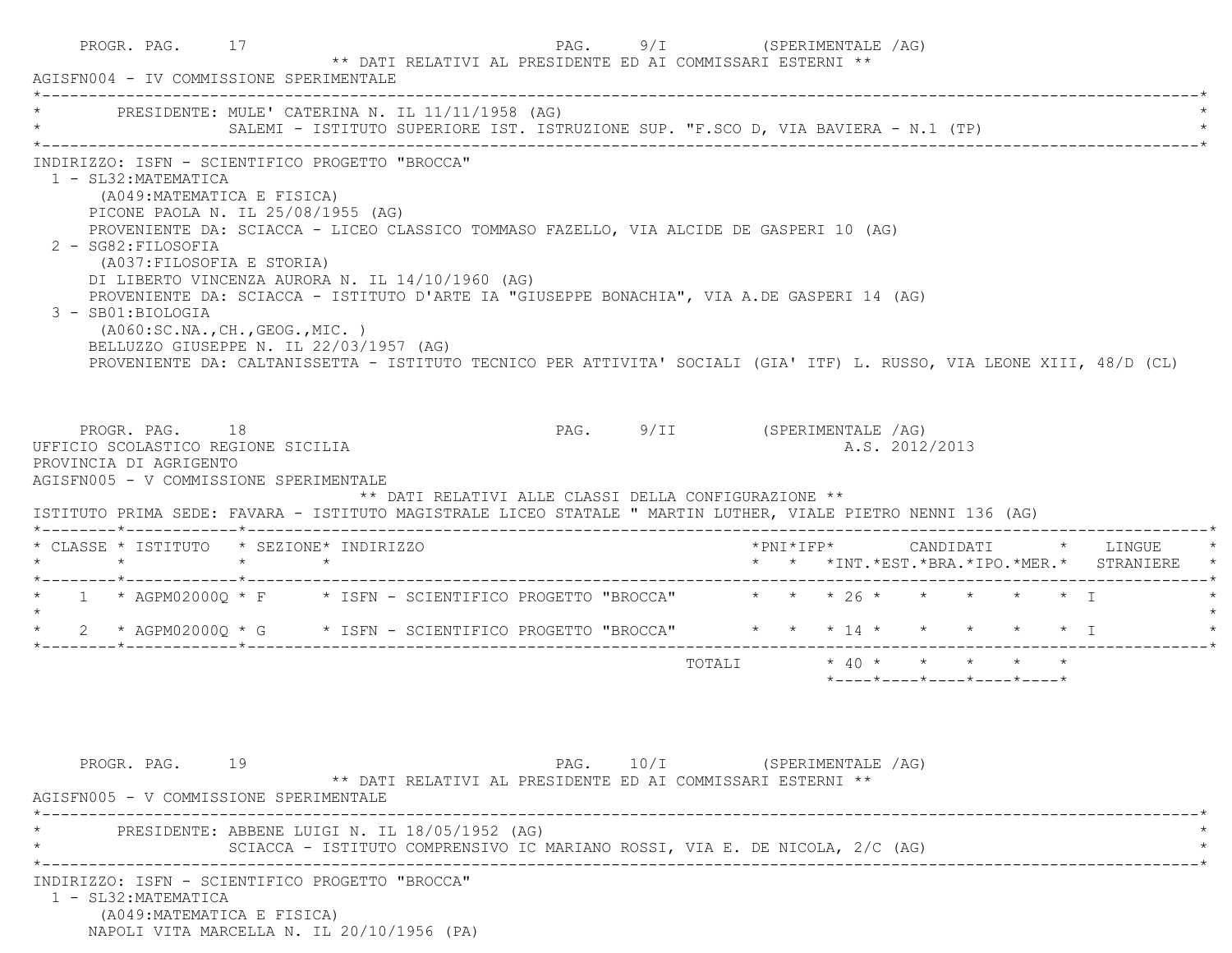| 2 - SG82:FILOSOFIA                                                                                                                                              |                                                                                                                               | PROVENIENTE DA: SCIACCA - LICEO SCIENTIFICO LS ENRICO FERMI, VIA PARMA N. 1 (AG) |                               |                           |  |                                                                 |  |                                                                          |
|-----------------------------------------------------------------------------------------------------------------------------------------------------------------|-------------------------------------------------------------------------------------------------------------------------------|----------------------------------------------------------------------------------|-------------------------------|---------------------------|--|-----------------------------------------------------------------|--|--------------------------------------------------------------------------|
| (A037: FILOSOFIA E STORIA)                                                                                                                                      | MANISCALCO CALOGERA N. IL 15/12/1951 (AG)<br>PROVENIENTE DA: SCIACCA - LICEO SCIENTIFICO LS ENRICO FERMI, VIA PARMA N. 1 (AG) |                                                                                  |                               |                           |  |                                                                 |  |                                                                          |
| 3 - SB01:BIOLOGIA                                                                                                                                               | (AO60:SC.NA., CH., GEOG., MIC. )<br>PIAZZA MARIA ANTONINA N. IL 08/02/1954 (AG)                                               |                                                                                  |                               |                           |  |                                                                 |  |                                                                          |
|                                                                                                                                                                 | PROVENIENTE DA: RIBERA - ISTITUTO MAGISTRALE IM FRANCESCO CRISPI, PIAZZA ZAMENHOF 1 (AG)                                      |                                                                                  |                               |                           |  |                                                                 |  |                                                                          |
| PROGR. PAG. 20<br>UFFICIO SCOLASTICO REGIONE SICILIA<br>PROVINCIA DI AGRIGENTO                                                                                  |                                                                                                                               |                                                                                  | PAG. 10/II (SPERIMENTALE /AG) |                           |  | A.S. 2012/2013                                                  |  |                                                                          |
| AGISFN006 - VI COMMISSIONE SPERIMENTALE<br>ISTITUTO PRIMA SEDE: CANICATTI' - L.R. PAR. LICEO SCIENTIFICO LICEO SCIENTIFICO "ALESSANDRO, VIA G.SARAGAT N.10 (AG) |                                                                                                                               | ** DATI RELATIVI ALLE CLASSI DELLA CONFIGURAZIONE **                             |                               |                           |  |                                                                 |  |                                                                          |
| * CLASSE * ISTITUTO * SEZIONE* INDIRIZZO<br>$\star$<br>*--------*------------*------------                                                                      | $\star$ $\star$                                                                                                               |                                                                                  |                               |                           |  |                                                                 |  | *PNI*IFP* CANDIDATI * LINGUE<br>* * *INT.*EST.*BRA.*IPO.*MER.* STRANIERE |
| 1 * AGPS02500T * A * ISFN - SCIENTIFICO PROGETTO "BROCCA" * * * 16 * 8 * * * * * * T                                                                            |                                                                                                                               |                                                                                  |                               |                           |  |                                                                 |  |                                                                          |
| 2 * AGPS02500T * B * ISFN - SCIENTIFICO PROGETTO "BROCCA" * * * 10 * * * * * * * I                                                                              |                                                                                                                               |                                                                                  |                               |                           |  |                                                                 |  |                                                                          |
|                                                                                                                                                                 |                                                                                                                               |                                                                                  |                               | TOTALI * 26 * 8 * * * * * |  | $*$ - - - - $*$ - - - - $*$ - - - - $*$ - - - - $*$ - - - - $*$ |  |                                                                          |
| PROGR. PAG. 21                                                                                                                                                  |                                                                                                                               | ** DATI RELATIVI AL PRESIDENTE ED AI COMMISSARI ESTERNI **                       | PAG. 11/I (SPERIMENTALE /AG)  |                           |  |                                                                 |  |                                                                          |
| AGISFN006 - VI COMMISSIONE SPERIMENTALE<br>* PRESIDENTE: CAMPO CARMELA N. IL 11/09/1964 (AG)                                                                    | AGRIGENTO - ISTITUTO TECNICO COMMERCIALE I.T.C.E.T. LEONARDO SCIASC, CONTRADA CALCARELLE (AG)                                 | _______________________                                                          |                               |                           |  |                                                                 |  |                                                                          |

PROGR. PAG. 22 22 PAG. 11/II (SPERIMENTALE /AG)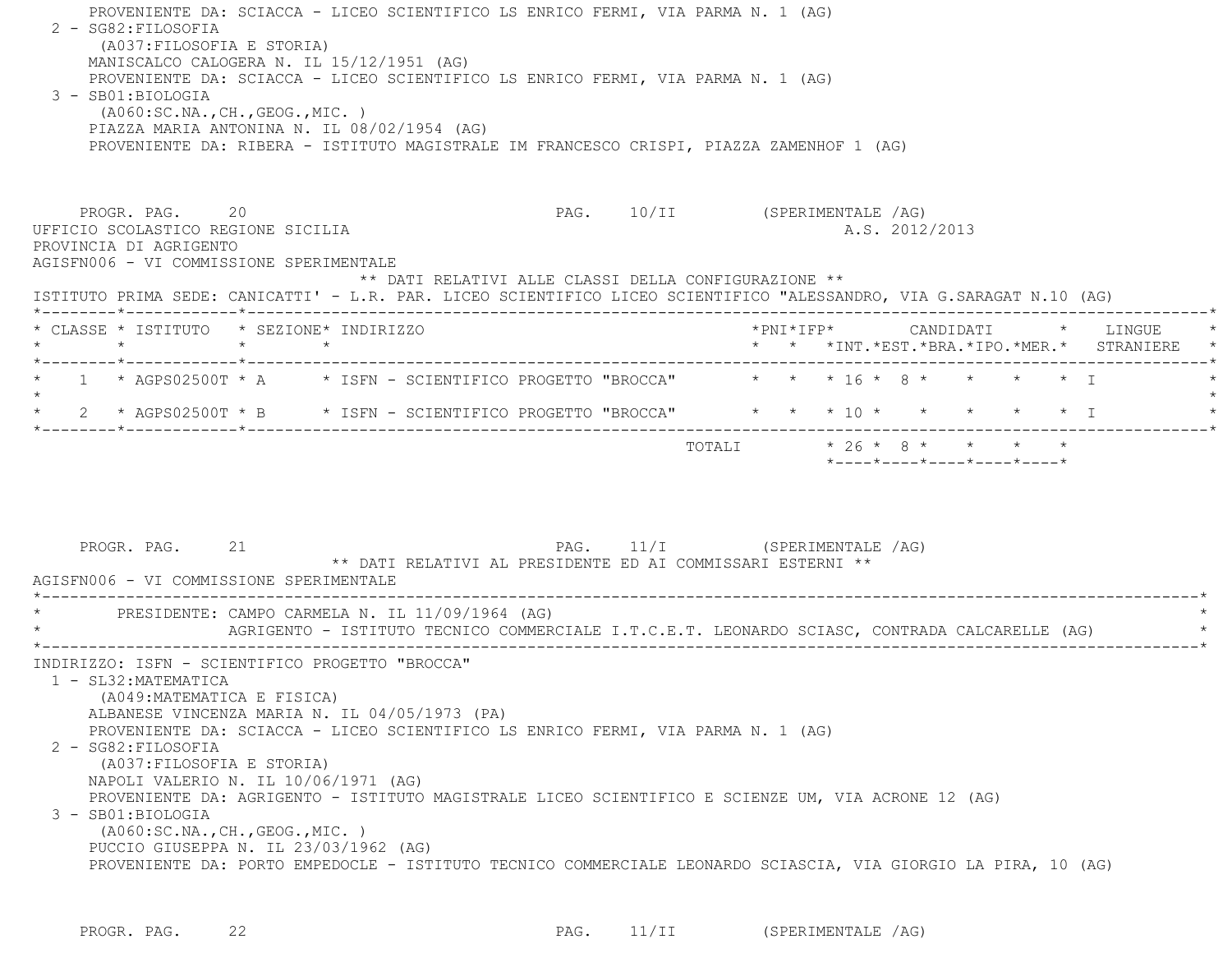| ISTITUTO PRIMA SEDE: LICATA - LICEO CLASSICO "VINCENZO LINARES", VIA PROF. S. MALFITANO (AG)<br>* CLASSE * ISTITUTO * SEZIONE* INDIRIZZO |                                                                                                                                                                                                                                                                                                                                                                                                                                                                                                                                      |  |  |  |                                                                                            |  |  |                            |  | $*$ PNI $*$ IFP $*$ CANDIDATI $*$ LINGUE                                                        |
|------------------------------------------------------------------------------------------------------------------------------------------|--------------------------------------------------------------------------------------------------------------------------------------------------------------------------------------------------------------------------------------------------------------------------------------------------------------------------------------------------------------------------------------------------------------------------------------------------------------------------------------------------------------------------------------|--|--|--|--------------------------------------------------------------------------------------------|--|--|----------------------------|--|-------------------------------------------------------------------------------------------------|
|                                                                                                                                          |                                                                                                                                                                                                                                                                                                                                                                                                                                                                                                                                      |  |  |  |                                                                                            |  |  |                            |  | * * *INT. *EST. *BRA. *IPO. *MER. * STRANIERE *                                                 |
| $\star$                                                                                                                                  | * 1 * AGPC060002 * A/1 * ISFP - SOCIO PSICOPEDAG. (PR. "BROCCA") * * * * 19 * * * * * *                                                                                                                                                                                                                                                                                                                                                                                                                                              |  |  |  |                                                                                            |  |  |                            |  |                                                                                                 |
|                                                                                                                                          | * 2 * AGPC060002 * B/1 * ISFP - SOCIO PSICOPEDAG. (PR. "BROCCA") * * * 20 * * * * * *                                                                                                                                                                                                                                                                                                                                                                                                                                                |  |  |  |                                                                                            |  |  |                            |  |                                                                                                 |
|                                                                                                                                          |                                                                                                                                                                                                                                                                                                                                                                                                                                                                                                                                      |  |  |  |                                                                                            |  |  | *----*----*----*----*----* |  |                                                                                                 |
|                                                                                                                                          | PROGR. PAG. 23<br>AGISFP001 - I COMMISSIONE SPERIMENTALE                                                                                                                                                                                                                                                                                                                                                                                                                                                                             |  |  |  | PAG. 12/I (SPERIMENTALE /AG)<br>** DATI RELATIVI AL PRESIDENTE ED AI COMMISSARI ESTERNI ** |  |  |                            |  |                                                                                                 |
|                                                                                                                                          | * PRESIDENTE: PILATO PATRIZIA N. IL 11/06/1965 (CL)                                                                                                                                                                                                                                                                                                                                                                                                                                                                                  |  |  |  |                                                                                            |  |  |                            |  |                                                                                                 |
|                                                                                                                                          | INDIRIZZO: ISFP - SOCIO PSICOPEDAG. (PR. "BROCCA")                                                                                                                                                                                                                                                                                                                                                                                                                                                                                   |  |  |  | AGRIGENTO - ISTITUTO SUPERIORE I.I.S.S. "MICHELE FODERA'", VIA M. CIMARRA 5 (AG)           |  |  |                            |  |                                                                                                 |
| 1 - M670: PEDAGOGIA<br>2 - SG82: FILOSOFIA<br>3 - SB01:BIOLOGIA                                                                          | (A036: FILOSOFIA, PSICOL. E SC. DELL'EDUC)<br>TULONE ROSARIO N. IL 17/01/1951 (AG)<br>PROVENIENTE DA: SCIACCA - LICEO SCIENTIFICO LS ENRICO FERMI, VIA PARMA N. 1 (AG)<br>(A037: FILOSOFIA E STORIA)<br>TORRE IDA N. IL 04/09/1964 (AG)<br>PROVENIENTE DA: RIBERA - ISTITUTO MAGISTRALE IM FRANCESCO CRISPI, PIAZZA ZAMENHOF 1 (AG)<br>( A060:SC.NA., CH., GEOG., MIC. )<br>DI BLASI VIRGINIA N. IL 06/03/1962 (AG)<br>PROVENIENTE DA: GELA - IST PROF INDUSTRIA E ARTIGIANATO IND. ART. E SERV. SOCIALI "E., VIA PITAGORA, SNC (CL) |  |  |  |                                                                                            |  |  |                            |  |                                                                                                 |
|                                                                                                                                          | PROGR. PAG. 24<br>UFFICIO SCOLASTICO REGIONE SICILIA<br>PROVINCIA DI AGRIGENTO<br>AGISFP002 - II COMMISSIONE SPERIMENTALE                                                                                                                                                                                                                                                                                                                                                                                                            |  |  |  | PAG. 12/II (SPERIMENTALE /AG)<br>** DATI RELATIVI ALLE CLASSI DELLA CONFIGURAZIONE **      |  |  | A.S. 2012/2013             |  |                                                                                                 |
|                                                                                                                                          | ISTITUTO PRIMA SEDE: SCIACCA - LICEO SCIENTIFICO LS ENRICO FERMI, VIA PARMA N. 1 (AG)<br>* CLASSE * ISTITUTO * SEZIONE* INDIRIZZO                                                                                                                                                                                                                                                                                                                                                                                                    |  |  |  |                                                                                            |  |  |                            |  | $*PNI*IFP* \qquad \qquad \text{CANDIDATI} \qquad \qquad * \qquad \text{LINGUE} \qquad \qquad *$ |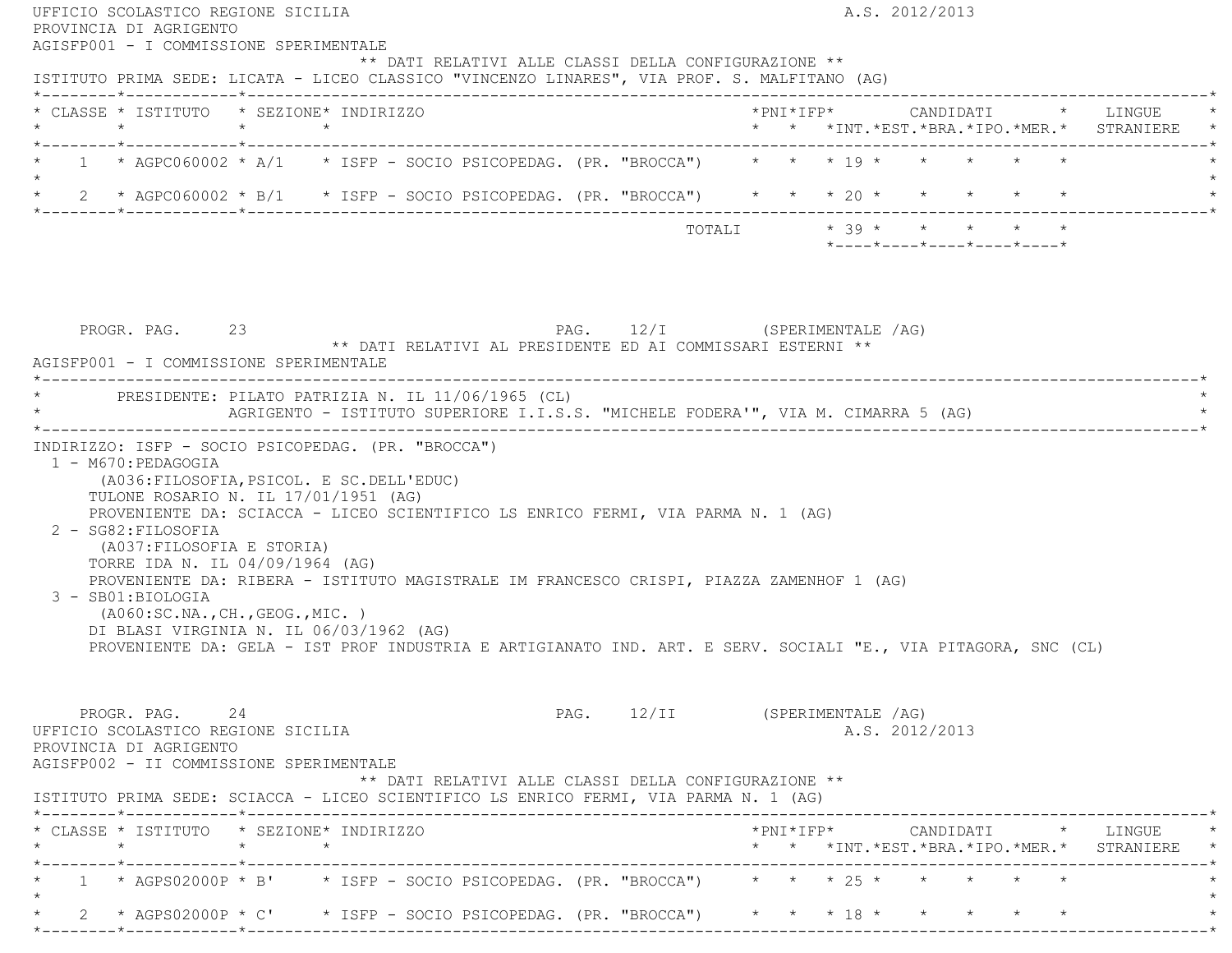PROGR. PAG. 25 25 PAG. 13/I (SPERIMENTALE /AG) \*\* DATI RELATIVI AL PRESIDENTE ED AI COMMISSARI ESTERNI \*\* AGISFP002 - II COMMISSIONE SPERIMENTALE \*----------------------------------------------------------------------------------------------------------------------------\*PRESIDENTE: MANDRACCHIA ADRIANA LETIZIA N. IL 28/12/1951 (AG) RAVANUSA - ISTITUTO SUPERIORE I.I.S. GIUDICI SAETTA E LIV, VIA LAURICELLA 2 (AG) \*----------------------------------------------------------------------------------------------------------------------------\* INDIRIZZO: ISFP - SOCIO PSICOPEDAG. (PR. "BROCCA") 1 - M670:PEDAGOGIA (A036:FILOSOFIA,PSICOL. E SC.DELL'EDUC) PIAZZA SANTA N. IL 06/01/1956 (AG) PROVENIENTE DA: RIBERA - ISTITUTO MAGISTRALE IM FRANCESCO CRISPI, PIAZZA ZAMENHOF 1 (AG) 2 - SG82:FILOSOFIA (A037:FILOSOFIA E STORIA) COGNATA DONATELLA N. IL 26/06/1971 (AG) PROVENIENTE DA: AGRIGENTO - LICEO SCIENTIFICO LS "LEONARDO", VIALE DELLA VITTORIA (AG) 3 - SB01:BIOLOGIA (A060:SC.NA.,CH.,GEOG.,MIC. ) SCANDAGLIA CATERINA N. IL 10/10/1952 (AG) PROVENIENTE DA: PALERMO - IST PROF INDUSTRIA E ARTIGIANATO E ASCIONE, VIA CENTURIPE 11 (PA) PROGR. PAG. 26 26 PAG. 13/II (SPERIMENTALE /AG) UFFICIO SCOLASTICO REGIONE SICILIA A.S. 2012/2013 PROVINCIA DI AGRIGENTO AGISFP003 - III COMMISSIONE SPERIMENTALE \*\* DATI RELATIVI ALLE CLASSI DELLA CONFIGURAZIONE \*\* ISTITUTO PRIMA SEDE: RIBERA - ISTITUTO MAGISTRALE IM FRANCESCO CRISPI, PIAZZA ZAMENHOF 1 (AG) \*--------\*------------\*-------------------------------------------------------------------------------------------------------\* \* CLASSE \* ISTITUTO \* SEZIONE\* INDIRIZZO \*PNI\*IFP\* CANDIDATI \* LINGUE \* \* \* \* \* \* \* \*INT.\*EST.\*BRA.\*IPO.\*MER.\* STRANIERE \* \*--------\*------------\*-------------------------------------------------------------------------------------------------------\* \* 1 \* AGPM02101L \* D \* ISFP - SOCIO PSICOPEDAG. (PR. "BROCCA") \* \* \* 21 \* \* \* \* \* I \*  $\star$ \* 2 \* AGPM02101L \* P \* ISFP - SOCIO PSICOPEDAG. (PR. "BROCCA") \* \* \* 16 \* \* \* \* \* \* \* I \*--------\*------------\*-------------------------------------------------------------------------------------------------------\*TOTALI  $* 37 * * * * * * * * * *$ \*----\*----\*----\*----\*----\*

TOTALI  $* 43 * * * * * * * * *$ 

\*----\*----\*----\*----\*----\*

| PROGR. PAG. |                                                                 |                                                            | $PAG.$ 14/I | (SPERIMENTALE /AG) |  |
|-------------|-----------------------------------------------------------------|------------------------------------------------------------|-------------|--------------------|--|
|             |                                                                 | ** DATI RELATIVI AL PRESIDENTE ED AI COMMISSARI ESTERNI ** |             |                    |  |
|             | AGISFP003 - III COMMISSIONE SPERIMENTALE                        |                                                            |             |                    |  |
|             |                                                                 |                                                            |             |                    |  |
|             | PRESIDENTE: DI FALCO MUSTAZZELLA CONCETTA N. IL 25/01/1954 (AG) |                                                            |             |                    |  |
|             | CANICATTI' - SCUOLA ELEMENTARE CD M. RAPISARDI, VIA R.PILO (AG) |                                                            |             |                    |  |
|             |                                                                 |                                                            |             |                    |  |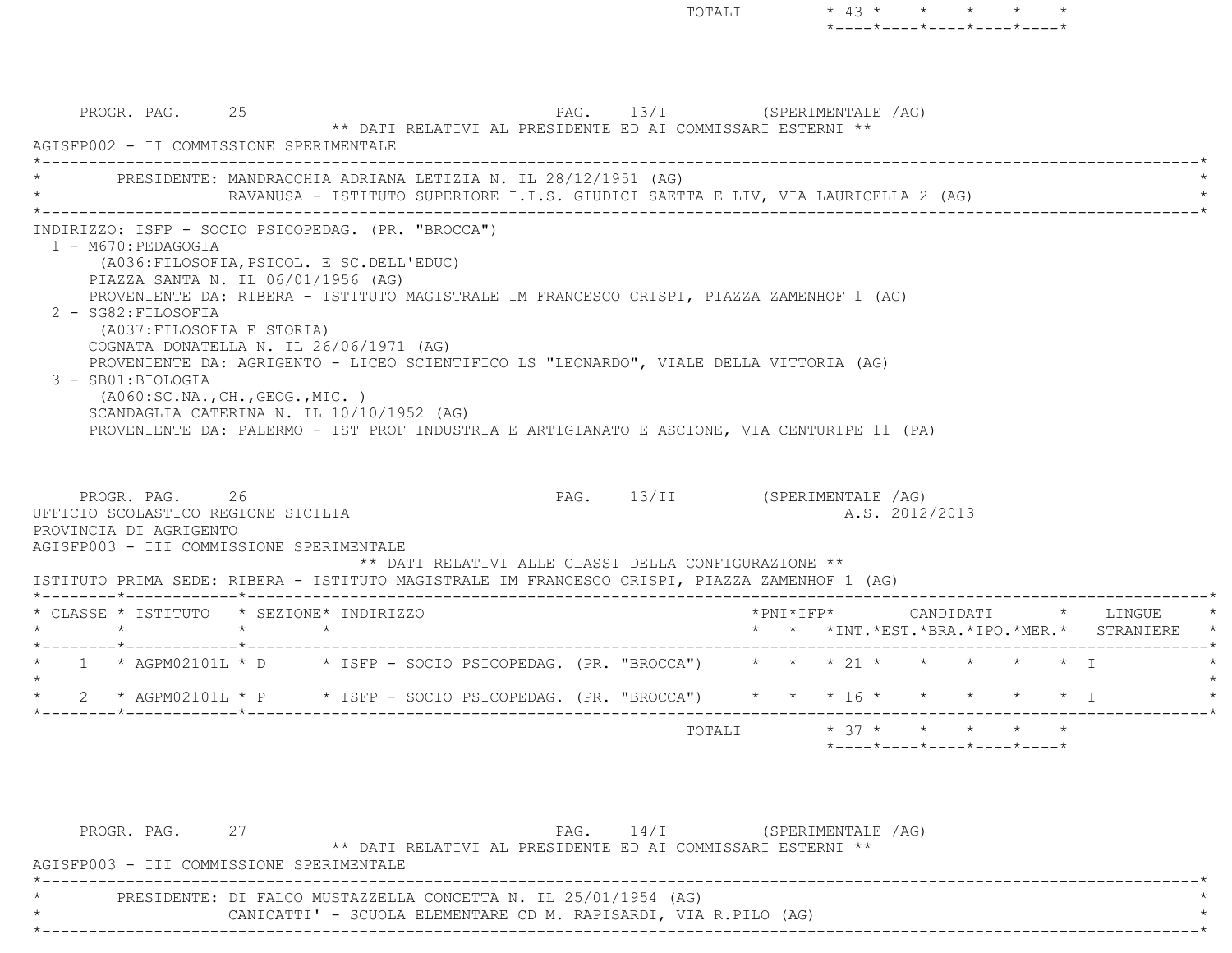INDIRIZZO: ISFP - SOCIO PSICOPEDAG. (PR. "BROCCA") 1 - M670:PEDAGOGIA (A036:FILOSOFIA,PSICOL. E SC.DELL'EDUC) AMARI FILIPPINA N. IL 05/08/1959 (AG) PROVENIENTE DA: MARSALA - IST PROF PER L'AGRICOLTURA E L'AMBIENTE I.P.AGRICOLTURA E AMBIENTE MAR, VIA NAZIONALE -STRASAT 2 - SG82:FILOSOFIA (A037:FILOSOFIA E STORIA) GIUDICE STEFANO N. IL 24/02/1953 (AG) PROVENIENTE DA: RAVANUSA - ISTITUTO MAGISTRALE GIUDICI SAETTA E LIVATINO, VIA LAURICELLA 2 (AG)  $3 - SR01 \cdot RTOLOGTA$  (A060:SC.NA.,CH.,GEOG.,MIC. ) AQUE' LEONARDO N. IL 03/03/1965 (AG) PROVENIENTE DA: PARTINICO - IST PROF PER L'AGRICOLTURA E L'AMBIENTE PARTINICO, VIA GOFFREDO MAMELI N. 4 (PA) PROGR. PAG. 28 28 PAG. 14/II (SPERIMENTALE /AG) UFFICIO SCOLASTICO REGIONE SICILIA A.S. 2012/2013 PROVINCIA DI AGRIGENTO AGISFP004 - IV COMMISSIONE SPERIMENTALE \*\* DATI RELATIVI ALLE CLASSI DELLA CONFIGURAZIONE \*\* ISTITUTO PRIMA SEDE: AGRIGENTO - ISTITUTO MAGISTRALE LICEO SCIENTIFICO E SCIENZE UM, VIA ACRONE 12 (AG) \*--------\*------------\*-------------------------------------------------------------------------------------------------------\* \* CLASSE \* ISTITUTO \* SEZIONE\* INDIRIZZO \*PNI\*IFP\* CANDIDATI \* LINGUE \* \* \* \* \* \* \* \*INT.\*EST.\*BRA.\*IPO.\*MER.\* STRANIERE \* \*--------\*------------\*-------------------------------------------------------------------------------------------------------\*1 \* AGPM03000A \* A' \* ISFP - SOCIO PSICOPEDAG. (PR. "BROCCA") \* \* \* \* 23 \* \* \* \* \* \* \* T  $\star$ \* 2 \* AGPM03000A \* B' \* ISFP - SOCIO PSICOPEDAG. (PR. "BROCCA") \* \* \* 21 \* 6 \* \* \* \* \* I/ F \* \* \*--------\*------------\*-------------------------------------------------------------------------------------------------------\*TOTALI  $* 44 * 6 * * * * * * * *$  \*----\*----\*----\*----\*----\*PROGR. PAG. 29 29 PAG. 15/I (SPERIMENTALE /AG) \*\* DATI RELATIVI AL PRESIDENTE ED AI COMMISSARI ESTERNI \*\* AGISFP004 - IV COMMISSIONE SPERIMENTALE \*----------------------------------------------------------------------------------------------------------------------------\*PRESIDENTE: VELLA VALERIA PIERA RITAN. IL 09/08/1970 (AG) CASTELTERMINI - ISTITUTO COMPRENSIVO DE COSMI, PIAZZA MAZZINI (AG) \*----------------------------------------------------------------------------------------------------------------------------\* INDIRIZZO: ISFP - SOCIO PSICOPEDAG. (PR. "BROCCA") 1 - M670:PEDAGOGIA (A036:FILOSOFIA,PSICOL. E SC.DELL'EDUC) SCIARA ALFONSO N. IL 18/02/1964 (AG) PROVENIENTE DA: SANTO STEFANO QUISQUINA - ISTITUTO MAGISTRALE "MADRE TERESA DI CALCUTTA", VIA DE GASPERI (AG) 2 - SG82:FILOSOFIA (A037:FILOSOFIA E STORIA) MANNARA' GIOVANNA N. IL 22/06/1949 (AG) PROVENIENTE DA: PALMA DI MONTECHIARO - LICEO SCIENTIFICO LS G.B. ODIERNA, CORSO SICILIA (AG) 3 - SB01:BIOLOGIA (A060:SC.NA.,CH.,GEOG.,MIC. ) LA MANTIA DIEGA N. IL 26/02/1952 (AG) PROVENIENTE DA: CANICATTI' - LICEO SCIENTIFICO A. SCIASCIA, VIA PAPA GIOVANNI XXIII 7 (AG)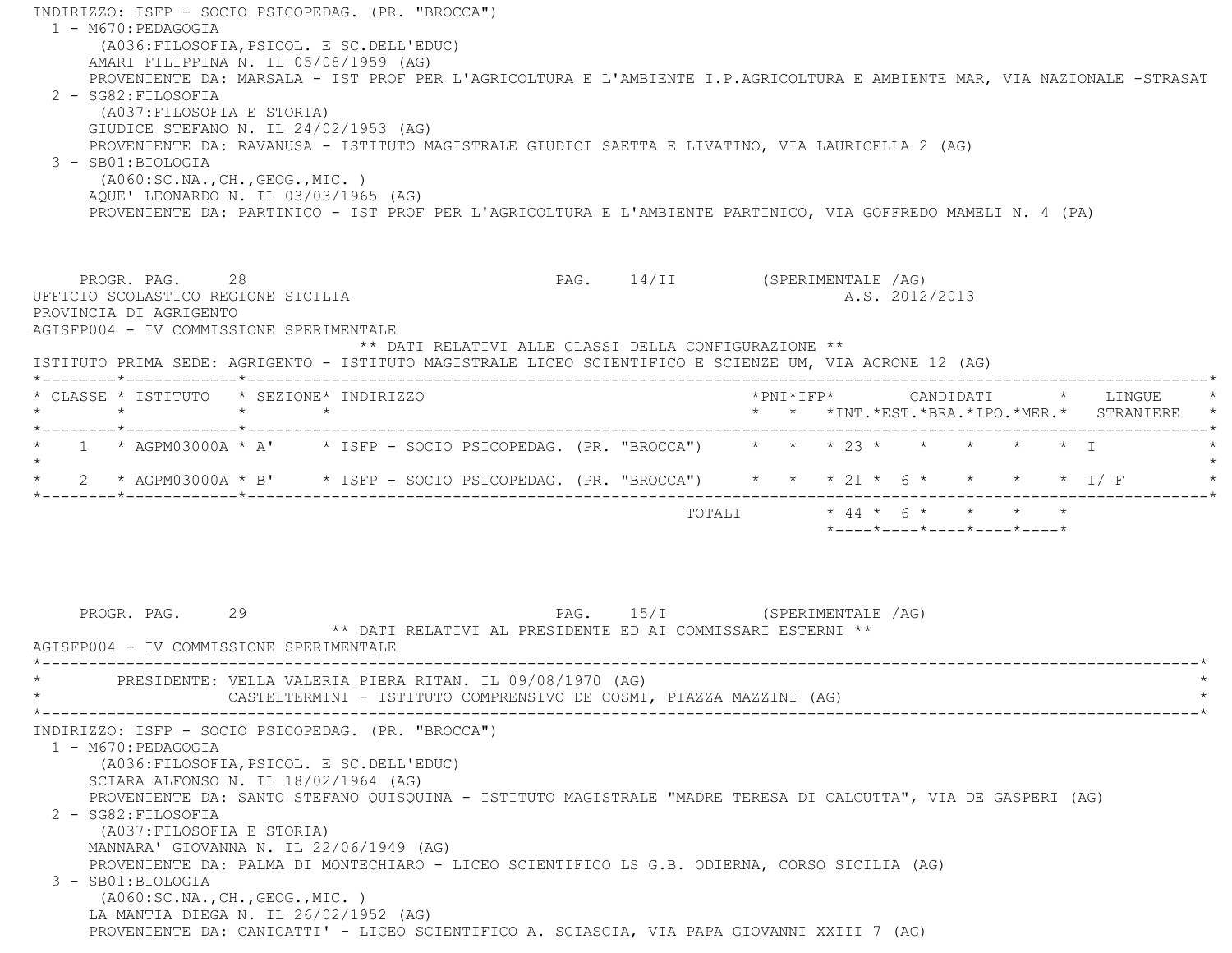| PROGR. PAG. 30<br>UFFICIO SCOLASTICO REGIONE SICILIA<br>PROVINCIA DI AGRIGENTO<br>AGISFP005 - V COMMISSIONE SPERIMENTALE                                                                                                                                                                                                                                     |                                                                                                                                                                                                 |              | PAG. 15/II (SPERIMENTALE /AG)<br>A.S. 2012/2013                                                                          |
|--------------------------------------------------------------------------------------------------------------------------------------------------------------------------------------------------------------------------------------------------------------------------------------------------------------------------------------------------------------|-------------------------------------------------------------------------------------------------------------------------------------------------------------------------------------------------|--------------|--------------------------------------------------------------------------------------------------------------------------|
|                                                                                                                                                                                                                                                                                                                                                              | ** DATI RELATIVI ALLE CLASSI DELLA CONFIGURAZIONE **                                                                                                                                            |              | ISTITUTO PRIMA SEDE: AGRIGENTO - ISTITUTO MAGISTRALE LICEO SCIENTIFICO E SCIENZE UM, VIA ACRONE 12 (AG)                  |
| * CLASSE * ISTITUTO * SEZIONE* INDIRIZZO                                                                                                                                                                                                                                                                                                                     |                                                                                                                                                                                                 |              | * * *INT. *EST. *BRA. *IPO. *MER. * STRANIERE *                                                                          |
|                                                                                                                                                                                                                                                                                                                                                              |                                                                                                                                                                                                 |              | 1 * AGPM03000A * C' * ISFP - SOCIO PSICOPEDAG. (PR. "BROCCA") * * * 28 * * * * * * * I                                   |
|                                                                                                                                                                                                                                                                                                                                                              |                                                                                                                                                                                                 |              | ISTITUTO SECONDA SEDE: FAVARA - ISTITUTO MAGISTRALE LICEO STATALE " MARTIN LUTHER, VIALE PIETRO NENNI 136 (AG)           |
| * CLASSE * ISTITUTO * SEZIONE* INDIRIZZO                                                                                                                                                                                                                                                                                                                     |                                                                                                                                                                                                 |              | * * *INT.*EST.*BRA.*IPO.*MER.* STRANIERE                                                                                 |
|                                                                                                                                                                                                                                                                                                                                                              |                                                                                                                                                                                                 |              | * 2 * AGPM02000Q * C'' * ISFP - SOCIO PSICOPEDAG. (PR. "BROCCA") * * * 17 * 5 * * * * * * I                              |
|                                                                                                                                                                                                                                                                                                                                                              |                                                                                                                                                                                                 |              | TOTALI * 45 * 5 * * * * *<br>$*$ - - - - $*$ - - - - $*$ - - - - $*$ - - - - $*$ - - - - $*$                             |
|                                                                                                                                                                                                                                                                                                                                                              | PRESIDENTE: DI BLASI LOREDANA N. IL 29/06/1968 (PA)<br>PALMA DI MONTECHIARO - LICEO SCIENTIFICO LS G.B. ODIERNA, CORSO SICILIA (AG)                                                             |              |                                                                                                                          |
| INDIRIZZO: ISFP - SOCIO PSICOPEDAG. (PR. "BROCCA")<br>1 - M670: PEDAGOGIA<br>(A036: FILOSOFIA, PSICOL. E SC. DELL'EDUC)<br>MAUCERI MARIA N. IL 25/04/1953 (AG)<br>2 - SG82: FILOSOFIA<br>(A037: FILOSOFIA E STORIA)<br>ANTONA ROSA N. IL 11/08/1948 (AG)<br>3 - SB01:BIOLOGIA<br>(A060:SC.NA., CH., GEOG., MIC. )<br>MONTALBANO ANGELA N. IL 25/07/1958 (AG) | PROVENIENTE DA: PALMA DI MONTECHIARO - LICEO SCIENTIFICO LS G.B. ODIERNA, CORSO SICILIA (AG)<br>PROVENIENTE DA: SCIACCA - ISTITUTO TECNICO COMMERCIALE ITC "DON MICHELE ARENA", VIA GIOTTO (AG) |              | PROVENIENTE DA: SCIACCA - IST PROF INDUSTRIA E ARTIGIANATO I.P.S.I.A. "ACCURSIO MIRAGLIA, CORSO ACCURSIO MIRAGLIA, 13/15 |
| PROGR. PAG. 32<br>UFFICIO SCOLASTICO REGIONE SICILIA<br>PROVINCIA DI AGRIGENTO<br>AGISFP006 - VI COMMISSIONE SPERIMENTALE                                                                                                                                                                                                                                    |                                                                                                                                                                                                 | $PAG.$ 16/II | (SPERIMENTALE /AG)<br>A.S. 2012/2013                                                                                     |

\*\* DATI RELATIVI ALLE CLASSI DELLA CONFIGURAZIONE \*\*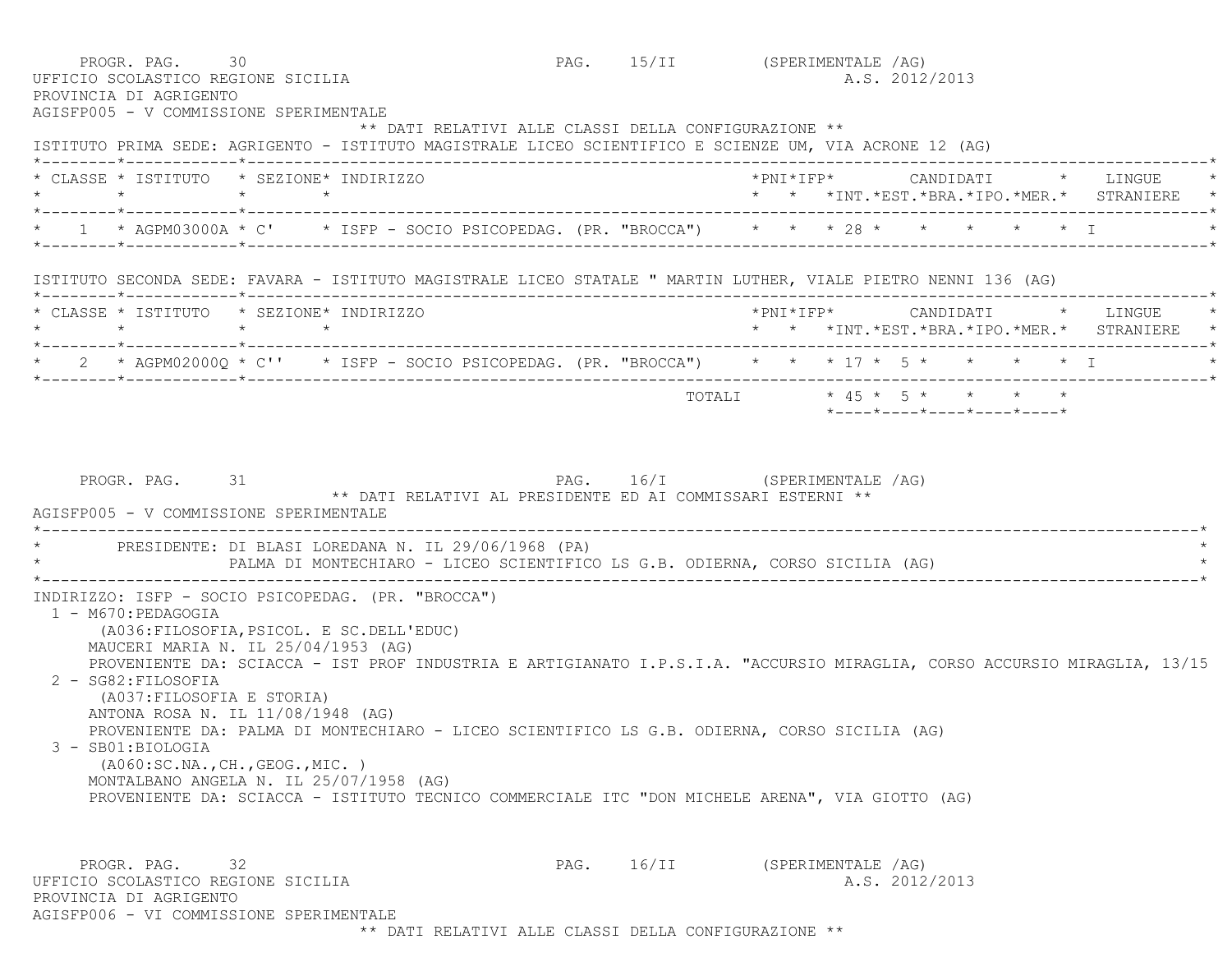|         | * CLASSE * ISTITUTO * SEZIONE* INDIRIZZO<br>$\star$                                                             | $\star$            | $\star$ |  |                                                                                                                                                                             |  |  |                |                            |  | *PNI*IFP* CANDIDATI * LINGUE<br>* * *INT.*EST.*BRA.*IPO.*MER.* STRANIERE |
|---------|-----------------------------------------------------------------------------------------------------------------|--------------------|---------|--|-----------------------------------------------------------------------------------------------------------------------------------------------------------------------------|--|--|----------------|----------------------------|--|--------------------------------------------------------------------------|
|         |                                                                                                                 |                    |         |  | 1 * AGPM02000Q * A * ISFP - SOCIO PSICOPEDAG. (PR. "BROCCA") * * * 21 * * * * * * * I                                                                                       |  |  |                |                            |  |                                                                          |
|         |                                                                                                                 |                    |         |  | * 2 * AGPM02000Q * B * ISFP - SOCIO PSICOPEDAG. (PR. "BROCCA") * * * 14 * 3 * * * * * F                                                                                     |  |  |                |                            |  |                                                                          |
|         |                                                                                                                 |                    |         |  | TOTALI * 35 * 3 * * * * *                                                                                                                                                   |  |  |                | *----*----*----*----*----* |  |                                                                          |
|         | PROGR. PAG. 33<br>AGISFP006 - VI COMMISSIONE SPERIMENTALE<br>* PRESIDENTE: MAFFEY EVELINA N. IL 28/02/1960 (RM) |                    |         |  | PAG. 17/I (SPERIMENTALE /AG)<br>** DATI RELATIVI AL PRESIDENTE ED AI COMMISSARI ESTERNI **<br>SCIACCA - SCUOLA ELEMENTARE CD S.AGOSTINO, VIALE DELLA VITTORIA (AG)          |  |  |                |                            |  |                                                                          |
|         | INDIRIZZO: ISFP - SOCIO PSICOPEDAG. (PR. "BROCCA")                                                              |                    |         |  |                                                                                                                                                                             |  |  |                |                            |  |                                                                          |
|         | 1 - M670: PEDAGOGIA                                                                                             |                    |         |  |                                                                                                                                                                             |  |  |                |                            |  |                                                                          |
|         | (A036: FILOSOFIA, PSICOL. E SC. DELL'EDUC)<br>CASELLA GABRIELLA N. IL 02/08/1971 (AG)                           |                    |         |  |                                                                                                                                                                             |  |  |                |                            |  |                                                                          |
|         | 2 - SG82: FILOSOFIA<br>(A037: FILOSOFIA E STORIA)<br>SPOTO VINCENZA N. IL 01/03/1956 (AG)<br>3 - SB01:BIOLOGIA  |                    |         |  | PROVENIENTE DA: LICATA - LICEO CLASSICO "VINCENZO LINARES", VIA PROF. S. MALFITANO (AG)<br>PROVENIENTE DA: SCIACCA - LICEO SCIENTIFICO LS ENRICO FERMI, VIA PARMA N. 1 (AG) |  |  |                |                            |  |                                                                          |
|         | ( A060:SC.NA., CH., GEOG., MIC. )<br>MAGGIO OLIVIA N. IL $30/11/1959$ (AG)                                      |                    |         |  | PROVENIENTE DA: SCIACCA - LICEO SCIENTIFICO LS ENRICO FERMI, VIA PARMA N. 1 (AG)                                                                                            |  |  |                |                            |  |                                                                          |
|         | PROGR. PAG. 34<br>UFFICIO SCOLASTICO REGIONE SICILIA<br>PROVINCIA DI AGRIGENTO                                  |                    |         |  | PAG. 17/II (SPERIMENTALE /AG)                                                                                                                                               |  |  | A.S. 2012/2013 |                            |  |                                                                          |
|         | AGISFP007 - VII COMMISSIONE SPERIMENTALE                                                                        |                    |         |  | ** DATI RELATIVI ALLE CLASSI DELLA CONFIGURAZIONE **<br>ISTITUTO PRIMA SEDE: SANTO STEFANO QUISQUINA - ISTITUTO MAGISTRALE "MADRE TERESA DI CALCUTTA", VIA DE GASPERI (AG)  |  |  |                |                            |  |                                                                          |
| $\star$ | * CLASSE * ISTITUTO * SEZIONE* INDIRIZZO                                                                        | $\star$<br>$\star$ |         |  |                                                                                                                                                                             |  |  |                |                            |  | * * *INT.*EST.*BRA.*IPO.*MER.* STRANIERE *                               |
|         |                                                                                                                 |                    |         |  | 1 * AGPM002017 * B * ISFP - SOCIO PSICOPEDAG. (PR. "BROCCA") * * * 16 * 1 * * * * * 1                                                                                       |  |  |                |                            |  |                                                                          |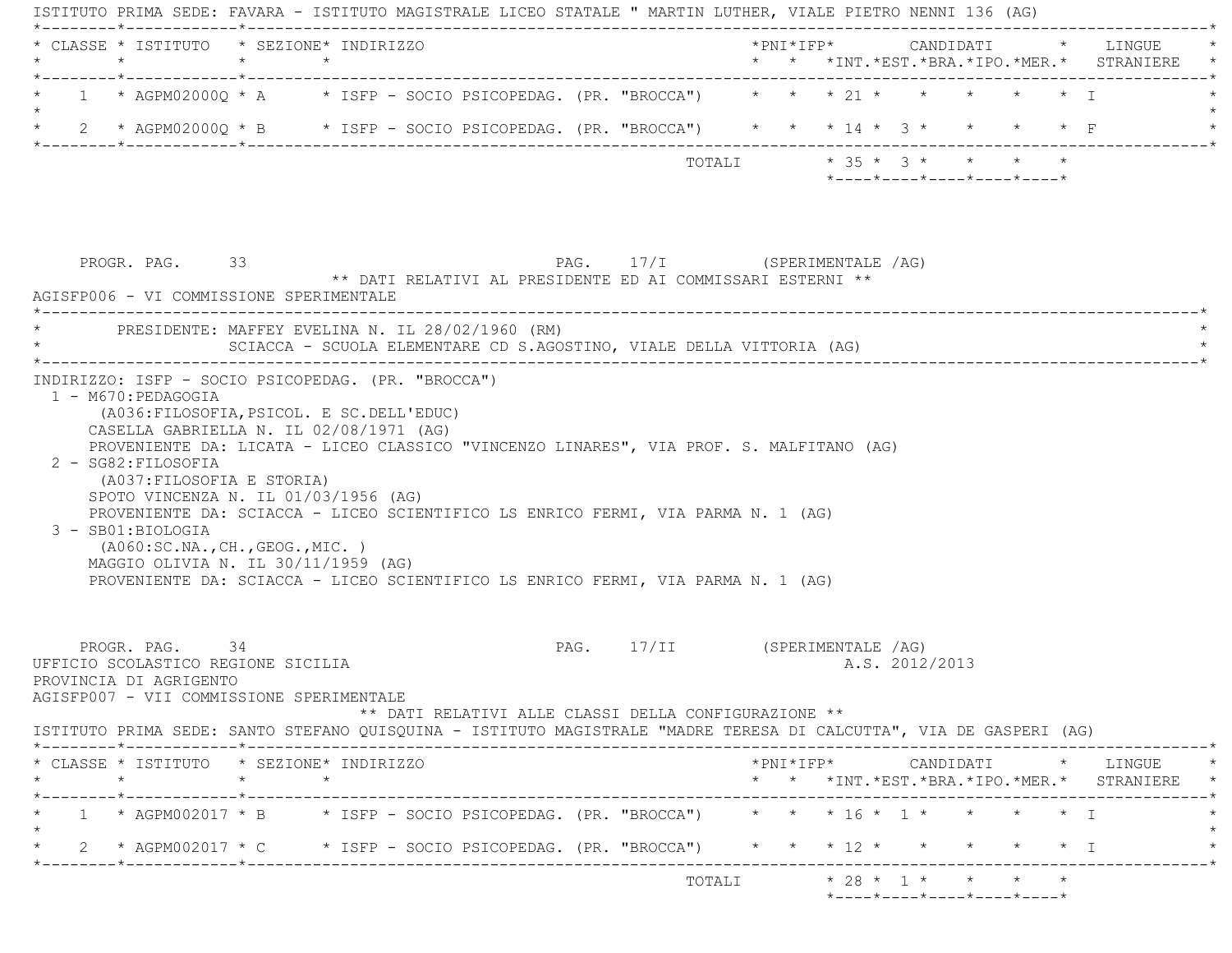| PRESIDENTE: SERMENGHI ANNA MARIA N. IL 31/05/1959 (AG)<br>AGRIGENTO - LICEO CLASSICO LICEO CLASSICO "EMPEDOCLE", VIA EMPEDOCLE 169 (AG)                                                                                                                                                                                                                                                                                                                                                                                                                                                                                                                                        |                        |  |                |                                                                 |  |                                                                                        |
|--------------------------------------------------------------------------------------------------------------------------------------------------------------------------------------------------------------------------------------------------------------------------------------------------------------------------------------------------------------------------------------------------------------------------------------------------------------------------------------------------------------------------------------------------------------------------------------------------------------------------------------------------------------------------------|------------------------|--|----------------|-----------------------------------------------------------------|--|----------------------------------------------------------------------------------------|
| INDIRIZZO: ISFP - SOCIO PSICOPEDAG. (PR. "BROCCA")<br>1 - M670: PEDAGOGIA<br>(A036: FILOSOFIA, PSICOL. E SC. DELL'EDUC)<br>PENNAVARIA ANGELA MARIA N. IL 12/05/1964 (AG)<br>PROVENIENTE DA: FAVARA - ISTITUTO MAGISTRALE LICEO STATALE " MARTIN LUTHER, VIALE PIETRO NENNI 136 (AG)<br>2 - SG82: FILOSOFIA<br>(A037: FILOSOFIA E STORIA)<br>PRESTI SALVATORE N. IL 29/11/1970 (AG)<br>PROVENIENTE DA: RIBERA - ISTITUTO MAGISTRALE IM FRANCESCO CRISPI, PIAZZA ZAMENHOF 1 (AG)<br>3 - SB01:BIOLOGIA<br>(A060:SC.NA.,CH.,GEOG.,MIC.)<br>CASA' SALVATORE RICCARDON. IL 03/07/1962 (AG)<br>PROVENIENTE DA: AGRIGENTO - LICEO SCIENTIFICO LS "LEONARDO", VIALE DELLA VITTORIA (AG) |                        |  |                |                                                                 |  |                                                                                        |
|                                                                                                                                                                                                                                                                                                                                                                                                                                                                                                                                                                                                                                                                                |                        |  |                |                                                                 |  |                                                                                        |
| PAG. 18/II (SPERIMENTALE /AG)<br>PROGR. PAG. 36<br>UFFICIO SCOLASTICO REGIONE SICILIA<br>PROVINCIA DI AGRIGENTO<br>AGPC00001 - I COMMISSIONE: CLASSICO<br>** DATI RELATIVI ALLE CLASSI DELLA CONFIGURAZIONE **<br>ISTITUTO PRIMA SEDE: BIVONA - LICEO CLASSICO LICEO "LUIGI PIRANDELLO", CONTRADA PARATORE N. 135 (AG)                                                                                                                                                                                                                                                                                                                                                         |                        |  | A.S. 2012/2013 |                                                                 |  |                                                                                        |
| * CLASSE * ISTITUTO * SEZIONE* INDIRIZZO<br>$\star$<br>$\star$ $\star$                                                                                                                                                                                                                                                                                                                                                                                                                                                                                                                                                                                                         |                        |  |                |                                                                 |  | *PNI*IFP*     CANDIDATI    *   LINGUE<br>* * *INT. *EST. *BRA. *IPO. *MER. * STRANIERE |
| $*$ 1 $*$ AGPC01701R $*$ A'' $*$ PC00 - CLASSICO                                                                                                                                                                                                                                                                                                                                                                                                                                                                                                                                                                                                                               | * * * 25 * * * * * * I |  |                |                                                                 |  |                                                                                        |
| 2 * AGPC01701R * A/1 * ISEX - LINGUISTICO PROGETTO "BROCCA" * * * 15 * 1 * * * * * 1/ F/ T                                                                                                                                                                                                                                                                                                                                                                                                                                                                                                                                                                                     |                        |  |                |                                                                 |  |                                                                                        |
|                                                                                                                                                                                                                                                                                                                                                                                                                                                                                                                                                                                                                                                                                |                        |  |                | $*$ - - - - $*$ - - - - $*$ - - - - $*$ - - - - $*$ - - - - $*$ |  |                                                                                        |
| PAG. 19/I (CLASSICO /AG)<br>PROGR. PAG. 37<br>** DATI RELATIVI AL PRESIDENTE ED AI COMMISSARI ESTERNI **<br>AGPC00001 - I COMMISSIONE: CLASSICO                                                                                                                                                                                                                                                                                                                                                                                                                                                                                                                                |                        |  |                |                                                                 |  |                                                                                        |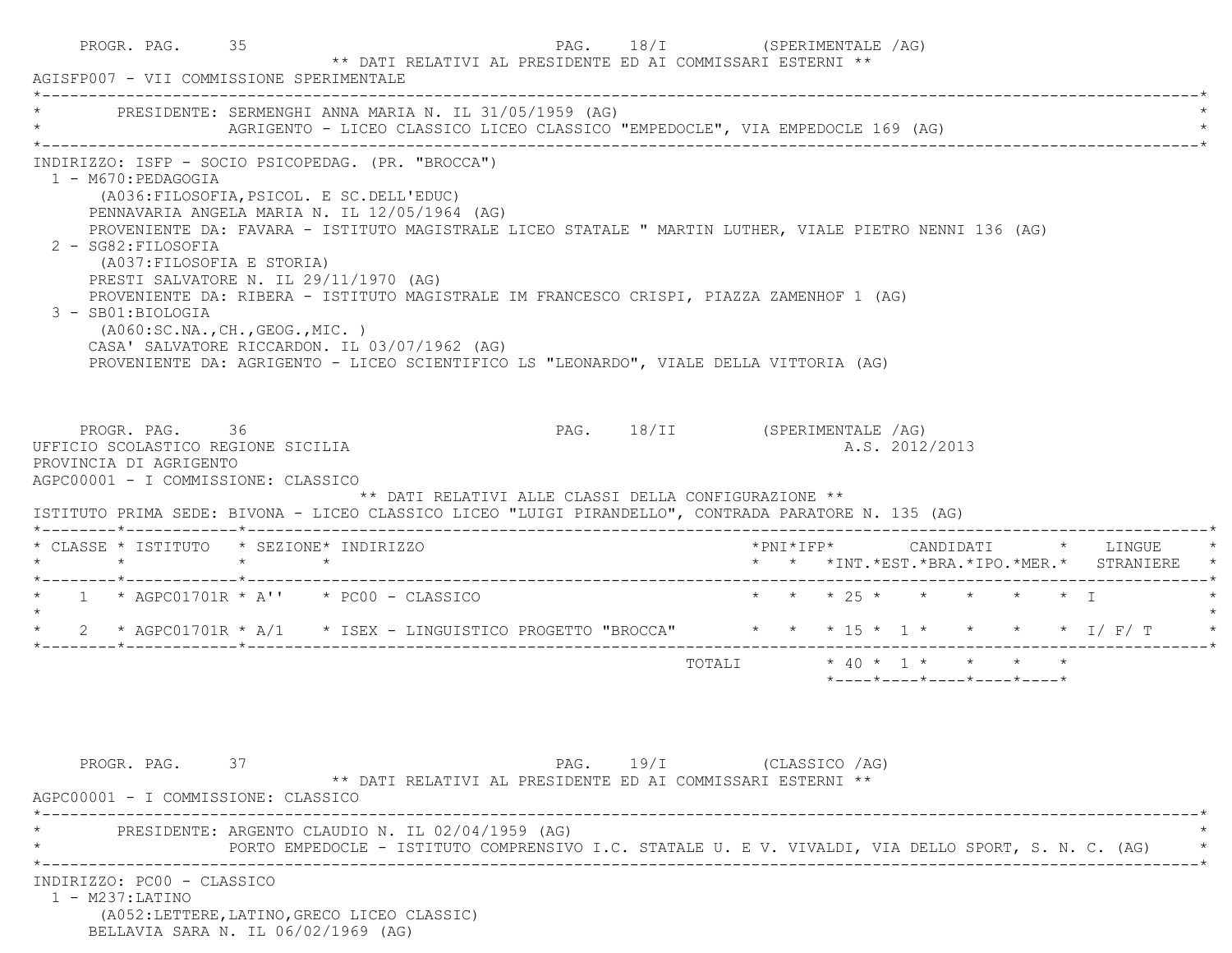PROVENIENTE DA: AGRIGENTO - LICEO CLASSICO LICEO CLASSICO "EMPEDOCLE", VIA EMPEDOCLE 169 (AG) 2 - M460:INGLESE (A346:LINGUA E CIV. STRANIERA (INGLESE)) BOSCO ANTONIO FABIO N. IL 17/10/1961 (AG) PROVENIENTE DA: AGRIGENTO - IST PROF INDUSTRIA E ARTIGIANATO IPSIA E.FERMI, VIA P. MATTARELLA (AG) 3 - M770:SCIENZE NATURALI (A060:SC.NA.,CH.,GEOG.,MIC. ) TRAINA CALOGERO N. IL 17/12/1964 (AG) PROVENIENTE DA: RAVANUSA - ISTITUTO MAGISTRALE GIUDICI SAETTA E LIVATINO, VIA LAURICELLA 2 (AG) INDIRIZZO: ISEX - LINGUISTICO PROGETTO "BROCCA" 1 - M460:INGLESE (A346:LINGUA E CIV. STRANIERA (INGLESE)) BOSCO ANTONIO FABIO N. IL 17/10/1961 (AG) PROVENIENTE DA: AGRIGENTO - IST PROF INDUSTRIA E ARTIGIANATO IPSIA E.FERMI, VIA P. MATTARELLA (AG) 2 - M390:FRANCESE (A246:LINGUA E CIV. STRANIERA (FRANCESE)) MICCICHE' MARIA N. IL 12/09/1961 (AG) PROVENIENTE DA: BISACQUINO - IST TEC COMMERCIALE E PER GEOMETRI DON CALOGERO DI VINCENTI, VIA SALERNO (PA) 3 - M940:TEDESCO (A546:LINGUA E CIV. STRANIERA (TEDESCO)) CASTELLANA CALOGERO N. IL 18/02/1953 (AG) PROVENIENTE DA: AGRIGENTO - ISTITUTO TECNICO COMMERCIALE I.T.C.E.T. LEONARDO SCIASC, CONTRADA CALCARELLE (AG) PROGR. PAG. 38 38 PAG. 19/II (CLASSICO /AG) UFFICIO SCOLASTICO REGIONE SICILIA A.S. 2012/2013 PROVINCIA DI AGRIGENTO AGPC00002 - II COMMISSIONE: CLASSICO \*\* DATI RELATIVI ALLE CLASSI DELLA CONFIGURAZIONE \*\* ISTITUTO PRIMA SEDE: CANICATTI' - LICEO CLASSICO UGO FOSCOLO, VIA PIRANDELLO, 6 (AG) \*--------\*------------\*-------------------------------------------------------------------------------------------------------\* \* CLASSE \* ISTITUTO \* SEZIONE\* INDIRIZZO \*PNI\*IFP\* CANDIDATI \* LINGUE \* \* \* \* \* \* \* \*INT.\*EST.\*BRA.\*IPO.\*MER.\* STRANIERE \* \*--------\*------------\*-------------------------------------------------------------------------------------------------------\* \* 1 \* AGPC001017 \* B \* PC00 - CLASSICO \* \* \* 23 \* \* \* \* \* I \* $\star$ \* 2 \* AGPC001017 \* C \* PC00 - CLASSICO \* \* \* \* 22 \* 1 \* \* \* \* \* \* I \*--------\*------------\*-------------------------------------------------------------------------------------------------------\*TOTALI  $* 45 * 1 * * * * * * *$  \*----\*----\*----\*----\*----\*PROGR. PAG. 39 39 PAG. 20/I (CLASSICO /AG) \*\* DATI RELATIVI AL PRESIDENTE ED AI COMMISSARI ESTERNI \*\* AGPC00002 - II COMMISSIONE: CLASSICO \*----------------------------------------------------------------------------------------------------------------------------\*PRESIDENTE: AMATO PIETRO ANTONIO N. IL 21/11/1946 (AG) SCIACCA - ISTITUTO SUPERIORE I.I.S.S. "CALOGERO AMATO VET, CONTRADA MARCHESA (AG) \*----------------------------------------------------------------------------------------------------------------------------\* INDIRIZZO: PC00 - CLASSICO 1 - M237:LATINO (A052:LETTERE,LATINO,GRECO LICEO CLASSIC) CUFFARO ERMELINDA GIOVANNAN. IL 18/12/1970 (AG) PROVENIENTE DA: AGRIGENTO - LICEO CLASSICO LICEO CLASSICO "EMPEDOCLE", VIA EMPEDOCLE 169 (AG) 2 - M460:INGLESE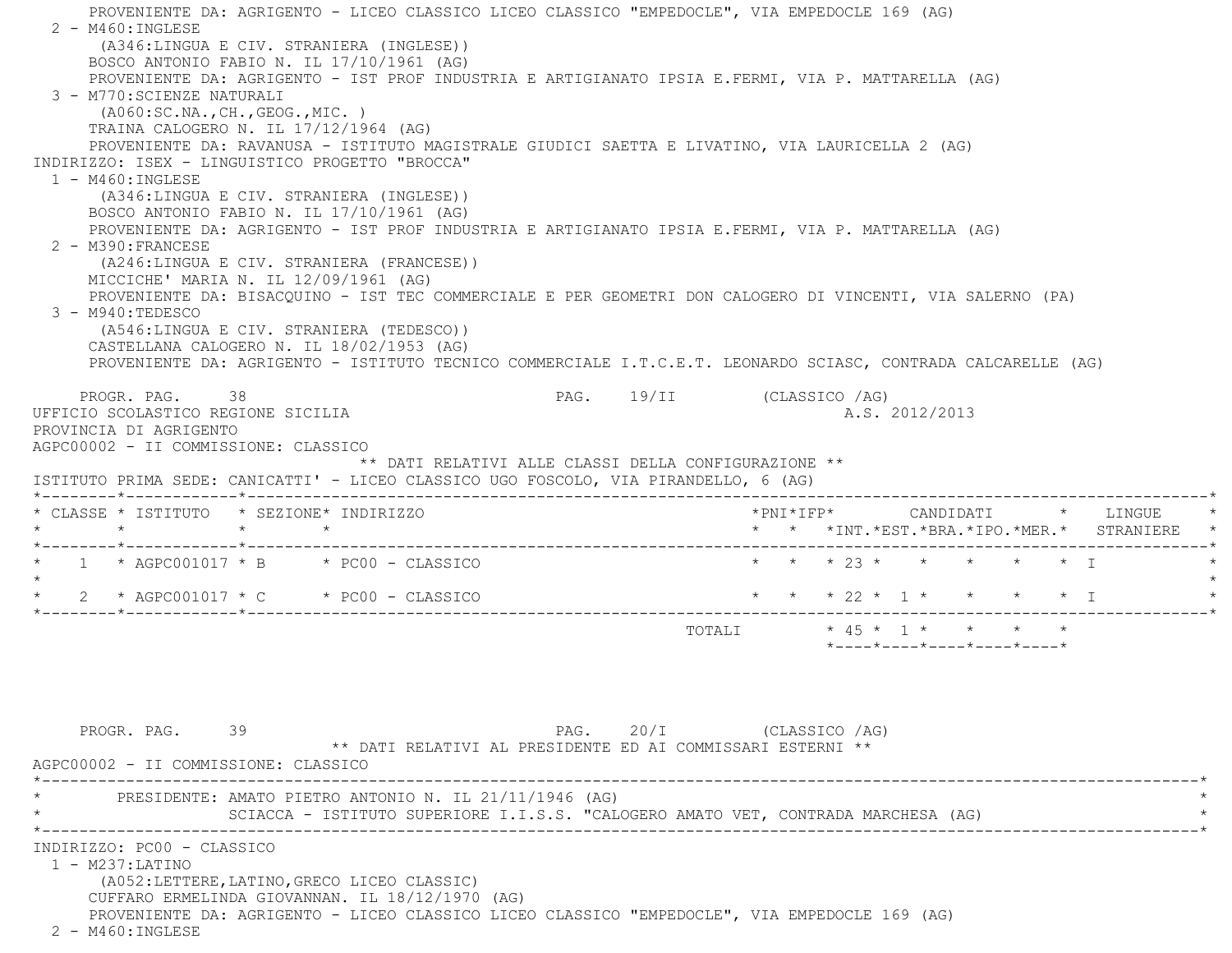(A346:LINGUA E CIV. STRANIERA (INGLESE)) GURRERI MARIA SILVANA N. IL 14/02/1968 (AG) PROVENIENTE DA: GELA - IST PROF INDUSTRIA E ARTIGIANATO IND. ART. E SERV. SOCIALI "E., VIA PITAGORA, SNC (CL) 3 - M770:SCIENZE NATURALI (A060:SC.NA.,CH.,GEOG.,MIC. ) BARBERA LUIGI N. IL 08/07/1976 (CL) PROVENIENTE DA: LICATA - IST PROF PER I SERVIZI ALBERGHIERI E RISTORAZIONE F. RE CAPRIATA, VIA CAMPOBELLO (AG) PROGR. PAG. 40 PAG. 20/II (CLASSICO /AG) UFFICIO SCOLASTICO REGIONE SICILIA A.S. 2012/2013 PROVINCIA DI AGRIGENTO AGPC00003 - III COMMISSIONE: CLASSICO \*\* DATI RELATIVI ALLE CLASSI DELLA CONFIGURAZIONE \*\* ISTITUTO PRIMA SEDE: CANICATTI' - LICEO CLASSICO UGO FOSCOLO, VIA PIRANDELLO, 6 (AG) \*--------\*------------\*-------------------------------------------------------------------------------------------------------\* \* CLASSE \* ISTITUTO \* SEZIONE\* INDIRIZZO \*PNI\*IFP\* CANDIDATI \* LINGUE \* \* \* \* \* \* \* \*INT.\*EST.\*BRA.\*IPO.\*MER.\* STRANIERE \* \*--------\*------------\*-------------------------------------------------------------------------------------------------------\* \* 1 \* AGPC001017 \* A \* PC00 - CLASSICO \* \* \* 28 \* \* \* \* \* I \* \*--------\*------------\*-------------------------------------------------------------------------------------------------------\* ISTITUTO SECONDA SEDE: LICATA - LICEO CLASSICO "VINCENZO LINARES", VIA PROF. S. MALFITANO (AG) \*--------\*------------\*-------------------------------------------------------------------------------------------------------\* \* CLASSE \* ISTITUTO \* SEZIONE\* INDIRIZZO \*PNI\*IFP\* CANDIDATI \* LINGUE \* \* \* \* \* \* \* \*INT.\*EST.\*BRA.\*IPO.\*MER.\* STRANIERE \* \*--------\*------------\*-------------------------------------------------------------------------------------------------------\* \* 2 \* AGPC060002 \* C \* PS00 - SCIENTIFICO \* \* \* 24 \* \* \* \* \* I \* \*--------\*------------\*-------------------------------------------------------------------------------------------------------\*TOTALI  $* 52 * * * * * * * * * *$  \*----\*----\*----\*----\*----\*PROGR. PAG. 41 PAG. 21/I (CLASSICO /AG) \*\* DATI RELATIVI AL PRESIDENTE ED AI COMMISSARI ESTERNI \*\* AGPC00003 - III COMMISSIONE: CLASSICO \*----------------------------------------------------------------------------------------------------------------------------\*PRESIDENTE: TRIOLO ANTONINA N. IL 05/12/1962 (PA) RIBERA - ISTITUTO SUPERIORE I.I.S. FRANCESCO CRISPI, PIAZZA ZAMENHOF 1 (AG) \*----------------------------------------------------------------------------------------------------------------------------\* INDIRIZZO: PC00 - CLASSICO 1 - M237:LATINO (A052:LETTERE,LATINO,GRECO LICEO CLASSIC) IACOLINO ONOFRIA N. IL 09/11/1952 (AG) PROVENIENTE DA: AGRIGENTO - LICEO CLASSICO LICEO CLASSICO "EMPEDOCLE", VIA EMPEDOCLE 169 (AG) 2 - M460:INGLESE (A346:LINGUA E CIV. STRANIERA (INGLESE)) CUTAIA ROSALIA N. IL 01/01/1958 (AG) PROVENIENTE DA: MAZZARINO - IST TEC COMMERCIALE E PER GEOMETRI "C. M. CARAFA", PIAZZA CARLO MARIA CARAFA (CL) 3 - M770:SCIENZE NATURALI (A060:SC.NA.,CH.,GEOG.,MIC. ) DI LEO ROSA N. IL 11/08/1954 (AG) PROVENIENTE DA: RIBERA - IST TEC COMMERCIALE E PER GEOMETRI ITCG GIOVANNI XXIII, VIA PRESTI N. 2 (AG) INDIRIZZO: PS00 - SCIENTIFICO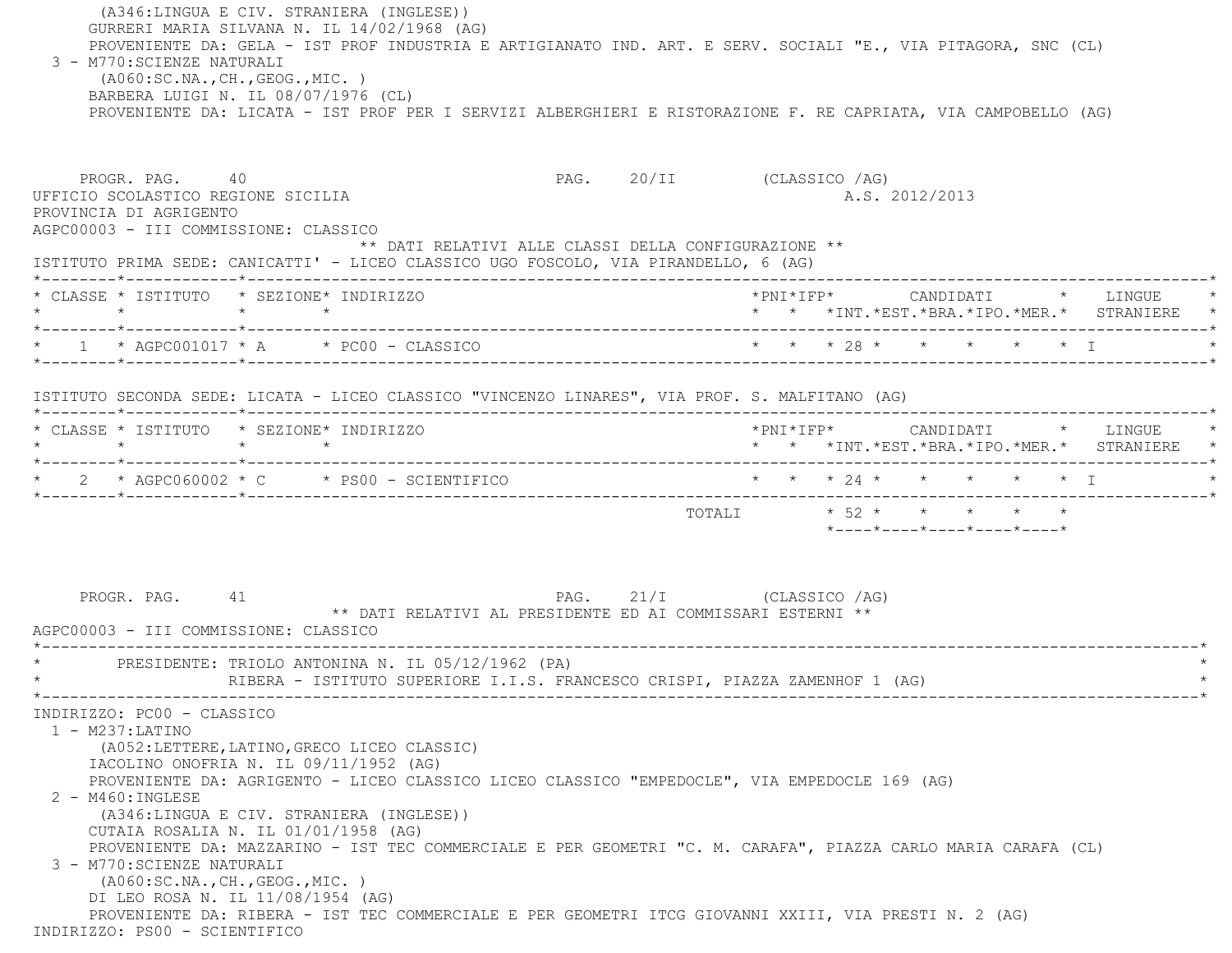1 - SL32:MATEMATICA (A049:MATEMATICA E FISICA) SUTERA VINCENZO N. IL 10/06/1956 (AG) PROVENIENTE DA: SCIACCA - ISTITUTO D'ARTE IA "GIUSEPPE BONACHIA", VIA A.DE GASPERI 14 (AG) 2 - M770:SCIENZE NATURALI (A060:SC.NA.,CH.,GEOG.,MIC. ) DI LEO ROSA N. IL 11/08/1954 (AG) PROVENIENTE DA: RIBERA - IST TEC COMMERCIALE E PER GEOMETRI ITCG GIOVANNI XXIII, VIA PRESTI N. 2 (AG) 3 - SG82:FILOSOFIA (A037:FILOSOFIA E STORIA) CROCE MARIA ANGELA N. IL 19/10/1961 (AG) PROVENIENTE DA: SCIACCA - LICEO CLASSICO TOMMASO FAZELLO, VIA ALCIDE DE GASPERI 10 (AG) PROGR. PAG. 42 42 PAG. 21/II (CLASSICO /AG) UFFICIO SCOLASTICO REGIONE SICILIA A.S. 2012/2013 PROVINCIA DI AGRIGENTO AGPC00004 - IV COMMISSIONE: CLASSICO \*\* DATI RELATIVI ALLE CLASSI DELLA CONFIGURAZIONE \*\* ISTITUTO PRIMA SEDE: LICATA - LICEO CLASSICO "VINCENZO LINARES", VIA PROF. S. MALFITANO (AG) \*--------\*------------\*-------------------------------------------------------------------------------------------------------\* \* CLASSE \* ISTITUTO \* SEZIONE\* INDIRIZZO \*PNI\*IFP\* CANDIDATI \* LINGUE \* \* \* \* \* \* \* \*INT.\*EST.\*BRA.\*IPO.\*MER.\* STRANIERE \* \*--------\*------------\*-------------------------------------------------------------------------------------------------------\*1 \* AGPC060002 \* A \* PC00 - CLASSICO \* \* \* \* \* 16 \* \* \* \* \* \* \* \* \* I  $\star$ \* 2 \* AGPC060002 \* B \* PC00 - CLASSICO \* \* \* \* 12 \* \* \* \* \* \* \* \* I \*--------\*------------\*-------------------------------------------------------------------------------------------------------\* TOTALI \* 28 \* \* \* \* \* \*----\*----\*----\*----\*----\*PROGR. PAG. 43 PAG. 22/I (CLASSICO /AG) \*\* DATI RELATIVI AL PRESIDENTE ED AI COMMISSARI ESTERNI \*\* AGPC00004 - IV COMMISSIONE: CLASSICO \*----------------------------------------------------------------------------------------------------------------------------\*PRESIDENTE: POLLICINO CALOGERO N. IL 06/07/1952 (AG) AGRIGENTO - ISTITUTO TECNICO COMMERCIALE I.T.C. "M. FODERA'", VIA M. CIMARRA 5 (AG) \*----------------------------------------------------------------------------------------------------------------------------\* INDIRIZZO: PC00 - CLASSICO 1 - M237:LATINO (A052:LETTERE,LATINO,GRECO LICEO CLASSIC) INDELICATO LUISA N. IL 26/02/1955 (AG) PROVENIENTE DA: SCIACCA - LICEO CLASSICO TOMMASO FAZELLO, VIA ALCIDE DE GASPERI 10 (AG) 2 - M460:INGLESE (A346:LINGUA E CIV. STRANIERA (INGLESE)) CASCIO MARIA ANTONIETTA N. IL 23/11/1959 (AG) PROVENIENTE DA: LAMPEDUSA E LINOSA - LICEO SCIENTIFICO LS E. MAJORANA, VIA GRECALE (AG) 3 - M770:SCIENZE NATURALI (A060:SC.NA.,CH.,GEOG.,MIC. ) PADALINO FILOMENA N. IL 19/05/1962 (AG) PROVENIENTE DA: CASTELTERMINI - IST PROF INDUSTRIA E ARTIGIANATO "ARCHIMEDE", VIA MONS. PADALINO (AG)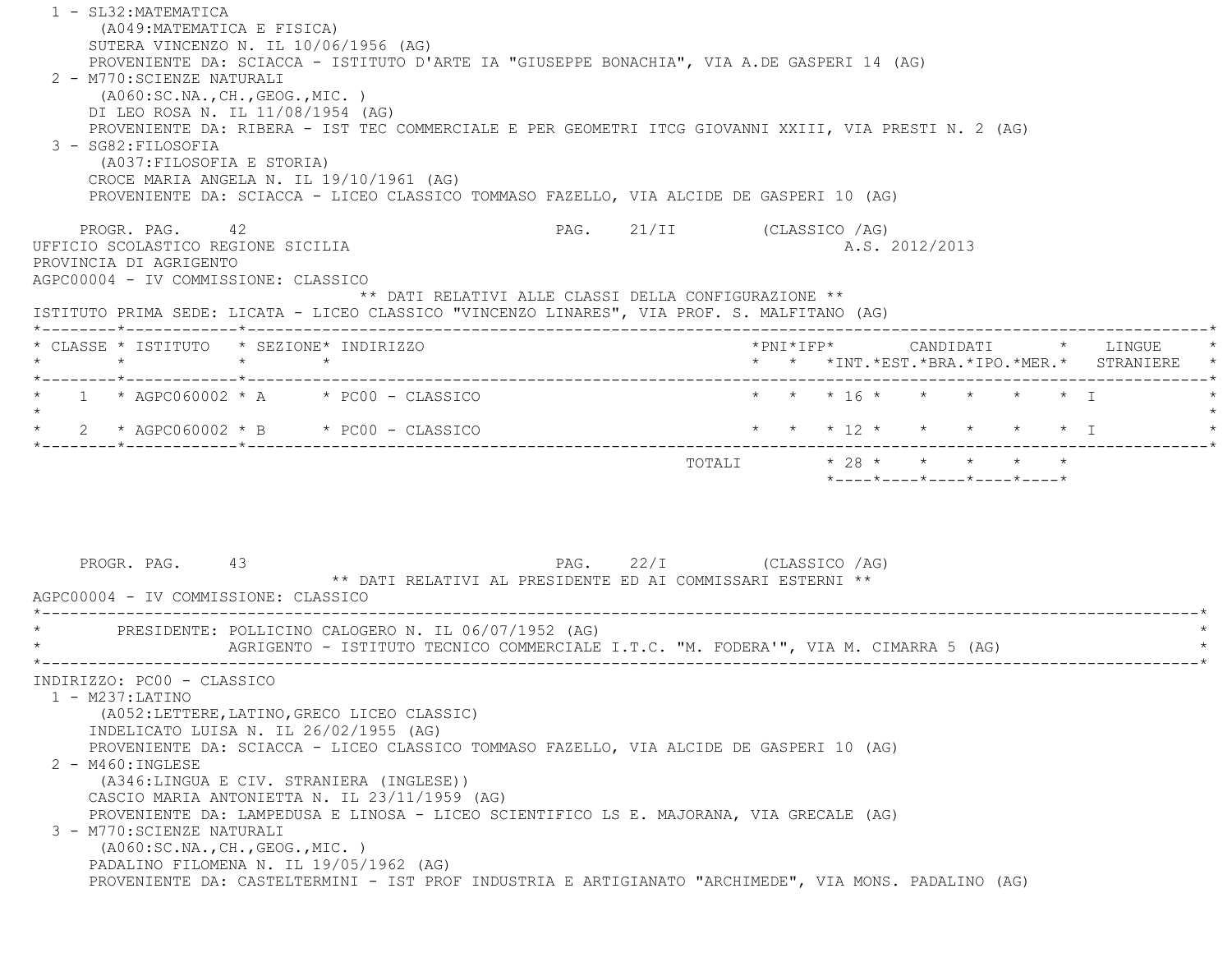| PROGR. PAG. 44<br>UFFICIO SCOLASTICO REGIONE SICILIA<br>PROVINCIA DI AGRIGENTO                                                                                                                                              |                                                                                                                                                                                                                                                        |                                                                                                                                                                                                                                                                                                               | PAG. 22/II (CLASSICO /AG)    |                         |  | A.S. 2012/2013             |                   |                                                                                          |
|-----------------------------------------------------------------------------------------------------------------------------------------------------------------------------------------------------------------------------|--------------------------------------------------------------------------------------------------------------------------------------------------------------------------------------------------------------------------------------------------------|---------------------------------------------------------------------------------------------------------------------------------------------------------------------------------------------------------------------------------------------------------------------------------------------------------------|------------------------------|-------------------------|--|----------------------------|-------------------|------------------------------------------------------------------------------------------|
| AGPC00005 - V COMMISSIONE: CLASSICO<br>ISTITUTO PRIMA SEDE: SCIACCA - LICEO CLASSICO TOMMASO FAZELLO, VIA ALCIDE DE GASPERI 10 (AG)                                                                                         |                                                                                                                                                                                                                                                        | ** DATI RELATIVI ALLE CLASSI DELLA CONFIGURAZIONE **                                                                                                                                                                                                                                                          |                              |                         |  |                            |                   |                                                                                          |
| * CLASSE * ISTITUTO * SEZIONE* INDIRIZZO                                                                                                                                                                                    |                                                                                                                                                                                                                                                        |                                                                                                                                                                                                                                                                                                               |                              |                         |  |                            |                   | * * *INT. *EST. *BRA. *IPO. *MER. * STRANIERE *                                          |
| * $1$ * AGPC008012 * C * PC00 - CLASSICO                                                                                                                                                                                    |                                                                                                                                                                                                                                                        |                                                                                                                                                                                                                                                                                                               |                              | * * * 28 * * *          |  |                            | $\star$ $\star$ T |                                                                                          |
| * 2 * AGPC008012 * D * PC00 - CLASSICO * * * * 28 * * * * * * * * * * T                                                                                                                                                     |                                                                                                                                                                                                                                                        |                                                                                                                                                                                                                                                                                                               |                              |                         |  |                            |                   |                                                                                          |
|                                                                                                                                                                                                                             |                                                                                                                                                                                                                                                        |                                                                                                                                                                                                                                                                                                               |                              | TOTALI * 56 * * * * * * |  | *----*----*----*----*----* |                   |                                                                                          |
|                                                                                                                                                                                                                             |                                                                                                                                                                                                                                                        |                                                                                                                                                                                                                                                                                                               |                              |                         |  |                            |                   |                                                                                          |
| PROGR. PAG. 45<br>AGPC00005 - V COMMISSIONE: CLASSICO                                                                                                                                                                       |                                                                                                                                                                                                                                                        | PAG. 23/I (CLASSICO /AG)<br>** DATI RELATIVI AL PRESIDENTE ED AI COMMISSARI ESTERNI **                                                                                                                                                                                                                        |                              |                         |  |                            |                   |                                                                                          |
| * PRESIDENTE: CONIGLIO SERGIO N. IL 12/04/1957 (AG)                                                                                                                                                                         |                                                                                                                                                                                                                                                        | LICATA - ISTITUTO SUPERIORE I.I.S.S "F. RE CAPRIATA", VIA CAMPOBELLO (AG)                                                                                                                                                                                                                                     |                              |                         |  |                            |                   |                                                                                          |
| $1 - M237: LATINO$<br>2 - M460: INGLESE<br>3 - M770: SCIENZE NATURALI                                                                                                                                                       | (A052:LETTERE, LATINO, GRECO LICEO CLASSIC)<br>MICCICHE' JOSE' MARIA N. IL 21/10/1965 (AG)<br>(A346:LINGUA E CIV. STRANIERA (INGLESE))<br>SUTERA GASPARE N. IL 11/03/1962 (AG)<br>(AO60:SC.NA., CH., GEOG., MIC. )<br>TOTO MARIA N. IL 14/11/1958 (AG) | PROVENIENTE DA: AGRIGENTO - LICEO CLASSICO LICEO CLASSICO "EMPEDOCLE", VIA EMPEDOCLE 169 (AG)<br>PROVENIENTE DA: CASTELVETRANO - IST PROF PER I SERVIZI COMMERCIALI E TURISTICI IST PROF PER I SERVIZI COMMERC, VIA G. GE<br>PROVENIENTE DA: PALERMO - LICEO SCIENTIFICO ERNESTO BASILE, VIA SAN CIRO 23 (PA) |                              |                         |  |                            |                   |                                                                                          |
| PROGR. PAG. 46<br>UFFICIO SCOLASTICO REGIONE SICILIA<br>PROVINCIA DI AGRIGENTO<br>AGPC01001 - I COMMISSIONE: CLASSICO<br>ISTITUTO PRIMA SEDE: AGRIGENTO - LICEO CLASSICO LICEO CLASSICO "EMPEDOCLE", VIA EMPEDOCLE 169 (AG) |                                                                                                                                                                                                                                                        | ** DATI RELATIVI ALLE CLASSI DELLA CONFIGURAZIONE **                                                                                                                                                                                                                                                          | PAG. 23/II (CLASSICO /AG)    |                         |  | A.S. 2012/2013             |                   |                                                                                          |
| * CLASSE * ISTITUTO * SEZIONE* INDIRIZZO                                                                                                                                                                                    |                                                                                                                                                                                                                                                        |                                                                                                                                                                                                                                                                                                               |                              |                         |  |                            |                   | *PNI*IFP*     CANDIDATI    *   LINGUE<br>* * *INT. *EST. *BRA. *IPO. *MER. * STRANIERE * |
|                                                                                                                                                                                                                             |                                                                                                                                                                                                                                                        | 1 * AGPC010001 * A $\rightarrow$ PC01 - CLASSICO SENZA LINGUA STRANIERA $\rightarrow$ * * * 26 * *                                                                                                                                                                                                            | ---------------------------- |                         |  |                            |                   |                                                                                          |
|                                                                                                                                                                                                                             |                                                                                                                                                                                                                                                        |                                                                                                                                                                                                                                                                                                               |                              |                         |  |                            |                   |                                                                                          |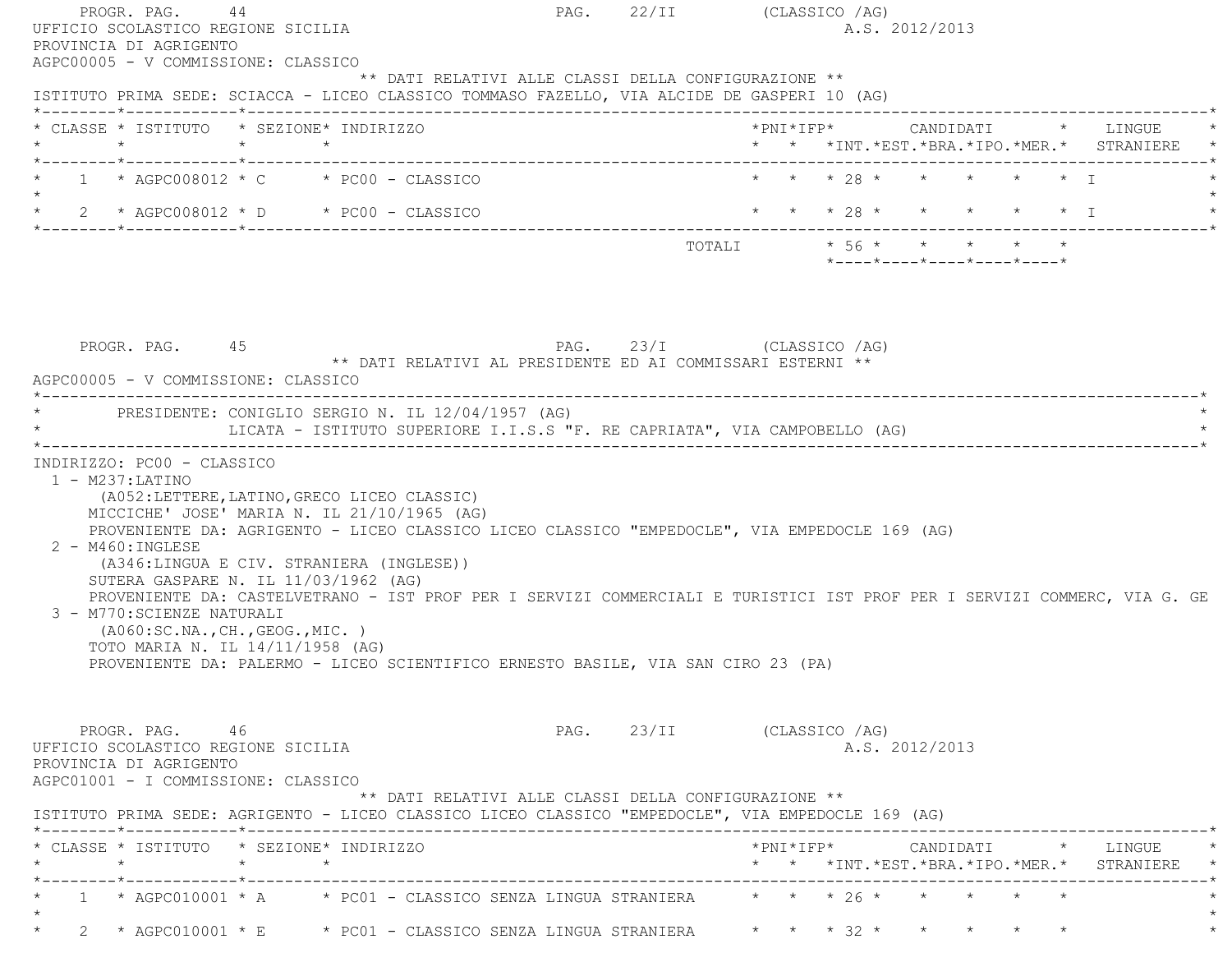|                   | PROGR. PAG. 47<br>AGPC01001 - I COMMISSIONE: CLASSICO                                                                       |                    |                                                                                          |                                                    | PAG. 24/I (CLASSICO /AG)<br>** DATI RELATIVI AL PRESIDENTE ED AI COMMISSARI ESTERNI **                                                                                                      |                       |                |  |  |                                                                     |
|-------------------|-----------------------------------------------------------------------------------------------------------------------------|--------------------|------------------------------------------------------------------------------------------|----------------------------------------------------|---------------------------------------------------------------------------------------------------------------------------------------------------------------------------------------------|-----------------------|----------------|--|--|---------------------------------------------------------------------|
|                   |                                                                                                                             |                    |                                                                                          | PRESIDENTE: FONTANA VINCENZO N. IL 17/09/1955 (AG) | CANICATTI' - IST TEC COMMERCIALE E PER GEOMETRI ITCG GALILEO GALILEI, VIA PIRANDELLO 4 (AG)                                                                                                 |                       |                |  |  |                                                                     |
| $1 - SI63:LATINO$ | 2 - SL32: MATEMATICA<br>(A049: MATEMATICA E FISICA)<br>GERACI SALVATORE N. IL 31/07/1971 (EE)<br>3 - M770: SCIENZE NATURALI |                    | (A052:LETTERE, LATINO, GRECO LICEO CLASS)<br>CAPODICASA ROSA MARIA N. IL 06/10/1976 (AG) |                                                    | PROVENIENTE DA: RIBERA - ISTITUTO MAGISTRALE IM FRANCESCO CRISPI, PIAZZA ZAMENHOF 1 (AG)<br>PROVENIENTE DA: RAVANUSA - ISTITUTO MAGISTRALE GIUDICI SAETTA E LIVATINO, VIA LAURICELLA 2 (AG) |                       |                |  |  |                                                                     |
|                   | (AO60:SC.NA., CH., GEOG., MIC. )<br>CARE' DANIELA N. IL 18/10/1966 (PR)                                                     |                    |                                                                                          |                                                    | PROVENIENTE DA: PALMA DI MONTECHIARO - LICEO SCIENTIFICO LS G.B. ODIERNA, CORSO SICILIA (AG)                                                                                                |                       |                |  |  |                                                                     |
|                   | PROGR. PAG. 48<br>UFFICIO SCOLASTICO REGIONE SICILIA<br>PROVINCIA DI AGRIGENTO<br>AGPC01002 - II COMMISSIONE: CLASSICO      |                    |                                                                                          |                                                    | PAG. 24/II (CLASSICO /AG)<br>** DATI RELATIVI ALLE CLASSI DELLA CONFIGURAZIONE **<br>ISTITUTO PRIMA SEDE: AGRIGENTO - LICEO CLASSICO LICEO CLASSICO "EMPEDOCLE", VIA EMPEDOCLE 169 (AG)     |                       | A.S. 2012/2013 |  |  |                                                                     |
| $\star$           | * CLASSE * ISTITUTO * SEZIONE* INDIRIZZO                                                                                    | $\star$<br>$\star$ |                                                                                          |                                                    |                                                                                                                                                                                             | $*$ PNI $*$ I F P $*$ |                |  |  | CANDIDATI * LINGUE<br>* * *INT. *EST. *BRA. *IPO. *MER. * STRANIERE |
|                   |                                                                                                                             |                    |                                                                                          |                                                    | * 1 * AGPC010001 * C * PC01 - CLASSICO SENZA LINGUA STRANIERA * * * 31 * *                                                                                                                  |                       |                |  |  |                                                                     |
| $\star$           |                                                                                                                             |                    |                                                                                          |                                                    | 2 * AGPC010001 * F * PC01 - CLASSICO SENZA LINGUA STRANIERA * * * * 17 * * * * * * *                                                                                                        |                       |                |  |  |                                                                     |

PROGR. PAG. 49 PAG. 25/I (CLASSICO /AG) \*\* DATI RELATIVI AL PRESIDENTE ED AI COMMISSARI ESTERNI \*\* AGPC01002 - II COMMISSIONE: CLASSICO \*----------------------------------------------------------------------------------------------------------------------------\* \* PRESIDENTE: BRUCCOLERI GABRIELLA N. IL 26/10/1963 (AG) \* \* \* \* SCIACCA - ISTITUTO SUPERIORE I.I.S. "DON MICHELE ARENA", VIA NENNI (AG)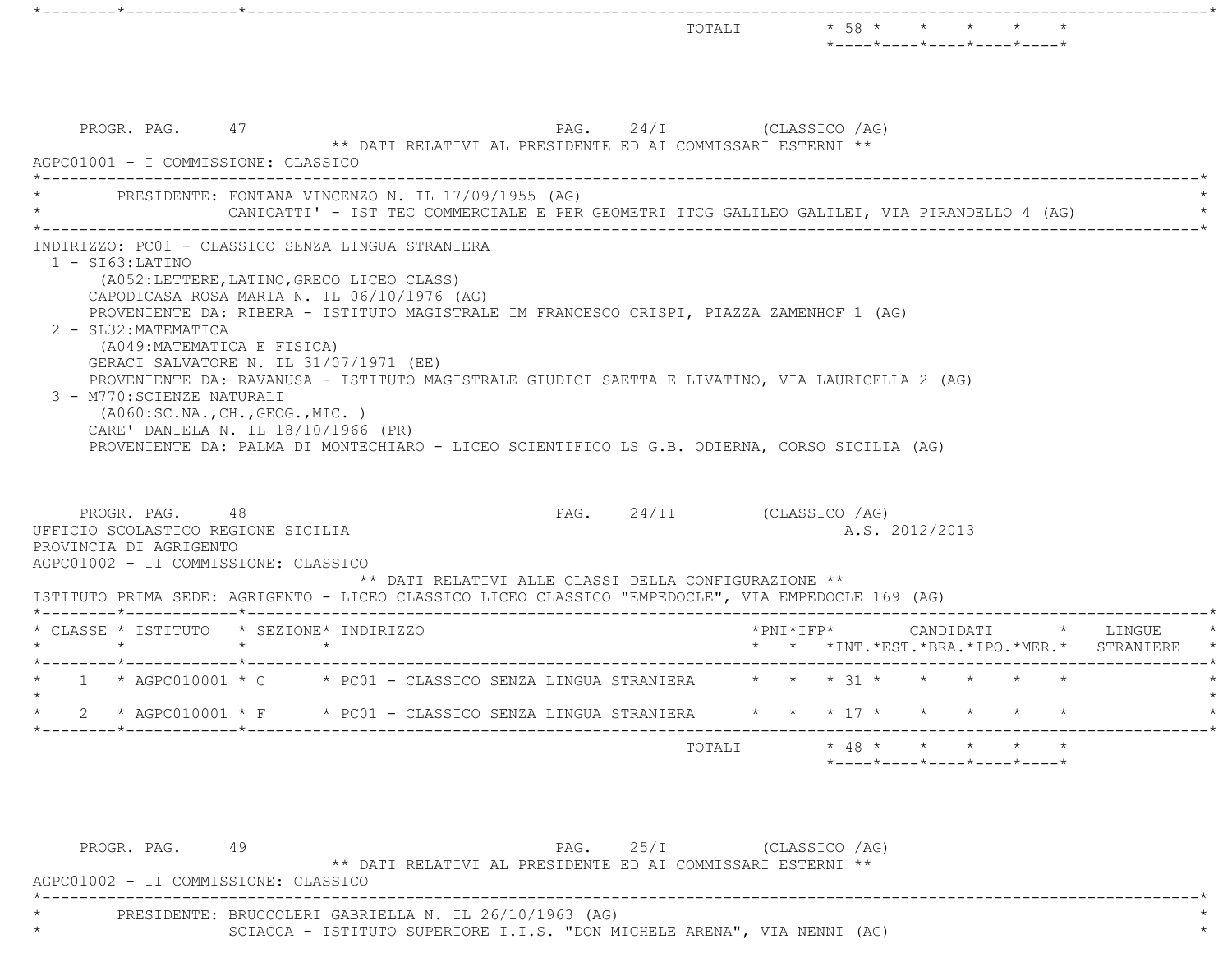\*----------------------------------------------------------------------------------------------------------------------------\* INDIRIZZO: PC01 - CLASSICO SENZA LINGUA STRANIERA $1 - ST63:LATINO$  (A052:LETTERE,LATINO,GRECO LICEO CLASS) QUARANTA CONSILIA MARIA GIUN. IL 20/03/1976 (PA) PROVENIENTE DA: RIBERA - ISTITUTO MAGISTRALE IM FRANCESCO CRISPI, PIAZZA ZAMENHOF 1 (AG) 2 - SL32:MATEMATICA (A049:MATEMATICA E FISICA) CONTRINO CALOGERO N. IL 09/04/1954 (AG) PROVENIENTE DA: RAVANUSA - ISTITUTO MAGISTRALE GIUDICI SAETTA E LIVATINO, VIA LAURICELLA 2 (AG) 3 - M770:SCIENZE NATURALI (A060:SC.NA.,CH.,GEOG.,MIC. ) PILATO CARMELA N. IL 10/12/1961 (CL) PROVENIENTE DA: LICATA - LICEO CLASSICO "VINCENZO LINARES", VIA PROF. S. MALFITANO (AG) PROGR. PAG. 50 50 PAG. 25/II (CLASSICO /AG) UFFICIO SCOLASTICO REGIONE SICILIA A.S. 2012/2013 PROVINCIA DI AGRIGENTO AGPC01003 - III COMMISSIONE: CLASSICO \*\* DATI RELATIVI ALLE CLASSI DELLA CONFIGURAZIONE \*\* ISTITUTO PRIMA SEDE: AGRIGENTO - LICEO CLASSICO LICEO CLASSICO "EMPEDOCLE", VIA EMPEDOCLE 169 (AG) \*--------\*------------\*-------------------------------------------------------------------------------------------------------\* \* CLASSE \* ISTITUTO \* SEZIONE\* INDIRIZZO \*PNI\*IFP\* CANDIDATI \* LINGUE \* \* \* \* \* \* \* \*INT.\*EST.\*BRA.\*IPO.\*MER.\* STRANIERE \* \*--------\*------------\*-------------------------------------------------------------------------------------------------------\*\* 1 \* AGPC010001 \* B \* PC01 - CLASSICO SENZA LINGUA STRANIERA \* \* \* 25 \* \* \* \* \* \*  $\star$ \* 2 \* AGPC010001 \* D \* PC01 - CLASSICO SENZA LINGUA STRANIERA \* \* \* \* 32 \* \* \* \* \* \* \* \*--------\*------------\*-------------------------------------------------------------------------------------------------------\* $\texttt{TOTALI} \qquad \qquad \star \quad \texttt{57} \; \star \qquad \star \qquad \star \qquad \star \qquad \star \qquad \star \qquad \star$  \*----\*----\*----\*----\*----\*PROGR. PAG. 51 51 PAG. 26/I (CLASSICO /AG) \*\* DATI RELATIVI AL PRESIDENTE ED AI COMMISSARI ESTERNI \*\* AGPC01003 - III COMMISSIONE: CLASSICO \*----------------------------------------------------------------------------------------------------------------------------\*PRESIDENTE: D'ORSI ROSSANA MARIA CRISN. IL 24/07/1963 (AG) PALMA DI MONTECHIARO - ISTITUTO COMPRENSIVO IC "F.E. CANGIAMILA", CORSA BRANCATELLO (AG) \*----------------------------------------------------------------------------------------------------------------------------\* INDIRIZZO: PC01 - CLASSICO SENZA LINGUA STRANIERA 1 - SI63:LATINO (A052:LETTERE,LATINO,GRECO LICEO CLASS) CURRERI ANNA FILIPPA N. IL 03/01/1960 (AG) PROVENIENTE DA: SCIACCA - LICEO CLASSICO TOMMASO FAZELLO, VIA ALCIDE DE GASPERI 10 (AG) 2 - SL32:MATEMATICA (A049:MATEMATICA E FISICA) MONTALBANO ACCURSIO N. IL 21/03/1955 (AG) PROVENIENTE DA: MENFI - LICEO SCIENTIFICO ENRICO FERMI, VIA MAZZINI 2 (AG) 3 - M770:SCIENZE NATURALI (A060:SC.NA.,CH.,GEOG.,MIC. ) TERRANA GAETANA N. IL 25/01/1962 (AG)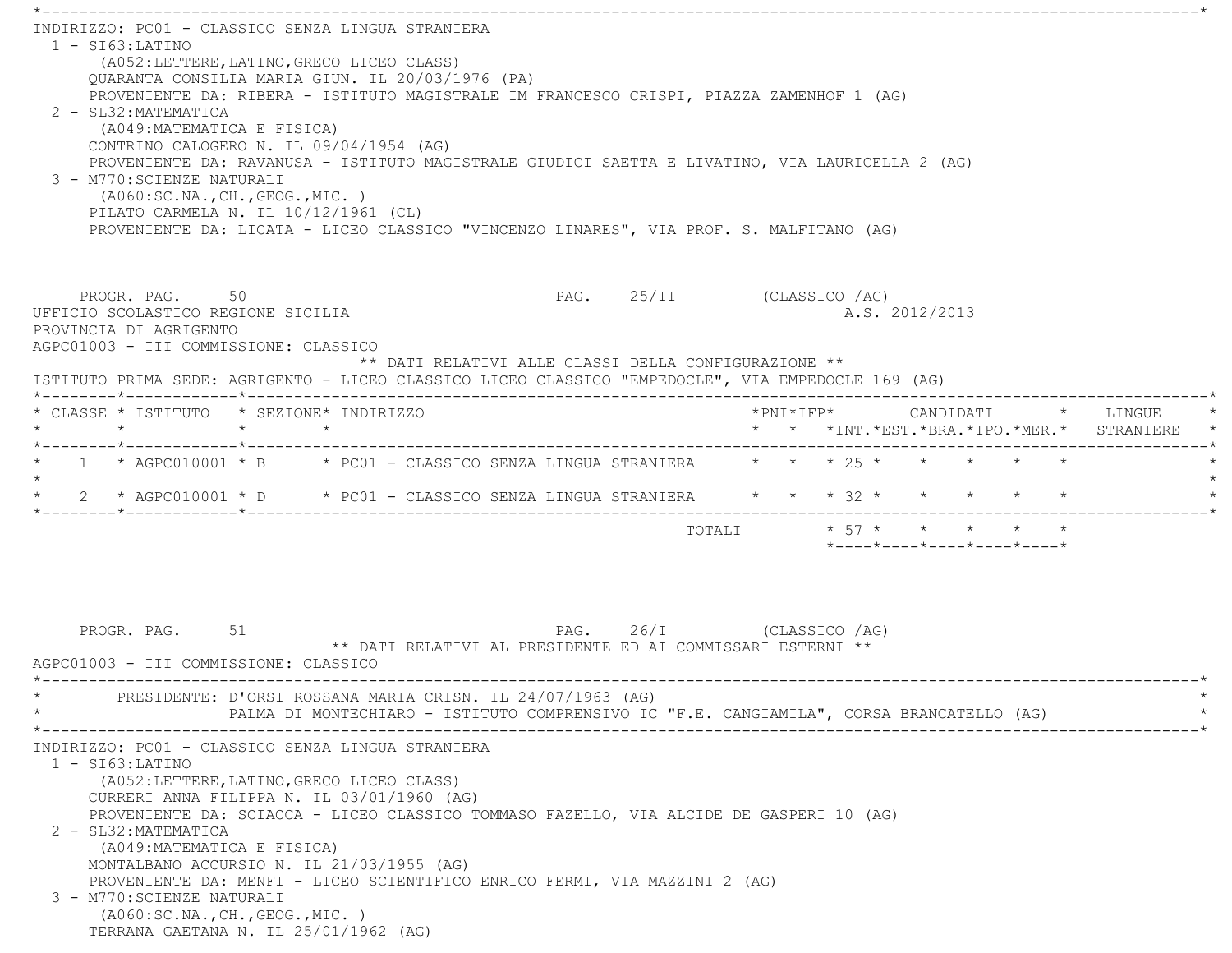|                                                     | UFFICIO SCOLASTICO REGIONE SICILIA<br>AGPC01004 - IV COMMISSIONE: CLASSICO                                                                                              | PAG. 26/II (CLASSICO / AG)                                                                           |                                                            |  | A.S. 2012/2013 |                            |  |                                                                                     |
|-----------------------------------------------------|-------------------------------------------------------------------------------------------------------------------------------------------------------------------------|------------------------------------------------------------------------------------------------------|------------------------------------------------------------|--|----------------|----------------------------|--|-------------------------------------------------------------------------------------|
|                                                     | ** DATI RELATIVI ALLE CLASSI DELLA CONFIGURAZIONE **<br>ISTITUTO PRIMA SEDE: AGRIGENTO - L.R. PAR. LICEO CLASSICO DANTE ALIGHIERI, VIA PIERSANTI MATTARELLA N. 345 (AG) |                                                                                                      |                                                            |  |                |                            |  |                                                                                     |
| * CLASSE * ISTITUTO * SEZIONE* INDIRIZZO            | $\star$ $\star$                                                                                                                                                         |                                                                                                      |                                                            |  |                |                            |  | *PNI*IFP* CANDIDATI * LINGUE<br>* * *INT.*EST.*BRA.*IPO.*MER.* STRANIERE *          |
|                                                     | * 1 * AGPC4A5009 * A * PC01 - CLASSICO SENZA LINGUA STRANIERA * * * 5 * 2 * * * * *                                                                                     |                                                                                                      |                                                            |  |                |                            |  |                                                                                     |
|                                                     | ISTITUTO SECONDA SEDE: AGRIGENTO - L.R. PAR. LICEO SCIENTIFICO DANTE ALIGHIERI, VIA PIERSANTI MATTARELLA N. 345 (AG)                                                    |                                                                                                      |                                                            |  |                |                            |  |                                                                                     |
| * CLASSE * ISTITUTO * SEZIONE* INDIRIZZO<br>$\star$ | $\star$<br>$\star$                                                                                                                                                      |                                                                                                      |                                                            |  |                |                            |  | *PNI*IFP*     CANDIDATI    *   LINGUE<br>* * *INT.*EST.*BRA.*IPO.*MER.* STRANIERE * |
|                                                     | * $2$ * AGPSFG5009 * A' * PS00 - SCIENTIFICO                                                                                                                            | $\star$ $\star$ $\star$ $\circ$ $\star$ $\star$ $\star$ $\star$ $\star$ $\star$ $\star$ $\downarrow$ |                                                            |  |                |                            |  |                                                                                     |
|                                                     |                                                                                                                                                                         |                                                                                                      |                                                            |  |                | *----*----*----*----*----* |  |                                                                                     |
|                                                     | AGPC01004 - IV COMMISSIONE: CLASSICO                                                                                                                                    |                                                                                                      | ** DATI RELATIVI AL PRESIDENTE ED AI COMMISSARI ESTERNI ** |  |                |                            |  |                                                                                     |
|                                                     | * PRESIDENTE: PISANO GIOVANNA N. IL 22/04/1961 (AG)<br>CANICATTI' - ISTITUTO COMPRENSIVO IC LUIGI PIRANDELLO, VIA TRIESTE S/N (AG)                                      |                                                                                                      |                                                            |  |                |                            |  |                                                                                     |

PROVENIENTE DA: LICATA - IST PROF INDUSTRIA E ARTIGIANATO FERMI, VIA CAMPOBELLO (AG)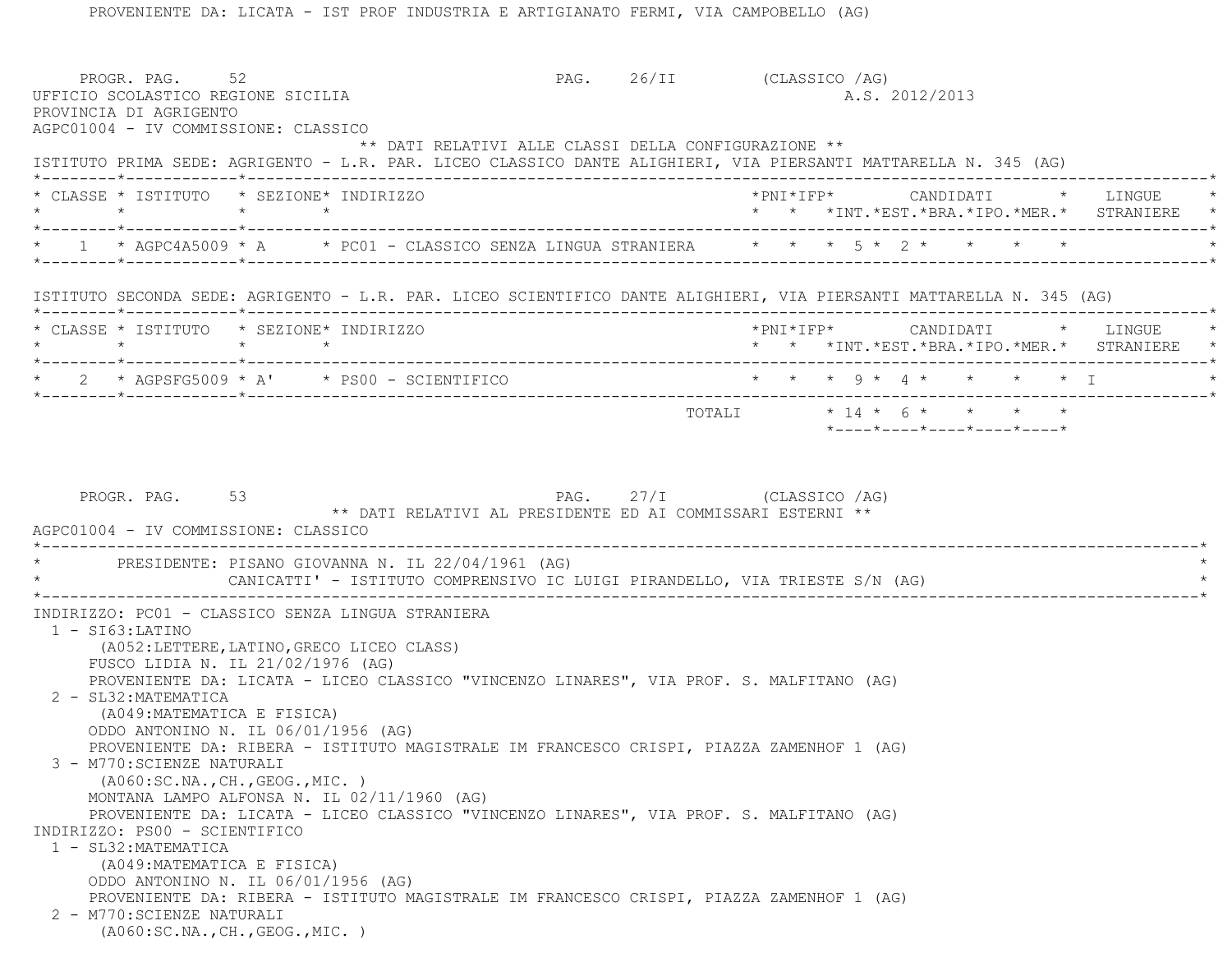MONTANA LAMPO ALFONSA N. IL 02/11/1960 (AG) PROVENIENTE DA: LICATA - LICEO CLASSICO "VINCENZO LINARES", VIA PROF. S. MALFITANO (AG) 3 - SG82:FILOSOFIA (A037:FILOSOFIA E STORIA) SCIORTINO SALVATORE ENRICO N. IL 29/12/1976 (AG) PROVENIENTE DA: CANICATTI' - LICEO SCIENTIFICO A. SCIASCIA, VIA PAPA GIOVANNI XXIII 7 (AG) PROGR. PAG. 54 54 PAG. 27/II (CLASSICO / AG) UFFICIO SCOLASTICO REGIONE SICILIA A.S. 2012/2013 PROVINCIA DI AGRIGENTO AGPS00001 - I COMMISSIONE: SCIENTIFICO \*\* DATI RELATIVI ALLE CLASSI DELLA CONFIGURAZIONE \*\* ISTITUTO PRIMA SEDE: LICATA - LICEO CLASSICO "VINCENZO LINARES", VIA PROF. S. MALFITANO (AG) \*--------\*------------\*-------------------------------------------------------------------------------------------------------\* \* CLASSE \* ISTITUTO \* SEZIONE\* INDIRIZZO \*PNI\*IFP\* CANDIDATI \* LINGUE \* \* \* \* \* \* \* \*INT.\*EST.\*BRA.\*IPO.\*MER.\* STRANIERE \* \*--------\*------------\*-------------------------------------------------------------------------------------------------------\*1 \* AGPC060002 \* A' \* PS00 - SCIENTIFICO \* \* \* \* 29 \* \* \* \* \* \* \* I  $\star$ 2 \* AGPC060002 \* B' \* PS00 - SCIENTIFICO \* \* \* \* \* 10 \* \* \* \* \* \* \* \* I \*--------\*------------\*-------------------------------------------------------------------------------------------------------\*TOTALI  $* 39 * * * * * * * * * *$  \*----\*----\*----\*----\*----\*PROGR. PAG. 55 5 PAG. 28/I (SCIENTIFICO /AG) \*\* DATI RELATIVI AL PRESIDENTE ED AI COMMISSARI ESTERNI \*\* AGPS00001 - I COMMISSIONE: SCIENTIFICO \*----------------------------------------------------------------------------------------------------------------------------\*PRESIDENTE: MANCUSO PASOUALE N. IL 06/03/1957 (AG) CASTELTERMINI - LICEO SCIENTIFICO "MADRE TERESA DI CALCUTTA", VIALE KENNEDY 29 (AG) \*----------------------------------------------------------------------------------------------------------------------------\* INDIRIZZO: PS00 - SCIENTIFICO 1 - SL32:MATEMATICA (A049:MATEMATICA E FISICA) BORSELLINO SERAFINO N. IL 16/05/1950 (AG) PROVENIENTE DA: RIBERA - ISTITUTO MAGISTRALE IM FRANCESCO CRISPI, PIAZZA ZAMENHOF 1 (AG) 2 - M770:SCIENZE NATURALI (A060:SC.NA.,CH.,GEOG.,MIC. ) CALAFATO CROCIFISSA MARIA N. IL 15/01/1961 (AG) PROVENIENTE DA: FAVARA - ISTITUTO MAGISTRALE LICEO STATALE " MARTIN LUTHER, VIALE PIETRO NENNI 136 (AG) 3 - SG82:FILOSOFIA (A037:FILOSOFIA E STORIA) GANDOLFO ALFONSA N. IL 31/03/1948 (AG) PROVENIENTE DA: AGRIGENTO - LICEO SCIENTIFICO LS E. MAJORANA, VIA PLATONE. 11 (AG) PROGR. PAG. 56 56 PAG. 28/II (SCIENTIFICO /AG) UFFICIO SCOLASTICO REGIONE SICILIA A.S. 2012/2013 PROVINCIA DI AGRIGENTO AGPS00002 - II COMMISSIONE: SCIENTIFICO\*\* DATI RELATIVI ALLE CLASSI DELLA CONFIGURAZIONE \*\*

ISTITUTO PRIMA SEDE: AGRIGENTO - LICEO SCIENTIFICO LS "LEONARDO", VIALE DELLA VITTORIA (AG)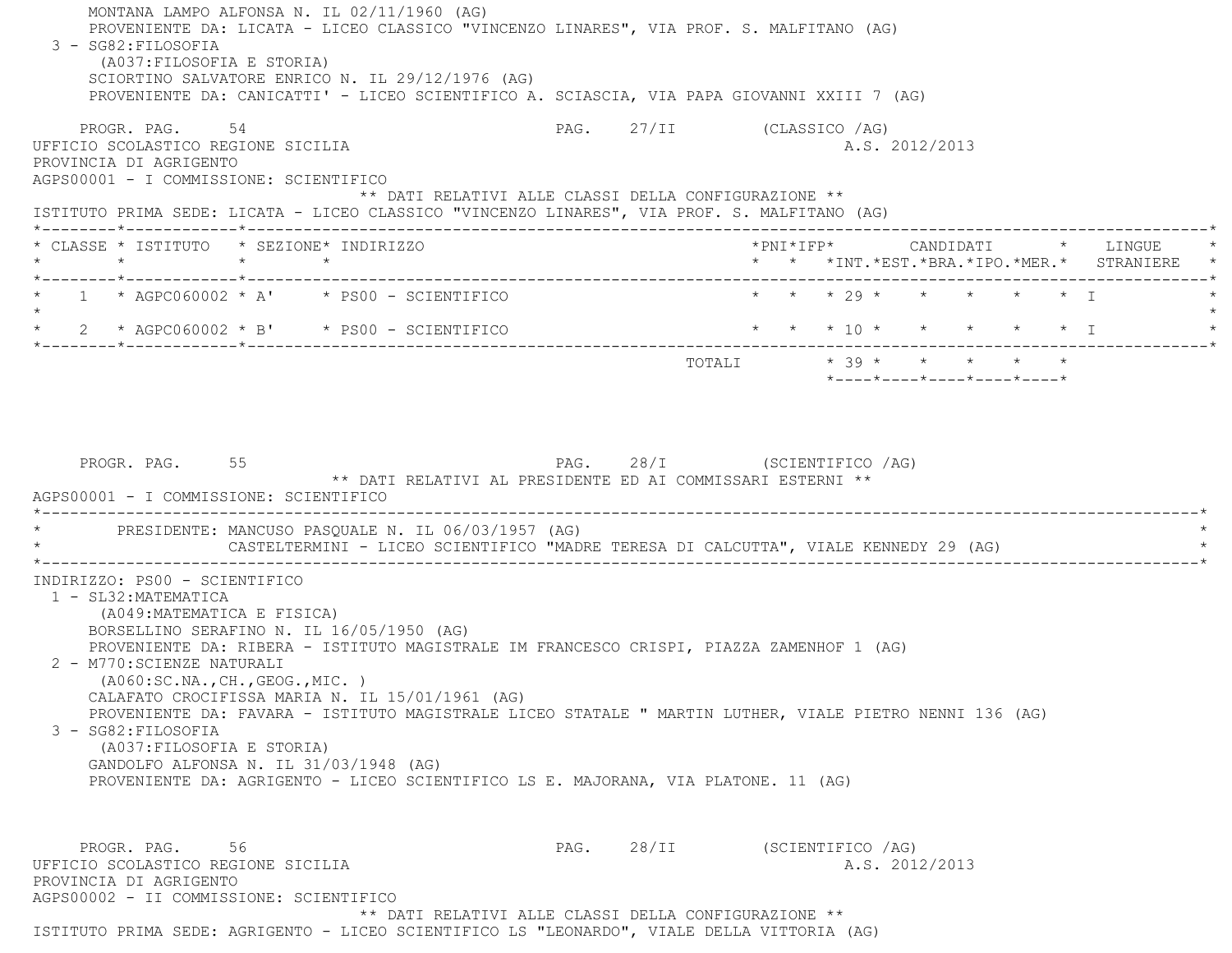\*--------\*------------\*-------------------------------------------------------------------------------------------------------\* \* CLASSE \* ISTITUTO \* SEZIONE\* INDIRIZZO \*PNI\*IFP\* CANDIDATI \* LINGUE \* \* \* \* \* \* \* \*INT.\*EST.\*BRA.\*IPO.\*MER.\* STRANIERE \* \*--------\*------------\*-------------------------------------------------------------------------------------------------------\*1 \* AGPS030009 \* A \* PS00 - SCIENTIFICO \* \* X \* \* 28 \* \* \* \* \* \* \* I  $\star$  \* 2 \* AGPS030009 \* D \* ISFN - SCIENTIFICO PROGETTO "BROCCA" \* \* \* 8 \* \* \* \* \* \*\* A' \* ISEX - LINGUISTICO PROGETTO "BROCCA" \* \* \* 12 \* \* \* \* \* \* \* 1/ F/ T \*--------\*------------\*-------------------------------------------------------------------------------------------------------\* TOTALI \* 48 \* \* \* \* \* \*----\*----\*----\*----\*----\*PROGR. PAG. 57 ST 29/I (SCIENTIFICO /AG) \*\* DATI RELATIVI AL PRESIDENTE ED AI COMMISSARI ESTERNI \*\* AGPS00002 - II COMMISSIONE: SCIENTIFICO \*----------------------------------------------------------------------------------------------------------------------------\*PRESIDENTE: BORSELLINO PASOUALE N. IL 01/03/1955 (AG) SCIACCA - LICEO SCIENTIFICO LS ENRICO FERMI, VIA PARMA N. 1 (AG) \*----------------------------------------------------------------------------------------------------------------------------\* INDIRIZZO: PS00 - SCIENTIFICO 1 - SL32:MATEMATICA (A049:MATEMATICA E FISICA) FERRARA CALOGERA N. IL 11/07/1953 (AG) PROVENIENTE DA: CANICATTI' - LICEO CLASSICO UGO FOSCOLO, VIA PIRANDELLO, 6 (AG) 2 - M770:SCIENZE NATURALI (A060:SC.NA.,CH.,GEOG.,MIC. ) BIVONA MARIA GABRIELLA N. IL 09/06/1957 (AG) PROVENIENTE DA: SCIACCA - ISTITUTO TECNICO COMMERCIALE ITC "DON MICHELE ARENA", VIA GIOTTO (AG) 3 - SG82:FILOSOFIA (A037:FILOSOFIA E STORIA) TORTORICI CALOGERA N. IL 07/11/1970 (PA) PROVENIENTE DA: MENFI - LICEO SCIENTIFICO ENRICO FERMI, VIA MAZZINI 2 (AG) INDIRIZZO: ISFN - SCIENTIFICO PROGETTO "BROCCA" 1 - SL32:MATEMATICA (A049:MATEMATICA E FISICA) FERRARA CALOGERA N. IL 11/07/1953 (AG) PROVENIENTE DA: CANICATTI' - LICEO CLASSICO UGO FOSCOLO, VIA PIRANDELLO, 6 (AG) 2 - SG82:FILOSOFIA (A037:FILOSOFIA E STORIA) TORTORICI CALOGERA N. IL 07/11/1970 (PA) PROVENIENTE DA: MENFI - LICEO SCIENTIFICO ENRICO FERMI, VIA MAZZINI 2 (AG) 3 - SB01:BIOLOGIA (A060:SC.NA.,CH.,GEOG.,MIC. ) BIVONA MARIA GABRIELLA N. IL 09/06/1957 (AG) PROVENIENTE DA: SCIACCA - ISTITUTO TECNICO COMMERCIALE ITC "DON MICHELE ARENA", VIA GIOTTO (AG) INDIRIZZO: ISEX - LINGUISTICO PROGETTO "BROCCA" 1 - M390:FRANCESE (A246:LINGUA E CIV. STRANIERA (FRANCESE)) TORTORICI GIUSEPPINA N. IL 04/06/1967 (AG) PROVENIENTE DA: CANICATTI' - IST TEC COMMERCIALE E PER GEOMETRI ITCG GALILEO GALILEI, VIA PIRANDELLO 4 (AG) (SEGUONO DATI RELATIVI AI COMMISSARI ESTERNI) PROGR. PAG. 58 58 PAG. 29/II (SCIENTIFICO /AG) \*\* DATI RELATIVI AI COMMISSARI ESTERNI \*\*2 - M460:INGLESE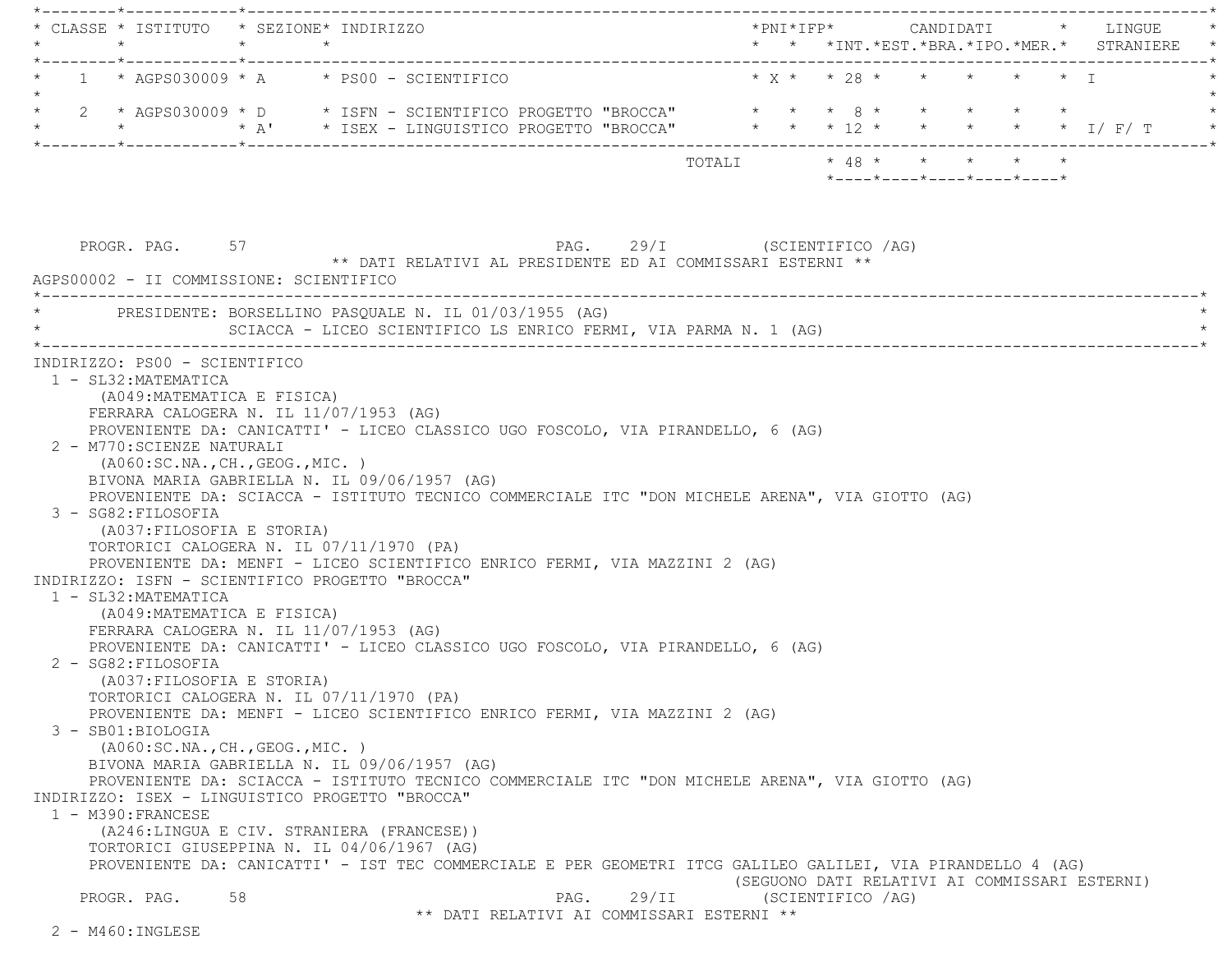(A346:LINGUA E CIV. STRANIERA (INGLESE)) SCICOLONE DANIELA N. IL 26/01/1967 (AG) PROVENIENTE DA: CAMMARATA - IST PROF INDUSTRIA E ARTIGIANATO IPSIA"ARCHIMEDE", VIA G.BONFIGLIO, 44 (AG) 3 - M940:TEDESCO (A546:LINGUA E CIV. STRANIERA (TEDESCO)) MICELI MARIA N. IL 21/04/1972 (AG) PROVENIENTE DA: SCIACCA - ISTITUTO D'ARTE IA "GIUSEPPE BONACHIA", VIA A.DE GASPERI 14 (AG) PROGR. PAG. 59 59 PAG. 29/III (SCIENTIFICO /AG) UFFICIO SCOLASTICO REGIONE SICILIA A.S. 2012/2013 PROVINCIA DI AGRIGENTO AGPS00003 - III COMMISSIONE: SCIENTIFICO \*\* DATI RELATIVI ALLE CLASSI DELLA CONFIGURAZIONE \*\* ISTITUTO PRIMA SEDE: AGRIGENTO - LICEO SCIENTIFICO LS "LEONARDO", VIALE DELLA VITTORIA (AG) \*--------\*------------\*-------------------------------------------------------------------------------------------------------\* \* CLASSE \* ISTITUTO \* SEZIONE\* INDIRIZZO \*PNI\*IFP\* CANDIDATI \* LINGUE \* \* \* \* \* \* \* \*INT.\*EST.\*BRA.\*IPO.\*MER.\* STRANIERE \* \*--------\*------------\*-------------------------------------------------------------------------------------------------------\*1 \* AGPS030009 \* B \* PS00 - SCIENTIFICO \* \* \* \* \* \* \* \* \* \* \* \* T  $\star$  \* 2 \* AGPS030009 \* G \* PS00 - SCIENTIFICO \* X \* \* 29 \* \* \* \* \* I \* \*--------\*------------\*-------------------------------------------------------------------------------------------------------\*TOTALI  $* 51 * * * * * * * * * *$  \*----\*----\*----\*----\*----\*PROGR. PAG. 60 60 PAG. 30/I (SCIENTIFICO /AG) \*\* DATI RELATIVI AL PRESIDENTE ED AI COMMISSARI ESTERNI \*\* AGPS00003 - III COMMISSIONE: SCIENTIFICO \*----------------------------------------------------------------------------------------------------------------------------\*PRESIDENTE: CASIMIRO GIANPAOLO N. IL 30/01/1958 (PA) RIBERA - IST PROF INDUSTRIA E ARTIGIANATO I.P.I.A. "ACCURSO MIRAGLIA", VIA G. VERGA, 1 (AG) \*----------------------------------------------------------------------------------------------------------------------------\* INDIRIZZO: PS00 - SCIENTIFICO 1 - SL32:MATEMATICA (A049:MATEMATICA E FISICA) MESSANA VINCENZO N. IL 22/11/1953 (AG) PROVENIENTE DA: CANICATTI' - LICEO SCIENTIFICO A. SCIASCIA, VIA PAPA GIOVANNI XXIII 7 (AG) 2 - M770:SCIENZE NATURALI (A060:SC.NA.,CH.,GEOG.,MIC. ) PALERMO FRANCESCA RITA N. IL 25/04/1958 (AG) PROVENIENTE DA: NARO - ISTITUTO TECNICO COMMERCIALE "GINO ZAPPA", VIA BANDINO (AG) 3 - SG82:FILOSOFIA (A037:FILOSOFIA E STORIA) TRIASSI GIOVANNA N. IL 08/06/1949 (AG) PROVENIENTE DA: SCIACCA - LICEO SCIENTIFICO LS ENRICO FERMI, VIA PARMA N. 1 (AG)

PROGR. PAG. 61 61 PAG. 30/II (SCIENTIFICO /AG) UFFICIO SCOLASTICO REGIONE SICILIA A.S. 2012/2013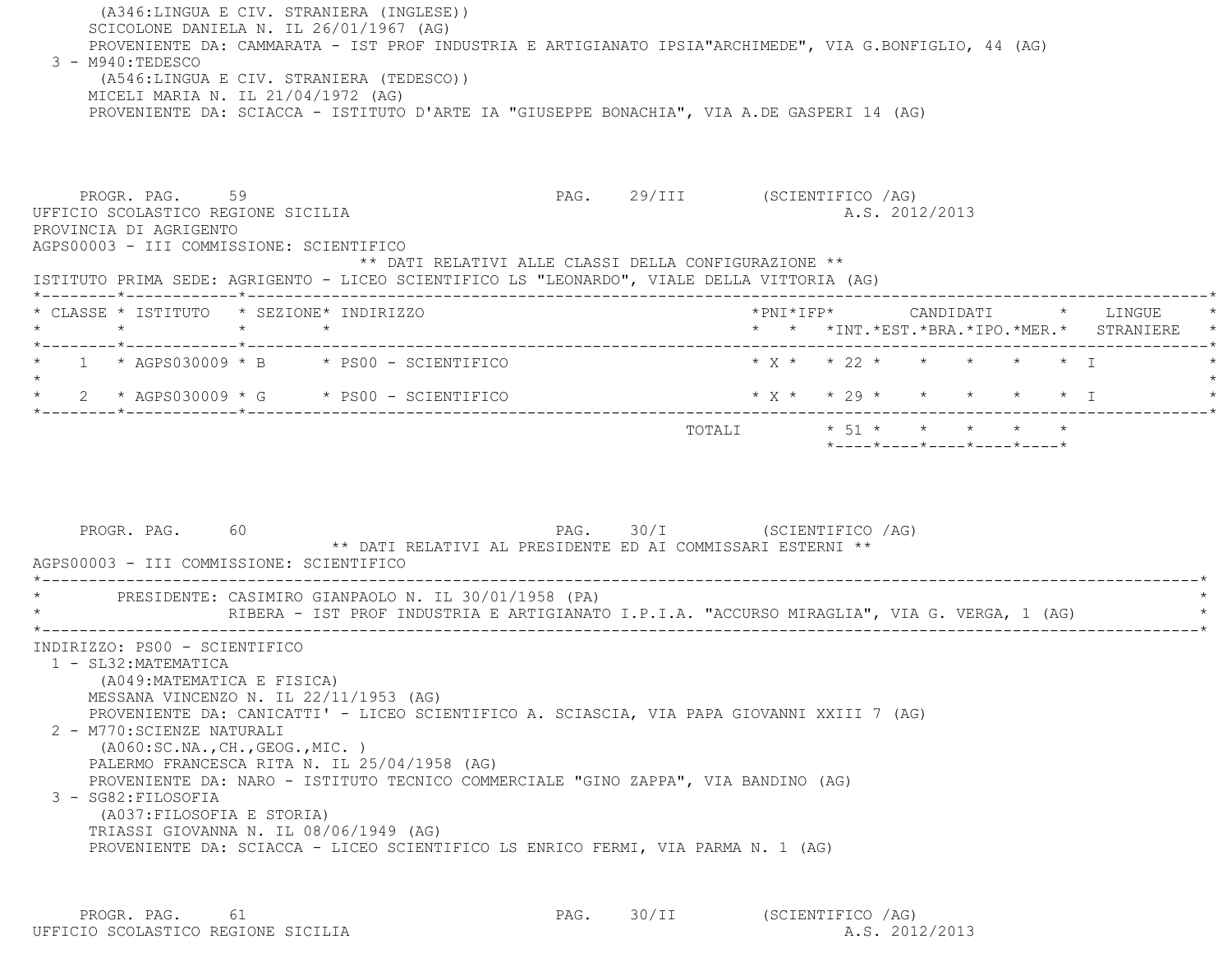| $\star$                                                                                                                                                                                 | * CLASSE * ISTITUTO * SEZIONE* INDIRIZZO<br>$\star$ $\star$                                                                                                                                                                                                                                                                                 |                                                                                           |                                                                                              |  | * * *INT.*EST.*BRA.*IPO.*MER.* STRANIERE |
|-----------------------------------------------------------------------------------------------------------------------------------------------------------------------------------------|---------------------------------------------------------------------------------------------------------------------------------------------------------------------------------------------------------------------------------------------------------------------------------------------------------------------------------------------|-------------------------------------------------------------------------------------------|----------------------------------------------------------------------------------------------|--|------------------------------------------|
|                                                                                                                                                                                         | $1 * AGPS030009 * E * PS00 - SCIENTIFICO$                                                                                                                                                                                                                                                                                                   |                                                                                           | $\star$ y $\star$ $\star$ $\to$ $\to$ $\star$ $\star$ $\star$ $\star$ $\star$ $\star$ $\top$ |  |                                          |
|                                                                                                                                                                                         | * 2 * AGPS030009 * C * ISFN - SCIENTIFICO PROGETTO "BROCCA" * * * 27 * * * * * * *                                                                                                                                                                                                                                                          |                                                                                           |                                                                                              |  |                                          |
|                                                                                                                                                                                         |                                                                                                                                                                                                                                                                                                                                             |                                                                                           | *----*----*----*----*----*                                                                   |  |                                          |
|                                                                                                                                                                                         |                                                                                                                                                                                                                                                                                                                                             |                                                                                           |                                                                                              |  |                                          |
| PROGR. PAG. 62                                                                                                                                                                          |                                                                                                                                                                                                                                                                                                                                             | PAG. 31/I (SCIENTIFICO /AG)<br>** DATI RELATIVI AL PRESIDENTE ED AI COMMISSARI ESTERNI ** |                                                                                              |  |                                          |
| AGPS00004 - IV COMMISSIONE: SCIENTIFICO                                                                                                                                                 | PRESIDENTE: CANNIZZARO ROSARIO N. IL 29/11/1950 (AG)                                                                                                                                                                                                                                                                                        |                                                                                           |                                                                                              |  |                                          |
|                                                                                                                                                                                         |                                                                                                                                                                                                                                                                                                                                             |                                                                                           |                                                                                              |  |                                          |
| (A049: MATEMATICA E FISICA)<br>( A060:SC.NA., CH., GEOG., MIC. )                                                                                                                        | GIORDANO PAOLO N. IL 23/01/1956 (AG)<br>PROVENIENTE DA: CANICATTI' - LICEO SCIENTIFICO A. SCIASCIA, VIA PAPA GIOVANNI XXIII 7 (AG)                                                                                                                                                                                                          | MENFI - LICEO SCIENTIFICO ENRICO FERMI, VIA MAZZINI 2 (AG)                                |                                                                                              |  |                                          |
| (A037:FILOSOFIA E STORIA)<br>(A049: MATEMATICA E FISICA)                                                                                                                                | CARTONE MARIA TERESA N. IL 26/06/1961 (AG)<br>PROVENIENTE DA: LICATA - IST PROF PER I SERVIZI ALBERGHIERI E RISTORAZIONE F. RE CAPRIATA, VIA CAMPOBELLO (AG)<br>LA BELLA MARIO N. IL 09/02/1957 (AG)<br>PROVENIENTE DA: SCIACCA - LICEO SCIENTIFICO LS ENRICO FERMI, VIA PARMA N. 1 (AG)<br>INDIRIZZO: ISFN - SCIENTIFICO PROGETTO "BROCCA" |                                                                                           |                                                                                              |  |                                          |
| INDIRIZZO: PS00 - SCIENTIFICO<br>1 - SL32: MATEMATICA<br>2 - M770: SCIENZE NATURALI<br>3 - SG82: FILOSOFIA<br>1 - SL32: MATEMATICA<br>2 - SG82: FILOSOFIA<br>(A037: FILOSOFIA E STORIA) | GIORDANO PAOLO N. IL $23/01/1956$ (AG)<br>PROVENIENTE DA: CANICATTI' - LICEO SCIENTIFICO A. SCIASCIA, VIA PAPA GIOVANNI XXIII 7 (AG)<br>LA BELLA MARIO N. IL 09/02/1957 (AG)<br>PROVENIENTE DA: SCIACCA - LICEO SCIENTIFICO LS ENRICO FERMI, VIA PARMA N. 1 (AG)                                                                            |                                                                                           |                                                                                              |  |                                          |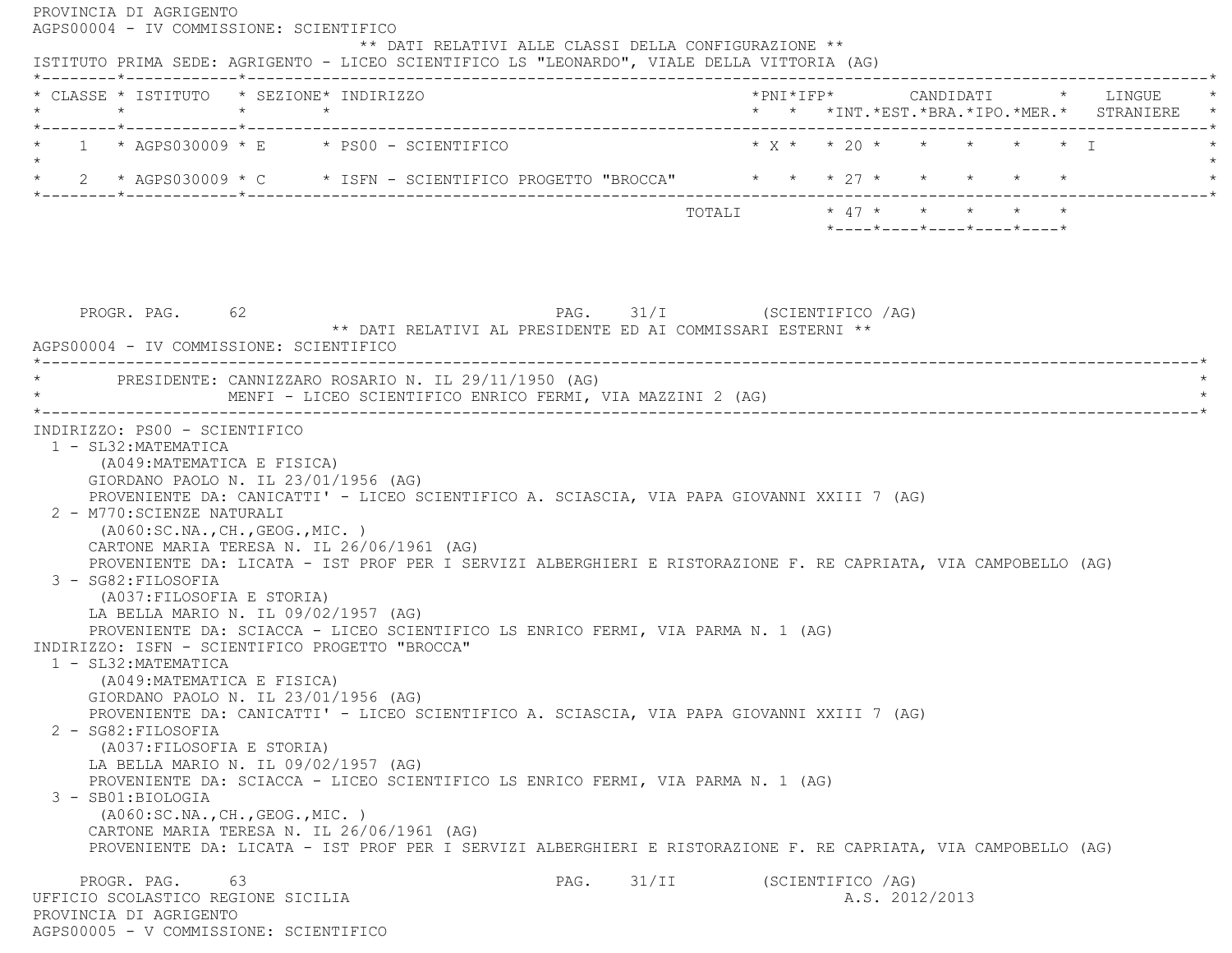| * CLASSE * ISTITUTO * SEZIONE* INDIRIZZO<br>$\star$                                                                       | $\star$ $\star$               |                                                                                                                                                                                                                                                                             |                                                                                      |                                                                             |                |                                   |           | *PNI*IFP* CANDIDATI * LINGUE<br>* * *INT.*EST.*BRA.*IPO.*MER.* STRANIERE                        |
|---------------------------------------------------------------------------------------------------------------------------|-------------------------------|-----------------------------------------------------------------------------------------------------------------------------------------------------------------------------------------------------------------------------------------------------------------------------|--------------------------------------------------------------------------------------|-----------------------------------------------------------------------------|----------------|-----------------------------------|-----------|-------------------------------------------------------------------------------------------------|
|                                                                                                                           |                               | $1 \times AGPS030009 \times I \times PS00 - SCIENTIFICO$                                                                                                                                                                                                                    |                                                                                      | $* x * x * 21 * * * * * * * T$                                              |                |                                   |           |                                                                                                 |
|                                                                                                                           |                               | 2 * AGPS030009 * F * PS00 - SCIENTIFICO                                                                                                                                                                                                                                     |                                                                                      | $* x * * 27 * * * * * * * T$                                                |                |                                   |           |                                                                                                 |
|                                                                                                                           |                               |                                                                                                                                                                                                                                                                             |                                                                                      | TOTALI * 48 * * * * * *<br>$*$ ---- $*$ ---- $*$ ---- $*$ ---- $*$ ---- $*$ |                |                                   |           |                                                                                                 |
| PROGR. PAG. 64<br>AGPS00005 - V COMMISSIONE: SCIENTIFICO                                                                  |                               | ** DATI RELATIVI AL PRESIDENTE ED AI COMMISSARI ESTERNI **                                                                                                                                                                                                                  | PAG. 32/I (SCIENTIFICO /AG)                                                          |                                                                             |                |                                   |           |                                                                                                 |
|                                                                                                                           |                               | PRESIDENTE: SCHEMBRI PASQUALINA N. IL 08/01/1953 (AG)<br>CANICATTI' - LICEO SCIENTIFICO A. SCIASCIA, VIA PAPA GIOVANNI XXIII 7 (AG)                                                                                                                                         |                                                                                      |                                                                             |                |                                   |           |                                                                                                 |
| 1 - SL32: MATEMATICA<br>(A049: MATEMATICA E FISICA)<br>2 - M770: SCIENZE NATURALI                                         | INDIRIZZO: PS00 - SCIENTIFICO | CENTINARO MARTA N. IL 25/11/1962 (AG)<br>PROVENIENTE DA: CAMMARATA - LICEO SCIENTIFICO "MADRE TERESA DI CALCUTTA", PIAZZA CRISPI (AG)                                                                                                                                       |                                                                                      |                                                                             |                |                                   |           |                                                                                                 |
| (AO60:SC.NA., CH., GEOG., MIC. )<br>3 - SG82: FILOSOFIA<br>(A037:FILOSOFIA E STORIA)                                      |                               | CATARELLA NAZARENA N. IL 18/12/1952 (PA)<br>PROVENIENTE DA: CAMMARATA - LICEO SCIENTIFICO "MADRE TERESA DI CALCUTTA", PIAZZA CRISPI (AG)<br>IACONA VALERIA N. IL 08/02/1954 (AG)<br>PROVENIENTE DA: LICATA - LICEO CLASSICO "VINCENZO LINARES", VIA PROF. S. MALFITANO (AG) |                                                                                      |                                                                             |                |                                   |           |                                                                                                 |
| PROGR. PAG. 65<br>UFFICIO SCOLASTICO REGIONE SICILIA<br>PROVINCIA DI AGRIGENTO<br>AGPS00006 - VI COMMISSIONE: SCIENTIFICO |                               | ISTITUTO PRIMA SEDE: AGRIGENTO - LICEO SCIENTIFICO LS E. MAJORANA, VIA PLATONE. 11 (AG)                                                                                                                                                                                     | PAG. 32/II (SCIENTIFICO /AG)<br>** DATI RELATIVI ALLE CLASSI DELLA CONFIGURAZIONE ** |                                                                             | A.S. 2012/2013 |                                   |           |                                                                                                 |
| $\star$                                                                                                                   |                               |                                                                                                                                                                                                                                                                             |                                                                                      |                                                                             |                |                                   |           | $*PNI*IFP* \qquad \qquad \text{CANDIDATI} \qquad \qquad * \qquad \text{LINGUE} \qquad \qquad *$ |
| * CLASSE * ISTITUTO * SEZIONE* INDIRIZZO                                                                                  |                               |                                                                                                                                                                                                                                                                             |                                                                                      |                                                                             |                |                                   |           | * * *INT.*EST.*BRA.*IPO.*MER.* STRANIERE *                                                      |
|                                                                                                                           |                               | $1 * AGPS060005 * B * PS00 - SCIENTIFICO$<br>2 * AGPS060005 * C * PS00 - SCIENTIFICO                                                                                                                                                                                        |                                                                                      | $\star$ $\star$ $\star$ 19 $\star$<br>* * * 23 * * * * *                    |                | $\star$ $\star$ $\star$ $\star$ T | $\star$ T |                                                                                                 |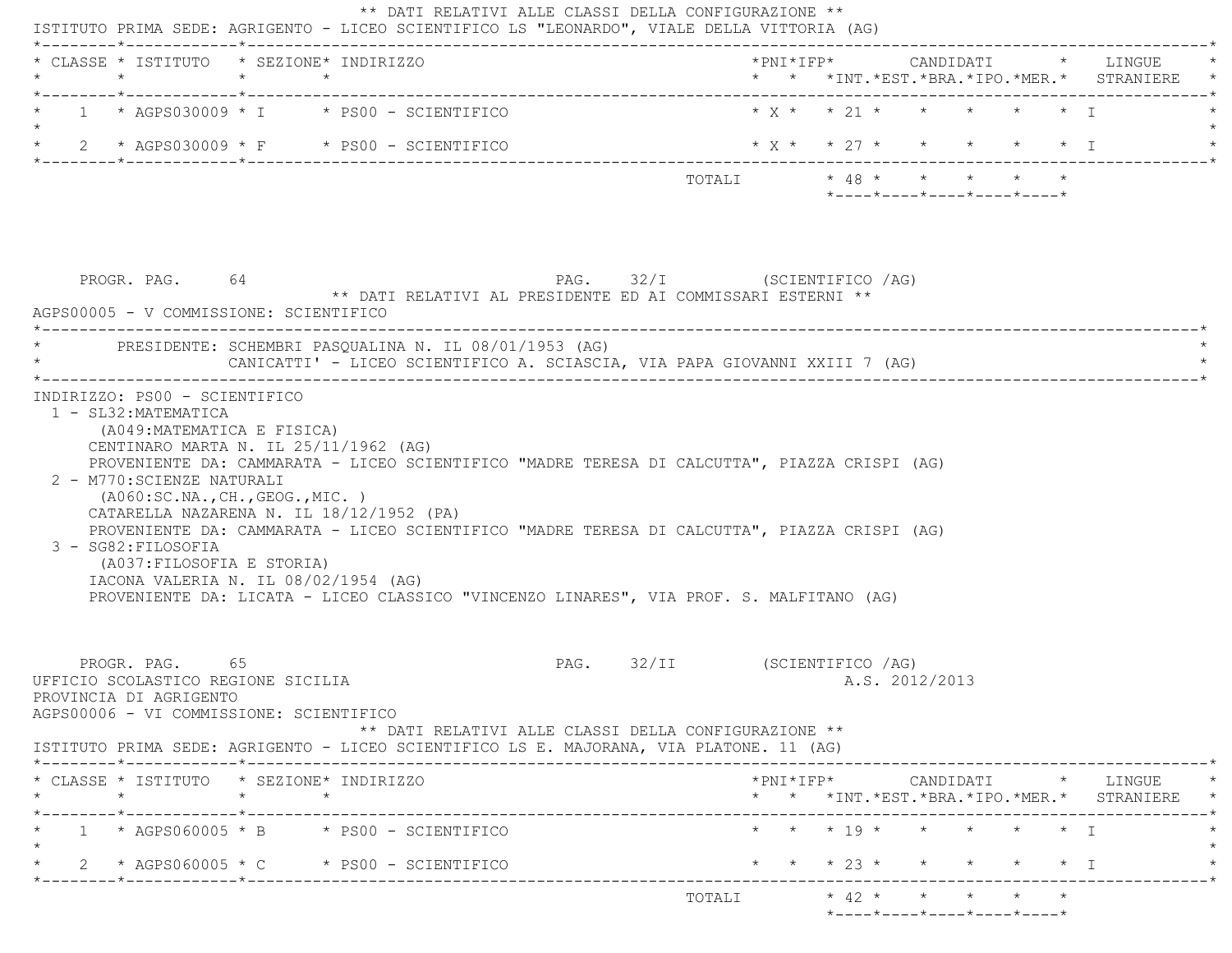|                                                                                                           | PROGR. PAG. 66<br>AGPS00006 - VI COMMISSIONE: SCIENTIFICO                                                                                                                                                                                                                                                                                                                                                                                                                                                                        | ** DATI RELATIVI AL PRESIDENTE ED AI COMMISSARI ESTERNI ** | PAG. 33/I (SCIENTIFICO /AG)  |                                                                     |  |
|-----------------------------------------------------------------------------------------------------------|----------------------------------------------------------------------------------------------------------------------------------------------------------------------------------------------------------------------------------------------------------------------------------------------------------------------------------------------------------------------------------------------------------------------------------------------------------------------------------------------------------------------------------|------------------------------------------------------------|------------------------------|---------------------------------------------------------------------|--|
|                                                                                                           | * PRESIDENTE: CANNIZZARO SILVANA N. IL 26/12/1952 (AG)                                                                                                                                                                                                                                                                                                                                                                                                                                                                           |                                                            |                              |                                                                     |  |
| INDIRIZZO: PS00 - SCIENTIFICO<br>1 - SL32: MATEMATICA<br>2 - M770: SCIENZE NATURALI<br>3 - SG82:FILOSOFIA | (A049: MATEMATICA E FISICA)<br>COLLETTI ANGELA N. IL 15/05/1970 (AG)<br>PROVENIENTE DA: SCIACCA - LICEO CLASSICO TOMMASO FAZELLO, VIA ALCIDE DE GASPERI 10 (AG)<br>( A060:SC.NA., CH., GEOG., MIC. )<br>DI MAIRA GIUSEPPE N. IL 03/03/1960 (AG)<br>PROVENIENTE DA: CANICATTI' - IST TEC COMMERCIALE E PER GEOMETRI ITCG GALILEO GALILEI, VIA PIRANDELLO 4 (AG)<br>(A037: FILOSOFIA E STORIA)<br>ALEO MARIA N. IL 13/08/1975 (AG)<br>PROVENIENTE DA: PALMA DI MONTECHIARO - LICEO SCIENTIFICO LS G.B. ODIERNA, CORSO SICILIA (AG) |                                                            |                              |                                                                     |  |
| UFFICIO SCOLASTICO REGIONE SICILIA<br>PROVINCIA DI AGRIGENTO                                              | PROGR. PAG. 67<br>AGPS00007 - VII COMMISSIONE: SCIENTIFICO                                                                                                                                                                                                                                                                                                                                                                                                                                                                       |                                                            | PAG. 33/II (SCIENTIFICO /AG) | A.S. 2012/2013                                                      |  |
|                                                                                                           | ISTITUTO PRIMA SEDE: AGRIGENTO - LICEO SCIENTIFICO LS E. MAJORANA, VIA PLATONE. 11 (AG)                                                                                                                                                                                                                                                                                                                                                                                                                                          | ** DATI RELATIVI ALLE CLASSI DELLA CONFIGURAZIONE **       |                              |                                                                     |  |
|                                                                                                           | * CLASSE * ISTITUTO * SEZIONE* INDIRIZZO                                                                                                                                                                                                                                                                                                                                                                                                                                                                                         |                                                            | *PNI*IFP*                    | CANDIDATI * LINGUE<br>* * *INT. *EST. *BRA. *IPO. *MER. * STRANIERE |  |
|                                                                                                           | $\star$ 1 $\star$ AGPS060005 $\star$ D $\star$ PS00 - SCIENTIFICO                                                                                                                                                                                                                                                                                                                                                                                                                                                                |                                                            |                              | * * * 15 * * * * * * I                                              |  |
|                                                                                                           | $\star$ 2 $\star$ AGPS060005 $\star$ E $\star$ PS00 - SCIENTIFICO                                                                                                                                                                                                                                                                                                                                                                                                                                                                |                                                            |                              | * * * 23 * * * * * * I                                              |  |
|                                                                                                           |                                                                                                                                                                                                                                                                                                                                                                                                                                                                                                                                  |                                                            |                              | $*$ ---- $*$ ---- $*$ ---- $*$ ---- $*$ ---- $*$                    |  |
| PROGR. PAG. 68                                                                                            | AGPS00007 - VII COMMISSIONE: SCIENTIFICO                                                                                                                                                                                                                                                                                                                                                                                                                                                                                         | ** DATI RELATIVI AL PRESIDENTE ED AI COMMISSARI ESTERNI ** | PAG. 34/I (SCIENTIFICO /AG)  |                                                                     |  |
|                                                                                                           | PRESIDENTE: FARRUGGIO GAETANA N. IL 03/10/1955 (AG)<br>CAMPOBELLO DI LICATA - ISTITUTO TECNICO COMMERCIALE GINO ZAPPA, VIA ARCADIPANE 12 (AG)                                                                                                                                                                                                                                                                                                                                                                                    |                                                            |                              |                                                                     |  |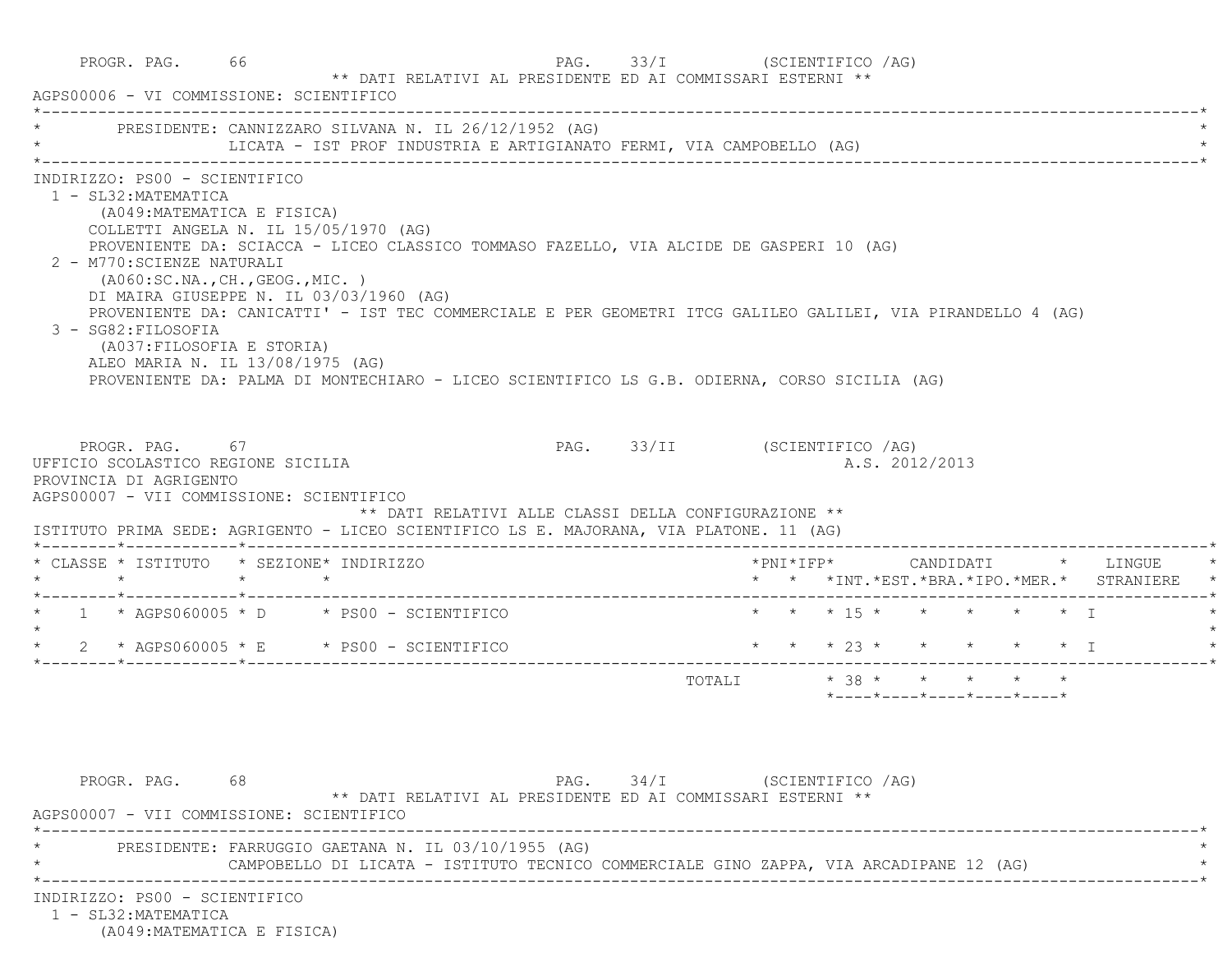CASCIO SALVATORE RITA N. IL 27/06/1966 (PA) PROVENIENTE DA: CAMMARATA - LICEO SCIENTIFICO "MADRE TERESA DI CALCUTTA", PIAZZA CRISPI (AG) 2 - M770:SCIENZE NATURALI (A060:SC.NA.,CH.,GEOG.,MIC. ) RIBALLO PAOLINA N. IL 26/07/1964 (AG) PROVENIENTE DA: PALMA DI MONTECHIARO - LICEO SCIENTIFICO LS G.B. ODIERNA, CORSO SICILIA (AG) 3 - SG82:FILOSOFIA (A037:FILOSOFIA E STORIA) GIANCANI MARIANNA N. IL 11/09/1960 (AG) PROVENIENTE DA: CANICATTI' - LICEO SCIENTIFICO A. SCIASCIA, VIA PAPA GIOVANNI XXIII 7 (AG) PROGR. PAG. 69 69 PAG. 34/II (SCIENTIFICO / AG) UFFICIO SCOLASTICO REGIONE SICILIA A.S. 2012/2013 PROVINCIA DI AGRIGENTO AGPS00008 - VIII COMMISSIONE: SCIENTIFICO \*\* DATI RELATIVI ALLE CLASSI DELLA CONFIGURAZIONE \*\* ISTITUTO PRIMA SEDE: AGRIGENTO - LICEO SCIENTIFICO LS E. MAJORANA, VIA PLATONE. 11 (AG) \*--------\*------------\*-------------------------------------------------------------------------------------------------------\* \* CLASSE \* ISTITUTO \* SEZIONE\* INDIRIZZO \*PNI\*IFP\* CANDIDATI \* LINGUE \* \* \* \* \* \* \* \*INT.\*EST.\*BRA.\*IPO.\*MER.\* STRANIERE \* \*--------\*------------\*-------------------------------------------------------------------------------------------------------\*1 \* AGPS060005 \* F \* PS00 - SCIENTIFICO \* \* \* \* 18 \* \* \* \* \* \* \* \* I  $\star$  \* 2 \* AGPS060005 \* G \* PS00 - SCIENTIFICO \* \* \* 26 \* \* \* \* \* I \* \*--------\*------------\*-------------------------------------------------------------------------------------------------------\* TOTALI \* 44 \* \* \* \* \* \*----\*----\*----\*----\*----\*PROGR. PAG. 70 70 PAG. 35/I (SCIENTIFICO / AG) \*\* DATI RELATIVI AL PRESIDENTE ED AI COMMISSARI ESTERNI \*\* AGPS00008 - VIII COMMISSIONE: SCIENTIFICO \*----------------------------------------------------------------------------------------------------------------------------\*PRESIDENTE: MARSALA GIUSEPPE N. IL 16/10/1947 (AG) RIBERA - IST PROF INDUSTRIA E ARTIGIANATO I.P.I.A. "ACCURSO MIRAGLIA", VIA G. VERGA, 1 (AG) \*----------------------------------------------------------------------------------------------------------------------------\* INDIRIZZO: PS00 - SCIENTIFICO 1 - SL32:MATEMATICA (A049:MATEMATICA E FISICA) D'ANNA GIUSEPPE N. IL 16/04/1957 (AG) PROVENIENTE DA: BIVONA - LICEO CLASSICO LICEO "LUIGI PIRANDELLO", CONTRADA PARATORE N. 135 (AG) 2 - M770:SCIENZE NATURALI (A060:SC.NA.,CH.,GEOG.,MIC. ) ANTONA VINCENZA N. IL 21/08/1956 (AG) PROVENIENTE DA: LICATA - LICEO CLASSICO "VINCENZO LINARES", VIA PROF. S. MALFITANO (AG) 3 - SG82:FILOSOFIA (A037:FILOSOFIA E STORIA) D'ALESSANDRO ROSALIA N. IL 22/03/1976 (AG) PROVENIENTE DA: CASTELTERMINI - LICEO SCIENTIFICO "MADRE TERESA DI CALCUTTA", VIALE KENNEDY 29 (AG)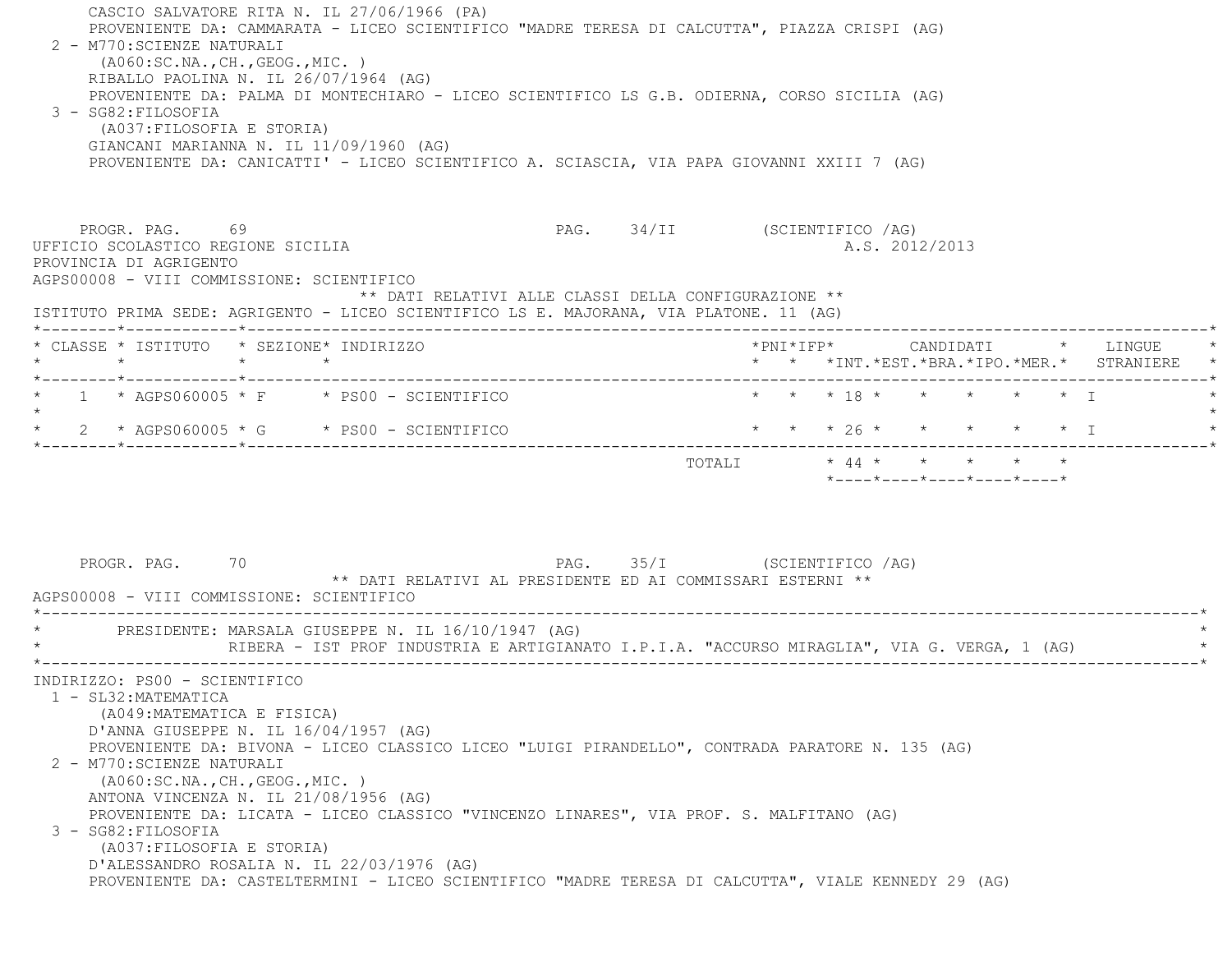| PROGR. PAG. 71<br>UFFICIO SCOLASTICO REGIONE SICILIA<br>PROVINCIA DI AGRIGENTO                                                                                                                                      |                                                                                                                                                                                                                                                                                | PAG. 35/II (SCIENTIFICO /AG) |  | A.S. 2012/2013                             |  |  |
|---------------------------------------------------------------------------------------------------------------------------------------------------------------------------------------------------------------------|--------------------------------------------------------------------------------------------------------------------------------------------------------------------------------------------------------------------------------------------------------------------------------|------------------------------|--|--------------------------------------------|--|--|
| AGPS00009 - IX COMMISSIONE: SCIENTIFICO                                                                                                                                                                             | ** DATI RELATIVI ALLE CLASSI DELLA CONFIGURAZIONE **<br>ISTITUTO PRIMA SEDE: AGRIGENTO - LICEO SCIENTIFICO LS E. MAJORANA, VIA PLATONE. 11 (AG)                                                                                                                                |                              |  |                                            |  |  |
| * CLASSE * ISTITUTO * SEZIONE* INDIRIZZO                                                                                                                                                                            |                                                                                                                                                                                                                                                                                |                              |  | * * *INT.*EST.*BRA.*IPO.*MER.* STRANIERE * |  |  |
|                                                                                                                                                                                                                     | * 1 * AGPS060005 * A * PS00 - SCIENTIFICO * * * * 28 * 2 * * * * * * I * * * I * * * * I * * * T                                                                                                                                                                               |                              |  |                                            |  |  |
|                                                                                                                                                                                                                     | ISTITUTO SECONDA SEDE: PALMA DI MONTECHIARO - LICEO SCIENTIFICO LS G.B. ODIERNA, CORSO SICILIA (AG)                                                                                                                                                                            |                              |  |                                            |  |  |
| * CLASSE * ISTITUTO * SEZIONE* INDIRIZZO<br>$\star$ $\star$ $\star$ $\star$                                                                                                                                         |                                                                                                                                                                                                                                                                                |                              |  | * * *INT.*EST.*BRA.*IPO.*MER.* STRANIERE * |  |  |
|                                                                                                                                                                                                                     | * 2 * AGPS05000E * A' * PS00 - SCIENTIFICO * * * * 28 * 2 * * * * * * I                                                                                                                                                                                                        |                              |  |                                            |  |  |
|                                                                                                                                                                                                                     |                                                                                                                                                                                                                                                                                |                              |  | *----*----*----*----*----*                 |  |  |
|                                                                                                                                                                                                                     | RIBERA - IST TEC COMMERCIALE E PER GEOMETRI ITCG GIOVANNI XXIII, VIA PRESTI N. 2 (AG)                                                                                                                                                                                          |                              |  |                                            |  |  |
| PROGR. PAG. 72<br>AGPS00009 - IX COMMISSIONE: SCIENTIFICO<br>INDIRIZZO: PS00 - SCIENTIFICO<br>1 - SL32:MATEMATICA<br>(A049: MATEMATICA E FISICA)<br>2 - M770: SCIENZE NATURALI<br>( A060:SC.NA., CH., GEOG., MIC. ) | ** DATI RELATIVI AL PRESIDENTE ED AI COMMISSARI ESTERNI **<br>* PRESIDENTE: AMATO STEFANO N. IL 12/01/1952 (AG)<br>CHILLURA GIUSEPPE N. IL 12/03/1954 (AG)<br>PROVENIENTE DA: SANTO STEFANO QUISQUINA - ISTITUTO MAGISTRALE "MADRE TERESA DI CALCUTTA", VIA DE GASPERI (AG)    | PAG. 36/I (SCIENTIFICO /AG)  |  |                                            |  |  |
| 3 - SG82: FILOSOFIA<br>(A037: FILOSOFIA E STORIA)                                                                                                                                                                   | LI CALZI FILOMENA N. IL 04/01/1953 (AG)<br>PROVENIENTE DA: CANICATTI' - IST TEC COMMERCIALE E PER GEOMETRI ITCG GALILEO GALILEI, VIA PIRANDELLO 4 (AG)<br>PANELLA GIOVANNI N. IL 03/02/1966 (AG)<br>PROVENIENTE DA: MENFI - LICEO SCIENTIFICO ENRICO FERMI, VIA MAZZINI 2 (AG) |                              |  |                                            |  |  |
| PROGR. PAG. 73<br>UFFICIO SCOLASTICO REGIONE SICILIA<br>PROVINCIA DI AGRIGENTO<br>AGPS00010 - X COMMISSIONE: SCIENTIFICO                                                                                            | ** DATI RELATIVI ALLE CLASSI DELLA CONFIGURAZIONE **                                                                                                                                                                                                                           | PAG. 36/II (SCIENTIFICO /AG) |  | A.S. 2012/2013                             |  |  |
|                                                                                                                                                                                                                     | ISTITUTO PRIMA SEDE: CAMMARATA - LICEO SCIENTIFICO "MADRE TERESA DI CALCUTTA", PIAZZA CRISPI (AG)                                                                                                                                                                              |                              |  |                                            |  |  |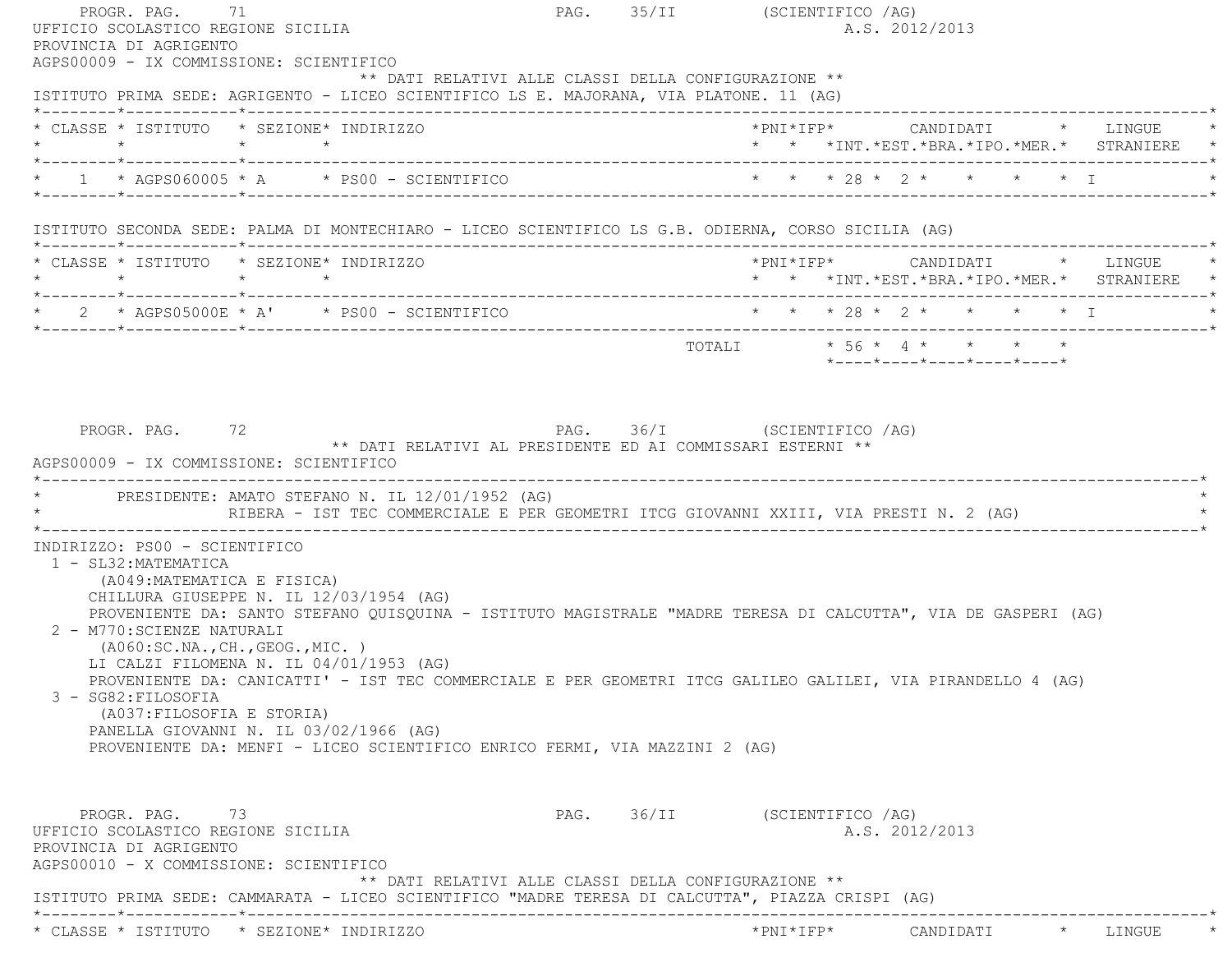| $1 * AGPS002027 * A * PS00 - SCIENTIFICO$                                                                                                                                                                                                                                                     |                                                                                                                                                                                                                                                                                  | * * *INT. *EST. *BRA. *IPO. *MER. * STRANIERE |                                                                                                                                                    |
|-----------------------------------------------------------------------------------------------------------------------------------------------------------------------------------------------------------------------------------------------------------------------------------------------|----------------------------------------------------------------------------------------------------------------------------------------------------------------------------------------------------------------------------------------------------------------------------------|-----------------------------------------------|----------------------------------------------------------------------------------------------------------------------------------------------------|
|                                                                                                                                                                                                                                                                                               |                                                                                                                                                                                                                                                                                  |                                               | $* x * x * 20 * * * * * * * T$                                                                                                                     |
| 2 * AGPS002027 * C * PS00 - SCIENTIFICO                                                                                                                                                                                                                                                       |                                                                                                                                                                                                                                                                                  |                                               | $*$ X $*$ $*$ 13 $*$ $*$ $*$ $*$ $*$ $*$ I                                                                                                         |
|                                                                                                                                                                                                                                                                                               |                                                                                                                                                                                                                                                                                  |                                               | $*$ ---- $*$ ---- $*$ ---- $*$ ---- $*$ ---- $*$                                                                                                   |
| PROGR. PAG. 74<br>AGPS00010 - X COMMISSIONE: SCIENTIFICO                                                                                                                                                                                                                                      | PAG. 37/I (SCIENTIFICO /AG)<br>** DATI RELATIVI AL PRESIDENTE ED AI COMMISSARI ESTERNI **                                                                                                                                                                                        |                                               |                                                                                                                                                    |
|                                                                                                                                                                                                                                                                                               | PRESIDENTE: VIRCIGLIO ROSSANA MARIA N. IL 08/02/1966 (CL)<br>CANICATTI' - ISTITUTO SUPERIORE IS UGO FOSCOLO, VIA PIRANDELLO, 6 (AG)                                                                                                                                              |                                               |                                                                                                                                                    |
| (A049: MATEMATICA E FISICA)<br>ADAMCZYK ELZBIETA BEATA N. IL 23/04/1959 (EE)<br>2 - M770: SCIENZE NATURALI<br>( A060:SC.NA., CH., GEOG., MIC. )<br>PASSALACQUA ANTONINA N. IL 16/05/1954 (PA)<br>3 - SG82: FILOSOFIA<br>(A037: FILOSOFIA E STORIA)<br>DI BELLA EMANUELE N. IL 04/06/1959 (AG) | PROVENIENTE DA: BIVONA - LICEO CLASSICO LICEO "LUIGI PIRANDELLO", CONTRADA PARATORE N. 135 (AG)<br>PROVENIENTE DA: SCIACCA - LICEO CLASSICO TOMMASO FAZELLO, VIA ALCIDE DE GASPERI 10 (AG)<br>PROVENIENTE DA: AGRIGENTO - LICEO SCIENTIFICO LS E. MAJORANA, VIA PLATONE. 11 (AG) |                                               |                                                                                                                                                    |
|                                                                                                                                                                                                                                                                                               |                                                                                                                                                                                                                                                                                  |                                               |                                                                                                                                                    |
| PROGR. PAG. 75                                                                                                                                                                                                                                                                                | ** DATI RELATIVI ALLE CLASSI DELLA CONFIGURAZIONE **                                                                                                                                                                                                                             | PAG. 37/II (SCIENTIFICO /AG)                  | A.S. 2012/2013                                                                                                                                     |
|                                                                                                                                                                                                                                                                                               | ISTITUTO PRIMA SEDE: CAMMARATA - LICEO SCIENTIFICO "MADRE TERESA DI CALCUTTA", PIAZZA CRISPI (AG)                                                                                                                                                                                |                                               |                                                                                                                                                    |
|                                                                                                                                                                                                                                                                                               |                                                                                                                                                                                                                                                                                  |                                               | $*PNI*IFP* \qquad \qquad \text{CANDIDATI} \qquad \qquad * \qquad \text{LINGUE} \qquad \qquad *$<br>* * *INT. *EST. *BRA. *IPO. *MER. * STRANIERE * |
|                                                                                                                                                                                                                                                                                               |                                                                                                                                                                                                                                                                                  |                                               |                                                                                                                                                    |
|                                                                                                                                                                                                                                                                                               | ISTITUTO SECONDA SEDE: SANTO STEFANO QUISQUINA - ISTITUTO MAGISTRALE "MADRE TERESA DI CALCUTTA", VIA DE GASPERI (AG)                                                                                                                                                             |                                               |                                                                                                                                                    |
|                                                                                                                                                                                                                                                                                               |                                                                                                                                                                                                                                                                                  |                                               |                                                                                                                                                    |
| UFFICIO SCOLASTICO REGIONE SICILIA<br>PROVINCIA DI AGRIGENTO<br>AGPS00011 - XI COMMISSIONE: SCIENTIFICO<br>* CLASSE * ISTITUTO * SEZIONE* INDIRIZZO<br>* $1$ * AGPS002027 * B * PS00 - SCIENTIFICO<br>* CLASSE * ISTITUTO * SEZIONE* INDIRIZZO                                                | * 2 * AGPM002017 * A' * IA44 - SCIENZE SOCIALI * * * * 15 * 1 * * * * * *                                                                                                                                                                                                        |                                               | * * *INT.*EST.*BRA.*IPO.*MER.* STRANIERE *                                                                                                         |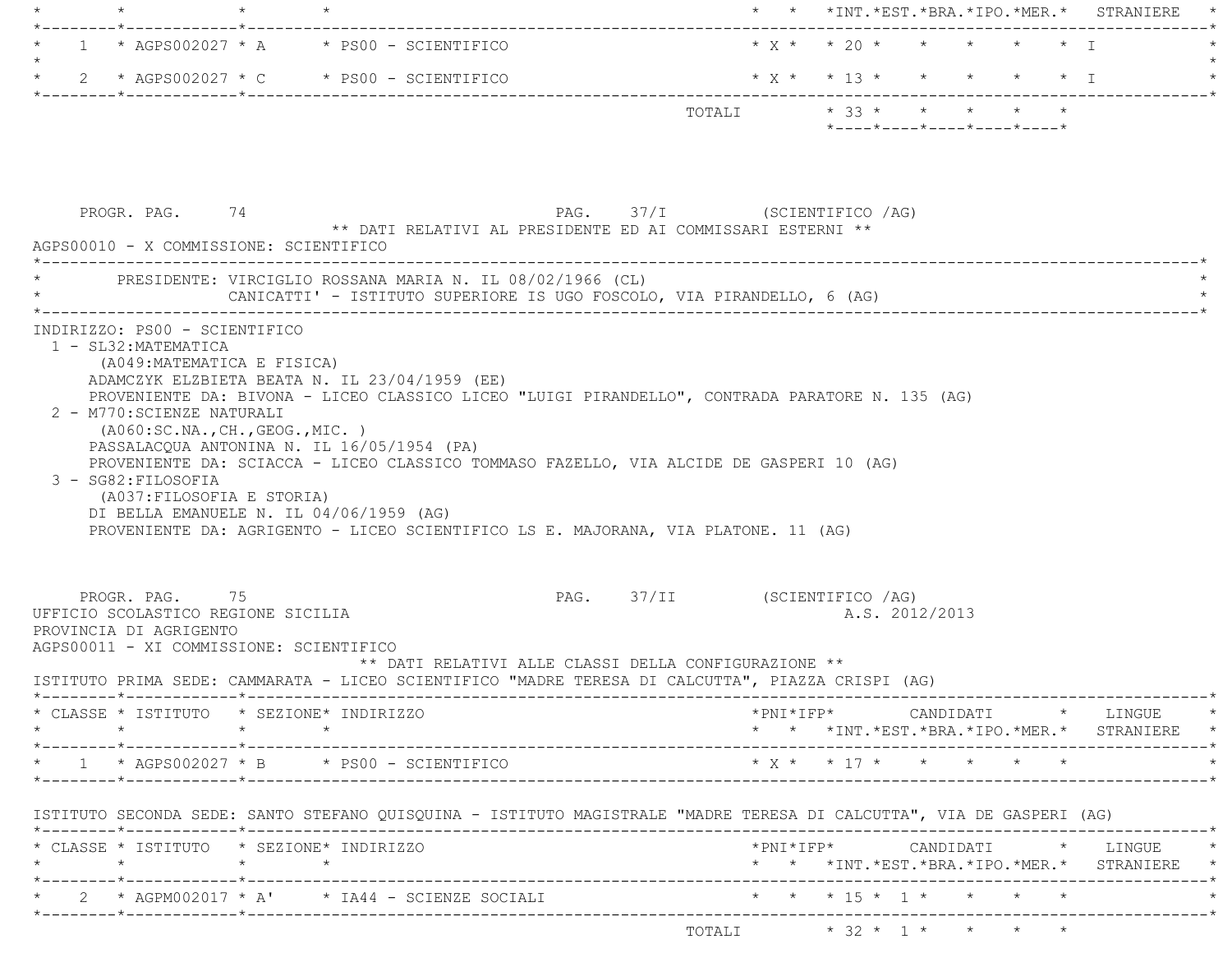PROGR. PAG. 76 76 PAG. 28/I (SCIENTIFICO /AG) \*\* DATI RELATIVI AL PRESIDENTE ED AI COMMISSARI ESTERNI \*\* AGPS00011 - XI COMMISSIONE: SCIENTIFICO \*----------------------------------------------------------------------------------------------------------------------------\*PRESIDENTE: MARINO GIOVANNI N. IL 06/06/1952 (AG) SCIACCA - SCUOLA PRIMO GRADO SMS A.INVEGES, VIA A.DE GASPERI N.8/A (AG) \*----------------------------------------------------------------------------------------------------------------------------\* INDIRIZZO: PS00 - SCIENTIFICO 1 - SL32:MATEMATICA (A049:MATEMATICA E FISICA) SCRIVANO VALERIO N. IL 13/01/1972 (NA) PROVENIENTE DA: FAVARA - ISTITUTO MAGISTRALE LICEO STATALE " MARTIN LUTHER, VIALE PIETRO NENNI 136 (AG) 2 - M770:SCIENZE NATURALI (A060:SC.NA.,CH.,GEOG.,MIC. ) CONTINO SILVANA MARIA RITAN. IL 03/01/1962 (AG) PROVENIENTE DA: AGRIGENTO - LICEO SCIENTIFICO LS E. MAJORANA, VIA PLATONE. 11 (AG) 3 - SG82:FILOSOFIA (A037:FILOSOFIA E STORIA) AGRO' ANGELA N. IL 26/10/1957 (AG) PROVENIENTE DA: AGRIGENTO - LICEO SCIENTIFICO LS E. MAJORANA, VIA PLATONE. 11 (AG) INDIRIZZO: IA44 - SCIENZE SOCIALI 1 - S029:SCIENZE SOCIALI (A036:FILOSOFIA,PSICOL. E SC.DELL'EDUC) RIZZO RAIMONDO N. IL 18/02/1952 (AG) PROVENIENTE DA: AGRIGENTO - IST PROF INDUSTRIA E ARTIGIANATO IPSIA E.FERMI, VIA P. MATTARELLA (AG) 2 - SL32:MATEMATICA (A047:MATEMATICA; A049:MATEMATICA E FISICA) SCRIVANO VALERIO N. IL 13/01/1972 (NA) PROVENIENTE DA: FAVARA - ISTITUTO MAGISTRALE LICEO STATALE " MARTIN LUTHER, VIALE PIETRO NENNI 136 (AG) 3 - SG82:FILOSOFIA (A037:FILOSOFIA E STORIA) AGRO' ANGELA N. IL 26/10/1957 (AG) PROVENIENTE DA: AGRIGENTO - LICEO SCIENTIFICO LS E. MAJORANA, VIA PLATONE. 11 (AG) PROGR. PAG. 77 PROGR. PAG. 38/II (SCIENTIFICO /AG) UFFICIO SCOLASTICO REGIONE SICILIA A.S. 2012/2013 PROVINCIA DI AGRIGENTO AGPS00012 - XII COMMISSIONE: SCIENTIFICO \*\* DATI RELATIVI ALLE CLASSI DELLA CONFIGURAZIONE \*\* ISTITUTO PRIMA SEDE: CANICATTI' - LICEO SCIENTIFICO A. SCIASCIA, VIA PAPA GIOVANNI XXIII 7 (AG) \*--------\*------------\*-------------------------------------------------------------------------------------------------------\* \* CLASSE \* ISTITUTO \* SEZIONE\* INDIRIZZO \*PNI\*IFP\* CANDIDATI \* LINGUE \* \* \* \* \* \* \* \*INT.\*EST.\*BRA.\*IPO.\*MER.\* STRANIERE \* \*--------\*------------\*-------------------------------------------------------------------------------------------------------\*1 \* AGPS00101A \* A \* PS00 - SCIENTIFICO \* X \* \* 24 \* \* \* \* \* \* \*  $\star$  \* 2 \* AGPS00101A \* C \* PS00 - SCIENTIFICO \* X \* \* 27 \* \* \* \* \* \* \*--------\*------------\*-------------------------------------------------------------------------------------------------------\*TOTALI  $* 51 * * * * * * * * * *$ \*----\*----\*----\*----\*----\*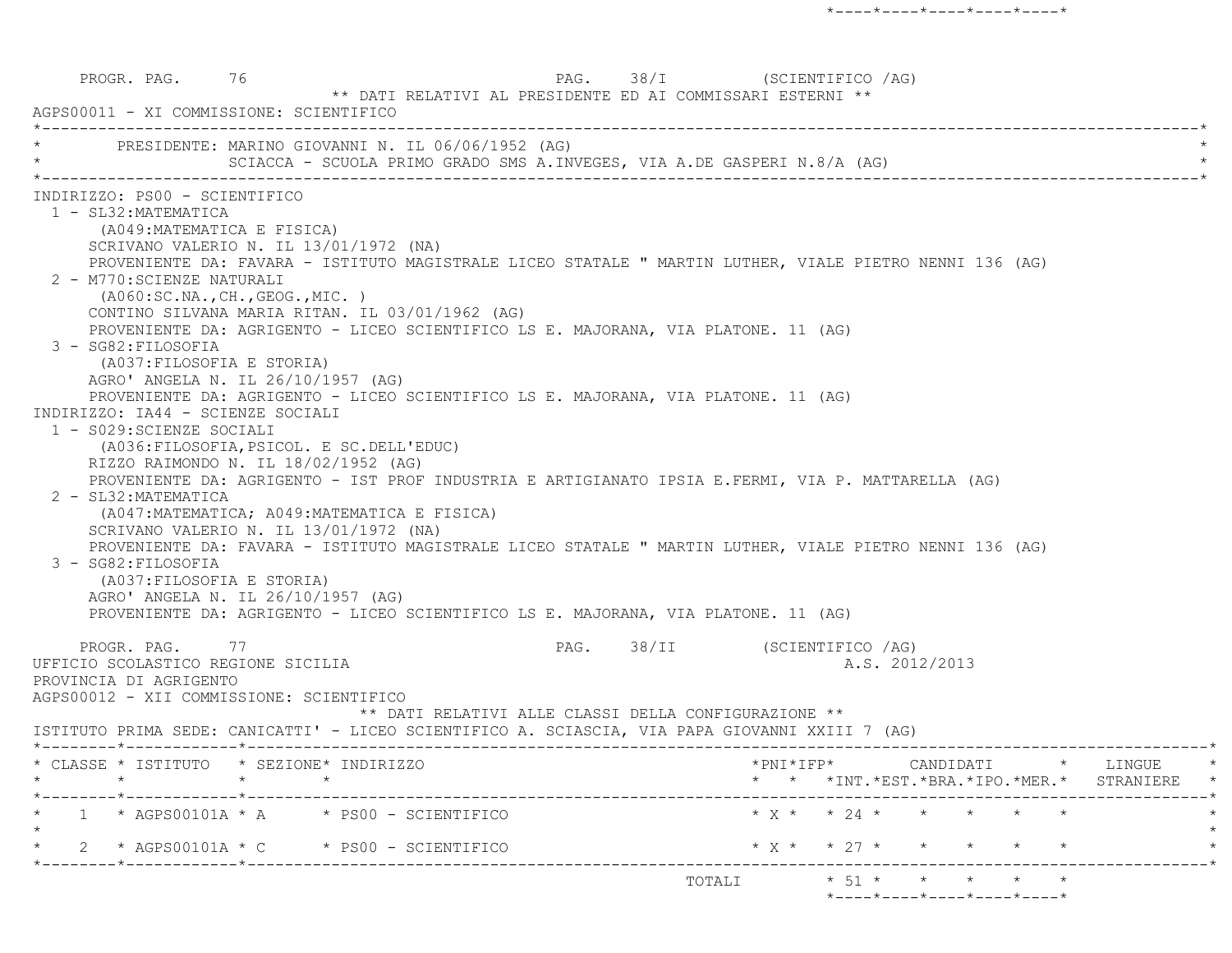| PROGR. PAG. 78<br>AGPS00012 - XII COMMISSIONE: SCIENTIFICO                                                                                                                                                                     | ** DATI RELATIVI AL PRESIDENTE ED AI COMMISSARI ESTERNI **                                                                                                                                                                                                                                                                                                                                                                           |                                                      | PAG. 39/I (SCIENTIFICO /AG)  |                           |                                |  |                |                                                  |                                               |
|--------------------------------------------------------------------------------------------------------------------------------------------------------------------------------------------------------------------------------|--------------------------------------------------------------------------------------------------------------------------------------------------------------------------------------------------------------------------------------------------------------------------------------------------------------------------------------------------------------------------------------------------------------------------------------|------------------------------------------------------|------------------------------|---------------------------|--------------------------------|--|----------------|--------------------------------------------------|-----------------------------------------------|
| PRESIDENTE: LOMBARDI BRIGIDA N. IL 15/04/1956 (AG)                                                                                                                                                                             | FAVARA - ISTITUTO COMPRENSIVO I.C. BERSAGLIERE URSO, VIA BERSAGLIERE URSO (AG)                                                                                                                                                                                                                                                                                                                                                       |                                                      |                              |                           |                                |  |                |                                                  |                                               |
| INDIRIZZO: PS00 - SCIENTIFICO<br>1 - SL32: MATEMATICA<br>(A049: MATEMATICA E FISICA)<br>2 - M770: SCIENZE NATURALI<br>(AO60:SC.NA., CH., GEOG., MIC. )<br>3 - SG82: FILOSOFIA<br>(A037:FILOSOFIA E STORIA)                     | MONTALBANO ALFONSINA N. IL 04/04/1969 (AG)<br>PROVENIENTE DA: AGRIGENTO - LICEO SCIENTIFICO LS "LEONARDO", VIALE DELLA VITTORIA (AG)<br>RIBECCA GIUSEPPE N. IL 08/06/1954 (AG)<br>PROVENIENTE DA: SCIACCA - IST PROF PER I SERVIZI COMMERCIALI E TURISTICI IPSCT SAVERIO FRISC, VIA NENNI (AG)<br>SARULLO GIUSEPPA N. IL 10/10/1947 (AG)<br>PROVENIENTE DA: RIBERA - ISTITUTO MAGISTRALE IM FRANCESCO CRISPI, PIAZZA ZAMENHOF 1 (AG) |                                                      |                              |                           |                                |  |                |                                                  |                                               |
| PROGR. PAG. 79<br>UFFICIO SCOLASTICO REGIONE SICILIA<br>PROVINCIA DI AGRIGENTO<br>AGPS00013 - XIII COMMISSIONE: SCIENTIFICO<br>ISTITUTO PRIMA SEDE: CANICATTI' - LICEO SCIENTIFICO A. SCIASCIA, VIA PAPA GIOVANNI XXIII 7 (AG) |                                                                                                                                                                                                                                                                                                                                                                                                                                      | ** DATI RELATIVI ALLE CLASSI DELLA CONFIGURAZIONE ** | PAG. 39/II (SCIENTIFICO /AG) |                           |                                |  | A.S. 2012/2013 |                                                  |                                               |
| * CLASSE * ISTITUTO * SEZIONE* INDIRIZZO<br>$\star$ $\star$ $\star$                                                                                                                                                            |                                                                                                                                                                                                                                                                                                                                                                                                                                      |                                                      |                              |                           |                                |  |                |                                                  | * * *INT. *EST. *BRA. *IPO. *MER. * STRANIERE |
| * 1 * AGPS00101A * B * PS00 - SCIENTIFICO                                                                                                                                                                                      |                                                                                                                                                                                                                                                                                                                                                                                                                                      |                                                      |                              |                           | $* x * x * 24 * * * * * * * T$ |  |                |                                                  |                                               |
|                                                                                                                                                                                                                                |                                                                                                                                                                                                                                                                                                                                                                                                                                      |                                                      |                              |                           |                                |  |                |                                                  |                                               |
|                                                                                                                                                                                                                                |                                                                                                                                                                                                                                                                                                                                                                                                                                      |                                                      |                              | TOTALI * 42 * 1 * * * * * |                                |  |                | $*$ ---- $*$ ---- $*$ ---- $*$ ---- $*$ ---- $*$ |                                               |
|                                                                                                                                                                                                                                |                                                                                                                                                                                                                                                                                                                                                                                                                                      |                                                      |                              |                           |                                |  |                |                                                  |                                               |
| PROGR. PAG. 80<br>AGPS00013 - XIII COMMISSIONE: SCIENTIFICO                                                                                                                                                                    | ** DATI RELATIVI AL PRESIDENTE ED AI COMMISSARI ESTERNI **                                                                                                                                                                                                                                                                                                                                                                           |                                                      | PAG. 40/I (SCIENTIFICO /AG)  |                           |                                |  |                |                                                  |                                               |
|                                                                                                                                                                                                                                | PRESIDENTE: MUSCA ERNESTA RITA N. IL 30/12/1958 (CL)<br>PORTO EMPEDOCLE - ISTITUTO COMPRENSIVO IC PIRANDELLO, VIA MOLO, 2 (AG)                                                                                                                                                                                                                                                                                                       |                                                      |                              |                           |                                |  |                |                                                  |                                               |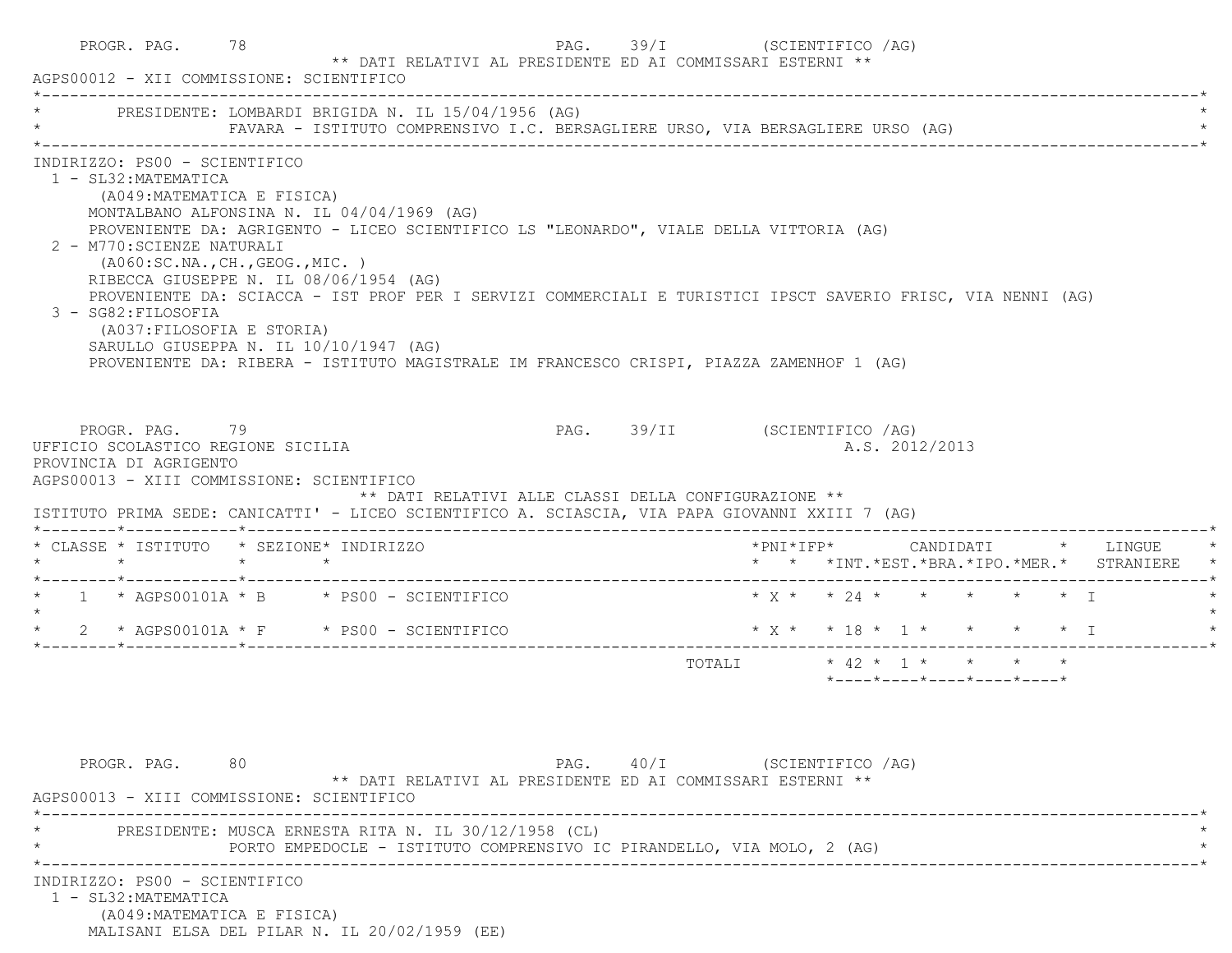| PROVENIENTE DA: RIBERA - ISTITUTO MAGISTRALE IM FRANCESCO CRISPI, PIAZZA ZAMENHOF 1 (AG)<br>2 - M770: SCIENZE NATURALI<br>( A060:SC.NA., CH., GEOG., MIC. )<br>MICELI ANGELA N. IL 21/04/1972 (AG)<br>PROVENIENTE DA: SCIACCA - IST PROF PER I SERVIZI ALBERGHIERI E RISTORAZIONE IPSSA "SEN. G.MOLINARI", CONTRADA MARCHESA (<br>3 - SG82: FILOSOFIA<br>(A037: FILOSOFIA E STORIA)<br>VACCARO MARIA AURORA N. IL 06/11/1962 (AG)<br>PROVENIENTE DA: RIBERA - ISTITUTO MAGISTRALE IM FRANCESCO CRISPI, PIAZZA ZAMENHOF 1 (AG)                                                                                                                                     |                                                                                  |                                                  |  |  |                                               |  |
|-------------------------------------------------------------------------------------------------------------------------------------------------------------------------------------------------------------------------------------------------------------------------------------------------------------------------------------------------------------------------------------------------------------------------------------------------------------------------------------------------------------------------------------------------------------------------------------------------------------------------------------------------------------------|----------------------------------------------------------------------------------|--------------------------------------------------|--|--|-----------------------------------------------|--|
| PAG. 40/II (SCIENTIFICO /AG)<br>PROGR. PAG. 81<br>UFFICIO SCOLASTICO REGIONE SICILIA<br>PROVINCIA DI AGRIGENTO<br>AGPS00014 - XIV COMMISSIONE: SCIENTIFICO<br>** DATI RELATIVI ALLE CLASSI DELLA CONFIGURAZIONE **<br>ISTITUTO PRIMA SEDE: CANICATTI' - LICEO SCIENTIFICO A. SCIASCIA, VIA PAPA GIOVANNI XXIII 7 (AG)                                                                                                                                                                                                                                                                                                                                             |                                                                                  | A.S. 2012/2013                                   |  |  |                                               |  |
| * CLASSE * ISTITUTO * SEZIONE* INDIRIZZO<br>$\star$ $\star$ $\star$                                                                                                                                                                                                                                                                                                                                                                                                                                                                                                                                                                                               |                                                                                  |                                                  |  |  | * * *INT. *EST. *BRA. *IPO. *MER. * STRANIERE |  |
| *--------*------------*-------------<br>$\star$ 1 $\star$ AGPS00101A $\star$ D $\star$ PS00 - SCIENTIFICO<br>* $2$ * AGPS00101A * E * PS00 - SCIENTIFICO                                                                                                                                                                                                                                                                                                                                                                                                                                                                                                          | * x * * 27 * * * * * * T<br>$*$ X $*$ $*$ 20 $*$ $*$ $*$ $*$ $*$ $*$ $*$ $*$ $*$ |                                                  |  |  |                                               |  |
| PAG. 41/I (SCIENTIFICO /AG)<br>PROGR. PAG. 82<br>** DATI RELATIVI AL PRESIDENTE ED AI COMMISSARI ESTERNI **<br>AGPS00014 - XIV COMMISSIONE: SCIENTIFICO                                                                                                                                                                                                                                                                                                                                                                                                                                                                                                           | TOTALI * 47 * * * * *                                                            | $*$ ---- $*$ ---- $*$ ---- $*$ ---- $*$ ---- $*$ |  |  |                                               |  |
| * PRESIDENTE: GRAFFEO GIUSEPPE N. IL 24/10/1957 (AG)<br>SCICLI - ISTITUTO COMPRENSIVO SCICLI CENTRALE, VIA PERASSO 2 (RG)                                                                                                                                                                                                                                                                                                                                                                                                                                                                                                                                         |                                                                                  |                                                  |  |  |                                               |  |
| INDIRIZZO: PS00 - SCIENTIFICO<br>1 - SL32: MATEMATICA<br>(A049: MATEMATICA E FISICA)<br>MANTISI MARCO N. IL 01/01/1969 (AG)<br>PROVENIENTE DA: AGRIGENTO - ISTITUTO MAGISTRALE LICEO SCIENTIFICO E SCIENZE UM, VIA ACRONE 12 (AG)<br>2 - M770: SCIENZE NATURALI<br>( A060:SC.NA., CH., GEOG., MIC. )<br>SCIORTINO ANTONIA N. IL 07/09/1955 (ME)<br>PROVENIENTE DA: SCIACCA - ISTITUTO D'ARTE IA "GIUSEPPE BONACHIA", VIA A.DE GASPERI 14 (AG)<br>3 - SG82: FILOSOFIA<br>(A037: FILOSOFIA E STORIA)<br>TODARO GABRIELLA N. IL 02/07/1978 (AG)<br>PROVENIENTE DA: NISCEMI - LICEO SCIENTIFICO L. SCIENT. LING. E SCIE.UM., VIA CARLO ALBERTO DALLA CHIESA, SNC (CL) |                                                                                  |                                                  |  |  |                                               |  |

PROGR. PAG. 83 PAG. 41/II (SCIENTIFICO /AG)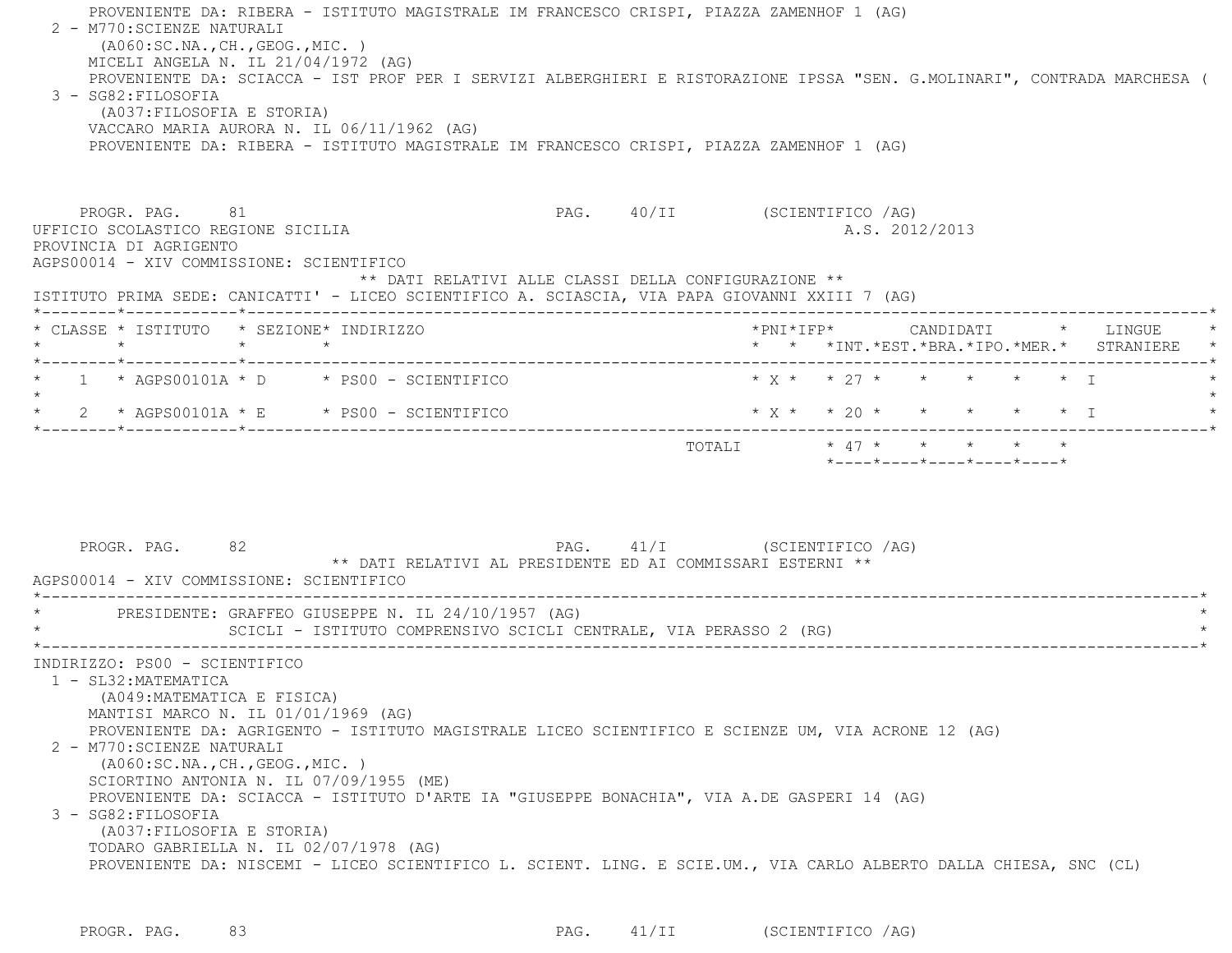| AGPS00015 - XV COMMISSIONE: SCIENTIFICO<br>ISTITUTO PRIMA SEDE: PALMA DI MONTECHIARO - LICEO SCIENTIFICO LS G.B. ODIERNA, CORSO SICILIA (AG)                                                                                 |                                                                                       | ** DATI RELATIVI ALLE CLASSI DELLA CONFIGURAZIONE **                                                                                                                                                                                                                                  |                              |                          |                                                  |  |                                                                                                                                                    |
|------------------------------------------------------------------------------------------------------------------------------------------------------------------------------------------------------------------------------|---------------------------------------------------------------------------------------|---------------------------------------------------------------------------------------------------------------------------------------------------------------------------------------------------------------------------------------------------------------------------------------|------------------------------|--------------------------|--------------------------------------------------|--|----------------------------------------------------------------------------------------------------------------------------------------------------|
| * CLASSE * ISTITUTO * SEZIONE* INDIRIZZO                                                                                                                                                                                     |                                                                                       |                                                                                                                                                                                                                                                                                       |                              |                          |                                                  |  | *PNI*IFP*     CANDIDATI    *   LINGUE<br>* * *INT. *EST. *BRA. *IPO. *MER. * STRANIERE *                                                           |
| $*$ 1 $*$ AGPS05000E $*$ C $*$ PS00 - SCIENTIFICO                                                                                                                                                                            |                                                                                       |                                                                                                                                                                                                                                                                                       |                              | * x * * 14 * * * * * * T |                                                  |  |                                                                                                                                                    |
| $\star$ 2 $\star$ AGPS05000E $\star$ E $\star$ PS00 - SCIENTIFICO                                                                                                                                                            |                                                                                       |                                                                                                                                                                                                                                                                                       |                              | * X * * 19 * * * * * * I |                                                  |  |                                                                                                                                                    |
|                                                                                                                                                                                                                              |                                                                                       |                                                                                                                                                                                                                                                                                       |                              |                          | $*$ ---- $*$ ---- $*$ ---- $*$ ---- $*$ ---- $*$ |  |                                                                                                                                                    |
| PROGR. PAG. 84<br>AGPS00015 - XV COMMISSIONE: SCIENTIFICO<br>* PRESIDENTE: BALDASSANO CALOGERO N. IL 27/02/1950 (PA)                                                                                                         |                                                                                       | PAG. 42/I (SCIENTIFICO /AG)<br>** DATI RELATIVI AL PRESIDENTE ED AI COMMISSARI ESTERNI **                                                                                                                                                                                             |                              |                          |                                                  |  |                                                                                                                                                    |
|                                                                                                                                                                                                                              |                                                                                       | SCIACCA - LICEO SCIENTIFICO LS ENRICO FERMI, VIA PARMA N. 1 (AG)                                                                                                                                                                                                                      |                              |                          |                                                  |  |                                                                                                                                                    |
| 1 - SL32: MATEMATICA                                                                                                                                                                                                         |                                                                                       |                                                                                                                                                                                                                                                                                       |                              |                          |                                                  |  |                                                                                                                                                    |
| INDIRIZZO: PS00 - SCIENTIFICO<br>(A049: MATEMATICA E FISICA)<br>2 - M770: SCIENZE NATURALI<br>( A060:SC.NA., CH., GEOG., MIC. )<br>3 - SG82: FILOSOFIA<br>(A037: FILOSOFIA E STORIA)<br>BOTTA GIOVANNA N. IL 15/04/1963 (PA) | SCANDAGLIA LEONARDA N. IL 18/03/1962 (AG)<br>DI BENEDETTO MARIA N. IL 21/09/1958 (AG) | PROVENIENTE DA: SCIACCA - LICEO SCIENTIFICO LS ENRICO FERMI, VIA PARMA N. 1 (AG)<br>PROVENIENTE DA: CALTAGIRONE - ISTITUTO TECNICO INDUSTRIALE ITI EUCLIDE CALTAGIRONE, VIA MARIO SCELBA N.1 (CT)<br>PROVENIENTE DA: SCIACCA - LICEO SCIENTIFICO LS ENRICO FERMI, VIA PARMA N. 1 (AG) |                              |                          |                                                  |  |                                                                                                                                                    |
| PROGR. PAG. 85<br>UFFICIO SCOLASTICO REGIONE SICILIA<br>PROVINCIA DI AGRIGENTO<br>AGPS00016 - XVI COMMISSIONE: SCIENTIFICO                                                                                                   |                                                                                       | ** DATI RELATIVI ALLE CLASSI DELLA CONFIGURAZIONE **                                                                                                                                                                                                                                  | PAG. 42/II (SCIENTIFICO /AG) |                          | A.S. 2012/2013                                   |  |                                                                                                                                                    |
|                                                                                                                                                                                                                              |                                                                                       |                                                                                                                                                                                                                                                                                       |                              |                          |                                                  |  |                                                                                                                                                    |
|                                                                                                                                                                                                                              |                                                                                       |                                                                                                                                                                                                                                                                                       |                              |                          |                                                  |  | $*PNI*IFP* \qquad \qquad \text{CANDIDATI} \qquad \qquad * \qquad \text{LINGUE} \qquad \qquad *$<br>* * *INT. *EST. *BRA. *IPO. *MER. * STRANIERE * |
| ISTITUTO PRIMA SEDE: CASTELTERMINI - LICEO SCIENTIFICO "MADRE TERESA DI CALCUTTA", VIALE KENNEDY 29 (AG)<br>* CLASSE * ISTITUTO * SEZIONE* INDIRIZZO<br>$1 * AGPS002016 * A * PS00 - SCIENTIFICO$                            |                                                                                       |                                                                                                                                                                                                                                                                                       |                              | * x * * 18 * * * * * * 1 |                                                  |  |                                                                                                                                                    |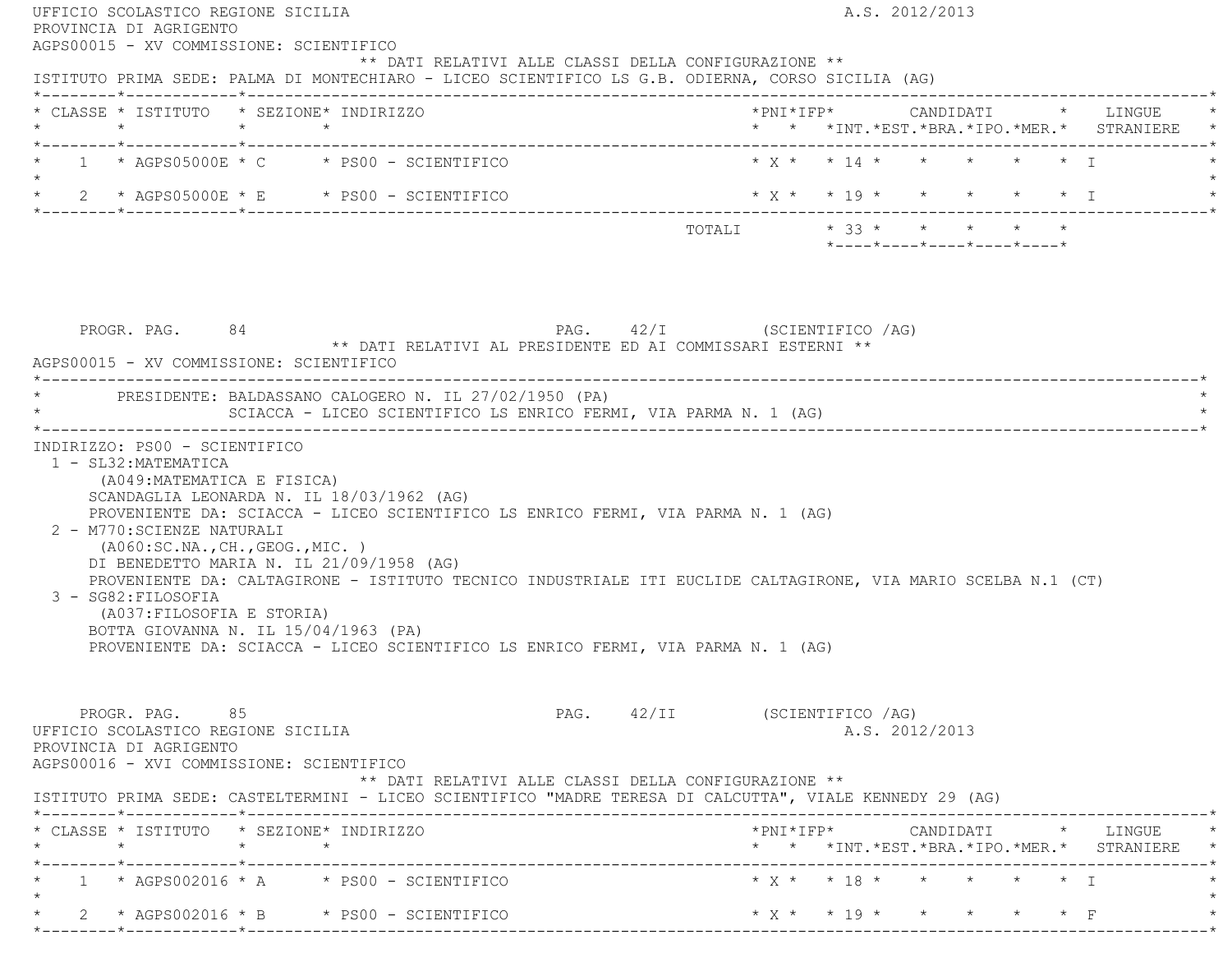PROGR. PAG. 86 86 PAG. 43/I (SCIENTIFICO /AG) \*\* DATI RELATIVI AL PRESIDENTE ED AI COMMISSARI ESTERNI \*\* AGPS00016 - XVI COMMISSIONE: SCIENTIFICO \*----------------------------------------------------------------------------------------------------------------------------\*PRESIDENTE: LO PRESTI SANTINO N. IL 01/09/1956 (AG) LICATA - LICEO CLASSICO "VINCENZO LINARES", VIA PROF. S. MALFITANO (AG) \*----------------------------------------------------------------------------------------------------------------------------\* INDIRIZZO: PS00 - SCIENTIFICO 1 - SL32:MATEMATICA (A049:MATEMATICA E FISICA) IEMMOLA MATTEO LEOLUCA N. IL 01/03/1961 (PA) PROVENIENTE DA: AGRIGENTO - LICEO SCIENTIFICO LS E. MAJORANA, VIA PLATONE. 11 (AG) 2 - M770:SCIENZE NATURALI (A060:SC.NA.,CH.,GEOG.,MIC. ) AMATO MARGHERITA N. IL 18/11/1959 (AG) PROVENIENTE DA: RIBERA - ISTITUTO MAGISTRALE IM FRANCESCO CRISPI, PIAZZA ZAMENHOF 1 (AG) 3 - SG82:FILOSOFIA (A037:FILOSOFIA E STORIA) PARISI SANTA N. IL 25/01/1949 (AG) PROVENIENTE DA: RAVANUSA - ISTITUTO MAGISTRALE GIUDICI SAETTA E LIVATINO, VIA LAURICELLA 2 (AG) PROGR. PAG. 87 87 PAG. 43/II (SCIENTIFICO / AG) UFFICIO SCOLASTICO REGIONE SICILIA A.S. 2012/2013 PROVINCIA DI AGRIGENTO AGPS00017 - XVII COMMISSIONE: SCIENTIFICO \*\* DATI RELATIVI ALLE CLASSI DELLA CONFIGURAZIONE \*\* ISTITUTO PRIMA SEDE: LAMPEDUSA E LINOSA - LICEO SCIENTIFICO LS E. MAJORANA, VIA GRECALE (AG) \*--------\*------------\*-------------------------------------------------------------------------------------------------------\* \* CLASSE \* ISTITUTO \* SEZIONE\* INDIRIZZO \*PNI\*IFP\* CANDIDATI \* LINGUE \* \* \* \* \* \* \* \*INT.\*EST.\*BRA.\*IPO.\*MER.\* STRANIERE \* \*--------\*------------\*-------------------------------------------------------------------------------------------------------\* \* 1 \* AGPS08000A \* A \* PS00 - SCIENTIFICO \* \* \* 14 \* 2 \* \* \* \* I \* $\star$  \* 2 \* AGPS08000A \* B \* PS00 - SCIENTIFICO \* \* \* 13 \* \* \* \* \* I \* \*--------\*------------\*-------------------------------------------------------------------------------------------------------\*TOTALI  $* 27 * 2 * * * * * * *$ \*----\*----\*----\*----\*----\*

TOTALI  $* 37 * * * * * * * *$ 

\*----\*----\*----\*----\*----\*

| PROGR. PAG. | 88                                                                         |  | $PAG.$ 44/I |                                                            | (SCIENTIFICO /AG) |  |  |
|-------------|----------------------------------------------------------------------------|--|-------------|------------------------------------------------------------|-------------------|--|--|
|             |                                                                            |  |             | ** DATI RELATIVI AL PRESIDENTE ED AI COMMISSARI ESTERNI ** |                   |  |  |
|             | AGPS00017 - XVII COMMISSIONE: SCIENTIFICO                                  |  |             |                                                            |                   |  |  |
|             |                                                                            |  |             |                                                            |                   |  |  |
|             | PRESIDENTE: TASCARELLA ANNA MARIA N. IL 18/08/1958 (AG)                    |  |             |                                                            |                   |  |  |
|             | CANICATTI' - LICEO SCIENTIFICO A. SCIASCIA, VIA PAPA GIOVANNI XXIII 7 (AG) |  |             |                                                            |                   |  |  |
|             |                                                                            |  |             |                                                            |                   |  |  |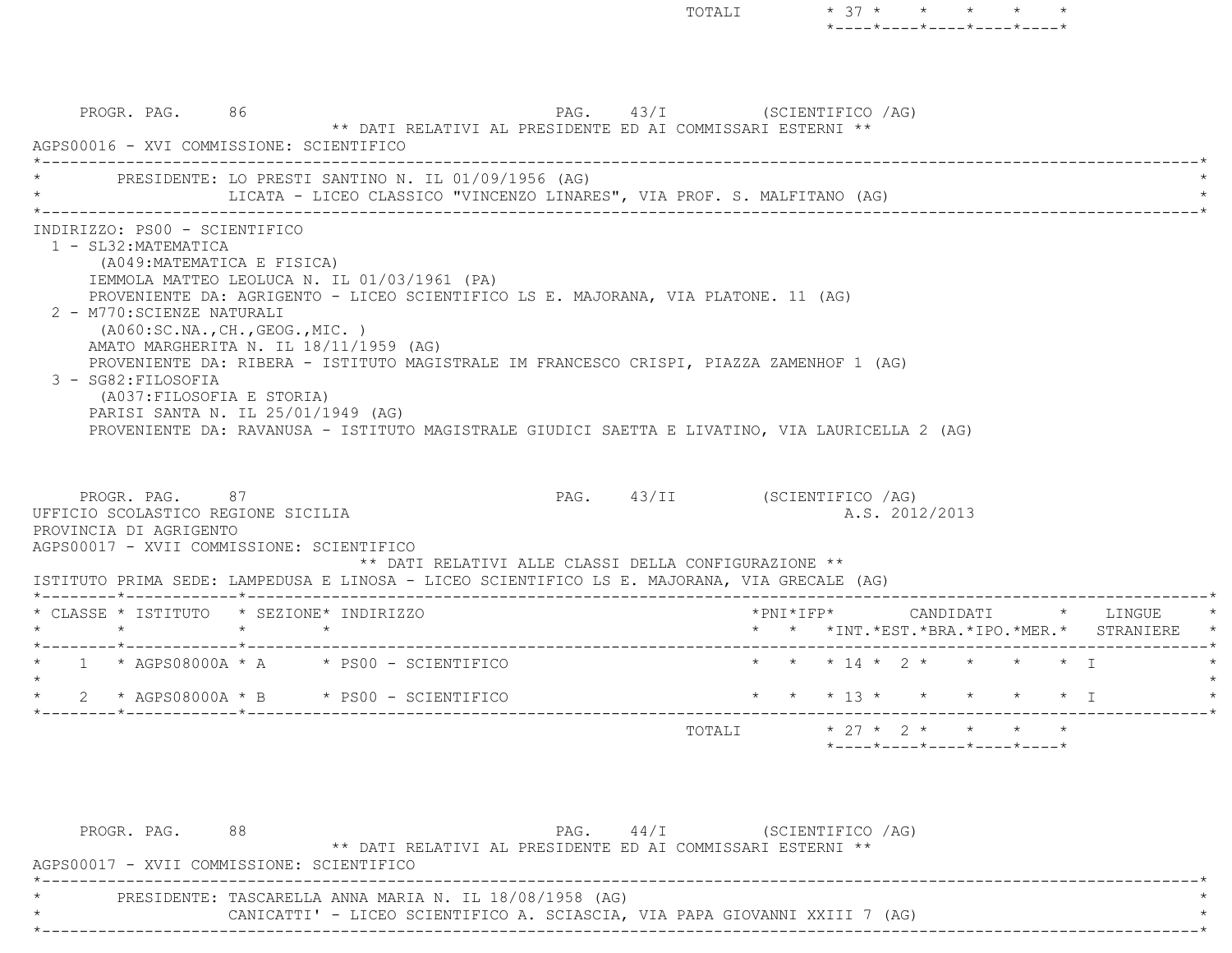INDIRIZZO: PS00 - SCIENTIFICO 1 - SL32:MATEMATICA (A049:MATEMATICA E FISICA) CAMPO DIEGO N. IL 16/09/1951 (ME) PROVENIENTE DA: RAVANUSA - ISTITUTO MAGISTRALE GIUDICI SAETTA E LIVATINO, VIA LAURICELLA 2 (AG) 2 - M770:SCIENZE NATURALI (A060:SC.NA.,CH.,GEOG.,MIC. ) FERRARO GIUSEPPA N. IL 18/03/1957 (AG) PROVENIENTE DA: RIBERA - ISTITUTO MAGISTRALE IM FRANCESCO CRISPI, PIAZZA ZAMENHOF 1 (AG) 3 - SG82:FILOSOFIA (A037:FILOSOFIA E STORIA) PIRRONE GIUSEPPE N. IL 12/04/1954 (TP) PROVENIENTE DA: BIVONA - LICEO CLASSICO LICEO "LUIGI PIRANDELLO", CONTRADA PARATORE N. 135 (AG) PROGR. PAG. 89 88 PAG. PAG. 44/II (SCIENTIFICO / AG) UFFICIO SCOLASTICO REGIONE SICILIA A.S. 2012/2013 PROVINCIA DI AGRIGENTO AGPS00018 - XVIII COMMISSIONE: SCIENTIFICO \*\* DATI RELATIVI ALLE CLASSI DELLA CONFIGURAZIONE \*\* ISTITUTO PRIMA SEDE: SCIACCA - LICEO SCIENTIFICO LS ENRICO FERMI, VIA PARMA N. 1 (AG) \*--------\*------------\*-------------------------------------------------------------------------------------------------------\* \* CLASSE \* ISTITUTO \* SEZIONE\* INDIRIZZO \*PNI\*IFP\* CANDIDATI \* LINGUE \* \* \* \* \* \* \* \*INT.\*EST.\*BRA.\*IPO.\*MER.\* STRANIERE \* \*--------\*------------\*-------------------------------------------------------------------------------------------------------\*1 \* AGPS02000P \* B \* PS00 - SCIENTIFICO \* \* \* \* \* \* \* \* \* \* \* \* 1/ F  $\star$ \* 2 \* AGPS02000P \* C \* PS00 - SCIENTIFICO \* \* \* \* \* \* \* \* \* \* \* T \*--------\*------------\*-------------------------------------------------------------------------------------------------------\* TOTALI \* 49 \* \* \* \* \* \*----\*----\*----\*----\*----\*PROGR. PAG. 90 90 PAG. 45/I (SCIENTIFICO /AG) \*\* DATI RELATIVI AL PRESIDENTE ED AI COMMISSARI ESTERNI \*\* AGPS00018 - XVIII COMMISSIONE: SCIENTIFICO \*----------------------------------------------------------------------------------------------------------------------------\*PRESIDENTE: PASSALACOUA MICHELE N. IL 16/02/1947 (TP) CANICATTI' - ISTITUTO COMPRENSIVO IC "GANGITANO" CANICATTI', VIA PIRANDELLO,1 (AG) \*----------------------------------------------------------------------------------------------------------------------------\* INDIRIZZO: PS00 - SCIENTIFICO 1 - SL32:MATEMATICA (A049:MATEMATICA E FISICA) TURTURICI SALVATORE VINCENZON. IL 17/11/1960 (AG) PROVENIENTE DA: RIBERA - ISTITUTO MAGISTRALE IM FRANCESCO CRISPI, PIAZZA ZAMENHOF 1 (AG) 2 - M770:SCIENZE NATURALI (A060:SC.NA.,CH.,GEOG.,MIC. ) LAURICELLA LIDIA N. IL 16/06/1954 (AG) PROVENIENTE DA: CANICATTI' - LICEO SCIENTIFICO A. SCIASCIA, VIA PAPA GIOVANNI XXIII 7 (AG) 3 - SG82:FILOSOFIA (A037:FILOSOFIA E STORIA) LUMIA CARMELA N. IL 01/02/1952 (AG) PROVENIENTE DA: PALMA DI MONTECHIARO - LICEO SCIENTIFICO LS G.B. ODIERNA, CORSO SICILIA (AG)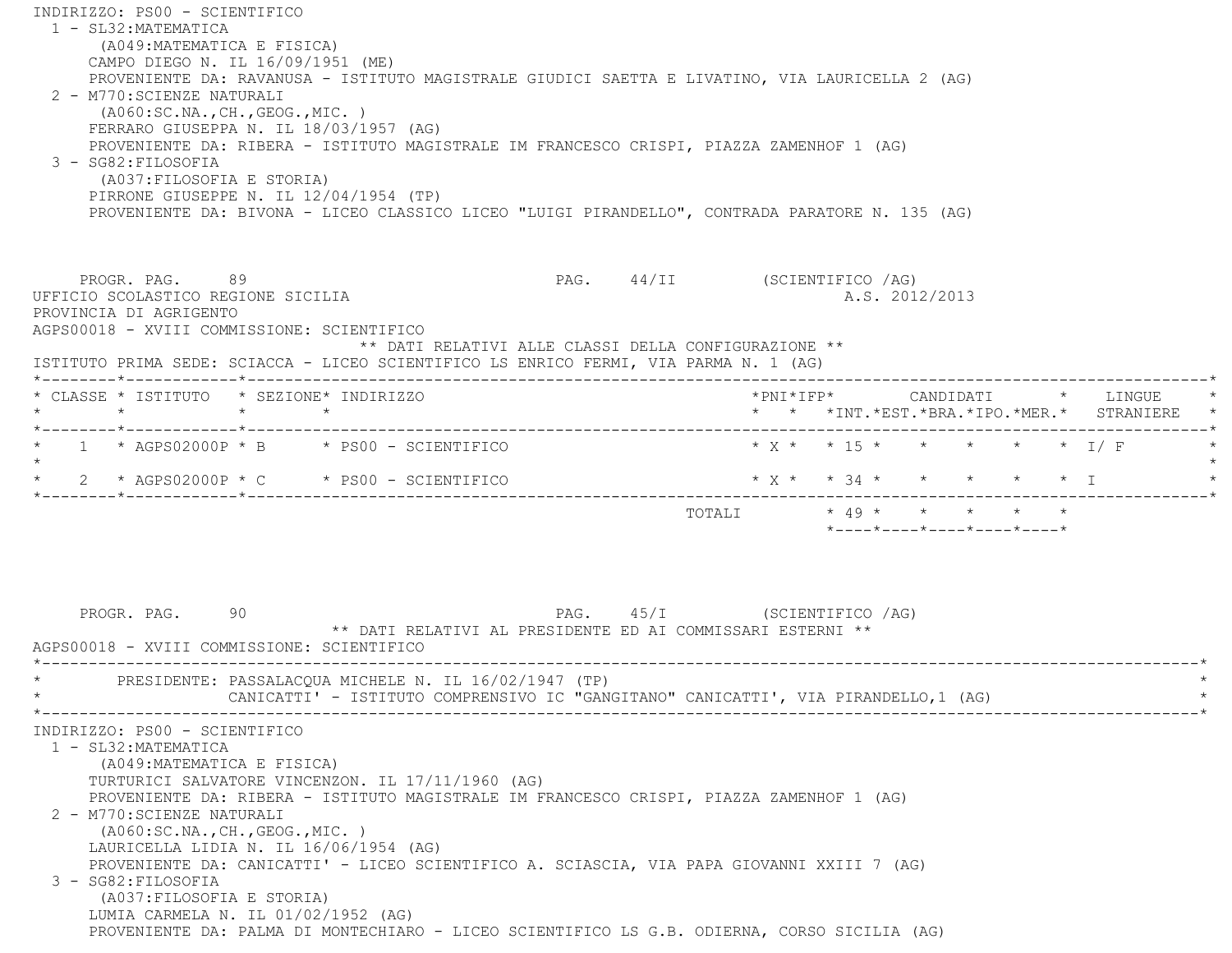PROGR. PAG. 91 91 PAG. 45/II (SCIENTIFICO /AG) UFFICIO SCOLASTICO REGIONE SICILIA A.S. 2012/2013 PROVINCIA DI AGRIGENTO AGPS00019 - XIX COMMISSIONE: SCIENTIFICO \*\* DATI RELATIVI ALLE CLASSI DELLA CONFIGURAZIONE \*\* ISTITUTO PRIMA SEDE: SCIACCA - LICEO SCIENTIFICO LS ENRICO FERMI, VIA PARMA N. 1 (AG) \*--------\*------------\*-------------------------------------------------------------------------------------------------------\* \* CLASSE \* ISTITUTO \* SEZIONE\* INDIRIZZO \*PNI\*IFP\* CANDIDATI \* LINGUE \* \* \* \* \* \* \* \*INT.\*EST.\*BRA.\*IPO.\*MER.\* STRANIERE \* \*--------\*------------\*-------------------------------------------------------------------------------------------------------\*1 \* AGPS02000P \* A \* PS00 - SCIENTIFICO \* \* \* \* \* \* \* 24 \* 1 \* \* \*  $\star$  \* 2 \* AGPS02000P \* E \* PS00 - SCIENTIFICO \* X \* \* 25 \* \* \* \* \* I \* \*--------\*------------\*-------------------------------------------------------------------------------------------------------\* $\texttt{TOTAL} \qquad \qquad \star \; \; 49 \; \star \; \; 1 \; \star \qquad \star \qquad \star \qquad \star \qquad \star$  \*----\*----\*----\*----\*----\* PROGR. PAG. 92 PAG. 46/I (SCIENTIFICO /AG) \*\* DATI RELATIVI AL PRESIDENTE ED AI COMMISSARI ESTERNI \*\* AGPS00019 - XIX COMMISSIONE: SCIENTIFICO \*----------------------------------------------------------------------------------------------------------------------------\*PRESIDENTE: TUTTOLOMONDO DOMENICO N. IL 27/02/1949 (AG) CATTOLICA ERACLEA - ISTITUTO COMPRENSIVO IC "E. CONTINO", LARGO PERTINI (AG) \*----------------------------------------------------------------------------------------------------------------------------\* INDIRIZZO: PS00 - SCIENTIFICO 1 - SL32:MATEMATICA (A049:MATEMATICA E FISICA) FAUCI SILVANA N. IL 04/09/1967 (AG) PROVENIENTE DA: RIBERA - ISTITUTO MAGISTRALE IM FRANCESCO CRISPI, PIAZZA ZAMENHOF 1 (AG) 2 - M770:SCIENZE NATURALI (A060:SC.NA.,CH.,GEOG.,MIC. ) SPOTO CARMELA N. IL 05/10/1956 (AG) PROVENIENTE DA: FAVARA - ISTITUTO MAGISTRALE LICEO STATALE " MARTIN LUTHER, VIALE PIETRO NENNI 136 (AG) 3 - SG82:FILOSOFIA (A037:FILOSOFIA E STORIA) SAIEVA ANTONIETTA N. IL 13/01/1961 (AG) PROVENIENTE DA: AGRIGENTO - LICEO SCIENTIFICO LS "LEONARDO", VIALE DELLA VITTORIA (AG) PROGR. PAG. 93 93 PAG. 46/II (SCIENTIFICO /AG) UFFICIO SCOLASTICO REGIONE SICILIA A.S. 2012/2013 PROVINCIA DI AGRIGENTO AGPS00020 - XX COMMISSIONE: SCIENTIFICO \*\* DATI RELATIVI ALLE CLASSI DELLA CONFIGURAZIONE \*\* ISTITUTO PRIMA SEDE: SCIACCA - LICEO SCIENTIFICO LS ENRICO FERMI, VIA PARMA N. 1 (AG) \*--------\*------------\*-------------------------------------------------------------------------------------------------------\* \* CLASSE \* ISTITUTO \* SEZIONE\* INDIRIZZO \*PNI\*IFP\* CANDIDATI \* LINGUE \*\* \* \* \* \* \* \*INT.\*EST.\*BRA.\*IPO.\*MER.\* STRANIERE \*

\*--------\*------------\*-------------------------------------------------------------------------------------------------------\*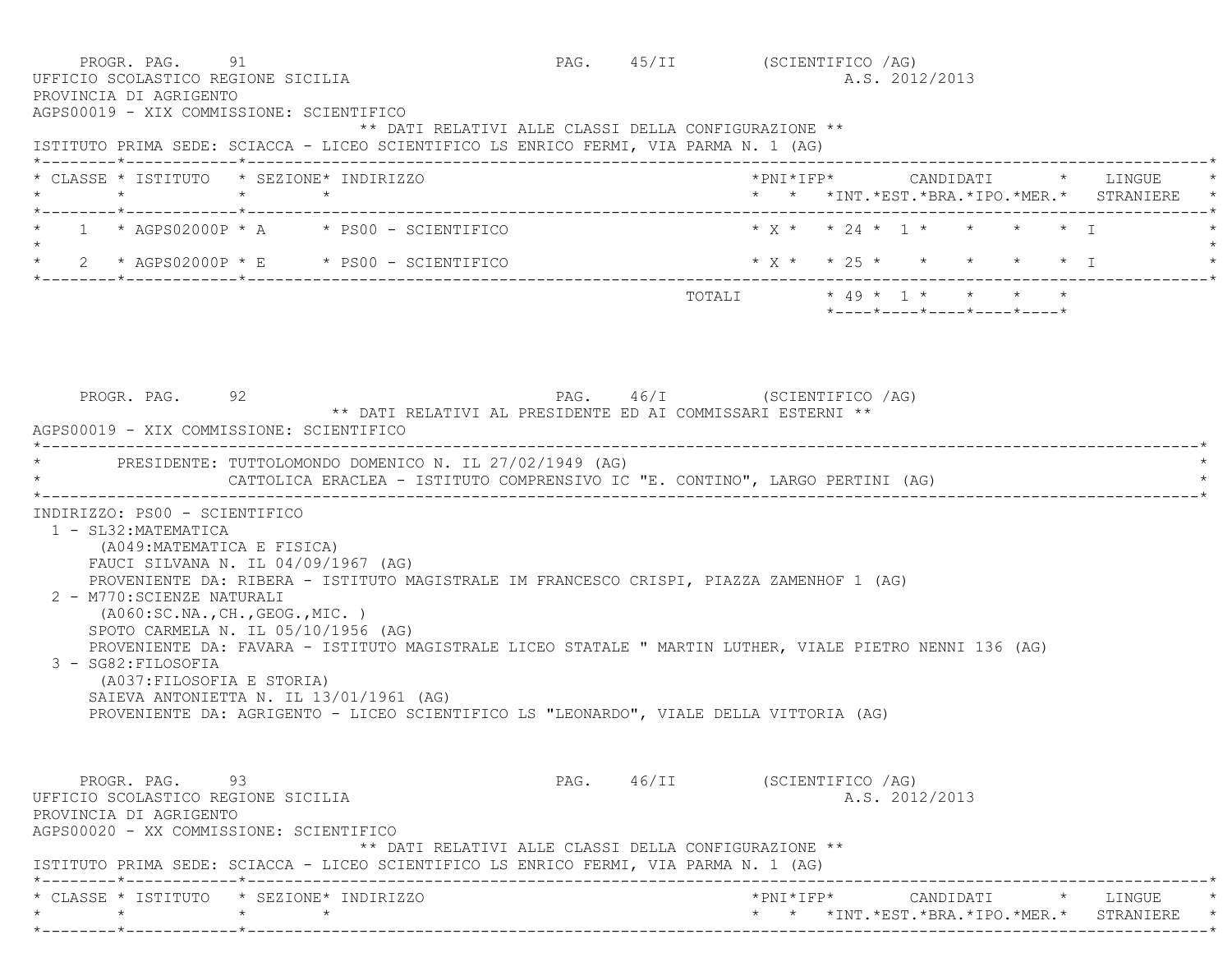| $\overline{1}$                                                                                                             | $\star$ AGPS02000P $\star$ D $\star$ PS00 - SCIENTIFICO                                                                                                                                                                                                                                                                                                                                                                    |                              | $* x * * 23 * * * * * * * T$ |  |  |                |                                                                                                        |  |                                                                     |
|----------------------------------------------------------------------------------------------------------------------------|----------------------------------------------------------------------------------------------------------------------------------------------------------------------------------------------------------------------------------------------------------------------------------------------------------------------------------------------------------------------------------------------------------------------------|------------------------------|------------------------------|--|--|----------------|--------------------------------------------------------------------------------------------------------|--|---------------------------------------------------------------------|
|                                                                                                                            | 2 * AGPS02000P * F * PS00 - SCIENTIFICO                                                                                                                                                                                                                                                                                                                                                                                    |                              | * X * * 25 * * * * * * I     |  |  |                |                                                                                                        |  |                                                                     |
|                                                                                                                            |                                                                                                                                                                                                                                                                                                                                                                                                                            |                              |                              |  |  |                | $*$ ---- $*$ ---- $*$ ---- $*$ ---- $*$ ---- $*$                                                       |  |                                                                     |
| PROGR. PAG. 94<br>AGPS00020 - XX COMMISSIONE: SCIENTIFICO                                                                  | ** DATI RELATIVI AL PRESIDENTE ED AI COMMISSARI ESTERNI **                                                                                                                                                                                                                                                                                                                                                                 | PAG. 47/I (SCIENTIFICO /AG)  |                              |  |  |                |                                                                                                        |  |                                                                     |
|                                                                                                                            | PRESIDENTE: SAVARINO MARIA N. IL 21/09/1949 (AG)<br>RAFFADALI - ISTITUTO COMPRENSIVO I.C. " MANZONI ", VIA BELLINI (AG)                                                                                                                                                                                                                                                                                                    |                              |                              |  |  |                |                                                                                                        |  |                                                                     |
| 2 - M770: SCIENZE NATURALI<br>(AO60:SC.NA., CH., GEOG., MIC. )<br>3 - SG82: FILOSOFIA<br>(A037: FILOSOFIA E STORIA)        | GIAMMONA VINCENZO RICCARDO N. IL 29/11/1967 (PA)<br>PROVENIENTE DA: RIBERA - ISTITUTO MAGISTRALE IM FRANCESCO CRISPI, PIAZZA ZAMENHOF 1 (AG)<br>CATANIA GIOVANNI N. IL 15/10/1954 (LU)<br>PROVENIENTE DA: AGRIGENTO - LICEO SCIENTIFICO LS "LEONARDO", VIALE DELLA VITTORIA (AG)<br>SANTINO GIUSEPPA N. IL 14/09/1955 (AG)<br>PROVENIENTE DA: CAMMARATA - LICEO SCIENTIFICO "MADRE TERESA DI CALCUTTA", PIAZZA CRISPI (AG) |                              |                              |  |  |                |                                                                                                        |  |                                                                     |
| PROGR. PAG. 95<br>UFFICIO SCOLASTICO REGIONE SICILIA<br>PROVINCIA DI AGRIGENTO<br>AGPS00021 - XXI COMMISSIONE: SCIENTIFICO | ** DATI RELATIVI ALLE CLASSI DELLA CONFIGURAZIONE **<br>ISTITUTO PRIMA SEDE: MENFI - LICEO SCIENTIFICO ENRICO FERMI, VIA MAZZINI 2 (AG)                                                                                                                                                                                                                                                                                    | PAG. 47/II (SCIENTIFICO /AG) |                              |  |  | A.S. 2012/2013 |                                                                                                        |  |                                                                     |
| * CLASSE * ISTITUTO * SEZIONE* INDIRIZZO                                                                                   |                                                                                                                                                                                                                                                                                                                                                                                                                            |                              | $*$ PNI $*$ IFP $*$          |  |  |                |                                                                                                        |  | CANDIDATI * LINGUE<br>* * *INT. *EST. *BRA. *IPO. *MER. * STRANIERE |
| *------------*------------                                                                                                 | $1 * AGPS008015 * A * PS00 - SCIENTIFICO$                                                                                                                                                                                                                                                                                                                                                                                  |                              |                              |  |  |                |                                                                                                        |  | * * * 23 * * * * * * F/ I                                           |
|                                                                                                                            | 2 * AGPS008015 * B * PS00 - SCIENTIFICO                                                                                                                                                                                                                                                                                                                                                                                    |                              | * * * 18 * * * * * * F/ I    |  |  |                |                                                                                                        |  |                                                                     |
|                                                                                                                            |                                                                                                                                                                                                                                                                                                                                                                                                                            | TOTALI                       |                              |  |  |                | $\star$ 41 $\star$ $\star$ $\star$ $\star$ $\star$<br>$*$ ---- $*$ ---- $*$ ---- $*$ ---- $*$ ---- $*$ |  |                                                                     |

PROGR. PAG. 96 96 PAG. 48/I (SCIENTIFICO / AG) \*\* DATI RELATIVI AL PRESIDENTE ED AI COMMISSARI ESTERNI \*\*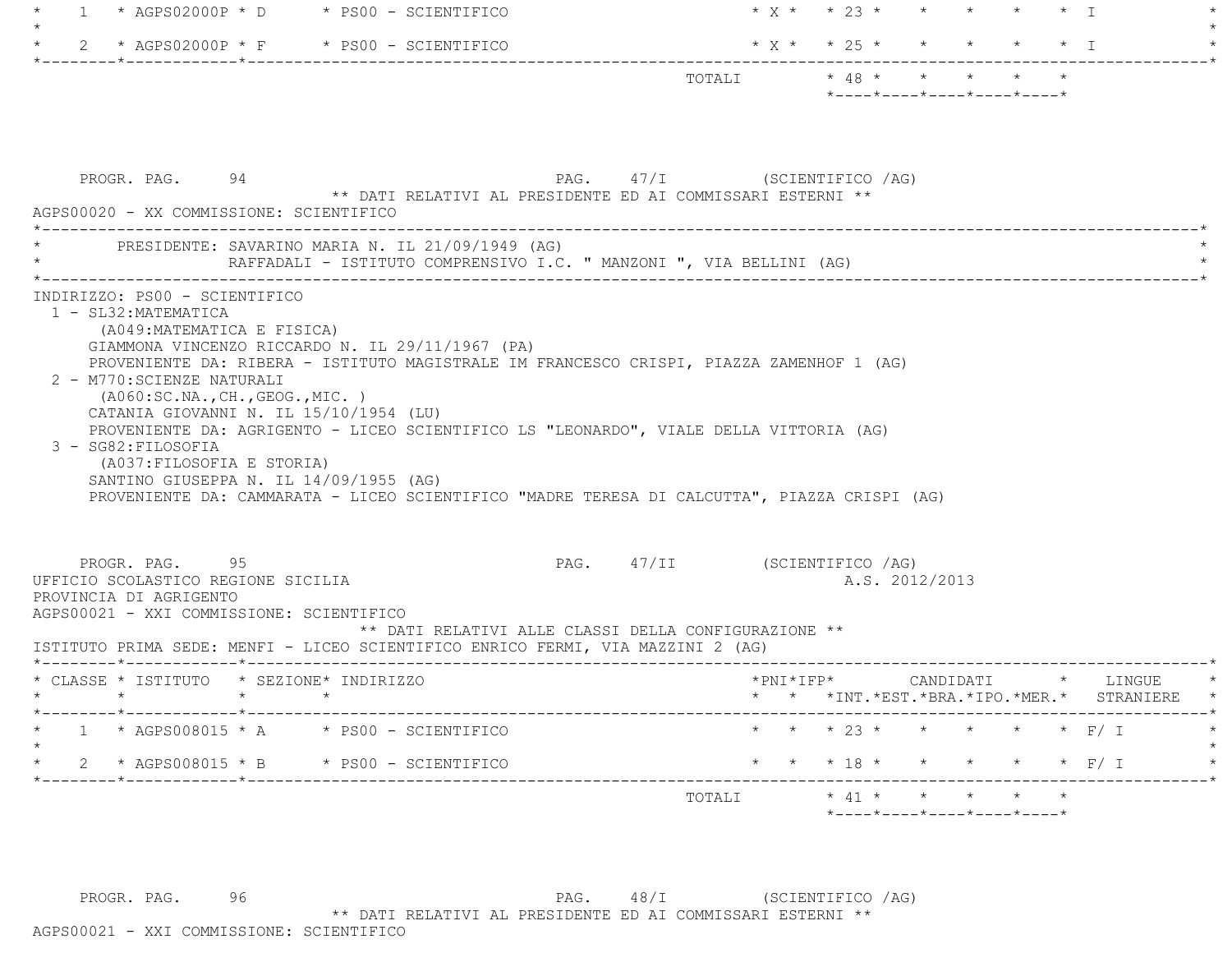\*----------------------------------------------------------------------------------------------------------------------------\*PRESIDENTE: MANZONE ANTONIO N. IL 13/01/1952 (AG) AGRIGENTO - ISTITUTO MAGISTRALE LICEO SCIENTIFICO E SCIENZE UM, VIA ACRONE 12 (AG) \*----------------------------------------------------------------------------------------------------------------------------\* INDIRIZZO: PS00 - SCIENTIFICO 1 - SL32:MATEMATICA (A049:MATEMATICA E FISICA) VINCIGUERRA BENIAMINO N. IL 22/07/1961 (AG) PROVENIENTE DA: PALMA DI MONTECHIARO - LICEO SCIENTIFICO LS G.B. ODIERNA, CORSO SICILIA (AG) 2 - M770:SCIENZE NATURALI (A060:SC.NA.,CH.,GEOG.,MIC. ) MALLIA CALOGERO N. IL 18/12/1958 (AG) PROVENIENTE DA: AGRIGENTO - LICEO CLASSICO LICEO CLASSICO "EMPEDOCLE", VIA EMPEDOCLE 169 (AG) 3 - SG82:FILOSOFIA (A037:FILOSOFIA E STORIA) LOMBARDO CALOGERO SALVATOREN. IL 07/10/1949 (AG) PROVENIENTE DA: LICATA - LICEO CLASSICO "VINCENZO LINARES", VIA PROF. S. MALFITANO (AG) PROGR. PAG. 97 PROGR. PAG. 48/II (SCIENTIFICO /AG) UFFICIO SCOLASTICO REGIONE SICILIA A.S. 2012/2013 PROVINCIA DI AGRIGENTO AGPS00022 - XXII COMMISSIONE: SCIENTIFICO \*\* DATI RELATIVI ALLE CLASSI DELLA CONFIGURAZIONE \*\* ISTITUTO PRIMA SEDE: PALMA DI MONTECHIARO - LICEO SCIENTIFICO LS G.B. ODIERNA, CORSO SICILIA (AG) \*--------\*------------\*-------------------------------------------------------------------------------------------------------\* \* CLASSE \* ISTITUTO \* SEZIONE\* INDIRIZZO \*PNI\*IFP\* CANDIDATI \* LINGUE \* \* \* \* \* \* \* \*INT.\*EST.\*BRA.\*IPO.\*MER.\* STRANIERE \* \*--------\*------------\*-------------------------------------------------------------------------------------------------------\*\* 1 \* AGPS05000E \* B \* PS00 - SCIENTIFICO \* \* \* \* 20 \* 1 \* \* \* \* \* F/ I  $\star$ \* 2 \* AGPS05000E \* G \* PS00 - SCIENTIFICO \* \* \* \* 21 \* \* \* \* \* \* \* F/ I \*--------\*------------\*-------------------------------------------------------------------------------------------------------\*TOTALI  $\star$  41  $\star$  1  $\star$   $\star$   $\star$  \*----\*----\*----\*----\*----\*PROGR. PAG. 98 98 PAG. 49/I (SCIENTIFICO /AG) \*\* DATI RELATIVI AL PRESIDENTE ED AI COMMISSARI ESTERNI \*\* AGPS00022 - XXII COMMISSIONE: SCIENTIFICO \*----------------------------------------------------------------------------------------------------------------------------\*PRESIDENTE: MARINO PATRIZIA N. IL 09/04/1958 (AG) AGRIGENTO - ISTITUTO TECNICO COMMERCIALE I.T.C.E.T. LEONARDO SCIASC, CONTRADA CALCARELLE (AG) \*----------------------------------------------------------------------------------------------------------------------------\* INDIRIZZO: PS00 - SCIENTIFICO 1 - SL32:MATEMATICA (A049:MATEMATICA E FISICA) MARINO VINCENZO N. IL 29/03/1952 (AG) PROVENIENTE DA: SCIACCA - ISTITUTO TECNICO AGRARIO C. AMATO VETRANO, CONTRADA MARCHESA (AG) 2 - M770:SCIENZE NATURALI (A060:SC.NA.,CH.,GEOG.,MIC. ) FERRARO DOMENICA N. IL 16/04/1961 (AG) PROVENIENTE DA: SCIACCA - IST PROF INDUSTRIA E ARTIGIANATO I.P.S.I.A. "ACCURSIO MIRAGLIA, CORSO ACCURSIO MIRAGLIA, 13/15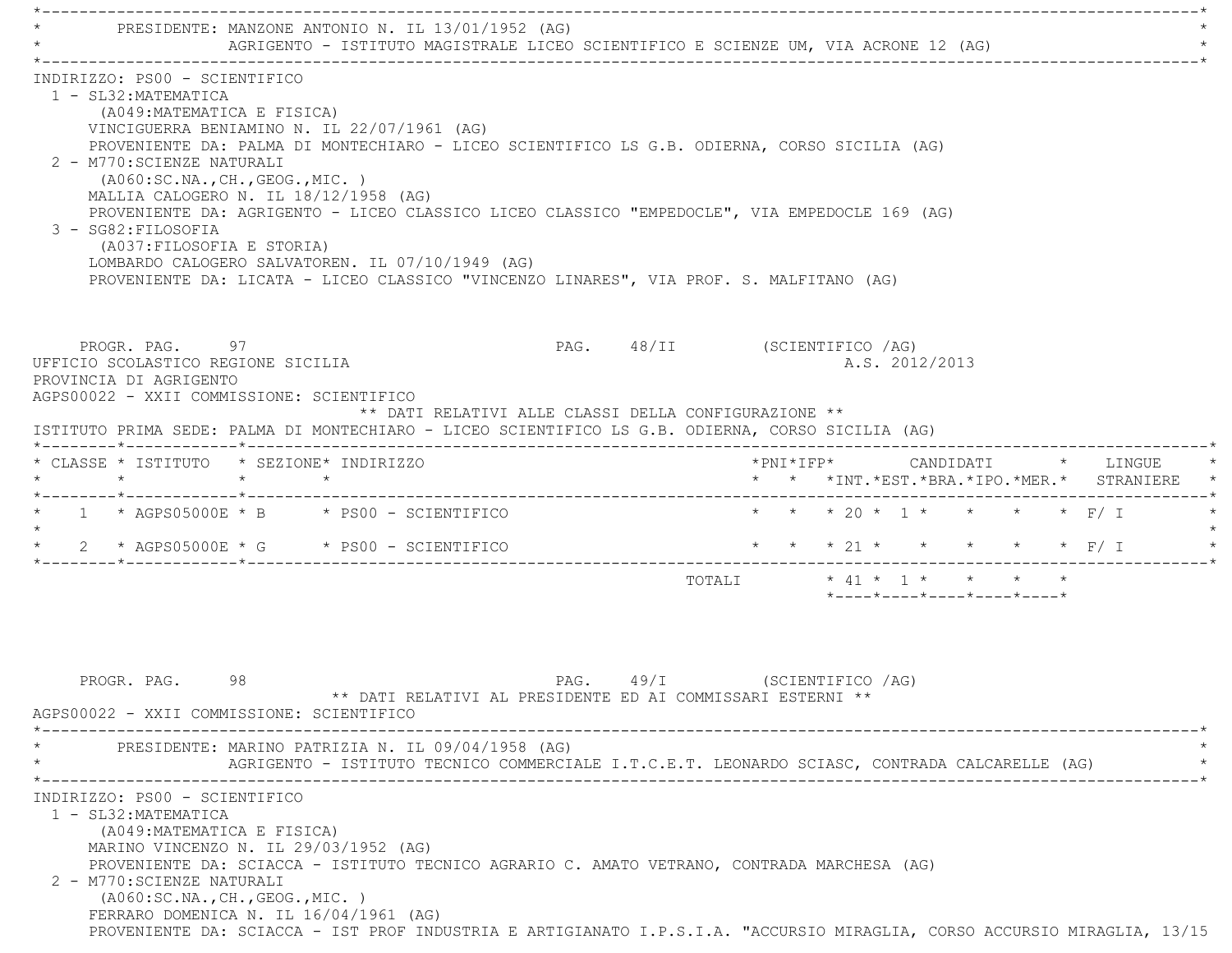3 - SG82:FILOSOFIA (A037:FILOSOFIA E STORIA) MILAZZO CARMELA N. IL 26/12/1949 (AG) PROVENIENTE DA: CANICATTI' - LICEO SCIENTIFICO A. SCIASCIA, VIA PAPA GIOVANNI XXIII 7 (AG) PROGR. PAG. 99 9 20 20 20 20 20 20 20 49/II (SCIENTIFICO / AG) UFFICIO SCOLASTICO REGIONE SICILIA A.S. 2012/2013 PROVINCIA DI AGRIGENTO AGPS00023 - XXIII COMMISSIONE: SCIENTIFICO \*\* DATI RELATIVI ALLE CLASSI DELLA CONFIGURAZIONE \*\* ISTITUTO PRIMA SEDE: AGRIGENTO - ISTITUTO MAGISTRALE LICEO SCIENTIFICO E SCIENZE UM, VIA ACRONE 12 (AG) \*--------\*------------\*-------------------------------------------------------------------------------------------------------\* \* CLASSE \* ISTITUTO \* SEZIONE\* INDIRIZZO \*PNI\*IFP\* CANDIDATI \* LINGUE \* \* \* \* \* \* \* \*INT.\*EST.\*BRA.\*IPO.\*MER.\* STRANIERE \* \*--------\*------------\*-------------------------------------------------------------------------------------------------------\*1 \* AGPM03000A \* A \* PS00 - SCIENTIFICO \* \* \* \* 17 \* \* \* \* \* \* \* \* I  $\star$ 2 \* AGPM03000A \* B \* PS00 - SCIENTIFICO \* \* \* \* 22 \* \* \* \* \* \* \* \* I \*--------\*------------\*-------------------------------------------------------------------------------------------------------\* TOTALI \* 39 \* \* \* \* \* \*----\*----\*----\*----\*----\*PROGR. PAG. 100 PAG. 50/I (SCIENTIFICO /AG) \*\* DATI RELATIVI AL PRESIDENTE ED AI COMMISSARI ESTERNI \*\* AGPS00023 - XXIII COMMISSIONE: SCIENTIFICO \*----------------------------------------------------------------------------------------------------------------------------\*PRESIDENTE: SCATTAREGGIA GIOACHINO VINCENZON. IL 30/04/1958 (AG) CALTANISSETTA - ISTITUTO TECNICO PER ATTIVITA' SOCIALI (GIA' ITF) L. RUSSO, VIA LEONE XIII, 48/D (CL) \*----------------------------------------------------------------------------------------------------------------------------\* INDIRIZZO: PS00 - SCIENTIFICO 1 - SL32:MATEMATICA (A049:MATEMATICA E FISICA) LOMBARDO LUIGI N. IL 09/11/1961 (AG) PROVENIENTE DA: PALMA DI MONTECHIARO - LICEO SCIENTIFICO LS G.B. ODIERNA, CORSO SICILIA (AG) 2 - M770:SCIENZE NATURALI (A060:SC.NA.,CH.,GEOG.,MIC. ) PATTI GIUSEPPE N. IL 28/09/1956 (ME) PROVENIENTE DA: LICATA - IST PROF PER I SERVIZI ALBERGHIERI E RISTORAZIONE F. RE CAPRIATA, VIA CAMPOBELLO (AG) 3 - SG82:FILOSOFIA (A037:FILOSOFIA E STORIA) PORTALONE GIULIA N. IL 08/07/1962 (AG) PROVENIENTE DA: CANICATTI' - LICEO SCIENTIFICO A. SCIASCIA, VIA PAPA GIOVANNI XXIII 7 (AG) PROGR. PAG. 101 PAG. 50/II (SCIENTIFICO /AG) UFFICIO SCOLASTICO REGIONE SICILIA A.S. 2012/2013 PROVINCIA DI AGRIGENTO AGPS00024 - XXIV COMMISSIONE: SCIENTIFICO\*\* DATI RELATIVI ALLE CLASSI DELLA CONFIGURAZIONE \*\*

ISTITUTO PRIMA SEDE: AGRIGENTO - ISTITUTO MAGISTRALE LICEO SCIENTIFICO E SCIENZE UM, VIA ACRONE 12 (AG)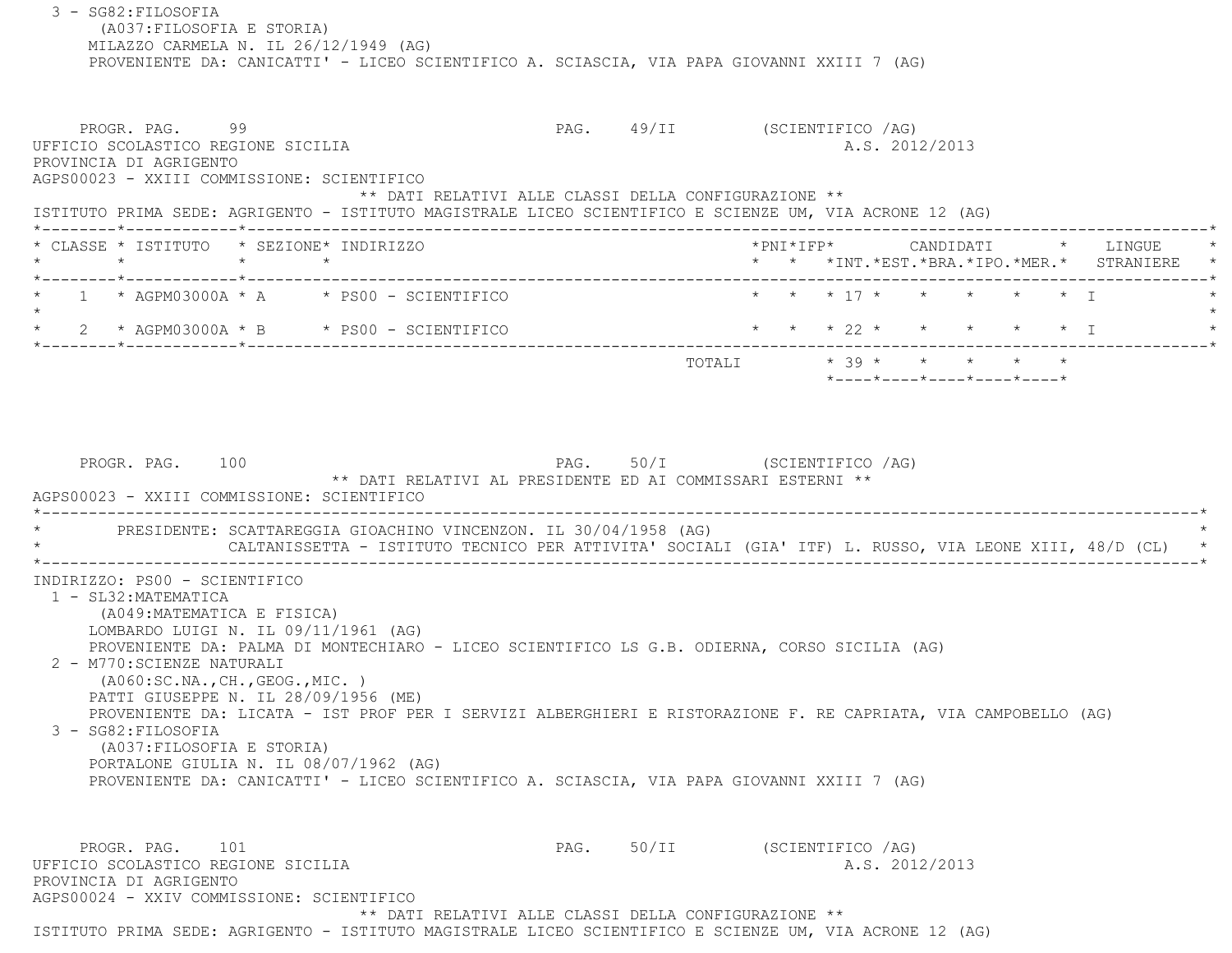\*--------\*------------\*-------------------------------------------------------------------------------------------------------\* \* CLASSE \* ISTITUTO \* SEZIONE\* INDIRIZZO \*PNI\*IFP\* CANDIDATI \* LINGUE \* \* \* \* \* \* \* \*INT.\*EST.\*BRA.\*IPO.\*MER.\* STRANIERE \* \*--------\*------------\*-------------------------------------------------------------------------------------------------------\*1 \* AGPM03000A \* C \* PS00 - SCIENTIFICO \* \* \* \* 23 \* \* \* \* \* \* \* \* I  $\star$ \* 2 \* AGPM03000A \* D \* PS00 - SCIENTIFICO \* \* \* \* 13 \* \* \* \* \* \* \* I \*--------\*------------\*-------------------------------------------------------------------------------------------------------\*TOTALI  $* 36 * * * * * * * * * *$  \*----\*----\*----\*----\*----\*PROGR. PAG. 102 **PAG.** 51/I (SCIENTIFICO /AG) \*\* DATI RELATIVI AL PRESIDENTE ED AI COMMISSARI ESTERNI \*\* AGPS00024 - XXIV COMMISSIONE: SCIENTIFICO \*----------------------------------------------------------------------------------------------------------------------------\*PRESIDENTE: MISTRETTA ANGELO N. IL 16/07/1965 (AG) MENFI - IST PROF PER I SERVIZI COMMERCIALI E TURISTICI I.P.S. COMM.E TURIS."SAVERIO F, VIA ETA (AG) \*----------------------------------------------------------------------------------------------------------------------------\* INDIRIZZO: PS00 - SCIENTIFICO 1 - SL32:MATEMATICA (A049:MATEMATICA E FISICA) BURGIO NADIA N. IL 15/09/1959 (PA) PROVENIENTE DA: SCIACCA - LICEO SCIENTIFICO LS ENRICO FERMI, VIA PARMA N. 1 (AG) 2 - M770:SCIENZE NATURALI (A060:SC.NA.,CH.,GEOG.,MIC. ) BURGIO CARMELA N. IL 21/08/1955 (AG) PROVENIENTE DA: GELA - LICEO SCIENTIFICO SCIENTIF. E LINGUISTICO "E. V, VIA PITAGORA, S.N.C. (CL) 3 - SG82:FILOSOFIA (A037:FILOSOFIA E STORIA) FARRAUTO KATIA N. IL 10/08/1965 (AG) PROVENIENTE DA: CANICATTI' - LICEO SCIENTIFICO A. SCIASCIA, VIA PAPA GIOVANNI XXIII 7 (AG) PROGR. PAG. 103 **PAG.** 51/II (SCIENTIFICO /AG) UFFICIO SCOLASTICO REGIONE SICILIA A.S. 2012/2013 PROVINCIA DI AGRIGENTO AGPS00025 - XXV COMMISSIONE: SCIENTIFICO \*\* DATI RELATIVI ALLE CLASSI DELLA CONFIGURAZIONE \*\* ISTITUTO PRIMA SEDE: RAVANUSA - ISTITUTO MAGISTRALE GIUDICI SAETTA E LIVATINO, VIA LAURICELLA 2 (AG) \*--------\*------------\*-------------------------------------------------------------------------------------------------------\* \* CLASSE \* ISTITUTO \* SEZIONE\* INDIRIZZO \*PNI\*IFP\* CANDIDATI \* LINGUE \* \* \* \* \* \* \* \*INT.\*EST.\*BRA.\*IPO.\*MER.\* STRANIERE \* \*--------\*------------\*-------------------------------------------------------------------------------------------------------\*\* 1 \* AGPM01801R \* C \* PS00 - SCIENTIFICO \* \* \* \* 21 \* \* \* \* \* \* \* \* I  $\star$ \* 2 \* AGPM01801R \* D \* PS00 - SCIENTIFICO \* \* \* \* 17 \* \* \* \* \* 1 \* I \*--------\*------------\*-------------------------------------------------------------------------------------------------------\* $\texttt{TOTAL} \qquad \qquad \star \quad 38 \; \star \qquad \star \qquad \star \qquad \star \qquad \star \quad 1 \; \star$ \*----\*----\*----\*----\*----\*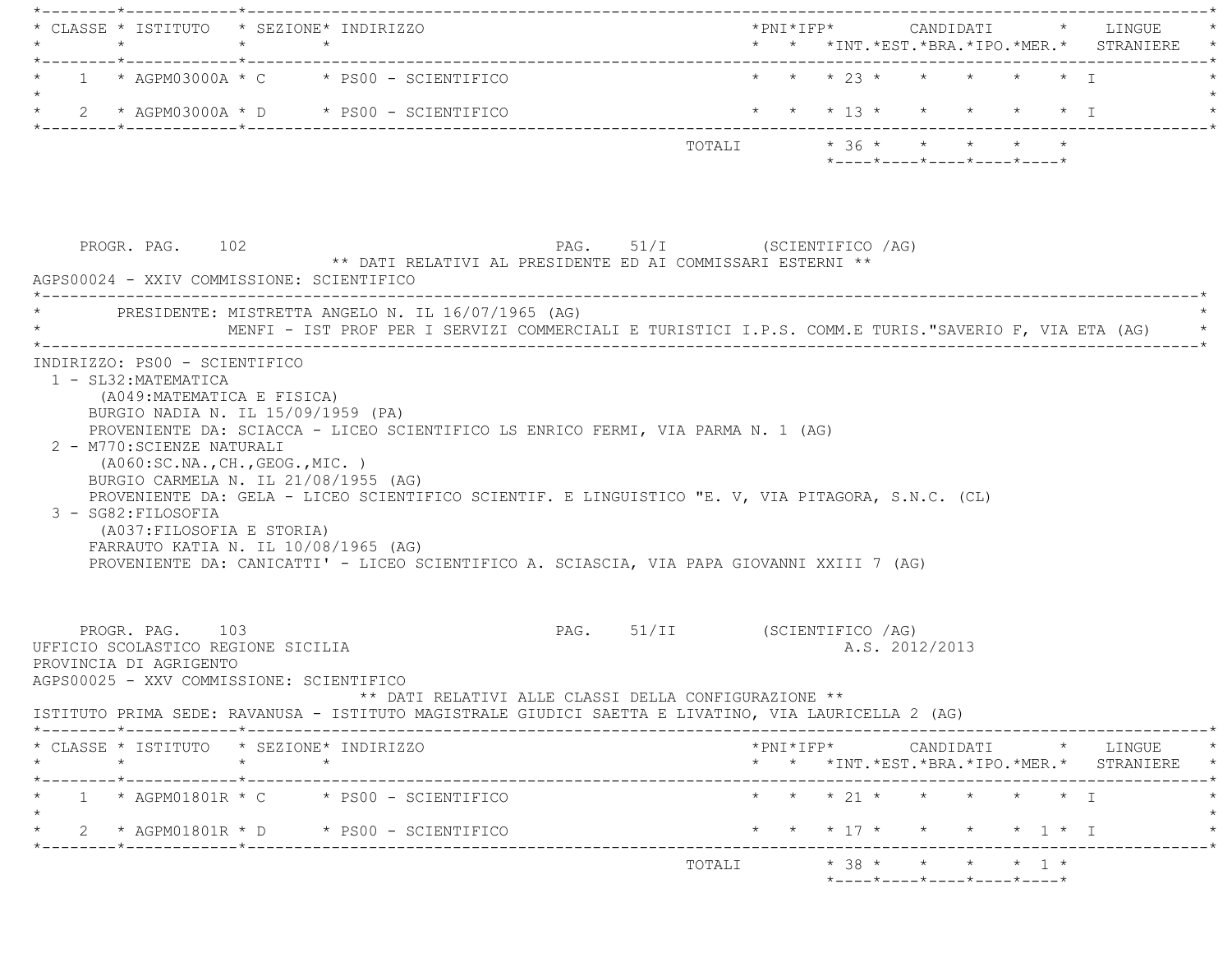| PRESIDENTE: MANISCALCO GERLANDO N. IL 30/10/1951 (AG)                                                                                                                                                                                                                                                                                          |                 | RIBERA - ISTITUTO COMPRENSIVO IC VINCENZO NAVARRO, VIA IMBORNONE (AG)                                                                                                                                                                                                                    |                              |        |  |                                                                                    |  |                                                                                                                                               |
|------------------------------------------------------------------------------------------------------------------------------------------------------------------------------------------------------------------------------------------------------------------------------------------------------------------------------------------------|-----------------|------------------------------------------------------------------------------------------------------------------------------------------------------------------------------------------------------------------------------------------------------------------------------------------|------------------------------|--------|--|------------------------------------------------------------------------------------|--|-----------------------------------------------------------------------------------------------------------------------------------------------|
| INDIRIZZO: PS00 - SCIENTIFICO<br>1 - SL32: MATEMATICA<br>(A049: MATEMATICA E FISICA)<br>SOTTILE FILIPPA N. IL 26/01/1957 (AG)<br>2 - M770: SCIENZE NATURALI<br>(AO60:SC.NA., CH., GEOG., MIC. )<br>CHIARENZA CALOGERO N. IL 06/06/1957 (AG)<br>3 - SG82: FILOSOFIA<br>(A037: FILOSOFIA E STORIA)<br>LA NOVARA ANNUNZIATA N. IL 11/04/1953 (AG) |                 | PROVENIENTE DA: LICATA - LICEO CLASSICO "VINCENZO LINARES", VIA PROF. S. MALFITANO (AG)<br>PROVENIENTE DA: CASTELTERMINI - LICEO SCIENTIFICO "MADRE TERESA DI CALCUTTA", VIALE KENNEDY 29 (AG)<br>PROVENIENTE DA: AGRIGENTO - LICEO SCIENTIFICO LS "LEONARDO", VIALE DELLA VITTORIA (AG) |                              |        |  |                                                                                    |  |                                                                                                                                               |
| PROGR. PAG. 105<br>UFFICIO SCOLASTICO REGIONE SICILIA                                                                                                                                                                                                                                                                                          |                 |                                                                                                                                                                                                                                                                                          | PAG. 52/II (SCIENTIFICO /AG) |        |  |                                                                                    |  |                                                                                                                                               |
| PROVINCIA DI AGRIGENTO<br>AGPS00026 - XXVI COMMISSIONE: SCIENTIFICO<br>ISTITUTO PRIMA SEDE: RAVANUSA - ISTITUTO MAGISTRALE GIUDICI SAETTA E LIVATINO, VIA LAURICELLA 2 (AG)                                                                                                                                                                    |                 | ** DATI RELATIVI ALLE CLASSI DELLA CONFIGURAZIONE **                                                                                                                                                                                                                                     |                              |        |  | A.S. 2012/2013                                                                     |  |                                                                                                                                               |
| * CLASSE * ISTITUTO * SEZIONE* INDIRIZZO<br>$\star$ $\star$                                                                                                                                                                                                                                                                                    | $\star$ $\star$ |                                                                                                                                                                                                                                                                                          |                              |        |  |                                                                                    |  | *PNI*IFP*     CANDIDATI    *   LINGUE<br>* * *INT.*EST.*BRA.*IPO.*MER.* STRANIERE                                                             |
|                                                                                                                                                                                                                                                                                                                                                |                 |                                                                                                                                                                                                                                                                                          |                              |        |  |                                                                                    |  |                                                                                                                                               |
|                                                                                                                                                                                                                                                                                                                                                |                 |                                                                                                                                                                                                                                                                                          |                              |        |  |                                                                                    |  |                                                                                                                                               |
|                                                                                                                                                                                                                                                                                                                                                |                 |                                                                                                                                                                                                                                                                                          |                              |        |  |                                                                                    |  | $*PNI*IFP* \qquad \qquad \text{CANDIDATI} \qquad \qquad * \qquad \text{LINGUE} \qquad \qquad *$<br>* * *INT.*EST.*BRA.*IPO.*MER.* STRANIERE * |
|                                                                                                                                                                                                                                                                                                                                                |                 | * AGPM02500V * A * ISFP - SOCIO PSICOPEDAG. (PR. "BROCCA") * * * 7 * 3 * * * * * I                                                                                                                                                                                                       |                              |        |  |                                                                                    |  |                                                                                                                                               |
| * 1 * AGPM01801R * E * PS00 - SCIENTIFICO * * * * 22 * * * * * * * T<br>ISTITUTO SECONDA SEDE: LICATA - L.R. PAR. ISTITUTO MAGISTRALE VITTORINO DA FELTRE, VIA PALMA C/DA GIUMMARELLA (AG)<br>* CLASSE * ISTITUTO * SEZIONE* INDIRIZZO                                                                                                         |                 |                                                                                                                                                                                                                                                                                          |                              | TOTALI |  | $\star$ 29 $\star$ 3 $\star$ $\star$ $\star$ $\star$<br>*----*----*----*----*----* |  |                                                                                                                                               |

FAVARA - IST PROF PER I SERVIZI ALBERGHIERI E RISTORAZIONE IPSSA G.AMBROSINI, VIA CHE GUEVARA (AG) \* \*----------------------------------------------------------------------------------------------------------------------------\*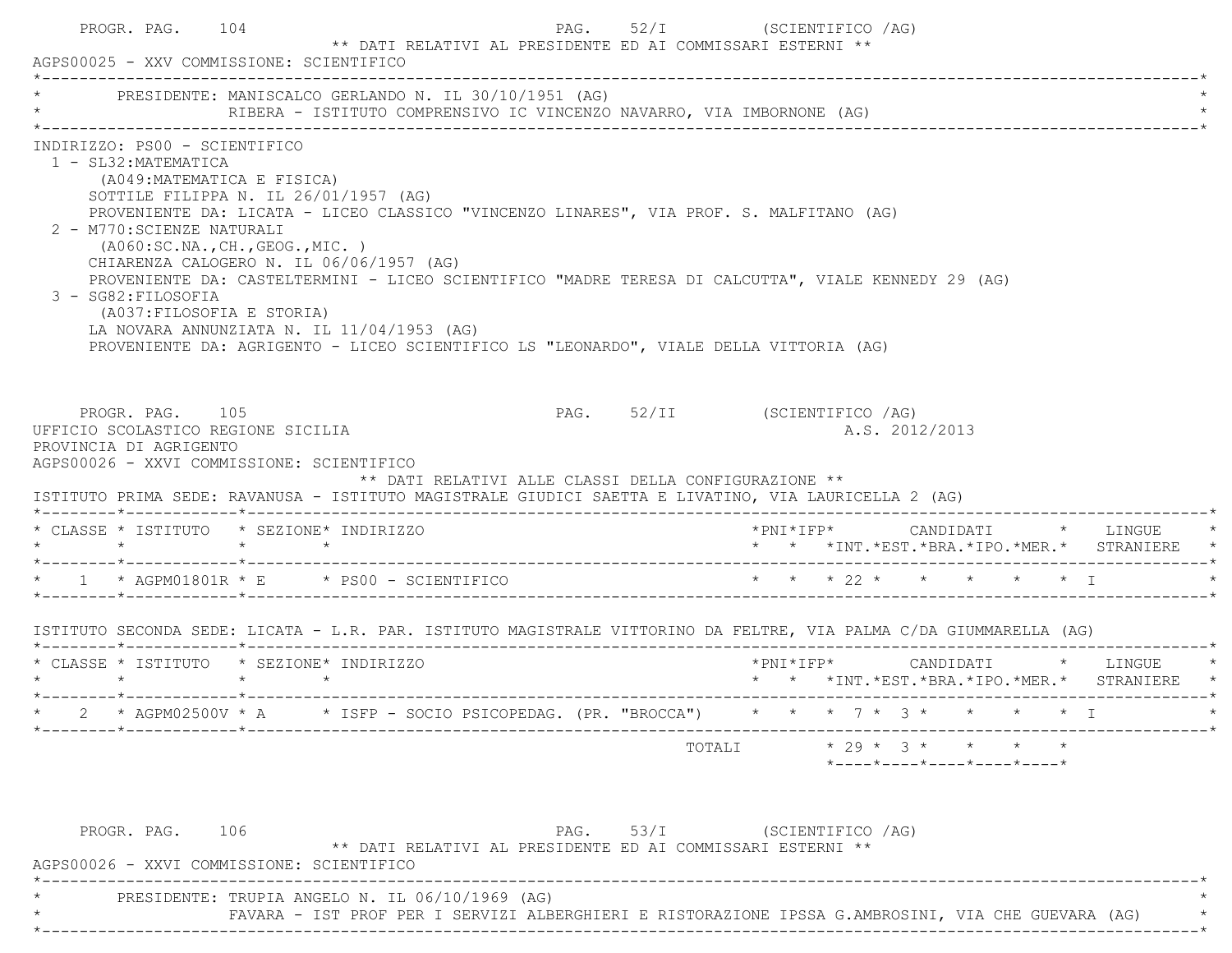INDIRIZZO: PS00 - SCIENTIFICO 1 - SL32:MATEMATICA (A049:MATEMATICA E FISICA) MIGLIORE CALOGERO N. IL 07/03/1958 (AG) PROVENIENTE DA: SCIACCA - LICEO SCIENTIFICO LS ENRICO FERMI, VIA PARMA N. 1 (AG) 2 - M770:SCIENZE NATURALI (A060:SC.NA.,CH.,GEOG.,MIC. ) SCIORTINO GIUSEPPE SALVATOREN. IL 29/03/1959 (AG) PROVENIENTE DA: AGRIGENTO - IST PROF INDUSTRIA E ARTIGIANATO IPSIA E.FERMI, VIA P. MATTARELLA (AG) 3 - SG82:FILOSOFIA (A037:FILOSOFIA E STORIA) LENA ALFONSA N. IL 03/04/1948 (AG) PROVENIENTE DA: AGRIGENTO - LICEO SCIENTIFICO LS "LEONARDO", VIALE DELLA VITTORIA (AG) INDIRIZZO: ISFP - SOCIO PSICOPEDAG. (PR. "BROCCA") 1 - M670:PEDAGOGIA (A036:FILOSOFIA,PSICOL. E SC.DELL'EDUC) BONO FRANCA N. IL 23/06/1958 (AG) PROVENIENTE DA: SCIACCA - LICEO SCIENTIFICO LS ENRICO FERMI, VIA PARMA N. 1 (AG) 2 - SG82:FILOSOFIA (A037:FILOSOFIA E STORIA) LENA ALFONSA N. IL 03/04/1948 (AG) PROVENIENTE DA: AGRIGENTO - LICEO SCIENTIFICO LS "LEONARDO", VIALE DELLA VITTORIA (AG) 3 - SB01:BIOLOGIA (A060:SC.NA.,CH.,GEOG.,MIC. ) SCIORTINO GIUSEPPE SALVATOREN. IL 29/03/1959 (AG) PROVENIENTE DA: AGRIGENTO - IST PROF INDUSTRIA E ARTIGIANATO IPSIA E.FERMI, VIA P. MATTARELLA (AG) PROGR. PAG. 107 PAG. S3/II (SCIENTIFICO /AG) UFFICIO SCOLASTICO REGIONE SICILIA AND ALS. 2012/2013 PROVINCIA DI AGRIGENTO AGPS00027 - XXVII COMMISSIONE: SCIENTIFICO \*\* DATI RELATIVI ALLE CLASSI DELLA CONFIGURAZIONE \*\* ISTITUTO PRIMA SEDE: AGRIGENTO - L.R. PAR. LICEO SCIENTIFICO LICEO SCIENTIFICO "E.FERMI", V.DANTE 245 (AG) \*--------\*------------\*-------------------------------------------------------------------------------------------------------\* \* CLASSE \* ISTITUTO \* SEZIONE\* INDIRIZZO \*PNI\*IFP\* CANDIDATI \* LINGUE \* \* \* \* \* \* \* \*INT.\*EST.\*BRA.\*IPO.\*MER.\* STRANIERE \* \*--------\*------------\*-------------------------------------------------------------------------------------------------------\* \* 1 \* AGPS015007 \* A \* PS00 - SCIENTIFICO \* \* \* 19 \* 9 \* \* \* \* I \* $\star$  \* 2 \* AGPS015007 \* B \* PS00 - SCIENTIFICO \* \* \* 16 \* 5 \* \* \* \* I \* \*--------\*------------\*-------------------------------------------------------------------------------------------------------\* TOTALI \* 35 \* 14 \* \* \* \* \*----\*----\*----\*----\*----\*PROGR. PAG. 108 PAG. 54/I (SCIENTIFICO /AG) \*\* DATI RELATIVI AL PRESIDENTE ED AI COMMISSARI ESTERNI \*\*

 AGPS00027 - XXVII COMMISSIONE: SCIENTIFICO \*----------------------------------------------------------------------------------------------------------------------------\* \* PRESIDENTE: DI MERCIONE MICHELE N. IL 28/08/1953 (PA) \* CAMMARATA - IST PROF INDUSTRIA E ARTIGIANATO IPSIA"ARCHIMEDE", VIA G.BONFIGLIO, 44 (AG) \*----------------------------------------------------------------------------------------------------------------------------\*

INDIRIZZO: PS00 - SCIENTIFICO

1 - SL32:MATEMATICA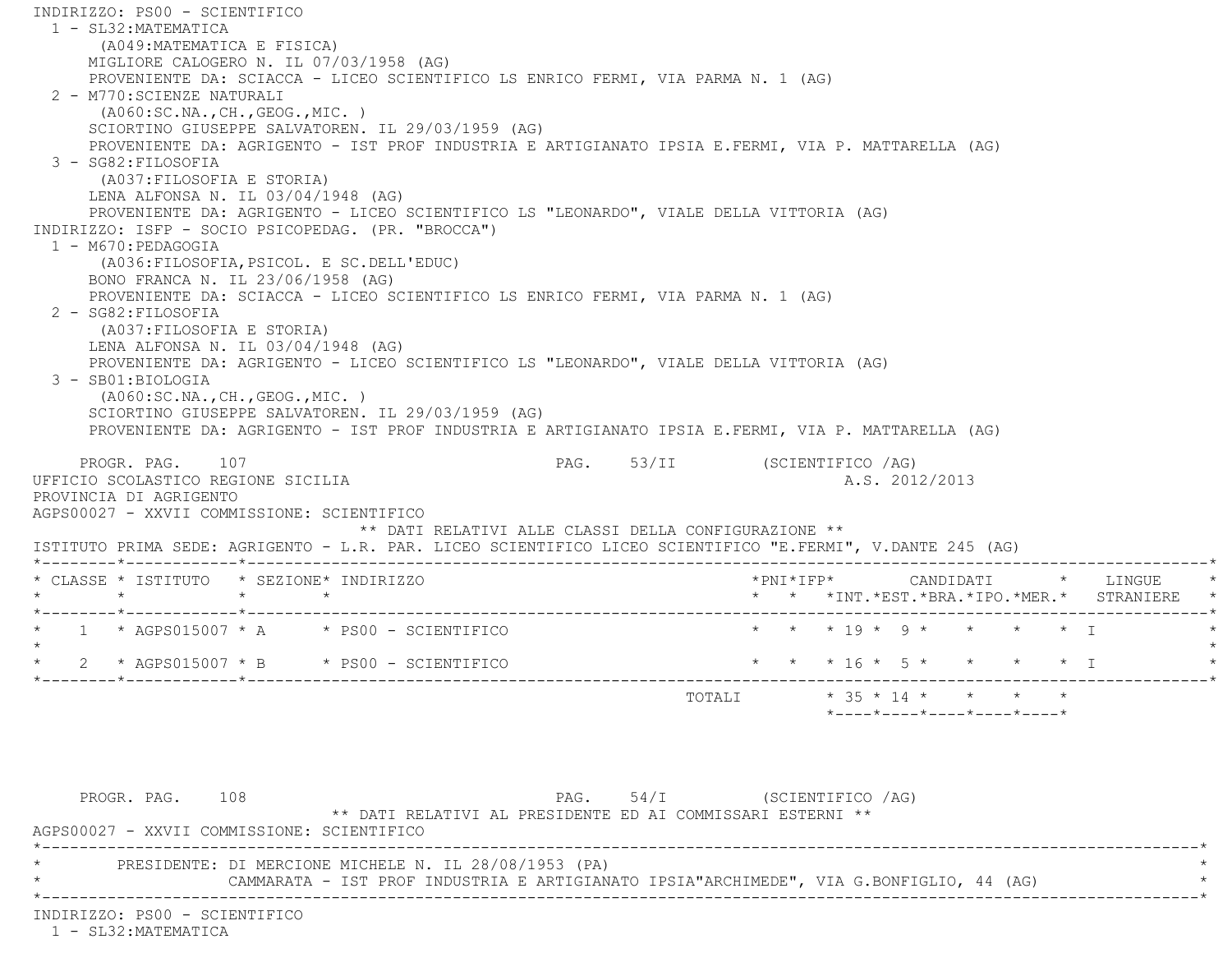(A049:MATEMATICA E FISICA) TERMINE GIUSEPPE N. IL 11/02/1956 (AG) PROVENIENTE DA: SCIACCA - ISTITUTO D'ARTE IA "GIUSEPPE BONACHIA", VIA A.DE GASPERI 14 (AG) 2 - M770:SCIENZE NATURALI (A060:SC.NA.,CH.,GEOG.,MIC. ) D'ANGELO CATERINA N. IL 19/09/1952 (AG) PROVENIENTE DA: SANTO STEFANO QUISQUINA - ISTITUTO MAGISTRALE "MADRE TERESA DI CALCUTTA", VIA DE GASPERI (AG) 3 - SG82:FILOSOFIA (A037:FILOSOFIA E STORIA) GUGLIOTTA LILIANA N. IL 22/09/1963 (PA) PROVENIENTE DA: CASTELTERMINI - LICEO SCIENTIFICO "MADRE TERESA DI CALCUTTA", VIALE KENNEDY 29 (AG) PROGR. PAG. 109 PAG. S4/II (SCIENTIFICO /AG) UFFICIO SCOLASTICO REGIONE SICILIA A.S. 2012/2013 PROVINCIA DI AGRIGENTO AGRR9A001 - I COMMISSIONE: TECNICO GESTIONE AZIENDALE LINGUISTICA \*\* DATI RELATIVI ALLE CLASSI DELLA CONFIGURAZIONE \*\* ISTITUTO PRIMA SEDE: PORTO EMPEDOCLE - IST PROF PER I SERVIZI COMMERCIALI E TURISTICI IST. PROF.LE SERV. COMM. "GA, VIA G. LA \*--------\*------------\*-------------------------------------------------------------------------------------------------------\* \* CLASSE \* ISTITUTO \* SEZIONE\* INDIRIZZO \*PNI\*IFP\* CANDIDATI \* LINGUE \* \* \* \* \* \* \* \*INT.\*EST.\*BRA.\*IPO.\*MER.\* STRANIERE \* \*--------\*------------\*-------------------------------------------------------------------------------------------------------\*\* 1 \* AGRC01005T \* A \* \* RR9A - TECN. GEST. AZ. LING. (NUOVO ORD) \* \* \* 11 \* 1 \* \* \* \* \* \* F \*--------\*------------\*-------------------------------------------------------------------------------------------------------\* ISTITUTO SECONDA SEDE: ARAGONA - IST PROF PER I SERVIZI COMMERCIALI E TURISTICI IST. PROF.LE SERV. COMM. "GA, VIA ANDREA COSTA \*--------\*------------\*-------------------------------------------------------------------------------------------------------\* \* CLASSE \* ISTITUTO \* SEZIONE\* INDIRIZZO \*PNI\*IFP\* CANDIDATI \* LINGUE \* \* \* \* \* \* \* \*INT.\*EST.\*BRA.\*IPO.\*MER.\* STRANIERE \* \*--------\*------------\*-------------------------------------------------------------------------------------------------------\*2 \* AGRC01001N \* A' \* RR9A - TECN. GEST. AZ. LING. (NUOVO ORD) \* \* \* 16 \* 1 \* \* \* \* \* F \*--------\*------------\*-------------------------------------------------------------------------------------------------------\*TOTALI  $* 27 * 2 * * * * * * * *$  \*----\*----\*----\*----\*----\*PROGR. PAG. 110 CHASTERS IN PAG. 55/I (PROFESSIONALE /AG) \*\* DATI RELATIVI AL PRESIDENTE ED AI COMMISSARI ESTERNI \*\* AGRR9A001 - I COMMISSIONE: TECNICO GESTIONE AZIENDALE LINGUISTICA \*----------------------------------------------------------------------------------------------------------------------------\*PRESIDENTE: SCIME' ROSA N. IL 12/03/1954 (AG) CANICATTI' - IST TEC COMMERCIALE E PER GEOMETRI ITCG GALILEO GALILEI, VIA PIRANDELLO 4 (AG) \*----------------------------------------------------------------------------------------------------------------------------\* INDIRIZZO: RR9A - TECN. GEST. AZ. LING.(NUOVO ORD) 1 - M461:LINGUA INGLESE (A346:LINGUA E CIV. STRANIERA (INGLESE)) BRUCATO MARIA GRAZIA N. IL 09/01/1961 (PA) PROVENIENTE DA: LICATA - ISTITUTO TECNICO COMMERCIALE ITC "F. RE CAPRIATA", VIA CAMPOBELLO (AG) 2 - M390:FRANCESE (A246:LINGUA E CIV. STRANIERA (FRANCESE)) BONELLI MARIA CARMELA N. IL 04/03/1953 (EE) PROVENIENTE DA: LICATA - IST PROF PER I SERVIZI ALBERGHIERI E RISTORAZIONE F. RE CAPRIATA, VIA CAMPOBELLO (AG) 3 - M014:MATEMATICA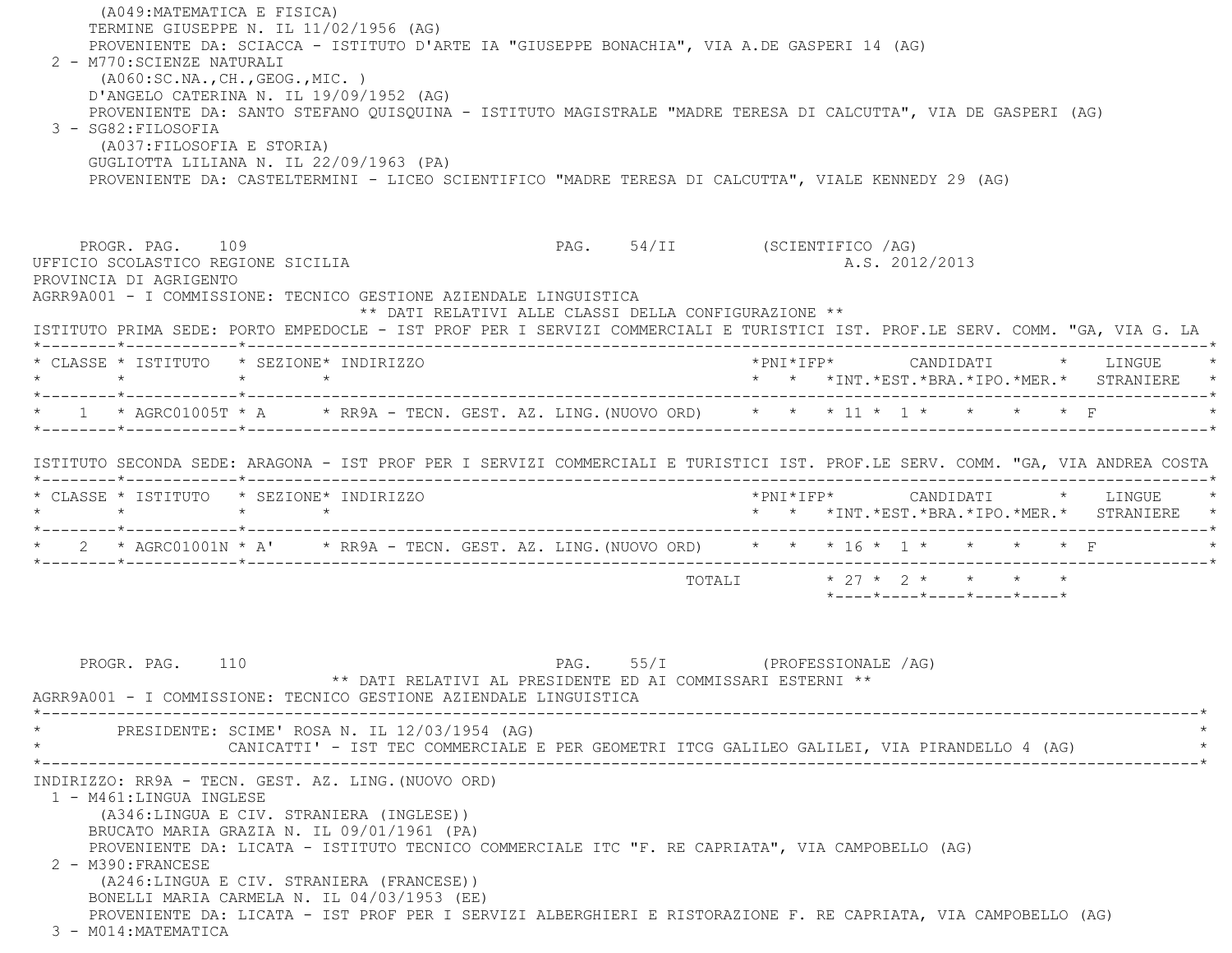(A047:MATEMATICA) BARRECA ANTONELLA N. IL 31/03/1966 (PA) PROVENIENTE DA: CASTELTERMINI - IST PROF INDUSTRIA E ARTIGIANATO "ARCHIMEDE", VIA MONS. PADALINO (AG) PROGR. PAG. 111 CHARGE 111 PAG. 55/II (PROFESSIONALE AG) UFFICIO SCOLASTICO REGIONE SICILIA A.S. 2012/2013 PROVINCIA DI AGRIGENTO AGRR9B001 - I COMMISSIONE: TECNICO GESTIONE AZIENDALE INFORMATICA \*\* DATI RELATIVI ALLE CLASSI DELLA CONFIGURAZIONE \*\* ISTITUTO PRIMA SEDE: AGRIGENTO - IST PROF PER I SERVIZI COMMERCIALI E TURISTICI IP SERV COMM. ENOG. OSPIT. AL, VIA F. QUARTARA \*--------\*------------\*-------------------------------------------------------------------------------------------------------\* \* CLASSE \* ISTITUTO \* SEZIONE\* INDIRIZZO \*PNI\*IFP\* CANDIDATI \* LINGUE \* \* \* \* \* \* \* \*INT.\*EST.\*BRA.\*IPO.\*MER.\* STRANIERE \* \*--------\*------------\*-------------------------------------------------------------------------------------------------------\*1 \* AGRC01000L \* A \* \* RR9B - TECN. GEST. AZ. INFO. (NUOVO ORD) \* \* \* 26 \* 4 \* \* \* \* \* \* I  $\star$  \* 2 \* AGRC01000L \* E \* RR9B - TECN. GEST. AZ. INFO.(NUOVO ORD) \* \* \* 18 \* \* \* \* \* I \* \*--------\*------------\*-------------------------------------------------------------------------------------------------------\* TOTALI \* 44 \* 4 \* \* \* \* \*----\*----\*----\*----\*----\*PROGR. PAG. 112 **PROGR. PAG. 2012** PAG. 56/I (PROFESSIONALE /AG) \*\* DATI RELATIVI AL PRESIDENTE ED AI COMMISSARI ESTERNI \*\* AGRR9B001 - I COMMISSIONE: TECNICO GESTIONE AZIENDALE INFORMATICA \*----------------------------------------------------------------------------------------------------------------------------\*PRESIDENTE: VINCIGUERRA ANGELO N. IL 05/09/1960 (AG) LICATA - IST PROF PER I SERVIZI ALBERGHIERI E RISTORAZIONE F. RE CAPRIATA, VIA CAMPOBELLO (AG) \*----------------------------------------------------------------------------------------------------------------------------\* INDIRIZZO: RR9B - TECN. GEST. AZ. INFO.(NUOVO ORD) 1 - M034:ECONOMIA D' AZIENDA (A017:DISCIPLINE ECONOMICO-AZIENDALI) SFERRAZZA GRAZIA N. IL 24/10/1968 (AG) PROVENIENTE DA: LICATA - ISTITUTO TECNICO COMMERCIALE I.T.C. "F.RE CAPRIATA" CORSO S, VIA CAMPOBELLO (AG) 2 - M460:INGLESE (A346:LINGUA E CIV. STRANIERA (INGLESE)) TONON SERENELLA N. IL 07/09/1963 (AG) PROVENIENTE DA: LICATA - LICEO CLASSICO "VINCENZO LINARES", VIA PROF. S. MALFITANO (AG) 3 - M014:MATEMATICA (A047:MATEMATICA) LATTUCA MARGHERITA N. IL 17/04/1976 (AG) PROVENIENTE DA: CAMMARATA - LICEO SCIENTIFICO "MADRE TERESA DI CALCUTTA", PIAZZA CRISPI (AG) PROGR. PAG. 113 CHARGE 113 PAG. 56/II (PROFESSIONALE /AG) UFFICIO SCOLASTICO REGIONE SICILIA A.S. 2012/2013 PROVINCIA DI AGRIGENTO AGRR9B002 - II COMMISSIONE: TECNICO GESTIONE AZIENDALE INFORMATICA \*\* DATI RELATIVI ALLE CLASSI DELLA CONFIGURAZIONE \*\*ISTITUTO PRIMA SEDE: AGRIGENTO - IST PROF PER I SERVIZI COMMERCIALI E TURISTICI IP SERV COMM. ENOG. OSPIT. AL, VIA F. QUARTARA

\*--------\*------------\*-------------------------------------------------------------------------------------------------------\*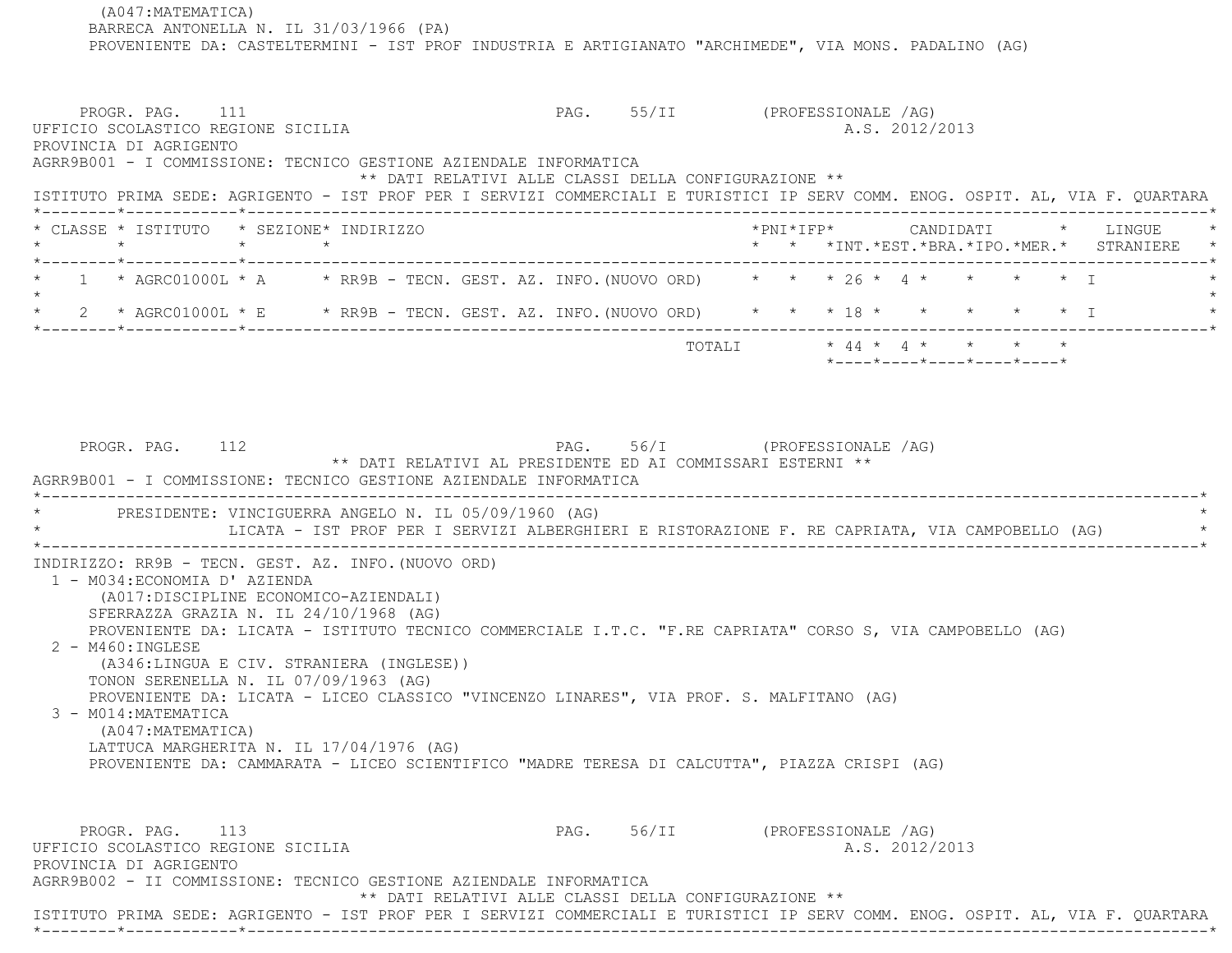|         | * CLASSE * ISTITUTO * SEZIONE* INDIRIZZO<br>$\star$                                 |  |                                                                                                                          |      |                               |        | $*$ PNI $*$ IFP $*$ |                |                                                                              |  | CANDIDATI * LINGUE<br>* *INT. *EST. *BRA. *IPO. *MER. * STRANIERE |
|---------|-------------------------------------------------------------------------------------|--|--------------------------------------------------------------------------------------------------------------------------|------|-------------------------------|--------|---------------------|----------------|------------------------------------------------------------------------------|--|-------------------------------------------------------------------|
|         | _______*____________*________                                                       |  |                                                                                                                          |      |                               |        |                     |                |                                                                              |  |                                                                   |
|         |                                                                                     |  | 1 * AGRC01000L * B * RR9B - TECN. GEST. AZ. INFO. (NUOVO ORD) * * * 19 * * * * * * * I                                   |      |                               |        |                     |                |                                                                              |  |                                                                   |
| $\star$ |                                                                                     |  | 2 * AGRC01000L * D * RR9T - TECN.DELLA GRAF.PUBBL.(NUO. ORD) * * * 11 * 3 * * * * * * I                                  |      |                               |        |                     |                |                                                                              |  |                                                                   |
|         |                                                                                     |  |                                                                                                                          |      |                               | TOTALI |                     |                | $* 30 * 3 * * * * * * *$<br>$*$ ---- $*$ ---- $*$ ---- $*$ ---- $*$ ---- $*$ |  |                                                                   |
|         |                                                                                     |  |                                                                                                                          |      |                               |        |                     |                |                                                                              |  |                                                                   |
|         |                                                                                     |  |                                                                                                                          |      |                               |        |                     |                |                                                                              |  |                                                                   |
|         | PROGR. PAG. 114                                                                     |  |                                                                                                                          |      | PAG. 57/I (PROFESSIONALE /AG) |        |                     |                |                                                                              |  |                                                                   |
|         |                                                                                     |  | ** DATI RELATIVI AL PRESIDENTE ED AI COMMISSARI ESTERNI **                                                               |      |                               |        |                     |                |                                                                              |  |                                                                   |
|         |                                                                                     |  | AGRR9B002 - II COMMISSIONE: TECNICO GESTIONE AZIENDALE INFORMATICA                                                       |      |                               |        |                     |                |                                                                              |  |                                                                   |
|         |                                                                                     |  | * PRESIDENTE: DI CARLO GIUSEPPE PELLEGRINN. IL 11/11/1960 (AG)                                                           |      |                               |        |                     |                |                                                                              |  |                                                                   |
|         |                                                                                     |  | RIBERA - IST TEC COMMERCIALE E PER GEOMETRI ITCG GIOVANNI XXIII, VIA PRESTI N. 2 (AG)                                    |      |                               |        |                     |                |                                                                              |  |                                                                   |
|         | INDIRIZZO: RR9B - TECN. GEST. AZ. INFO. (NUOVO ORD)                                 |  |                                                                                                                          |      |                               |        |                     |                |                                                                              |  |                                                                   |
|         | 1 - M034: ECONOMIA D' AZIENDA                                                       |  |                                                                                                                          |      |                               |        |                     |                |                                                                              |  |                                                                   |
|         | (A017:DISCIPLINE ECONOMICO-AZIENDALI)                                               |  |                                                                                                                          |      |                               |        |                     |                |                                                                              |  |                                                                   |
|         | CATANIA GIUSEPPE N. IL 20/10/1952 (AG)                                              |  |                                                                                                                          |      |                               |        |                     |                |                                                                              |  |                                                                   |
|         |                                                                                     |  | PROVENIENTE DA: SCIACCA - IST PROF PER I SERVIZI COMMERCIALI E TURISTICI IPSCT SAVERIO FRISC, VIA NENNI (AG)             |      |                               |        |                     |                |                                                                              |  |                                                                   |
|         | $2 - M460$ : INGLESE                                                                |  |                                                                                                                          |      |                               |        |                     |                |                                                                              |  |                                                                   |
|         | (A346:LINGUA E CIV. STRANIERA (INGLESE))<br>BONFIGLIO CARMELA N. IL 12/04/1957 (AG) |  |                                                                                                                          |      |                               |        |                     |                |                                                                              |  |                                                                   |
|         |                                                                                     |  | PROVENIENTE DA: LICATA - ISTITUTO TECNICO PER GEOMETRI INES GIGANTI CURELLA, VIA FILIPPO RE GRILLO (C. DA CANNELLE) (AG) |      |                               |        |                     |                |                                                                              |  |                                                                   |
|         | 3 - M014: MATEMATICA                                                                |  |                                                                                                                          |      |                               |        |                     |                |                                                                              |  |                                                                   |
|         | (A047: MATEMATICA)                                                                  |  |                                                                                                                          |      |                               |        |                     |                |                                                                              |  |                                                                   |
|         | MILAZZO ANGELO N. IL 12/08/1970 (CL)                                                |  |                                                                                                                          |      |                               |        |                     |                |                                                                              |  |                                                                   |
|         |                                                                                     |  | PROVENIENTE DA: LICATA - IST PROF PER I SERVIZI ALBERGHIERI E RISTORAZIONE F. RE CAPRIATA, VIA CAMPOBELLO (AG)           |      |                               |        |                     |                |                                                                              |  |                                                                   |
|         | INDIRIZZO: RR9T - TECN.DELLA GRAF.PUBBL. (NUO. ORD)                                 |  |                                                                                                                          |      |                               |        |                     |                |                                                                              |  |                                                                   |
|         | $1 - M460 : INGLESE$                                                                |  |                                                                                                                          |      |                               |        |                     |                |                                                                              |  |                                                                   |
|         | (A346:LINGUA E CIV. STRANIERA (INGLESE))                                            |  |                                                                                                                          |      |                               |        |                     |                |                                                                              |  |                                                                   |
|         | BONFIGLIO CARMELA N. IL 12/04/1957 (AG)                                             |  |                                                                                                                          |      |                               |        |                     |                |                                                                              |  |                                                                   |
|         |                                                                                     |  | PROVENIENTE DA: LICATA - ISTITUTO TECNICO PER GEOMETRI INES GIGANTI CURELLA, VIA FILIPPO RE GRILLO (C. DA CANNELLE) (AG) |      |                               |        |                     |                |                                                                              |  |                                                                   |
|         | 2 - M014: MATEMATICA                                                                |  |                                                                                                                          |      |                               |        |                     |                |                                                                              |  |                                                                   |
|         | (A047: MATEMATICA)                                                                  |  |                                                                                                                          |      |                               |        |                     |                |                                                                              |  |                                                                   |
|         | MILAZZO ANGELO N. IL 12/08/1970 (CL)                                                |  |                                                                                                                          |      |                               |        |                     |                |                                                                              |  |                                                                   |
|         |                                                                                     |  | PROVENIENTE DA: LICATA - IST PROF PER I SERVIZI ALBERGHIERI E RISTORAZIONE F. RE CAPRIATA, VIA CAMPOBELLO (AG)           |      |                               |        |                     |                |                                                                              |  |                                                                   |
|         | 3 - M951: PROGETTAZIONE GRAFICA                                                     |  |                                                                                                                          |      |                               |        |                     |                |                                                                              |  |                                                                   |
|         | (A007: ARTE DELLA FOTOGR. E GRAFICA PUBBL)                                          |  |                                                                                                                          |      |                               |        |                     |                |                                                                              |  |                                                                   |
|         | LA GAIPA ANGELA RITA N. IL 07/06/1969 (AG)                                          |  |                                                                                                                          |      |                               |        |                     |                |                                                                              |  |                                                                   |
|         |                                                                                     |  | PROVENIENTE DA: RIBERA - ISTITUTO MAGISTRALE IM FRANCESCO CRISPI, PIAZZA ZAMENHOF 1 (AG)                                 |      |                               |        |                     |                |                                                                              |  |                                                                   |
|         | 4 - M951: PROGETTAZIONE GRAFICA                                                     |  |                                                                                                                          |      |                               |        |                     |                |                                                                              |  |                                                                   |
|         | (A025:DISEGNO E STORIA DELL'ARTE)                                                   |  |                                                                                                                          |      |                               |        |                     |                |                                                                              |  |                                                                   |
|         | LA GAIPA ANGELA RITA N. IL 07/06/1969 (AG)                                          |  |                                                                                                                          |      |                               |        |                     |                |                                                                              |  |                                                                   |
|         |                                                                                     |  | PROVENIENTE DA: RIBERA - ISTITUTO MAGISTRALE IM FRANCESCO CRISPI, PIAZZA ZAMENHOF 1 (AG)                                 |      |                               |        |                     |                |                                                                              |  |                                                                   |
|         | 115<br>PROGR. PAG.                                                                  |  |                                                                                                                          | PAG. | 57/II                         |        | (PROFESSIONALE /AG) |                |                                                                              |  |                                                                   |
|         | UFFICIO SCOLASTICO REGIONE SICILIA                                                  |  |                                                                                                                          |      |                               |        |                     | A.S. 2012/2013 |                                                                              |  |                                                                   |
|         | PROVINCIA DI AGRIGENTO                                                              |  |                                                                                                                          |      |                               |        |                     |                |                                                                              |  |                                                                   |
|         |                                                                                     |  | AGRR9B003 - III COMMISSIONE: TECNICO GESTIONE AZIENDALE INFORMATICA                                                      |      |                               |        |                     |                |                                                                              |  |                                                                   |
|         |                                                                                     |  | ** DATI RELATIVI ALLE CLASSI DELLA CONFIGURAZIONE **                                                                     |      |                               |        |                     |                |                                                                              |  |                                                                   |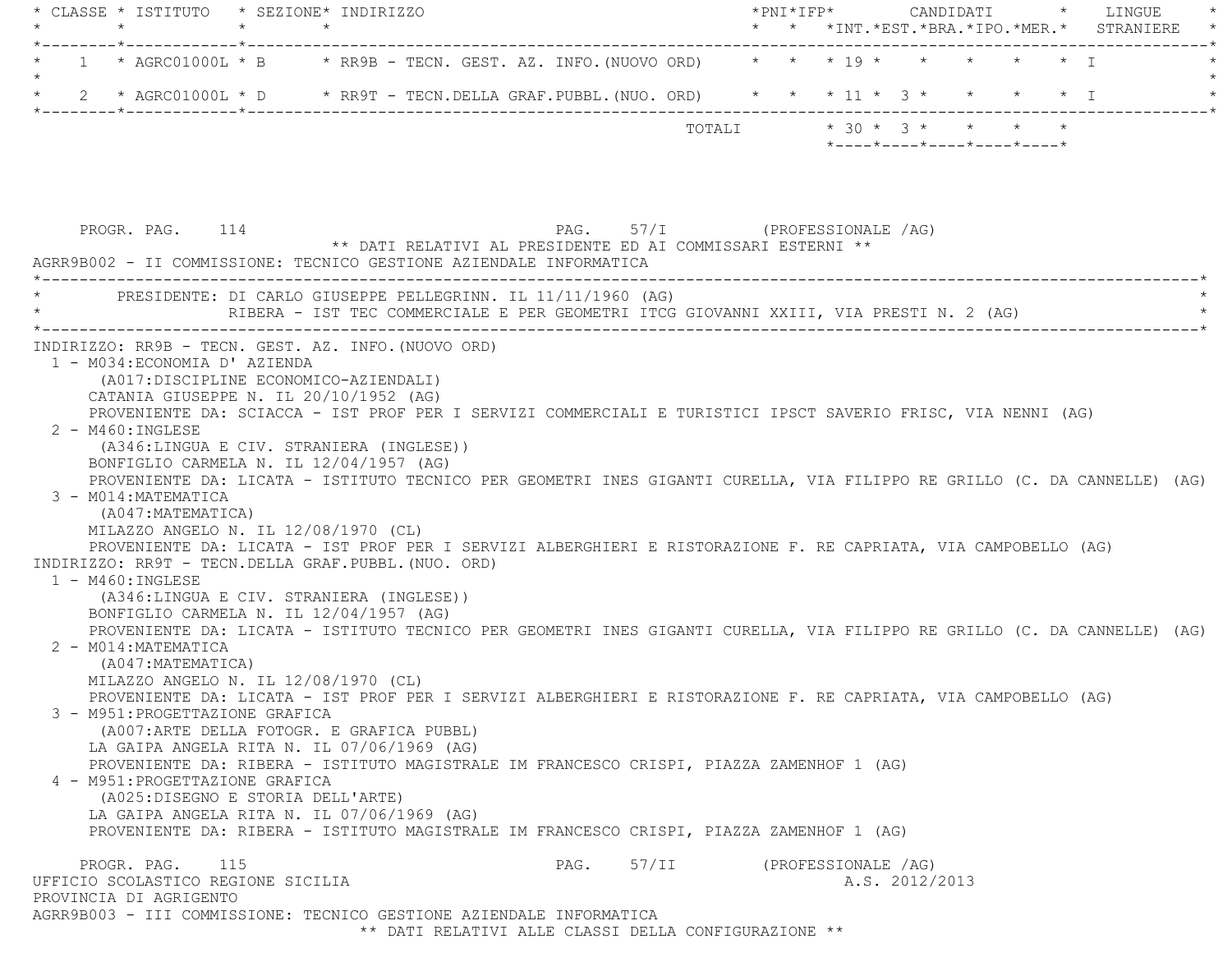ISTITUTO PRIMA SEDE: FAVARA - IST PROF PER I SERVIZI ALBERGHIERI E RISTORAZIONE IPSSA G.AMBROSINI, VIA CHE GUEVARA (AG) \*--------\*------------\*-------------------------------------------------------------------------------------------------------\* $\texttt{CLASSE}$  \*  $\texttt{ISTTTUTO}$  \*  $\texttt{SEXTONE*}$   $\texttt{TDITRTZZO}$  \*  $\texttt{PNT*TFP*}$   $\texttt{CANDIDATT}$  \*  $\texttt{I.IVGUF}$  \* \* \* \* \* \* \*INT.\*EST.\*BRA.\*IPO.\*MER.\* STRANIERE \* \*--------\*------------\*-------------------------------------------------------------------------------------------------------\* \* 1 \* AGRH02000C \* A/C \* RR9B - TECN. GEST. AZ. INFO.(NUOVO ORD) \* \* \* 22 \* 2 \* \* \* \* I \* \*--------\*------------\*-------------------------------------------------------------------------------------------------------\* ISTITUTO SECONDA SEDE: LICATA - IST PROF INDUSTRIA E ARTIGIANATO FERMI, VIA CAMPOBELLO (AG) \*--------\*------------\*-------------------------------------------------------------------------------------------------------\* \* CLASSE \* ISTITUTO \* SEZIONE\* INDIRIZZO \*PNI\*IFP\* CANDIDATI \* LINGUE \* \* \* \* \* \* \* \*INT.\*EST.\*BRA.\*IPO.\*MER.\* STRANIERE \* \*--------\*------------\*-------------------------------------------------------------------------------------------------------\*2 \* AGRI011016 \* A \* RRFJ - TECNICO SIST.ENERG.(NUOVO ORD.) \* \* \* 8 \* 1 \* \* \* \* \* \* I \*--------\*------------\*-------------------------------------------------------------------------------------------------------\*TOTALI  $* 30 * 3 * * * * * * *$  \*----\*----\*----\*----\*----\*PROGR. PAG. 116 CHASTERS IN PAG. 58/I (PROFESSIONALE /AG) \*\* DATI RELATIVI AL PRESIDENTE ED AI COMMISSARI ESTERNI \*\* AGRR9B003 - III COMMISSIONE: TECNICO GESTIONE AZIENDALE INFORMATICA \*----------------------------------------------------------------------------------------------------------------------------\*PRESIDENTE: PERCONTI GIUSEPPE N. IL 07/12/1962 (AG) BIVONA - IST TEC COMMERCIALE E PER GEOMETRI LORENZO PANEPINTO, VIA CAPPUCCINI (AG) \*----------------------------------------------------------------------------------------------------------------------------\* INDIRIZZO: RR9B - TECN. GEST. AZ. INFO.(NUOVO ORD) 1 - M034:ECONOMIA D' AZIENDA (A017:DISCIPLINE ECONOMICO-AZIENDALI) INDELICATO ANTONINO N. IL 27/07/1956 (AG) PROVENIENTE DA: SCIACCA - IST PROF PER I SERVIZI COMMERCIALI E TURISTICI IPSCT SAVERIO FRISC, VIA NENNI (AG) 2 - M460:INGLESE (A346:LINGUA E CIV. STRANIERA (INGLESE)) GALLERANO ROSARIA N. IL 03/06/1954 (AG) PROVENIENTE DA: SCIACCA - ISTITUTO TECNICO COMMERCIALE ITC "DON MICHELE ARENA", VIA GIOTTO (AG) 3 - M014:MATEMATICA (A047:MATEMATICA) CERTA STEFANO N. IL 01/12/1950 (AG) PROVENIENTE DA: SCIACCA - IST PROF PER I SERVIZI ALBERGHIERI E RISTORAZIONE IPSSA "SEN. G.MOLINARI", CONTRADA MARCHESA ( INDIRIZZO: RRFJ - TECNICO SIST.ENERG.(NUOVO ORD.) 1 - M460:INGLESE (A346:LINGUA E CIV. STRANIERA (INGLESE)) GALLERANO ROSARIA N. IL 03/06/1954 (AG) PROVENIENTE DA: SCIACCA - ISTITUTO TECNICO COMMERCIALE ITC "DON MICHELE ARENA", VIA GIOTTO (AG) 2 - M014:MATEMATICA (A047:MATEMATICA) CERTA STEFANO N. IL 01/12/1950 (AG) PROVENIENTE DA: SCIACCA - IST PROF PER I SERVIZI ALBERGHIERI E RISTORAZIONE IPSSA "SEN. G.MOLINARI", CONTRADA MARCHESA ( 3 - M076:IMPIANTI TERMOTECNICI (A020:DISCIPLINE MECCANICHE E TECNOLOGIA) TIROLO LILLO N. IL 04/07/1961 (AG) PROVENIENTE DA: CASTELTERMINI - IST PROF INDUSTRIA E ARTIGIANATO "ARCHIMEDE", VIA MONS. PADALINO (AG) PROGR. PAG. 117 CHASTERS IN PAG. 58/II (PROFESSIONALE /AG) UFFICIO SCOLASTICO REGIONE SICILIA A.S. 2012/2013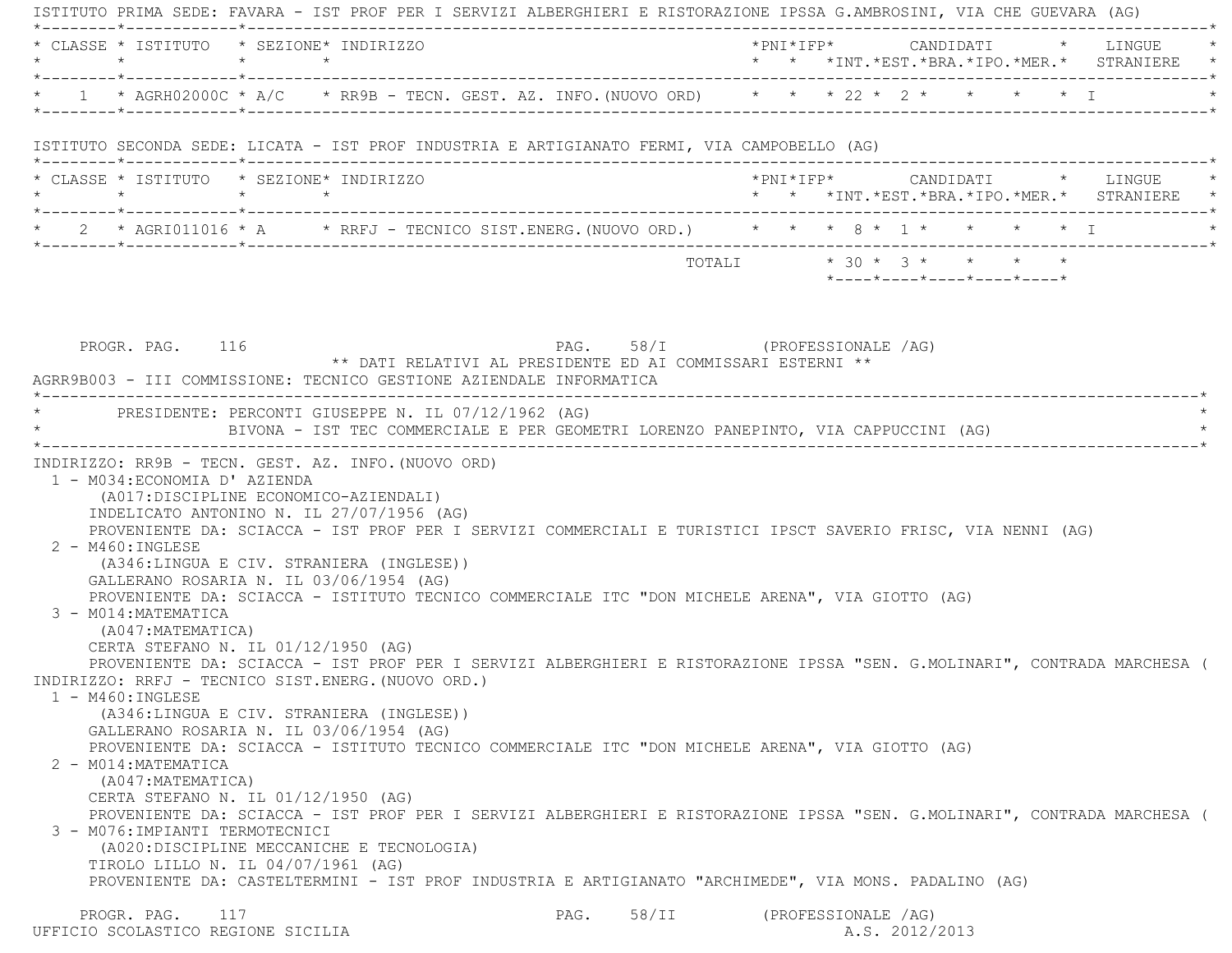| * CLASSE * ISTITUTO * SEZIONE* INDIRIZZO<br>$\star$ $\star$ $\star$                                                                                                                                                                                                                                                                                                                                         | *PNI*IFP*     CANDIDATI    *   LINGUE<br>* * *INT. *EST. *BRA. *IPO. *MER. * STRANIERE * |
|-------------------------------------------------------------------------------------------------------------------------------------------------------------------------------------------------------------------------------------------------------------------------------------------------------------------------------------------------------------------------------------------------------------|------------------------------------------------------------------------------------------|
| 1 * AGRI010009 * A * RR9C - ODONTOTECNICO (NUOVO ORD.) * * * 16 * 1 * * * * * T                                                                                                                                                                                                                                                                                                                             |                                                                                          |
| * 2 * AGRI010009 * B * RR9C - ODONTOTECNICO (NUOVO ORD.) * * * * 19 * * * * * * * T                                                                                                                                                                                                                                                                                                                         |                                                                                          |
|                                                                                                                                                                                                                                                                                                                                                                                                             | $*$ ---- $*$ ---- $*$ ---- $*$ ---- $*$ ---- $*$                                         |
|                                                                                                                                                                                                                                                                                                                                                                                                             |                                                                                          |
| PAG. 59/I (PROFESSIONALE /AG)<br>PROGR. PAG. 118<br>** DATI RELATIVI AL PRESIDENTE ED AI COMMISSARI ESTERNI **<br>AGRR9C001 - I COMMISSIONE: ODONTOTECNICO                                                                                                                                                                                                                                                  |                                                                                          |
| * PRESIDENTE: FRISINA CALOGERO N. IL 15/01/1950 (AG)<br>LICATA - ISTITUTO TECNICO COMMERCIALE ITC "F. RE CAPRIATA", VIA CAMPOBELLO (AG)                                                                                                                                                                                                                                                                     |                                                                                          |
| (A050:LETTERE IST.ISTR.SECOND. DI II GR. )<br>DI NOTO MARRELLA MARIA MARCELLA N. IL 09/02/1968 (AG)<br>PROVENIENTE DA: LICATA - IST PROF PER I SERVIZI ALBERGHIERI E RISTORAZIONE F. RE CAPRIATA, VIA CAMPOBELLO (AG)                                                                                                                                                                                       |                                                                                          |
| 2 - M014: MATEMATICA<br>(A047: MATEMATICA)<br>TORNAMBE' TERESA N. IL 19/10/1957 (AG)<br>PROVENIENTE DA: LICATA - LICEO CLASSICO "VINCENZO LINARES", VIA PROF. S. MALFITANO (AG)<br>3 - M460: INGLESE<br>(A346:LINGUA E CIV. STRANIERA (INGLESE))<br>CARUSOTTO GIUSEPPA N. IL 05/01/1967 (EE)<br>PROVENIENTE DA: CANICATTI' - IST TEC COMMERCIALE E PER GEOMETRI ITCG GALILEO GALILEI, VIA PIRANDELLO 4 (AG) |                                                                                          |
| 1 - M802: ITALIANO<br>PROGR. PAG. 119<br>** DATI RELATIVI ALLE CLASSI DELLA CONFIGURAZIONE **                                                                                                                                                                                                                                                                                                               | PAG. 59/II (PROFESSIONALE /AG)<br>A.S. 2012/2013                                         |
|                                                                                                                                                                                                                                                                                                                                                                                                             | ---------------------------*                                                             |
|                                                                                                                                                                                                                                                                                                                                                                                                             | * * *INT. *EST. *BRA. *IPO. *MER. * STRANIERE *                                          |
| INDIRIZZO: RR9C - ODONTOTECNICO (NUOVO ORD.)<br>UFFICIO SCOLASTICO REGIONE SICILIA<br>PROVINCIA DI AGRIGENTO<br>AGRR9H001 - I COMMISSIONE: TECNICO CHIMICO E BIOLOGICO<br>ISTITUTO PRIMA SEDE: LICATA - IST PROF INDUSTRIA E ARTIGIANATO FERMI, VIA CAMPOBELLO (AG)<br>* CLASSE * ISTITUTO * SEZIONE* INDIRIZZO<br>1 * AGRI011016 * A' * RR9H - TECN. CHIM. E BIOL. (NUOVO ORD.) * * * * 25 * * * * * * * I |                                                                                          |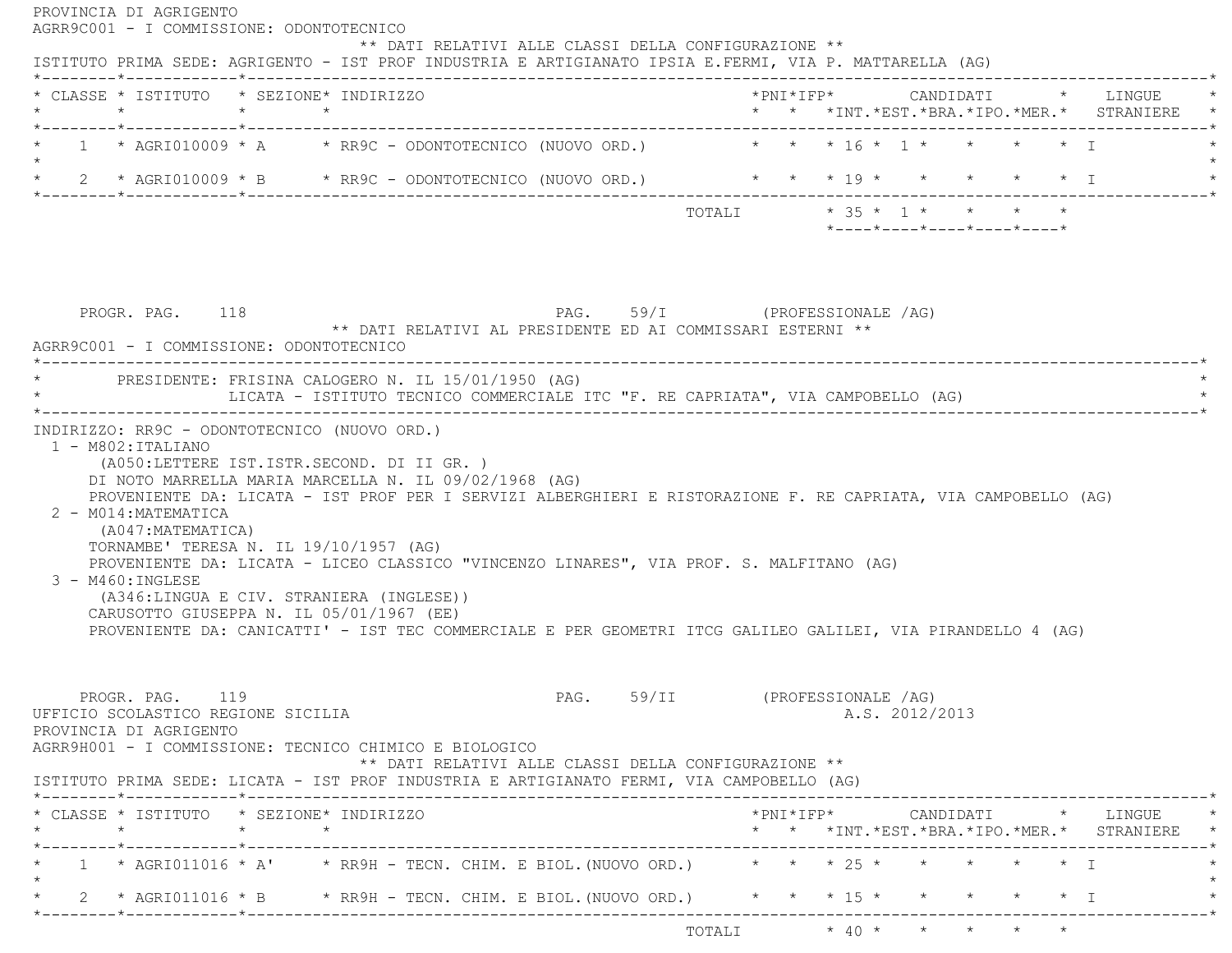PROGR. PAG. 120 **PAG.** PAG. 60/I (PROFESSIONALE /AG) \*\* DATI RELATIVI AL PRESIDENTE ED AI COMMISSARI ESTERNI \*\* AGRR9H001 - I COMMISSIONE: TECNICO CHIMICO E BIOLOGICO \*----------------------------------------------------------------------------------------------------------------------------\*PRESIDENTE: FONTANA GIOVANNI N. IL 04/05/1960 (AG) \* FAVARA - IST PROF PER I SERVIZI ALBERGHIERI E RISTORAZIONE IPSSA G.AMBROSINI, VIA CHE GUEVARA (AG) \* \*----------------------------------------------------------------------------------------------------------------------------\* INDIRIZZO: RR9H - TECN. CHIM. E BIOL.(NUOVO ORD.) 1 - M026:PROCESSI E TECNOLOGIE INDUSTRIALI CHIMICHE (A013:CHIMICA E TECNOLOGIE CHIMICHE) MUNI ROSARIO N. IL 09/10/1960 (PA) PROVENIENTE DA: CAMMARATA - IST PROF INDUSTRIA E ARTIGIANATO IPSIA"ARCHIMEDE", VIA G.BONFIGLIO, 44 (AG) 2 - M460:INGLESE (A346:LINGUA E CIV. STRANIERA (INGLESE)) VELLA MARIA LUISA N. IL 22/06/1959 (AG) PROVENIENTE DA: FAVARA - IST PROF INDUSTRIA E ARTIGIANATO IPSIA G. MARCONI, VIALE CHE GUEVARA,S.N (AG) 3 - M014:MATEMATICA (A047:MATEMATICA) MINGOIA GIOVANNA N. IL 27/09/1956 (PA) PROVENIENTE DA: CANICATTI' - IST PROF INDUSTRIA E ARTIGIANATO G. MARCONI, VIA DUCEZIO 23 (AG) PROGR. PAG. 121 CPROFESSIONALE /AG) UFFICIO SCOLASTICO REGIONE SICILIA A.S. 2012/2013 PROVINCIA DI AGRIGENTO AGRR9H002 - II COMMISSIONE: TECNICO CHIMICO E BIOLOGICO \*\* DATI RELATIVI ALLE CLASSI DELLA CONFIGURAZIONE \*\* ISTITUTO PRIMA SEDE: CAMMARATA - IST PROF INDUSTRIA E ARTIGIANATO IPSIA"ARCHIMEDE", VIA G.BONFIGLIO, 44 (AG) \*--------\*------------\*-------------------------------------------------------------------------------------------------------\* \* CLASSE \* ISTITUTO \* SEZIONE\* INDIRIZZO \*PNI\*IFP\* CANDIDATI \* LINGUE \* \* \* \* \* \* \* \*INT.\*EST.\*BRA.\*IPO.\*MER.\* STRANIERE \* \*--------\*------------\*-------------------------------------------------------------------------------------------------------\*1 \* AGRI02000X \* A \* RR9H - TECN. CHIM. E BIOL. (NUOVO ORD.) \* \* \* 16 \* 1 \* \* \* \* \* \* I  $\star$ \* 2 \* AGRI02000X \* B \* RR9H - TECN. CHIM. E BIOL. (NUOVO ORD.) \* \* \* 17 \* \* \* \* \* \* \* I \*--------\*------------\*-------------------------------------------------------------------------------------------------------\*TOTALI  $* 33 * 1 * * * * * * *$ \*----\*----\*----\*----\*----\*

PROGR. PAG. 122 **PAG.** 61/I (PROFESSIONALE /AG) \*\* DATI RELATIVI AL PRESIDENTE ED AI COMMISSARI ESTERNI \*\* AGRR9H002 - II COMMISSIONE: TECNICO CHIMICO E BIOLOGICO \*----------------------------------------------------------------------------------------------------------------------------\*PRESIDENTE: ALFANO GIUSEPPE N. IL 14/06/1949 (VA) AGRIGENTO - ISTITUTO COMPRENSIVO I.C. VILLAGGIO MOSE'-PERUZZO, VIA VITTORIO DE SICA (AG) \*----------------------------------------------------------------------------------------------------------------------------\*INDIRIZZO: RR9H - TECN. CHIM. E BIOL.(NUOVO ORD.)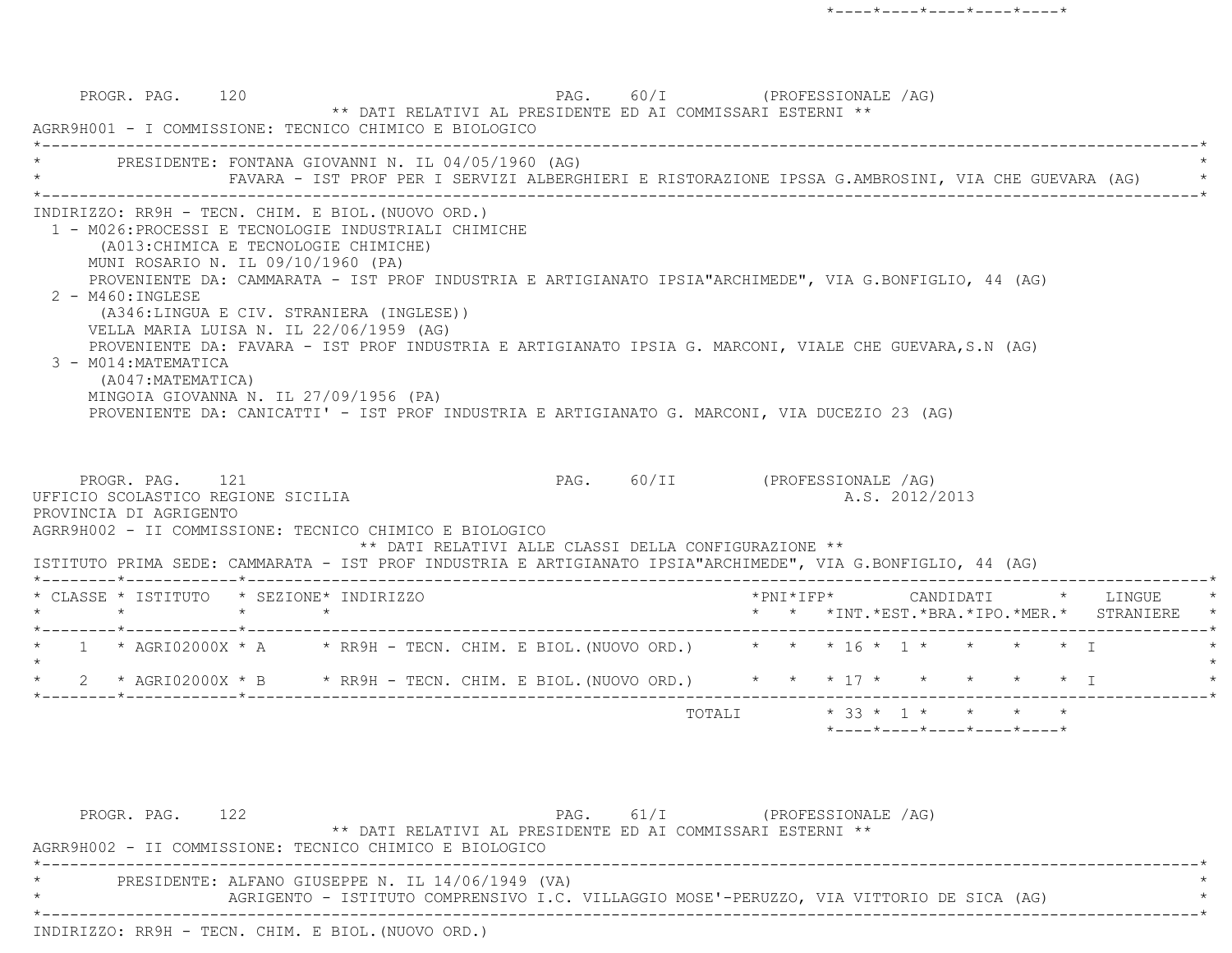| 1 - M026:PROCESSI E TECNOLOGIE INDUSTRIALI CHIMICHE<br>(A013: CHIMICA E TECNOLOGIE CHIMICHE)<br>SASINA ELENA N. IL 10/06/1964 (EE)<br>PROVENIENTE DA: AGRIGENTO - IST PROF INDUSTRIA E ARTIGIANATO IPSIA E.FERMI, VIA P. MATTARELLA (AG)<br>$2 - M460$ : INGLESE<br>(A346:LINGUA E CIV. STRANIERA (INGLESE))<br>RUSSO ANTONINO N. IL 21/04/1955 (AG)<br>PROVENIENTE DA: SCIACCA - ISTITUTO D'ARTE IA "GIUSEPPE BONACHIA", VIA A.DE GASPERI 14 (AG)<br>3 - M014: MATEMATICA<br>(A047: MATEMATICA)<br>LA MAGRA FRANCESCO N. IL 22/12/1967 (AG)<br>PROVENIENTE DA: PRIZZI - IST TEC COMMERCIALE E PER GEOMETRI I.T.C.G. PRIZZI, C.DA CATUSI,S.N. (PA) |                                                                                                                          |
|----------------------------------------------------------------------------------------------------------------------------------------------------------------------------------------------------------------------------------------------------------------------------------------------------------------------------------------------------------------------------------------------------------------------------------------------------------------------------------------------------------------------------------------------------------------------------------------------------------------------------------------------------|--------------------------------------------------------------------------------------------------------------------------|
| PROGR. PAG. 123<br>UFFICIO SCOLASTICO REGIONE SICILIA<br>PROVINCIA DI AGRIGENTO<br>AGRR9H003 - III COMMISSIONE: TECNICO CHIMICO E BIOLOGICO<br>** DATI RELATIVI ALLE CLASSI DELLA CONFIGURAZIONE **<br>ISTITUTO PRIMA SEDE: CASTELTERMINI - IST PROF INDUSTRIA E ARTIGIANATO "ARCHIMEDE", VIA MONS. PADALINO (AG)                                                                                                                                                                                                                                                                                                                                  | PAG. 61/II (PROFESSIONALE /AG)<br>A.S. 2012/2013                                                                         |
| * CLASSE * ISTITUTO * SEZIONE* INDIRIZZO<br>$\star$<br>$\star$ $\star$                                                                                                                                                                                                                                                                                                                                                                                                                                                                                                                                                                             | *PNI*IFP*     CANDIDATI    *   LINGUE<br>* * *INT.*EST.*BRA.*IPO.*MER.* STRANIERE *                                      |
| 1 * AGRI020011 * A $\rightarrow$ RR9H - TECN. CHIM. E BIOL. (NUOVO ORD.) * * * 16 * 1 * * * * * * T                                                                                                                                                                                                                                                                                                                                                                                                                                                                                                                                                |                                                                                                                          |
| 2 * AGRI020011 * A' * RR9L - TECNICO IN. MECCAN. (NUOVO ORD.) * * * 22 * 12 * * * * * * I                                                                                                                                                                                                                                                                                                                                                                                                                                                                                                                                                          |                                                                                                                          |
| PROGR. PAG. 124<br>** DATI RELATIVI AL PRESIDENTE ED AI COMMISSARI ESTERNI **<br>AGRR9H003 - III COMMISSIONE: TECNICO CHIMICO E BIOLOGICO                                                                                                                                                                                                                                                                                                                                                                                                                                                                                                          | $*$ - - - - $*$ - - - - $*$ - - - - $*$ - - - - $*$ - - - - $*$<br>PAG. 62/I (PROFESSIONALE /AG)                         |
| PRESIDENTE: PROVENZANO FRANCESCO N. IL 01/01/1952 (AG)<br>RAVANUSA - ISTITUTO COMPRENSIVO IC A.MANZONI, VIA TINTORIA (AG)                                                                                                                                                                                                                                                                                                                                                                                                                                                                                                                          |                                                                                                                          |
| INDIRIZZO: RR9H - TECN. CHIM. E BIOL. (NUOVO ORD.)<br>1 - M026: PROCESSI E TECNOLOGIE INDUSTRIALI CHIMICHE<br>(A013: CHIMICA E TECNOLOGIE CHIMICHE)<br>PALERMO ANTONINO N. IL 24/11/1962 (AG)<br>$2 - M460 : INGLESE$<br>(A346:LINGUA E CIV. STRANIERA (INGLESE))<br>CANNISTRARO MARIA N. IL 31/01/1956 (AG)<br>PROVENIENTE DA: AGRIGENTO - IST PROF INDUSTRIA E ARTIGIANATO IPSIA E.FERMI, VIA P. MATTARELLA (AG)<br>3 - M014: MATEMATICA<br>(A047: MATEMATICA)<br>DE MARCO GENNARO N. IL 14/09/1966 (AG)<br>PROVENIENTE DA: LICATA - IST PROF PER I SERVIZI ALBERGHIERI E RISTORAZIONE F. RE CAPRIATA, VIA CAMPOBELLO (AG)                       | PROVENIENTE DA: SCIACCA - IST PROF INDUSTRIA E ARTIGIANATO I.P.S.I.A. "ACCURSIO MIRAGLIA, CORSO ACCURSIO MIRAGLIA, 13/15 |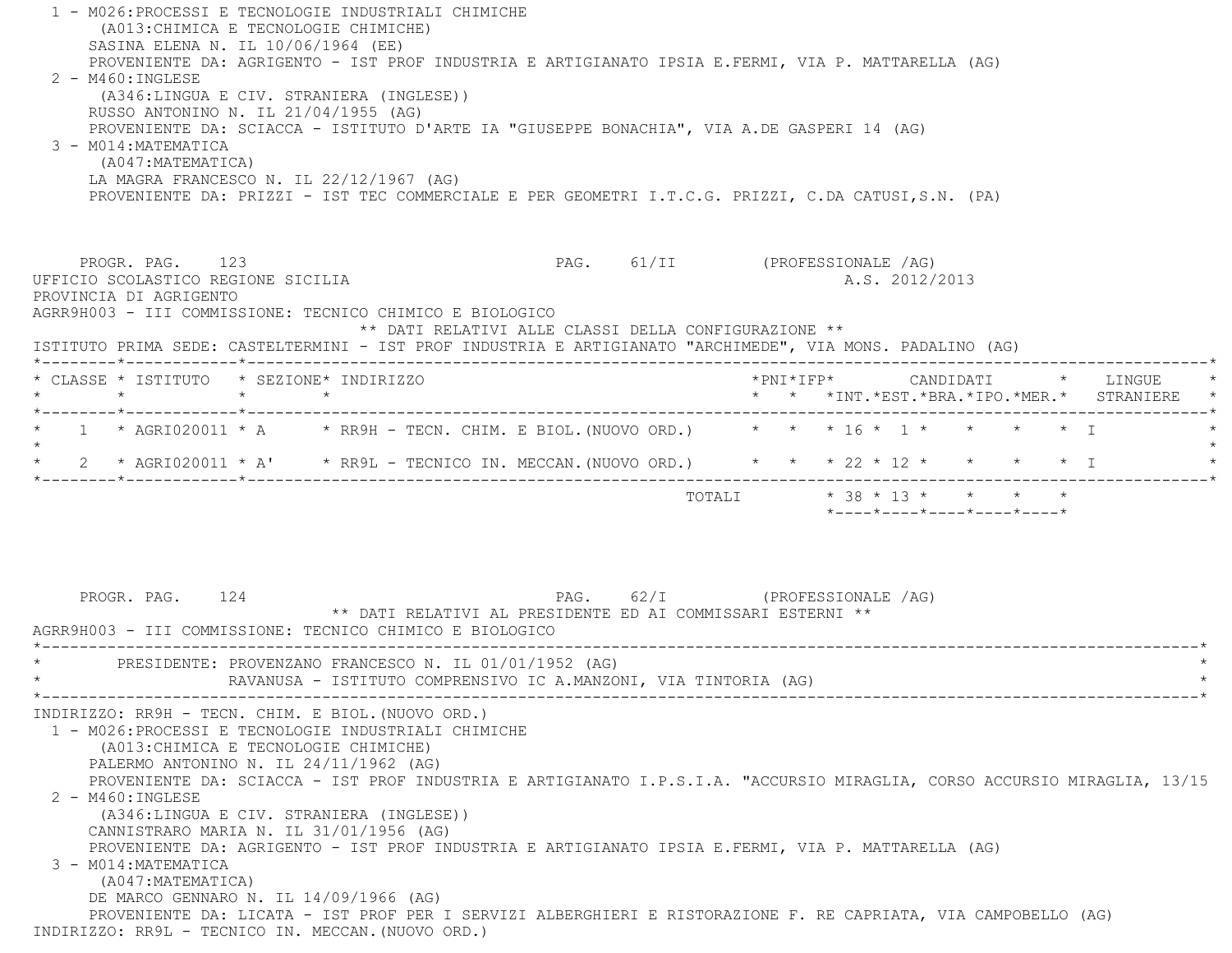| $1 - M460 : INGLESE$                                                                                           |                                                            |                                                                                                                          |
|----------------------------------------------------------------------------------------------------------------|------------------------------------------------------------|--------------------------------------------------------------------------------------------------------------------------|
| (A346:LINGUA E CIV. STRANIERA (INGLESE))                                                                       |                                                            |                                                                                                                          |
| CANNISTRARO MARIA N. IL 31/01/1956 (AG)                                                                        |                                                            |                                                                                                                          |
| PROVENIENTE DA: AGRIGENTO - IST PROF INDUSTRIA E ARTIGIANATO IPSIA E.FERMI, VIA P. MATTARELLA (AG)             |                                                            |                                                                                                                          |
| 2 - M014: MATEMATICA                                                                                           |                                                            |                                                                                                                          |
| (A047:MATEMATICA)                                                                                              |                                                            |                                                                                                                          |
| DE MARCO GENNARO N. IL 14/09/1966 (AG)                                                                         |                                                            |                                                                                                                          |
| PROVENIENTE DA: LICATA - IST PROF PER I SERVIZI ALBERGHIERI E RISTORAZIONE F. RE CAPRIATA, VIA CAMPOBELLO (AG) |                                                            |                                                                                                                          |
| 3 - M062: MACCHINE A FLUIDO                                                                                    |                                                            |                                                                                                                          |
| (A020:DISCIPLINE MECCANICHE E TECNOLOGIA)<br>RUSSELLO CALOGERO N. IL 08/01/1961 (AG)                           |                                                            |                                                                                                                          |
| PROVENIENTE DA: AGRIGENTO - IST PROF INDUSTRIA E ARTIGIANATO IPSIA E.FERMI, VIA P. MATTARELLA (AG)             |                                                            |                                                                                                                          |
|                                                                                                                |                                                            |                                                                                                                          |
| PROGR. PAG. 125                                                                                                |                                                            | PAG. 62/II (PROFESSIONALE /AG)                                                                                           |
| UFFICIO SCOLASTICO REGIONE SICILIA                                                                             |                                                            | A.S. 2012/2013                                                                                                           |
| PROVINCIA DI AGRIGENTO                                                                                         |                                                            |                                                                                                                          |
| AGRR9J001 - I COMMISSIONE: TECNICO DELLE INDUSTRIE ELETTRICHE                                                  |                                                            |                                                                                                                          |
|                                                                                                                | ** DATI RELATIVI ALLE CLASSI DELLA CONFIGURAZIONE **       |                                                                                                                          |
| ISTITUTO PRIMA SEDE: AGRIGENTO - IST PROF INDUSTRIA E ARTIGIANATO IPSIA E.FERMI, VIA P. MATTARELLA (AG)        |                                                            |                                                                                                                          |
| * CLASSE * ISTITUTO * SEZIONE* INDIRIZZO                                                                       |                                                            | *PNI*IFP*     CANDIDATI    *   LINGUE                                                                                    |
|                                                                                                                |                                                            | * * *INT. *EST. *BRA. *IPO. *MER. * STRANIERE *                                                                          |
|                                                                                                                |                                                            |                                                                                                                          |
| 1 * AGRI010009 * A1 * RR9J - TECNICO DELLE IND.EL. (NUOVO ORD) * * * 11 * 2 * * * * * * I                      |                                                            |                                                                                                                          |
|                                                                                                                |                                                            |                                                                                                                          |
| * 2 * AGRI010009 * B1 * RR9J - TECNICO DELLE IND.EL. (NUOVO ORD) * * * 11 * * * * * * * I                      |                                                            |                                                                                                                          |
|                                                                                                                |                                                            | TOTALI * 22 * 2 * * * *                                                                                                  |
|                                                                                                                |                                                            | $*$ - - - - $*$ - - - - $*$ - - - - $*$ - - - - $*$ - - - - $*$                                                          |
|                                                                                                                |                                                            |                                                                                                                          |
|                                                                                                                |                                                            |                                                                                                                          |
|                                                                                                                |                                                            |                                                                                                                          |
|                                                                                                                |                                                            |                                                                                                                          |
| PROGR. PAG. 126                                                                                                |                                                            | PAG. 63/I (PROFESSIONALE /AG)                                                                                            |
|                                                                                                                | ** DATI RELATIVI AL PRESIDENTE ED AI COMMISSARI ESTERNI ** |                                                                                                                          |
| AGRR9J001 - I COMMISSIONE: TECNICO DELLE INDUSTRIE ELETTRICHE                                                  |                                                            |                                                                                                                          |
| * PRESIDENTE: CUCCIO MARIA N. IL 26/01/1957 (PA)                                                               |                                                            |                                                                                                                          |
| LICATA - ISTITUTO TECNICO COMMERCIALE ITC "F. RE CAPRIATA", VIA CAMPOBELLO (AG)                                |                                                            |                                                                                                                          |
|                                                                                                                |                                                            |                                                                                                                          |
| INDIRIZZO: RR9J - TECNICO DELLE IND.EL. (NUOVO ORD)                                                            |                                                            |                                                                                                                          |
| 1 - M045:SISTEMI - AUTOMAZIONE E ORGANIZZ. DELLA PRODUZ.                                                       |                                                            |                                                                                                                          |
| (A035: ELETTROTECNICA ED APPLICAZIONI)                                                                         |                                                            |                                                                                                                          |
| SABELLA GIUSEPPE N. IL 03/11/1956 (AG)                                                                         |                                                            |                                                                                                                          |
|                                                                                                                |                                                            | PROVENIENTE DA: SCIACCA - IST PROF INDUSTRIA E ARTIGIANATO I.P.S.I.A. "ACCURSIO MIRAGLIA, CORSO ACCURSIO MIRAGLIA, 13/15 |
| 2 - M014: MATEMATICA                                                                                           |                                                            |                                                                                                                          |
| (A047: MATEMATICA)                                                                                             |                                                            |                                                                                                                          |
| GUIDA ROSANNA MARIA N. IL 14/05/1966 (PA)                                                                      |                                                            |                                                                                                                          |
| PROVENIENTE DA: BIVONA - IST TEC COMMERCIALE E PER GEOMETRI LORENZO PANEPINTO, VIA CAPPUCCINI (AG)             |                                                            |                                                                                                                          |
| 3 - M460: INGLESE                                                                                              |                                                            |                                                                                                                          |
| (A346:LINGUA E CIV. STRANIERA (INGLESE))                                                                       |                                                            |                                                                                                                          |
| ZITO ROSA N. IL 22/03/1954 (AG)                                                                                |                                                            |                                                                                                                          |
| PROVENIENTE DA: MENFI - LICEO SCIENTIFICO ENRICO FERMI, VIA MAZZINI 2 (AG)                                     |                                                            |                                                                                                                          |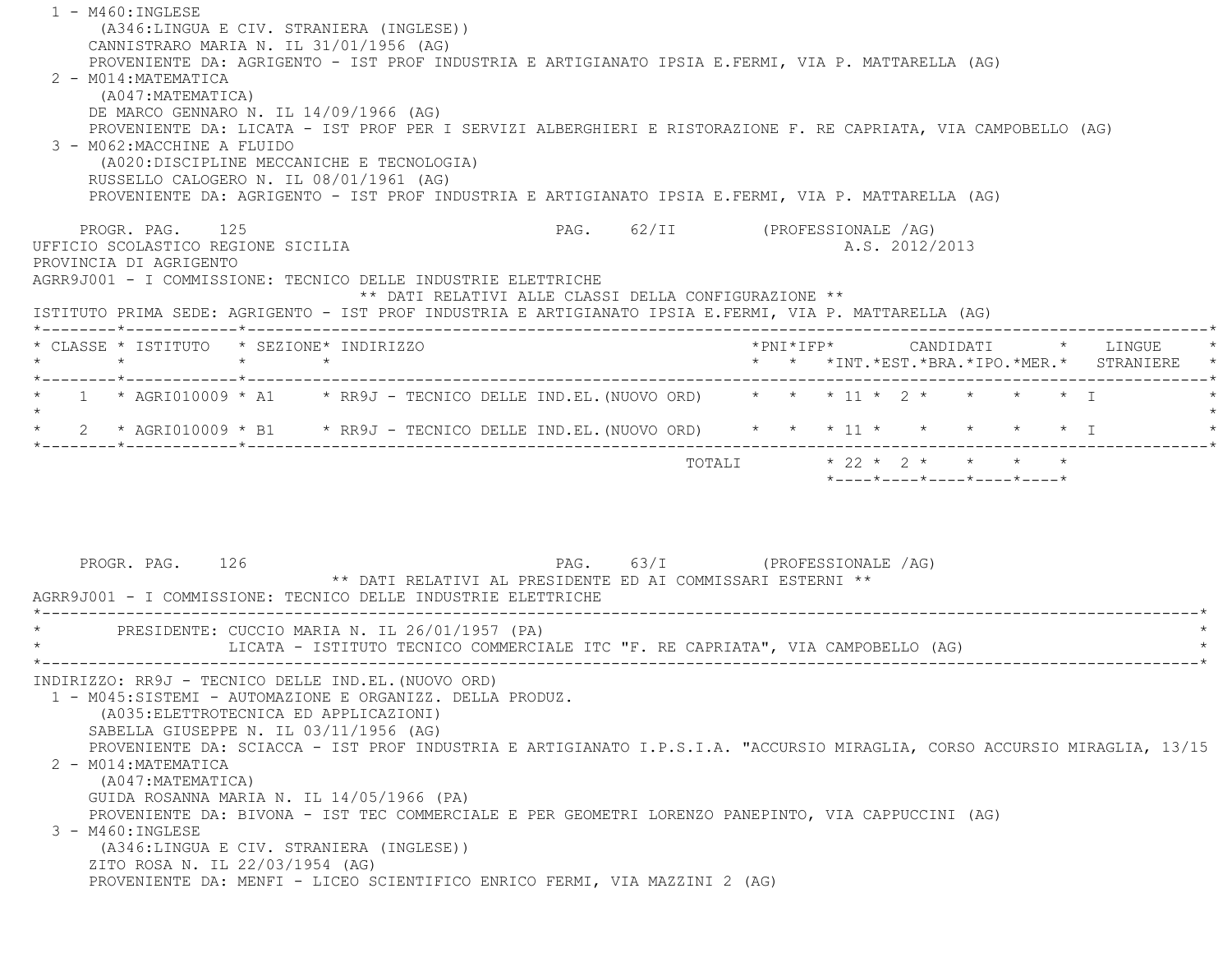| PROGR. PAG. 127<br>UFFICIO SCOLASTICO REGIONE SICILIA                                                                                                                                                                                                                                                                                                  |                                                      | PAG. 63/II (PROFESSIONALE /AG) | A.S. 2012/2013                                                                          |                   |
|--------------------------------------------------------------------------------------------------------------------------------------------------------------------------------------------------------------------------------------------------------------------------------------------------------------------------------------------------------|------------------------------------------------------|--------------------------------|-----------------------------------------------------------------------------------------|-------------------|
| PROVINCIA DI AGRIGENTO<br>AGRR9J002 - II COMMISSIONE: TECNICO DELLE INDUSTRIE ELETTRICHE<br>ISTITUTO PRIMA SEDE: CIANCIANA - IST PROF INDUSTRIA E ARTIGIANATO "ARCHIMEDE", CORSO CINQUEMANI ARCURI 117 (AG)                                                                                                                                            | ** DATI RELATIVI ALLE CLASSI DELLA CONFIGURAZIONE ** |                                |                                                                                         |                   |
| * CLASSE * ISTITUTO * SEZIONE* INDIRIZZO                                                                                                                                                                                                                                                                                                               |                                                      |                                | *PNI*IFP*     CANDIDATI    *   LINGUE   *<br>* * *INT.*EST.*BRA.*IPO.*MER.* STRANIERE * |                   |
| * 1 * AGRI00601P * A * * RR9J - TECNICO DELLE IND.EL. (NUOVO ORD) * * * 6 * * * * * * * * I                                                                                                                                                                                                                                                            |                                                      |                                |                                                                                         |                   |
| ISTITUTO SECONDA SEDE: CAMMARATA - IST PROF INDUSTRIA E ARTIGIANATO IPSIA"ARCHIMEDE", VIA G.BONFIGLIO, 44 (AG)                                                                                                                                                                                                                                         |                                                      |                                |                                                                                         |                   |
| * CLASSE * ISTITUTO * SEZIONE* INDIRIZZO                                                                                                                                                                                                                                                                                                               |                                                      |                                | * * *INT.*EST.*BRA.*IPO.*MER.* STRANIERE *                                              |                   |
| * 2 * AGRI02000X * A' * RR9J - TECNICO DELLE IND.EL. (NUOVO ORD) * * * 14 * * * * * * * * I                                                                                                                                                                                                                                                            |                                                      |                                |                                                                                         |                   |
|                                                                                                                                                                                                                                                                                                                                                        |                                                      |                                | *----*----*----*----*----*                                                              |                   |
| AGRIGENTO - ISTITUTO TECNICO PER GEOMETRI ITG "BRUNELLESCHI", CONTRADA CALCARELLE (AG)<br>INDIRIZZO: RR9J - TECNICO DELLE IND.EL. (NUOVO ORD)                                                                                                                                                                                                          |                                                      |                                |                                                                                         |                   |
| PROGR. PAG. 128<br>** DATI RELATIVI AL PRESIDENTE ED AI COMMISSARI ESTERNI **<br>AGRR9J002 - II COMMISSIONE: TECNICO DELLE INDUSTRIE ELETTRICHE<br>* PRESIDENTE: AGNELLO AUDENZIO N. IL 14/08/1954 (AG)                                                                                                                                                |                                                      | PAG. 64/I (PROFESSIONALE /AG)  |                                                                                         |                   |
| 1 - M045:SISTEMI - AUTOMAZIONE E ORGANIZZ. DELLA PRODUZ.<br>(A035: ELETTROTECNICA ED APPLICAZIONI)<br>RAMPINO FERNANDO VINCENZO N. IL 30/10/1966 (LE)<br>PROVENIENTE DA: FAVARA - IST PROF INDUSTRIA E ARTIGIANATO IPSIA G. MARCONI, VIALE CHE GUEVARA, S.N (AG)<br>2 - M014: MATEMATICA<br>(A047:MATEMATICA)<br>BUTTICE ROSARIO N. IL 18/09/1960 (AG) |                                                      |                                |                                                                                         |                   |
| PROVENIENTE DA: AGRIGENTO - IST PROF INDUSTRIA E ARTIGIANATO IPSIA E.FERMI, VIA P. MATTARELLA (AG)<br>3 - M460: INGLESE<br>(A346:LINGUA E CIV. STRANIERA (INGLESE))<br>FRAGOLA ANTONINA N. IL 30/06/1961 (AG)<br>PROVENIENTE DA: SCIACCA - ISTITUTO TECNICO COMMERCIALE ITC "DON MICHELE ARENA", VIA GIOTTO (AG)                                       |                                                      |                                |                                                                                         |                   |
| PROGR. PAG. 129<br>UFFICIO SCOLASTICO REGIONE SICILIA<br>PROVINCIA DI AGRIGENTO<br>AGRR9J003 - III COMMISSIONE: TECNICO DELLE INDUSTRIE ELETTRICHE                                                                                                                                                                                                     | ** DATI RELATIVI ALLE CLASSI DELLA CONFIGURAZIONE ** | PAG. 64/II (PROFESSIONALE /AG) | A.S. 2012/2013                                                                          |                   |
| ISTITUTO PRIMA SEDE: SCIACCA - IST PROF INDUSTRIA E ARTIGIANATO I.P.S.I.A. "ACCURSIO MIRAGLIA, CORSO ACCURSIO MIRAGLIA, 13/15                                                                                                                                                                                                                          |                                                      |                                |                                                                                         |                   |
| * CLASSE * ISTITUTO * SEZIONE* INDIRIZZO                                                                                                                                                                                                                                                                                                               |                                                      | $*$ PNI $*$ IFP $*$            | CANDIDATI                                                                               | $\star$<br>LINGUE |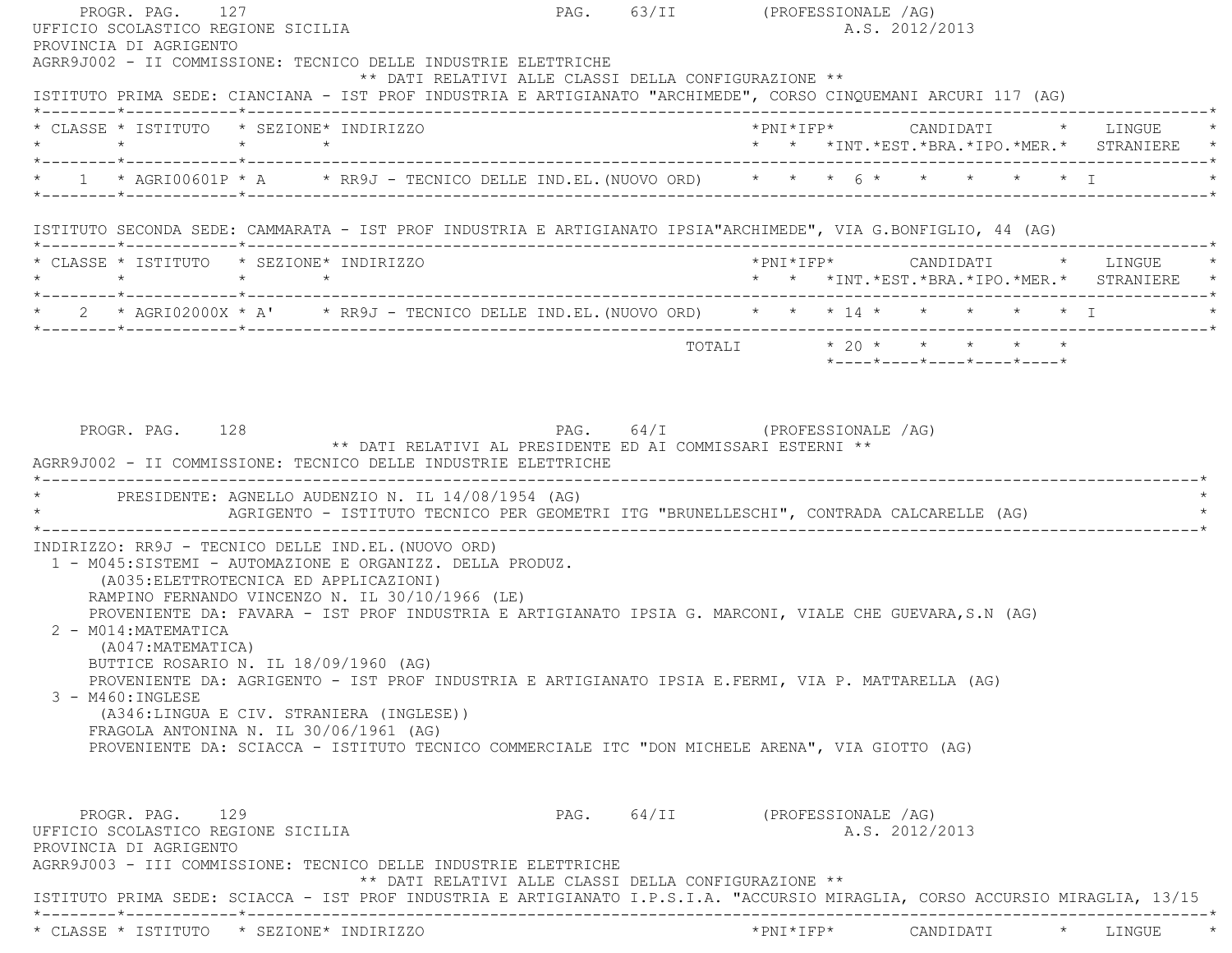|         |                                                                                        |                                                                     |                                                                                                                                                                                                                                                                                                                                                                                                        |                                                            |  |  | * * *INT. *EST. *BRA. *IPO. *MER. * STRANIERE                                                                                                                                                                                                                                                                                                                |
|---------|----------------------------------------------------------------------------------------|---------------------------------------------------------------------|--------------------------------------------------------------------------------------------------------------------------------------------------------------------------------------------------------------------------------------------------------------------------------------------------------------------------------------------------------------------------------------------------------|------------------------------------------------------------|--|--|--------------------------------------------------------------------------------------------------------------------------------------------------------------------------------------------------------------------------------------------------------------------------------------------------------------------------------------------------------------|
|         |                                                                                        | _____*____________*___________                                      |                                                                                                                                                                                                                                                                                                                                                                                                        |                                                            |  |  | ------------------------<br>1 * AGRI090006 * A * RR9J - TECNICO DELLE IND.EL. (NUOVO ORD) * * * 13 * 1 *<br>$\star$ $\star$ T                                                                                                                                                                                                                                |
| $\star$ |                                                                                        |                                                                     |                                                                                                                                                                                                                                                                                                                                                                                                        |                                                            |  |  | 2 * AGRI090006 * B * RR9K - TECNICO IND.ELETTRO. (NUOVO ORD.) * * * 8 * * * * * * * * I                                                                                                                                                                                                                                                                      |
|         |                                                                                        |                                                                     |                                                                                                                                                                                                                                                                                                                                                                                                        |                                                            |  |  | TOTALI * 21 * 1 * * * * *                                                                                                                                                                                                                                                                                                                                    |
|         |                                                                                        |                                                                     |                                                                                                                                                                                                                                                                                                                                                                                                        |                                                            |  |  | $*$ - - - - $*$ - - - - $*$ - - - - $*$ - - - - $*$ - - - - $*$                                                                                                                                                                                                                                                                                              |
|         |                                                                                        |                                                                     |                                                                                                                                                                                                                                                                                                                                                                                                        |                                                            |  |  |                                                                                                                                                                                                                                                                                                                                                              |
|         |                                                                                        |                                                                     |                                                                                                                                                                                                                                                                                                                                                                                                        |                                                            |  |  |                                                                                                                                                                                                                                                                                                                                                              |
|         | PROGR. PAG. 130                                                                        |                                                                     | AGRR9J003 - III COMMISSIONE: TECNICO DELLE INDUSTRIE ELETTRICHE                                                                                                                                                                                                                                                                                                                                        | ** DATI RELATIVI AL PRESIDENTE ED AI COMMISSARI ESTERNI ** |  |  | PAG. 65/I (PROFESSIONALE /AG)                                                                                                                                                                                                                                                                                                                                |
|         |                                                                                        |                                                                     | PRESIDENTE: MANGIONE PIETRO N. IL 20/07/1954 (AG)<br>AGRIGENTO - LICEO SCIENTIFICO LS "LEONARDO", VIALE DELLA VITTORIA (AG)                                                                                                                                                                                                                                                                            |                                                            |  |  |                                                                                                                                                                                                                                                                                                                                                              |
|         | 2 - M014: MATEMATICA<br>(A047:MATEMATICA)<br>3 - M460: INGLESE<br>1 - M014: MATEMATICA |                                                                     | INDIRIZZO: RR9J - TECNICO DELLE IND.EL. (NUOVO ORD)<br>1 - M045:SISTEMI - AUTOMAZIONE E ORGANIZZ. DELLA PRODUZ.<br>(A035: ELETTROTECNICA ED APPLICAZIONI)<br>SCANDAGLIA LUIGI MARTINO N. IL 11/11/1965 (AG)<br>BALDASSANO MICHELE N. IL 23/04/1961 (AG)<br>(A346:LINGUA E CIV. STRANIERA (INGLESE))<br>LA MORELLA LUIGINA N. IL 03/01/1960 (EE)<br>INDIRIZZO: RR9K - TECNICO IND.ELETTRO. (NUOVO ORD.) |                                                            |  |  | PROVENIENTE DA: CIANCIANA - IST PROF INDUSTRIA E ARTIGIANATO "ARCHIMEDE", CORSO CINQUEMANI ARCURI 117 (AG)<br>PROVENIENTE DA: AGRIGENTO - IST PROF PER I SERVIZI COMMERCIALI E TURISTICI IP SERV COMM. ENOG. OSPIT. AL, VIA F. OUARTAR<br>PROVENIENTE DA: FAVARA - IST PROF PER I SERVIZI ALBERGHIERI E RISTORAZIONE IPSSA G.AMBROSINI, VIA CHE GUEVARA (AG) |
|         | (A047: MATEMATICA)<br>$2 - M460$ : INGLESE                                             |                                                                     | BALDASSANO MICHELE N. IL 23/04/1961 (AG)<br>(A346:LINGUA E CIV. STRANIERA (INGLESE))<br>LA MORELLA LUIGINA N. IL 03/01/1960 (EE)                                                                                                                                                                                                                                                                       |                                                            |  |  | PROVENIENTE DA: AGRIGENTO - IST PROF PER I SERVIZI COMMERCIALI E TURISTICI IP SERV COMM. ENOG. OSPIT. AL, VIA F. QUARTAR                                                                                                                                                                                                                                     |
|         | (A034: ELETTRONICA)                                                                    |                                                                     | 3 - M049: ELETTRONICA, TELECOMUNICAZIONI E APPLICAZIONI<br>SAMMARTINO FRANCESCO N. IL 03/01/1952 (AG)                                                                                                                                                                                                                                                                                                  |                                                            |  |  | PROVENIENTE DA: FAVARA - IST PROF PER I SERVIZI ALBERGHIERI E RISTORAZIONE IPSSA G.AMBROSINI, VIA CHE GUEVARA (AG)<br>PROVENIENTE DA: AGRIGENTO - IST PROF INDUSTRIA E ARTIGIANATO IPSIA E.FERMI, VIA P. MATTARELLA (AG)                                                                                                                                     |
|         | PROGR. PAG. 131<br>PROVINCIA DI AGRIGENTO                                              | UFFICIO SCOLASTICO REGIONE SICILIA                                  | AGRR9K001 - I COMMISSIONE: TECNICO DELLE INDUSTRIE ELETTRONICHE                                                                                                                                                                                                                                                                                                                                        |                                                            |  |  | PAG. 65/II (PROFESSIONALE /AG)<br>A.S. 2012/2013                                                                                                                                                                                                                                                                                                             |
|         |                                                                                        |                                                                     |                                                                                                                                                                                                                                                                                                                                                                                                        | ** DATI RELATIVI ALLE CLASSI DELLA CONFIGURAZIONE **       |  |  | ISTITUTO PRIMA SEDE: AGRIGENTO - IST PROF INDUSTRIA E ARTIGIANATO IPSIA E.FERMI, VIA P. MATTARELLA (AG)                                                                                                                                                                                                                                                      |
|         |                                                                                        | $\star \qquad \qquad \star \qquad \qquad \star \qquad \qquad \star$ | * CLASSE * ISTITUTO * SEZIONE* INDIRIZZO                                                                                                                                                                                                                                                                                                                                                               |                                                            |  |  | * * *INT.*EST.*BRA.*IPO.*MER.* STRANIERE *                                                                                                                                                                                                                                                                                                                   |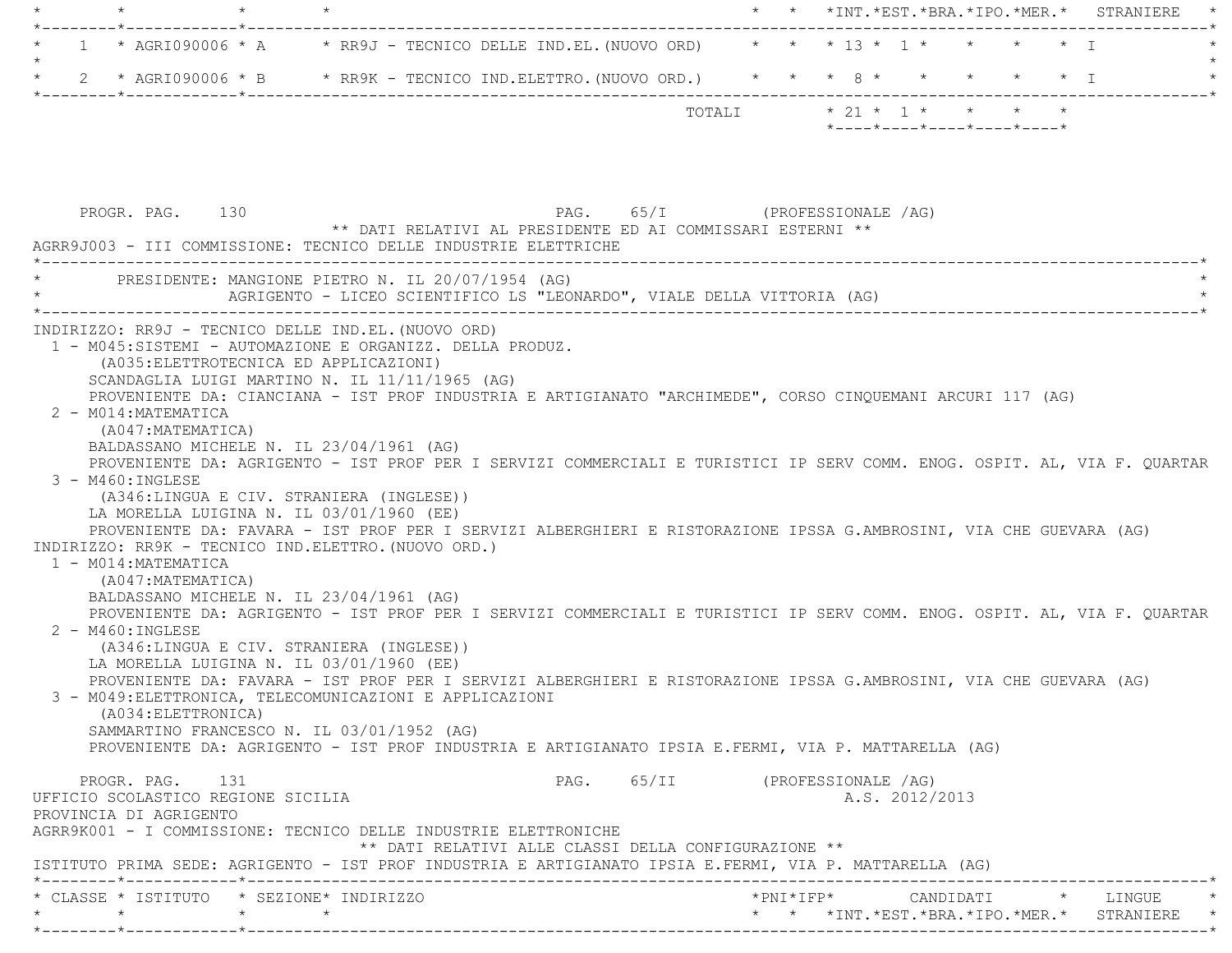|         |                                                                                                                                                                                                                                                                                                                          |                 |                                                                                         |                                | * AGRI010009 * A' * RR9K - TECNICO IND.ELETTRO. (NUOVO ORD.) * * * 12 * 1 * * * * * * I |                             |           |  |                                                  |  |  |                                                                                                         |
|---------|--------------------------------------------------------------------------------------------------------------------------------------------------------------------------------------------------------------------------------------------------------------------------------------------------------------------------|-----------------|-----------------------------------------------------------------------------------------|--------------------------------|-----------------------------------------------------------------------------------------|-----------------------------|-----------|--|--------------------------------------------------|--|--|---------------------------------------------------------------------------------------------------------|
|         | 2 * AGRI010009 * B' * RR9K - TECNICO IND.ELETTRO.(NUOVO ORD.) * * * 17 * * * * * * * I                                                                                                                                                                                                                                   |                 |                                                                                         |                                |                                                                                         |                             |           |  |                                                  |  |  |                                                                                                         |
|         |                                                                                                                                                                                                                                                                                                                          |                 |                                                                                         |                                |                                                                                         | TOTALI $* 29 * 1 * * * * *$ |           |  | $*$ ---- $*$ ---- $*$ ---- $*$ ---- $*$ ---- $*$ |  |  |                                                                                                         |
|         | PROGR. PAG. 132<br>AGRR9K001 - I COMMISSIONE: TECNICO DELLE INDUSTRIE ELETTRONICHE                                                                                                                                                                                                                                       |                 | ** DATI RELATIVI AL PRESIDENTE ED AI COMMISSARI ESTERNI **                              |                                | PAG. 66/I (PROFESSIONALE /AG)                                                           |                             |           |  |                                                  |  |  |                                                                                                         |
|         | * PRESIDENTE: MISURACA ANNA ROSALIA N. IL 26/07/1959 (PA)                                                                                                                                                                                                                                                                |                 | SCIACCA - ISTITUTO D'ARTE IA "GIUSEPPE BONACHIA", VIA A.DE GASPERI 14 (AG)              |                                |                                                                                         |                             |           |  |                                                  |  |  |                                                                                                         |
|         | 2 - M014: MATEMATICA<br>(A047: MATEMATICA)<br>GIOVINCO GIROLAMA N. IL 10/04/1969 (TP)<br>PROVENIENTE DA: CARINI - IST PROF PER I SERVIZI ALBERGHIERI E RISTORAZIONE IPSEOA "UGO MURSIA", VIA TRATTATI DI ROMA, 6<br>3 - M460: INGLESE<br>(A346:LINGUA E CIV. STRANIERA (INGLESE))<br>PUCCIO CINZIA N. IL 04/10/1960 (AG) |                 | PROVENIENTE DA: LICATA - LICEO CLASSICO "VINCENZO LINARES", VIA PROF. S. MALFITANO (AG) |                                |                                                                                         |                             |           |  |                                                  |  |  |                                                                                                         |
|         |                                                                                                                                                                                                                                                                                                                          |                 |                                                                                         |                                |                                                                                         |                             |           |  |                                                  |  |  |                                                                                                         |
|         | PROGR. PAG. 133<br>UFFICIO SCOLASTICO REGIONE SICILIA<br>PROVINCIA DI AGRIGENTO<br>AGRR9Q001 - I COMMISSIONE: TECNICO DEI SERVIZI TURISTICI<br>ISTITUTO PRIMA SEDE: AGRIGENTO - IST PROF PER I SERVIZI COMMERCIALI E TURISTICI IP SERV COMM. ENOG. OSPIT. AL, VIA F. QUARTARA                                            |                 | ** DATI RELATIVI ALLE CLASSI DELLA CONFIGURAZIONE **                                    | PAG. 66/II (PROFESSIONALE /AG) |                                                                                         |                             |           |  | A.S. 2012/2013                                   |  |  |                                                                                                         |
|         | * CLASSE * ISTITUTO * SEZIONE* INDIRIZZO                                                                                                                                                                                                                                                                                 |                 |                                                                                         |                                |                                                                                         |                             | *PNI*IFP* |  |                                                  |  |  | CANDIDATI * LINGUE<br>* * *INT. *EST. *BRA. *IPO. *MER. * STRANIERE                                     |
|         | *------------*-----------------<br>* AGRC01000L * C * RR9Q - TECNICO SERV. TURIS. (NUOVO ORD.) * * * 11 * * * * * * * F                                                                                                                                                                                                  |                 |                                                                                         |                                |                                                                                         |                             |           |  |                                                  |  |  | ------------*<br>--------------------------------*                                                      |
|         | ISTITUTO SECONDA SEDE: PORTO EMPEDOCLE - IST PROF PER I SERVIZI COMMERCIALI E TURISTICI IST. PROF.LE SERV. COMM. "GA, VIA G. L                                                                                                                                                                                           |                 |                                                                                         |                                |                                                                                         |                             |           |  |                                                  |  |  |                                                                                                         |
| $\star$ | * CLASSE * ISTITUTO * SEZIONE* INDIRIZZO                                                                                                                                                                                                                                                                                 | $\star$ $\star$ |                                                                                         |                                |                                                                                         |                             |           |  |                                                  |  |  | $\verb+'PNI*IFP*~~\verb+ CANDIDATI~~*~~\verb+LINGUE~~*~~$<br>* * *INT.*EST.*BRA.*IPO.*MER.* STRANIERE * |
|         | 2 * AGRC01005T * B * RR9Q - TECNICO SERV. TURIS. (NUOVO ORD.) * * * 15 * * * * * * * F                                                                                                                                                                                                                                   |                 |                                                                                         |                                |                                                                                         |                             |           |  |                                                  |  |  |                                                                                                         |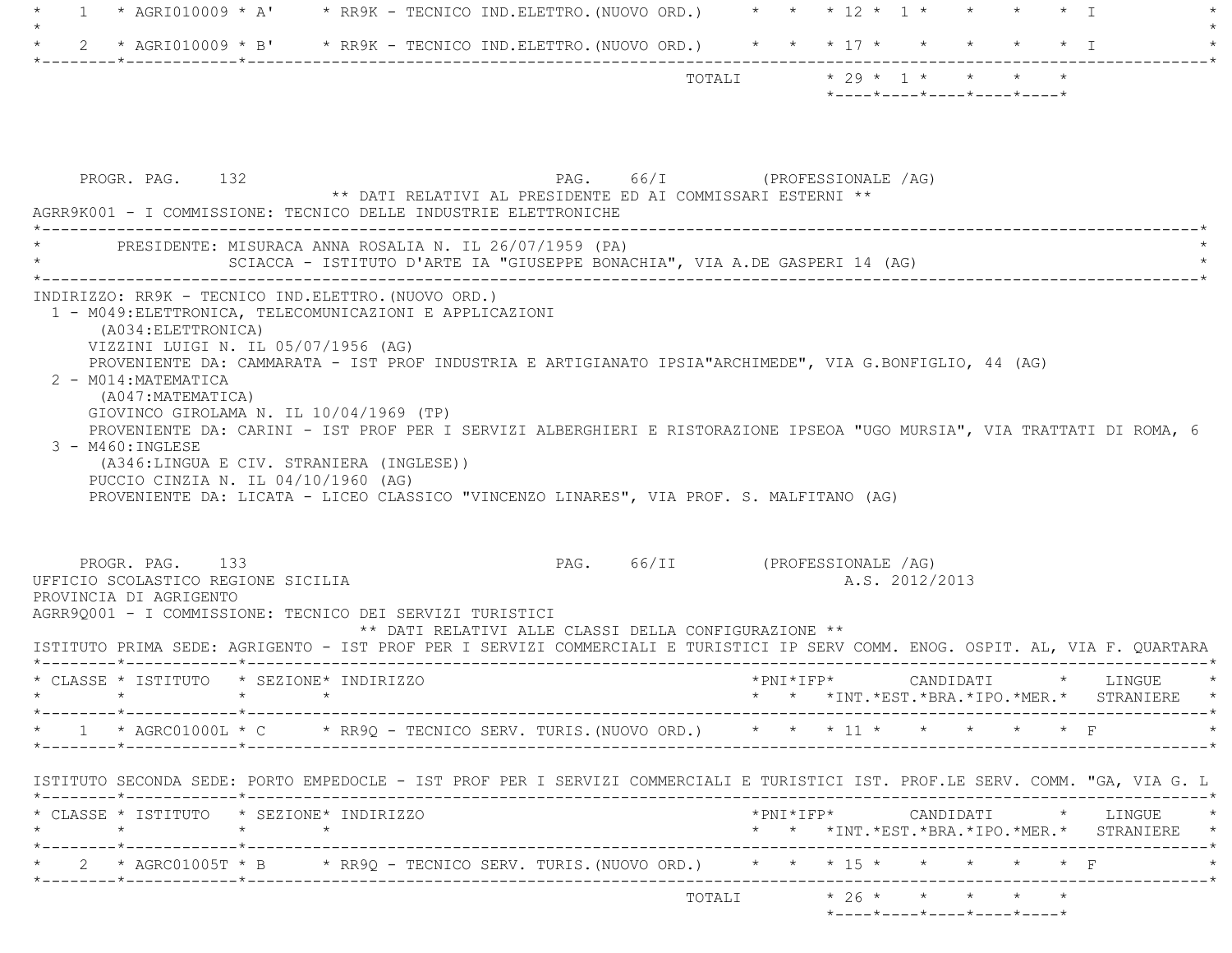|                                                                                                                                                                                                                                                                                                              |  | * PRESIDENTE: OLIVERI MARIA N. IL 12/05/1963 (AG)<br>RIBERA - IST TEC COMMERCIALE E PER GEOMETRI ITCG GIOVANNI XXIII, VIA PRESTI N. 2 (AG)                                                                                                                                                                                                                                                                                                          |                                |  |                                                                                                               |  |                                                                                            |
|--------------------------------------------------------------------------------------------------------------------------------------------------------------------------------------------------------------------------------------------------------------------------------------------------------------|--|-----------------------------------------------------------------------------------------------------------------------------------------------------------------------------------------------------------------------------------------------------------------------------------------------------------------------------------------------------------------------------------------------------------------------------------------------------|--------------------------------|--|---------------------------------------------------------------------------------------------------------------|--|--------------------------------------------------------------------------------------------|
| (A017:DISCIPLINE ECONOMICO-AZIENDALI)<br>CASANDRA GIUSEPPE N. IL 05/09/1963 (AG)<br>2 - M462: INGLESE<br>(A346:LINGUA E CIV. STRANIERA (INGLESE))<br>CANCIALOSI MARIA DORA N. IL 09/06/1956 (AG)<br>3 - M390: FRANCESE<br>(A246:LINGUA E CIV. STRANIERA (FRANCESE))<br>CAPONNETTO ANNA N. IL 17/10/1967 (PD) |  | INDIRIZZO: RR9Q - TECNICO SERV. TURIS. (NUOVO ORD.)<br>1 - M079: ECONOMIA E TECNICA DELL'AZIENDA TURISTICA<br>PROVENIENTE DA: SCIACCA - IST PROF PER I SERVIZI ALBERGHIERI E RISTORAZIONE IPSSA "SEN. G.MOLINARI", CONTRADA MARCHESA (<br>PROVENIENTE DA: CANICATTI' - LICEO SCIENTIFICO A. SCIASCIA, VIA PAPA GIOVANNI XXIII 7 (AG)<br>PROVENIENTE DA: CANICATTI' - IST TEC COMMERCIALE E PER GEOMETRI ITCG GALILEO GALILEI, VIA PIRANDELLO 4 (AG) |                                |  |                                                                                                               |  |                                                                                            |
| PROGR. PAG. 135                                                                                                                                                                                                                                                                                              |  |                                                                                                                                                                                                                                                                                                                                                                                                                                                     | PAG. 67/II (PROFESSIONALE /AG) |  |                                                                                                               |  |                                                                                            |
| UFFICIO SCOLASTICO REGIONE SICILIA<br>PROVINCIA DI AGRIGENTO                                                                                                                                                                                                                                                 |  | AGRR90002 - II COMMISSIONE: TECNICO DEI SERVIZI TURISTICI<br>** DATI RELATIVI ALLE CLASSI DELLA CONFIGURAZIONE **<br>ISTITUTO PRIMA SEDE: MENFI - IST PROF PER I SERVIZI COMMERCIALI E TURISTICI I.P.S. COMM.E TURIS."SAVERIO F, VIA ETA (AG)                                                                                                                                                                                                       |                                |  | A.S. 2012/2013                                                                                                |  |                                                                                            |
| * CLASSE * ISTITUTO * SEZIONE* INDIRIZZO                                                                                                                                                                                                                                                                     |  |                                                                                                                                                                                                                                                                                                                                                                                                                                                     |                                |  |                                                                                                               |  | $*$ PNI $*$ IFP $*$ CANDIDATI $*$ LINGUE $*$<br>* * *INT.*EST.*BRA.*IPO.*MER.* STRANIERE * |
|                                                                                                                                                                                                                                                                                                              |  | * 1 * AGRC01601L * F * RR9Q - TECNICO SERV. TURIS. (NUOVO ORD.) * * * 18 * * * * * * * F                                                                                                                                                                                                                                                                                                                                                            |                                |  |                                                                                                               |  |                                                                                            |
|                                                                                                                                                                                                                                                                                                              |  | ISTITUTO SECONDA SEDE: LICATA - IST PROF PER I SERVIZI ALBERGHIERI E RISTORAZIONE F. RE CAPRIATA, VIA CAMPOBELLO (AG)                                                                                                                                                                                                                                                                                                                               |                                |  |                                                                                                               |  |                                                                                            |
| * CLASSE * ISTITUTO * SEZIONE* INDIRIZZO                                                                                                                                                                                                                                                                     |  |                                                                                                                                                                                                                                                                                                                                                                                                                                                     |                                |  |                                                                                                               |  | *PNI*IFP* CANDIDATI * LINGUE<br>* * *INT.*EST.*BRA.*IPO.*MER.* STRANIERE *                 |
|                                                                                                                                                                                                                                                                                                              |  | * 2 * AGRH01301A * A * RR9Q - TECNICO SERV. TURIS. (NUOVO ORD.) * * * 13 * * * * * * * F                                                                                                                                                                                                                                                                                                                                                            |                                |  |                                                                                                               |  |                                                                                            |
|                                                                                                                                                                                                                                                                                                              |  |                                                                                                                                                                                                                                                                                                                                                                                                                                                     | TOTALI                         |  | $\star$ 31 $\star$ $\star$ $\star$ $\star$<br>$*$ _ _ _ _ $*$ _ _ _ _ $*$ _ _ _ _ $*$ _ _ _ _ $*$ _ _ _ _ $*$ |  |                                                                                            |

\* AGRIGENTO - LICEO SCIENTIFICO LS "LEONARDO", VIALE DELLA VITTORIA (AG) \*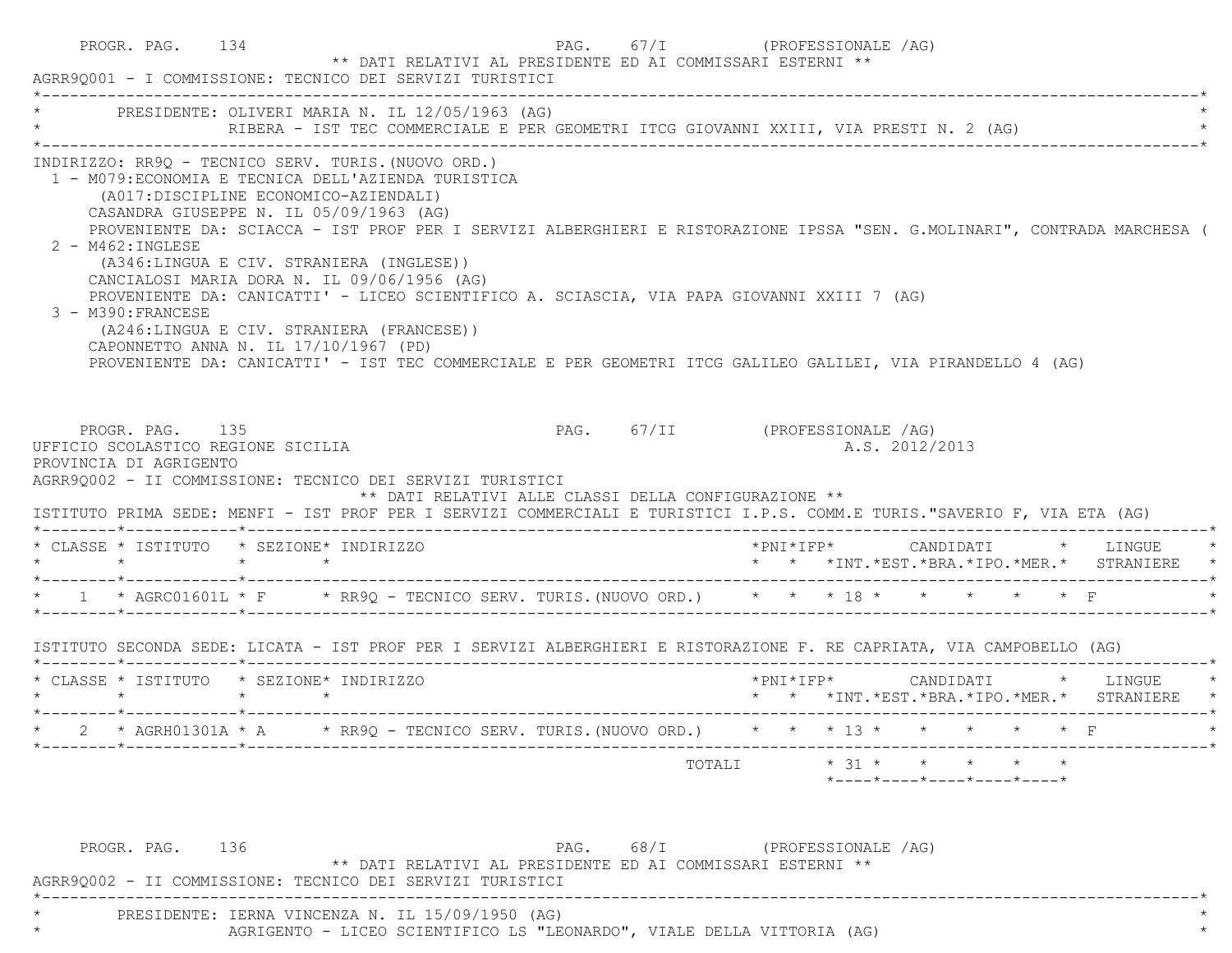\*----------------------------------------------------------------------------------------------------------------------------\* INDIRIZZO: RR9Q - TECNICO SERV. TURIS.(NUOVO ORD.) 1 - M079:ECONOMIA E TECNICA DELL'AZIENDA TURISTICA (A017:DISCIPLINE ECONOMICO-AZIENDALI) MARCHESE RAGONA PATRIZIA N. IL 06/10/1965 (CL) PROVENIENTE DA: ARAGONA - IST PROF PER I SERVIZI COMMERCIALI E TURISTICI IST. PROF.LE SERV. COMM. "GA, VIA ANDREA COST A $2 - M462 \cdot INGIERSE$  (A346:LINGUA E CIV. STRANIERA (INGLESE)) MONTALBANO ANTONINO N. IL 10/03/1951 (AG) PROVENIENTE DA: BIVONA - IST TEC COMMERCIALE E PER GEOMETRI LORENZO PANEPINTO, VIA CAPPUCCINI (AG) 3 - M390:FRANCESE (A246:LINGUA E CIV. STRANIERA (FRANCESE)) SALADINO GRAZIA IDA N. IL 30/04/1955 (AG) PROVENIENTE DA: SCIACCA - LICEO SCIENTIFICO LS ENRICO FERMI, VIA PARMA N. 1 (AG) PROGR. PAG. 137 CHASTERS 137 PAG. 68/II (PROFESSIONALE /AG) UFFICIO SCOLASTICO REGIONE SICILIA A.S. 2012/2013 PROVINCIA DI AGRIGENTO AGRR9Q003 - III COMMISSIONE: TECNICO DEI SERVIZI TURISTICI \*\* DATI RELATIVI ALLE CLASSI DELLA CONFIGURAZIONE \*\* ISTITUTO PRIMA SEDE: SCIACCA - IST PROF PER I SERVIZI COMMERCIALI E TURISTICI IPSCT SAVERIO FRISC, VIA NENNI (AG) \*--------\*------------\*-------------------------------------------------------------------------------------------------------\* \* CLASSE \* ISTITUTO \* SEZIONE\* INDIRIZZO \*PNI\*IFP\* CANDIDATI \* LINGUE \* \* \* \* \* \* \* \*INT.\*EST.\*BRA.\*IPO.\*MER.\* STRANIERE \* \*--------\*------------\*-------------------------------------------------------------------------------------------------------\*\* 1 \* AGRC01602N \* B \* RR9Q - TECNICO SERV. TURIS. (NUOVO ORD.) \* \* \* 14 \* 1 \* \* \* \* \* \* F  $\star$ \* 2 \* AGRC01602N \* A \* RR9B - TECN. GEST. AZ. INFO. (NUOVO ORD) \* \* \* \* 28 \* \* \* \* \* \* \* I \*--------\*------------\*-------------------------------------------------------------------------------------------------------\* TOTALI \* 42 \* 1 \* \* \* \* \*----\*----\*----\*----\*----\*PROGR. PAG. 138 PAG. 69/I (PROFESSIONALE /AG) \*\* DATI RELATIVI AL PRESIDENTE ED AI COMMISSARI ESTERNI \*\* AGRR9Q003 - III COMMISSIONE: TECNICO DEI SERVIZI TURISTICI \*----------------------------------------------------------------------------------------------------------------------------\*PRESIDENTE: DE GREGORIO CALOGERO N. IL 25/04/1960 (PA) AGRIGENTO - ISTITUTO TECNICO COMMERCIALE I.T.C.E.T. LEONARDO SCIASC, CONTRADA CALCARELLE (AG) \*----------------------------------------------------------------------------------------------------------------------------\* INDIRIZZO: RR9Q - TECNICO SERV. TURIS.(NUOVO ORD.) 1 - M034:ECONOMIA D' AZIENDA (A017:DISCIPLINE ECONOMICO-AZIENDALI) LO VERME LUIGIA GIOVANNA N. IL 08/04/1963 (AG) PROVENIENTE DA: FAVARA - IST PROF PER I SERVIZI ALBERGHIERI E RISTORAZIONE IPSSA G.AMBROSINI, VIA CHE GUEVARA (AG) 2 - M079:ECONOMIA E TECNICA DELL'AZIENDA TURISTICA (A017:DISCIPLINE ECONOMICO-AZIENDALI) LO VERME LUIGIA GIOVANNA N. IL 08/04/1963 (AG) PROVENIENTE DA: FAVARA - IST PROF PER I SERVIZI ALBERGHIERI E RISTORAZIONE IPSSA G.AMBROSINI, VIA CHE GUEVARA (AG) 3 - M460:INGLESE (A346:LINGUA E CIV. STRANIERA (INGLESE)) DI FRANCO MARIA RITA N. IL 20/12/1956 (AG)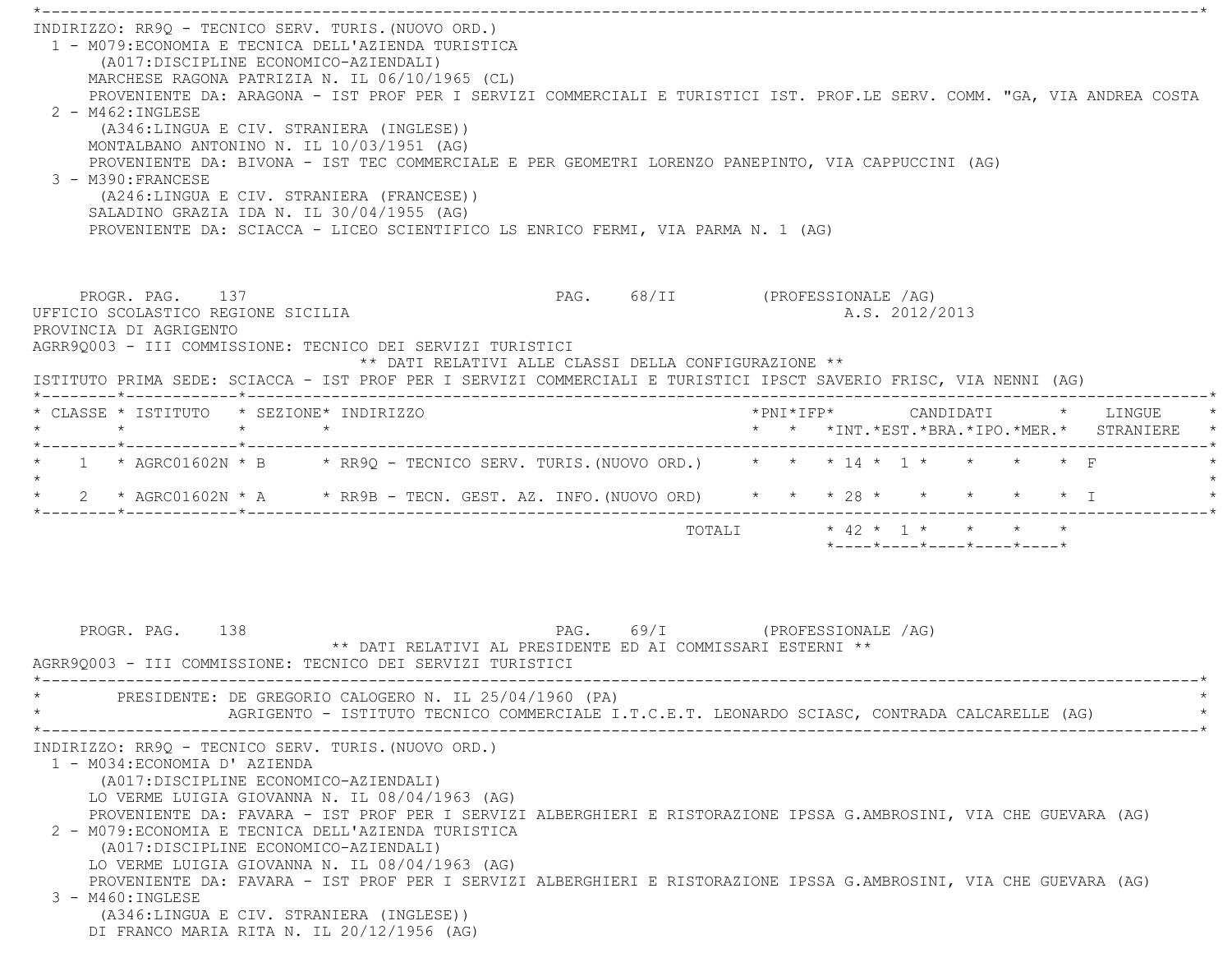PROVENIENTE DA: LICATA - IST PROF PER I SERVIZI ALBERGHIERI E RISTORAZIONE F. RE CAPRIATA, VIA CAMPOBELLO (AG) 4 - M462:INGLESE (A346:LINGUA E CIV. STRANIERA (INGLESE)) DI FRANCO MARIA RITA N. IL 20/12/1956 (AG) PROVENIENTE DA: LICATA - IST PROF PER I SERVIZI ALBERGHIERI E RISTORAZIONE F. RE CAPRIATA, VIA CAMPOBELLO (AG) 5 - M390:FRANCESE (A246:LINGUA E CIV. STRANIERA (FRANCESE)) GRECO POLITO CARMELA N. IL 27/09/1956 (AG) PROVENIENTE DA: LICATA - IST PROF PER I SERVIZI ALBERGHIERI E RISTORAZIONE F. RE CAPRIATA, VIA CAMPOBELLO (AG) INDIRIZZO: RR9B - TECN. GEST. AZ. INFO.(NUOVO ORD) 1 - M034:ECONOMIA D' AZIENDA (A017:DISCIPLINE ECONOMICO-AZIENDALI) LO VERME LUIGIA GIOVANNA N. IL 08/04/1963 (AG) PROVENIENTE DA: FAVARA - IST PROF PER I SERVIZI ALBERGHIERI E RISTORAZIONE IPSSA G.AMBROSINI, VIA CHE GUEVARA (AG) 2 - M079:ECONOMIA E TECNICA DELL'AZIENDA TURISTICA (A017:DISCIPLINE ECONOMICO-AZIENDALI) LO VERME LUIGIA GIOVANNA N. IL 08/04/1963 (AG) PROVENIENTE DA: FAVARA - IST PROF PER I SERVIZI ALBERGHIERI E RISTORAZIONE IPSSA G.AMBROSINI, VIA CHE GUEVARA (AG) 3 - M460:INGLESE (A346:LINGUA E CIV. STRANIERA (INGLESE)) DI FRANCO MARIA RITA N. IL 20/12/1956 (AG) PROVENIENTE DA: LICATA - IST PROF PER I SERVIZI ALBERGHIERI E RISTORAZIONE F. RE CAPRIATA, VIA CAMPOBELLO (AG) (SEGUONO DATI RELATIVI AI COMMISSARI ESTERNI) PROGR. PAG. 139 PAG. 69/II (PROFESSIONALE /AG) \*\* DATI RELATIVI AI COMMISSARI ESTERNI \*\* 4 - M462:INGLESE (A346:LINGUA E CIV. STRANIERA (INGLESE)) DI FRANCO MARIA RITA N. IL 20/12/1956 (AG) PROVENIENTE DA: LICATA - IST PROF PER I SERVIZI ALBERGHIERI E RISTORAZIONE F. RE CAPRIATA, VIA CAMPOBELLO (AG) 5 - M014:MATEMATICA (A047:MATEMATICA) ABBENE CALOGERO N. IL 24/10/1951 (AG) PROVENIENTE DA: AGRIGENTO - IST PROF INDUSTRIA E ARTIGIANATO IPSIA E.FERMI, VIA P. MATTARELLA (AG) PROGR. PAG. 140 PAG. 69/III (PROFESSIONALE /AG) UFFICIO SCOLASTICO REGIONE SICILIA AND ALS. 2012/2013 PROVINCIA DI AGRIGENTO AGRR9Q004 - IV COMMISSIONE: TECNICO DEI SERVIZI TURISTICI \*\* DATI RELATIVI ALLE CLASSI DELLA CONFIGURAZIONE \*\* ISTITUTO PRIMA SEDE: FAVARA - IST PROF PER I SERVIZI ALBERGHIERI E RISTORAZIONE IPSSA G.AMBROSINI, VIA CHE GUEVARA (AG) \*--------\*------------\*-------------------------------------------------------------------------------------------------------\* \* CLASSE \* ISTITUTO \* SEZIONE\* INDIRIZZO \*PNI\*IFP\* CANDIDATI \* LINGUE \* \* \* \* \* \* \* \*INT.\*EST.\*BRA.\*IPO.\*MER.\* STRANIERE \* \*--------\*------------\*-------------------------------------------------------------------------------------------------------\*\* 1 \* AGRH02000C \* F \* RR9Q - TECNICO SERV. TURIS. (NUOVO ORD.) \* \* \* 14 \* \* \* \* \* \* \* F  $\star$ \* 2 \* AGRH02000C \* G \* RR9Q - TECNICO SERV. TURIS. (NUOVO ORD.) \* \* \* 12 \* 2 \* \* \* \* \* F \*--------\*------------\*-------------------------------------------------------------------------------------------------------\*

 $\text{TOTALI}$  \* 26 \* 2 \* \* \* \* \*

\*----\*----\*----\*----\*----\*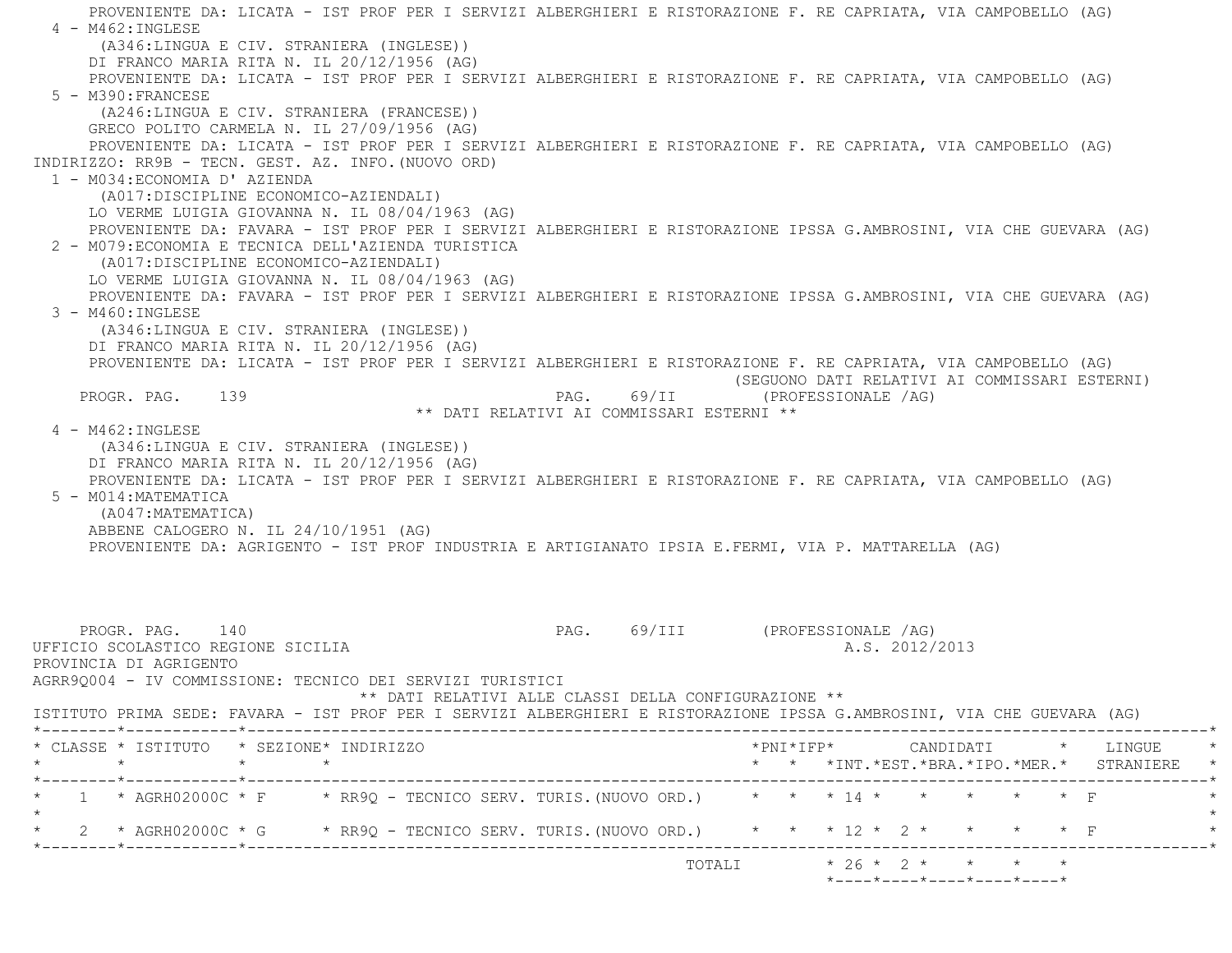|                                                                                 |                                      | AGRR90004 - IV COMMISSIONE: TECNICO DEI SERVIZI TURISTICI                                                                                                                                                                                                                                                                                                                                                                                                                                                                                                                                                                                                   |                                                      |                                |  |                                                  |  |                                          |
|---------------------------------------------------------------------------------|--------------------------------------|-------------------------------------------------------------------------------------------------------------------------------------------------------------------------------------------------------------------------------------------------------------------------------------------------------------------------------------------------------------------------------------------------------------------------------------------------------------------------------------------------------------------------------------------------------------------------------------------------------------------------------------------------------------|------------------------------------------------------|--------------------------------|--|--------------------------------------------------|--|------------------------------------------|
|                                                                                 |                                      | * PRESIDENTE: MISURACA DANIELA N. IL 06/01/1957 (AG)<br>SCIACCA - ISTITUTO D'ARTE IA "GIUSEPPE BONACHIA", VIA A.DE GASPERI 14 (AG)                                                                                                                                                                                                                                                                                                                                                                                                                                                                                                                          |                                                      |                                |  |                                                  |  |                                          |
| 2 - M462: INGLESE<br>3 - M390: FRANCESE                                         | TACCI VINCENZA N. IL 27/03/1962 (AG) | INDIRIZZO: RR90 - TECNICO SERV. TURIS. (NUOVO ORD.)<br>1 - M079: ECONOMIA E TECNICA DELL'AZIENDA TURISTICA<br>(A017: DISCIPLINE ECONOMICO-AZIENDALI)<br>PROVENIENTE DA: SCIACCA - IST PROF PER I SERVIZI ALBERGHIERI E RISTORAZIONE IPSSA "SEN. G.MOLINARI", CONTRADA MARCHESA (<br>(A346:LINGUA E CIV. STRANIERA (INGLESE))<br>DI SCIACCA MARIA N. IL 06/12/1962 (AG)<br>PROVENIENTE DA: CASTELTERMINI - IST PROF INDUSTRIA E ARTIGIANATO "ARCHIMEDE", VIA MONS. PADALINO (AG)<br>(A246:LINGUA E CIV. STRANIERA (FRANCESE))<br>MIGLIORE GIROLAMO N. IL 18/10/1952 (AG)<br>PROVENIENTE DA: SCIACCA - LICEO SCIENTIFICO LS ENRICO FERMI, VIA PARMA N. 1 (AG) |                                                      |                                |  |                                                  |  |                                          |
| PROGR. PAG. 142<br>UFFICIO SCOLASTICO REGIONE SICILIA<br>PROVINCIA DI AGRIGENTO |                                      | AGRR9R001 - I COMMISSIONE: TECNICO DEI SERVIZI DELLA RISTORAZIONE                                                                                                                                                                                                                                                                                                                                                                                                                                                                                                                                                                                           |                                                      | PAG. 70/II (PROFESSIONALE /AG) |  | A.S. 2012/2013                                   |  |                                          |
|                                                                                 |                                      | ISTITUTO PRIMA SEDE: FAVARA - IST PROF PER I SERVIZI ALBERGHIERI E RISTORAZIONE IPSSA G.AMBROSINI, VIA CHE GUEVARA (AG)                                                                                                                                                                                                                                                                                                                                                                                                                                                                                                                                     | ** DATI RELATIVI ALLE CLASSI DELLA CONFIGURAZIONE ** |                                |  |                                                  |  |                                          |
|                                                                                 |                                      |                                                                                                                                                                                                                                                                                                                                                                                                                                                                                                                                                                                                                                                             |                                                      |                                |  |                                                  |  | * * *INT.*EST.*BRA.*IPO.*MER.* STRANIERE |
|                                                                                 |                                      | * 1 * AGRH02000C * A * RR9R - TECNICO SER. RISTOR. (NUOVO ORD) * * * 19 * 5 * * * * * F                                                                                                                                                                                                                                                                                                                                                                                                                                                                                                                                                                     |                                                      |                                |  |                                                  |  |                                          |
|                                                                                 |                                      | * 2 * AGRH02000C * B * RR9R - TECNICO SER. RISTOR. (NUOVO ORD) * * * 12 * 5 * * * * * F                                                                                                                                                                                                                                                                                                                                                                                                                                                                                                                                                                     |                                                      |                                |  |                                                  |  |                                          |
|                                                                                 |                                      |                                                                                                                                                                                                                                                                                                                                                                                                                                                                                                                                                                                                                                                             |                                                      |                                |  | $*$ ---- $*$ ---- $*$ ---- $*$ ---- $*$ ---- $*$ |  |                                          |
| PROGR. PAG. 143                                                                 |                                      | ** DATI RELATIVI AL PRESIDENTE ED AI COMMISSARI ESTERNI **                                                                                                                                                                                                                                                                                                                                                                                                                                                                                                                                                                                                  |                                                      | PAG. 71/I (PROFESSIONALE /AG)  |  |                                                  |  |                                          |
| * CLASSE * ISTITUTO * SEZIONE* INDIRIZZO                                        |                                      | AGRR9R001 - I COMMISSIONE: TECNICO DEI SERVIZI DELLA RISTORAZIONE<br>PRESIDENTE: ZINNA MARIA N. IL 07/05/1953 (AG)<br>SCIACCA - LICEO SCIENTIFICO LS ENRICO FERMI, VIA PARMA N. 1 (AG)                                                                                                                                                                                                                                                                                                                                                                                                                                                                      |                                                      |                                |  |                                                  |  |                                          |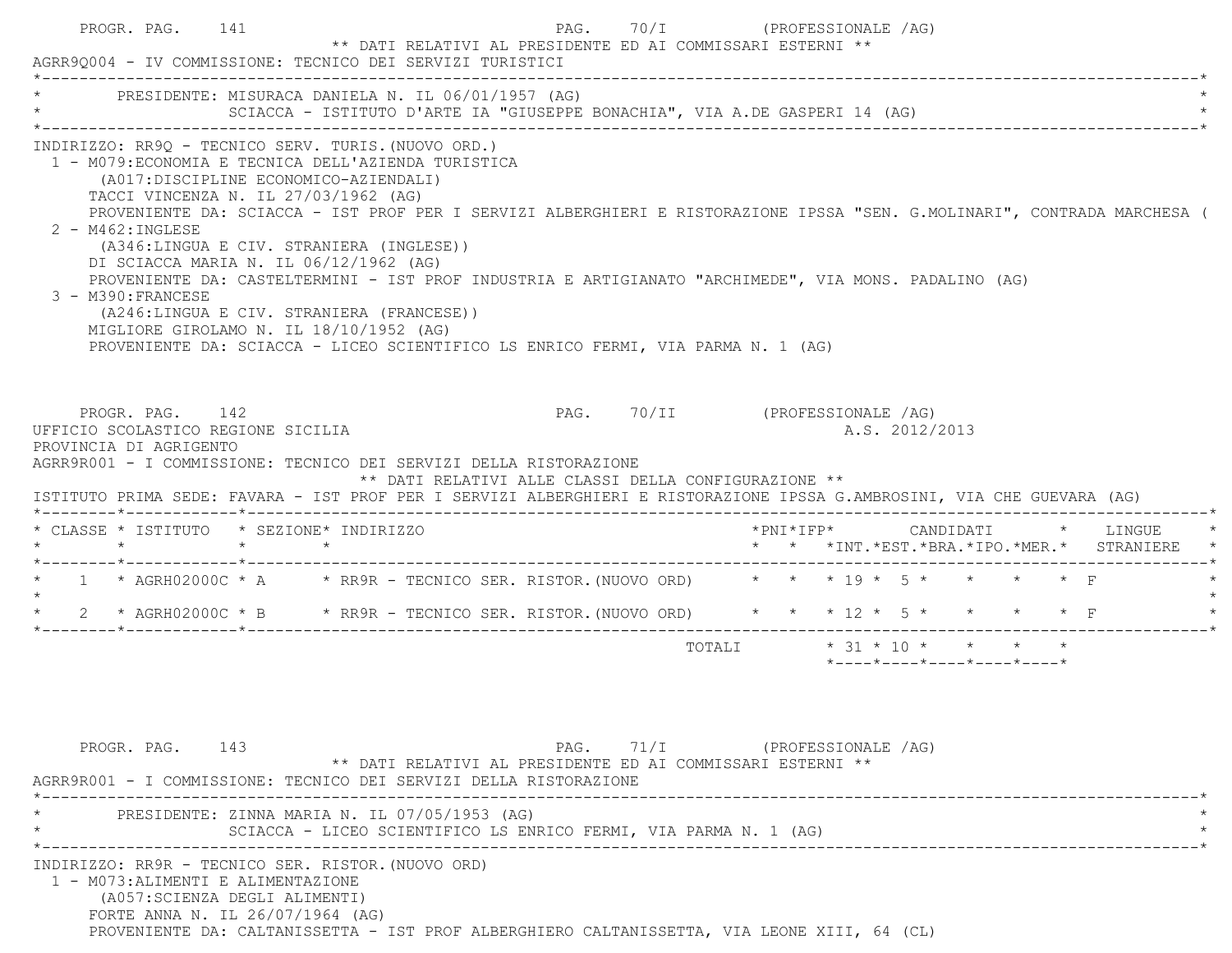2 - M462:INGLESE (A346:LINGUA E CIV. STRANIERA (INGLESE)) MANISCALCO CALOGERO N. IL 11/12/1958 (AG) PROVENIENTE DA: SCIACCA - IST PROF INDUSTRIA E ARTIGIANATO I.P.S.I.A. "ACCURSIO MIRAGLIA, CORSO ACCURSIO MIRAGLIA, 13/15 3 - M390:FRANCESE (A246:LINGUA E CIV. STRANIERA (FRANCESE)) CONTI ANNA MARIA N. IL 05/11/1963 (PA) PROVENIENTE DA: SCIACCA - IST PROF PER I SERVIZI ALBERGHIERI E RISTORAZIONE IPSSA "SEN. G.MOLINARI", CONTRADA MARCHESA ( PROGR. PAG. 144 PAG. 71/II (PROFESSIONALE /AG) UFFICIO SCOLASTICO REGIONE SICILIA A.S. 2012/2013 PROVINCIA DI AGRIGENTO AGRR9R002 - II COMMISSIONE: TECNICO DEI SERVIZI DELLA RISTORAZIONE \*\* DATI RELATIVI ALLE CLASSI DELLA CONFIGURAZIONE \*\* ISTITUTO PRIMA SEDE: FAVARA - IST PROF PER I SERVIZI ALBERGHIERI E RISTORAZIONE IPSSA G.AMBROSINI, VIA CHE GUEVARA (AG) \*--------\*------------\*-------------------------------------------------------------------------------------------------------\* \* CLASSE \* ISTITUTO \* SEZIONE\* INDIRIZZO \*PNI\*IFP\* CANDIDATI \* LINGUE \* \* \* \* \* \* \* \*INT.\*EST.\*BRA.\*IPO.\*MER.\* STRANIERE \* \*--------\*------------\*-------------------------------------------------------------------------------------------------------\*\* 1 \* AGRH02000C \* C \* RR9R - TECNICO SER. RISTOR.(NUOVO ORD) \* \* \* 20 \* \* \* \* \* F \*

 $\star$  \* 2 \* AGRH02000C \* D \* RR9R - TECNICO SER. RISTOR.(NUOVO ORD) \* \* \* 26 \* \* \* \* \* F \* \*--------\*------------\*-------------------------------------------------------------------------------------------------------\* TOTALI \* 46 \* \* \* \* \*\*----\*----\*----\*----\*----\*

PROGR. PAG. 145 PAG. PAG. 72/I (PROFESSIONALE /AG) \*\* DATI RELATIVI AL PRESIDENTE ED AI COMMISSARI ESTERNI \*\* AGRR9R002 - II COMMISSIONE: TECNICO DEI SERVIZI DELLA RISTORAZIONE \*----------------------------------------------------------------------------------------------------------------------------\*PRESIDENTE: MONASTERO CLAUDIA IRENE M N. IL 30/10/1955 (AG) SCIACCA - ISTITUTO D'ARTE IA "GIUSEPPE BONACHIA", VIA A.DE GASPERI 14 (AG) \*----------------------------------------------------------------------------------------------------------------------------\* INDIRIZZO: RR9R - TECNICO SER. RISTOR.(NUOVO ORD) 1 - M073:ALIMENTI E ALIMENTAZIONE (A057:SCIENZA DEGLI ALIMENTI) SPEZIALE BRIGIDA N. IL 22/05/1955 (AG) PROVENIENTE DA: SCIACCA - IST PROF PER I SERVIZI ALBERGHIERI E RISTORAZIONE IPSSA "SEN. G.MOLINARI", CONTRADA MARCHESA ( 2 - M462:INGLESE (A346:LINGUA E CIV. STRANIERA (INGLESE)) BELLANCA LINA N. IL 21/01/1953 (RM) PROVENIENTE DA: SCIACCA - LICEO CLASSICO TOMMASO FAZELLO, VIA ALCIDE DE GASPERI 10 (AG) 3 - M390:FRANCESE (A246:LINGUA E CIV. STRANIERA (FRANCESE)) BAZAN MARIA TERESA N. IL 25/06/1960 (AG) PROVENIENTE DA: SCIACCA - IST PROF PER I SERVIZI ALBERGHIERI E RISTORAZIONE IPSSA "SEN. G.MOLINARI", CONTRADA MARCHESA (

 PROGR. PAG. 146 PAG. 72/II (PROFESSIONALE /AG) UFFICIO SCOLASTICO REGIONE SICILIA A.S. 2012/2013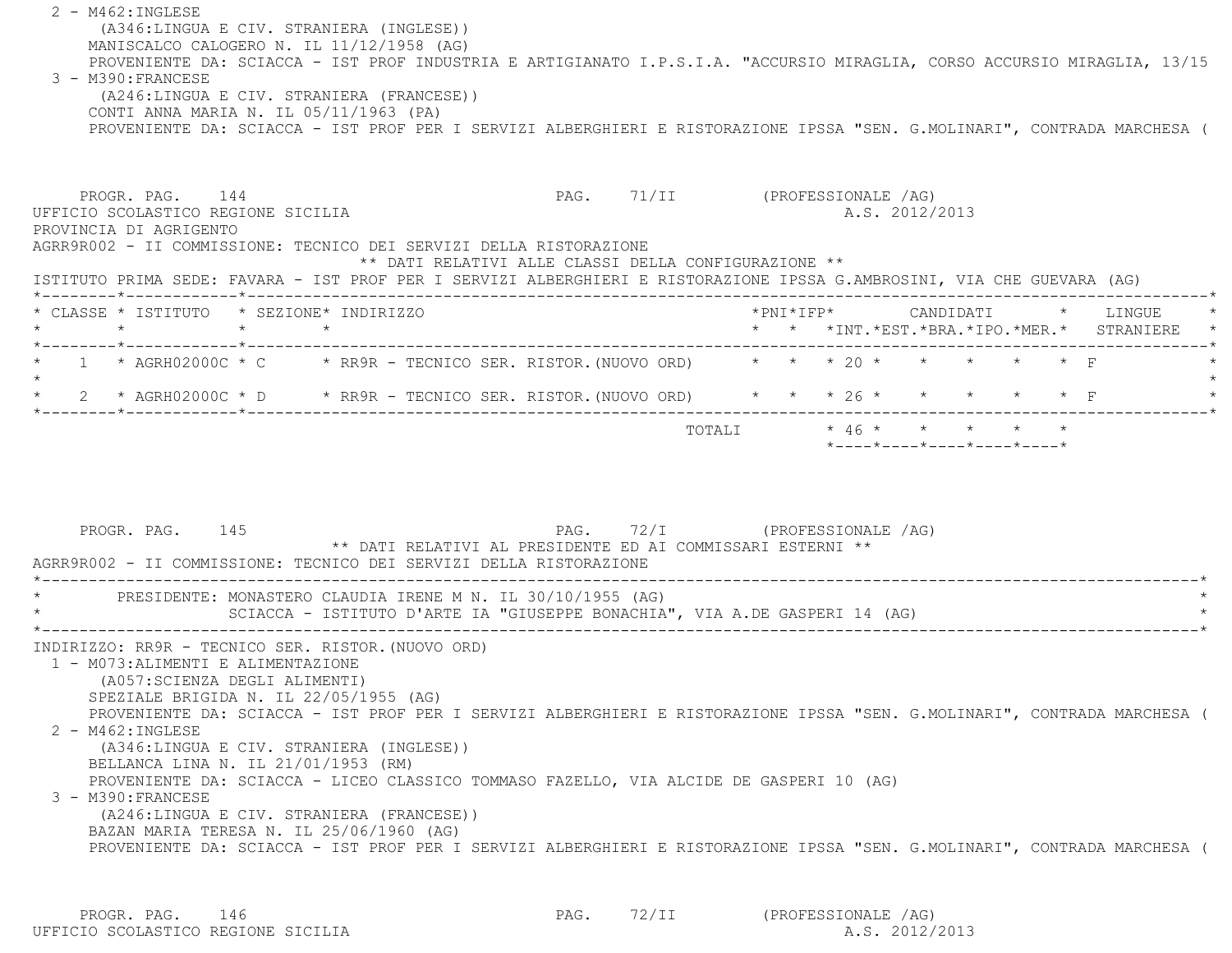PROVINCIA DI AGRIGENTO AGRR9R003 - III COMMISSIONE: TECNICO DEI SERVIZI DELLA RISTORAZIONE \*\* DATI RELATIVI ALLE CLASSI DELLA CONFIGURAZIONE \*\* ISTITUTO PRIMA SEDE: FAVARA - IST PROF PER I SERVIZI ALBERGHIERI E RISTORAZIONE IPSSA G.AMBROSINI, VIA CHE GUEVARA (AG) \*--------\*------------\*-------------------------------------------------------------------------------------------------------\* \* CLASSE \* ISTITUTO \* SEZIONE\* INDIRIZZO \*PNI\*IFP\* CANDIDATI \* LINGUE \* \* \* \* \* \* \* \*INT.\*EST.\*BRA.\*IPO.\*MER.\* STRANIERE \* \*--------\*------------\*-------------------------------------------------------------------------------------------------------\* $1$  \* AGRH02000C \* E \* RR9R - TECNICO SER. RISTOR. (NUOVO ORD) \* \* \* 16 \* 6 \* \* \* \* \* F  $\star$  \* 2 \* AGRH02000C \* H \* RR9R - TECNICO SER. RISTOR.(NUOVO ORD) \* \* \* 21 \* \* \* \* \* F \* \*--------\*------------\*-------------------------------------------------------------------------------------------------------\*TOTALI  $* 37 * 6 * * * * * * *$  \*----\*----\*----\*----\*----\*PROGR. PAG. 147 CHOROSALE AG) \*\* DATI RELATIVI AL PRESIDENTE ED AI COMMISSARI ESTERNI \*\* AGRR9R003 - III COMMISSIONE: TECNICO DEI SERVIZI DELLA RISTORAZIONE \*----------------------------------------------------------------------------------------------------------------------------\*PRESIDENTE: BENFARI GIUSEPPINA CINZIA N. IL 30/07/1964 (AG) SCIACCA - LICEO SCIENTIFICO LS ENRICO FERMI, VIA PARMA N. 1 (AG) \*----------------------------------------------------------------------------------------------------------------------------\* INDIRIZZO: RR9R - TECNICO SER. RISTOR.(NUOVO ORD) 1 - M073:ALIMENTI E ALIMENTAZIONE (A057:SCIENZA DEGLI ALIMENTI) VINCI GIUSEPPE N. IL 26/04/1958 (AG) PROVENIENTE DA: LICATA - IST PROF PER I SERVIZI ALBERGHIERI E RISTORAZIONE F. RE CAPRIATA, VIA CAMPOBELLO (AG) 2 - M462:INGLESE (A346:LINGUA E CIV. STRANIERA (INGLESE)) MOSCATO ANGELA N. IL 13/10/1957 (AG) PROVENIENTE DA: BIVONA - LICEO CLASSICO LICEO "LUIGI PIRANDELLO", CONTRADA PARATORE N. 135 (AG) 3 - M390:FRANCESE (A246:LINGUA E CIV. STRANIERA (FRANCESE)) SACCO ANTONIETTA N. IL 21/07/1958 (AG) PROVENIENTE DA: SCIACCA - ISTITUTO TECNICO COMMERCIALE ITC "DON MICHELE ARENA", VIA GIOTTO (AG) PROGR. PAG. 148 PAG. PAG. 73/II (PROFESSIONALE /AG) UFFICIO SCOLASTICO REGIONE SICILIA A.S. 2012/2013 PROVINCIA DI AGRIGENTO AGRR9R004 - IV COMMISSIONE: TECNICO DEI SERVIZI DELLA RISTORAZIONE \*\* DATI RELATIVI ALLE CLASSI DELLA CONFIGURAZIONE \*\* ISTITUTO PRIMA SEDE: LICATA - IST PROF PER I SERVIZI ALBERGHIERI E RISTORAZIONE F. RE CAPRIATA, VIA CAMPOBELLO (AG) \*--------\*------------\*-------------------------------------------------------------------------------------------------------\* \* CLASSE \* ISTITUTO \* SEZIONE\* INDIRIZZO \*PNI\*IFP\* CANDIDATI \* LINGUE \* \* \* \* \* \* \* \*INT.\*EST.\*BRA.\*IPO.\*MER.\* STRANIERE \* \*--------\*------------\*-------------------------------------------------------------------------------------------------------\*1 \* AGRH01301A \* A' \* RR9R - TECNICO SER. RISTOR. (NUOVO ORD) \* \* \* 17 \* 4 \* \* \* \*  $\star$  \* 2 \* AGRH01301A \* B \* RR9R - TECNICO SER. RISTOR.(NUOVO ORD) \* \* \* 18 \* 4 \* \* \* \* F \* \*--------\*------------\*-------------------------------------------------------------------------------------------------------\*TOTALI  $* 35 * 8 * * * * * *$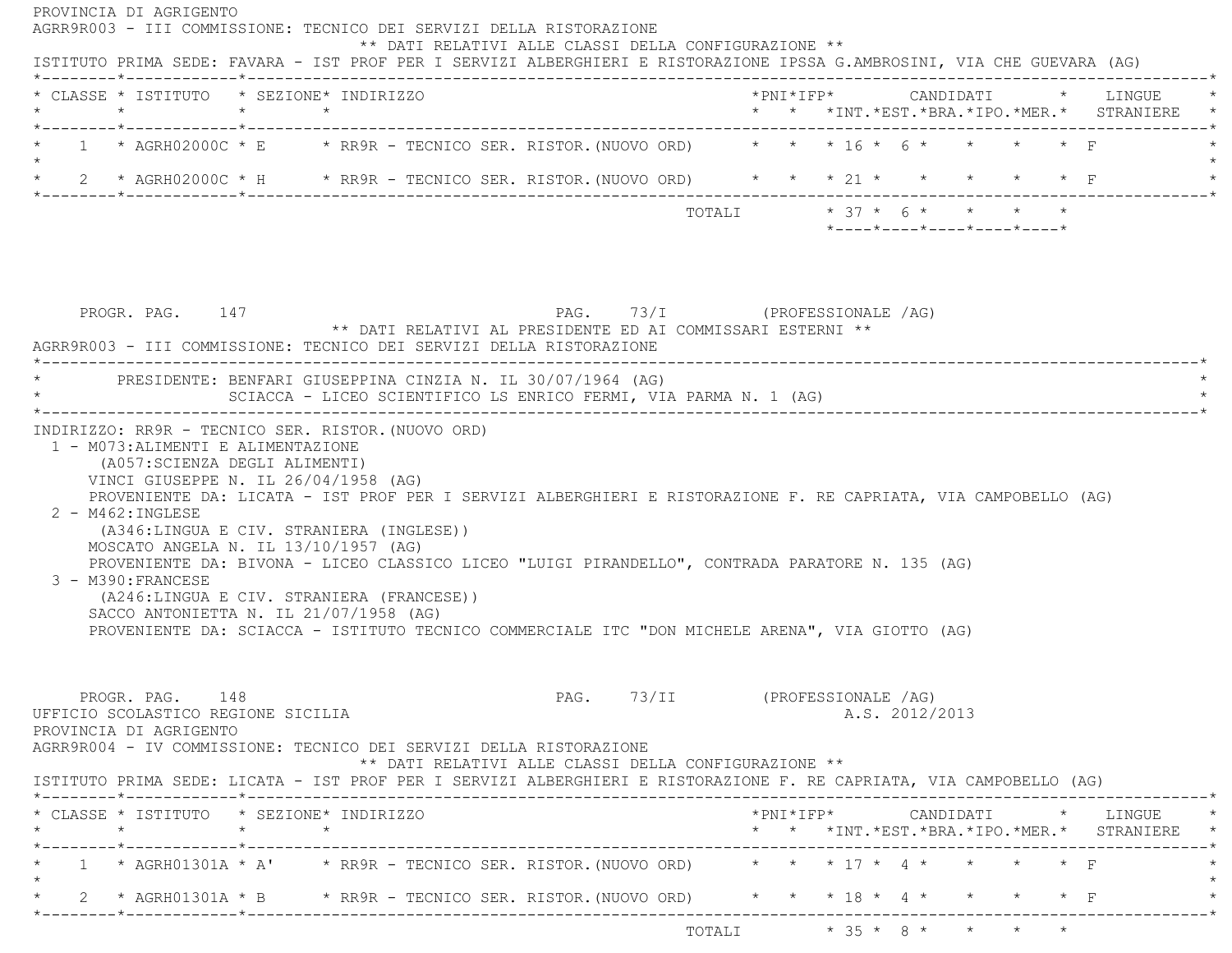PROGR. PAG. 149 PAG. 74/I (PROFESSIONALE /AG) \*\* DATI RELATIVI AL PRESIDENTE ED AI COMMISSARI ESTERNI \*\* AGRR9R004 - IV COMMISSIONE: TECNICO DEI SERVIZI DELLA RISTORAZIONE \*----------------------------------------------------------------------------------------------------------------------------\*PRESIDENTE: BENNARDO GIUSEPPE N. IL 21/03/1964 (AG) FAVARA - ISTITUTO MAGISTRALE LICEO STATALE " MARTIN LUTHER, VIALE PIETRO NENNI 136 (AG) \*----------------------------------------------------------------------------------------------------------------------------\* INDIRIZZO: RR9R - TECNICO SER. RISTOR.(NUOVO ORD) 1 - M073:ALIMENTI E ALIMENTAZIONE (A057:SCIENZA DEGLI ALIMENTI) GIBILARO ROSAMARIA GRAZIA N. IL 02/07/1957 (AG) PROVENIENTE DA: FAVARA - IST PROF PER I SERVIZI ALBERGHIERI E RISTORAZIONE IPSSA G.AMBROSINI, VIA CHE GUEVARA (AG) 2 - M462:INGLESE (A346:LINGUA E CIV. STRANIERA (INGLESE)) CAICO VINCENZO N. IL 31/07/1962 (AG) PROVENIENTE DA: RIBERA - IST TEC COMMERCIALE E PER GEOMETRI ITCG GIOVANNI XXIII, VIA PRESTI N. 2 (AG) 3 - M390:FRANCESE (A246:LINGUA E CIV. STRANIERA (FRANCESE)) IAPICHINO ANGELINA N. IL 04/06/1964 (PA) PROVENIENTE DA: FAVARA - IST PROF INDUSTRIA E ARTIGIANATO IPSIA G. MARCONI, VIALE CHE GUEVARA,S.N (AG) PROGR. PAG. 150 PAG. 74/II (PROFESSIONALE /AG) UFFICIO SCOLASTICO REGIONE SICILIA A.S. 2012/2013 PROVINCIA DI AGRIGENTO AGRR9R005 - V COMMISSIONE: TECNICO DEI SERVIZI DELLA RISTORAZIONE \*\* DATI RELATIVI ALLE CLASSI DELLA CONFIGURAZIONE \*\* ISTITUTO PRIMA SEDE: SCIACCA - IST PROF PER I SERVIZI ALBERGHIERI E RISTORAZIONE IPSSA "SEN. G.MOLINARI", CONTRADA MARCHESA (A \*--------\*------------\*-------------------------------------------------------------------------------------------------------\* \* CLASSE \* ISTITUTO \* SEZIONE\* INDIRIZZO \*PNI\*IFP\* CANDIDATI \* LINGUE \* \* \* \* \* \* \* \*INT.\*EST.\*BRA.\*IPO.\*MER.\* STRANIERE \* \*--------\*------------\*-------------------------------------------------------------------------------------------------------\*1 \* AGRH01201E \* E \* RR9R - TECNICO SER. RISTOR. (NUOVO ORD) \* \* \* \* 17 \* \* \* \* \* \* \* F  $\star$ \* 2 \* AGRH01201E \* A \* RR90 - TECNICO SERV. TURIS. (NUOVO ORD.) \* \* \* 18 \* 1 \* \* \* \* \* F \*--------\*------------\*-------------------------------------------------------------------------------------------------------\*TOTALI  $* 35 * 1 * * * * * * *$ \*----\*----\*----\*----\*----\*

PROGR. PAG. 151 PAG. 75/I (PROFESSIONALE /AG) \*\* DATI RELATIVI AL PRESIDENTE ED AI COMMISSARI ESTERNI \*\* AGRR9R005 - V COMMISSIONE: TECNICO DEI SERVIZI DELLA RISTORAZIONE \*----------------------------------------------------------------------------------------------------------------------------\*PRESIDENTE: FICHERA ERNESTO N. IL 01/03/1949 (PA) FAVARA - ISTITUTO MAGISTRALE LICEO STATALE " MARTIN LUTHER, VIALE PIETRO NENNI 136 (AG) \*----------------------------------------------------------------------------------------------------------------------------\*INDIRIZZO: RR9R - TECNICO SER. RISTOR.(NUOVO ORD)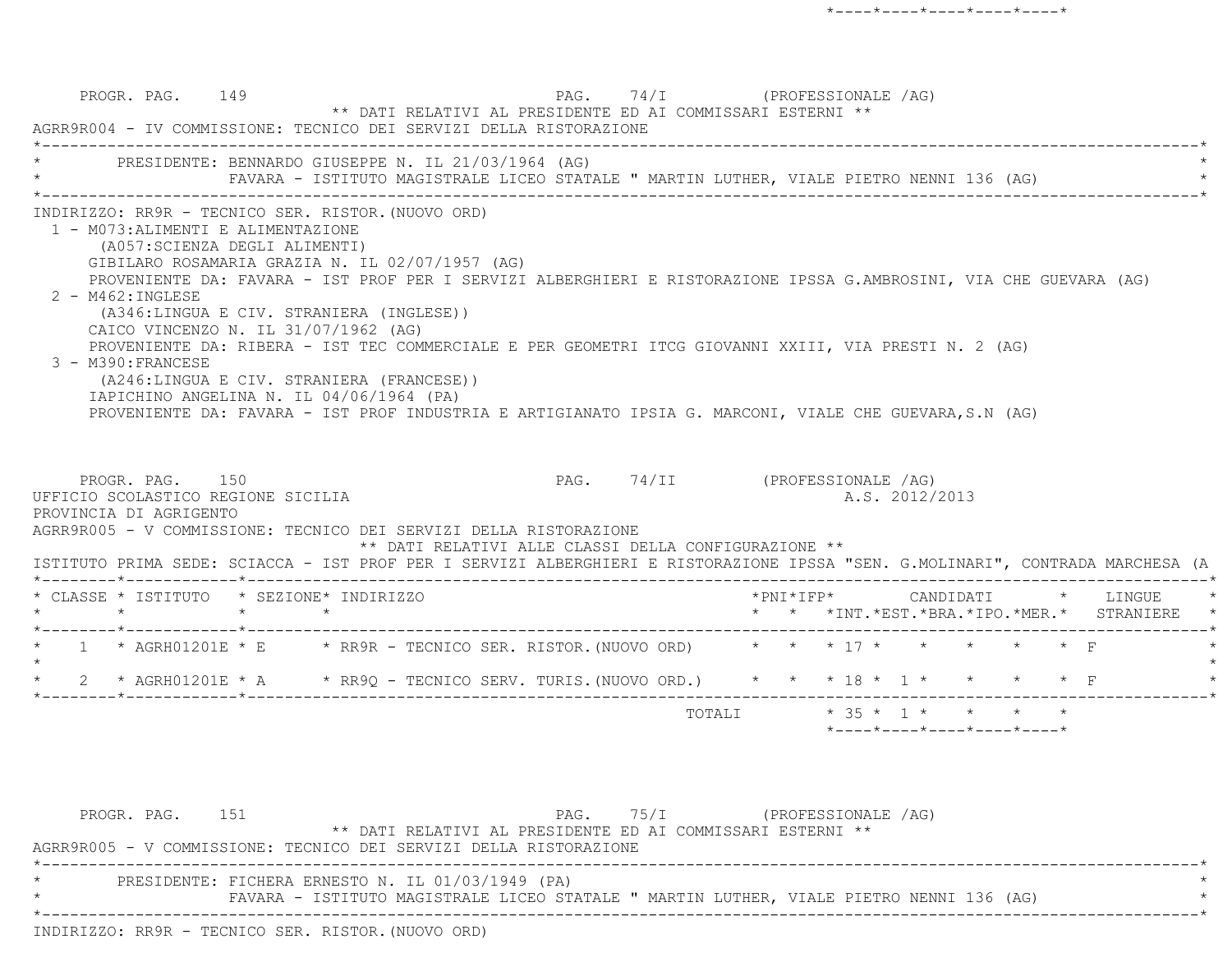1 - M073:ALIMENTI E ALIMENTAZIONE (A057:SCIENZA DEGLI ALIMENTI) RIZZO MARIA STELLA N. IL 21/03/1970 (AG) PROVENIENTE DA: CARINI - IST PROF PER I SERVIZI ALBERGHIERI E RISTORAZIONE IPSSAR "UGO MURSIA" - SEZ. SER, VIA TRATTATI 2 - M462:INGLESE (A346:LINGUA E CIV. STRANIERA (INGLESE)) CARI' ANTONIETTA N. IL 07/12/1959 (AG) PROVENIENTE DA: LICATA - IST PROF PER I SERVIZI ALBERGHIERI E RISTORAZIONE F. RE CAPRIATA, VIA CAMPOBELLO (AG) 3 - M390:FRANCESE (A246:LINGUA E CIV. STRANIERA (FRANCESE)) FRETTO ANGELA N. IL 23/01/1960 (AG) PROVENIENTE DA: PORTO EMPEDOCLE - IST PROF PER I SERVIZI COMMERCIALI E TURISTICI IST. PROF.LE SERV. COMM. "GA, VIA G. LA INDIRIZZO: RR9Q - TECNICO SERV. TURIS.(NUOVO ORD.) 1 - M462:INGLESE (A346:LINGUA E CIV. STRANIERA (INGLESE)) CARI' ANTONIETTA N. IL 07/12/1959 (AG) PROVENIENTE DA: LICATA - IST PROF PER I SERVIZI ALBERGHIERI E RISTORAZIONE F. RE CAPRIATA, VIA CAMPOBELLO (AG) 2 - M390:FRANCESE (A246:LINGUA E CIV. STRANIERA (FRANCESE)) FRETTO ANGELA N. IL 23/01/1960 (AG) PROVENIENTE DA: PORTO EMPEDOCLE - IST PROF PER I SERVIZI COMMERCIALI E TURISTICI IST. PROF.LE SERV. COMM. "GA, VIA G. LA 3 - M079:ECONOMIA E TECNICA DELL'AZIENDA TURISTICA (A017:DISCIPLINE ECONOMICO-AZIENDALI) MARCHESE RAGONA ANNA MARIA N. IL 13/01/1952 (AG) PROVENIENTE DA: FAVARA - IST PROF PER I SERVIZI ALBERGHIERI E RISTORAZIONE IPSSA G.AMBROSINI, VIA CHE GUEVARA (AG) PROGR. PAG. 152 PAG. 75/II (PROFESSIONALE /AG) UFFICIO SCOLASTICO REGIONE SICILIA A.S. 2012/2013 PROVINCIA DI AGRIGENTO AGRR9R006 - VI COMMISSIONE: TECNICO DEI SERVIZI DELLA RISTORAZIONE \*\* DATI RELATIVI ALLE CLASSI DELLA CONFIGURAZIONE \*\* ISTITUTO PRIMA SEDE: SCIACCA - IST PROF PER I SERVIZI ALBERGHIERI E RISTORAZIONE IPSSA "SEN. G.MOLINARI", CONTRADA MARCHESA (A \*--------\*------------\*-------------------------------------------------------------------------------------------------------\* \* CLASSE \* ISTITUTO \* SEZIONE\* INDIRIZZO \*PNI\*IFP\* CANDIDATI \* LINGUE \* \* \* \* \* \* \* \*INT.\*EST.\*BRA.\*IPO.\*MER.\* STRANIERE \* \*--------\*------------\*-------------------------------------------------------------------------------------------------------\*\* 1 \* AGRH01201E \* A' \* RR9R - TECNICO SER. RISTOR. (NUOVO ORD) \* \* \* 20 \* \* \* \* \* \* \* F  $\star$ \* 2 \* AGRH01201E \* B' \* RR9R - TECNICO SER. RISTOR. (NUOVO ORD) \* \* \* \* 19 \* \* \* \* \* \* \* F \*--------\*------------\*-------------------------------------------------------------------------------------------------------\*TOTALI  $* 39 * * * * * * * * *$  \*----\*----\*----\*----\*----\*PROGR. PAG. 153 PAG. 76/I (PROFESSIONALE /AG) \*\* DATI RELATIVI AL PRESIDENTE ED AI COMMISSARI ESTERNI \*\* AGRR9R006 - VI COMMISSIONE: TECNICO DEI SERVIZI DELLA RISTORAZIONE \*----------------------------------------------------------------------------------------------------------------------------\*PRESIDENTE: NAVARRA VINCENZO N. IL 14/12/1955 (PA) FAVARA - IST PROF INDUSTRIA E ARTIGIANATO IPSIA G. MARCONI, VIALE CHE GUEVARA,S.N (AG) \*----------------------------------------------------------------------------------------------------------------------------\* INDIRIZZO: RR9R - TECNICO SER. RISTOR.(NUOVO ORD) 1 - M073:ALIMENTI E ALIMENTAZIONE

(A057:SCIENZA DEGLI ALIMENTI)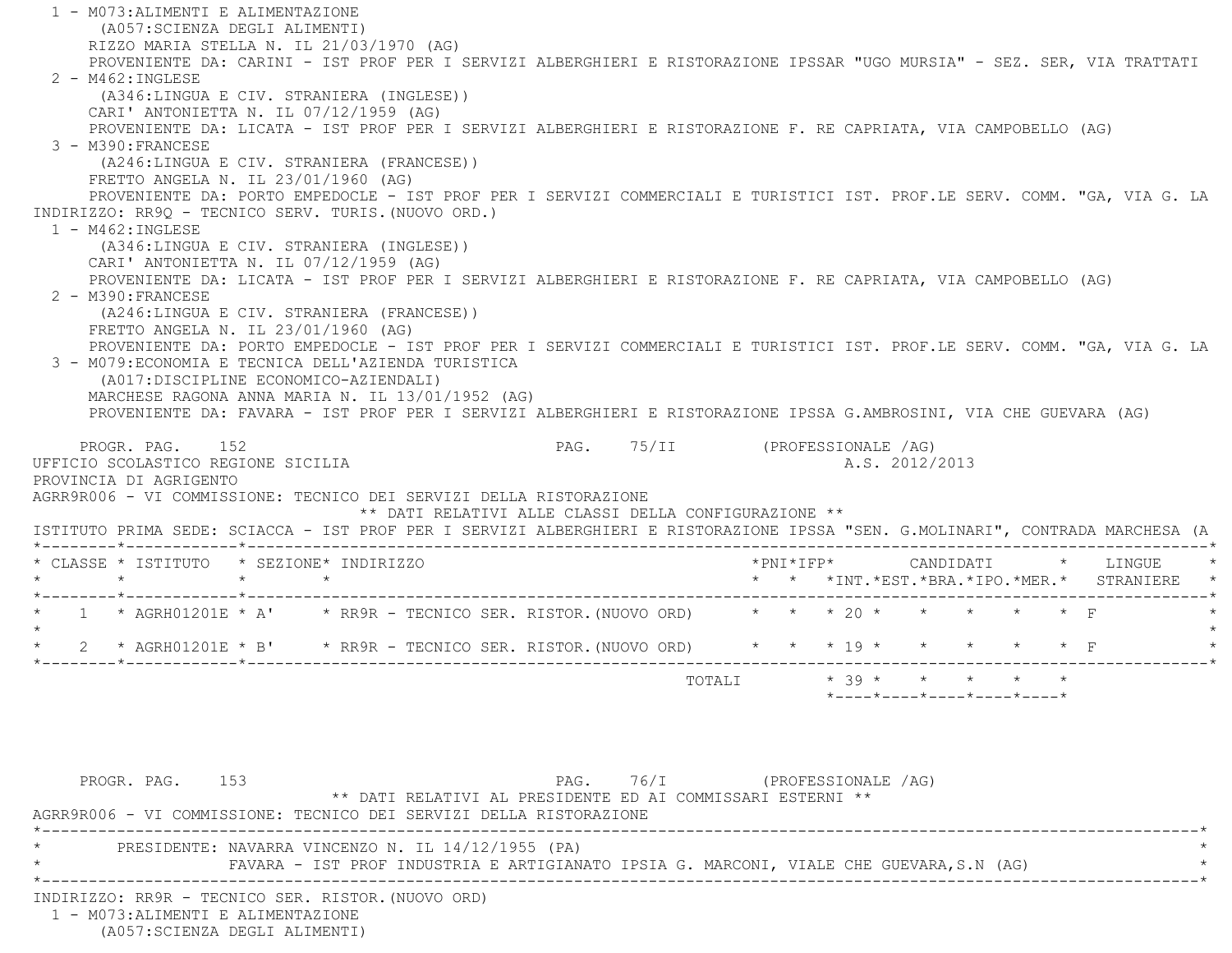PIAZZA GIUSEPPE N. IL 21/01/1970 (AG) PROVENIENTE DA: PALERMO - IST PROF PER I SERVIZI ALBERGHIERI E RISTORAZIONE IPSSAR PAGLIARELLI S.CARC-ASS., VIA BACHELET  $2 - M462 : INGIERSE$  (A346:LINGUA E CIV. STRANIERA (INGLESE)) DI FRANCO CALOGERO N. IL 11/08/1960 (AG) PROVENIENTE DA: LICATA - IST PROF PER I SERVIZI ALBERGHIERI E RISTORAZIONE F. RE CAPRIATA, VIA CAMPOBELLO (AG) 3 - M390:FRANCESE (A246:LINGUA E CIV. STRANIERA (FRANCESE)) MIGLIORINI FRANCESCO N. IL 15/10/1956 (AG) PROVENIENTE DA: CANICATTI' - IST TEC COMMERCIALE E PER GEOMETRI ITCG GALILEO GALILEI, VIA PIRANDELLO 4 (AG) PROGR. PAG. 154 PAG. PAG. 76/II (PROFESSIONALE /AG) UFFICIO SCOLASTICO REGIONE SICILIA A.S. 2012/2013 PROVINCIA DI AGRIGENTO AGRR9R007 - VII COMMISSIONE: TECNICO DEI SERVIZI DELLA RISTORAZIONE \*\* DATI RELATIVI ALLE CLASSI DELLA CONFIGURAZIONE \*\* ISTITUTO PRIMA SEDE: SCIACCA - IST PROF PER I SERVIZI ALBERGHIERI E RISTORAZIONE IPSSA "SEN. G.MOLINARI", CONTRADA MARCHESA (A \*--------\*------------\*-------------------------------------------------------------------------------------------------------\* \* CLASSE \* ISTITUTO \* SEZIONE\* INDIRIZZO \*PNI\*IFP\* CANDIDATI \* LINGUE \* \* \* \* \* \* \* \*INT.\*EST.\*BRA.\*IPO.\*MER.\* STRANIERE \* \*--------\*------------\*-------------------------------------------------------------------------------------------------------\*\* 1 \* AGRH01201E \* C \* RR9R - TECNICO SER. RISTOR. (NUOVO ORD) \* \* \* 14 \* 3 \* \* \* \* \* F  $\star$  \* 2 \* AGRH01201E \* D \* RR9R - TECNICO SER. RISTOR.(NUOVO ORD) \* \* \* 14 \* \* \* \* \* F \* \*--------\*------------\*-------------------------------------------------------------------------------------------------------\* TOTALI \* 28 \* 3 \* \* \* \* \*----\*----\*----\*----\*----\*PROGR. PAG. 155 PAG. 77/I (PROFESSIONALE /AG) \*\* DATI RELATIVI AL PRESIDENTE ED AI COMMISSARI ESTERNI \*\* AGRR9R007 - VII COMMISSIONE: TECNICO DEI SERVIZI DELLA RISTORAZIONE \*----------------------------------------------------------------------------------------------------------------------------\*PRESIDENTE: LOMBARDO SALVATORE N. IL 26/07/1957 (EE) FAVARA - IST PROF INDUSTRIA E ARTIGIANATO IPSIA G. MARCONI, VIALE CHE GUEVARA,S.N (AG) \*----------------------------------------------------------------------------------------------------------------------------\* INDIRIZZO: RR9R - TECNICO SER. RISTOR.(NUOVO ORD) 1 - M073:ALIMENTI E ALIMENTAZIONE (A057:SCIENZA DEGLI ALIMENTI) CABIBI TEA N. IL 14/08/1967 (AG) PROVENIENTE DA: ALIA - ISTITUTO TECNICO COMMERCIALE I.T.C. DI ALIA, C.DA CHIANCHITELLO (PA) 2 - M462:INGLESE (A346:LINGUA E CIV. STRANIERA (INGLESE)) FERRARO ADELE N. IL 26/09/1954 (AG) PROVENIENTE DA: CANICATTI' - LICEO CLASSICO UGO FOSCOLO, VIA PIRANDELLO, 6 (AG) 3 - M390:FRANCESE (A246:LINGUA E CIV. STRANIERA (FRANCESE)) ALOTTO CALOGERO N. IL 06/02/1960 (AG) PROVENIENTE DA: FAVARA - IST PROF PER I SERVIZI ALBERGHIERI E RISTORAZIONE IPSSA G.AMBROSINI, VIA CHE GUEVARA (AG)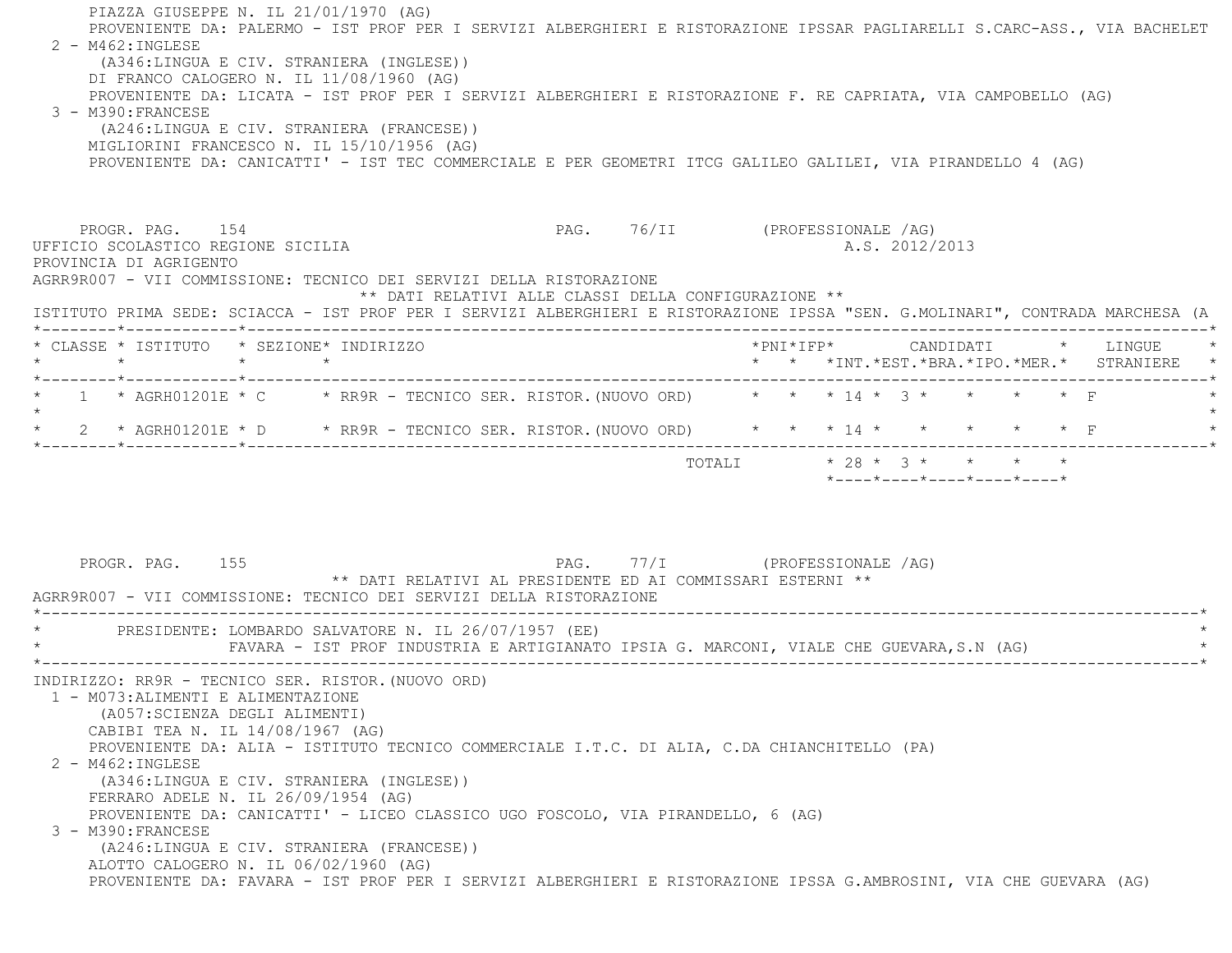PROGR. PAG. 156 PROGR. PAG. 77/II (PROFESSIONALE /AG) UFFICIO SCOLASTICO REGIONE SICILIA A.S. 2012/2013 PROVINCIA DI AGRIGENTO AGRR9S001 - I COMMISSIONE: TECNICO SERVIZI SOCIALI \*\* DATI RELATIVI ALLE CLASSI DELLA CONFIGURAZIONE \*\* ISTITUTO PRIMA SEDE: SCIACCA - IST PROF INDUSTRIA E ARTIGIANATO I.P.S.I.A. "ACCURSIO MIRAGLIA, CORSO ACCURSIO MIRAGLIA, 13/15 \*--------\*------------\*-------------------------------------------------------------------------------------------------------\* \* CLASSE \* ISTITUTO \* SEZIONE\* INDIRIZZO \*PNI\*IFP\* CANDIDATI \* LINGUE \* \* \* \* \* \* \* \*INT.\*EST.\*BRA.\*IPO.\*MER.\* STRANIERE \* \*--------\*------------\*-------------------------------------------------------------------------------------------------------\*\* 1 \* AGRI090006 \* A' \* RR9S - TECNICO SER.SOCIALI (NUOVO ORD.) \* \* \* 12 \* 3 \* \* \* \* \* \* I \*--------\*------------\*-------------------------------------------------------------------------------------------------------\* ISTITUTO SECONDA SEDE: LICATA - L.R. PAR. IST PROF INDUSTRIA E ARTIGIANATO FOSCOLO, VIA PALMA C/DA GIUMMARELLA (AG) \*--------\*------------\*-------------------------------------------------------------------------------------------------------\* \* CLASSE \* ISTITUTO \* SEZIONE\* INDIRIZZO \*PNI\*IFP\* CANDIDATI \* LINGUE \* \* \* \* \* \* \* \*INT.\*EST.\*BRA.\*IPO.\*MER.\* STRANIERE \* \*--------\*------------\*-------------------------------------------------------------------------------------------------------\* \* 2 \* AGRI39500X \* A'' \* RR9C - ODONTOTECNICO (NUOVO ORD.) \* \* \* 5 \* 2 \* \* \* \* I \* \*--------\*------------\*-------------------------------------------------------------------------------------------------------\* $\texttt{TOTALL} \qquad \qquad \star \quad 17 \; \star \quad \; 5 \; \star \qquad \star \qquad \star \qquad \star \qquad \star$  \*----\*----\*----\*----\*----\*PROGR. PAG. 157 PAG. PAG. 78/I (PROFESSIONALE /AG) \*\* DATI RELATIVI AL PRESIDENTE ED AI COMMISSARI ESTERNI \*\* AGRR9S001 - I COMMISSIONE: TECNICO SERVIZI SOCIALI \*----------------------------------------------------------------------------------------------------------------------------\*PRESIDENTE: D'ANNA GIUSEPPA N. IL 14/01/1959 (AG) FAVARA - ISTITUTO MAGISTRALE LICEO STATALE " MARTIN LUTHER, VIALE PIETRO NENNI 136 (AG) \*----------------------------------------------------------------------------------------------------------------------------\* INDIRIZZO: RR9S - TECNICO SER.SOCIALI (NUOVO ORD.) 1 - M065:PSICOLOGIA GEN.LE E APPLICATA (A036:FILOSOFIA,PSICOL. E SC.DELL'EDUCAZ) PATTI FABIO N. IL 16/09/1964 (AG) PROVENIENTE DA: AGRIGENTO - IST PROF INDUSTRIA E ARTIGIANATO IPSIA E.FERMI, VIA P. MATTARELLA (AG) 2 - M460:INGLESE (A346:LINGUA E CIV. STRANIERA (INGLESE)) ATTARDO ONOFRIO N. IL 04/04/1951 (AG) PROVENIENTE DA: FAVARA - IST PROF PER I SERVIZI ALBERGHIERI E RISTORAZIONE IPSSA G.AMBROSINI, VIA CHE GUEVARA (AG) 3 - M014:MATEMATICA (A047:MATEMATICA) GUADAGNINO MARIA TERESA N. IL 31/03/1956 (AG) PROVENIENTE DA: CANICATTI' - IST PROF INDUSTRIA E ARTIGIANATO G. MARCONI, VIA DUCEZIO 23 (AG) INDIRIZZO: RR9C - ODONTOTECNICO (NUOVO ORD.) 1 - M460:INGLESE (A346:LINGUA E CIV. STRANIERA (INGLESE)) ATTARDO ONOFRIO N. IL 04/04/1951 (AG) PROVENIENTE DA: FAVARA - IST PROF PER I SERVIZI ALBERGHIERI E RISTORAZIONE IPSSA G.AMBROSINI, VIA CHE GUEVARA (AG) 2 - M014:MATEMATICA (A047:MATEMATICA) GUADAGNINO MARIA TERESA N. IL 31/03/1956 (AG) PROVENIENTE DA: CANICATTI' - IST PROF INDUSTRIA E ARTIGIANATO G. MARCONI, VIA DUCEZIO 23 (AG) 3 - M802:ITALIANO(A050:LETTERE IST.ISTR.SECOND. DI II GR. )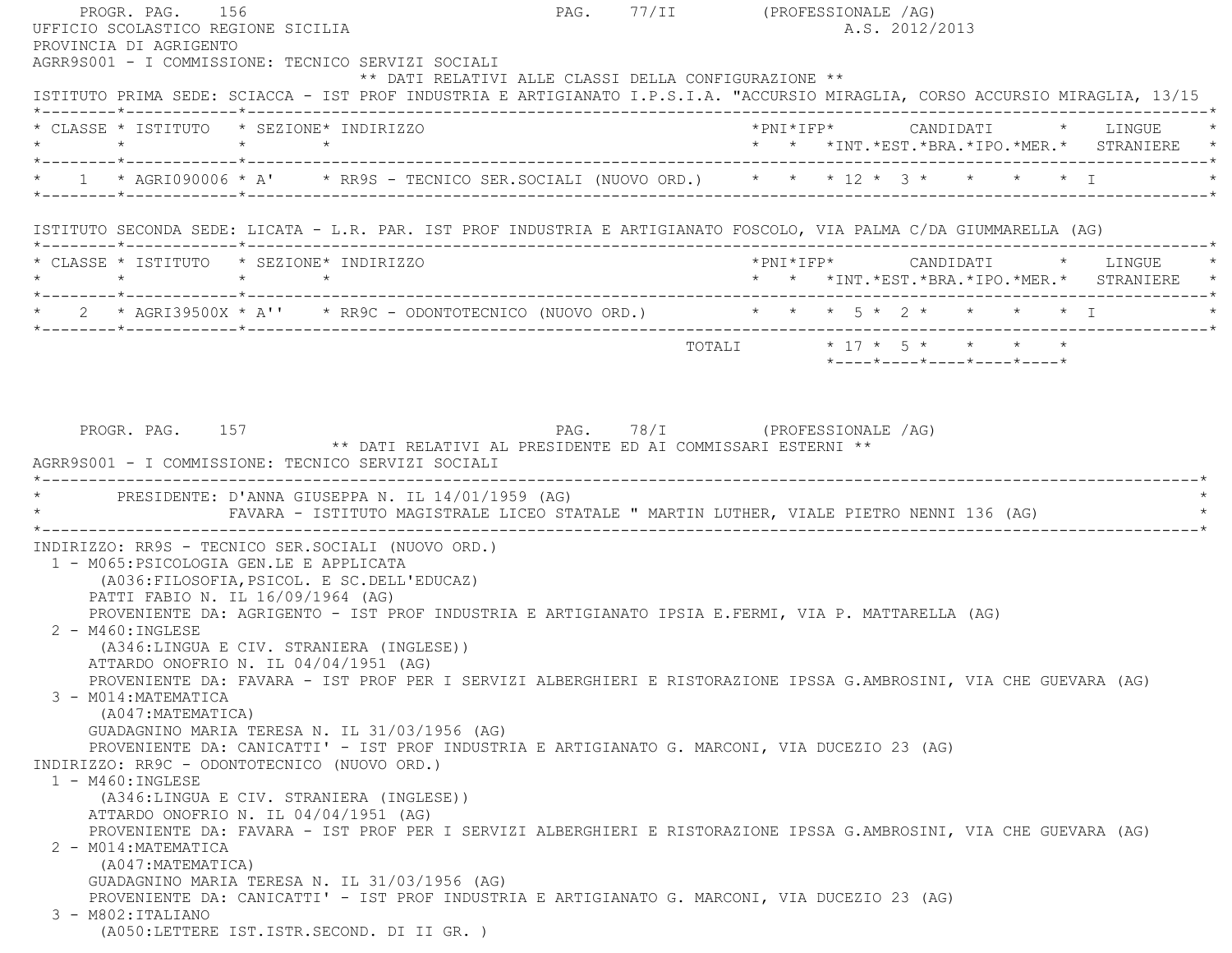| PROGR. PAG. 158<br>UFFICIO SCOLASTICO REGIONE SICILIA<br>PROVINCIA DI AGRIGENTO                                                                            | AGRR9S002 - II COMMISSIONE: TECNICO SERVIZI SOCIALI                                                                                                                                                                                                                                                                                                                                                                                                                                                                                                                                                                                                                                                                                                                                                                                                                                                             | PAG. 78/II (PROFESSIONALE /AG)                             |  | A.S. 2012/2013                                   |  |                                          |
|------------------------------------------------------------------------------------------------------------------------------------------------------------|-----------------------------------------------------------------------------------------------------------------------------------------------------------------------------------------------------------------------------------------------------------------------------------------------------------------------------------------------------------------------------------------------------------------------------------------------------------------------------------------------------------------------------------------------------------------------------------------------------------------------------------------------------------------------------------------------------------------------------------------------------------------------------------------------------------------------------------------------------------------------------------------------------------------|------------------------------------------------------------|--|--------------------------------------------------|--|------------------------------------------|
|                                                                                                                                                            | ** DATI RELATIVI ALLE CLASSI DELLA CONFIGURAZIONE **<br>ISTITUTO PRIMA SEDE: RIBERA - IST PROF INDUSTRIA E ARTIGIANATO I.P.I.A. "ACCURSO MIRAGLIA", VIA G. VERGA, 1 (AG)                                                                                                                                                                                                                                                                                                                                                                                                                                                                                                                                                                                                                                                                                                                                        |                                                            |  |                                                  |  |                                          |
| * CLASSE * ISTITUTO * SEZIONE* INDIRIZZO<br>$\star$                                                                                                        | $\star$ $\star$                                                                                                                                                                                                                                                                                                                                                                                                                                                                                                                                                                                                                                                                                                                                                                                                                                                                                                 |                                                            |  |                                                  |  | * * *INT.*EST.*BRA.*IPO.*MER.* STRANIERE |
|                                                                                                                                                            | 1 * AGRI090017 * A * * RR9S - TECNICO SER.SOCIALI (NUOVO ORD.) * * * 9 * 1 * * * * * * I                                                                                                                                                                                                                                                                                                                                                                                                                                                                                                                                                                                                                                                                                                                                                                                                                        |                                                            |  |                                                  |  |                                          |
|                                                                                                                                                            | * 2 * AGRI090017 * B * RRFJ - TECNICO SIST.ENERG. (NUOVO ORD.) * * * 8 * * * * * * * I                                                                                                                                                                                                                                                                                                                                                                                                                                                                                                                                                                                                                                                                                                                                                                                                                          |                                                            |  |                                                  |  |                                          |
|                                                                                                                                                            |                                                                                                                                                                                                                                                                                                                                                                                                                                                                                                                                                                                                                                                                                                                                                                                                                                                                                                                 |                                                            |  | $*$ ---- $*$ ---- $*$ ---- $*$ ---- $*$ ---- $*$ |  |                                          |
|                                                                                                                                                            | AGRR9S002 - II COMMISSIONE: TECNICO SERVIZI SOCIALI                                                                                                                                                                                                                                                                                                                                                                                                                                                                                                                                                                                                                                                                                                                                                                                                                                                             | ** DATI RELATIVI AL PRESIDENTE ED AI COMMISSARI ESTERNI ** |  |                                                  |  |                                          |
|                                                                                                                                                            | * PRESIDENTE: DI NARO GIUSEPPE N. IL 03/09/1949 (CL)<br>CANICATTI' - IST TEC COMMERCIALE E PER GEOMETRI ITCG GALILEO GALILEI, VIA PIRANDELLO 4 (AG)                                                                                                                                                                                                                                                                                                                                                                                                                                                                                                                                                                                                                                                                                                                                                             |                                                            |  |                                                  |  |                                          |
| 1 - M065: PSICOLOGIA GEN.LE E APPLICATA<br>2 - M460: INGLESE<br>3 - M014: MATEMATICA<br>(A047: MATEMATICA)<br>$1 - M460$ : INGLESE<br>2 - M014: MATEMATICA | INDIRIZZO: RR9S - TECNICO SER.SOCIALI (NUOVO ORD.)<br>(A036: FILOSOFIA, PSICOL. E SC. DELL'EDUCAZ)<br>MAIDA MARIA PIA N. IL 19/10/1954 (AG)<br>PROVENIENTE DA: AGRIGENTO - ISTITUTO MAGISTRALE LICEO SCIENTIFICO E SCIENZE UM, VIA ACRONE 12 (AG)<br>(A346:LINGUA E CIV. STRANIERA (INGLESE))<br>TERRITO ROSARIA N. IL 26/05/1958 (TO)<br>PROVENIENTE DA: LICATA - ISTITUTO TECNICO PER GEOMETRI INES GIGANTI CURELLA, VIA FILIPPO RE GRILLO (C. DA CANNELLE) (AG)<br>CURRERI LEONARDO N. IL 23/09/1952 (AG)<br>PROVENIENTE DA: SCIACCA - IST PROF PER I SERVIZI ALBERGHIERI E RISTORAZIONE IPSSA "SEN. G.MOLINARI", CONTRADA MARCHESA (<br>INDIRIZZO: RRFJ - TECNICO SIST.ENERG. (NUOVO ORD.)<br>(A346:LINGUA E CIV. STRANIERA (INGLESE))<br>TERRITO ROSARIA N. IL 26/05/1958 (TO)<br>PROVENIENTE DA: LICATA - ISTITUTO TECNICO PER GEOMETRI INES GIGANTI CURELLA, VIA FILIPPO RE GRILLO (C. DA CANNELLE) (AG) |                                                            |  |                                                  |  |                                          |
| (A047: MATEMATICA)                                                                                                                                         | CURRERI LEONARDO N. IL 23/09/1952 (AG)<br>PROVENIENTE DA: SCIACCA - IST PROF PER I SERVIZI ALBERGHIERI E RISTORAZIONE IPSSA "SEN. G.MOLINARI", CONTRADA MARCHESA (                                                                                                                                                                                                                                                                                                                                                                                                                                                                                                                                                                                                                                                                                                                                              |                                                            |  |                                                  |  |                                          |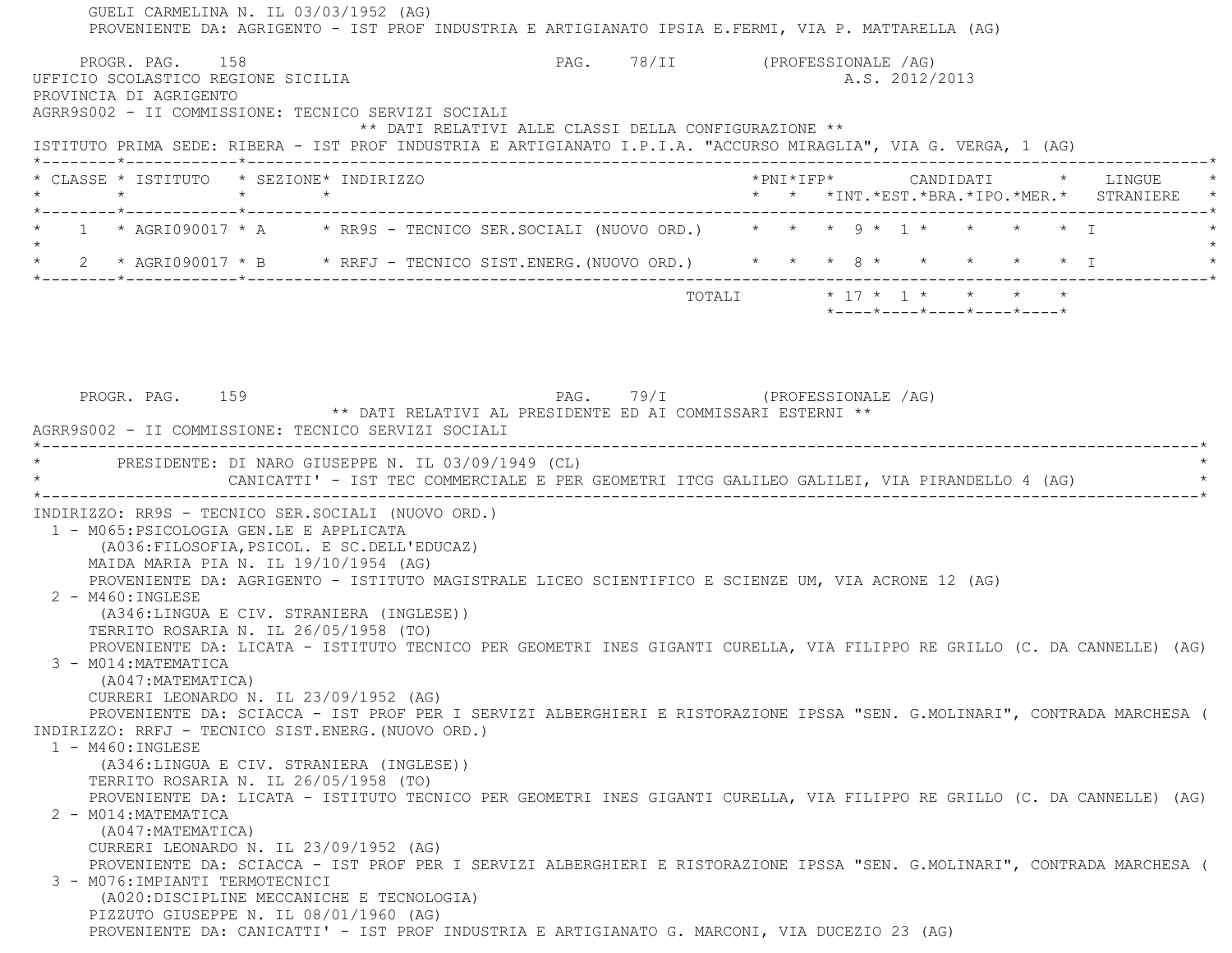|         | PROGR. PAG. 160<br>UFFICIO SCOLASTICO REGIONE SICILIA<br>PROVINCIA DI AGRIGENTO                                                                                               |                                                                                                                                                                                                                                                                                                                                                                                                                                                                                                                                                                                                                                                                                                                                                                                                                                          | PAG. 79/II (PROFESSIONALE /AG) |  | A.S. 2012/2013                                                  |  |                                                                                          |
|---------|-------------------------------------------------------------------------------------------------------------------------------------------------------------------------------|------------------------------------------------------------------------------------------------------------------------------------------------------------------------------------------------------------------------------------------------------------------------------------------------------------------------------------------------------------------------------------------------------------------------------------------------------------------------------------------------------------------------------------------------------------------------------------------------------------------------------------------------------------------------------------------------------------------------------------------------------------------------------------------------------------------------------------------|--------------------------------|--|-----------------------------------------------------------------|--|------------------------------------------------------------------------------------------|
|         |                                                                                                                                                                               | AGRR9S004 - IV COMMISSIONE: TECNICO SERVIZI SOCIALI<br>** DATI RELATIVI ALLE CLASSI DELLA CONFIGURAZIONE **                                                                                                                                                                                                                                                                                                                                                                                                                                                                                                                                                                                                                                                                                                                              |                                |  |                                                                 |  |                                                                                          |
|         |                                                                                                                                                                               | ISTITUTO PRIMA SEDE: FAVARA - IST PROF INDUSTRIA E ARTIGIANATO IPSIA G. MARCONI, VIALE CHE GUEVARA, S.N (AG)                                                                                                                                                                                                                                                                                                                                                                                                                                                                                                                                                                                                                                                                                                                             |                                |  |                                                                 |  |                                                                                          |
|         |                                                                                                                                                                               | * CLASSE * ISTITUTO * SEZIONE* INDIRIZZO                                                                                                                                                                                                                                                                                                                                                                                                                                                                                                                                                                                                                                                                                                                                                                                                 |                                |  |                                                                 |  | *PNI*IFP*     CANDIDATI    *   LINGUE<br>* * *INT. *EST. *BRA. *IPO. *MER. * STRANIERE * |
| $\star$ |                                                                                                                                                                               | 1 * AGRI01901R * A $\quad$ * RR9S - TECNICO SER.SOCIALI (NUOVO ORD.) * * * 12 * 6 * * * * * * I                                                                                                                                                                                                                                                                                                                                                                                                                                                                                                                                                                                                                                                                                                                                          |                                |  |                                                                 |  |                                                                                          |
|         |                                                                                                                                                                               | 2 * AGRI01901R * B * RR9K - TECNICO IND.ELETTRO. (NUOVO ORD.) * * * 14 * 3 * * * * * * I                                                                                                                                                                                                                                                                                                                                                                                                                                                                                                                                                                                                                                                                                                                                                 |                                |  |                                                                 |  |                                                                                          |
|         |                                                                                                                                                                               |                                                                                                                                                                                                                                                                                                                                                                                                                                                                                                                                                                                                                                                                                                                                                                                                                                          |                                |  | $*$ - - - - $*$ - - - - $*$ - - - - $*$ - - - - $*$ - - - - $*$ |  |                                                                                          |
|         | PROGR. PAG. 161                                                                                                                                                               | PAG. 80/I (PROFESSIONALE /AG)<br>** DATI RELATIVI AL PRESIDENTE ED AI COMMISSARI ESTERNI **<br>AGRR9S004 - IV COMMISSIONE: TECNICO SERVIZI SOCIALI                                                                                                                                                                                                                                                                                                                                                                                                                                                                                                                                                                                                                                                                                       |                                |  |                                                                 |  |                                                                                          |
|         |                                                                                                                                                                               | * PRESIDENTE: ROLLO PIETRO N. IL 09/07/1954 (TP)<br>SCIACCA - IST PROF PER I SERVIZI ALBERGHIERI E RISTORAZIONE IPSSA "SEN. G.MOLINARI", CONTRADA MARCHESA (*                                                                                                                                                                                                                                                                                                                                                                                                                                                                                                                                                                                                                                                                            |                                |  |                                                                 |  |                                                                                          |
|         | 1 - M065: PSICOLOGIA GEN.LE E APPLICATA<br>2 - M460: INGLESE<br>3 - M014: MATEMATICA<br>(A047: MATEMATICA)<br>1 - M460: INGLESE<br>2 - M014: MATEMATICA<br>(A047: MATEMATICA) | (A036: FILOSOFIA, PSICOL. E SC. DELL'EDUCAZ)<br>FALLETTA GIUSEPPINA N. IL 25/12/1954 (AG)<br>PROVENIENTE DA: SCIACCA - LICEO SCIENTIFICO LS ENRICO FERMI, VIA PARMA N. 1 (AG)<br>(A346:LINGUA E CIV. STRANIERA (INGLESE))<br>CHIARELLO GIUSEPPA N. IL 23/01/1958 (AG)<br>PROVENIENTE DA: SCIACCA - ISTITUTO TECNICO COMMERCIALE ITC "DON MICHELE ARENA", VIA GIOTTO (AG)<br>MARCHICA ANGELA N. IL 01/08/1956 (AG)<br>PROVENIENTE DA: SCIACCA - IST PROF INDUSTRIA E ARTIGIANATO I.P.S.I.A. "ACCURSIO MIRAGLIA, CORSO ACCURSIO MIRAGLIA, 13/15<br>INDIRIZZO: RR9J - TECNICO DELLE IND.EL. (NUOVO ORD)<br>(A346:LINGUA E CIV. STRANIERA (INGLESE))<br>CHIARELLO GIUSEPPA N. IL 23/01/1958 (AG)<br>PROVENIENTE DA: SCIACCA - ISTITUTO TECNICO COMMERCIALE ITC "DON MICHELE ARENA", VIA GIOTTO (AG)<br>MARCHICA ANGELA N. IL 01/08/1956 (AG) |                                |  |                                                                 |  |                                                                                          |
|         |                                                                                                                                                                               | PROVENIENTE DA: SCIACCA - IST PROF INDUSTRIA E ARTIGIANATO I.P.S.I.A. "ACCURSIO MIRAGLIA, CORSO ACCURSIO MIRAGLIA, 13/15<br>3 - M045:SISTEMI - AUTOMAZIONE E ORGANIZZ. DELLA PRODUZ.<br>(A035: ELETTROTECNICA ED APPLICAZIONI)<br>TEDESCHI CORRADO N. IL 03/06/1961 (TP)                                                                                                                                                                                                                                                                                                                                                                                                                                                                                                                                                                 |                                |  |                                                                 |  |                                                                                          |
|         | $MACO$ , TMCT DOD                                                                                                                                                             | PROVENIENTE DA: SCIACCA - IST PROF INDUSTRIA E ARTIGIANATO I.P.S.I.A. "ACCURSIO MIRAGLIA, CORSO ACCURSIO MIRAGLIA, 13/15<br>INDIRIZZO: RR9K - TECNICO IND.ELETTRO. (NUOVO ORD.)                                                                                                                                                                                                                                                                                                                                                                                                                                                                                                                                                                                                                                                          |                                |  |                                                                 |  |                                                                                          |

1 - M460:INGLESE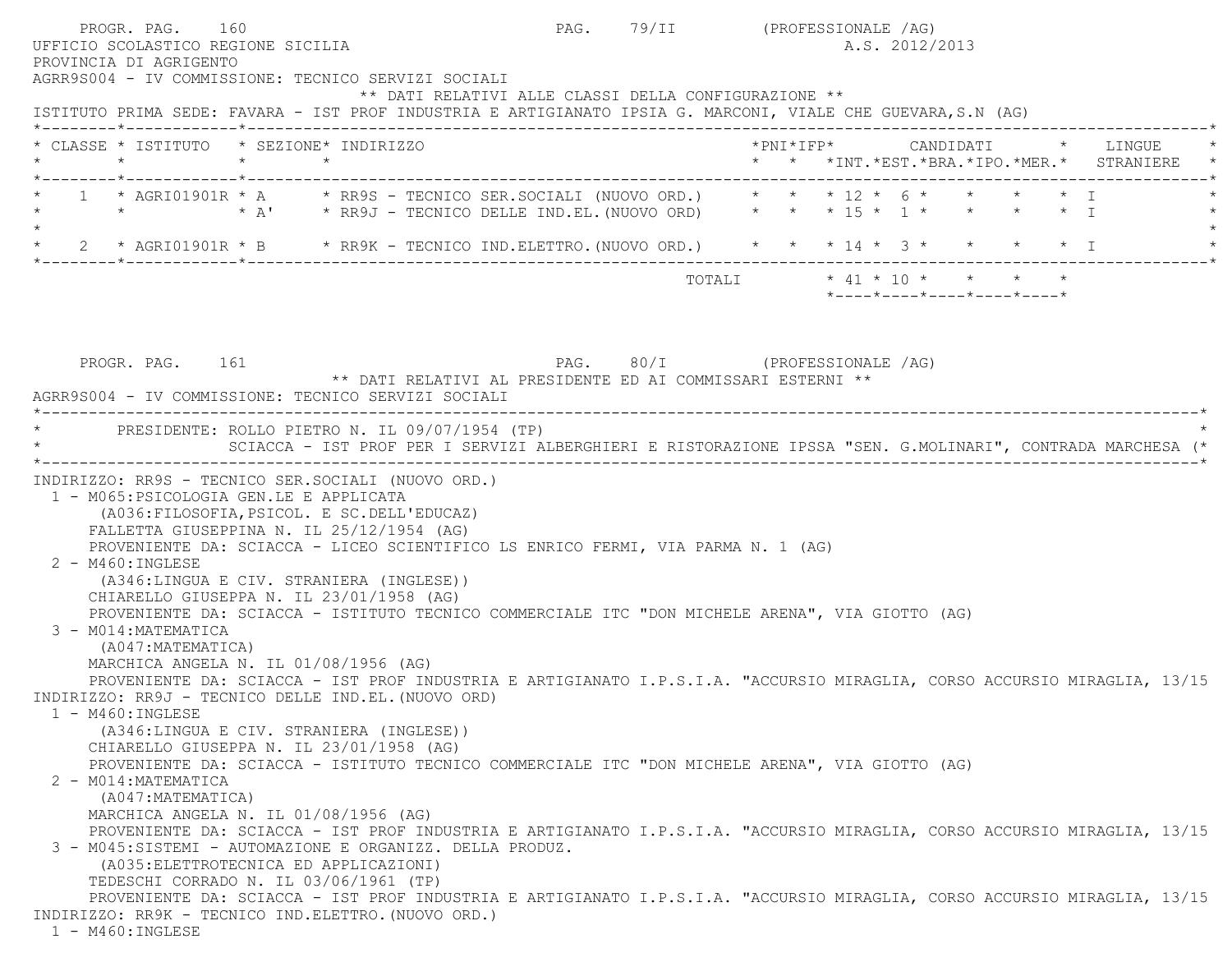(A346:LINGUA E CIV. STRANIERA (INGLESE)) CHIARELLO GIUSEPPA N. IL 23/01/1958 (AG) PROVENIENTE DA: SCIACCA - ISTITUTO TECNICO COMMERCIALE ITC "DON MICHELE ARENA", VIA GIOTTO (AG) (SEGUONO DATI RELATIVI AI COMMISSARI ESTERNI)<br>PAG. 80/II (PROFESSIONALE /AG) PAG. 80/II (PROFESSIONALE /AG) \*\* DATI RELATIVI AI COMMISSARI ESTERNI \*\* $2 - M014 \cdot MATF MATTCA$  (A047:MATEMATICA) MARCHICA ANGELA N. IL 01/08/1956 (AG) PROVENIENTE DA: SCIACCA - IST PROF INDUSTRIA E ARTIGIANATO I.P.S.I.A. "ACCURSIO MIRAGLIA, CORSO ACCURSIO MIRAGLIA, 13/15 3 - M049:ELETTRONICA, TELECOMUNICAZIONI E APPLICAZIONI (A034:ELETTRONICA) MAGGIO MARCO N. IL 18/05/1952 (AG) PROVENIENTE DA: SCIACCA - IST PROF INDUSTRIA E ARTIGIANATO I.P.S.I.A. "ACCURSIO MIRAGLIA, CORSO ACCURSIO MIRAGLIA, 13/15 PROGR. PAG. 163 PAG. 80/III (PROFESSIONALE /AG) UFFICIO SCOLASTICO REGIONE SICILIA A.S. 2012/2013 PROVINCIA DI AGRIGENTO AGRR9S005 - V COMMISSIONE: TECNICO SERVIZI SOCIALI \*\* DATI RELATIVI ALLE CLASSI DELLA CONFIGURAZIONE \*\* ISTITUTO PRIMA SEDE: RACALMUTO - IST PROF INDUSTRIA E ARTIGIANATO "G.MARCONI", VIA F.VILLA (AG) \*--------\*------------\*-------------------------------------------------------------------------------------------------------\* \* CLASSE \* ISTITUTO \* SEZIONE\* INDIRIZZO \*PNI\*IFP\* CANDIDATI \* LINGUE \* \* \* \* \* \* \* \*INT.\*EST.\*BRA.\*IPO.\*MER.\* STRANIERE \* \*--------\*------------\*-------------------------------------------------------------------------------------------------------\* $1$  \* AGRI01902T \* A' \* RR9S - TECNICO SER.SOCIALI (NUOVO ORD.) \* \* \* 15 \* 7 \* \* \* \* \* \* I \* \* \* A'' \* RRFJ - TECNICO SIST.ENERG.(NUOVO ORD.) \* \* \* 9 \* 2 \* \* \* \* I \* \*--------\*------------\*-------------------------------------------------------------------------------------------------------\* ISTITUTO SECONDA SEDE: CANICATTI' - IST PROF PER L'AGRICOLTURA E L'AMBIENTE "R.LIVATINO", VIA MILANO (AG) \*--------\*------------\*-------------------------------------------------------------------------------------------------------\* \* CLASSE \* ISTITUTO \* SEZIONE\* INDIRIZZO \*PNI\*IFP\* CANDIDATI \* LINGUE \* \* \* \* \* \* \* \*INT.\*EST.\*BRA.\*IPO.\*MER.\* STRANIERE \* \*--------\*------------\*-------------------------------------------------------------------------------------------------------\*\* 2 \* AGRA019015 \* A \* \* RRCY - AGROTECNICO (NUOVO ORDINAMENTO) \* \* \* 6 \* \* \* \* \* \* \* I \*--------\*------------\*-------------------------------------------------------------------------------------------------------\*TOTALI  $* 30 * 9 * * * * * * *$  \*----\*----\*----\*----\*----\*PROGR. PAG. 164 PAG. 81/I (PROFESSIONALE /AG) \*\* DATI RELATIVI AL PRESIDENTE ED AI COMMISSARI ESTERNI \*\* AGRR9S005 - V COMMISSIONE: TECNICO SERVIZI SOCIALI \*----------------------------------------------------------------------------------------------------------------------------\*PRESIDENTE: DAINA GIACOMO N. IL 20/05/1964 (AG) \* FAVARA - IST PROF PER I SERVIZI ALBERGHIERI E RISTORAZIONE IPSSA G.AMBROSINI, VIA CHE GUEVARA (AG) \* \*----------------------------------------------------------------------------------------------------------------------------\* INDIRIZZO: RR9S - TECNICO SER.SOCIALI (NUOVO ORD.) 1 - M065:PSICOLOGIA GEN.LE E APPLICATA (A036:FILOSOFIA,PSICOL. E SC.DELL'EDUCAZ) DILIBERTO CALOGERA N. IL 17/06/1962 (AG) PROVENIENTE DA: SANTO STEFANO QUISQUINA - ISTITUTO MAGISTRALE "MADRE TERESA DI CALCUTTA", VIA DE GASPERI (AG)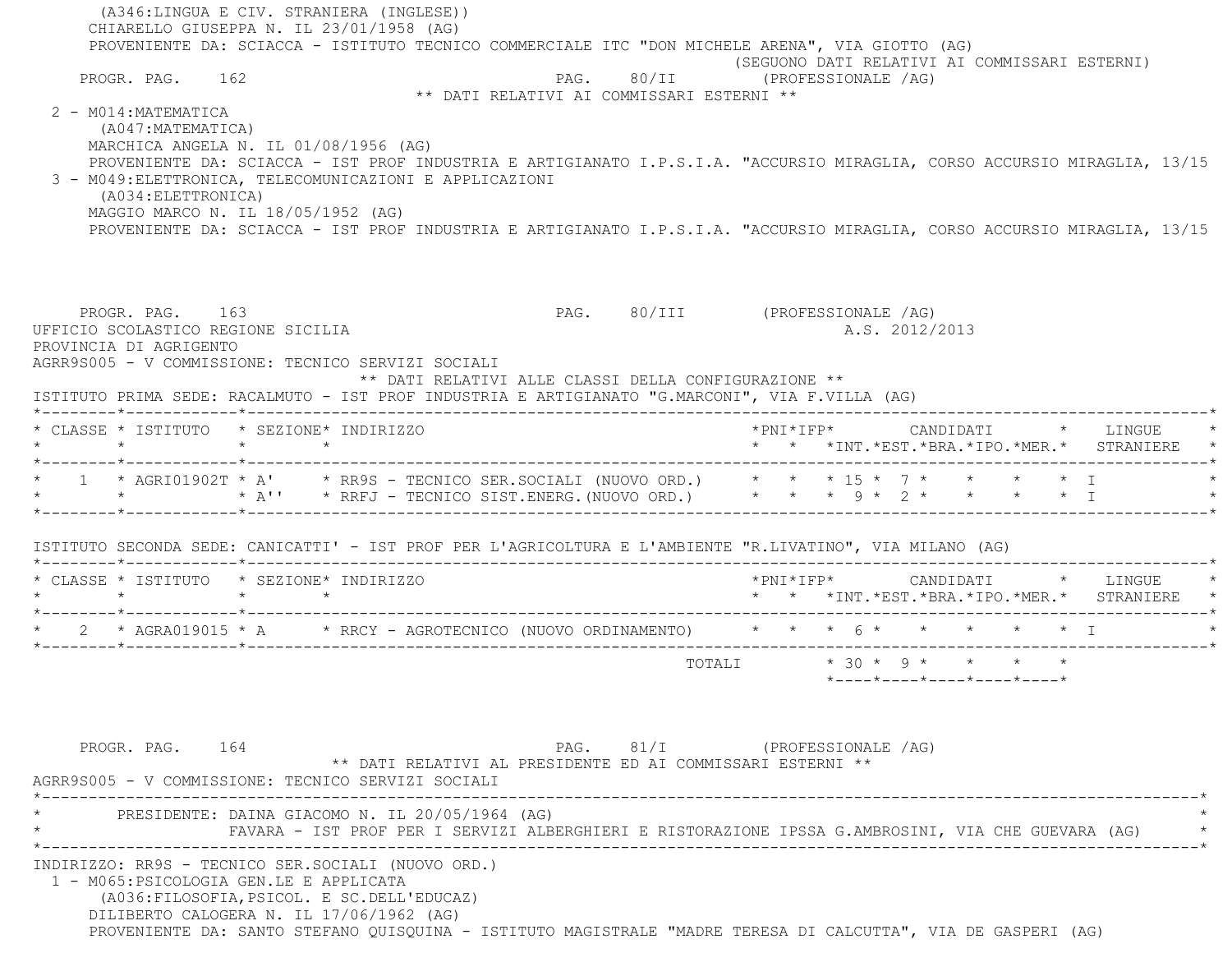2 - M460:INGLESE (A346:LINGUA E CIV. STRANIERA (INGLESE)) MANGIARACINA MARIA N. IL 27/07/1962 (PA) PROVENIENTE DA: AGRIGENTO - ISTITUTO TECNICO COMMERCIALE I.T.C.E.T. LEONARDO SCIASC, CONTRADA CALCARELLE (AG) 3 - M014:MATEMATICA (A047:MATEMATICA) TOMMASELLI SALVATORE N. IL 03/12/1965 (AG) PROVENIENTE DA: GELA - ISTITUTO TECNICO INDUSTRIALE "E. MORSELLI", VIA PITAGORA (CL) INDIRIZZO: RRFJ - TECNICO SIST.ENERG.(NUOVO ORD.) 1 - M460:INGLESE (A346:LINGUA E CIV. STRANIERA (INGLESE)) MANGIARACINA MARIA N. IL 27/07/1962 (PA) PROVENIENTE DA: AGRIGENTO - ISTITUTO TECNICO COMMERCIALE I.T.C.E.T. LEONARDO SCIASC, CONTRADA CALCARELLE (AG) 2 - M014:MATEMATICA (A047:MATEMATICA) TOMMASELLI SALVATORE N. IL 03/12/1965 (AG) PROVENIENTE DA: GELA - ISTITUTO TECNICO INDUSTRIALE "E. MORSELLI", VIA PITAGORA (CL) 3 - M076:IMPIANTI TERMOTECNICI (A020:DISCIPLINE MECCANICHE E TECNOLOGIA) BIVONA ROBERTO GIUSEPPE N. IL 18/12/1958 (AG) PROVENIENTE DA: RIBERA - IST PROF INDUSTRIA E ARTIGIANATO I.P.I.A. "ACCURSO MIRAGLIA", VIA G. VERGA, 1 (AG) INDIRIZZO: RRCY - AGROTECNICO (NUOVO ORDINAMENTO) 1 - M460:INGLESE (A346:LINGUA E CIV. STRANIERA (INGLESE)) MANGIARACINA MARIA N. IL 27/07/1962 (PA) PROVENIENTE DA: AGRIGENTO - ISTITUTO TECNICO COMMERCIALE I.T.C.E.T. LEONARDO SCIASC, CONTRADA CALCARELLE (AG) (SEGUONO DATI RELATIVI AI COMMISSARI ESTERNI) PROGR. PAG. 165 PAG. 81/II (PROFESSIONALE /AG) \*\* DATI RELATIVI AI COMMISSARI ESTERNI \*\* 2 - M014:MATEMATICA (A047:MATEMATICA) TOMMASELLI SALVATORE N. IL 03/12/1965 (AG) PROVENIENTE DA: GELA - ISTITUTO TECNICO INDUSTRIALE "E. MORSELLI", VIA PITAGORA (CL) 3 - M017:TECNICHE DI PROD., TRASFORM. E VALORIZ. DEI PROD. (A058:SC.E MEC.AGR.E T.GEST.AZ.,FIT.,ENT) ZUCCHETTO DIEGO N. IL 10/12/1958 (AG) PROVENIENTE DA: MUSSOMELI - IST PROF PER L'AGRICOLTURA E L'AMBIENTE "VIRGILIO", C/DA PRATO S.N. (CL) PROGR. PAG. 166 PAG. 81/III (PROFESSIONALE /AG) UFFICIO SCOLASTICO REGIONE SICILIA A.S. 2012/2013 PROVINCIA DI AGRIGENTO AGRRFJ001 - I COMMISSIONE: TECNICO DEI SISTEMI ENERGETICI \*\* DATI RELATIVI ALLE CLASSI DELLA CONFIGURAZIONE \*\* ISTITUTO PRIMA SEDE: CANICATTI' - IST PROF INDUSTRIA E ARTIGIANATO G. MARCONI, VIA DUCEZIO 23 (AG) \*--------\*------------\*-------------------------------------------------------------------------------------------------------\* \* CLASSE \* ISTITUTO \* SEZIONE\* INDIRIZZO \*PNI\*IFP\* CANDIDATI \* LINGUE \* \* \* \* \* \* \* \*INT.\*EST.\*BRA.\*IPO.\*MER.\* STRANIERE \* \*--------\*------------\*-------------------------------------------------------------------------------------------------------\*1 \* AGRI01903V \* A \* RRFJ - TECNICO SIST.ENERG.(NUOVO ORD.) \* \* \* 10 \* \* \* \* \* \* \* I  $\star$  \* 2 \* AGRI01903V \* B \* RR9M - TEC.ABBIGL. E MODA (NUOVO ORD.) \* \* \* 16 \* \* \* \* \* F \* \*--------\*------------\*-------------------------------------------------------------------------------------------------------\*TOTALI  $* 26 * * * * * * * * *$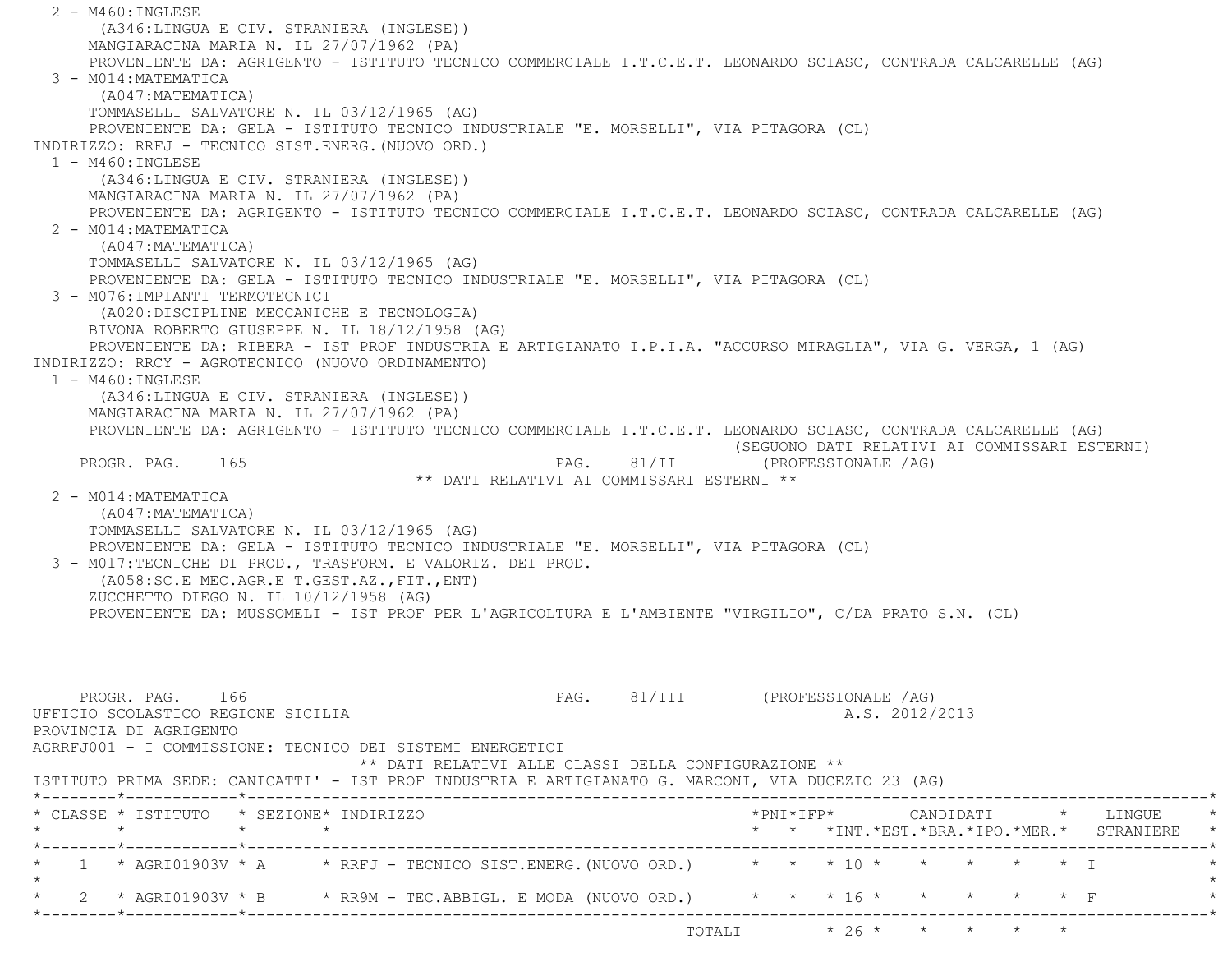PROGR. PAG. 167 PAG. 82/I (PROFESSIONALE /AG) \*\* DATI RELATIVI AL PRESIDENTE ED AI COMMISSARI ESTERNI \*\* AGRRFJ001 - I COMMISSIONE: TECNICO DEI SISTEMI ENERGETICI \*----------------------------------------------------------------------------------------------------------------------------\*PRESIDENTE: ARCURI ANTONELLA N. IL 01/01/1963 (AG) RIBERA - ISTITUTO MAGISTRALE IM FRANCESCO CRISPI, PIAZZA ZAMENHOF 1 (AG) \*----------------------------------------------------------------------------------------------------------------------------\* INDIRIZZO: RRFJ - TECNICO SIST.ENERG.(NUOVO ORD.) 1 - M076:IMPIANTI TERMOTECNICI (A020:DISCIPLINE MECCANICHE E TECNOLOGIA) LEO GIUSEPPE N. IL 16/08/1957 (AG) PROVENIENTE DA: RIBERA - IST PROF INDUSTRIA E ARTIGIANATO I.P.I.A. "ACCURSO MIRAGLIA", VIA G. VERGA, 1 (AG) 2 - M460:INGLESE (A346:LINGUA E CIV. STRANIERA (INGLESE)) CRIMINISI MILENA N. IL 19/10/1971 (AG) PROVENIENTE DA: FAVARA - IST PROF PER I SERVIZI ALBERGHIERI E RISTORAZIONE IPSSA G.AMBROSINI, VIA CHE GUEVARA (AG) 3 - M014:MATEMATICA (A047:MATEMATICA) MILAZZO GIUSEPPE N. IL 12/10/1971 (CL) PROVENIENTE DA: LICATA - ISTITUTO TECNICO PER GEOMETRI INES GIGANTI CURELLA, VIA FILIPPO RE GRILLO (C. DA CANNELLE) (AG) INDIRIZZO: RR9M - TEC.ABBIGL. E MODA (NUOVO ORD.) 1 - M014:MATEMATICA (A047:MATEMATICA) MILAZZO GIUSEPPE N. IL 12/10/1971 (CL) PROVENIENTE DA: LICATA - ISTITUTO TECNICO PER GEOMETRI INES GIGANTI CURELLA, VIA FILIPPO RE GRILLO (C. DA CANNELLE) (AG) 2 - M005:DISEGNO PROFESSIONALE (A024:DISEGNO E STORIA DEL COSTUME) FRANZE' ROSARIA N. IL 11/03/1956 (RC) PROVENIENTE DA: RIESI - IST PROF INDUSTRIA E ARTIGIANATO ABBIGLIAMENTO E MODA, VIA LUIGI EINAUDI, 1 (CL) 3 - M390:FRANCESE (A246:LINGUA E CIV. STRANIERA (FRANCESE)) CONIGLIO CAROLINA N. IL 16/06/1955 (EE) PROVENIENTE DA: AGRIGENTO - ISTITUTO TECNICO COMMERCIALE I.T.C.E.T. LEONARDO SCIASC, CONTRADA CALCARELLE (AG) PROGR. PAG. 168 PAG. 82/II (PROFESSIONALE /AG) UFFICIO SCOLASTICO REGIONE SICILIA A.S. 2012/2013 PROVINCIA DI AGRIGENTO AGSD19001 - I COMMISSIONE: ARTE APPL. - SEZ. DISEGNAT. DI ARCHIT. E ARRED. \*\* DATI RELATIVI ALLE CLASSI DELLA CONFIGURAZIONE \*\* ISTITUTO PRIMA SEDE: SCIACCA - ISTITUTO D'ARTE IA "GIUSEPPE BONACHIA", VIA A.DE GASPERI 14 (AG) \*--------\*------------\*-------------------------------------------------------------------------------------------------------\* \* CLASSE \* ISTITUTO \* SEZIONE\* INDIRIZZO \*PNI\*IFP\* CANDIDATI \* LINGUE \* \* \* \* \* \* \* \*INT.\*EST.\*BRA.\*IPO.\*MER.\* STRANIERE \* \*--------\*------------\*-------------------------------------------------------------------------------------------------------\*\*  $1$  \* AGSD01000E \* C  $\rightarrow$  SD19 - DISEGNATORI DI ARCHIT. ARREDAM.  $\rightarrow$  \* \* \* 18 \* \* \* \* \* \*  $\star$ 2 \* AGSD01000E \* D \* SD02 - ARTE DELLA CERAMICA \* \* \* \* \* 18 \* 1 \* \* \* \* \* \* \* \*--------\*------------\*-------------------------------------------------------------------------------------------------------\*TOTALI  $* 36 * 1 * * * * * *$ \*----\*----\*----\*----\*----\*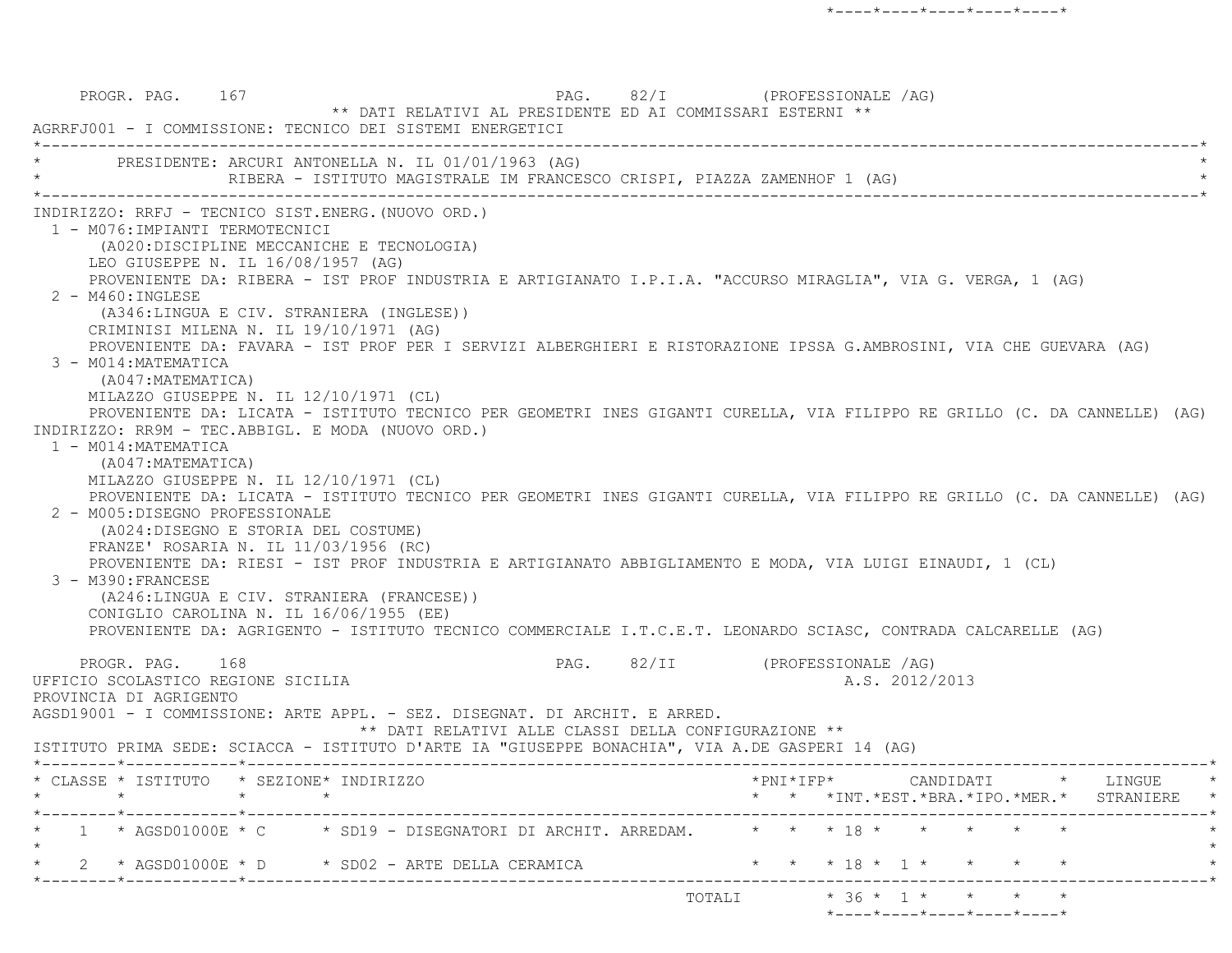PROGR. PAG. 169 PAG. PAG. 83/I (ARTE APPLICATA /AG) \*\* DATI RELATIVI AL PRESIDENTE ED AI COMMISSARI ESTERNI \*\* AGSD19001 - I COMMISSIONE: ARTE APPL. - SEZ. DISEGNAT. DI ARCHIT. E ARRED. \*----------------------------------------------------------------------------------------------------------------------------\*PRESIDENTE: ARONICA CALOGERA N. IL 23/01/1952 (CL) CAMPOBELLO DI LICATA - ISTITUTO TECNICO COMMERCIALE GINO ZAPPA, VIA ARCADIPANE 12 (AG) \*----------------------------------------------------------------------------------------------------------------------------\* INDIRIZZO: SD19 - DISEGNATORI DI ARCHIT. ARREDAM. 1 - M530:LETTERE ITALIANE E STORIA (A050:LETTERE IST.ISTR.SECOND. DI II G) LO BUE MARIA GIUSEPPA N. IL 05/04/1962 (PA) PROVENIENTE DA: CASTELTERMINI - IST PROF INDUSTRIA E ARTIGIANATO "ARCHIMEDE", VIA MONS. PADALINO (AG) 2 - M557:MATEMATICA E FISICA (A049:MATEMATICA E FISICA) TOTO DANIELA N. IL 03/11/1972 (AG) PROVENIENTE DA: RIBERA - ISTITUTO MAGISTRALE IM FRANCESCO CRISPI, PIAZZA ZAMENHOF 1 (AG) 3 - M815:STORIA ARTI VISIVE (A061:STORIA DELL'ARTE) LICATA PAOLO N. IL 22/05/1964 (NA) PROVENIENTE DA: AGRIGENTO - IST PROF PER I SERVIZI COMMERCIALI E TURISTICI IP SERV COMM. ENOG. OSPIT. AL, VIA F. QUARTAR INDIRIZZO: SD02 - ARTE DELLA CERAMICA 1 - M530:LETTERE ITALIANE E STORIA (A050:LETTERE IST.ISTR.SECOND. DI II G) LO BUE MARIA GIUSEPPA N. IL 05/04/1962 (PA) PROVENIENTE DA: CASTELTERMINI - IST PROF INDUSTRIA E ARTIGIANATO "ARCHIMEDE", VIA MONS. PADALINO (AG) 2 - M557:MATEMATICA E FISICA (A049:MATEMATICA E FISICA) TOTO DANIELA N. IL 03/11/1972 (AG) PROVENIENTE DA: RIBERA - ISTITUTO MAGISTRALE IM FRANCESCO CRISPI, PIAZZA ZAMENHOF 1 (AG) 3 - M815:STORIA ARTI VISIVE (A061:STORIA DELL'ARTE) LICATA PAOLO N. IL 22/05/1964 (NA) PROVENIENTE DA: AGRIGENTO - IST PROF PER I SERVIZI COMMERCIALI E TURISTICI IP SERV COMM. ENOG. OSPIT. AL, VIA F. QUARTAR PROGR. PAG. 170 PAG. 83/II (ARTE APPLICATA /AG) UFFICIO SCOLASTICO REGIONE SICILIA A.S. 2012/2013 PROVINCIA DI AGRIGENTO AGSD23001 - I COMMISSIONE: ARTE APPL. - SEZ. DECORAZIONE PITTORICA \*\* DATI RELATIVI ALLE CLASSI DELLA CONFIGURAZIONE \*\* ISTITUTO PRIMA SEDE: SCIACCA - ISTITUTO D'ARTE IA "GIUSEPPE BONACHIA", VIA A.DE GASPERI 14 (AG) \*--------\*------------\*-------------------------------------------------------------------------------------------------------\* \* CLASSE \* ISTITUTO \* SEZIONE\* INDIRIZZO \*PNI\*IFP\* CANDIDATI \* LINGUE \* \* \* \* \* \* \* \*INT.\*EST.\*BRA.\*IPO.\*MER.\* STRANIERE \* \*--------\*------------\*-------------------------------------------------------------------------------------------------------\* $1$  \* AGSD01000E \* A  $\rightarrow$  SD23 - DECORAZIONE PITTORICA  $\rightarrow$  \* \* \* 19 \* 2 \* \* \* \* \*  $\star$ \* 2 \* AGSD01000E \* B \* SD12 - ARTE DEL TESSUTO \* \* \* \* 13 \* \* \* \* \* \* \* \* \*--------\*------------\*-------------------------------------------------------------------------------------------------------\* TOTALI \* 32 \* 2 \* \* \* \*\*----\*----\*----\*----\*----\*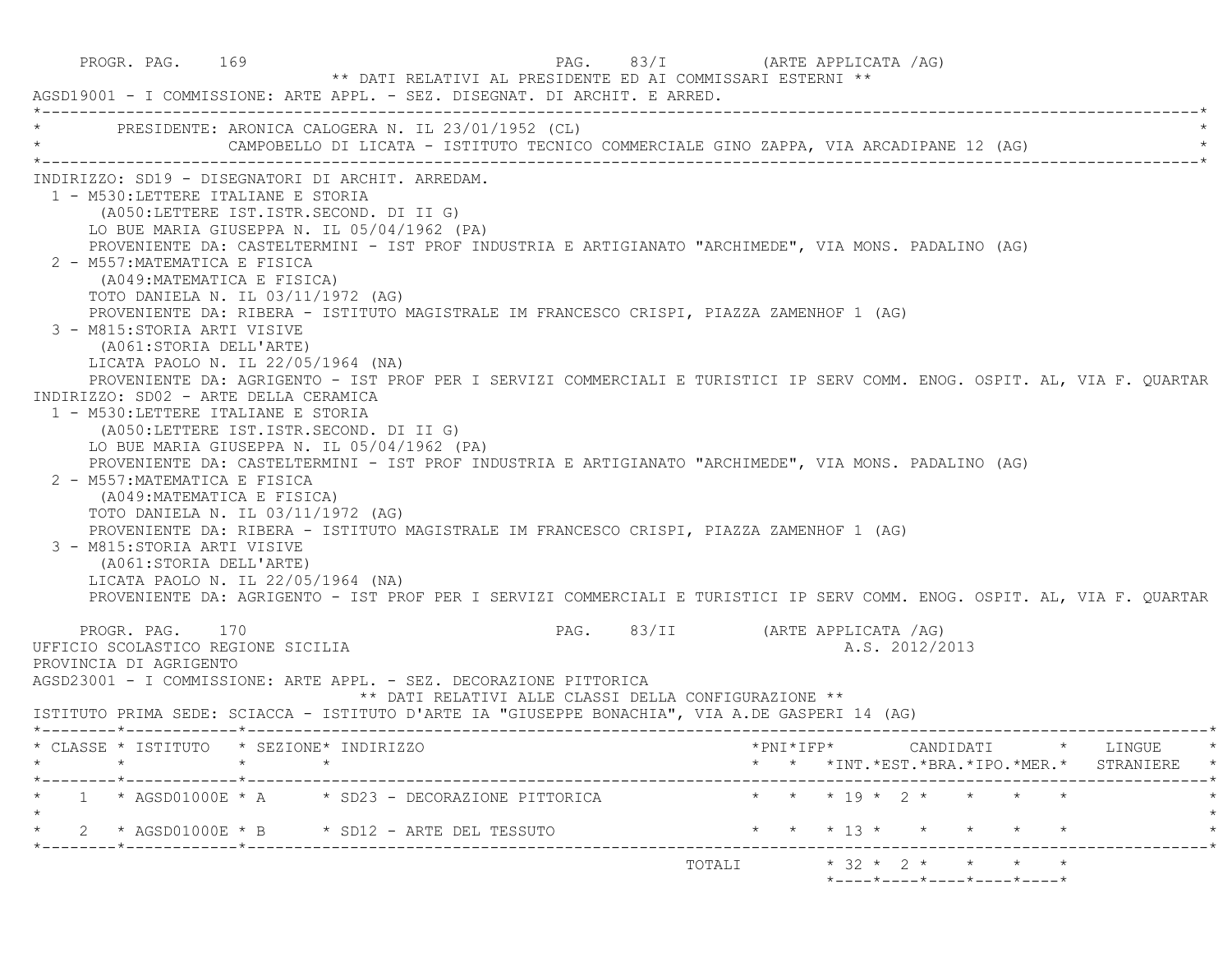|                                                                                                                         | PRESIDENTE: MIRABILE ANTONIETTA N. IL 19/11/1952 (AG)<br>AGRIGENTO - IST PROF PER I SERVIZI COMMERCIALI E TURISTICI IP SERV COMM. ENOG. OSPIT. AL, VIA F. QUARTAR* |                                 |                |                                                     |  |  |
|-------------------------------------------------------------------------------------------------------------------------|--------------------------------------------------------------------------------------------------------------------------------------------------------------------|---------------------------------|----------------|-----------------------------------------------------|--|--|
| INDIRIZZO: SD23 - DECORAZIONE PITTORICA                                                                                 |                                                                                                                                                                    |                                 |                |                                                     |  |  |
| 1 - M530:LETTERE ITALIANE E STORIA                                                                                      |                                                                                                                                                                    |                                 |                |                                                     |  |  |
| (A050:LETTERE IST.ISTR.SECOND. DI II G)                                                                                 |                                                                                                                                                                    |                                 |                |                                                     |  |  |
| PRINCIPATO CARMELA N. IL 21/03/1949 (AG)                                                                                |                                                                                                                                                                    |                                 |                |                                                     |  |  |
| 2 - M557: MATEMATICA E FISICA                                                                                           | PROVENIENTE DA: AGRIGENTO - IST PROF INDUSTRIA E ARTIGIANATO IPSIA E.FERMI, VIA P. MATTARELLA (AG)                                                                 |                                 |                |                                                     |  |  |
| (A049: MATEMATICA E FISICA)                                                                                             |                                                                                                                                                                    |                                 |                |                                                     |  |  |
| CALLARI ANTONIO N. IL 20/01/1955 (AG)                                                                                   |                                                                                                                                                                    |                                 |                |                                                     |  |  |
|                                                                                                                         | PROVENIENTE DA: CANICATTI' - LICEO SCIENTIFICO A. SCIASCIA, VIA PAPA GIOVANNI XXIII 7 (AG)                                                                         |                                 |                |                                                     |  |  |
| 3 - M815: STORIA ARTI VISIVE                                                                                            |                                                                                                                                                                    |                                 |                |                                                     |  |  |
| (A061: STORIA DELL'ARTE)                                                                                                |                                                                                                                                                                    |                                 |                |                                                     |  |  |
| ISOLANO MARIA DANIELA N. IL 08/12/1955 (PA)                                                                             |                                                                                                                                                                    |                                 |                |                                                     |  |  |
|                                                                                                                         | PROVENIENTE DA: BIVONA - LICEO CLASSICO LICEO "LUIGI PIRANDELLO", CONTRADA PARATORE N. 135 (AG)                                                                    |                                 |                |                                                     |  |  |
| INDIRIZZO: SD12 - ARTE DEL TESSUTO                                                                                      |                                                                                                                                                                    |                                 |                |                                                     |  |  |
| 1 - M530:LETTERE ITALIANE E STORIA                                                                                      |                                                                                                                                                                    |                                 |                |                                                     |  |  |
| (A050:LETTERE IST.ISTR.SECOND. DI II G)                                                                                 |                                                                                                                                                                    |                                 |                |                                                     |  |  |
| PRINCIPATO CARMELA N. IL 21/03/1949 (AG)                                                                                |                                                                                                                                                                    |                                 |                |                                                     |  |  |
|                                                                                                                         |                                                                                                                                                                    |                                 |                |                                                     |  |  |
|                                                                                                                         | PROVENIENTE DA: AGRIGENTO - IST PROF INDUSTRIA E ARTIGIANATO IPSIA E.FERMI, VIA P. MATTARELLA (AG)                                                                 |                                 |                |                                                     |  |  |
| 2 - M557: MATEMATICA E FISICA                                                                                           |                                                                                                                                                                    |                                 |                |                                                     |  |  |
| (A049: MATEMATICA E FISICA)                                                                                             |                                                                                                                                                                    |                                 |                |                                                     |  |  |
| CALLARI ANTONIO N. IL 20/01/1955 (AG)                                                                                   |                                                                                                                                                                    |                                 |                |                                                     |  |  |
| 3 - M815: STORIA ARTI VISIVE                                                                                            | PROVENIENTE DA: CANICATTI' - LICEO SCIENTIFICO A. SCIASCIA, VIA PAPA GIOVANNI XXIII 7 (AG)                                                                         |                                 |                |                                                     |  |  |
| (A061:STORIA DELL'ARTE)                                                                                                 |                                                                                                                                                                    |                                 |                |                                                     |  |  |
| ISOLANO MARIA DANIELA N. IL 08/12/1955 (PA)                                                                             |                                                                                                                                                                    |                                 |                |                                                     |  |  |
|                                                                                                                         | PROVENIENTE DA: BIVONA - LICEO CLASSICO LICEO "LUIGI PIRANDELLO", CONTRADA PARATORE N. 135 (AG)                                                                    |                                 |                |                                                     |  |  |
|                                                                                                                         |                                                                                                                                                                    |                                 |                |                                                     |  |  |
| PROGR. PAG. 172                                                                                                         |                                                                                                                                                                    | PAG. 84/II (ARTE APPLICATA /AG) |                |                                                     |  |  |
|                                                                                                                         |                                                                                                                                                                    |                                 | A.S. 2012/2013 |                                                     |  |  |
|                                                                                                                         |                                                                                                                                                                    |                                 |                |                                                     |  |  |
| UFFICIO SCOLASTICO REGIONE SICILIA<br>PROVINCIA DI AGRIGENTO<br>AGSL02001 - I COMMISSIONE: SECONDA SEZIONE ARCHITETTURA |                                                                                                                                                                    |                                 |                |                                                     |  |  |
| ISTITUTO PRIMA SEDE: AGRIGENTO - L.R. PAR. LICEO ARTISTICO LICEO ARTISTICO "MICHELANGELO", V.F.CRISPI (AG)              | ** DATI RELATIVI ALLE CLASSI DELLA CONFIGURAZIONE **                                                                                                               |                                 |                |                                                     |  |  |
|                                                                                                                         |                                                                                                                                                                    |                                 |                |                                                     |  |  |
|                                                                                                                         |                                                                                                                                                                    |                                 |                |                                                     |  |  |
| $\star$ $\star$                                                                                                         |                                                                                                                                                                    |                                 |                | * * *INT.*EST.*BRA.*IPO.*MER.* STRANIERE            |  |  |
|                                                                                                                         |                                                                                                                                                                    |                                 |                |                                                     |  |  |
| * CLASSE * ISTITUTO * SEZIONE* INDIRIZZO<br>$\star$ $\star$<br>* $1$ * AGSL015004 * A * SL02 - ARTISTICO - II SEZIONE   |                                                                                                                                                                    | * * * 9 * 6 * * * * *<br>TOTALI |                | $\star$ 9 $\star$ 6 $\star$ $\star$ $\star$ $\star$ |  |  |

PROGR. PAG. 173 PAG. 85/I (ARTISTICO /AG) \*\* DATI RELATIVI AL PRESIDENTE ED AI COMMISSARI ESTERNI \*\*

## AGSL02001 - I COMMISSIONE: SECONDA SEZIONE ARCHITETTURA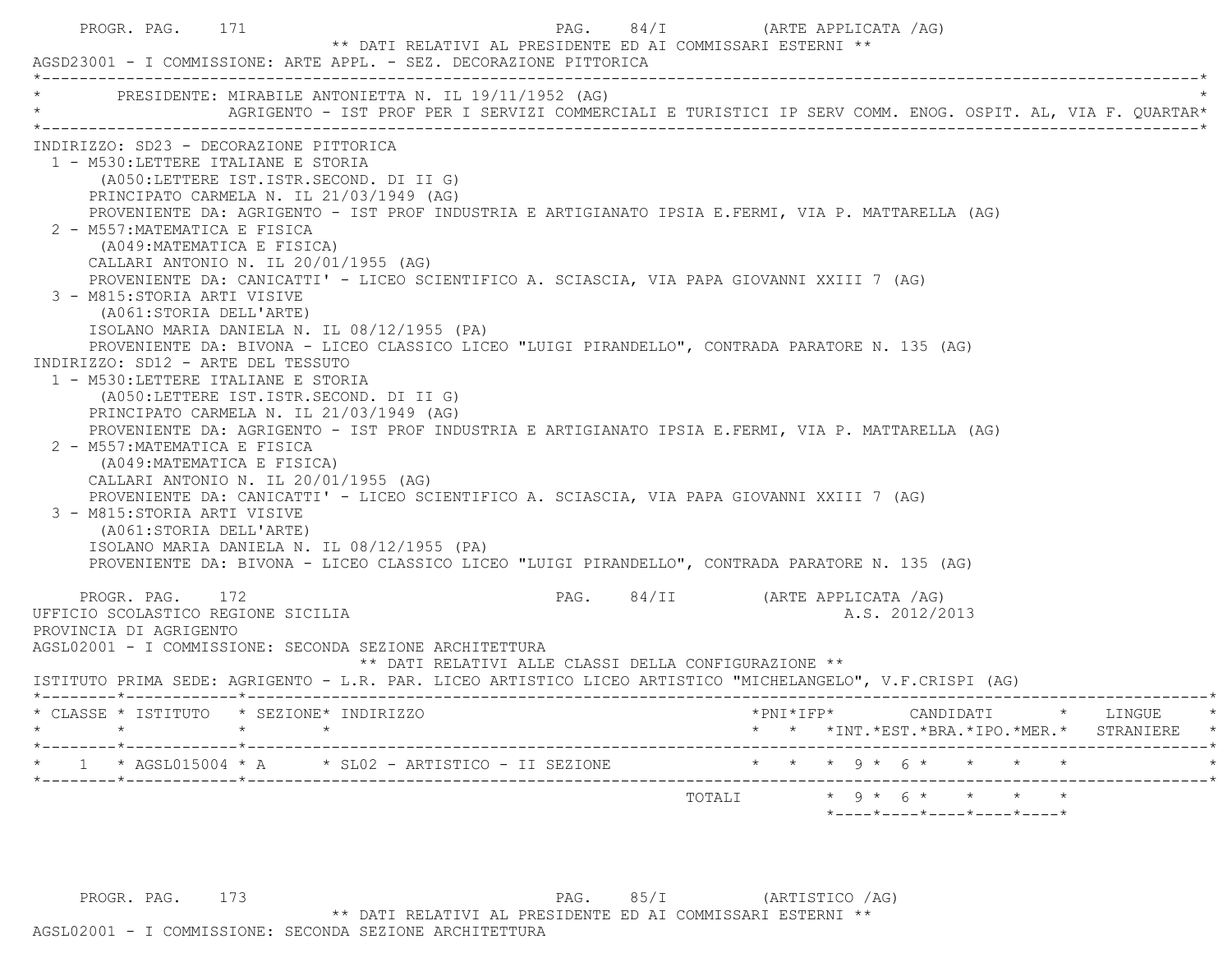\*----------------------------------------------------------------------------------------------------------------------------\* \* PRESIDENTE: RIBAUDO ANDREA GIUSEPPE N. IL 24/05/1961 (PA) \* SCIACCA - LICEO CLASSICO TOMMASO FAZELLO, VIA ALCIDE DE GASPERI 10 (AG) \*----------------------------------------------------------------------------------------------------------------------------\* INDIRIZZO: SL02 - ARTISTICO - II SEZIONE 1 - M802:ITALIANO (A050:LETTERE IST.ISTR.SECOND. DI II G) MONTALTO RAIMONDA N. IL 24/01/1974 (PA) PROVENIENTE DA: LICATA - IST PROF PER I SERVIZI ALBERGHIERI E RISTORAZIONE F. RE CAPRIATA, VIA CAMPOBELLO (AG) 2 - M650:ORNATO DISEGNATO (A021:DISCIPLINE PITTORICHE) INCIARRANO TIZIANA N. IL 28/02/1974 (PA) PROVENIENTE DA: SCIACCA - ISTITUTO D'ARTE IA "GIUSEPPE BONACHIA", VIA A.DE GASPERI 14 (AG) 3 - M820:STORIA DELL'ARTE (A061:STORIA DELL'ARTE) CONTINO MARIA N. IL 26/10/1969 (AG) PROVENIENTE DA: PATERNO' - ISTITUTO TECNICO COMMERCIALE ITC GIOACCHINO RUSSO, VIA PARINI,SN (CT) PROGR. PAG. 174 PAG. 85/II (ARTISTICO /AG) UFFICIO SCOLASTICO REGIONE SICILIA A.S. 2012/2013 PROVINCIA DI AGRIGENTO AGTA08001 - I COMMISSIONE: PERITO AGRARIO \*\* DATI RELATIVI ALLE CLASSI DELLA CONFIGURAZIONE \*\* ISTITUTO PRIMA SEDE: SCIACCA - ISTITUTO TECNICO AGRARIO C. AMATO VETRANO, CONTRADA MARCHESA (AG) \*--------\*------------\*-------------------------------------------------------------------------------------------------------\* \* CLASSE \* ISTITUTO \* SEZIONE\* INDIRIZZO \*PNI\*IFP\* CANDIDATI \* LINGUE \* \* \* \* \* \* \* \*INT.\*EST.\*BRA.\*IPO.\*MER.\* STRANIERE \* \*--------\*------------\*-------------------------------------------------------------------------------------------------------\*\* 1 \* AGTA012016 \* A \* TA08 - CERERE UN.-MOD. AGRO-INDUSTRIALE \* \* \* 10 \* 4 \* \* \* \* \* \* I  $\star$  \* 2 \* AGTA012016 \* A' \* TA11 - CERERE UN.-MOD. VIVAISMO COLT.PR \* \* \* 11 \* \* \* \* \* I \* \*--------\*------------\*-------------------------------------------------------------------------------------------------------\*TOTALI \* 21 \* 4 \* \* \* \*

PROGR. PAG. 175 CHA SALLA PAG. 86/I (SEZIONE AGRARIA /AG) \*\* DATI RELATIVI AL PRESIDENTE ED AI COMMISSARI ESTERNI \*\* AGTA08001 - I COMMISSIONE: PERITO AGRARIO \*----------------------------------------------------------------------------------------------------------------------------\*PRESIDENTE: ACCURSIO CATERINA N. IL 03/01/1949 (AG) RIBERA - ISTITUTO COMPRENSIVO I.C. F. CRISPI, P.ZZA G.CESARE 1 (AG) \*----------------------------------------------------------------------------------------------------------------------------\* INDIRIZZO: TA08 - CERERE UN.-MOD. AGRO-INDUSTRIALE 1 - M337:TECNICA DI PRODUZIONE ANIMALE (A074:ZOOTECNICA E SCIENZA PROD. ANIMALE) ................................................................. 2 - M315:CHIMICA AGRARIA E TECNICHE AGRO-ALIMENTARI (A012:CHIMICA AGRARIA) SCAGLIONE VINCENZO N. IL 29/11/1955 (AG) PROVENIENTE DA: CALTANISSETTA - ISTITUTO TECNICO AGRARIO "A. DI ROCCO", VIA LEONE XIII, 64 (CL) 3 - M460:INGLESE

\*----\*----\*----\*----\*----\*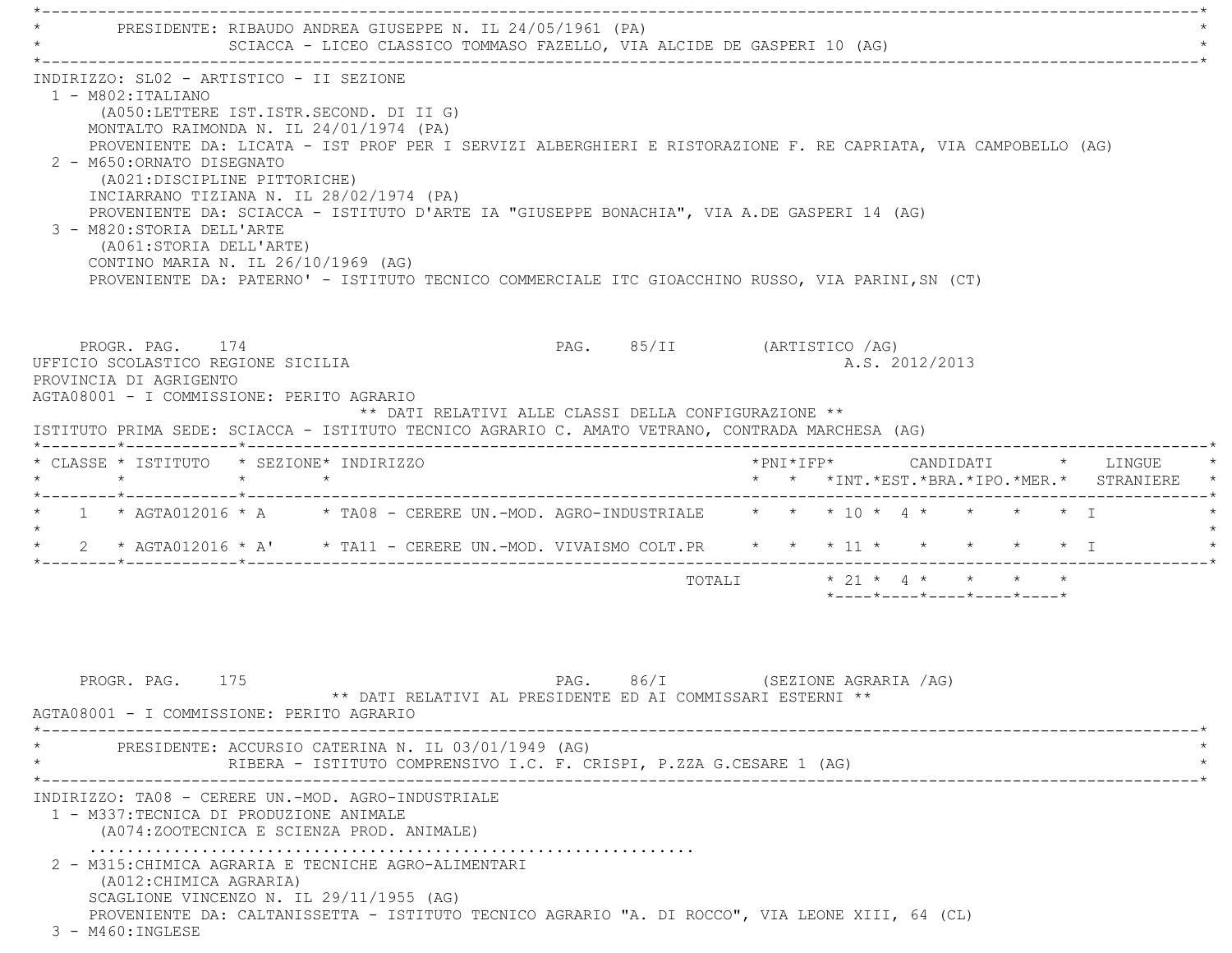(A346:LINGUA E CIV. STRANIERA (INGLESE)) VINDIGNI MARIA CRISTINA N. IL 10/02/1964 (TO) PROVENIENTE DA: PORTO EMPEDOCLE - IST PROF PER I SERVIZI COMMERCIALI E TURISTICI IST. PROF.LE SERV. COMM. "GA, VIA G. LA INDIRIZZO: TA11 - CERERE UN.-MOD. VIVAISMO COLT.PR 1 - M337:TECNICA DI PRODUZIONE ANIMALE (A074:ZOOTECNICA E SCIENZA PROD. ANIMALE) ................................................................. 2 - M315:CHIMICA AGRARIA E TECNICHE AGRO-ALIMENTARI (A012:CHIMICA AGRARIA) SCAGLIONE VINCENZO N. IL 29/11/1955 (AG) PROVENIENTE DA: CALTANISSETTA - ISTITUTO TECNICO AGRARIO "A. DI ROCCO", VIA LEONE XIII, 64 (CL) 3 - M460:INGLESE (A346:LINGUA E CIV. STRANIERA (INGLESE)) VINDIGNI MARIA CRISTINA N. IL 10/02/1964 (TO) PROVENIENTE DA: PORTO EMPEDOCLE - IST PROF PER I SERVIZI COMMERCIALI E TURISTICI IST. PROF.LE SERV. COMM. "GA, VIA G. LA PROGR. PAG. 176 PAG. 86/II (SEZIONE AGRARIA /AG) UFFICIO SCOLASTICO REGIONE SICILIA A.S. 2012/2013 PROVINCIA DI AGRIGENTO AGTD00001 - I COMMISSIONE: RAGIONIERE E PERITO COMMERCIALE \*\* DATI RELATIVI ALLE CLASSI DELLA CONFIGURAZIONE \*\* ISTITUTO PRIMA SEDE: AGRIGENTO - ISTITUTO TECNICO COMMERCIALE I.T.C. "M. FODERA'", VIA M. CIMARRA 5 (AG) \*--------\*------------\*-------------------------------------------------------------------------------------------------------\* \* CLASSE \* ISTITUTO \* SEZIONE\* INDIRIZZO \*PNI\*IFP\* CANDIDATI \* LINGUE \* \* \* \* \* \* \* \*INT.\*EST.\*BRA.\*IPO.\*MER.\* STRANIERE \* \*--------\*------------\*-------------------------------------------------------------------------------------------------------\*1 \* AGTD014018 \* B \* TD00 - GIURIDICO ECONOMICO AZIENDALE \* \* \* \* 15 \* \* \* \* \* \* \* F  $\star$ \* 2 \* AGTD014018 \* C \* TD00 - GIURIDICO ECONOMICO AZIENDALE \* \* \* \* 19 \* \* \* \* \* \* F \*--------\*------------\*-------------------------------------------------------------------------------------------------------\* TOTALI \* 34 \* \* \* \* \* \*----\*----\*----\*----\*----\*PROGR. PAG. 177 **PROGR. PAG.** 97/I (SEZIONE COMMERCIALE /AG) \*\* DATI RELATIVI AL PRESIDENTE ED AI COMMISSARI ESTERNI \*\* AGTD00001 - I COMMISSIONE: RAGIONIERE E PERITO COMMERCIALE \*----------------------------------------------------------------------------------------------------------------------------\*PRESIDENTE: DI ROCCO GIUSEPPA N. IL 09/01/1959 (AG) PALMA DI MONTECHIARO - LICEO SCIENTIFICO LS G.B. ODIERNA, CORSO SICILIA (AG) \*----------------------------------------------------------------------------------------------------------------------------\* INDIRIZZO: TD00 - GIURIDICO ECONOMICO AZIENDALE 1 - M730:RAGIONERIA (A017:DISCIPLINE ECONOMICO-AZIENDALI) IMPERIA LUIGI N. IL 09/01/1954 (AG) PROVENIENTE DA: CANICATTI' - IST TEC COMMERCIALE E PER GEOMETRI ITCG GALILEO GALILEI, VIA PIRANDELLO 4 (AG) 2 - M460:INGLESE (A346:LINGUA E CIV. STRANIERA (INGLESE)) GANGAROSSA GRAZIELLA N. IL 04/03/1972 (AG) PROVENIENTE DA: LERCARA FRIDDI - LICEO SCIENTIFICO M. PICONE, VIALE P. SCAGLIONE, 24 (PA) 3 - M390:FRANCESE (A246:LINGUA E CIV. STRANIERA (FRANCESE)) ALBA GAETANO N. IL 20/06/1964 (CL) PROVENIENTE DA: CALTANISSETTA - ISTITUTO TECNICO PER ATTIVITA' SOCIALI (GIA' ITF) L. RUSSO, VIA LEONE XIII, 48/D (CL)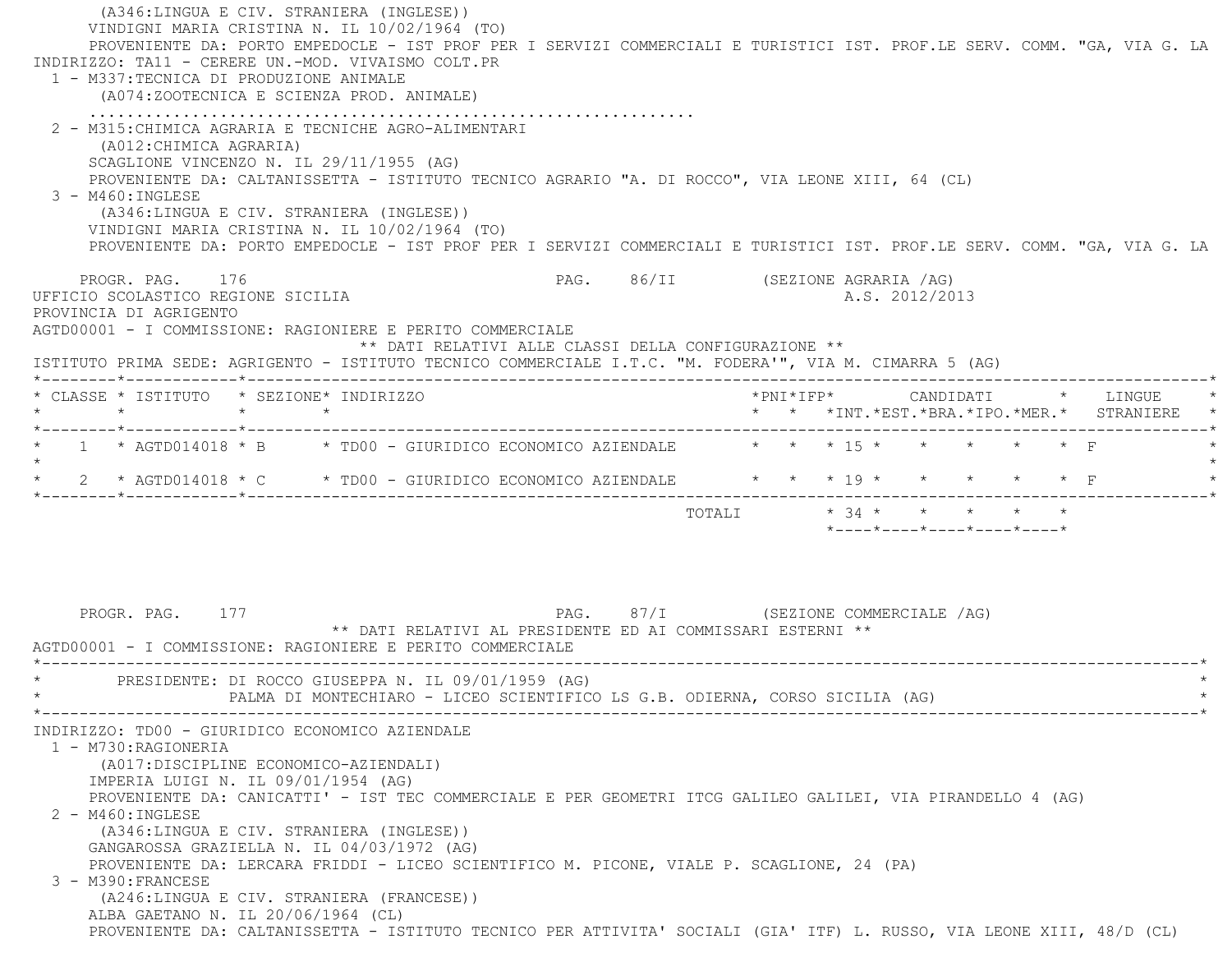| PROGR. PAG. 178<br>UFFICIO SCOLASTICO REGIONE SICILIA<br>PROVINCIA DI AGRIGENTO |                                                                                                                                                                                                                                                                                                                             |  | PAG. 87/II (SEZIONE COMMERCIALE /AG)<br>A.S. 2012/2013                                                                                                                                                                        |
|---------------------------------------------------------------------------------|-----------------------------------------------------------------------------------------------------------------------------------------------------------------------------------------------------------------------------------------------------------------------------------------------------------------------------|--|-------------------------------------------------------------------------------------------------------------------------------------------------------------------------------------------------------------------------------|
|                                                                                 | AGTD00002 - II COMMISSIONE: RAGIONIERE E PERITO COMMERCIALE<br>** DATI RELATIVI ALLE CLASSI DELLA CONFIGURAZIONE **<br>ISTITUTO PRIMA SEDE: AGRIGENTO - ISTITUTO TECNICO COMMERCIALE I.T.C. "M. FODERA'", VIA M. CIMARRA 5 (AG)                                                                                             |  |                                                                                                                                                                                                                               |
| $\star$ $\star$ $\star$ $\star$                                                 | * CLASSE * ISTITUTO * SEZIONE* INDIRIZZO                                                                                                                                                                                                                                                                                    |  | *PNI*IFP*     CANDIDATI    *   LINGUE<br>* * *INT.*EST.*BRA.*IPO.*MER.* STRANIERE *                                                                                                                                           |
|                                                                                 |                                                                                                                                                                                                                                                                                                                             |  | * 1 * AGTD014018 * A * TD00 - GIURIDICO ECONOMICO AZIENDALE * * * 23 * 9 * * * * * F                                                                                                                                          |
|                                                                                 |                                                                                                                                                                                                                                                                                                                             |  | ISTITUTO SECONDA SEDE: AGRIGENTO - ISTITUTO TECNICO COMMERCIALE I.T.C.E.T. LEONARDO SCIASC, CONTRADA CALCARELLE (AG)                                                                                                          |
| $\star$ $\star$                                                                 | * CLASSE * ISTITUTO * SEZIONE* INDIRIZZO<br>$\star$ $\star$                                                                                                                                                                                                                                                                 |  | *PNI*IFP* CANDIDATI * LINGUE *<br>* * *INT.*EST.*BRA.*IPO.*MER.* STRANIERE *                                                                                                                                                  |
|                                                                                 |                                                                                                                                                                                                                                                                                                                             |  | 2 * AGTD09000R * E * TNO1 - TURISTICO (PROG. ITER) * * * 20 * * * * * * I/F/T                                                                                                                                                 |
|                                                                                 |                                                                                                                                                                                                                                                                                                                             |  | *----*----*----*----*----*                                                                                                                                                                                                    |
|                                                                                 | * PRESIDENTE: BELLANTI FRANCESCO N. IL 03/01/1953 (AG)<br>PALMA DI MONTECHIARO - LICEO SCIENTIFICO LS G.B. ODIERNA, CORSO SICILIA (AG)                                                                                                                                                                                      |  |                                                                                                                                                                                                                               |
| 1 - M730:RAGIONERIA<br>$2 - M460$ : INGLESE<br>3 - M390: FRANCESE               | INDIRIZZO: TD00 - GIURIDICO ECONOMICO AZIENDALE<br>(A017:DISCIPLINE ECONOMICO-AZIENDALI)<br>CANI MARIA CARMELA N. IL 18/07/1949 (AG)<br>(A346:LINGUA E CIV. STRANIERA (INGLESE))<br>ROCCAFORTE MARIA BEATRICE N. IL 05/10/1962 (AG)<br>(A246:LINGUA E CIV. STRANIERA (FRANCESE))<br>SAVAIA GIUSEPPINA N. IL 19/03/1966 (AG) |  | PROVENIENTE DA: CANICATTI' - IST TEC COMMERCIALE E PER GEOMETRI ITCG GALILEO GALILEI, VIA PIRANDELLO 4 (AG)<br>PROVENIENTE DA: LICATA - IST PROF PER I SERVIZI ALBERGHIERI E RISTORAZIONE F. RE CAPRIATA, VIA CAMPOBELLO (AG) |
| INDIRIZZO: TN01 - TURISTICO (PROG. ITER)<br>$1 - M460$ : INGLESE                | PROVENIENTE DA: PALMA DI MONTECHIARO - LICEO SCIENTIFICO LS G.B. ODIERNA, CORSO SICILIA (AG)<br>(A346:LINGUA E CIV. STRANIERA (INGLESE))                                                                                                                                                                                    |  |                                                                                                                                                                                                                               |
| 2 - M390: FRANCESE                                                              | ROCCAFORTE MARIA BEATRICE N. IL 05/10/1962 (AG)<br>PROVENIENTE DA: LICATA - IST PROF PER I SERVIZI ALBERGHIERI E RISTORAZIONE F. RE CAPRIATA, VIA CAMPOBELLO (AG)                                                                                                                                                           |  |                                                                                                                                                                                                                               |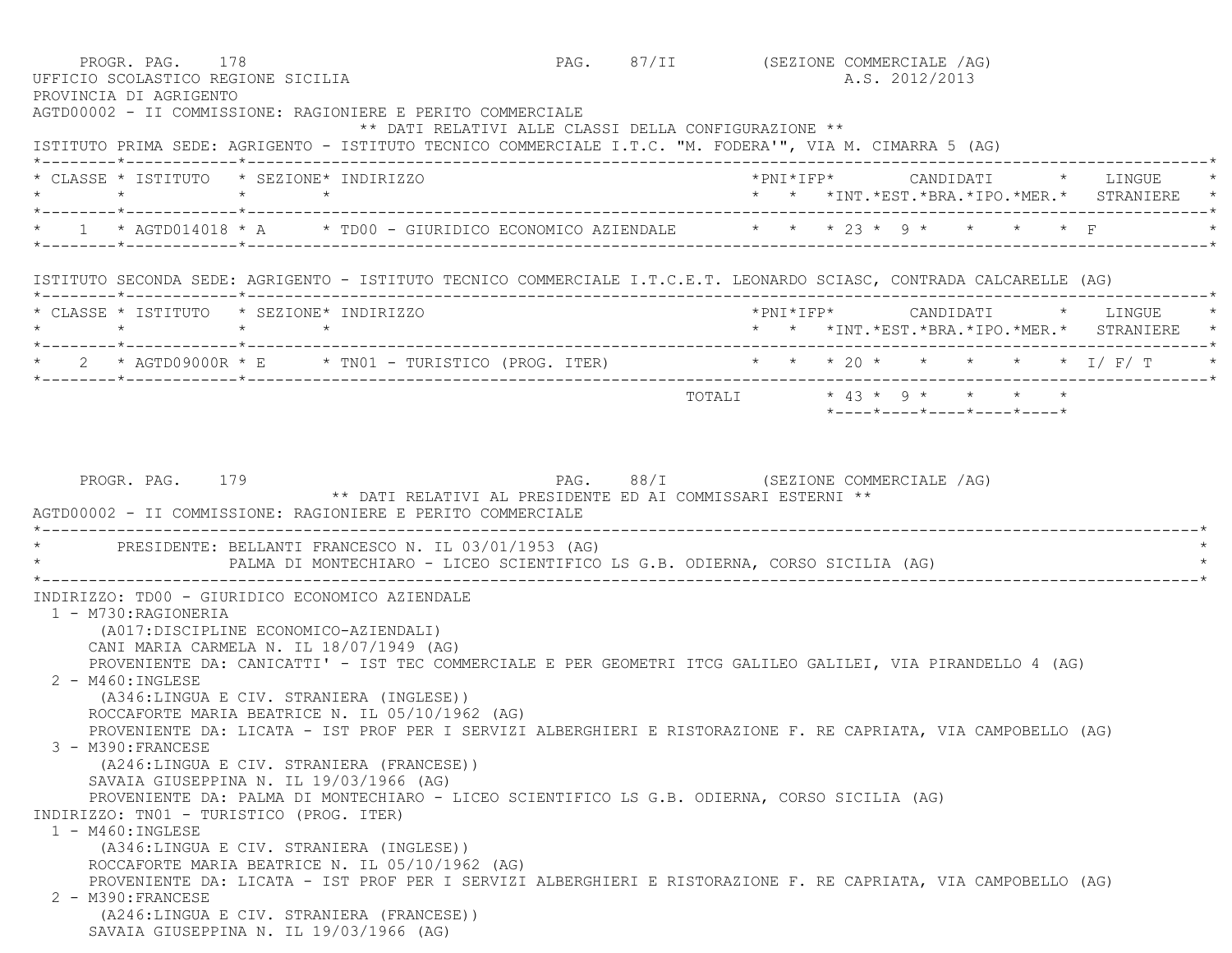PROVENIENTE DA: PALMA DI MONTECHIARO - LICEO SCIENTIFICO LS G.B. ODIERNA, CORSO SICILIA (AG)  $3 - M940:$ TEDESCO (A546:LINGUA E CIV. STRANIERA (TEDESCO)) PIAZZA GIUSEPPA N. IL 01/09/1953 (AG) PROVENIENTE DA: BIVONA - LICEO CLASSICO LICEO "LUIGI PIRANDELLO", CONTRADA PARATORE N. 135 (AG) PROGR. PAG. 180 **PAG.** PAG. 88/II (SEZIONE COMMERCIALE /AG) UFFICIO SCOLASTICO REGIONE SICILIA A.S. 2012/2013 PROVINCIA DI AGRIGENTO AGTD00003 - III COMMISSIONE: RAGIONIERE E PERITO COMMERCIALE \*\* DATI RELATIVI ALLE CLASSI DELLA CONFIGURAZIONE \*\* ISTITUTO PRIMA SEDE: AGRIGENTO - ISTITUTO TECNICO COMMERCIALE I.T.C.E.T. LEONARDO SCIASC, CONTRADA CALCARELLE (AG) \*--------\*------------\*-------------------------------------------------------------------------------------------------------\* \* CLASSE \* ISTITUTO \* SEZIONE\* INDIRIZZO \*PNI\*IFP\* CANDIDATI \* LINGUE \* \* \* \* \* \* \* \*INT.\*EST.\*BRA.\*IPO.\*MER.\* STRANIERE \* \*--------\*------------\*-------------------------------------------------------------------------------------------------------\*1 \* AGTD09000R \* A \* TD00 - GIURIDICO ECONOMICO AZIENDALE \* \* \* 18 \* 3 \* \* \* \* \* F  $\star$  \* 2 \* AGTD09000R \* G \* TD14 - PROGRAMMATORI PROG. MERCURIO \* \* \* 20 \* \* \* \* \* I \* \*--------\*------------\*-------------------------------------------------------------------------------------------------------\* $\texttt{TOTAL} \qquad \qquad \star \; \; \; 38 \; \star \; \; \; 3 \; \star \qquad \star \qquad \star \qquad \star \qquad \star$  \*----\*----\*----\*----\*----\*PROGR. PAG. 181 **PROGR. PAG. 29/I** (SEZIONE COMMERCIALE /AG) \*\* DATI RELATIVI AL PRESIDENTE ED AI COMMISSARI ESTERNI \*\* AGTD00003 - III COMMISSIONE: RAGIONIERE E PERITO COMMERCIALE \*----------------------------------------------------------------------------------------------------------------------------\*PRESIDENTE: MANGIAVILLANO ALDO N. IL 08/03/1953 (AG) \* LICATA - ISTITUTO TECNICO PER GEOMETRI INES GIGANTI CURELLA, VIA FILIPPO RE GRILLO (C. DA CANNELLE) (AG)\* \*----------------------------------------------------------------------------------------------------------------------------\* INDIRIZZO: TD00 - GIURIDICO ECONOMICO AZIENDALE 1 - M730:RAGIONERIA (A017:DISCIPLINE ECONOMICO-AZIENDALI) ALAIMO RITA N. IL 15/12/1959 (AG) PROVENIENTE DA: CANICATTI' - IST TEC COMMERCIALE E PER GEOMETRI ITCG GALILEO GALILEI, VIA PIRANDELLO 4 (AG) 2 - M460:INGLESE (A346:LINGUA E CIV. STRANIERA (INGLESE)) MODICA DANIELE N. IL 27/05/1967 (AG) PROVENIENTE DA: CAMMARATA - IST PROF INDUSTRIA E ARTIGIANATO IPSIA"ARCHIMEDE", VIA G.BONFIGLIO, 44 (AG) 3 - M390:FRANCESE (A246:LINGUA E CIV. STRANIERA (FRANCESE)) LONGO ANTONINA N. IL 05/06/1960 (AG) PROVENIENTE DA: BIVONA - IST TEC COMMERCIALE E PER GEOMETRI LORENZO PANEPINTO, VIA CAPPUCCINI (AG) INDIRIZZO: TD14 - PROGRAMMATORI PROG. MERCURIO 1 - M967:INFORMATICA (A042:INFORMATICA) MILITO MICHELE N. IL 23/07/1966 (AG) PROVENIENTE DA: RIBERA - IST TEC COMMERCIALE E PER GEOMETRI ITCG GIOVANNI XXIII, VIA PRESTI N. 2 (AG) 2 - M223:ECONOMIA AZIENDALE (A017:DISCIPLINE ECONOMICO-AZIENDALI) ALAIMO RITA N. IL 15/12/1959 (AG) PROVENIENTE DA: CANICATTI' - IST TEC COMMERCIALE E PER GEOMETRI ITCG GALILEO GALILEI, VIA PIRANDELLO 4 (AG) 3 - SR72:LINGUA STRANIERA (INGLESE)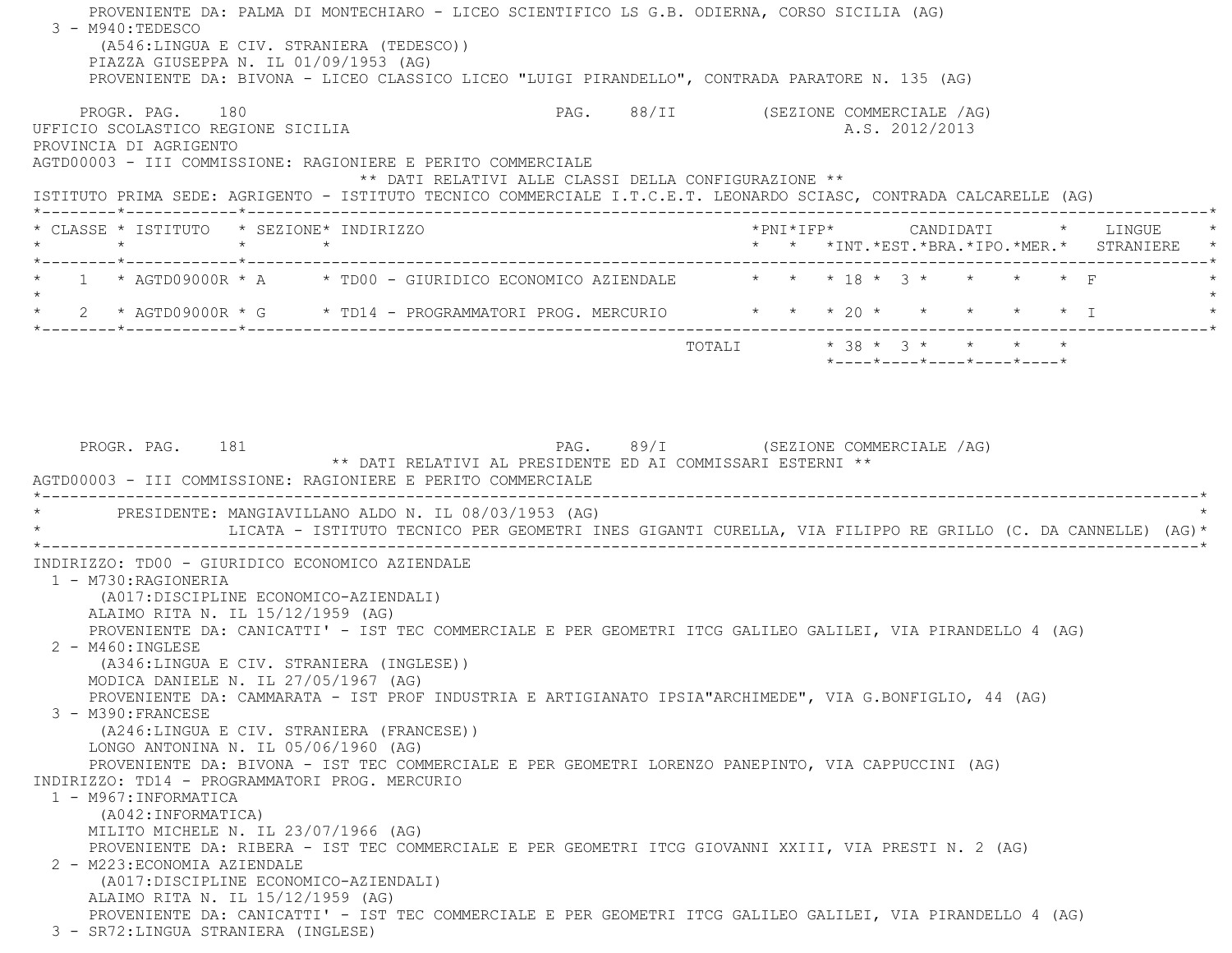(A346:LINGUA E CIV. STRANIERA (INGLESE) MODICA DANIELE N. IL 27/05/1967 (AG) PROVENIENTE DA: CAMMARATA - IST PROF INDUSTRIA E ARTIGIANATO IPSIA"ARCHIMEDE", VIA G.BONFIGLIO, 44 (AG) PROGR. PAG. 182 **PROGRAMERCIALE PAG. PAG.** 89/II (SEZIONE COMMERCIALE AG) UFFICIO SCOLASTICO REGIONE SICILIA A.S. 2012/2013 PROVINCIA DI AGRIGENTO AGTD00004 - IV COMMISSIONE: RAGIONIERE E PERITO COMMERCIALE \*\* DATI RELATIVI ALLE CLASSI DELLA CONFIGURAZIONE \*\* ISTITUTO PRIMA SEDE: PORTO EMPEDOCLE - ISTITUTO TECNICO COMMERCIALE LEONARDO SCIASCIA, VIA GIORGIO LA PIRA, 10 (AG) \*--------\*------------\*-------------------------------------------------------------------------------------------------------\* \* CLASSE \* ISTITUTO \* SEZIONE\* INDIRIZZO \*PNI\*IFP\* CANDIDATI \* LINGUE \* \* \* \* \* \* \* \*INT.\*EST.\*BRA.\*IPO.\*MER.\* STRANIERE \* \*--------\*------------\*-------------------------------------------------------------------------------------------------------\*1 \* AGTD09001T \* H \* TD00 - GIURIDICO ECONOMICO AZIENDALE  $\qquad$  \* \* \* 17 \* 1 \* \* \* \* \* F  $\star$ \* 2 \* AGTD09001T \* I \* TD00 - GIURIDICO ECONOMICO AZIENDALE \* \* \* 21 \* \* \* \* \* \* \* F \*--------\*------------\*-------------------------------------------------------------------------------------------------------\*TOTALI  $* 38 * 1 * * * * * * *$  \*----\*----\*----\*----\*----\*PROGR. PAG. 183 PAG. PAG. 90/I (SEZIONE COMMERCIALE /AG) \*\* DATI RELATIVI AL PRESIDENTE ED AI COMMISSARI ESTERNI \*\* AGTD00004 - IV COMMISSIONE: RAGIONIERE E PERITO COMMERCIALE \*----------------------------------------------------------------------------------------------------------------------------\* \* PRESIDENTE: PICONE GIUSEPPE N. IL 01/03/1952 (AG) \* RAVANUSA - ISTITUTO MAGISTRALE GIUDICI SAETTA E LIVATINO, VIA LAURICELLA 2 (AG) \*----------------------------------------------------------------------------------------------------------------------------\* INDIRIZZO: TD00 - GIURIDICO ECONOMICO AZIENDALE 1 - M730:RAGIONERIA (A017:DISCIPLINE ECONOMICO-AZIENDALI) TOMASINO FRANCESCO N. IL 09/02/1960 (AG) PROVENIENTE DA: BIVONA - IST TEC COMMERCIALE E PER GEOMETRI LORENZO PANEPINTO, VIA CAPPUCCINI (AG) 2 - M460:INGLESE (A346:LINGUA E CIV. STRANIERA (INGLESE)) CHILLURA MARIA N. IL 21/11/1961 (AG) PROVENIENTE DA: LERCARA FRIDDI - LICEO SCIENTIFICO M. PICONE, VIALE P. SCAGLIONE, 24 (PA) 3 - M390:FRANCESE (A246:LINGUA E CIV. STRANIERA (FRANCESE)) PORRELLO ISABELLA N. IL 13/03/1963 (EE) PROVENIENTE DA: LICATA - ISTITUTO TECNICO COMMERCIALE ITC "F. RE CAPRIATA", VIA CAMPOBELLO (AG) PROGR. PAG. 184 CHASTER 184 PAG. 90/II (SEZIONE COMMERCIALE /AG) UFFICIO SCOLASTICO REGIONE SICILIA A.S. 2012/2013 PROVINCIA DI AGRIGENTO AGTD00005 - V COMMISSIONE: RAGIONIERE E PERITO COMMERCIALE \*\* DATI RELATIVI ALLE CLASSI DELLA CONFIGURAZIONE \*\* ISTITUTO PRIMA SEDE: BIVONA - IST TEC COMMERCIALE E PER GEOMETRI LORENZO PANEPINTO, VIA CAPPUCCINI (AG) \*--------\*------------\*-------------------------------------------------------------------------------------------------------\* \* CLASSE \* ISTITUTO \* SEZIONE\* INDIRIZZO \*PNI\*IFP\* CANDIDATI \* LINGUE \*\* \* \* \* \* \* \*INT.\*EST.\*BRA.\*IPO.\*MER.\* STRANIERE \*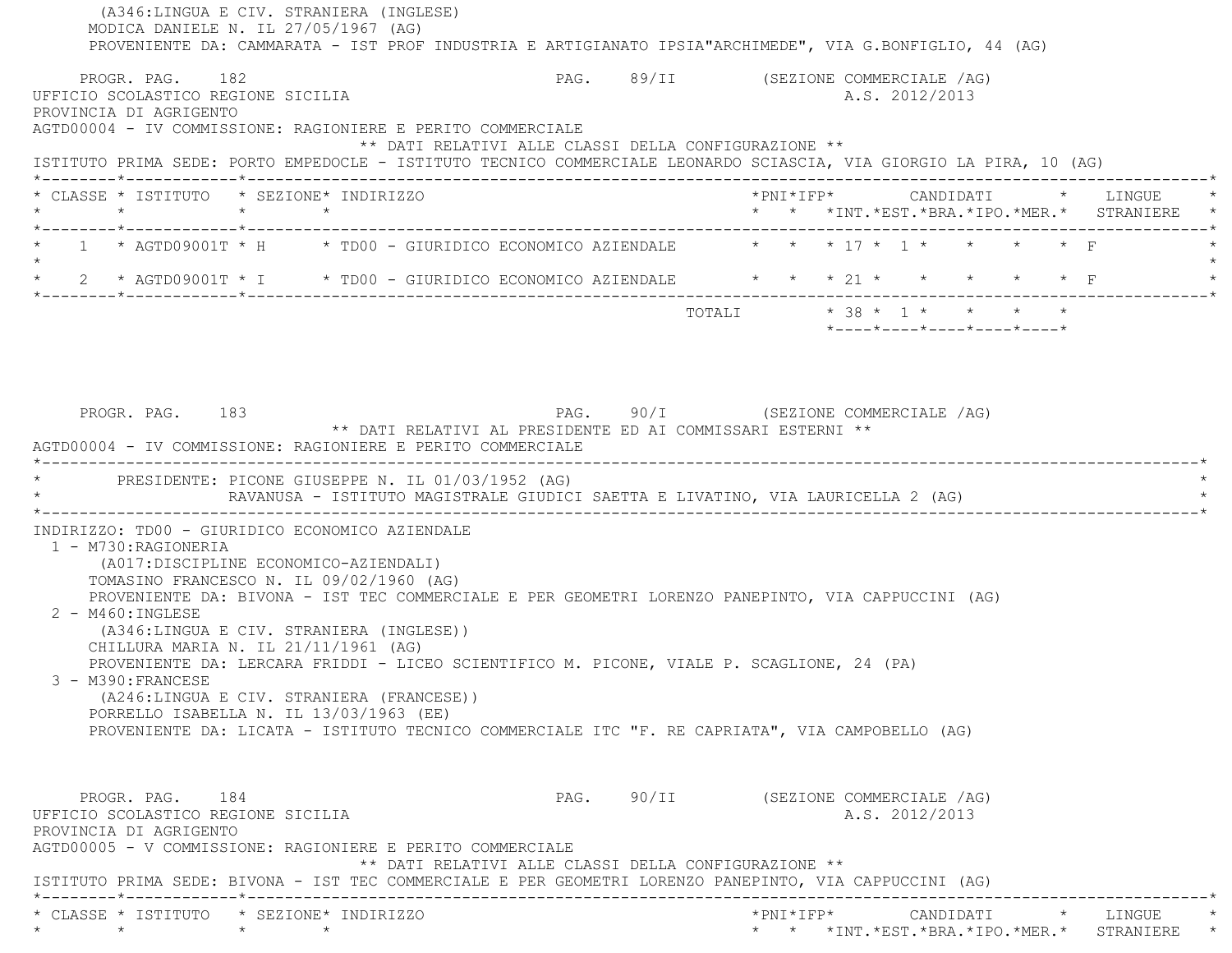| $\mathbf{1}$                                                                                                                                                                                                                                                                                                                                                                                                                                                                                                                                                                                                                                                                                                                                                                                                                                                                                                                                                                                                                                                                                                                                                                                                                                                                                                                                                                                                                                                                                 |                                                                                                   |                           |                |                                                  |  |
|----------------------------------------------------------------------------------------------------------------------------------------------------------------------------------------------------------------------------------------------------------------------------------------------------------------------------------------------------------------------------------------------------------------------------------------------------------------------------------------------------------------------------------------------------------------------------------------------------------------------------------------------------------------------------------------------------------------------------------------------------------------------------------------------------------------------------------------------------------------------------------------------------------------------------------------------------------------------------------------------------------------------------------------------------------------------------------------------------------------------------------------------------------------------------------------------------------------------------------------------------------------------------------------------------------------------------------------------------------------------------------------------------------------------------------------------------------------------------------------------|---------------------------------------------------------------------------------------------------|---------------------------|----------------|--------------------------------------------------|--|
| $\star$<br>2 * AGTD006019 * A' * TL01 - GEOMETRI (PROGETTO CINQUE) * * * * 8 * * * *                                                                                                                                                                                                                                                                                                                                                                                                                                                                                                                                                                                                                                                                                                                                                                                                                                                                                                                                                                                                                                                                                                                                                                                                                                                                                                                                                                                                         |                                                                                                   |                           |                | $\star$ $\star$ $\downarrow$                     |  |
|                                                                                                                                                                                                                                                                                                                                                                                                                                                                                                                                                                                                                                                                                                                                                                                                                                                                                                                                                                                                                                                                                                                                                                                                                                                                                                                                                                                                                                                                                              |                                                                                                   | TOTALI * 22 * 2 * * * * * |                |                                                  |  |
|                                                                                                                                                                                                                                                                                                                                                                                                                                                                                                                                                                                                                                                                                                                                                                                                                                                                                                                                                                                                                                                                                                                                                                                                                                                                                                                                                                                                                                                                                              |                                                                                                   |                           |                | $*$ ---- $*$ ---- $*$ ---- $*$ ---- $*$ ---- $*$ |  |
| PROGR. PAG. 185<br>AGTD00005 - V COMMISSIONE: RAGIONIERE E PERITO COMMERCIALE                                                                                                                                                                                                                                                                                                                                                                                                                                                                                                                                                                                                                                                                                                                                                                                                                                                                                                                                                                                                                                                                                                                                                                                                                                                                                                                                                                                                                | PAG. 91/I (SEZIONE COMMERCIALE /AG)<br>** DATI RELATIVI AL PRESIDENTE ED AI COMMISSARI ESTERNI ** |                           |                |                                                  |  |
| * PRESIDENTE: GENNARO ARCANGELO N. IL 27/05/1952 (CL)<br>PORTO EMPEDOCLE - ISTITUTO TECNICO COMMERCIALE LEONARDO SCIASCIA, VIA GIORGIO LA PIRA, 10 (AG)                                                                                                                                                                                                                                                                                                                                                                                                                                                                                                                                                                                                                                                                                                                                                                                                                                                                                                                                                                                                                                                                                                                                                                                                                                                                                                                                      |                                                                                                   |                           |                |                                                  |  |
| 1 - M730: RAGIONERIA<br>(A017: DISCIPLINE ECONOMICO-AZIENDALI)<br>CASTRONOVO ROSSANO N. IL 21/05/1959 (AG)<br>PROVENIENTE DA: PORTO EMPEDOCLE - IST PROF PER I SERVIZI COMMERCIALI E TURISTICI IST. PROF.LE SERV. COMM. "GA, VIA G. LA<br>$2 - M460$ : INGLESE<br>(A346:LINGUA E CIV. STRANIERA (INGLESE))<br>MANGIAVILLANO CALOGERO N. IL 10/05/1959 (AG)<br>PROVENIENTE DA: PALMA DI MONTECHIARO - LICEO SCIENTIFICO LS G.B. ODIERNA, CORSO SICILIA (AG)<br>3 - M390: FRANCESE<br>(A246:LINGUA E CIV. STRANIERA (FRANCESE))<br>ARCES GIUSEPPE N. IL 26/05/1954 (AG)<br>PROVENIENTE DA: AGRIGENTO - IST PROF PER I SERVIZI COMMERCIALI E TURISTICI IP SERV COMM. ENOG. OSPIT. AL, VIA F. OUARTAR<br>INDIRIZZO: TL01 - GEOMETRI (PROGETTO CINQUE)<br>$1 - M460$ : INGLESE<br>(A346:LINGUA E CIV. STRANIERA (INGLESE))<br>MANGIAVILLANO CALOGERO N. IL 10/05/1959 (AG)<br>PROVENIENTE DA: PALMA DI MONTECHIARO - LICEO SCIENTIFICO LS G.B. ODIERNA, CORSO SICILIA (AG)<br>2 - M181: COSTRUZIONI EDILI, STRADALI ED IDRAULICHE<br>(A016: COSTR., TECNOL. DELLE COST. E DIS. TEC)<br>CARLINO NUNZIO N. IL 16/08/1954 (AG)<br>PROVENIENTE DA: CANICATTI' - IST TEC COMMERCIALE E PER GEOMETRI ITCG GALILEO GALILEI, VIA PIRANDELLO 4 (AG)<br>3 - M517: ELEMENTI DI COSTRUZIONI RURALI E DISEGNO RELATIVO<br>(A072:TOPOG. GEN., COSTR.RUR. E DISEGNO)<br>ACCIDENTI FORTUNATO N. IL 04/12/1956 (AG)<br>PROVENIENTE DA: SCIACCA - ISTITUTO TECNICO AGRARIO C. AMATO VETRANO, CONTRADA MARCHESA (AG) |                                                                                                   |                           |                |                                                  |  |
| PROGR. PAG. 186<br>UFFICIO SCOLASTICO REGIONE SICILIA                                                                                                                                                                                                                                                                                                                                                                                                                                                                                                                                                                                                                                                                                                                                                                                                                                                                                                                                                                                                                                                                                                                                                                                                                                                                                                                                                                                                                                        | PAG. 91/II (SEZIONE COMMERCIALE /AG)                                                              |                           | A.S. 2012/2013 |                                                  |  |
| PROVINCIA DI AGRIGENTO<br>AGTD00006 - VI COMMISSIONE: RAGIONIERE E PERITO COMMERCIALE                                                                                                                                                                                                                                                                                                                                                                                                                                                                                                                                                                                                                                                                                                                                                                                                                                                                                                                                                                                                                                                                                                                                                                                                                                                                                                                                                                                                        | ** DATI RELATIVI ALLE CLASSI DELLA CONFIGURAZIONE **                                              |                           |                |                                                  |  |
| ISTITUTO PRIMA SEDE: CAMPOBELLO DI LICATA - ISTITUTO TECNICO COMMERCIALE GINO ZAPPA, VIA ARCADIPANE 12 (AG)                                                                                                                                                                                                                                                                                                                                                                                                                                                                                                                                                                                                                                                                                                                                                                                                                                                                                                                                                                                                                                                                                                                                                                                                                                                                                                                                                                                  |                                                                                                   |                           |                |                                                  |  |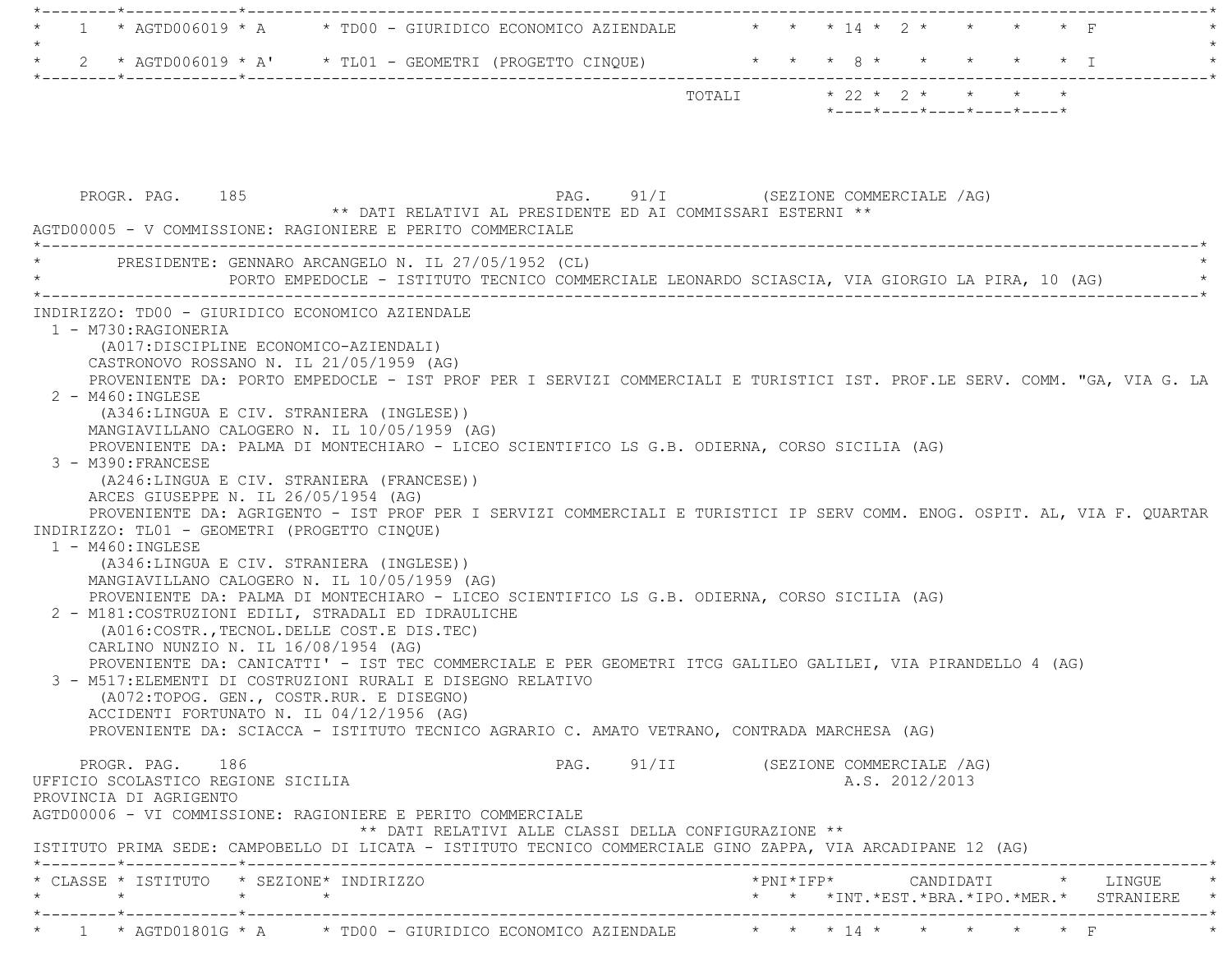|                                                                                                                                                                                                                                                                                                                                                           | $\star$ 32 $\star$ $\star$ $\star$ $\star$<br>TOTALI<br>$*$ ---- $*$ ---- $*$ ---- $*$ ---- $*$ |
|-----------------------------------------------------------------------------------------------------------------------------------------------------------------------------------------------------------------------------------------------------------------------------------------------------------------------------------------------------------|-------------------------------------------------------------------------------------------------|
|                                                                                                                                                                                                                                                                                                                                                           |                                                                                                 |
| PROGR. PAG. 187<br>** DATI RELATIVI AL PRESIDENTE ED AI COMMISSARI ESTERNI **<br>AGTD00006 - VI COMMISSIONE: RAGIONIERE E PERITO COMMERCIALE                                                                                                                                                                                                              | PAG. 92/I (SEZIONE COMMERCIALE /AG)                                                             |
| PRESIDENTE: MALFITANO MARIAGABRIELLA N. IL 18/09/1952 (AG)<br>LICATA - ISTITUTO SUPERIORE I.I.S. E. FERMI, VIA F.RE GRILLO SN (AG)                                                                                                                                                                                                                        |                                                                                                 |
| (A017:DISCIPLINE ECONOMICO-AZIENDALI)<br>NIGRO ANTONIO N. IL $14/11/1968$ (AG)<br>PROVENIENTE DA: SANTA CROCE CAMERINA - ISTITUTO TECNICO COMMERCIALE SEZ.STACCATA ITC BESTA RAGUSA, VIA F.LLI CERVI (RG)<br>2 - M460: INGLESE<br>(A346:LINGUA E CIV. STRANIERA (INGLESE))<br>TULONE MARIA N. IL 29/09/1963 (EE)                                          |                                                                                                 |
| PROVENIENTE DA: SCIACCA - ISTITUTO D'ARTE IA "GIUSEPPE BONACHIA", VIA A.DE GASPERI 14 (AG)<br>3 - M390: FRANCESE<br>(A246:LINGUA E CIV. STRANIERA (FRANCESE))<br>CACCIATORE ROSALIA CALOGERA N. IL 13/11/1955 (AG)<br>PROVENIENTE DA: AGRIGENTO - ISTITUTO TECNICO COMMERCIALE I.T.C.E.T. LEONARDO SCIASC, CONTRADA CALCARELLE (AG)<br>PROGR. PAG. 188    | PAG. 92/II (SEZIONE COMMERCIALE /AG)                                                            |
| ** DATI RELATIVI ALLE CLASSI DELLA CONFIGURAZIONE **                                                                                                                                                                                                                                                                                                      | A.S. 2012/2013                                                                                  |
| $\star$ $\star$                                                                                                                                                                                                                                                                                                                                           | * * *INT. *EST. *BRA. *IPO. *MER. * STRANIERE                                                   |
| UFFICIO SCOLASTICO REGIONE SICILIA<br>PROVINCIA DI AGRIGENTO<br>AGTD00007 - VII COMMISSIONE: RAGIONIERE E PERITO COMMERCIALE<br>ISTITUTO PRIMA SEDE: CANICATTI' - IST TEC COMMERCIALE E PER GEOMETRI ITCG GALILEO GALILEI, VIA PIRANDELLO 4 (AG)<br>* CLASSE * ISTITUTO * SEZIONE* INDIRIZZO<br>1 * AGTD02000E * A * TD00 - GIURIDICO ECONOMICO AZIENDALE | * * * ?7 * * *<br>$\star$ $\star$ $\Gamma$                                                      |
| 2 * AGTD02000E * E * TD00 - GIURIDICO ECONOMICO AZIENDALE * * * 22 * 1 * * * * * F                                                                                                                                                                                                                                                                        |                                                                                                 |

PROGR. PAG. 189 PAG. 93/I (SEZIONE COMMERCIALE /AG) \*\* DATI RELATIVI AL PRESIDENTE ED AI COMMISSARI ESTERNI \*\*

 AGTD00007 - VII COMMISSIONE: RAGIONIERE E PERITO COMMERCIALE \*----------------------------------------------------------------------------------------------------------------------------\*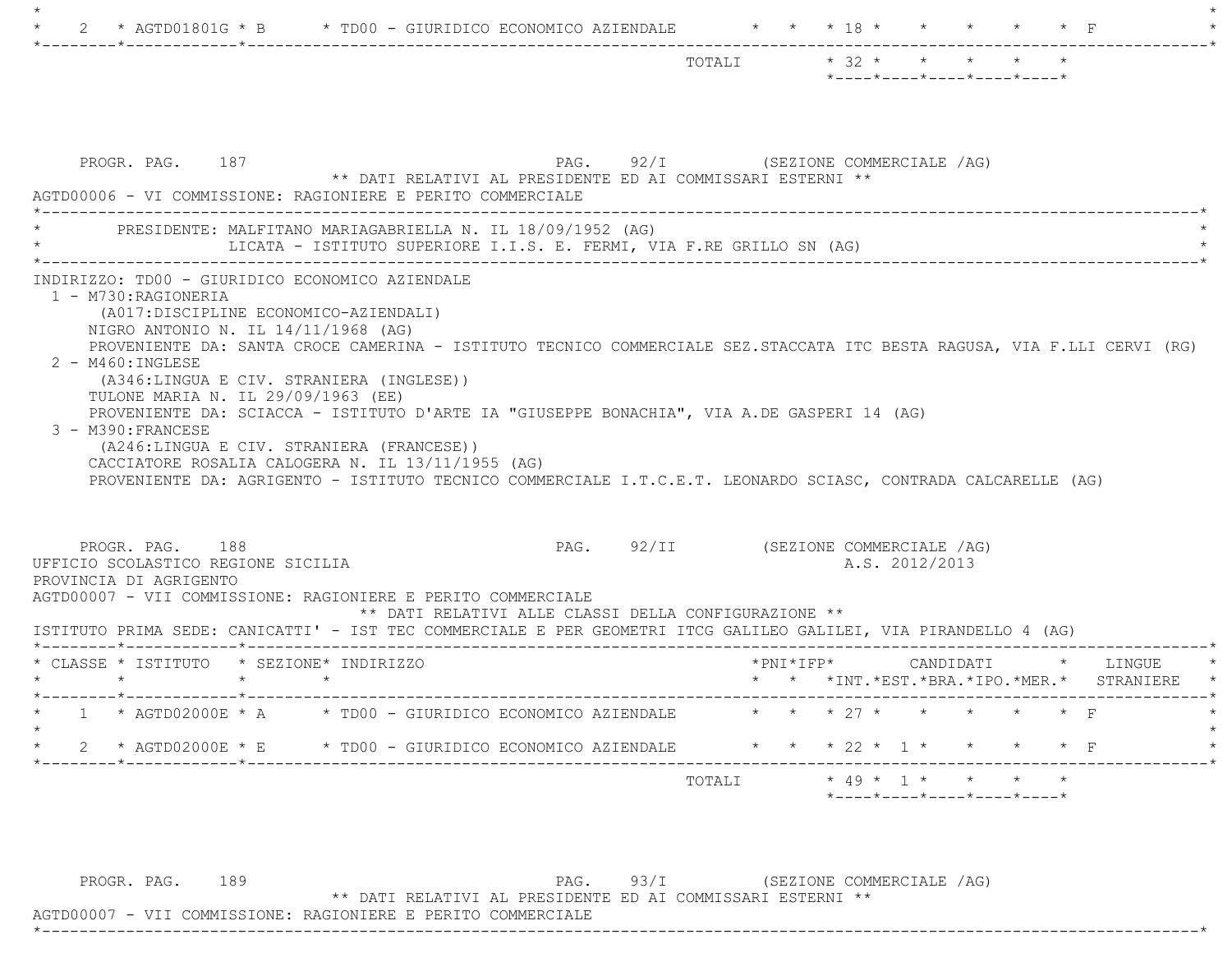PRESIDENTE: COLLETTI PIETRO N. IL 09/06/1952 (AG) SCIACCA - ISTITUTO D'ARTE IA "GIUSEPPE BONACHIA", VIA A.DE GASPERI 14 (AG) \*----------------------------------------------------------------------------------------------------------------------------\* INDIRIZZO: TD00 - GIURIDICO ECONOMICO AZIENDALE 1 - M730:RAGIONERIA (A017:DISCIPLINE ECONOMICO-AZIENDALI) CIRAFISI MICHELE N. IL 23/10/1960 (AG) PROVENIENTE DA: SCIACCA - ISTITUTO TECNICO COMMERCIALE "DON MICHELE ARENA" - CORSO SE, VIA GIOTTO, 20 (AG) 2 - M460:INGLESE (A346:LINGUA E CIV. STRANIERA (INGLESE)) BONO MARIOLINA N. IL 20/04/1960 (AG) PROVENIENTE DA: SCIACCA - LICEO SCIENTIFICO LS ENRICO FERMI, VIA PARMA N. 1 (AG) 3 - M390:FRANCESE (A246:LINGUA E CIV. STRANIERA (FRANCESE)) RIVITUSO GIUSEPPE N. IL 29/01/1961 (EE) PROVENIENTE DA: AGRIGENTO - LICEO SCIENTIFICO LS "LEONARDO", VIALE DELLA VITTORIA (AG) PROGR. PAG. 190 **PAG.** PAG. 93/II (SEZIONE COMMERCIALE /AG) UFFICIO SCOLASTICO REGIONE SICILIA A.S. 2012/2013 PROVINCIA DI AGRIGENTO AGTD00008 - VIII COMMISSIONE: RAGIONIERE E PERITO COMMERCIALE \*\* DATI RELATIVI ALLE CLASSI DELLA CONFIGURAZIONE \*\* ISTITUTO PRIMA SEDE: CANICATTI' - IST TEC COMMERCIALE E PER GEOMETRI ITCG GALILEO GALILEI, VIA PIRANDELLO 4 (AG) \*--------\*------------\*-------------------------------------------------------------------------------------------------------\* \* CLASSE \* ISTITUTO \* SEZIONE\* INDIRIZZO \*PNI\*IFP\* CANDIDATI \* LINGUE \* \* \* \* \* \* \* \*INT.\*EST.\*BRA.\*IPO.\*MER.\* STRANIERE \* \*--------\*------------\*-------------------------------------------------------------------------------------------------------\*1 \* AGTD02000E \* C \* TD00 - GIURIDICO ECONOMICO AZIENDALE \* \* \* 11 \* \* \* \* \* \* \* F  $\star$ \* 2 \* AGTD02000E \* D \* TD00 - GIURIDICO ECONOMICO AZIENDALE \* \* \* 23 \* \* \* \* \* \* \* F \*--------\*------------\*-------------------------------------------------------------------------------------------------------\*TOTALI  $\star$  34  $\star$   $\star$   $\star$   $\star$   $\star$ \*----\*----\*----\*----\*----\*

PROGR. PAG. 191 **PAG.** 94/I (SEZIONE COMMERCIALE /AG) \*\* DATI RELATIVI AL PRESIDENTE ED AI COMMISSARI ESTERNI \*\* AGTD00008 - VIII COMMISSIONE: RAGIONIERE E PERITO COMMERCIALE \*----------------------------------------------------------------------------------------------------------------------------\*PRESIDENTE: CASA' PAOLO N. IL 28/08/1960 (AG) \* AGRIGENTO - IST PROF PER I SERVIZI COMMERCIALI E TURISTICI IP SERV COMM. ENOG. OSPIT. AL, VIA F. QUARTAR\* \*----------------------------------------------------------------------------------------------------------------------------\* INDIRIZZO: TD00 - GIURIDICO ECONOMICO AZIENDALE 1 - M730:RAGIONERIA (A017:DISCIPLINE ECONOMICO-AZIENDALI) NOTO GIUSEPPA N. IL 24/03/1952 (AG) PROVENIENTE DA: RIBERA - IST TEC COMMERCIALE E PER GEOMETRI ITCG GIOVANNI XXIII, VIA PRESTI N. 2 (AG) 2 - M460:INGLESE (A346:LINGUA E CIV. STRANIERA (INGLESE)) SALAMONE ANGELA N. IL 28/09/1957 (AG) PROVENIENTE DA: AGRIGENTO - IST PROF PER I SERVIZI COMMERCIALI E TURISTICI IP SERV COMM. ENOG. OSPIT. AL, VIA F. QUARTAR 3 - M390:FRANCESE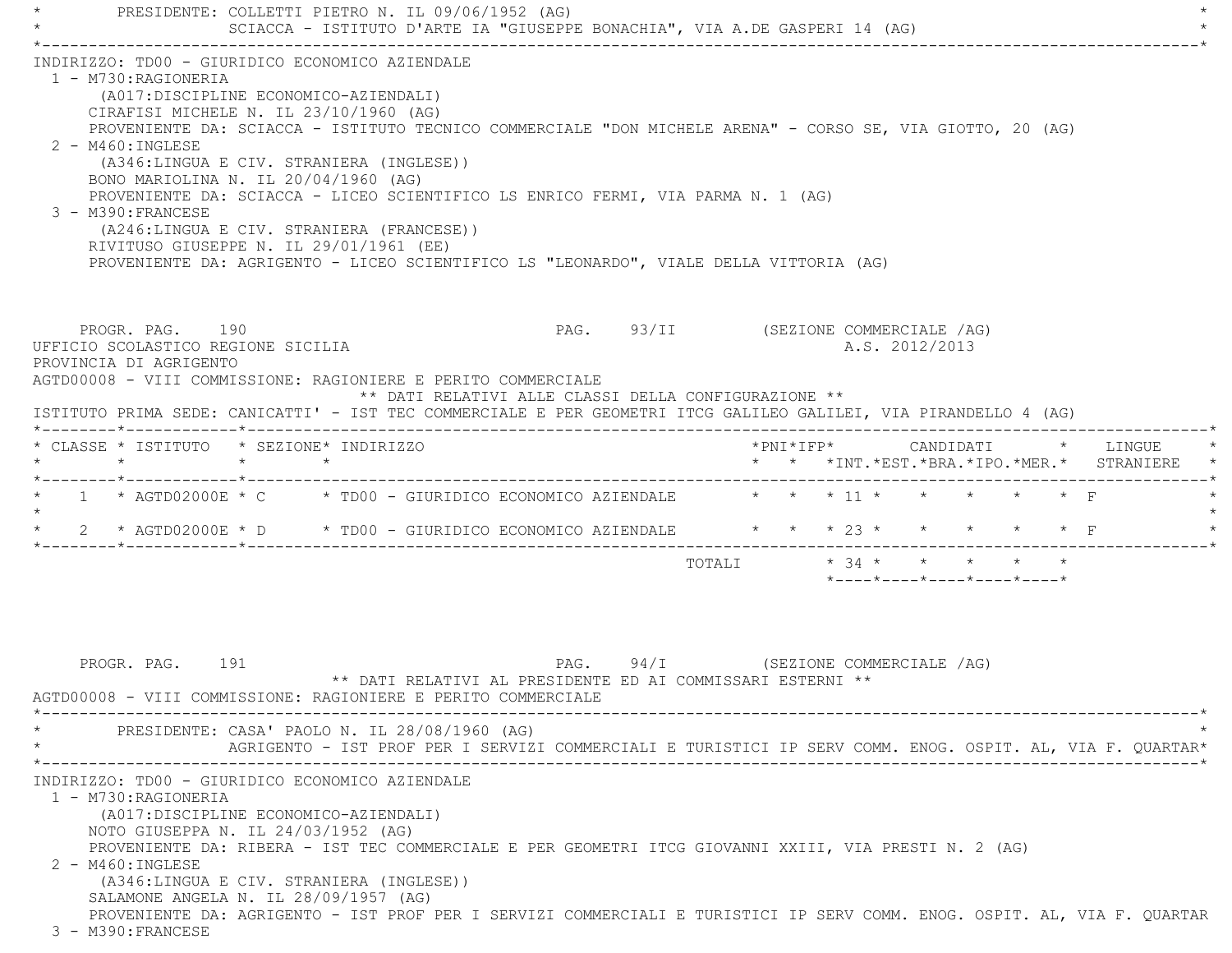(A246:LINGUA E CIV. STRANIERA (FRANCESE)) SEDITA GIOVANNA N. IL 04/11/1966 (AG) PROVENIENTE DA: SCIACCA - IST PROF PER I SERVIZI ALBERGHIERI E RISTORAZIONE IPSSA "SEN. G.MOLINARI", CONTRADA MARCHESA ( PROGR. PAG. 192 **PAG.** 94/II (SEZIONE COMMERCIALE /AG) UFFICIO SCOLASTICO REGIONE SICILIA A.S. 2012/2013 PROVINCIA DI AGRIGENTO AGTD00009 - IX COMMISSIONE: RAGIONIERE E PERITO COMMERCIALE \*\* DATI RELATIVI ALLE CLASSI DELLA CONFIGURAZIONE \*\* ISTITUTO PRIMA SEDE: CANICATTI' - IST TEC COMMERCIALE E PER GEOMETRI ITCG GALILEO GALILEI, VIA PIRANDELLO 4 (AG) \*--------\*------------\*-------------------------------------------------------------------------------------------------------\* \* CLASSE \* ISTITUTO \* SEZIONE\* INDIRIZZO \*PNI\*IFP\* CANDIDATI \* LINGUE \* \* \* \* \* \* \* \*INT.\*EST.\*BRA.\*IPO.\*MER.\* STRANIERE \* \*--------\*------------\*-------------------------------------------------------------------------------------------------------\* \* 1 \* AGTD02000E \* B \* TD00 - GIURIDICO ECONOMICO AZIENDALE \* \* \* 22 \* \* \* \* \* F \* \*--------\*------------\*-------------------------------------------------------------------------------------------------------\* ISTITUTO SECONDA SEDE: LICATA - ISTITUTO TECNICO COMMERCIALE I.T.C. "F.RE CAPRIATA" CORSO S, VIA CAMPOBELLO (AG) \*--------\*------------\*-------------------------------------------------------------------------------------------------------\* \* CLASSE \* ISTITUTO \* SEZIONE\* INDIRIZZO \*PNI\*IFP\* CANDIDATI \* LINGUE \* \* \* \* \* \* \* \*INT.\*EST.\*BRA.\*IPO.\*MER.\* STRANIERE \* \*--------\*------------\*-------------------------------------------------------------------------------------------------------\* \* 2 \* AGTD01351T \* A \* TD18 - GIURID.ECON. AZ.LE (PROG. SIRIO) \* \* \* 26 \* \* \* \* \* \* \*--------\*------------\*-------------------------------------------------------------------------------------------------------\* $\texttt{TOTAL} \qquad \qquad \star \; \; 48 \; \star \qquad \star \qquad \star \qquad \star \qquad \star \qquad \star$  \*----\*----\*----\*----\*----\*PROGR. PAG. 193 **PAG.** PAG. 95/I (SEZIONE COMMERCIALE /AG) \*\* DATI RELATIVI AL PRESIDENTE ED AI COMMISSARI ESTERNI \*\* AGTD00009 - IX COMMISSIONE: RAGIONIERE E PERITO COMMERCIALE \*----------------------------------------------------------------------------------------------------------------------------\*PRESIDENTE: GIORDANO FRANCESCO N. IL 01/01/1959 (AG) RIBERA - IST TEC COMMERCIALE E PER GEOMETRI ITCG GIOVANNI XXIII, VIA PRESTI N. 2 (AG) \*----------------------------------------------------------------------------------------------------------------------------\* INDIRIZZO: TD00 - GIURIDICO ECONOMICO AZIENDALE 1 - M730:RAGIONERIA (A017:DISCIPLINE ECONOMICO-AZIENDALI) ALBA DIEGO N. IL 02/12/1952 (AG) PROVENIENTE DA: SCIACCA - ISTITUTO TECNICO COMMERCIALE ITC "DON MICHELE ARENA", VIA GIOTTO (AG) 2 - M460:INGLESE (A346:LINGUA E CIV. STRANIERA (INGLESE)) RIGGI MARIA TERESA N. IL 23/09/1962 (AG) PROVENIENTE DA: RIBERA - IST TEC COMMERCIALE E PER GEOMETRI ITCG GIOVANNI XXIII, VIA PRESTI N. 2 (AG) 3 - M390:FRANCESE (A246:LINGUA E CIV. STRANIERA (FRANCESE)) CAPPELLANO GIROLAMA N. IL 26/11/1951 (AG) PROVENIENTE DA: RIBERA - IST TEC COMMERCIALE E PER GEOMETRI ITCG GIOVANNI XXIII, VIA PRESTI N. 2 (AG) INDIRIZZO: TD18 - GIURID.ECON. AZ.LE (PROG. SIRIO) 1 - M223:ECONOMIA AZIENDALE (A017:DISCIPLINE ECONOMICO-AZIENDALI) ALBA DIEGO N. IL 02/12/1952 (AG) PROVENIENTE DA: SCIACCA - ISTITUTO TECNICO COMMERCIALE ITC "DON MICHELE ARENA", VIA GIOTTO (AG)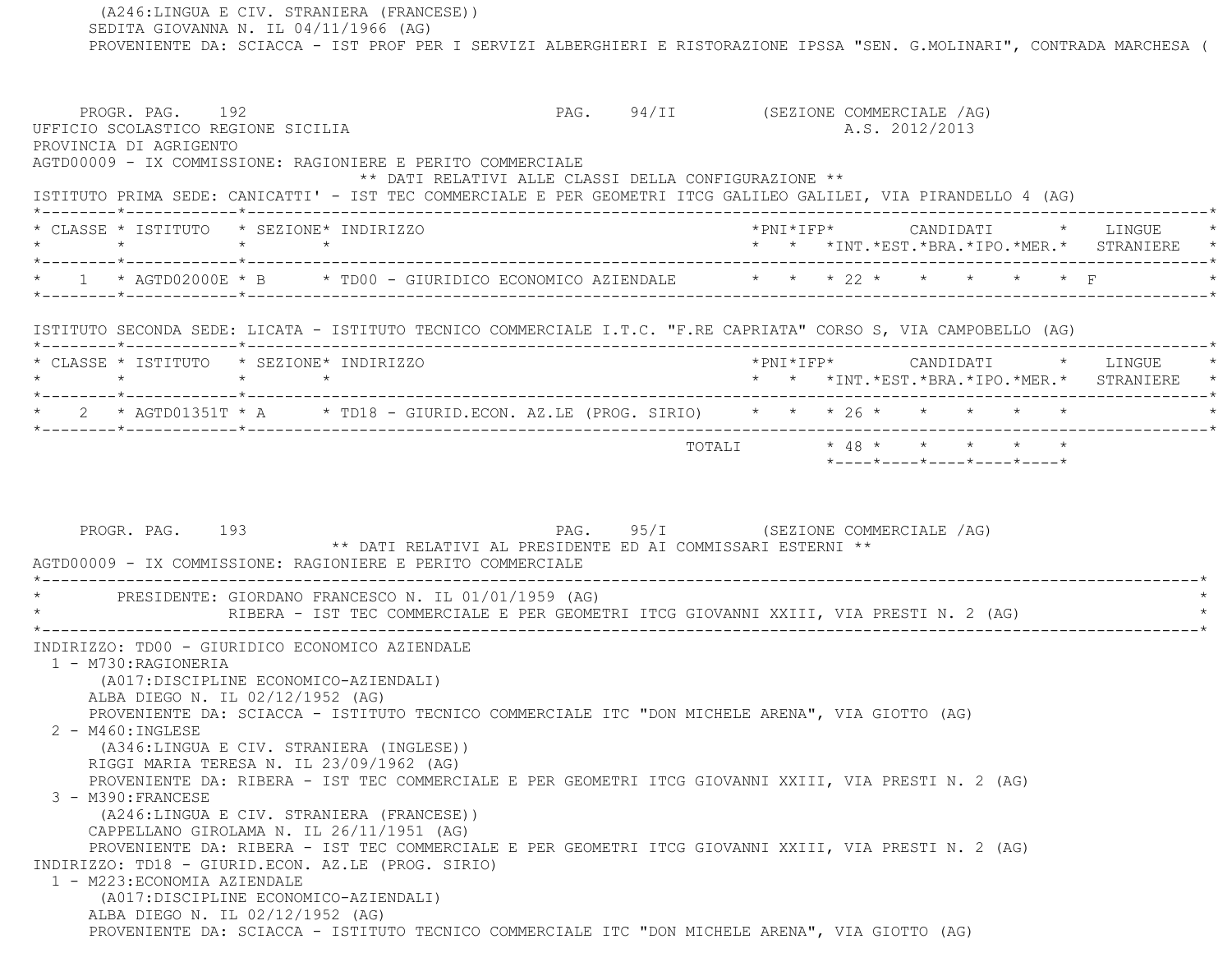| 2 - SR72: LINGUA STRANIERA (INGLESE)<br>(A346:LINGUA E CIV. STRANIERA (INGLESE)<br>RIGGI MARIA TERESA N. IL 23/09/1962 (AG)<br>PROVENIENTE DA: RIBERA - IST TEC COMMERCIALE E PER GEOMETRI ITCG GIOVANNI XXIII, VIA PRESTI N. 2 (AG)<br>3 - SR85: DIRITTO<br>(A019:DISCIPLINE GIURIDICHE ED ECONOMI)<br>CINO ROSALIA N. IL 08/12/1970 (AG)<br>PROVENIENTE DA: GIARRE - ISTITUTO TECNICO INDUSTRIALE ITI ENRICO FERMI, VIA NUNZIO MACCARRONE, 4 (CT)                                                                                                                                                                                                                                                                                          |                                                            |                                      |  |                           |  |
|----------------------------------------------------------------------------------------------------------------------------------------------------------------------------------------------------------------------------------------------------------------------------------------------------------------------------------------------------------------------------------------------------------------------------------------------------------------------------------------------------------------------------------------------------------------------------------------------------------------------------------------------------------------------------------------------------------------------------------------------|------------------------------------------------------------|--------------------------------------|--|---------------------------|--|
| PROGR. PAG. 194<br>UFFICIO SCOLASTICO REGIONE SICILIA<br>PROVINCIA DI AGRIGENTO<br>AGTD00010 - X COMMISSIONE: RAGIONIERE E PERITO COMMERCIALE<br>ISTITUTO PRIMA SEDE: NARO - ISTITUTO TECNICO COMMERCIALE "GINO ZAPPA", VIA BANDINO (AG)                                                                                                                                                                                                                                                                                                                                                                                                                                                                                                     | ** DATI RELATIVI ALLE CLASSI DELLA CONFIGURAZIONE **       | PAG. 95/II (SEZIONE COMMERCIALE /AG) |  | A.S. 2012/2013            |  |
| * CLASSE * ISTITUTO * SEZIONE* INDIRIZZO                                                                                                                                                                                                                                                                                                                                                                                                                                                                                                                                                                                                                                                                                                     |                                                            |                                      |  |                           |  |
| 1 * AGTD02001G * A * * TD00 - GIURIDICO ECONOMICO AZIENDALE * * * * 19 * * * * * * * F                                                                                                                                                                                                                                                                                                                                                                                                                                                                                                                                                                                                                                                       |                                                            |                                      |  |                           |  |
| 2 * AGTD02001G * B * TD00 - GIURIDICO ECONOMICO AZIENDALE * * * 16 * * * * * * * F                                                                                                                                                                                                                                                                                                                                                                                                                                                                                                                                                                                                                                                           |                                                            |                                      |  |                           |  |
| PROGR. PAG. 195<br>AGTD00010 - X COMMISSIONE: RAGIONIERE E PERITO COMMERCIALE<br>PRESIDENTE: GENCO ROSANNA N. IL 09/05/1955 (TP)                                                                                                                                                                                                                                                                                                                                                                                                                                                                                                                                                                                                             | ** DATI RELATIVI AL PRESIDENTE ED AI COMMISSARI ESTERNI ** | PAG. 96/I (SEZIONE COMMERCIALE /AG)  |  |                           |  |
| LAMPEDUSA E LINOSA - ISTITUTO COMPRENSIVO IC L. PIRANDELLO, VIA ENNA (AG)                                                                                                                                                                                                                                                                                                                                                                                                                                                                                                                                                                                                                                                                    |                                                            |                                      |  |                           |  |
| INDIRIZZO: TD00 - GIURIDICO ECONOMICO AZIENDALE<br>1 - M730: RAGIONERIA<br>(A017:DISCIPLINE ECONOMICO-AZIENDALI)<br>PRESTI GERLANDO N. IL 30/03/1951 (AG)<br>PROVENIENTE DA: AGRIGENTO - ISTITUTO TECNICO COMMERCIALE I.T.C. "M. FODERA'", VIA M. CIMARRA 5 (AG)<br>2 - M460: INGLESE<br>(A346:LINGUA E CIV. STRANIERA (INGLESE))<br>BUSCEMI MARIA GIUSEPPINA N. IL 03/11/1953 (AG)<br>PROVENIENTE DA: FAVARA - IST PROF PER I SERVIZI ALBERGHIERI E RISTORAZIONE IPSSA G.AMBROSINI, VIA CHE GUEVARA (AG)<br>3 - M390: FRANCESE<br>(A246:LINGUA E CIV. STRANIERA (FRANCESE))<br>PATTI CONCETTA MARIA N. IL 25/09/1960 (CT)<br>PROVENIENTE DA: PORTO EMPEDOCLE - ISTITUTO TECNICO COMMERCIALE LEONARDO SCIASCIA, VIA GIORGIO LA PIRA, 10 (AG) |                                                            |                                      |  |                           |  |
| PROGR. PAG.<br>196                                                                                                                                                                                                                                                                                                                                                                                                                                                                                                                                                                                                                                                                                                                           | PAG.                                                       | 96/II                                |  | (SEZIONE COMMERCIALE /AG) |  |

UFFICIO SCOLASTICO REGIONE SICILIA and a series of the series of the series of the series of the series of the series of the series of the series of the series of the series of the series of the series of the series of the PROVINCIA DI AGRIGENTO AGTD00011 - XI COMMISSIONE: RAGIONIERE E PERITO COMMERCIALE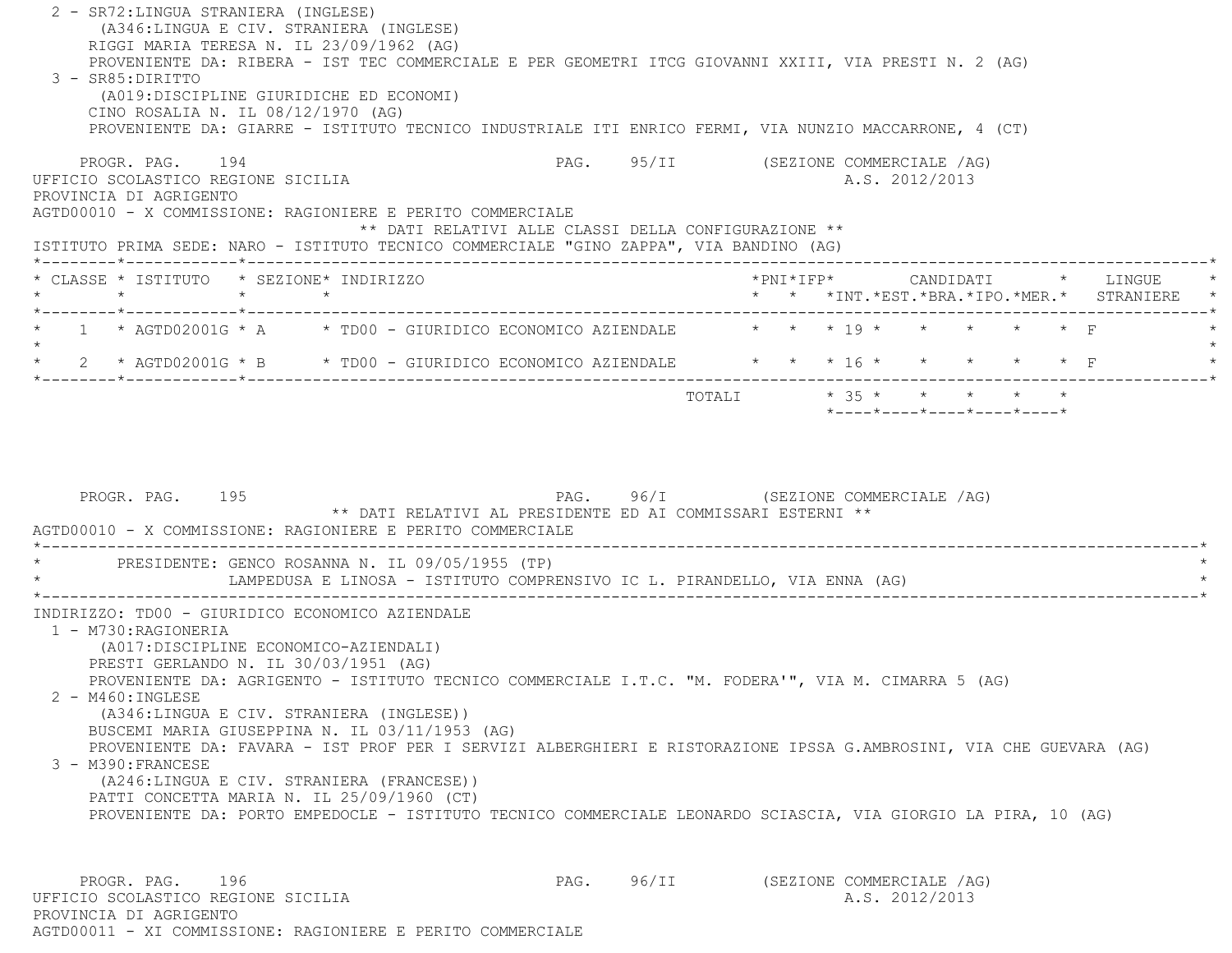| * CLASSE * ISTITUTO * SEZIONE* INDIRIZZO<br>$\star$<br>$\star$                                                                                                                                                                                                                                                           | $\star$                                                                                                                                                                                                                                                                                                                                                                                                                            | *PNI*IFP*     CANDIDATI    *   LINGUE<br>* * *INT. *EST. *BRA. *IPO. *MER. * STRANIERE |                                                                                                      |  |
|--------------------------------------------------------------------------------------------------------------------------------------------------------------------------------------------------------------------------------------------------------------------------------------------------------------------------|------------------------------------------------------------------------------------------------------------------------------------------------------------------------------------------------------------------------------------------------------------------------------------------------------------------------------------------------------------------------------------------------------------------------------------|----------------------------------------------------------------------------------------|------------------------------------------------------------------------------------------------------|--|
|                                                                                                                                                                                                                                                                                                                          | 1 * AGTD02101B * A * TD00 - GIURIDICO ECONOMICO AZIENDALE * * * 14 * 2 * *                                                                                                                                                                                                                                                                                                                                                         |                                                                                        |                                                                                                      |  |
|                                                                                                                                                                                                                                                                                                                          | 2 * AGTD02101B * A' * TL01 - GEOMETRI (PROGETTO CINQUE) * * * 13 * 2 * * * * * I                                                                                                                                                                                                                                                                                                                                                   |                                                                                        |                                                                                                      |  |
|                                                                                                                                                                                                                                                                                                                          |                                                                                                                                                                                                                                                                                                                                                                                                                                    | TOTALI                                                                                 | $\star$ 27 $\star$ 4 $\star$ + $\star$ + $\star$<br>$*$ ---- $*$ ---- $*$ ---- $*$ ---- $*$ ---- $*$ |  |
| PROGR. PAG. 197                                                                                                                                                                                                                                                                                                          | PAG. 97/I (SEZIONE COMMERCIALE /AG)<br>** DATI RELATIVI AL PRESIDENTE ED AI COMMISSARI ESTERNI **<br>AGTD00011 - XI COMMISSIONE: RAGIONIERE E PERITO COMMERCIALE                                                                                                                                                                                                                                                                   |                                                                                        |                                                                                                      |  |
|                                                                                                                                                                                                                                                                                                                          | PRESIDENTE: PARISI GIUSEPPE N. IL 21/06/1949 (AG)<br>CANICATTI' - SCUOLA ELEMENTARE CD DON BOSCO, VIA PIRANDELLO (AG)                                                                                                                                                                                                                                                                                                              |                                                                                        |                                                                                                      |  |
| 1 - M730: RAGIONERIA<br>(A017:DISCIPLINE ECONOMICO-AZIENDALI)<br>BIRRITTERI ANTONINO N. IL 26/09/1962 (PA)<br>$2 - M460$ : INGLESE<br>(A346:LINGUA E CIV. STRANIERA (INGLESE))                                                                                                                                           | PROVENIENTE DA: PARTINICO - IST TEC COMMERCIALE E PER GEOMETRI CARLO ALBERTO DALLA CHIESA, CORSO DEI MILLE 517 (PA)                                                                                                                                                                                                                                                                                                                |                                                                                        |                                                                                                      |  |
| INDIRIZZO: TD00 - GIURIDICO ECONOMICO AZIENDALE<br>BONIFACIO PIETRO N. IL 14/05/1951 (AG)<br>3 - M390: FRANCESE<br>(A246:LINGUA E CIV. STRANIERA (FRANCESE))<br>TRUISI GAETANO N. IL 12/09/1954 (AG)<br>INDIRIZZO: TL01 - GEOMETRI (PROGETTO CINQUE)<br>$1 - M460$ : INGLESE<br>(A346:LINGUA E CIV. STRANIERA (INGLESE)) | PROVENIENTE DA: SCIACCA - IST PROF PER I SERVIZI ALBERGHIERI E RISTORAZIONE IPSSA "SEN. G.MOLINARI", CONTRADA MARCHESA (<br>PROVENIENTE DA: LICATA - IST PROF PER I SERVIZI ALBERGHIERI E RISTORAZIONE F. RE CAPRIATA, VIA CAMPOBELLO (AG)                                                                                                                                                                                         |                                                                                        |                                                                                                      |  |
| BONIFACIO PIETRO N. IL 14/05/1951 (AG)<br>2 - M181: COSTRUZIONI EDILI, STRADALI ED IDRAULICHE<br>(A016:COSTR., TECNOL. DELLE COST.E DIS. TEC)<br>MORGANTE GIOACCHINO N. IL 21/04/1951 (AG)<br>(A072:TOPOG. GEN., COSTR.RUR. E DISEGNO)<br>BONVISSUTO ROSARIO N. IL 05/09/1954 (AG)                                       | PROVENIENTE DA: SCIACCA - IST PROF PER I SERVIZI ALBERGHIERI E RISTORAZIONE IPSSA "SEN. G.MOLINARI", CONTRADA MARCHESA (<br>PROVENIENTE DA: CANICATTI' - IST TEC COMMERCIALE E PER GEOMETRI ITCG GALILEO GALILEI, VIA PIRANDELLO 4 (AG)<br>3 - M517: ELEMENTI DI COSTRUZIONI RURALI E DISEGNO RELATIVO<br>PROVENIENTE DA: LICATA - ISTITUTO TECNICO PER GEOMETRI INES GIGANTI CURELLA, VIA FILIPPO RE GRILLO (C. DA CANNELLE) (AG) |                                                                                        |                                                                                                      |  |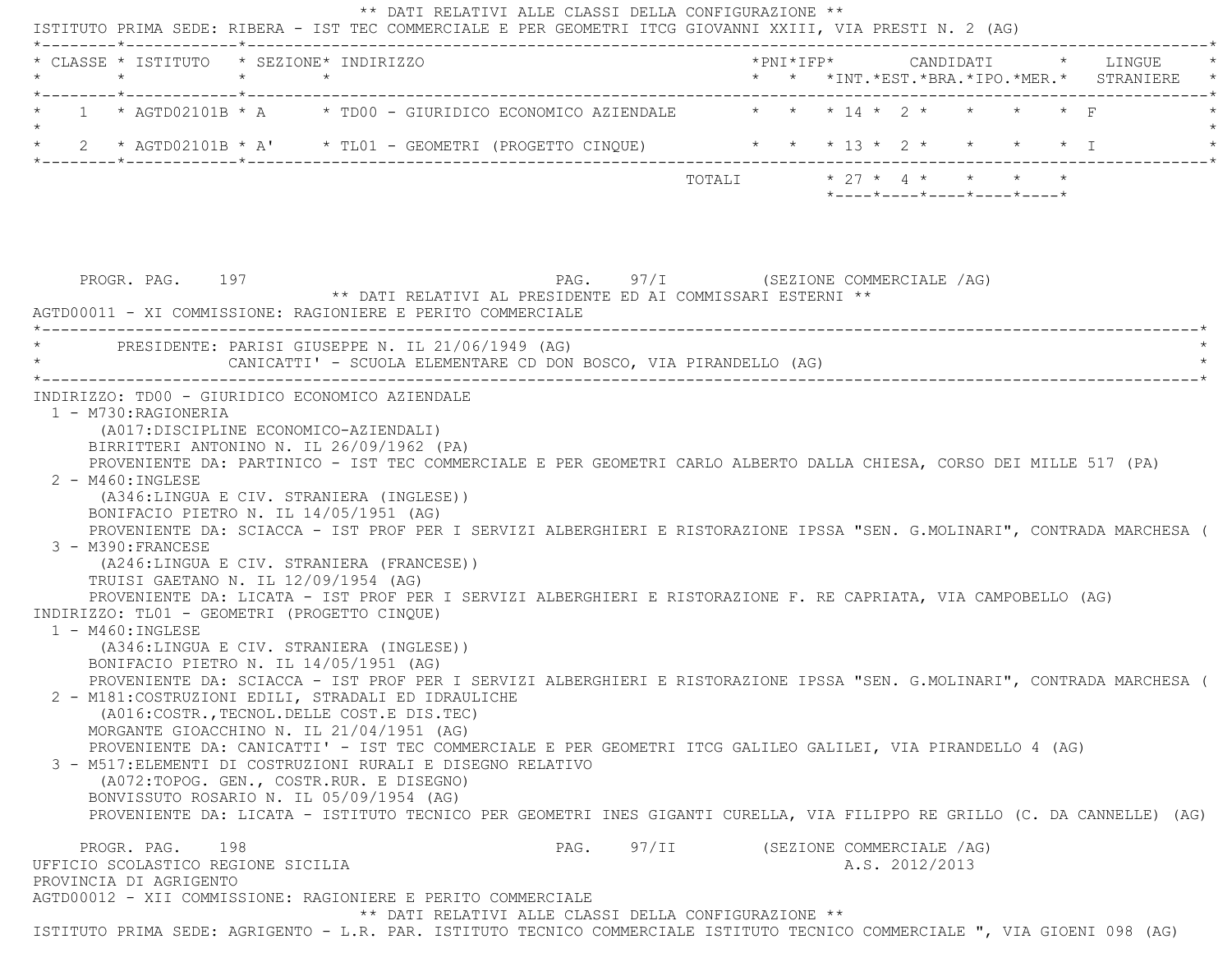|                      | $\star$ |                                           | * CLASSE * ISTITUTO * SEZIONE* INDIRIZZO<br>$\star$ $\star$                  |         |                                                                                       |                                                                                                                                                                                                                                          |                                      |                            |  |  |                |                                                  |                   |                                                                                                                                                                                                                                                                                                                                                                                                                                                 |  |
|----------------------|---------|-------------------------------------------|------------------------------------------------------------------------------|---------|---------------------------------------------------------------------------------------|------------------------------------------------------------------------------------------------------------------------------------------------------------------------------------------------------------------------------------------|--------------------------------------|----------------------------|--|--|----------------|--------------------------------------------------|-------------------|-------------------------------------------------------------------------------------------------------------------------------------------------------------------------------------------------------------------------------------------------------------------------------------------------------------------------------------------------------------------------------------------------------------------------------------------------|--|
|                      |         |                                           | *--------*------------*---------------                                       |         |                                                                                       | 1 * AGTD96500X * A $\qquad$ * TD00 - GIURIDICO ECONOMICO AZIENDALE $\qquad$ * * * 25 * 10 * * * * * F                                                                                                                                    |                                      |                            |  |  |                |                                                  |                   |                                                                                                                                                                                                                                                                                                                                                                                                                                                 |  |
|                      |         |                                           |                                                                              |         |                                                                                       | * 2 * AGTD96500X * B * TD00 - GIURIDICO ECONOMICO AZIENDALE * * * 28 * 7 * * * * * F                                                                                                                                                     |                                      |                            |  |  |                |                                                  |                   |                                                                                                                                                                                                                                                                                                                                                                                                                                                 |  |
|                      |         |                                           |                                                                              |         |                                                                                       |                                                                                                                                                                                                                                          |                                      | TOTALI * 53 * 17 * * * * * |  |  |                | $*$ ---- $*$ ---- $*$ ---- $*$ ---- $*$ ---- $*$ |                   | ------------------------*                                                                                                                                                                                                                                                                                                                                                                                                                       |  |
|                      |         | PROGR. PAG. 199                           |                                                                              |         |                                                                                       | PAG. 98/I (SEZIONE COMMERCIALE /AG)<br>** DATI RELATIVI AL PRESIDENTE ED AI COMMISSARI ESTERNI **                                                                                                                                        |                                      |                            |  |  |                |                                                  |                   |                                                                                                                                                                                                                                                                                                                                                                                                                                                 |  |
|                      |         |                                           |                                                                              |         |                                                                                       | AGTD00012 - XII COMMISSIONE: RAGIONIERE E PERITO COMMERCIALE                                                                                                                                                                             |                                      |                            |  |  |                |                                                  |                   |                                                                                                                                                                                                                                                                                                                                                                                                                                                 |  |
|                      |         |                                           |                                                                              |         | PRESIDENTE: AMBROGIO PIETRO N. IL 29/09/1958 (AG)                                     |                                                                                                                                                                                                                                          |                                      |                            |  |  |                |                                                  |                   |                                                                                                                                                                                                                                                                                                                                                                                                                                                 |  |
|                      |         |                                           |                                                                              |         |                                                                                       | SAN CATALDO - IST PROF PER L'AGRICOLTURA E L'AMBIENTE SAN CATALDO, VIA DONIZETTI, 2 (CL)                                                                                                                                                 |                                      |                            |  |  |                |                                                  |                   |                                                                                                                                                                                                                                                                                                                                                                                                                                                 |  |
| $2 - M460$ : INGLESE |         |                                           |                                                                              |         |                                                                                       | PROVENIENTE DA: NARO - ISTITUTO TECNICO COMMERCIALE "GINO ZAPPA", VIA BANDINO (AG)                                                                                                                                                       |                                      |                            |  |  |                |                                                  |                   |                                                                                                                                                                                                                                                                                                                                                                                                                                                 |  |
| 3 - M390: FRANCESE   |         |                                           | CANTONE VINCENZA N. IL 09/06/1962 (AG)<br>MAGGIO ELENA N. IL 29/09/1964 (TV) |         | (A346:LINGUA E CIV. STRANIERA (INGLESE))<br>(A246:LINGUA E CIV. STRANIERA (FRANCESE)) | PROVENIENTE DA: SCIACCA - IST PROF PER I SERVIZI ALBERGHIERI E RISTORAZIONE IPSSA "SEN. G.MOLINARI", CONTRADA MARCHESA (<br>PROVENIENTE DA: SCIACCA - IST PROF PER I SERVIZI COMMERCIALI E TURISTICI IPSCT SAVERIO FRISC, VIA NENNI (AG) |                                      |                            |  |  |                |                                                  |                   |                                                                                                                                                                                                                                                                                                                                                                                                                                                 |  |
|                      |         | PROGR. PAG. 200<br>PROVINCIA DI AGRIGENTO | UFFICIO SCOLASTICO REGIONE SICILIA                                           |         |                                                                                       | AGTD00013 - XIII COMMISSIONE: RAGIONIERE E PERITO COMMERCIALE<br>** DATI RELATIVI ALLE CLASSI DELLA CONFIGURAZIONE **                                                                                                                    | PAG. 98/II (SEZIONE COMMERCIALE /AG) |                            |  |  | A.S. 2012/2013 |                                                  |                   |                                                                                                                                                                                                                                                                                                                                                                                                                                                 |  |
|                      |         |                                           |                                                                              |         |                                                                                       | ISTITUTO PRIMA SEDE: AGRIGENTO - L.R. PAR. ISTITUTO TECNICO COMMERCIALE ISTITUTO TECNICO COMMERCIALE ", V.DANTE 245/247 (AG)                                                                                                             |                                      |                            |  |  |                |                                                  |                   |                                                                                                                                                                                                                                                                                                                                                                                                                                                 |  |
|                      | $\star$ |                                           | * CLASSE * ISTITUTO * SEZIONE* INDIRIZZO<br>$\star$                          | $\star$ |                                                                                       |                                                                                                                                                                                                                                          |                                      |                            |  |  |                |                                                  |                   | $\texttt{\char'{134}thm} \texttt{\char'{134}thm} \texttt{\char'{134}thm} \texttt{\char'{134}thm} \texttt{\char'{134}thm} \texttt{\char'{134}thm} \texttt{\char'{134}thm} \texttt{\char'{134}thm} \texttt{\char'{134}thm} \texttt{\char'{134}thm} \texttt{\char'{134}thm} \texttt{\char'{134}thm} \texttt{\char'{134}thm} \texttt{\char'{134}thm} \texttt{\char'{134}thm} \texttt{\char'{134$<br>* * *INT. *EST. *BRA. *IPO. *MER. * STRANIERE * |  |
|                      |         |                                           |                                                                              |         |                                                                                       | 1 * AGTD835007 * A * TD00 - GIURIDICO ECONOMICO AZIENDALE * * * 13 * 7 * * * * * F                                                                                                                                                       |                                      |                            |  |  |                |                                                  |                   |                                                                                                                                                                                                                                                                                                                                                                                                                                                 |  |
|                      |         |                                           |                                                                              |         |                                                                                       | 2 * AGTD835007 * B * TD00 - GIURIDICO ECONOMICO AZIENDALE                                                                                                                                                                                |                                      | * * * 19 * 10 * *          |  |  |                |                                                  | $\star$ $\star$ F |                                                                                                                                                                                                                                                                                                                                                                                                                                                 |  |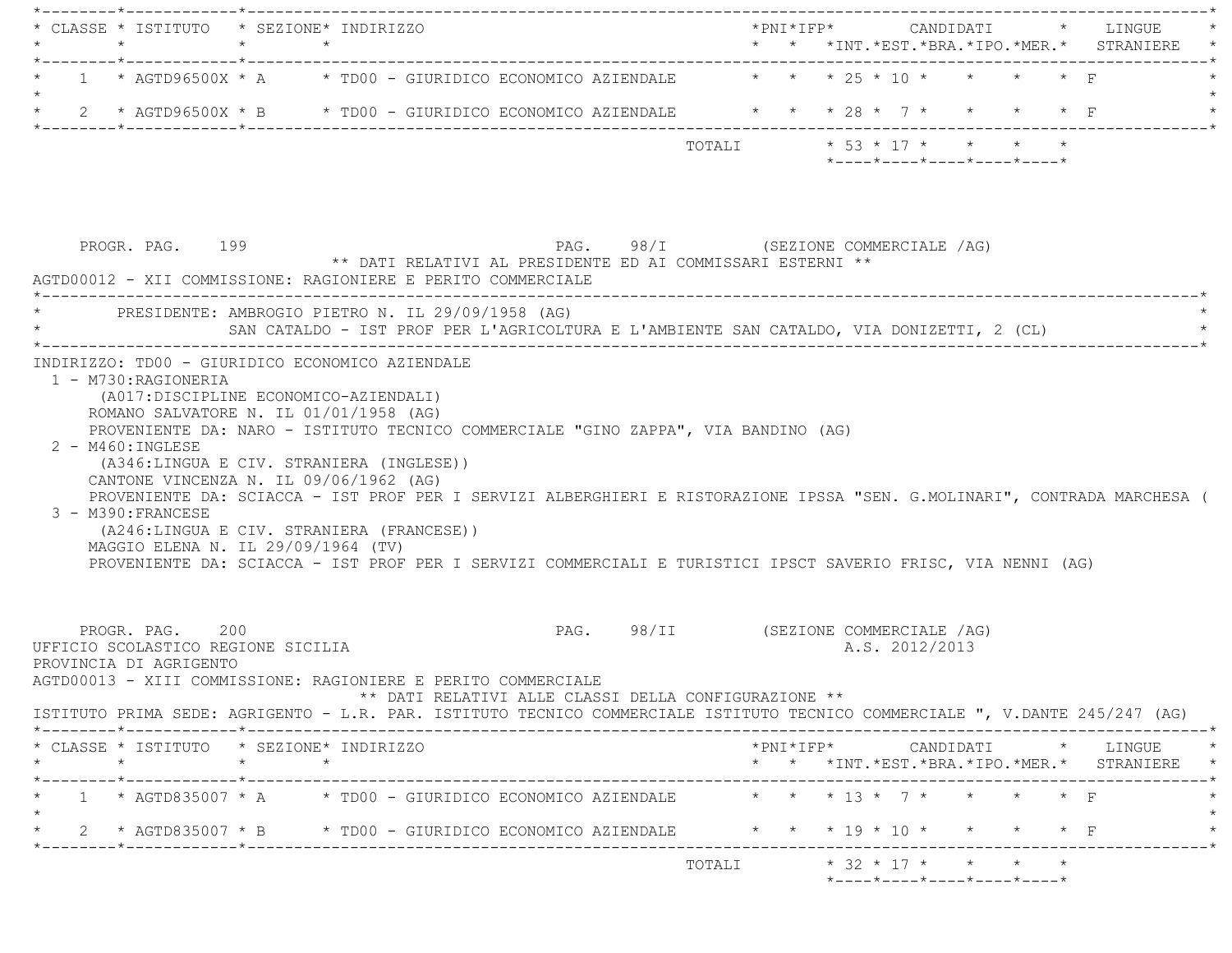|                                                                                                                                                                                                                                                                           |                                       |                                                                                                                                                                                 | PRESIDENTE: CAMMARATA SPATARO ANTONINA N. IL 03/01/1949 (AG)<br>RIBERA - IST PROF INDUSTRIA E ARTIGIANATO I.P.I.A. "ACCURSO MIRAGLIA", VIA G. VERGA, 1 (AG)                                                                                                                                                                |                                      |  |                |  |                                                                                     |
|---------------------------------------------------------------------------------------------------------------------------------------------------------------------------------------------------------------------------------------------------------------------------|---------------------------------------|---------------------------------------------------------------------------------------------------------------------------------------------------------------------------------|----------------------------------------------------------------------------------------------------------------------------------------------------------------------------------------------------------------------------------------------------------------------------------------------------------------------------|--------------------------------------|--|----------------|--|-------------------------------------------------------------------------------------|
| INDIRIZZO: TD00 - GIURIDICO ECONOMICO AZIENDALE<br>1 - M730: RAGIONERIA<br>$2 - M460$ : INGLESE<br>3 - M390: FRANCESE<br>SPOTO MAURIZIO N. IL 03/12/1959 (AG)                                                                                                             | (A017:DISCIPLINE ECONOMICO-AZIENDALI) | GIARRAPUTO VINCENZO N. IL 31/07/1964 (AG)<br>(A346:LINGUA E CIV. STRANIERA (INGLESE))<br>ZITO GIUSEPPA MARIA N. IL 12/10/1960 (AG)<br>(A246:LINGUA E CIV. STRANIERA (FRANCESE)) | PROVENIENTE DA: MENFI - IST PROF PER I SERVIZI COMMERCIALI E TURISTICI I.P.S. COMM.E TURIS."SAVERIO F, VIA ETA (AG)<br>PROVENIENTE DA: LEONFORTE - LICEO SCIENTIFICO "ENRICO MEDI", VIA ANTONIO VIVALDI (EN)<br>PROVENIENTE DA: SCIACCA - ISTITUTO TECNICO COMMERCIALE "DON MICHELE ARENA" - CORSO SE, VIA GIOTTO, 20 (AG) |                                      |  |                |  |                                                                                     |
|                                                                                                                                                                                                                                                                           |                                       |                                                                                                                                                                                 |                                                                                                                                                                                                                                                                                                                            |                                      |  |                |  |                                                                                     |
| PROGR. PAG. 202<br>UFFICIO SCOLASTICO REGIONE SICILIA<br>PROVINCIA DI AGRIGENTO<br>AGTD00014 - XIV COMMISSIONE: RAGIONIERE E PERITO COMMERCIALE<br>ISTITUTO PRIMA SEDE: AGRIGENTO - L.R. PAR. ISTITUTO TECNICO COMMERCIALE PITAGORA, VIA PIERSANTI MATTARELLA N. 345 (AG) |                                       |                                                                                                                                                                                 | ** DATI RELATIVI ALLE CLASSI DELLA CONFIGURAZIONE **                                                                                                                                                                                                                                                                       | PAG. 99/II (SEZIONE COMMERCIALE /AG) |  | A.S. 2012/2013 |  |                                                                                     |
| * CLASSE * ISTITUTO * SEZIONE* INDIRIZZO<br>$\star$ $\star$                                                                                                                                                                                                               | $\star$ $\star$                       |                                                                                                                                                                                 |                                                                                                                                                                                                                                                                                                                            |                                      |  |                |  | *PNI*IFP*     CANDIDATI    *   LINGUE<br>* * *INT.*EST.*BRA.*IPO.*MER.* STRANIERE * |
| * 1 * AGTD2M5007 * A * TD00 - GIURIDICO ECONOMICO AZIENDALE * * * 11 * 5 * * * * * F                                                                                                                                                                                      |                                       |                                                                                                                                                                                 |                                                                                                                                                                                                                                                                                                                            |                                      |  |                |  |                                                                                     |
| ISTITUTO SECONDA SEDE: PALMA DI MONTECHIARO - L.R. PAR. ISTITUTO TECNICO COMMERCIALE ISTITUTO TECNICO COMMERCIALE ", V.ITALIA                                                                                                                                             |                                       |                                                                                                                                                                                 |                                                                                                                                                                                                                                                                                                                            |                                      |  |                |  |                                                                                     |
| * CLASSE * ISTITUTO * SEZIONE* INDIRIZZO<br>$\star \qquad \qquad \star \qquad \qquad \star \qquad \qquad \star$                                                                                                                                                           |                                       |                                                                                                                                                                                 |                                                                                                                                                                                                                                                                                                                            |                                      |  |                |  |                                                                                     |
|                                                                                                                                                                                                                                                                           |                                       |                                                                                                                                                                                 | * AGTD78500B * A' * TD00 - GIURIDICO ECONOMICO AZIENDALE * * * 29 * 6 * * * * * \$ S                                                                                                                                                                                                                                       |                                      |  |                |  | * * *INT.*EST.*BRA.*IPO.*MER.* STRANIERE *                                          |

\* CANICATTI' - LICEO SCIENTIFICO A. SCIASCIA, VIA PAPA GIOVANNI XXIII 7 (AG) \*

\*----------------------------------------------------------------------------------------------------------------------------\*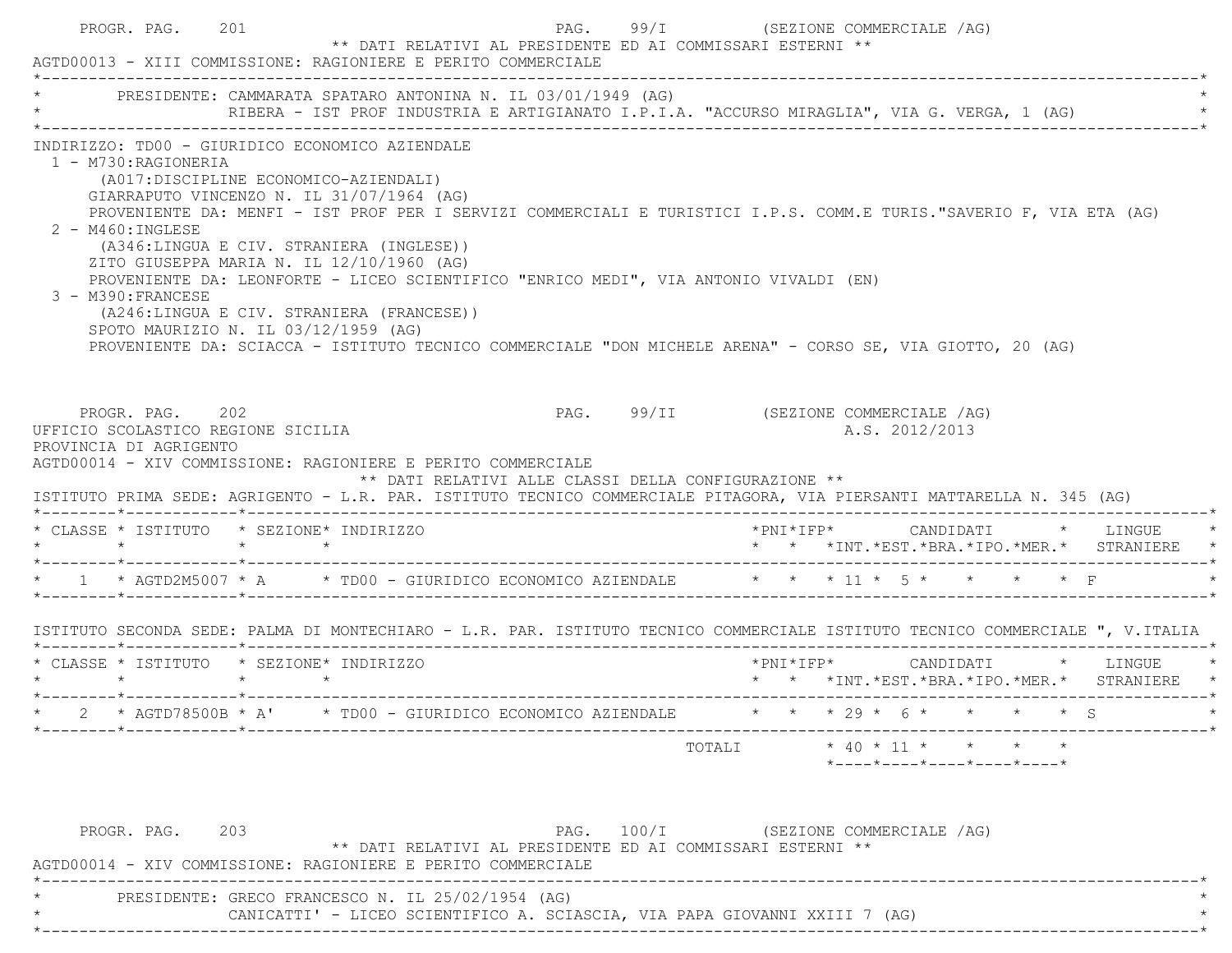INDIRIZZO: TD00 - GIURIDICO ECONOMICO AZIENDALE 1 - M730:RAGIONERIA (A017:DISCIPLINE ECONOMICO-AZIENDALI) GIORDANO LIBORIO AGOSTINO N. IL 02/03/1960 (AG) PROVENIENTE DA: CAMPOBELLO DI LICATA - ISTITUTO TECNICO COMMERCIALE GINO ZAPPA, VIA ARCADIPANE 12 (AG)  $2 - M460$ : INGLESE (A346:LINGUA E CIV. STRANIERA (INGLESE)) SCADUTO MARIA CARMELA N. IL 20/04/1966 (AG) PROVENIENTE DA: SCIACCA - IST PROF PER I SERVIZI ALBERGHIERI E RISTORAZIONE IPSSA "SEN. G.MOLINARI", CONTRADA MARCHESA ( 3 - M390:FRANCESE (A246:LINGUA E CIV. STRANIERA (FRANCESE)) BONO MARIA TERESA N. IL 03/12/1961 (AG) PROVENIENTE DA: SCIACCA - IST PROF PER I SERVIZI ALBERGHIERI E RISTORAZIONE IPSSA "SEN. G.MOLINARI", CONTRADA MARCHESA ( 4 - M790:SPAGNOLO (A446:LINGUA E CIV. STRANIERA (SPAGNOLO)) RANDISI PATRIZIA N. IL 26/01/1970 (EE) PROVENIENTE DA: CALTANISSETTA - IST TEC COMMERCIALE E PER GEOMETRI MARIO RAPISARDI, VIALE REGINA MARGHERITA, 27 (CL) PROGR. PAG. 204 PAG. PAG. 100/II (SEZIONE COMMERCIALE /AG) UFFICIO SCOLASTICO REGIONE SICILIA A.S. 2012/2013 PROVINCIA DI AGRIGENTO AGTD00015 - XV COMMISSIONE: RAGIONIERE E PERITO COMMERCIALE \*\* DATI RELATIVI ALLE CLASSI DELLA CONFIGURAZIONE \*\* ISTITUTO PRIMA SEDE: PALMA DI MONTECHIARO - L.R. PAR. ISTITUTO TECNICO COMMERCIALE ISTITUTO TECNICO COMMERCIALE ", V.SPECOLA 1 \*--------\*------------\*-------------------------------------------------------------------------------------------------------\* \* CLASSE \* ISTITUTO \* SEZIONE\* INDIRIZZO \*PNI\*IFP\* CANDIDATI \* LINGUE \* \* \* \* \* \* \* \*INT.\*EST.\*BRA.\*IPO.\*MER.\* STRANIERE \* \*--------\*------------\*-------------------------------------------------------------------------------------------------------\*1 \* AGTD105009 \* A \* TD00 - GIURIDICO ECONOMICO AZIENDALE \* \* \* 20 \* 5 \* \* \* \* \* F  $\star$ \* 2 \* AGTD105009 \* B \* TD00 - GIURIDICO ECONOMICO AZIENDALE \* \* \* 20 \* 5 \* \* \* \* \* F \*--------\*------------\*-------------------------------------------------------------------------------------------------------\* $\text{TOTAT.T}$   $*$  40  $*$  10  $*$   $*$   $*$   $*$   $*$  \*----\*----\*----\*----\*----\*PROGR. PAG. 205 200 200 200 200 200 200 200 PAG. 101/I (SEZIONE COMMERCIALE /AG) \*\* DATI RELATIVI AL PRESIDENTE ED AI COMMISSARI ESTERNI \*\* AGTD00015 - XV COMMISSIONE: RAGIONIERE E PERITO COMMERCIALE \*----------------------------------------------------------------------------------------------------------------------------\*PRESIDENTE: CASALICCHIO FRANCESCO N. IL 10/09/1951 (AG) AGRIGENTO - IST PROF INDUSTRIA E ARTIGIANATO IPSIA E.FERMI, VIA P. MATTARELLA (AG) \*----------------------------------------------------------------------------------------------------------------------------\*

INDIRIZZO: TD00 - GIURIDICO ECONOMICO AZIENDALE

1 - M730:RAGIONERIA

(A017:DISCIPLINE ECONOMICO-AZIENDALI)

GAZZIANO GIOVANNA N. IL 24/04/1959 (AG)

PROVENIENTE DA: CANICATTI' - IST TEC COMMERCIALE E PER GEOMETRI ITCG GALILEO GALILEI, VIA PIRANDELLO 4 (AG)

 2 - M460:INGLESE(A346:LINGUA E CIV. STRANIERA (INGLESE))

 SAVAIA RINO N. IL 09/01/1960 (AG) PROVENIENTE DA: PALAGONIA - LICEO SCIENTIFICO L.SCIENTIFICO (SEZ.ASS.I.I.S., VIA PITAGORA S.N.C. (CT)

3 - M390:FRANCESE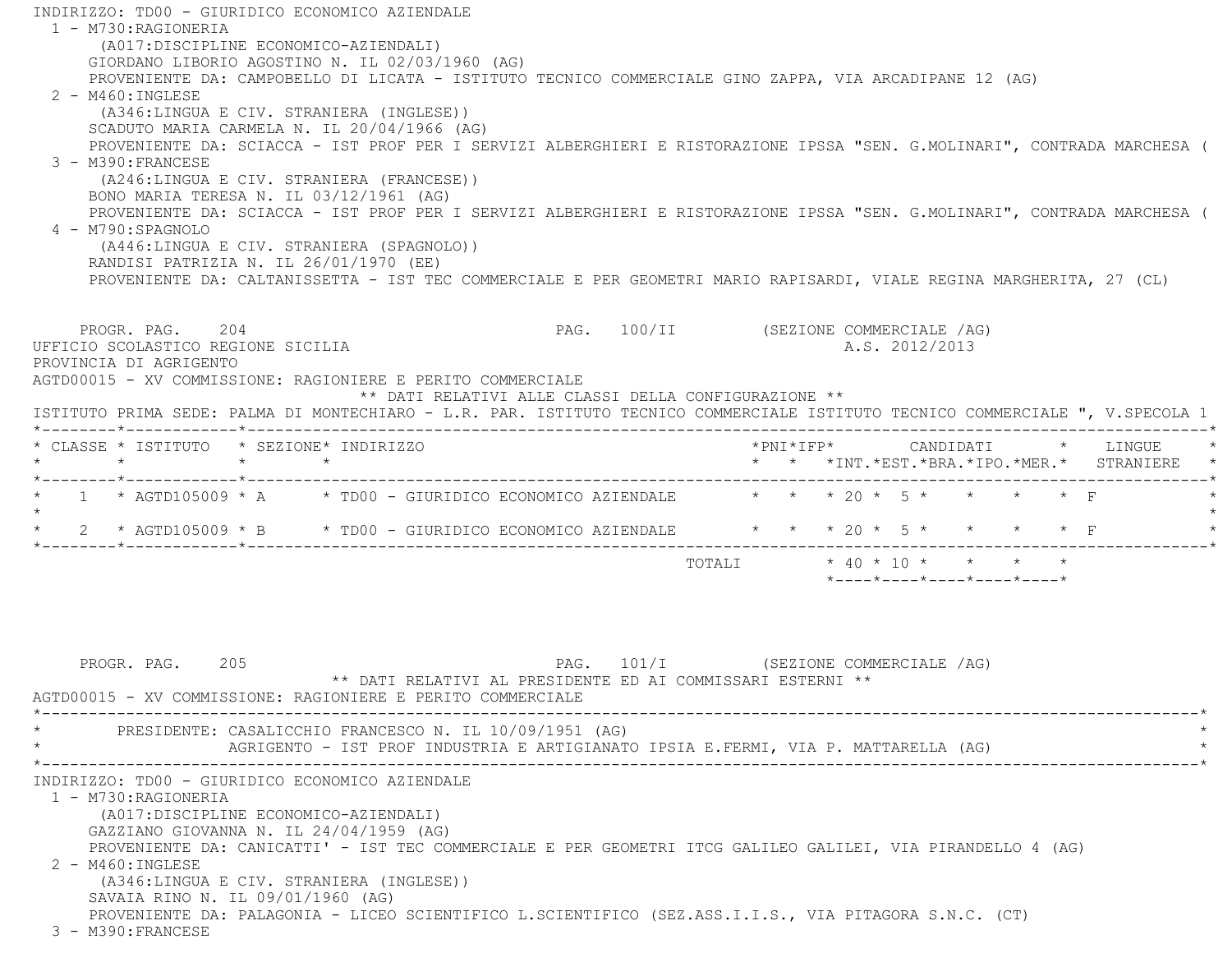(A246:LINGUA E CIV. STRANIERA (FRANCESE)) SARULLO PIERA N. IL 02/06/1956 (AG) PROVENIENTE DA: RIBERA - ISTITUTO MAGISTRALE IM FRANCESCO CRISPI, PIAZZA ZAMENHOF 1 (AG) PROGR. PAG. 206 206 PAG. 101/II (SEZIONE COMMERCIALE /AG) UFFICIO SCOLASTICO REGIONE SICILIA and a series of the series of the series of the series of the series of the series of the series of the series of the series of the series of the series of the series of the series of the PROVINCIA DI AGRIGENTO AGTD00016 - XVI COMMISSIONE: RAGIONIERE E PERITO COMMERCIALE \*\* DATI RELATIVI ALLE CLASSI DELLA CONFIGURAZIONE \*\* ISTITUTO PRIMA SEDE: RIBERA - L.R. PAR. ISTITUTO TECNICO COMMERCIALE ISTITUTO TECNICO COMMERCIALE ", V.LE GARIBALDI 20 (AG) \*--------\*------------\*-------------------------------------------------------------------------------------------------------\* \* CLASSE \* ISTITUTO \* SEZIONE\* INDIRIZZO \*PNI\*IFP\* CANDIDATI \* LINGUE \* \* \* \* \* \* \* \*INT.\*EST.\*BRA.\*IPO.\*MER.\* STRANIERE \* \*--------\*------------\*-------------------------------------------------------------------------------------------------------\*1 \* AGTD07500P \* A \* TD00 - GIURIDICO ECONOMICO AZIENDALE \* \* \* 26 \* 9 \* \* \* \* \* F  $\star$ \* 2 \* AGTD07500P \* B \* TD00 - GIURIDICO ECONOMICO AZIENDALE \* \* \* 30 \* 5 \* \* \* \* \* F \*--------\*------------\*-------------------------------------------------------------------------------------------------------\* TOTALI \* 56 \* 14 \* \* \* \* \*----\*----\*----\*----\*----\* PROGR. PAG. 207 PAG. 102/I (SEZIONE COMMERCIALE /AG) \*\* DATI RELATIVI AL PRESIDENTE ED AI COMMISSARI ESTERNI \*\* AGTD00016 - XVI COMMISSIONE: RAGIONIERE E PERITO COMMERCIALE \*----------------------------------------------------------------------------------------------------------------------------\*PRESIDENTE: TUTTOLOMONDO GIOVANNI N. IL 01/03/1956 (AG) AGRIGENTO - ISTITUTO TECNICO PER GEOMETRI ITG "BRUNELLESCHI", CONTRADA CALCARELLE (AG) \*----------------------------------------------------------------------------------------------------------------------------\* INDIRIZZO: TD00 - GIURIDICO ECONOMICO AZIENDALE 1 - M730:RAGIONERIA (A017:DISCIPLINE ECONOMICO-AZIENDALI) MANIGLIA ANTONIO N. IL 03/02/1958 (AG) PROVENIENTE DA: SCIACCA - IST PROF PER I SERVIZI COMMERCIALI E TURISTICI IPSCT SAVERIO FRISC, VIA NENNI (AG) 2 - M460:INGLESE (A346:LINGUA E CIV. STRANIERA (INGLESE)) TRIOLO MARIA PATRIZIA N. IL 30/01/1965 (AG) PROVENIENTE DA: MENFI - IST PROF PER I SERVIZI COMMERCIALI E TURISTICI I.P.S. COMM.E TURIS."SAVERIO F, VIA ETA (AG) 3 - M390:FRANCESE (A246:LINGUA E CIV. STRANIERA (FRANCESE)) GALATIOTO FRANCESCA N. IL 21/06/1974 (TP) PROVENIENTE DA: ARAGONA - IST PROF PER I SERVIZI COMMERCIALI E TURISTICI IST. PROF.LE SERV. COMM. "GA, VIA ANDREA COSTA PROGR. PAG. 208 208 PAG. 102/II (SEZIONE COMMERCIALE /AG) UFFICIO SCOLASTICO REGIONE SICILIA A.S. 2012/2013 PROVINCIA DI AGRIGENTO AGTD00017 - XVII COMMISSIONE: RAGIONIERE E PERITO COMMERCIALE \*\* DATI RELATIVI ALLE CLASSI DELLA CONFIGURAZIONE \*\*ISTITUTO PRIMA SEDE: LICATA - L.R. PAR. ISTITUTO TECNICO COMMERCIALE ISTITUTO TECNICO COMMERCIALE, VIA PALMA N.123 (AG)

\*--------\*------------\*-------------------------------------------------------------------------------------------------------\*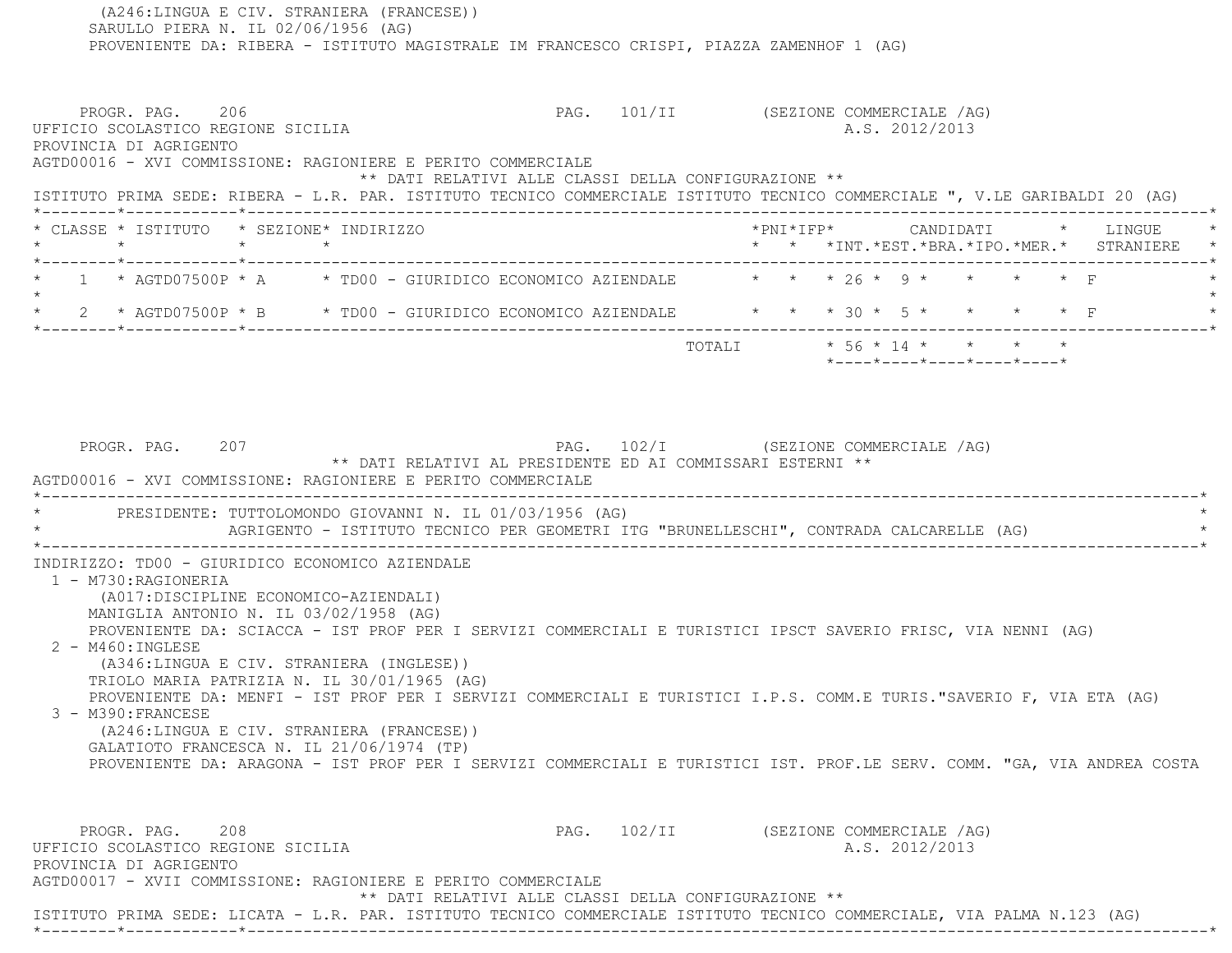| * * *INT. *EST. *BRA. *IPO. *MER. * STRANIERE                                                                                                                                                                                                 |                                                                                                                                                                                                                                                                                                                                                                                                                                                                                                                                                                    |
|-----------------------------------------------------------------------------------------------------------------------------------------------------------------------------------------------------------------------------------------------|--------------------------------------------------------------------------------------------------------------------------------------------------------------------------------------------------------------------------------------------------------------------------------------------------------------------------------------------------------------------------------------------------------------------------------------------------------------------------------------------------------------------------------------------------------------------|
|                                                                                                                                                                                                                                               |                                                                                                                                                                                                                                                                                                                                                                                                                                                                                                                                                                    |
|                                                                                                                                                                                                                                               |                                                                                                                                                                                                                                                                                                                                                                                                                                                                                                                                                                    |
| $*$ ---- $*$ ---- $*$ ---- $*$ ---- $*$ ---- $*$                                                                                                                                                                                              |                                                                                                                                                                                                                                                                                                                                                                                                                                                                                                                                                                    |
|                                                                                                                                                                                                                                               |                                                                                                                                                                                                                                                                                                                                                                                                                                                                                                                                                                    |
|                                                                                                                                                                                                                                               |                                                                                                                                                                                                                                                                                                                                                                                                                                                                                                                                                                    |
| PROVENIENTE DA: SCIACCA - IST PROF INDUSTRIA E ARTIGIANATO I.P.S.I.A. "ACCURSIO MIRAGLIA, CORSO ACCURSIO MIRAGLIA, 13/15                                                                                                                      |                                                                                                                                                                                                                                                                                                                                                                                                                                                                                                                                                                    |
| PROVENIENTE DA: FAVARA - IST PROF PER I SERVIZI ALBERGHIERI E RISTORAZIONE IPSSA G.AMBROSINI, VIA CHE GUEVARA (AG)                                                                                                                            |                                                                                                                                                                                                                                                                                                                                                                                                                                                                                                                                                                    |
| PAG. 103/II (SEZIONE COMMERCIALE /AG)<br>A.S. 2012/2013<br>** DATI RELATIVI ALLE CLASSI DELLA CONFIGURAZIONE **<br>ISTITUTO PRIMA SEDE: CANICATTI' - L.R. PAR. ISTITUTO TECNICO COMMERCIALE ISTITUTO TECNICO COMMERCIALE ", V.GIULIANI 3 (AG) |                                                                                                                                                                                                                                                                                                                                                                                                                                                                                                                                                                    |
| $*PNI*IFP* \qquad \qquad \text{CANDIDATI} \qquad \qquad * \qquad \text{LINGUE} \qquad \qquad *$                                                                                                                                               |                                                                                                                                                                                                                                                                                                                                                                                                                                                                                                                                                                    |
| * * *INT.*EST.*BRA.*IPO.*MER.* STRANIERE *                                                                                                                                                                                                    |                                                                                                                                                                                                                                                                                                                                                                                                                                                                                                                                                                    |
| 1 * AGTD00500C * A * TD00 - GIURIDICO ECONOMICO AZIENDALE * * * 34 * * * * * * F                                                                                                                                                              |                                                                                                                                                                                                                                                                                                                                                                                                                                                                                                                                                                    |
| 2 * AGTD00500C * B * TD00 - GIURIDICO ECONOMICO AZIENDALE * * * * 33 * * * * * * * F                                                                                                                                                          |                                                                                                                                                                                                                                                                                                                                                                                                                                                                                                                                                                    |
|                                                                                                                                                                                                                                               | 1 * AGTD12500E * A' * TD00 - GIURIDICO ECONOMICO AZIENDALE * * * 19 * 8 * * * * * * S<br>2 * AGTD12500E * B * TD00 - GIURIDICO ECONOMICO AZIENDALE * * * 25 * 2 * * * * * F<br>PAG. 103/I (SEZIONE COMMERCIALE /AG)<br>** DATI RELATIVI AL PRESIDENTE ED AI COMMISSARI ESTERNI **<br>CASTELTERMINI - ISTITUTO SUPERIORE IS "MADRE TERESA DI, VIALE KENNEDY 29 (AG)<br>PROVENIENTE DA: CAMPOBELLO DI LICATA - ISTITUTO TECNICO COMMERCIALE GINO ZAPPA, VIA ARCADIPANE 12 (AG)<br>PROVENIENTE DA: NARO - ISTITUTO TECNICO COMMERCIALE "GINO ZAPPA", VIA BANDINO (AG) |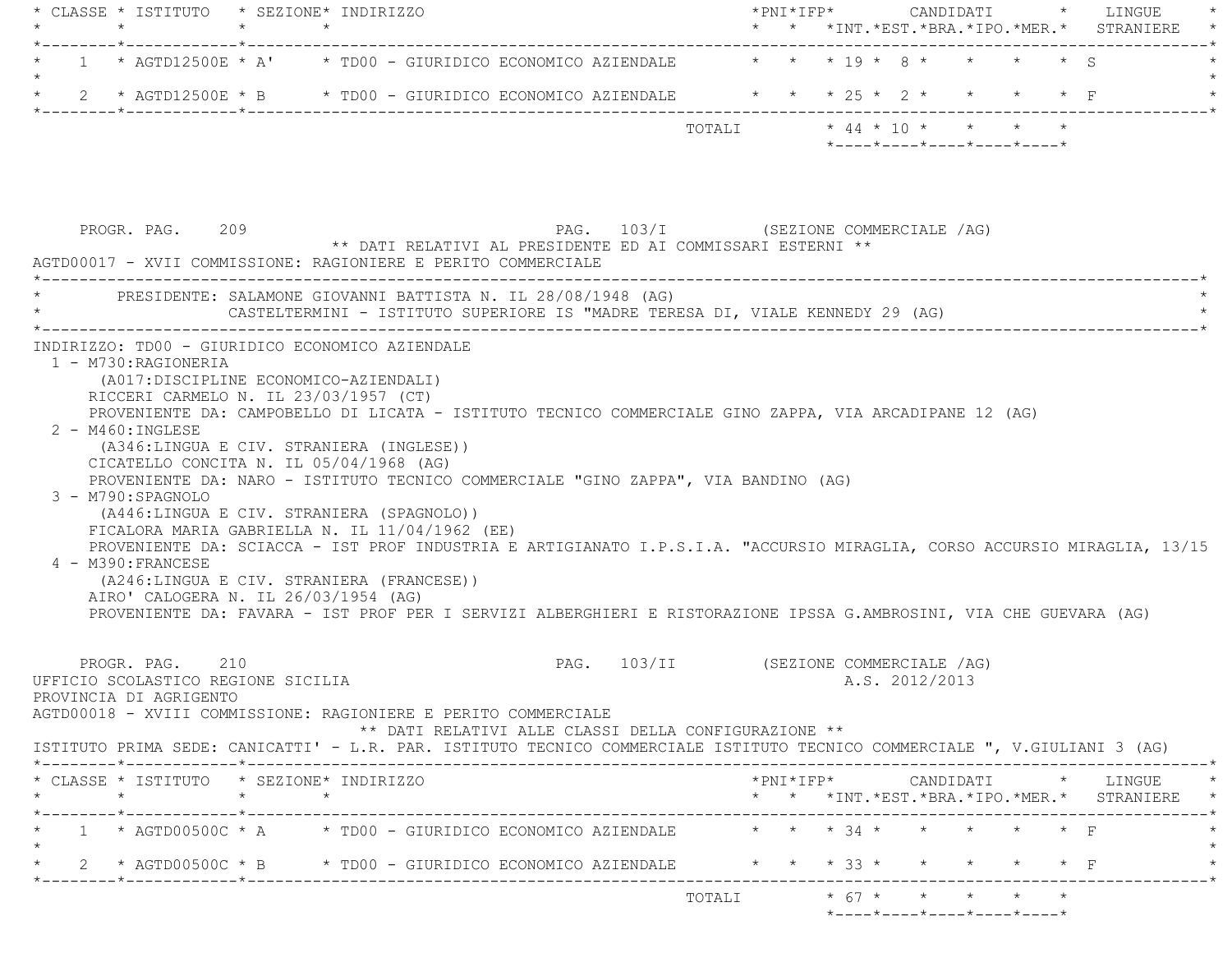| PROGR. PAG. 211                                                               | ** DATI RELATIVI AL PRESIDENTE ED AI COMMISSARI ESTERNI **<br>AGTD00018 - XVIII COMMISSIONE: RAGIONIERE E PERITO COMMERCIALE                                                                                                                                                                                                                                                                                                                                                                                                                                                                                                        | PAG. 104/I (SEZIONE COMMERCIALE /AG)  |                      |                                                                      |                    |
|-------------------------------------------------------------------------------|-------------------------------------------------------------------------------------------------------------------------------------------------------------------------------------------------------------------------------------------------------------------------------------------------------------------------------------------------------------------------------------------------------------------------------------------------------------------------------------------------------------------------------------------------------------------------------------------------------------------------------------|---------------------------------------|----------------------|----------------------------------------------------------------------|--------------------|
|                                                                               | * PRESIDENTE: MULE' ANTONIO N. IL 03/02/1955 (AG)<br>RIBERA - IST TEC COMMERCIALE E PER GEOMETRI ITCG GIOVANNI XXIII, VIA PRESTI N. 2 (AG)                                                                                                                                                                                                                                                                                                                                                                                                                                                                                          |                                       |                      |                                                                      |                    |
| 1 - M730:RAGIONERIA<br>$2 - M460$ : INGLESE<br>3 - M390: FRANCESE             | INDIRIZZO: TD00 - GIURIDICO ECONOMICO AZIENDALE<br>(A017:DISCIPLINE ECONOMICO-AZIENDALI)<br>DI CARO ACCURSIO N. IL 03/08/1952 (AG)<br>PROVENIENTE DA: SCIACCA - ISTITUTO TECNICO COMMERCIALE ITC "DON MICHELE ARENA", VIA GIOTTO (AG)<br>(A346:LINGUA E CIV. STRANIERA (INGLESE))<br>MEO PROVVIDENZA N. IL 06/05/1959 (TP)<br>PROVENIENTE DA: RIBERA - IST TEC COMMERCIALE E PER GEOMETRI ITCG GIOVANNI XXIII, VIA PRESTI N. 2 (AG)<br>(A246:LINGUA E CIV. STRANIERA (FRANCESE))<br>RUVOLO FRANCESCA N. IL 11/03/1957 (AG)<br>PROVENIENTE DA: RIBERA - IST TEC COMMERCIALE E PER GEOMETRI ITCG GIOVANNI XXIII, VIA PRESTI N. 2 (AG) |                                       |                      |                                                                      |                    |
| PROGR. PAG. 212<br>UFFICIO SCOLASTICO REGIONE SICILIA                         |                                                                                                                                                                                                                                                                                                                                                                                                                                                                                                                                                                                                                                     | PAG. 104/II (SEZIONE COMMERCIALE /AG) |                      | A.S. 2012/2013                                                       |                    |
| $\star$<br>$\star$                                                            | AGTD00019 - XIX COMMISSIONE: RAGIONIERE E PERITO COMMERCIALE<br>** DATI RELATIVI ALLE CLASSI DELLA CONFIGURAZIONE **<br>ISTITUTO PRIMA SEDE: CANICATTI' - L.R. PAR. ISTITUTO TECNICO COMMERCIALE GESTIONE ISTIT.SCOLAST.S.R.L.-, V.GUARESCHI 17 (AG)<br>$\star$                                                                                                                                                                                                                                                                                                                                                                     |                                       | $*$ PNI $*$ I FP $*$ |                                                                      | CANDIDATI * LINGUE |
|                                                                               | * 1 * AGTD02500N * A * TD00 - GIURIDICO ECONOMICO AZIENDALE * * * 16 * 4 * * * * * F                                                                                                                                                                                                                                                                                                                                                                                                                                                                                                                                                |                                       |                      | * * *INT.*EST.*BRA.*IPO.*MER.* STRANIERE                             |                    |
|                                                                               | 2 * AGTD02500N * B * TD00 - GIURIDICO ECONOMICO AZIENDALE * * * 12 * 3 * * * * * F                                                                                                                                                                                                                                                                                                                                                                                                                                                                                                                                                  |                                       |                      |                                                                      |                    |
| PROVINCIA DI AGRIGENTO<br>* CLASSE * ISTITUTO * SEZIONE* INDIRIZZO<br>$\star$ |                                                                                                                                                                                                                                                                                                                                                                                                                                                                                                                                                                                                                                     |                                       |                      | TOTALI * 28 * 7 * * * * *<br>$*$ ---- $*$ ---- $*$ ---- $*$ ---- $*$ |                    |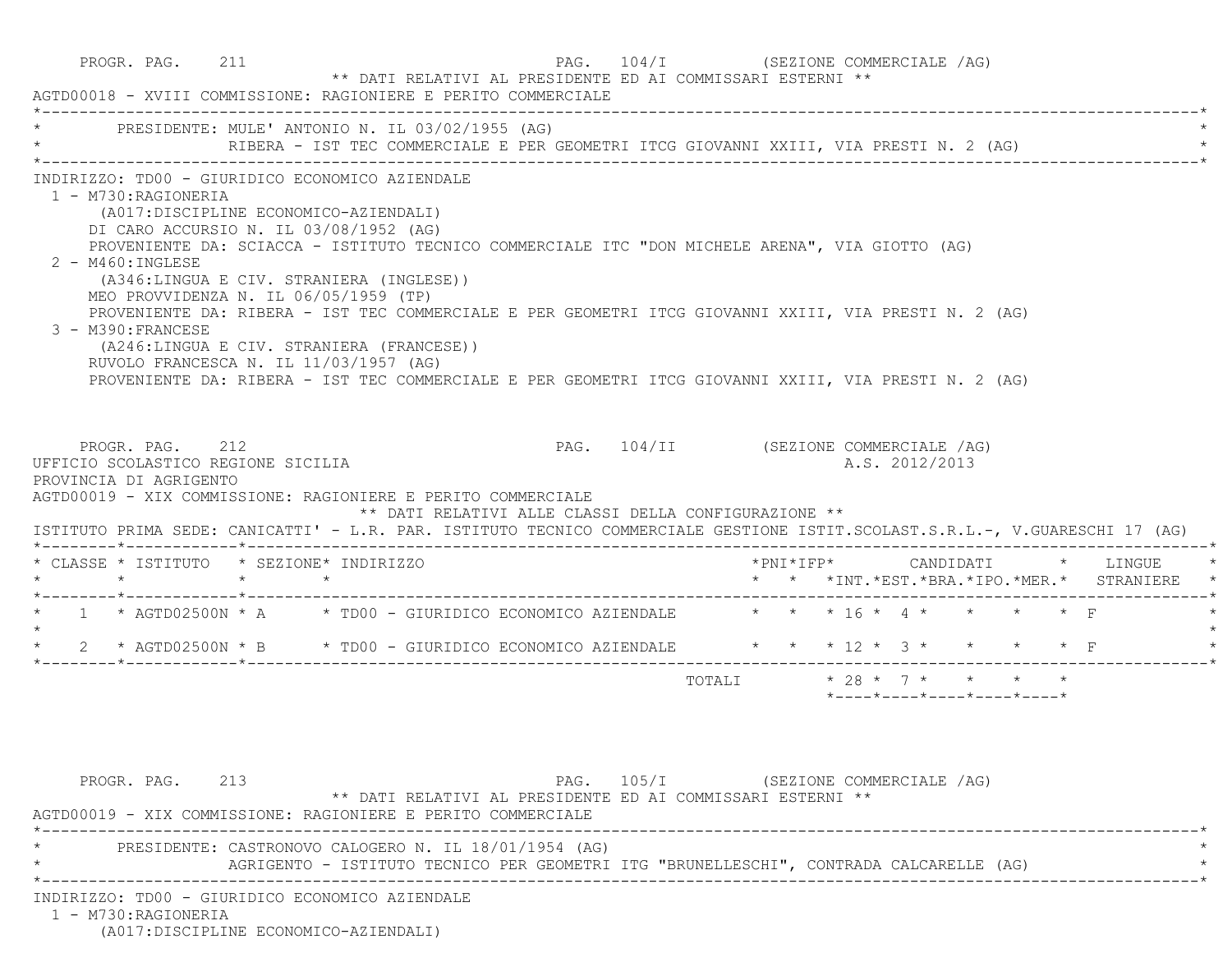| LA MORELLA NADINE N. IL 05/01/1968 (EE)<br>PROVENIENTE DA: CALTANISSETTA - IST PROF INDUSTRIA E ARTIGIANATO GALILEO GALILEI, VIA FRA' GIARRATANA, 1 (CL)<br>$2 - M460$ : INGLESE<br>(A346:LINGUA E CIV. STRANIERA (INGLESE))<br>BELLOMO BRIGIDA N. IL 23/03/1961 (CL)<br>PROVENIENTE DA: MUSSOMELI - IST PROF PER L'AGRICOLTURA E L'AMBIENTE "VIRGILIO", C/DA PRATO S.N. (CL)<br>$3 - M390 : FRANCESE$<br>(A246:LINGUA E CIV. STRANIERA (FRANCESE))<br>BOSCO MARIA N. IL 03/09/1969 (SR)<br>PROVENIENTE DA: CALTANISSETTA - IST PROF ALBERGHIERO CALTANISSETTA, VIA LEONE XIII, 64 (CL)                                                                                                                                             |                                                                 |
|-------------------------------------------------------------------------------------------------------------------------------------------------------------------------------------------------------------------------------------------------------------------------------------------------------------------------------------------------------------------------------------------------------------------------------------------------------------------------------------------------------------------------------------------------------------------------------------------------------------------------------------------------------------------------------------------------------------------------------------|-----------------------------------------------------------------|
| PROGR. PAG. 214<br>UFFICIO SCOLASTICO REGIONE SICILIA<br>PROVINCIA DI AGRIGENTO<br>AGTD05001 - I COMMISSIONE: RAGIONIERE PERITO COMMERCIALE E PROGRAMMATORE<br>** DATI RELATIVI ALLE CLASSI DELLA CONFIGURAZIONE **<br>ISTITUTO PRIMA SEDE: LICATA - ISTITUTO TECNICO COMMERCIALE ITC "F. RE CAPRIATA", VIA CAMPOBELLO (AG)                                                                                                                                                                                                                                                                                                                                                                                                         | PAG. 105/II (SEZIONE COMMERCIALE /AG)<br>A.S. 2012/2013         |
| * CLASSE * ISTITUTO * SEZIONE* INDIRIZZO                                                                                                                                                                                                                                                                                                                                                                                                                                                                                                                                                                                                                                                                                            | * * *INT. *EST. *BRA. *IPO. *MER. * STRANIERE                   |
| 1 * AGTD01301C * A * TD05 - PROGRAMMATORI<br>* 2 * AGTD01301C * B * TD05 - PROGRAMMATORI                                                                                                                                                                                                                                                                                                                                                                                                                                                                                                                                                                                                                                            | * * * 15 * * * * * *<br>* * * 14 * 1 * * * * *                  |
| PAG. 106/I (SEZIONE COMMERCIALE /AG)<br>PROGR. PAG. 215<br>** DATI RELATIVI AL PRESIDENTE ED AI COMMISSARI ESTERNI **<br>AGTD05001 - I COMMISSIONE: RAGIONIERE PERITO COMMERCIALE E PROGRAMMATORE                                                                                                                                                                                                                                                                                                                                                                                                                                                                                                                                   | $*$ - - - - $*$ - - - - $*$ - - - - $*$ - - - - $*$ - - - - $*$ |
| PRESIDENTE: DI ROSA DOMENICO N. IL 23/05/1964 (AG)<br>FAVARA - ISTITUTO MAGISTRALE LICEO STATALE " MARTIN LUTHER, VIALE PIETRO NENNI 136 (AG)                                                                                                                                                                                                                                                                                                                                                                                                                                                                                                                                                                                       |                                                                 |
| INDIRIZZO: TD05 - PROGRAMMATORI<br>1 - M452: INFORMATICA GENERALE ED APPLICAZIONI GESTIONALI<br>(A042: INFORMATICA)<br>ATRIA DANIELA PAOLA N. IL 01/03/1959 (TP)<br>PROVENIENTE DA: SCIACCA - ISTITUTO TECNICO COMMERCIALE ITC "DON MICHELE ARENA", VIA GIOTTO (AG)<br>2 - M460: INGLESE<br>(A346:LINGUA E CIV. STRANIERA (INGLESE)<br>GRECO WILMA N. IL 08/12/1968 (AG)<br>PROVENIENTE DA: AGRIGENTO - IST PROF PER I SERVIZI ALBERGHIERI E RISTORAZIONE I.P.ALB.RIST.CASA CIRCONDARIAL, CONTRADA P<br>3 - SU75: MATEMATICA, CALCOLO DELLE PROBABIL. E STATISTICA<br>(A048: MATEMATICA APPLICATA)<br>CARRUBBA GIUSEPPA N. IL 26/12/1968 (AG)<br>PROVENIENTE DA: NARO - ISTITUTO TECNICO COMMERCIALE "GINO ZAPPA", VIA BANDINO (AG) |                                                                 |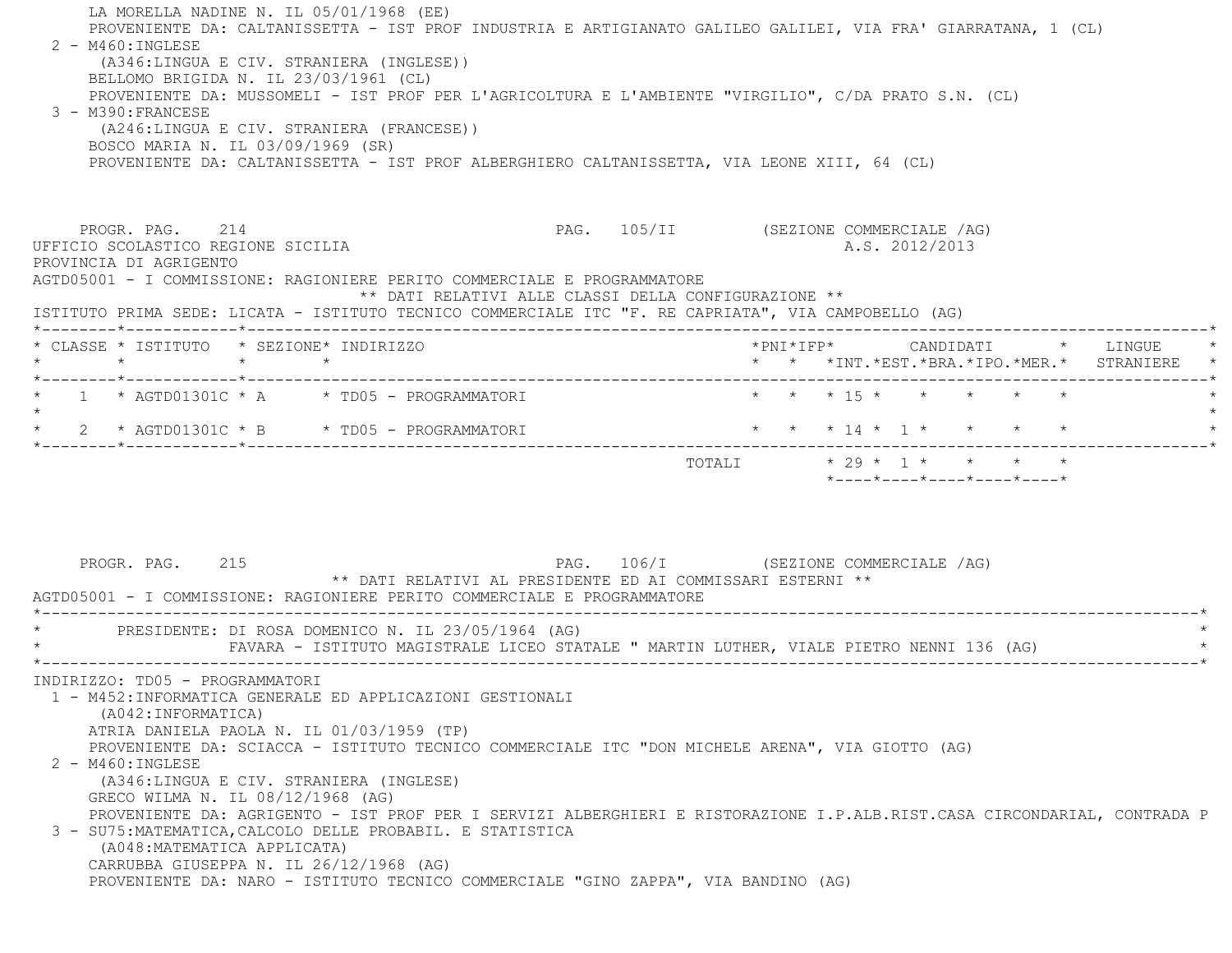| PROGR. PAG. 216<br>UFFICIO SCOLASTICO REGIONE SICILIA                                                                                                                                                                                                                                                                                                                        |                                                            | PAG. 106/II (SEZIONE COMMERCIALE /AG)<br>A.S. 2012/2013                                                                                                                                                                                                                                                                                         |
|------------------------------------------------------------------------------------------------------------------------------------------------------------------------------------------------------------------------------------------------------------------------------------------------------------------------------------------------------------------------------|------------------------------------------------------------|-------------------------------------------------------------------------------------------------------------------------------------------------------------------------------------------------------------------------------------------------------------------------------------------------------------------------------------------------|
| PROVINCIA DI AGRIGENTO<br>AGTD05002 - II COMMISSIONE: RAGIONIERE PERITO COMMERCIALE E PROGRAMMATORE<br>ISTITUTO PRIMA SEDE: SCIACCA - ISTITUTO TECNICO COMMERCIALE ITC "DON MICHELE ARENA", VIA GIOTTO (AG)                                                                                                                                                                  | ** DATI RELATIVI ALLE CLASSI DELLA CONFIGURAZIONE **       |                                                                                                                                                                                                                                                                                                                                                 |
| * CLASSE * ISTITUTO * SEZIONE* INDIRIZZO                                                                                                                                                                                                                                                                                                                                     |                                                            | *PNI*IFP* CANDIDATI * LINGUE<br>* * *INT. *EST. *BRA. *IPO. *MER. * STRANIERE *                                                                                                                                                                                                                                                                 |
| * $1$ * $AGTD01601X$ * B * TD05 - PROGRAMMATORI                                                                                                                                                                                                                                                                                                                              |                                                            | * * * 17 * * * * * T                                                                                                                                                                                                                                                                                                                            |
| $\star$                                                                                                                                                                                                                                                                                                                                                                      |                                                            |                                                                                                                                                                                                                                                                                                                                                 |
|                                                                                                                                                                                                                                                                                                                                                                              |                                                            | * 2 * AGTD01601X * C * TD05 - PROGRAMMATORI * * * * 20 * * * * * * * * * * * * T<br>TOTALI $* 37 * * * * * * * * *$<br>*----*----*----*----*----*                                                                                                                                                                                               |
| PROGR. PAG. 217<br>AGTD05002 - II COMMISSIONE: RAGIONIERE PERITO COMMERCIALE E PROGRAMMATORE                                                                                                                                                                                                                                                                                 | ** DATI RELATIVI AL PRESIDENTE ED AI COMMISSARI ESTERNI ** | PAG. 107/I (SEZIONE COMMERCIALE /AG)                                                                                                                                                                                                                                                                                                            |
| * PRESIDENTE: GUGLIOTTA ERNESTA N. IL 22/10/1953 (AG)                                                                                                                                                                                                                                                                                                                        |                                                            | PALMA DI MONTECHIARO - SCUOLA ELEMENTARE CD PROVENZANI, VIA LEONARDO DA VINCI, 50 (AG)                                                                                                                                                                                                                                                          |
| 1 - M452: INFORMATICA GENERALE ED APPLICAZIONI GESTIONALI<br>(A042: INFORMATICA)<br>BONO DONATELLA N. IL 25/04/1965 (AG)<br>$2 - M460$ : INGLESE<br>(A346:LINGUA E CIV. STRANIERA (INGLESE)<br>CHIARELLI ELENA N. IL 29/12/1966 (AG)<br>3 - SU75: MATEMATICA, CALCOLO DELLE PROBABIL. E STATISTICA<br>(A048: MATEMATICA APPLICATA)<br>TERMINE ACCURSIA N. IL 24/04/1963 (AG) |                                                            | PROVENIENTE DA: AGRIGENTO - ISTITUTO TECNICO COMMERCIALE I.T.C.E.T. LEONARDO SCIASC, CONTRADA CALCARELLE (AG)<br>PROVENIENTE DA: AGRIGENTO - ISTITUTO TECNICO COMMERCIALE I.T.C.E.T. LEONARDO SCIASC, CONTRADA CALCARELLE (AG)<br>PROVENIENTE DA: AGRIGENTO - ISTITUTO TECNICO COMMERCIALE I.T.C.E.T. LEONARDO SCIASC, CONTRADA CALCARELLE (AG) |
| PROGR. PAG. 218<br>UFFICIO SCOLASTICO REGIONE SICILIA<br>PROVINCIA DI AGRIGENTO<br>AGTD05003 - III COMMISSIONE: RAGIONIERE PERITO COMMERCIALE E PROGRAMMATORE<br>ISTITUTO PRIMA SEDE: SCIACCA - ISTITUTO TECNICO COMMERCIALE ITC "DON MICHELE ARENA", VIA GIOTTO (AG)                                                                                                        | ** DATI RELATIVI ALLE CLASSI DELLA CONFIGURAZIONE **       | PAG. 107/II (SEZIONE COMMERCIALE /AG)<br>A.S. 2012/2013                                                                                                                                                                                                                                                                                         |
| * CLASSE * ISTITUTO   * SEZIONE* INDIRIZZO                                                                                                                                                                                                                                                                                                                                   |                                                            | * * *INT. *EST. *BRA. *IPO. *MER. * STRANIERE *                                                                                                                                                                                                                                                                                                 |
| $1 \times \text{AGTDO1601X} \times \text{D} \times \text{TDO5 - PROGRAMMATORI}$                                                                                                                                                                                                                                                                                              |                                                            | * * * 17 * * * * * * 1                                                                                                                                                                                                                                                                                                                          |
|                                                                                                                                                                                                                                                                                                                                                                              |                                                            | * 2 * AGTD01601X * A * TD00 - GIURIDICO ECONOMICO AZIENDALE * * * 20 * * * * * * F                                                                                                                                                                                                                                                              |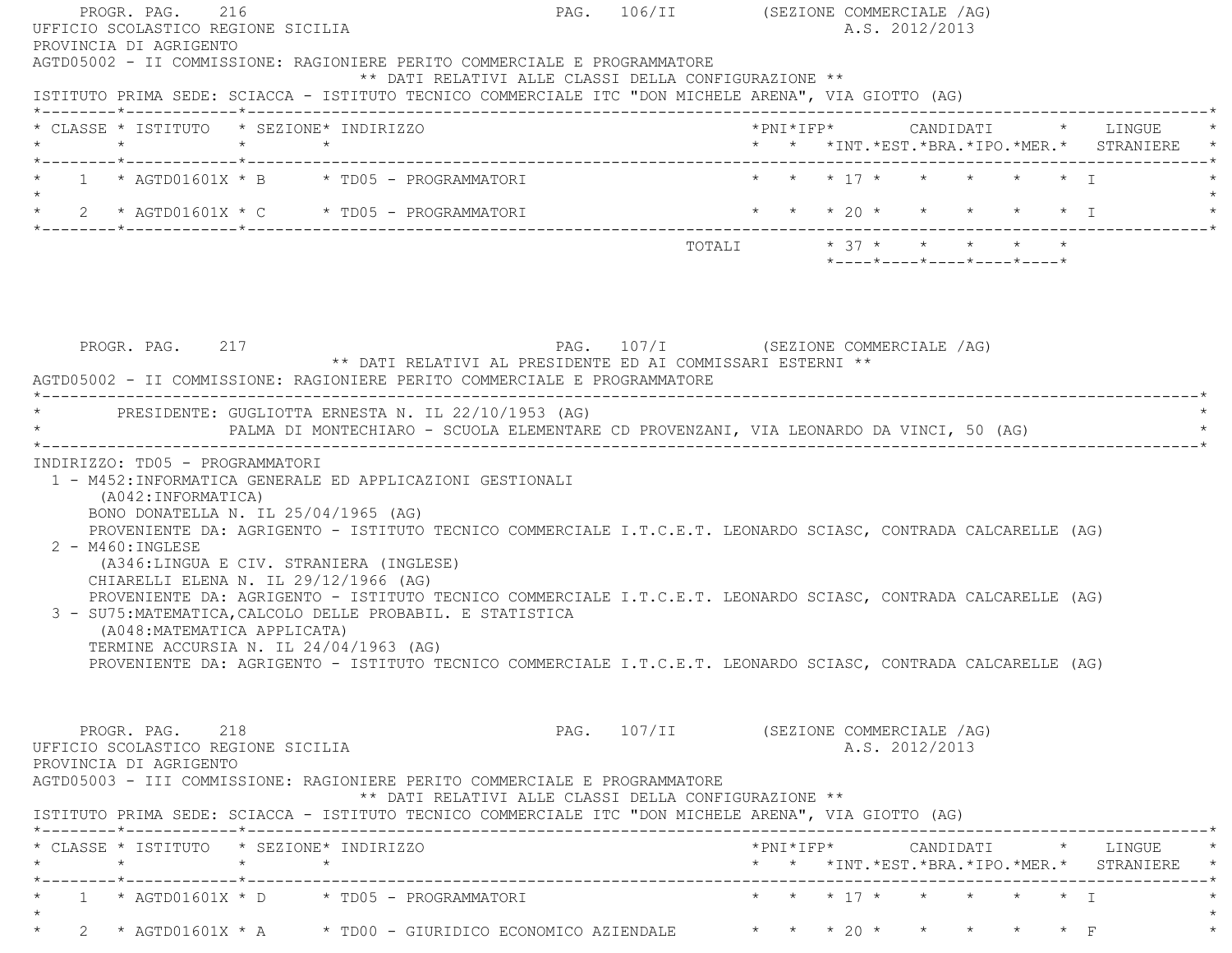|                                                                                                                                                                                                                                                                                                                                                                                                                                                                                                                                                                                                                                                                                                                                                                                                                                                                                                                                                                                                                                                                                                                                                                                                                                                                                                                                                                                                                                                                                    |     |                                                                                                                                                       |      |        | TOTALI * 37 * * *                    |                           |                | $*$ - - - - $*$ - - - - $*$ - - - - $*$ - - - - $*$ - - - - $*$ | $\star$ |                                                                                            |  |
|------------------------------------------------------------------------------------------------------------------------------------------------------------------------------------------------------------------------------------------------------------------------------------------------------------------------------------------------------------------------------------------------------------------------------------------------------------------------------------------------------------------------------------------------------------------------------------------------------------------------------------------------------------------------------------------------------------------------------------------------------------------------------------------------------------------------------------------------------------------------------------------------------------------------------------------------------------------------------------------------------------------------------------------------------------------------------------------------------------------------------------------------------------------------------------------------------------------------------------------------------------------------------------------------------------------------------------------------------------------------------------------------------------------------------------------------------------------------------------|-----|-------------------------------------------------------------------------------------------------------------------------------------------------------|------|--------|--------------------------------------|---------------------------|----------------|-----------------------------------------------------------------|---------|--------------------------------------------------------------------------------------------|--|
| PROGR. PAG. 219<br>AGTD05003 - III COMMISSIONE: RAGIONIERE PERITO COMMERCIALE E PROGRAMMATORE                                                                                                                                                                                                                                                                                                                                                                                                                                                                                                                                                                                                                                                                                                                                                                                                                                                                                                                                                                                                                                                                                                                                                                                                                                                                                                                                                                                      |     | ** DATI RELATIVI AL PRESIDENTE ED AI COMMISSARI ESTERNI **                                                                                            |      |        | PAG. 108/I (SEZIONE COMMERCIALE /AG) |                           |                |                                                                 |         |                                                                                            |  |
|                                                                                                                                                                                                                                                                                                                                                                                                                                                                                                                                                                                                                                                                                                                                                                                                                                                                                                                                                                                                                                                                                                                                                                                                                                                                                                                                                                                                                                                                                    |     | PRESIDENTE: SANFILIPPO LAURA CARMEN N. IL 26/05/1967 (PA)<br>PALMA DI MONTECHIARO - ISTITUTO COMPRENSIVO IC ANGELO D'ARRIGO, VIA TOGLIATTI, S.N. (AG) |      |        |                                      |                           |                |                                                                 |         |                                                                                            |  |
| INDIRIZZO: TD05 - PROGRAMMATORI<br>1 - M452:INFORMATICA GENERALE ED APPLICAZIONI GESTIONALI<br>(A042: INFORMATICA)<br>ALLORO PIETRO N. IL 19/09/1959 (AG)<br>PROVENIENTE DA: PARTINICO - IST TEC COMMERCIALE E PER GEOMETRI CARLO ALBERTO DALLA CHIESA, CORSO DEI MILLE 517 (PA)<br>$2 - M460$ : INGLESE<br>(A346:LINGUA E CIV. STRANIERA (INGLESE)<br>CASTRONOVO CALOGERO N. IL 14/10/1963 (AG)<br>PROVENIENTE DA: PALMA DI MONTECHIARO - LICEO SCIENTIFICO LS G.B. ODIERNA, CORSO SICILIA (AG)<br>3 - SU75: MATEMATICA, CALCOLO DELLE PROBABIL. E STATISTICA<br>(A048: MATEMATICA APPLICATA)<br>NOGARA LOREDANA N. IL 16/05/1968 (CL)<br>PROVENIENTE DA: LICATA - ISTITUTO TECNICO COMMERCIALE ITC "F. RE CAPRIATA", VIA CAMPOBELLO (AG)<br>INDIRIZZO: TD00 - GIURIDICO ECONOMICO AZIENDALE<br>1 - M460: INGLESE<br>(A346:LINGUA E CIV. STRANIERA (INGLESE))<br>CASTRONOVO CALOGERO N. IL 14/10/1963 (AG)<br>PROVENIENTE DA: PALMA DI MONTECHIARO - LICEO SCIENTIFICO LS G.B. ODIERNA, CORSO SICILIA (AG)<br>2 - M730: RAGIONERIA<br>(A017:DISCIPLINE ECONOMICO-AZIENDALI)<br>STAGNO PAOLO N. IL 29/05/1956 (AG)<br>PROVENIENTE DA: PARTINICO - IST TEC COMMERCIALE E PER GEOMETRI CARLO ALBERTO DALLA CHIESA, CORSO DEI MILLE 517 (PA)<br>3 - M390: FRANCESE<br>(A246:LINGUA E CIV. STRANIERA (FRANCESE))<br>PULEO SEBASTIANA N. IL 28/06/1949 (AG)<br>PROVENIENTE DA: CASTELVETRANO - IST PROF PER I SERVIZI COMMERCIALI E TURISTICI IST PROF PER I SERVIZI COMMERC, VIA G. GE |     |                                                                                                                                                       |      |        |                                      |                           |                |                                                                 |         |                                                                                            |  |
| PROGR. PAG.<br>UFFICIO SCOLASTICO REGIONE SICILIA<br>PROVINCIA DI AGRIGENTO                                                                                                                                                                                                                                                                                                                                                                                                                                                                                                                                                                                                                                                                                                                                                                                                                                                                                                                                                                                                                                                                                                                                                                                                                                                                                                                                                                                                        | 220 |                                                                                                                                                       | PAG. | 108/II |                                      | (SEZIONE COMMERCIALE /AG) | A.S. 2012/2013 |                                                                 |         |                                                                                            |  |
|                                                                                                                                                                                                                                                                                                                                                                                                                                                                                                                                                                                                                                                                                                                                                                                                                                                                                                                                                                                                                                                                                                                                                                                                                                                                                                                                                                                                                                                                                    |     | ** DATI RELATIVI ALLE CLASSI DELLA CONFIGURAZIONE **                                                                                                  |      |        |                                      |                           |                |                                                                 |         |                                                                                            |  |
| AGTD14001 - I COMMISSIONE: RAGIONIERE PERITO COMMERCIALE E PROGRAMMATORE<br>ISTITUTO PRIMA SEDE: AGRIGENTO - ISTITUTO TECNICO COMMERCIALE I.T.C.E.T. LEONARDO SCIASC, CONTRADA CALCARELLE (AG)                                                                                                                                                                                                                                                                                                                                                                                                                                                                                                                                                                                                                                                                                                                                                                                                                                                                                                                                                                                                                                                                                                                                                                                                                                                                                     |     |                                                                                                                                                       |      |        |                                      |                           |                |                                                                 |         |                                                                                            |  |
| * CLASSE * ISTITUTO * SEZIONE* INDIRIZZO                                                                                                                                                                                                                                                                                                                                                                                                                                                                                                                                                                                                                                                                                                                                                                                                                                                                                                                                                                                                                                                                                                                                                                                                                                                                                                                                                                                                                                           |     |                                                                                                                                                       |      |        |                                      |                           |                |                                                                 |         | $*$ PNI $*$ IFP $*$ CANDIDATI $*$ LINGUE $*$<br>* * *INT.*EST.*BRA.*IPO.*MER.* STRANIERE * |  |
| ·--------*------------*---------<br>1 * AGTD09000R * B * TD14 - PROGRAMMATORI PROG. MERCURIO * * * 19 * * * * * * * T                                                                                                                                                                                                                                                                                                                                                                                                                                                                                                                                                                                                                                                                                                                                                                                                                                                                                                                                                                                                                                                                                                                                                                                                                                                                                                                                                              |     |                                                                                                                                                       |      |        |                                      |                           |                |                                                                 |         |                                                                                            |  |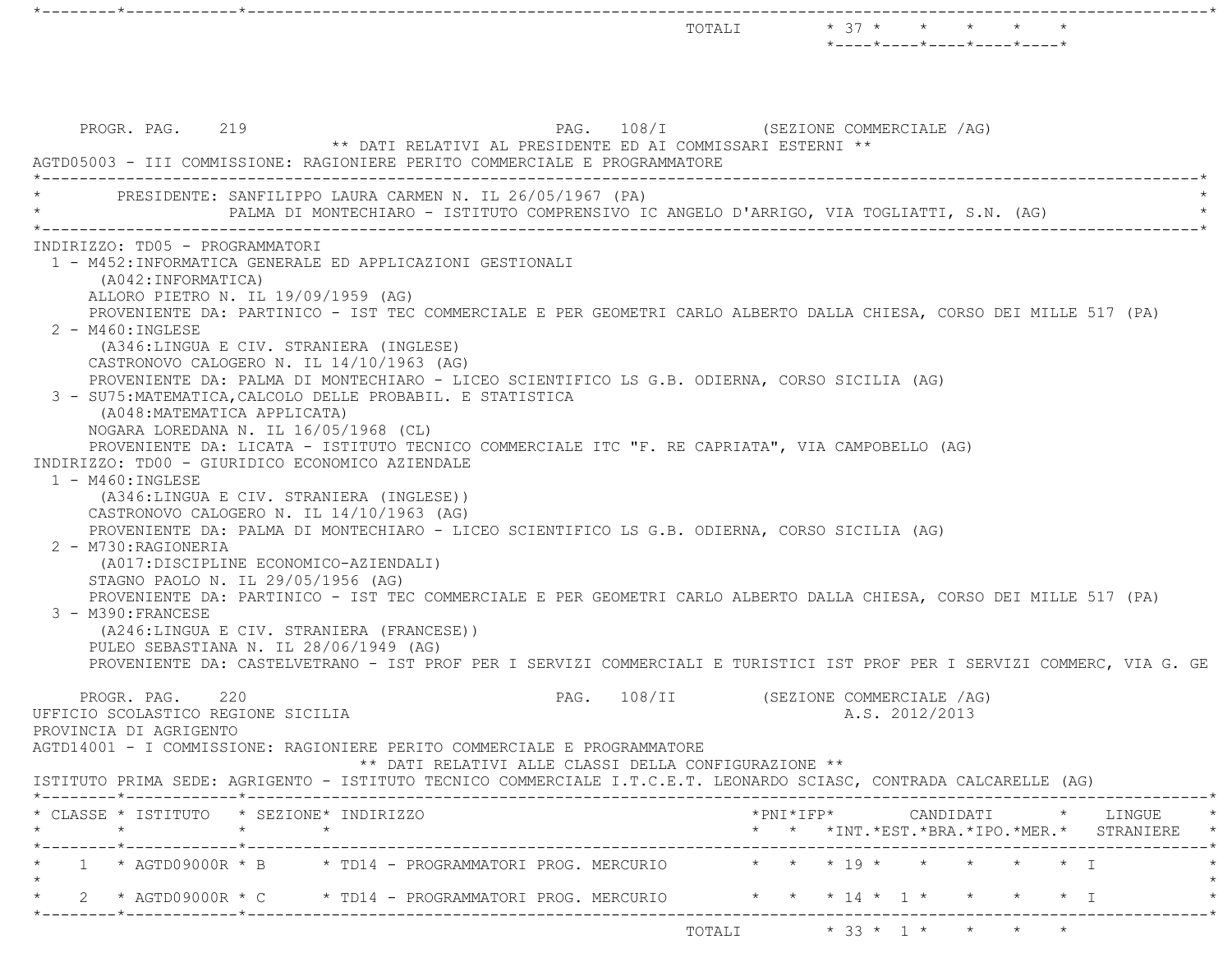| INDIRIZZO: TD14 - PROGRAMMATORI PROG. MERCURIO<br>1 - M967: INFORMATICA<br>(A042: INFORMATICA)<br>DI GERLANDO FRANCESCO N. IL 26/04/1954 (AG)<br>PROVENIENTE DA: SCIACCA - ISTITUTO TECNICO COMMERCIALE ITC "DON MICHELE ARENA", VIA GIOTTO (AG)<br>2 - M223: ECONOMIA AZIENDALE<br>(A017:DISCIPLINE ECONOMICO-AZIENDALI)<br>VIZZI GIUSEPPE N. IL 21/01/1957 (AG)<br>PROVENIENTE DA: LICATA - IST PROF PER I SERVIZI ALBERGHIERI E RISTORAZIONE F. RE CAPRIATA, VIA CAMPOBELLO (AG)<br>3 - SR72: LINGUA STRANIERA (INGLESE)<br>(A346:LINGUA E CIV. STRANIERA (INGLESE)<br>POLICARDI ORNELLA N. IL 02/04/1971 (AG)<br>PROVENIENTE DA: MUSSOMELI - IST PROF PER L'AGRICOLTURA E L'AMBIENTE "VIRGILIO", C/DA PRATO S.N. (CL)<br>PAG. 109/II (SEZIONE COMMERCIALE /AG)<br>PROGR. PAG. 222<br>UFFICIO SCOLASTICO REGIONE SICILIA<br>A.S. 2012/2013<br>PROVINCIA DI AGRIGENTO<br>AGTD14002 - II COMMISSIONE: RAGIONIERE PERITO COMMERCIALE E PROGRAMMATORE<br>** DATI RELATIVI ALLE CLASSI DELLA CONFIGURAZIONE **<br>ISTITUTO PRIMA SEDE: AGRIGENTO - ISTITUTO TECNICO COMMERCIALE I.T.C.E.T. LEONARDO SCIASC, CONTRADA CALCARELLE (AG)<br>* CLASSE * ISTITUTO * SEZIONE* INDIRIZZO<br>$\star$ $\star$<br>$\star$ $\star$<br>* * *INT.*EST.*BRA.*IPO.*MER.* STRANIERE<br>* 1 * AGTD09000R * D * TD14 - PROGRAMMATORI PROG. MERCURIO * * * 18 * * * * * * * I<br>* 2 * AGTD09000R * F * TD14 - PROGRAMMATORI PROG. MERCURIO * * * 15 * * * * * * * I | * PRESIDENTE: BORSELLINO AMEDEO N. IL 19/05/1949 (AG) | SCIACCA - IST PROF PER I SERVIZI ALBERGHIERI E RISTORAZIONE IPSSA "SEN. G.MOLINARI", CONTRADA MARCHESA (* |  |  |  |  |
|------------------------------------------------------------------------------------------------------------------------------------------------------------------------------------------------------------------------------------------------------------------------------------------------------------------------------------------------------------------------------------------------------------------------------------------------------------------------------------------------------------------------------------------------------------------------------------------------------------------------------------------------------------------------------------------------------------------------------------------------------------------------------------------------------------------------------------------------------------------------------------------------------------------------------------------------------------------------------------------------------------------------------------------------------------------------------------------------------------------------------------------------------------------------------------------------------------------------------------------------------------------------------------------------------------------------------------------------------------------------------------------------------------------------------------------------|-------------------------------------------------------|-----------------------------------------------------------------------------------------------------------|--|--|--|--|
|                                                                                                                                                                                                                                                                                                                                                                                                                                                                                                                                                                                                                                                                                                                                                                                                                                                                                                                                                                                                                                                                                                                                                                                                                                                                                                                                                                                                                                                |                                                       |                                                                                                           |  |  |  |  |
|                                                                                                                                                                                                                                                                                                                                                                                                                                                                                                                                                                                                                                                                                                                                                                                                                                                                                                                                                                                                                                                                                                                                                                                                                                                                                                                                                                                                                                                |                                                       |                                                                                                           |  |  |  |  |
|                                                                                                                                                                                                                                                                                                                                                                                                                                                                                                                                                                                                                                                                                                                                                                                                                                                                                                                                                                                                                                                                                                                                                                                                                                                                                                                                                                                                                                                |                                                       |                                                                                                           |  |  |  |  |
|                                                                                                                                                                                                                                                                                                                                                                                                                                                                                                                                                                                                                                                                                                                                                                                                                                                                                                                                                                                                                                                                                                                                                                                                                                                                                                                                                                                                                                                |                                                       |                                                                                                           |  |  |  |  |
|                                                                                                                                                                                                                                                                                                                                                                                                                                                                                                                                                                                                                                                                                                                                                                                                                                                                                                                                                                                                                                                                                                                                                                                                                                                                                                                                                                                                                                                |                                                       |                                                                                                           |  |  |  |  |

PROGR. PAG. 223 PAG. 110/I (SEZIONE COMMERCIALE /AG) \*\* DATI RELATIVI AL PRESIDENTE ED AI COMMISSARI ESTERNI \*\* AGTD14002 - II COMMISSIONE: RAGIONIERE PERITO COMMERCIALE E PROGRAMMATORE \*----------------------------------------------------------------------------------------------------------------------------\*PRESIDENTE: SCIORTINO FILIPPA N. IL 14/09/1954 (AG) \* RIBERA - ISTITUTO MAGISTRALE IM FRANCESCO CRISPI, PIAZZA ZAMENHOF 1 (AG) \* \*----------------------------------------------------------------------------------------------------------------------------\*INDIRIZZO: TD14 - PROGRAMMATORI PROG. MERCURIO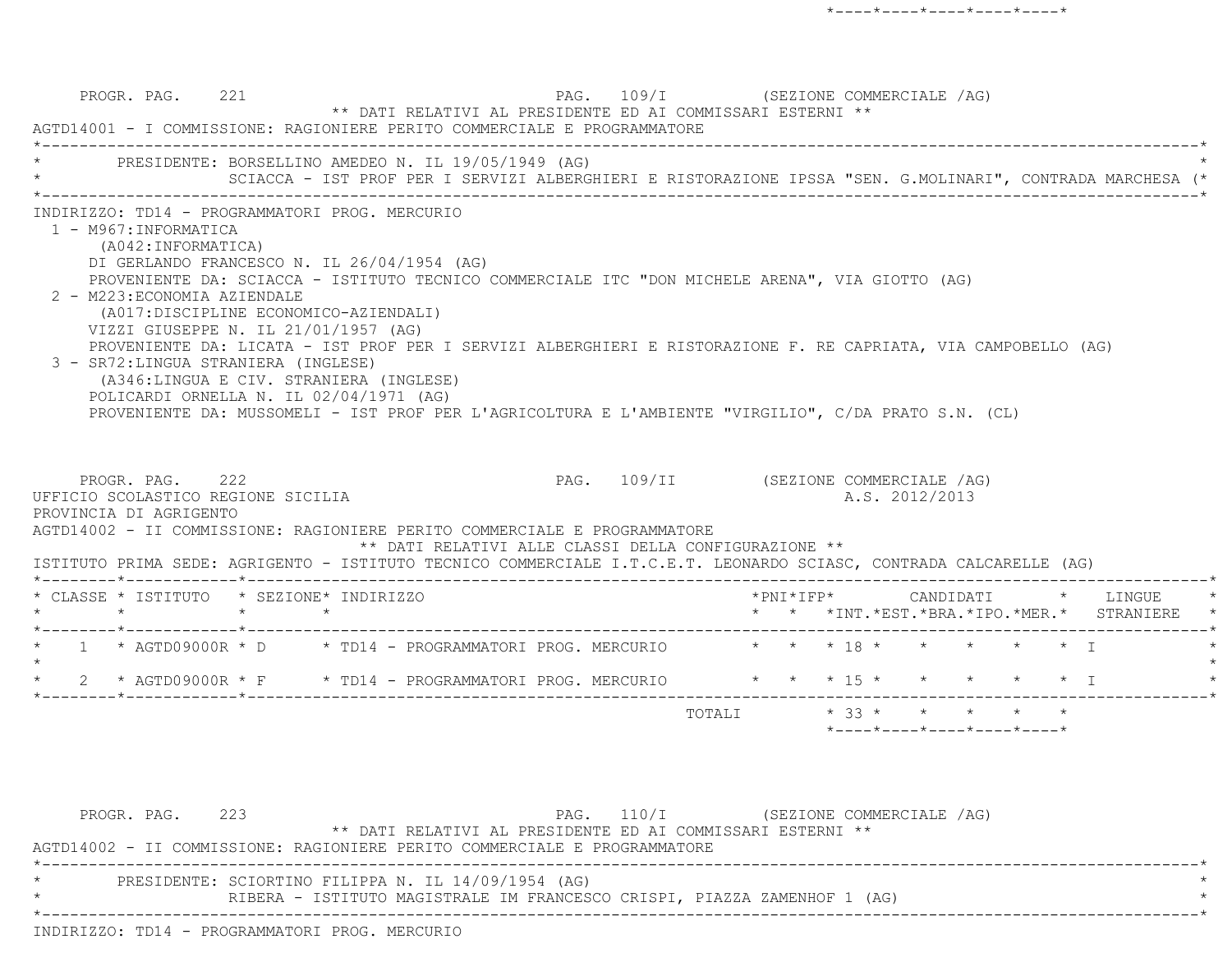1 - M967:INFORMATICA (A042:INFORMATICA) VERDERAME ONOFRIO N. IL 02/05/1959 (AG) PROVENIENTE DA: ALCAMO - IST TEC COMMERCIALE E PER GEOMETRI "G.CARUSO" ALCAMO, VIA J.F. KENNEDY 2 (TP) 2 - M223:ECONOMIA AZIENDALE (A017:DISCIPLINE ECONOMICO-AZIENDALI) ALAIMO CONCETTA N. IL 21/05/1963 (AG) PROVENIENTE DA: CANICATTI' - IST TEC COMMERCIALE E PER GEOMETRI ITCG GALILEO GALILEI, VIA PIRANDELLO 4 (AG) 3 - SR72:LINGUA STRANIERA (INGLESE) (A346:LINGUA E CIV. STRANIERA (INGLESE) CULLARO ANGELO N. IL 25/01/1953 (AG) PROVENIENTE DA: BIVONA - IST TEC COMMERCIALE E PER GEOMETRI LORENZO PANEPINTO, VIA CAPPUCCINI (AG) PROGR. PAG. 224 CHEER COMMERCIALE AG) UFFICIO SCOLASTICO REGIONE SICILIA A.S. 2012/2013 PROVINCIA DI AGRIGENTO AGTD18001 - I COMMISSIONE: RAGIONIERE E PERITO COMMERCIALE \*\* DATI RELATIVI ALLE CLASSI DELLA CONFIGURAZIONE \*\* ISTITUTO PRIMA SEDE: SCIACCA - ISTITUTO TECNICO COMMERCIALE "DON MICHELE ARENA" - CORSO SE, VIA GIOTTO, 20 (AG) \*--------\*------------\*-------------------------------------------------------------------------------------------------------\* \* CLASSE \* ISTITUTO \* SEZIONE\* INDIRIZZO \*PNI\*IFP\* CANDIDATI \* LINGUE \* \* \* \* \* \* \* \*INT.\*EST.\*BRA.\*IPO.\*MER.\* STRANIERE \* \*--------\*------------\*-------------------------------------------------------------------------------------------------------\* \* 1 \* AGTD016519 \* A \* TD18 - GIURID.ECON. AZ.LE (PROG. SIRIO) \* \* \* 21 \* \* \* \* \* \* \*--------\*------------\*-------------------------------------------------------------------------------------------------------\* TOTALI  $* 21 * * * * * * * * * *$  \*----\*----\*----\*----\*----\*PROGR. PAG. 225 PAG. 111/I (SEZIONE COMMERCIALE /AG) \*\* DATI RELATIVI AL PRESIDENTE ED AI COMMISSARI ESTERNI \*\* AGTD18001 - I COMMISSIONE: RAGIONIERE E PERITO COMMERCIALE \*----------------------------------------------------------------------------------------------------------------------------\*PRESIDENTE: AIRO' FARULLA CAMILLO N. IL 26/10/1954 (AG) RACALMUTO - IST PROF INDUSTRIA E ARTIGIANATO "G.MARCONI", VIA F.VILLA (AG) \*----------------------------------------------------------------------------------------------------------------------------\* INDIRIZZO: TD18 - GIURID.ECON. AZ.LE (PROG. SIRIO) 1 - M223:ECONOMIA AZIENDALE (A017:DISCIPLINE ECONOMICO-AZIENDALI) MILITO GIOVANNA ROSA N. IL 16/12/1967 (AG) PROVENIENTE DA: BALESTRATE - IST PROF PER I SERVIZI ALBERGHIERI E RISTORAZIONE IPSSAR BALESTRATE, C.DA FOCE (PA) 2 - SR72:LINGUA STRANIERA (INGLESE) (A346:LINGUA E CIV. STRANIERA (INGLESE) VITICCHIE' FELICE N. IL 24/12/1953 (AG) PROVENIENTE DA: CANICATTI' - IST TEC COMMERCIALE E PER GEOMETRI ITCG GALILEO GALILEI, VIA PIRANDELLO 4 (AG) 3 - SR85:DIRITTO (A019:DISCIPLINE GIURIDICHE ED ECONOMI) FERINA GIUSEPPE N. IL 25/10/1964 (PA) PROVENIENTE DA: BISACQUINO - IST PROF PER L'AGRICOLTURA E L'AMBIENTE G.P. BALLATORE, VIA ORSINI (PA)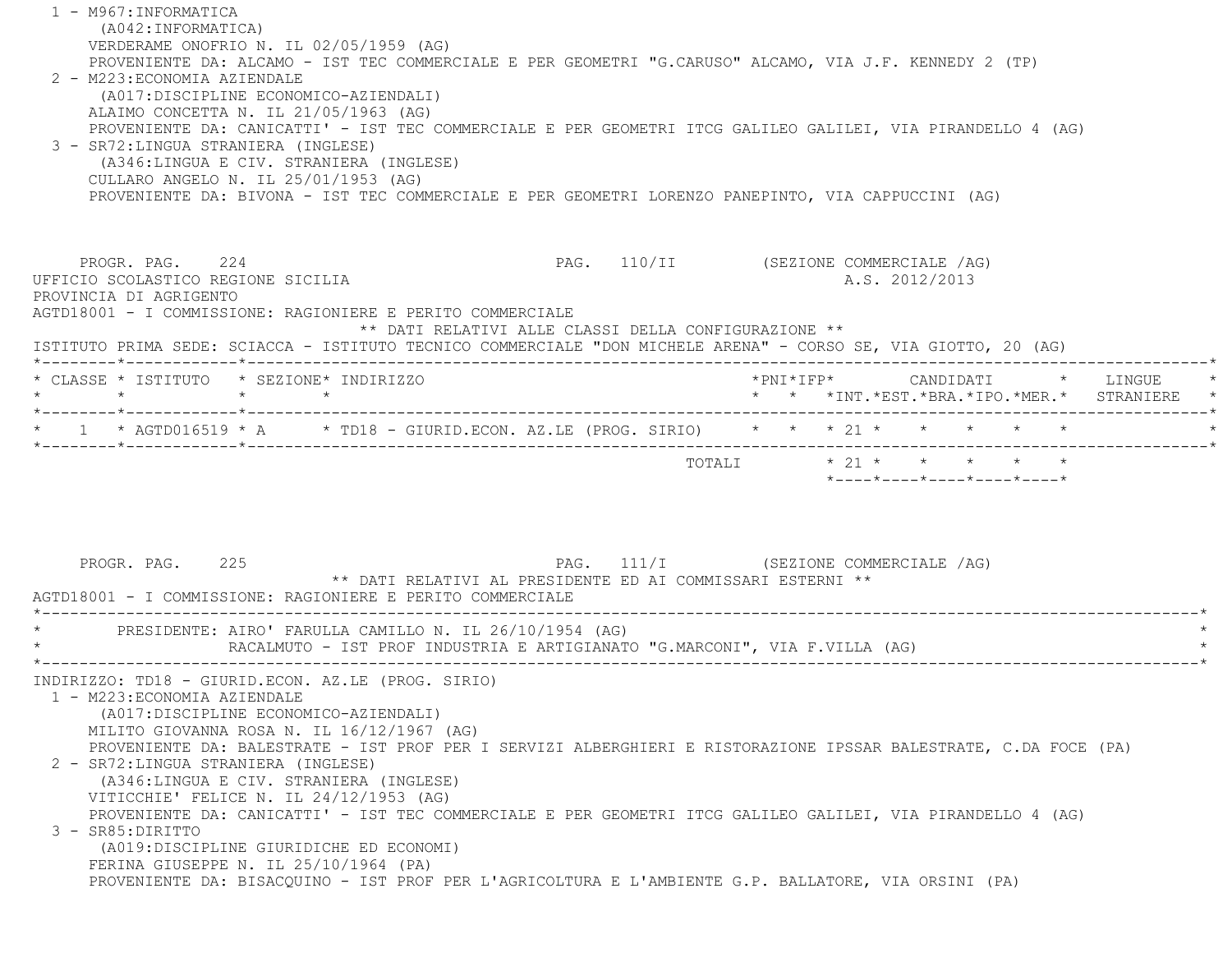PROGR. PAG. 226 226 PAG. 111/II (SEZIONE COMMERCIALE /AG) UFFICIO SCOLASTICO REGIONE SICILIA A.S. 2012/2013 PROVINCIA DI AGRIGENTO AGTD18002 - II COMMISSIONE: RAGIONIERE E PERITO COMMERCIALE \*\* DATI RELATIVI ALLE CLASSI DELLA CONFIGURAZIONE \*\* ISTITUTO PRIMA SEDE: LICATA - L.R. PAR. ISTITUTO TECNICO COMMERCIALE ISTITUTO TECNICO COMMERCIALE, VIA PALMA N.123 (AG) \*--------\*------------\*-------------------------------------------------------------------------------------------------------\* \* CLASSE \* ISTITUTO \* SEZIONE\* INDIRIZZO \*PNI\*IFP\* CANDIDATI \* LINGUE \* \* \* \* \* \* \* \*INT.\*EST.\*BRA.\*IPO.\*MER.\* STRANIERE \* \*--------\*------------\*-------------------------------------------------------------------------------------------------------\*\* 1 \* AGTD12500E \* A \* TD18 - GIURID.ECON. AZ.LE (PROG. SIRIO) \* \* \* \* 25 \* \* \* \* \* \* \*--------\*------------\*-------------------------------------------------------------------------------------------------------\* ISTITUTO SECONDA SEDE: CANICATTI' - L.R. PAR. ISTITUTO TECNICO COMMERCIALE GESTIONE ISTIT.SCOLAST.S.R.L.-, V.GUARESCHI 17 (AG) \*--------\*------------\*-------------------------------------------------------------------------------------------------------\* \* CLASSE \* ISTITUTO \* SEZIONE\* INDIRIZZO \*PNI\*IFP\* CANDIDATI \* LINGUE \* \* \* \* \* \* \* \*INT.\*EST.\*BRA.\*IPO.\*MER.\* STRANIERE \* \*--------\*------------\*-------------------------------------------------------------------------------------------------------\*\* 2 \* AGTD02500N \* A' \* TD18 - GIURID.ECON. AZ.LE (PROG. SIRIO) \* \* \* \* 12 \* \* \* \* \* \* \* \*--------\*------------\*-------------------------------------------------------------------------------------------------------\* $\texttt{TOTAL} \qquad \qquad \star \quad 37 \; \star \qquad \star \qquad \star \qquad \star \qquad \star \qquad \star$  \*----\*----\*----\*----\*----\*PROGR. PAG. 227 CHARGE 227 PAG. 112/I (SEZIONE COMMERCIALE /AG) \*\* DATI RELATIVI AL PRESIDENTE ED AI COMMISSARI ESTERNI \*\* AGTD18002 - II COMMISSIONE: RAGIONIERE E PERITO COMMERCIALE \*----------------------------------------------------------------------------------------------------------------------------\*PRESIDENTE: ROMITO SALVATORE N. IL 12/02/1958 (PA) CAMMARATA - IST PROF INDUSTRIA E ARTIGIANATO IPSIA"ARCHIMEDE", VIA G.BONFIGLIO, 44 (AG) \*----------------------------------------------------------------------------------------------------------------------------\* INDIRIZZO: TD18 - GIURID.ECON. AZ.LE (PROG. SIRIO) 1 - M223:ECONOMIA AZIENDALE (A017:DISCIPLINE ECONOMICO-AZIENDALI) COLLETTI VINCENZO N. IL 22/01/1964 (AG) PROVENIENTE DA: PORTO EMPEDOCLE - ISTITUTO TECNICO COMMERCIALE LEONARDO SCIASCIA, VIA GIORGIO LA PIRA, 10 (AG) 2 - SR72:LINGUA STRANIERA (INGLESE) (A346:LINGUA E CIV. STRANIERA (INGLESE) DI ROSA MARIA GRAZIA N. IL 09/10/1962 (CT) PROVENIENTE DA: GELA - LICEO CLASSICO ESCHILO, VIA ERITREA (CL) 3 - SR85:DIRITTO (A019:DISCIPLINE GIURIDICHE ED ECONOMI) FRATTINI ROBERTA N. IL 02/11/1967 (CL) PROVENIENTE DA: GELA - ISTITUTO TECNICO PER GEOMETRI I.T.GEOMETRI "E. MAJORANA", VIA PITAGORA, SNC (CL) PROGR. PAG. 228 PAG. 112/II (SEZIONE COMMERCIALE /AG) UFFICIO SCOLASTICO REGIONE SICILIA A.S. 2012/2013 PROVINCIA DI AGRIGENTO AGTL00001 - I COMMISSIONE: GEOMETRA \*\* DATI RELATIVI ALLE CLASSI DELLA CONFIGURAZIONE \*\* ISTITUTO PRIMA SEDE: AGRIGENTO - ISTITUTO TECNICO PER GEOMETRI ITG "BRUNELLESCHI", CONTRADA CALCARELLE (AG) \*--------\*------------\*-------------------------------------------------------------------------------------------------------\*\* CLASSE \* ISTITUTO \* SEZIONE\* INDIRIZZO \*PNI\*IFP\* CANDIDATI \* LINGUE \*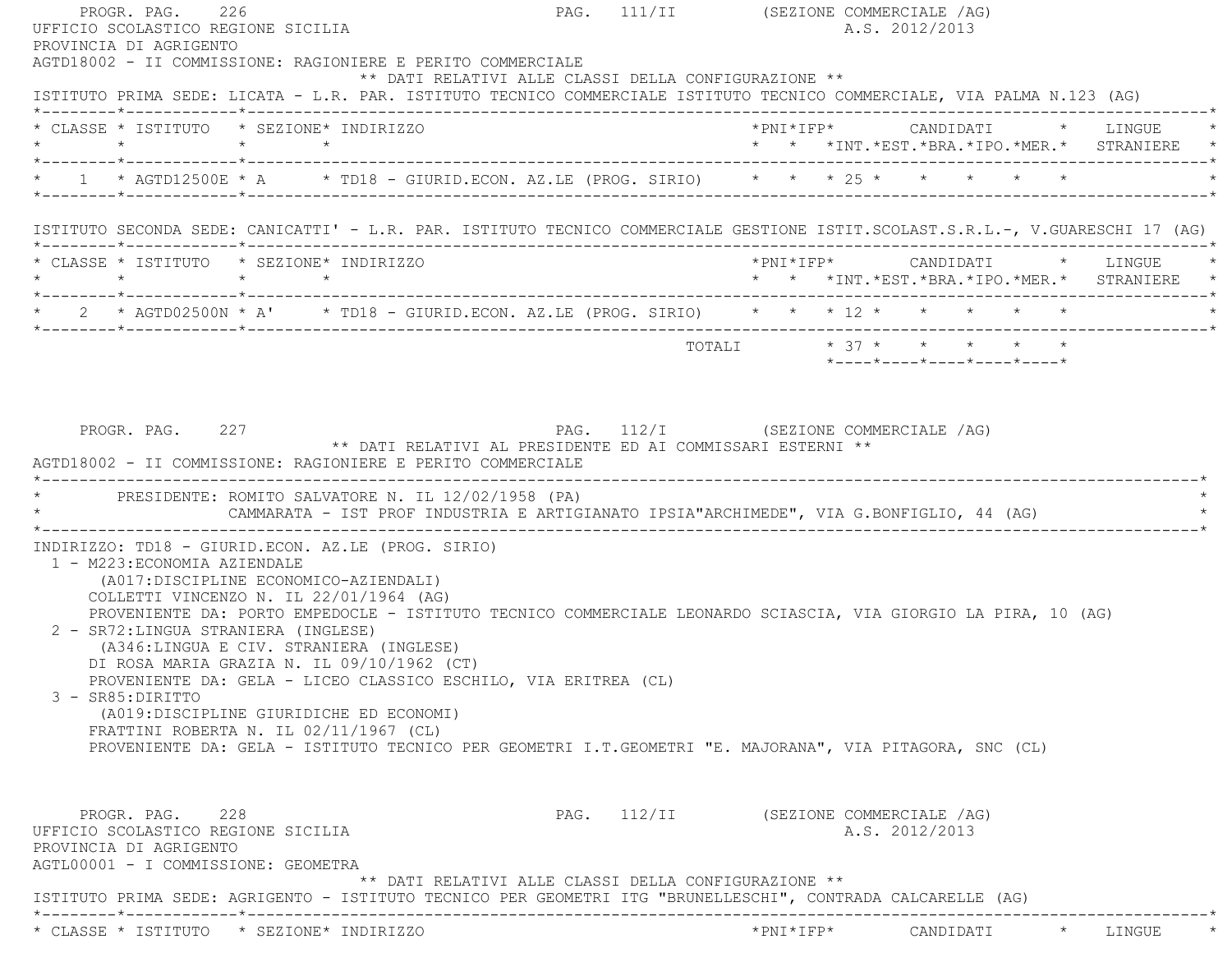|                                                                                                                                   |                 |                                                                                                                                                                                                                                                                                                                                                                                                                              |                              |                                     |                           |                            |  | *  *  *INT.*EST.*BRA.*IPO.*MER.*  STRANIERE                                                                                                        |
|-----------------------------------------------------------------------------------------------------------------------------------|-----------------|------------------------------------------------------------------------------------------------------------------------------------------------------------------------------------------------------------------------------------------------------------------------------------------------------------------------------------------------------------------------------------------------------------------------------|------------------------------|-------------------------------------|---------------------------|----------------------------|--|----------------------------------------------------------------------------------------------------------------------------------------------------|
|                                                                                                                                   |                 | * $1$ * AGTL01401P * A'' * TL00 - GEOMETRI                                                                                                                                                                                                                                                                                                                                                                                   |                              |                                     | * * * 25 * 7 * * * * *    |                            |  |                                                                                                                                                    |
|                                                                                                                                   |                 | ISTITUTO SECONDA SEDE: AGRIGENTO - L.R. PAR. ISTITUTO TECNICO PER GEOMETRI PITAGORA, VIA PIERSANTIMATTARELLA N 345 (AG)                                                                                                                                                                                                                                                                                                      |                              |                                     |                           |                            |  |                                                                                                                                                    |
| * CLASSE * ISTITUTO * SEZIONE* INDIRIZZO                                                                                          |                 |                                                                                                                                                                                                                                                                                                                                                                                                                              |                              |                                     |                           |                            |  | * * *INT.*EST.*BRA.*IPO.*MER.* STRANIERE *                                                                                                         |
|                                                                                                                                   |                 |                                                                                                                                                                                                                                                                                                                                                                                                                              |                              |                                     |                           |                            |  |                                                                                                                                                    |
|                                                                                                                                   |                 |                                                                                                                                                                                                                                                                                                                                                                                                                              |                              |                                     | TOTALI * 30 * 9 * * * * * | *----*----*----*----*----* |  |                                                                                                                                                    |
| PROGR. PAG. 229<br>AGTL00001 - I COMMISSIONE: GEOMETRA<br>*-------------------------------                                        |                 | PAG. 113/I (SEZIONE GEOMETRI /AG)<br>** DATI RELATIVI AL PRESIDENTE ED AI COMMISSARI ESTERNI **                                                                                                                                                                                                                                                                                                                              |                              |                                     |                           |                            |  |                                                                                                                                                    |
|                                                                                                                                   |                 | * PRESIDENTE: MULE' MARIA ANGELA N. IL 30/11/1955 (AG)<br>LICATA - IST PROF INDUSTRIA E ARTIGIANATO FERMI, VIA CAMPOBELLO (AG)                                                                                                                                                                                                                                                                                               |                              |                                     |                           |                            |  |                                                                                                                                                    |
| 2 - M970:TOPOGRAFIA<br>COSTA IGNAZIO N. IL 18/02/1965 (AG)<br>3 - M260: ELEMENTI DI DIRITTO<br>MESSINA RITA N. IL 20/05/1965 (AG) |                 | PROVENIENTE DA: MODICA - ISTITUTO TECNICO PER GEOMETRI LEON BATTISTA ALBERTI, PIAZZA BADEN POWELL 1 (RG)<br>(A072:TOPOG. GEN., COSTR.RUR. E DISEGN)<br>PROVENIENTE DA: LICATA - ISTITUTO TECNICO PER GEOMETRI INES GIGANTI CURELLA, VIA FILIPPO RE GRILLO (C. DA CANNELLE) (AG)<br>(A019:DISCIPLINE GIURIDICHE ED ECONOMI)<br>PROVENIENTE DA: VICARI - ISTITUTO TECNICO PER GEOMETRI I.T.G. DI VICARI, VIA SOPRA LE AIE (PA) |                              |                                     |                           |                            |  |                                                                                                                                                    |
| PROGR. PAG. 230<br>UFFICIO SCOLASTICO REGIONE SICILIA<br>PROVINCIA DI AGRIGENTO<br>AGTL00002 - II COMMISSIONE: GEOMETRA           |                 | ** DATI RELATIVI ALLE CLASSI DELLA CONFIGURAZIONE **                                                                                                                                                                                                                                                                                                                                                                         |                              | PAG. 113/II (SEZIONE GEOMETRI /AG)  |                           | A.S. 2012/2013             |  |                                                                                                                                                    |
|                                                                                                                                   |                 | ISTITUTO PRIMA SEDE: RIBERA - L.R. PAR. ISTITUTO TECNICO PER GEOMETRI ISTITUTO TECNICO PER GEOMETRI, V.LE GARIBALDI 20 (AG)                                                                                                                                                                                                                                                                                                  |                              |                                     |                           |                            |  |                                                                                                                                                    |
| * CLASSE * ISTITUTO * SEZIONE* INDIRIZZO<br>$\star$                                                                               | $\star$ $\star$ |                                                                                                                                                                                                                                                                                                                                                                                                                              |                              |                                     |                           |                            |  | $*PNI*IFP* \qquad \qquad \text{CANDIDATI} \qquad \qquad * \qquad \text{LINGUE} \qquad \qquad *$<br>* * *INT. *EST. *BRA. *IPO. *MER. * STRANIERE * |
| k_________*____________*________                                                                                                  |                 | $1 * AGTL415001 * A * TL00 - GEOMETRYI$                                                                                                                                                                                                                                                                                                                                                                                      |                              | ----------------------------------- | * * * 25 * 8 * * * * *    |                            |  |                                                                                                                                                    |
| *--------*------------*--------------                                                                                             |                 | * 2 * AGTL415001 * B * TL00 - GEOMETRI                                                                                                                                                                                                                                                                                                                                                                                       | ---------------------------- |                                     | * * * 20 * * * * * *      |                            |  |                                                                                                                                                    |
|                                                                                                                                   |                 |                                                                                                                                                                                                                                                                                                                                                                                                                              |                              |                                     |                           |                            |  |                                                                                                                                                    |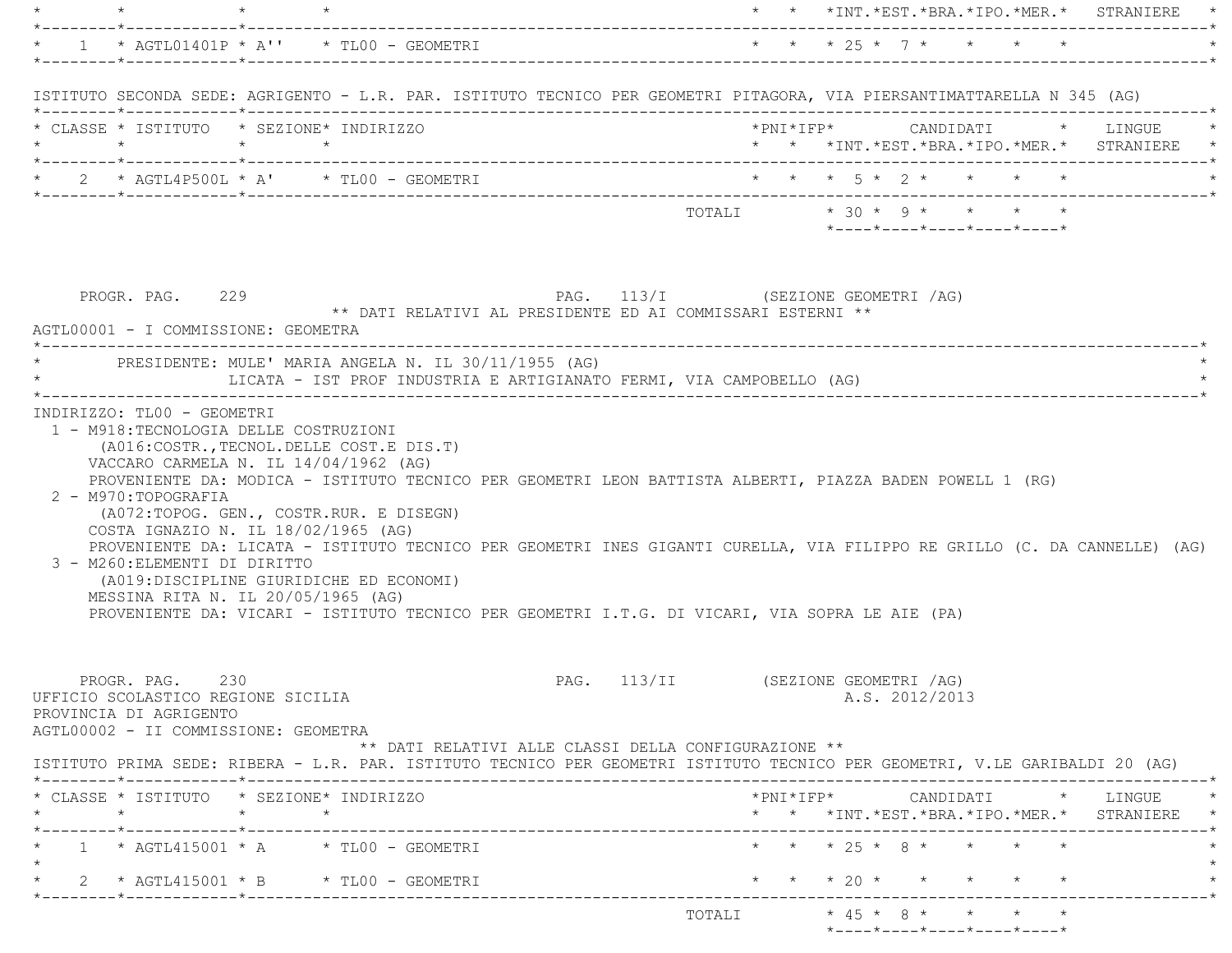| * PRESIDENTE: RUSSO SALVATORE N. IL 18/07/1960 (AG)                                                                                                                                                                                                                                                                                                                                                                                                                                                                                                                                                                                                                                                                              |  | LICATA - IST PROF INDUSTRIA E ARTIGIANATO FERMI, VIA CAMPOBELLO (AG)                       |                                |  |                            |  |                                                                                          |
|----------------------------------------------------------------------------------------------------------------------------------------------------------------------------------------------------------------------------------------------------------------------------------------------------------------------------------------------------------------------------------------------------------------------------------------------------------------------------------------------------------------------------------------------------------------------------------------------------------------------------------------------------------------------------------------------------------------------------------|--|--------------------------------------------------------------------------------------------|--------------------------------|--|----------------------------|--|------------------------------------------------------------------------------------------|
| INDIRIZZO: TL00 - GEOMETRI<br>1 - M918: TECNOLOGIA DELLE COSTRUZIONI<br>(A016: COSTR., TECNOL. DELLE COST. E DIS. T)<br>CARLETTO CARMELO N. IL 16/01/1958 (AG)<br>PROVENIENTE DA: CANICATTI' - IST TEC COMMERCIALE E PER GEOMETRI ITCG GALILEO GALILEI, VIA PIRANDELLO 4 (AG)<br>2 - M970: TOPOGRAFIA<br>(A072:TOPOG. GEN., COSTR.RUR. E DISEGN)<br>AUGUGLIARO DARIO N. IL 28/02/1961 (PA)<br>PROVENIENTE DA: CANICATTI' - IST TEC COMMERCIALE E PER GEOMETRI ITCG GALILEO GALILEI, VIA PIRANDELLO 4 (AG)<br>3 - M260: ELEMENTI DI DIRITTO<br>(A019:DISCIPLINE GIURIDICHE ED ECONOMI)<br>CONIGLIO LUIGI N. IL 17/12/1958 (AG)<br>PROVENIENTE DA: SCIACCA - ISTITUTO TECNICO COMMERCIALE ITC "DON MICHELE ARENA", VIA GIOTTO (AG) |  |                                                                                            |                                |  |                            |  |                                                                                          |
|                                                                                                                                                                                                                                                                                                                                                                                                                                                                                                                                                                                                                                                                                                                                  |  |                                                                                            |                                |  |                            |  |                                                                                          |
| PROGR. PAG. 232                                                                                                                                                                                                                                                                                                                                                                                                                                                                                                                                                                                                                                                                                                                  |  | PAG. 114/II (SEZIONE GEOMETRI /AG)<br>** DATI RELATIVI ALLE CLASSI DELLA CONFIGURAZIONE ** |                                |  | A.S. 2012/2013             |  |                                                                                          |
| UFFICIO SCOLASTICO REGIONE SICILIA<br>PROVINCIA DI AGRIGENTO<br>AGTL01001 - I COMMISSIONE: GEOMETRA<br>ISTITUTO PRIMA SEDE: AGRIGENTO - ISTITUTO TECNICO PER GEOMETRI ITG "BRUNELLESCHI", CONTRADA CALCARELLE (AG)<br>* CLASSE * ISTITUTO * SEZIONE* INDIRIZZO                                                                                                                                                                                                                                                                                                                                                                                                                                                                   |  |                                                                                            |                                |  |                            |  | *PNI*IFP*     CANDIDATI    *   LINGUE<br>* * *INT. *EST. *BRA. *IPO. *MER. * STRANIERE * |
|                                                                                                                                                                                                                                                                                                                                                                                                                                                                                                                                                                                                                                                                                                                                  |  |                                                                                            |                                |  |                            |  |                                                                                          |
| 2 * AGTL01401P * B * TL01 - GEOMETRI (PROGETTO CINQUE) * * * * 17 * * * * * * * T                                                                                                                                                                                                                                                                                                                                                                                                                                                                                                                                                                                                                                                |  |                                                                                            |                                |  |                            |  |                                                                                          |
|                                                                                                                                                                                                                                                                                                                                                                                                                                                                                                                                                                                                                                                                                                                                  |  |                                                                                            | TOTALI $*39 * * * * * * * * *$ |  |                            |  |                                                                                          |
|                                                                                                                                                                                                                                                                                                                                                                                                                                                                                                                                                                                                                                                                                                                                  |  |                                                                                            |                                |  | *----*----*----*----*----* |  |                                                                                          |
| * 1 * AGTL01401P * A * TL01 - GEOMETRI (PROGETTO CINQUE) * * * 22 * * * * * * * I<br>$\star$                                                                                                                                                                                                                                                                                                                                                                                                                                                                                                                                                                                                                                     |  |                                                                                            |                                |  |                            |  |                                                                                          |

INDIRIZZO: TL01 - GEOMETRI (PROGETTO CINQUE)

1 - M181:COSTRUZIONI EDILI, STRADALI ED IDRAULICHE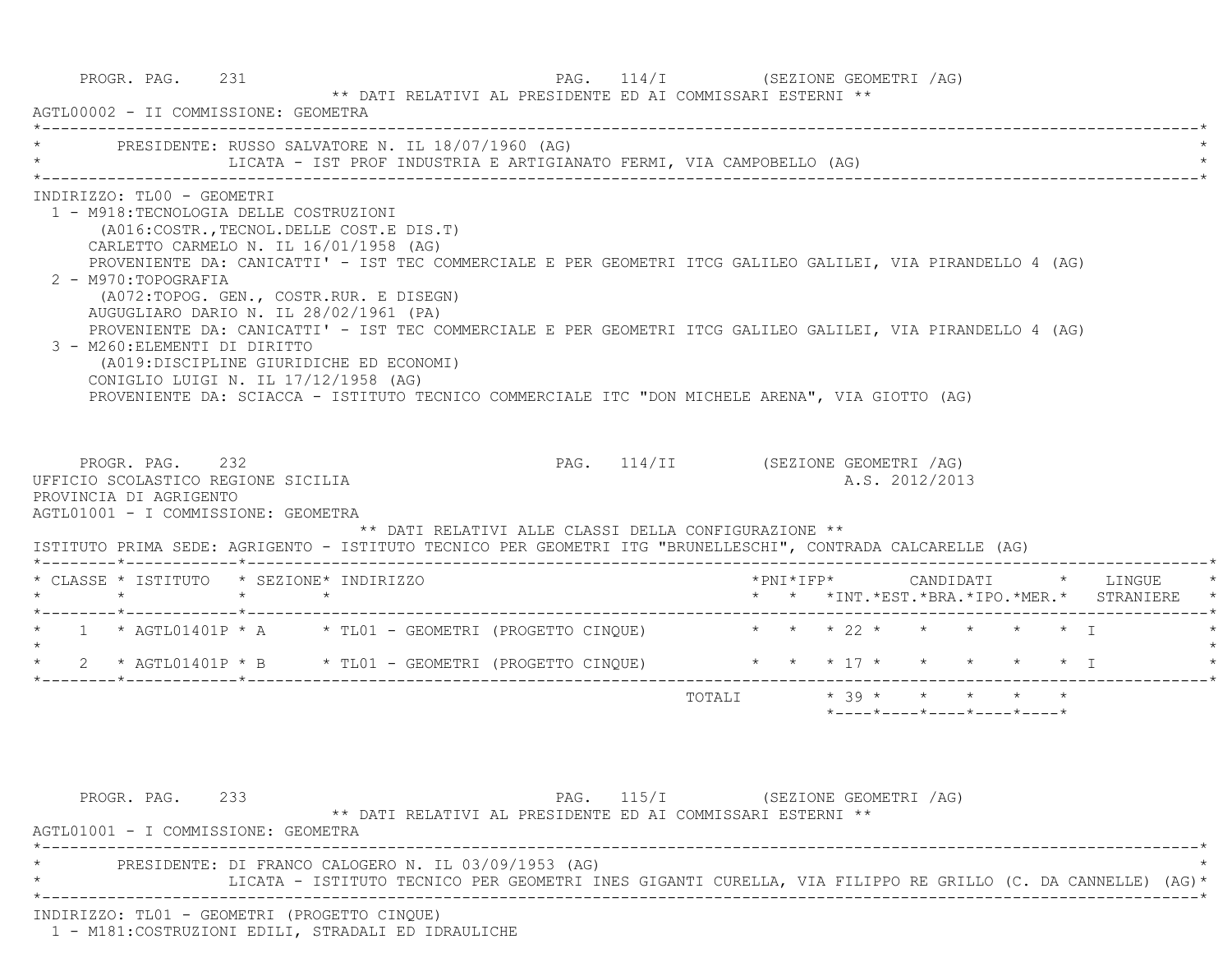| (A016: COSTR., TECNOL. DELLE COST. E DIS. TEC)<br>VALENTI DOMENICO N. IL 10/02/1978 (AG)<br>PROVENIENTE DA: NOTO - ISTITUTO TECNICO PER GEOMETRI M. CARNILIVARI, VIA PLATONE, 4 (SR)<br>2 - M517: ELEMENTI DI COSTRUZIONI RURALI E DISEGNO RELATIVO<br>(A072:TOPOG. GEN., COSTR.RUR. E DISEGNO)<br>MONTANA LAMPO CONCETTA MARIA N. IL 18/08/1966 (AG)<br>PROVENIENTE DA: CANICATTI' - IST TEC COMMERCIALE E PER GEOMETRI ITCG GALILEO GALILEI, VIA PIRANDELLO 4 (AG)<br>$3 - M460$ : INGLESE<br>(A346:LINGUA E CIV. STRANIERA (INGLESE))<br>RUSSO ANGELA N. IL 16/11/1954 (AG)<br>PROVENIENTE DA: LICATA - LICEO CLASSICO "VINCENZO LINARES", VIA PROF. S. MALFITANO (AG)                                                                                                                                                                                 |                                                                                            |
|-----------------------------------------------------------------------------------------------------------------------------------------------------------------------------------------------------------------------------------------------------------------------------------------------------------------------------------------------------------------------------------------------------------------------------------------------------------------------------------------------------------------------------------------------------------------------------------------------------------------------------------------------------------------------------------------------------------------------------------------------------------------------------------------------------------------------------------------------------------|--------------------------------------------------------------------------------------------|
| PROGR. PAG. 234<br>UFFICIO SCOLASTICO REGIONE SICILIA<br>PROVINCIA DI AGRIGENTO<br>AGTL01002 - II COMMISSIONE: GEOMETRA<br>** DATI RELATIVI ALLE CLASSI DELLA CONFIGURAZIONE **<br>ISTITUTO PRIMA SEDE: LICATA - ISTITUTO TECNICO PER GEOMETRI INES GIGANTI CURELLA, VIA FILIPPO RE GRILLO (C. DA CANNELLE) (AG)                                                                                                                                                                                                                                                                                                                                                                                                                                                                                                                                          | PAG. 115/II (SEZIONE GEOMETRI /AG)<br>A.S. 2012/2013                                       |
| * CLASSE * ISTITUTO * SEZIONE* INDIRIZZO<br>$\star$<br>$\star$ $\star$                                                                                                                                                                                                                                                                                                                                                                                                                                                                                                                                                                                                                                                                                                                                                                                    | *PNI*IFP* CANDIDATI * LINGUE<br>* * *INT.*EST.*BRA.*IPO.*MER.* STRANIERE *                 |
| 1 * AGTL011017 * A * TL01 - GEOMETRI (PROGETTO CINQUE) * * * 22 * * * * * * * T<br>* 2 * AGTL011017 * B * TL00 - GEOMETRI                                                                                                                                                                                                                                                                                                                                                                                                                                                                                                                                                                                                                                                                                                                                 | * * * 11 * * * * * *                                                                       |
| PAG. 116/I (SEZIONE GEOMETRI /AG)<br>PROGR. PAG. 235<br>** DATI RELATIVI AL PRESIDENTE ED AI COMMISSARI ESTERNI **<br>AGTL01002 - II COMMISSIONE: GEOMETRA                                                                                                                                                                                                                                                                                                                                                                                                                                                                                                                                                                                                                                                                                                | TOTALI * 33 * * * * * *<br>$*$ - - - - $*$ - - - - $*$ - - - - $*$ - - - - $*$ - - - - $*$ |
| PRESIDENTE: CONTINO FRANCESCO N. IL 07/04/1961 (AG)<br>CANICATTI' - IST TEC COMMERCIALE E PER GEOMETRI ITCG GALILEO GALILEI, VIA PIRANDELLO 4 (AG)                                                                                                                                                                                                                                                                                                                                                                                                                                                                                                                                                                                                                                                                                                        |                                                                                            |
| INDIRIZZO: TL01 - GEOMETRI (PROGETTO CINQUE)<br>1 - M181: COSTRUZIONI EDILI, STRADALI ED IDRAULICHE<br>(A016: COSTR., TECNOL. DELLE COST. E DIS. TEC)<br>MONTANA GIUSEPPE N. IL 24/03/1966 (AG)<br>PROVENIENTE DA: GELA - ISTITUTO TECNICO PER GEOMETRI I.T.GEOMETRI "E. MAJORANA", VIA PITAGORA, SNC (CL)<br>2 - M517: ELEMENTI DI COSTRUZIONI RURALI E DISEGNO RELATIVO<br>(A072:TOPOG. GEN., COSTR.RUR. E DISEGNO)<br>MARCHESE SALVATORE N. IL 15/04/1958 (AG)<br>PROVENIENTE DA: RIBERA - IST TEC COMMERCIALE E PER GEOMETRI ITCG GIOVANNI XXIII, VIA PRESTI N. 2 (AG)<br>$3 - M460$ : INGLESE<br>(A346:LINGUA E CIV. STRANIERA (INGLESE))<br>NICOLOSI MARIA N. IL 18/04/1963 (AG)<br>PROVENIENTE DA: SCIACCA - LICEO CLASSICO TOMMASO FAZELLO, VIA ALCIDE DE GASPERI 10 (AG)<br>INDIRIZZO: TL00 - GEOMETRI<br>1 - M918: TECNOLOGIA DELLE COSTRUZIONI |                                                                                            |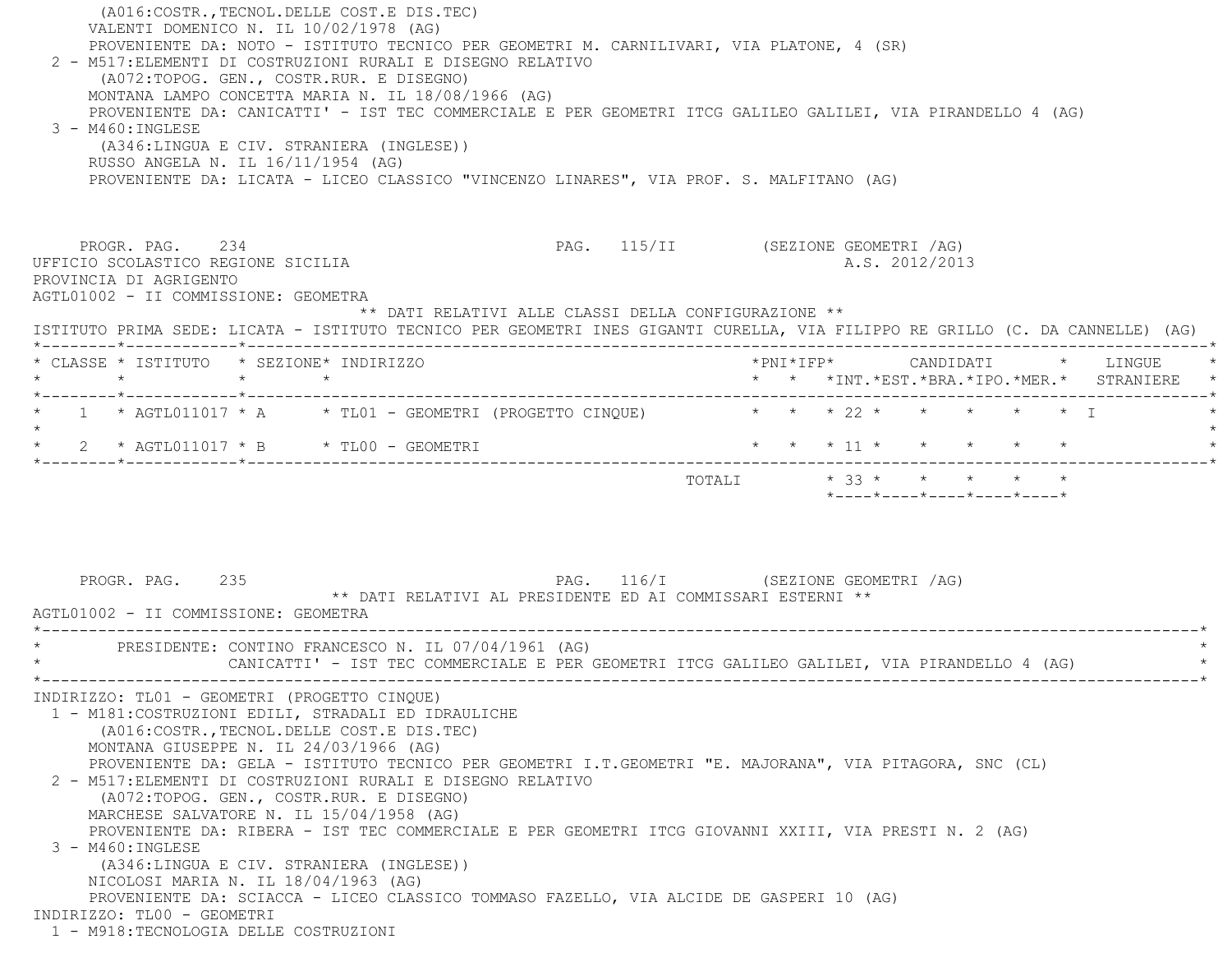| (A016: COSTR., TECNOL. DELLE COST. E DIS. T)<br>MONTANA GIUSEPPE N. IL 24/03/1966 (AG)<br>PROVENIENTE DA: GELA - ISTITUTO TECNICO PER GEOMETRI I.T.GEOMETRI "E. MAJORANA", VIA PITAGORA, SNC (CL)<br>2 - M970:TOPOGRAFIA                                                                                                                                                                                                                                                                                                                                                                                                                                                                             |                                                                                               |
|------------------------------------------------------------------------------------------------------------------------------------------------------------------------------------------------------------------------------------------------------------------------------------------------------------------------------------------------------------------------------------------------------------------------------------------------------------------------------------------------------------------------------------------------------------------------------------------------------------------------------------------------------------------------------------------------------|-----------------------------------------------------------------------------------------------|
| (A072:TOPOG. GEN., COSTR.RUR. E DISEGN)<br>MARCHESE SALVATORE N. IL 15/04/1958 (AG)<br>PROVENIENTE DA: RIBERA - IST TEC COMMERCIALE E PER GEOMETRI ITCG GIOVANNI XXIII, VIA PRESTI N. 2 (AG)<br>3 - M260: ELEMENTI DI DIRITTO                                                                                                                                                                                                                                                                                                                                                                                                                                                                        |                                                                                               |
| (A019:DISCIPLINE GIURIDICHE ED ECONOMI)<br>SORTINO FRANCESCA N. IL 30/10/1953 (AG)<br>PROVENIENTE DA: RIBERA - IST TEC COMMERCIALE E PER GEOMETRI ITCG GIOVANNI XXIII, VIA PRESTI N. 2 (AG)                                                                                                                                                                                                                                                                                                                                                                                                                                                                                                          |                                                                                               |
| PROGR. PAG. 236<br>UFFICIO SCOLASTICO REGIONE SICILIA<br>PROVINCIA DI AGRIGENTO<br>AGTL01003 - III COMMISSIONE: GEOMETRA<br>** DATI RELATIVI ALLE CLASSI DELLA CONFIGURAZIONE **                                                                                                                                                                                                                                                                                                                                                                                                                                                                                                                     | PAG. 116/II (SEZIONE GEOMETRI /AG)<br>A.S. 2012/2013                                          |
| ISTITUTO PRIMA SEDE: CANICATTI' - L.R. PAR. ISTITUTO TECNICO PER GEOMETRI ISTITUTO TECNICO PER GEOMETRI, VIA GUARESCHI N.17 (A                                                                                                                                                                                                                                                                                                                                                                                                                                                                                                                                                                       |                                                                                               |
| * CLASSE * ISTITUTO * SEZIONE* INDIRIZZO                                                                                                                                                                                                                                                                                                                                                                                                                                                                                                                                                                                                                                                             | *PNI*IFP* CANDIDATI * LINGUE                                                                  |
| 1 * AGTL00500V * A * TL01 - GEOMETRI (PROGETTO CINQUE) * * * 25 * 6 * * * * * * I                                                                                                                                                                                                                                                                                                                                                                                                                                                                                                                                                                                                                    |                                                                                               |
|                                                                                                                                                                                                                                                                                                                                                                                                                                                                                                                                                                                                                                                                                                      |                                                                                               |
| PROGR. PAG. 237<br>** DATI RELATIVI AL PRESIDENTE ED AI COMMISSARI ESTERNI **                                                                                                                                                                                                                                                                                                                                                                                                                                                                                                                                                                                                                        | TOTALI * 43 * 13 * * * * *<br>*----*----*----*----*----*<br>PAG. 117/I (SEZIONE GEOMETRI /AG) |
| AGTL01003 - III COMMISSIONE: GEOMETRA                                                                                                                                                                                                                                                                                                                                                                                                                                                                                                                                                                                                                                                                |                                                                                               |
| PRESIDENTE: URSO STEFANO N. IL 27/04/1961 (AG)<br>AGRIGENTO - IST PROF INDUSTRIA E ARTIGIANATO IPSIA E.FERMI, VIA P. MATTARELLA (AG)                                                                                                                                                                                                                                                                                                                                                                                                                                                                                                                                                                 |                                                                                               |
| INDIRIZZO: TL01 - GEOMETRI (PROGETTO CINQUE)<br>1 - M181: COSTRUZIONI EDILI, STRADALI ED IDRAULICHE<br>(A016: COSTR., TECNOL. DELLE COST. E DIS. TEC)<br>PECORILLA GIOVAN BATTISTA N. IL 02/03/1962 (AG)<br>PROVENIENTE DA: AGRIGENTO - ISTITUTO TECNICO PER GEOMETRI ITG "BRUNELLESCHI", CONTRADA CALCARELLE (AG)<br>2 - M517: ELEMENTI DI COSTRUZIONI RURALI E DISEGNO RELATIVO<br>(A072:TOPOG. GEN., COSTR.RUR. E DISEGNO)<br>COMPARETTO ANTONINO GIOVANNI N. IL 27/11/1955 (AG)<br>PROVENIENTE DA: PRIZZI - IST TEC COMMERCIALE E PER GEOMETRI I.T.C.G. PRIZZI, C.DA CATUSI,S.N. (PA)<br>3 - M460: INGLESE<br>(A346:LINGUA E CIV. STRANIERA (INGLESE))<br>GENNARO DOMENICA N. IL 11/12/1965 (AG) |                                                                                               |

PROGR. PAG. 238 238 PAG. 117/II (SEZIONE GEOMETRI /AG)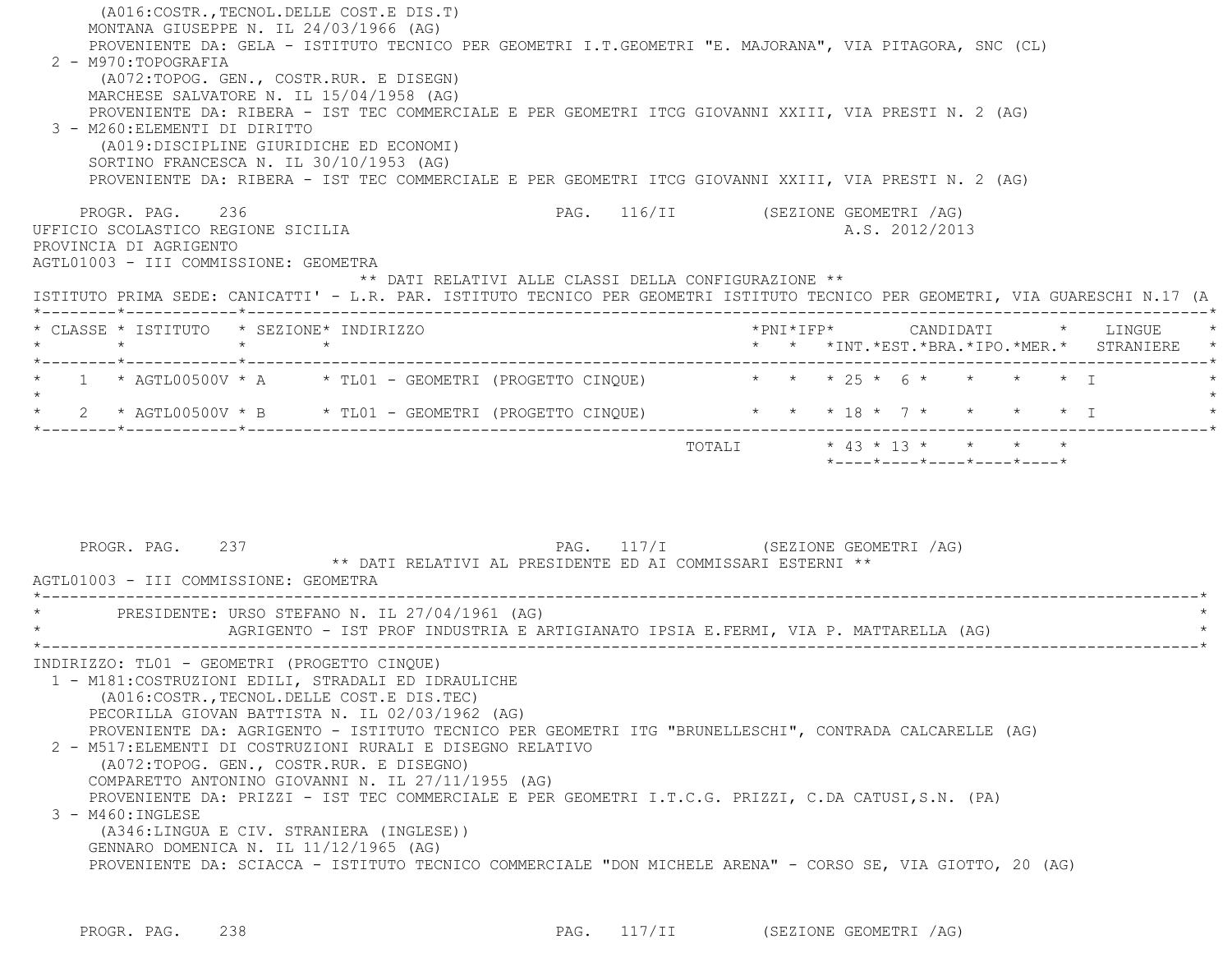| AGTL02001 - I COMMISSIONE: GEOMETRA                                                                                                                                                                                                                                                                                                              |                                                                                                                          |
|--------------------------------------------------------------------------------------------------------------------------------------------------------------------------------------------------------------------------------------------------------------------------------------------------------------------------------------------------|--------------------------------------------------------------------------------------------------------------------------|
| ** DATI RELATIVI ALLE CLASSI DELLA CONFIGURAZIONE **<br>ISTITUTO PRIMA SEDE: CANICATTI' - IST TEC COMMERCIALE E PER GEOMETRI ITCG GALILEO GALILEI, VIA PIRANDELLO 4 (AG)                                                                                                                                                                         |                                                                                                                          |
| * CLASSE * ISTITUTO * SEZIONE* INDIRIZZO                                                                                                                                                                                                                                                                                                         | * * * INT. *EST. *BRA. *IPO. *MER. * STRANIERE *                                                                         |
| * 1 * AGTD02000E * A' * TL02 - P.N.I. GEOMETRI<br>$\star$                                                                                                                                                                                                                                                                                        | * * * 15 * * * * * *                                                                                                     |
| * 2 * AGTD02000E * B' * TL02 - P.N.I. GEOMETRI                                                                                                                                                                                                                                                                                                   | * * * 24 * * * * * *                                                                                                     |
|                                                                                                                                                                                                                                                                                                                                                  | $*$ - - - - $*$ - - - - $*$ - - - - $*$ - - - - $*$ - - - - $*$                                                          |
| PROGR. PAG. 239 PAG. 118/I (SEZIONE GEOMETRI /AG)<br>** DATI RELATIVI AL PRESIDENTE ED AI COMMISSARI ESTERNI **<br>AGTL02001 - I COMMISSIONE: GEOMETRA                                                                                                                                                                                           |                                                                                                                          |
| * PRESIDENTE: PUMA CALOGERO N. IL 19/01/1948 (AG)<br>RIBERA - IST TEC COMMERCIALE E PER GEOMETRI ITCG GIOVANNI XXIII, VIA PRESTI N. 2 (AG)                                                                                                                                                                                                       |                                                                                                                          |
| (A016: COSTR., TECNOL. DELLE COST. E DIS. T)<br>SERIO FRANCESCO N. IL 27/12/1976 (RG)<br>PROVENIENTE DA: PETROSINO - ISTITUTO TECNICO PER GEOMETRI SEZ. STACC. I.T.G. PETROSINO, C.DA TORREGGIANO - VIA R.R. SORR                                                                                                                                |                                                                                                                          |
| 2 - M970: TOPOGRAFIA<br>(A072:TOPOG. GEN., COSTR.RUR. E DISEGN)<br>CARUSOTTO SALVATORE G. N. IL 13/02/1965 (AG)<br>3 - M260: ELEMENTI DI DIRITTO<br>(A019:DISCIPLINE GIURIDICHE ED ECONOMI)<br>RUMORE MATILDE N. IL 04/04/1954 (AG)<br>PROVENIENTE DA: MUSSOMELI - IST TEC COMMERCIALE E PER GEOMETRI ITCG "G. B. HODIERNA", CONTRADA PRATO (CL) | PROVENIENTE DA: CAMPOBELLO DI MAZARA - ISTITUTO TECNICO PER GEOMETRI V. ACCARDI - CAMPOBELLO DI MAZ, VIA ROMA - PROLUNGA |
| PROGR. PAG. 240<br>** DATI RELATIVI ALLE CLASSI DELLA CONFIGURAZIONE **                                                                                                                                                                                                                                                                          | PAG. 118/II (SEZIONE GEOMETRI /AG)<br>A.S. 2012/2013                                                                     |
| UFFICIO SCOLASTICO REGIONE SICILIA<br>PROVINCIA DI AGRIGENTO<br>AGTN01001 - I COMMISSIONE: PERITO PER IL TURISMO<br>ISTITUTO PRIMA SEDE: RIBERA - IST TEC COMMERCIALE E PER GEOMETRI ITCG GIOVANNI XXIII, VIA PRESTI N. 2 (AG)<br>* CLASSE * ISTITUTO * SEZIONE* INDIRIZZO                                                                       |                                                                                                                          |
|                                                                                                                                                                                                                                                                                                                                                  | * * *INT.*EST.*BRA.*IPO.*MER.* STRANIERE *                                                                               |
| 1 * AGTD02101B * A'' * TN01 - TURISTICO (PROG. ITER) * * * * 12 * * * * * * * I/ F/ S                                                                                                                                                                                                                                                            |                                                                                                                          |